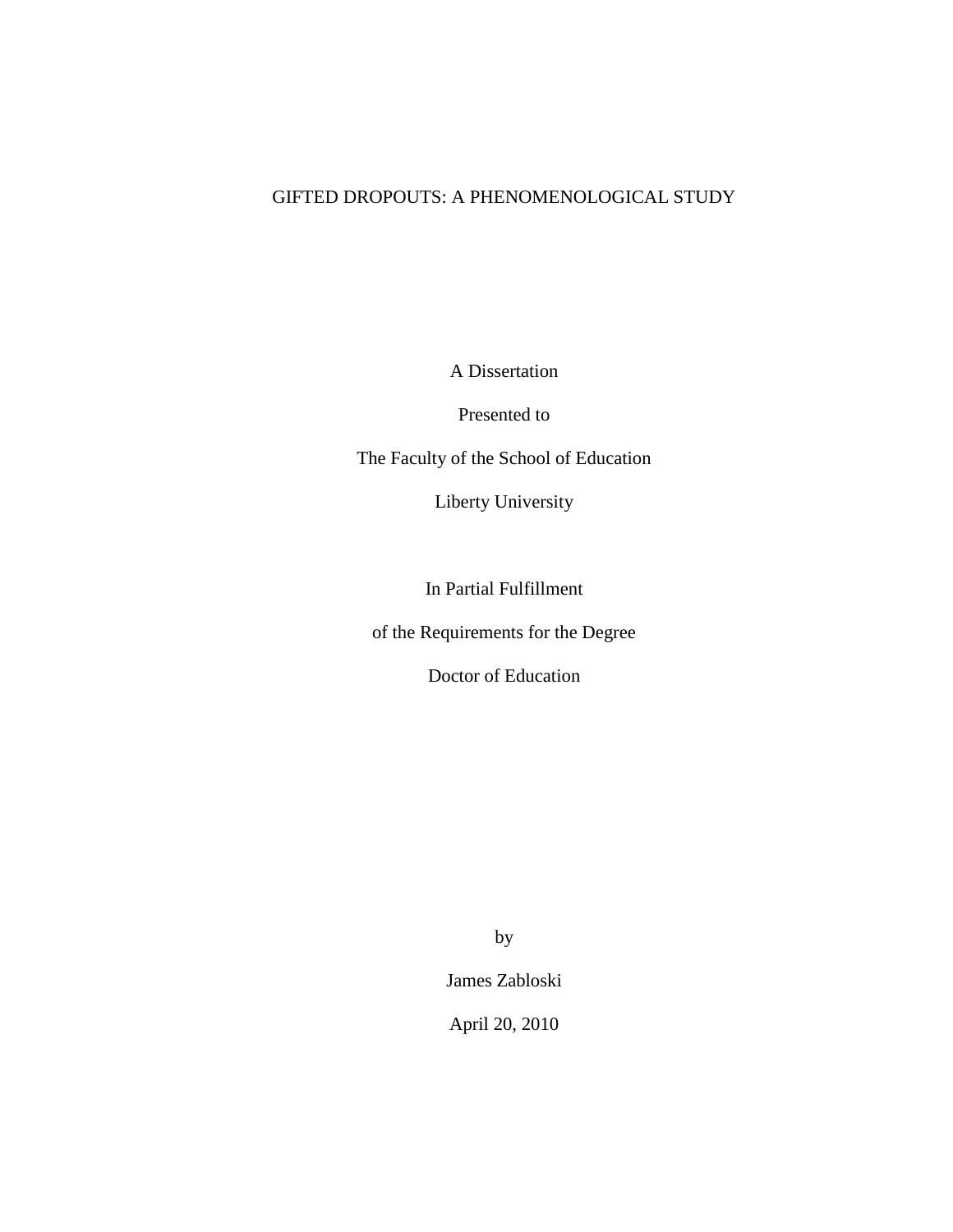Gifted dropouts: A phenomenological study

by James Zabloski

APPROVED:

COMMITTEE CHAIR \_\_\_\_\_\_\_\_\_\_\_\_\_\_\_\_\_\_\_\_\_\_\_\_\_\_\_\_\_\_\_\_\_\_\_\_

Frederick Milacci, D.Ed.

COMMITTEE MEMBERS

Elizabeth Ackerman, Ed.D.

\_\_\_\_\_\_\_\_\_\_\_\_\_\_\_\_\_\_\_\_\_\_\_\_\_\_\_\_\_\_\_\_\_\_\_\_

Brian Ratliff, Ed.D.

CHAIR, GRADUATE STUDIES

Scott B. Watson, Ph.D.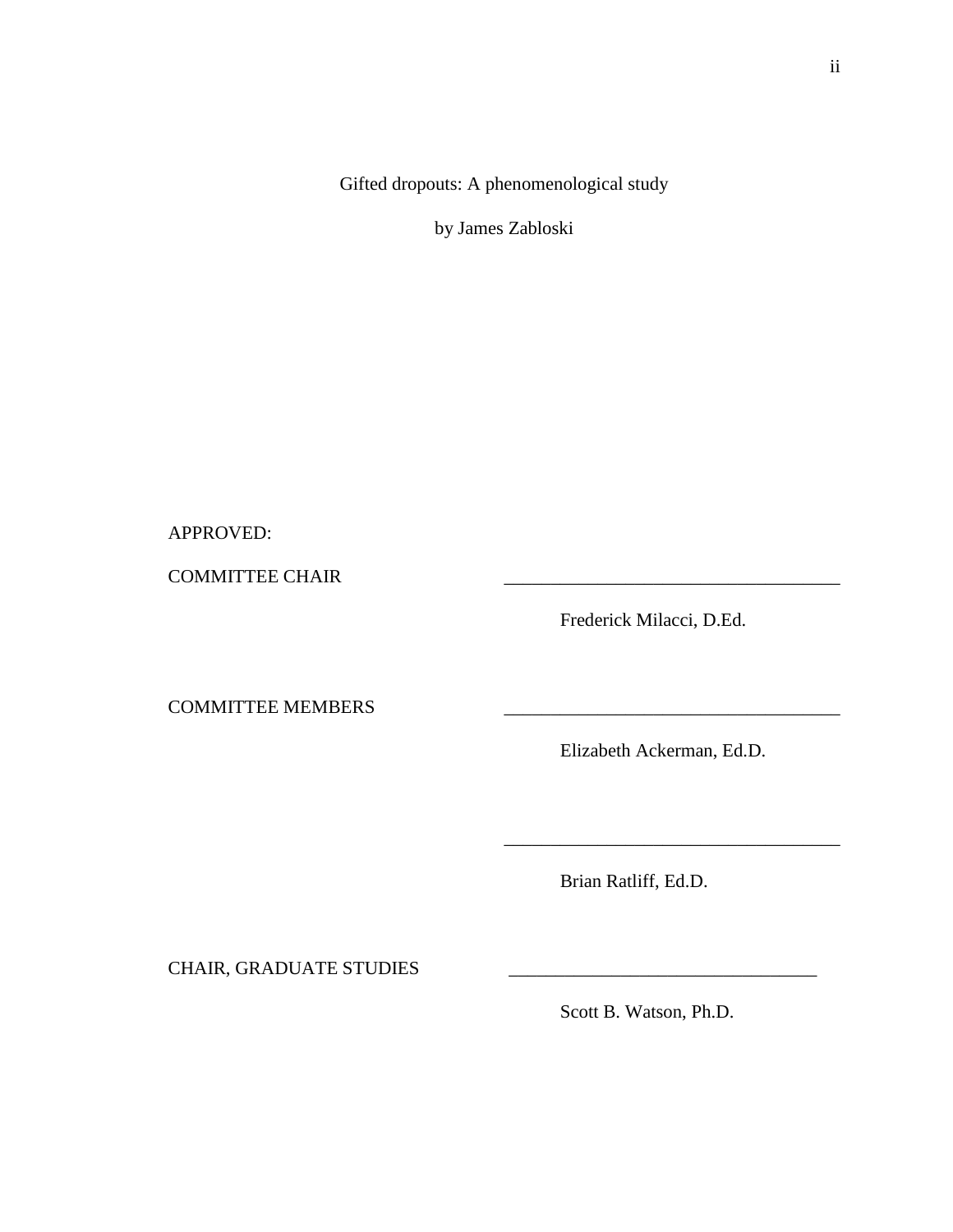#### Abstract

James Zabloski. GIFTED DROPOUTS: A PHENOMENOLOGICAL STUDY. (Under the direction of Dr. Fred Milacci), School of Education, April, 2010.

This qualitative phenomenological study of the life experiences of seven rural gifted individuals who dropped out of school investigated whether they shared commonalities that might have led to the phenomenon of dropping out. The problem was that no one had asked them to share their stories prior to this study. By searching for meaning in their individual and combined stories, the overarching theme of relationships weaved through all of them. Three themes emerged which contributed to their drop out decision: relational traumas, relational losses, and relationships with teachers. All of these gifted dropouts experienced a significant relational trauma in middle school which affected later learning experiences. By focusing on their progressively declining interest in school through the lens of relationships, new data emerged which added to existing literature.

iii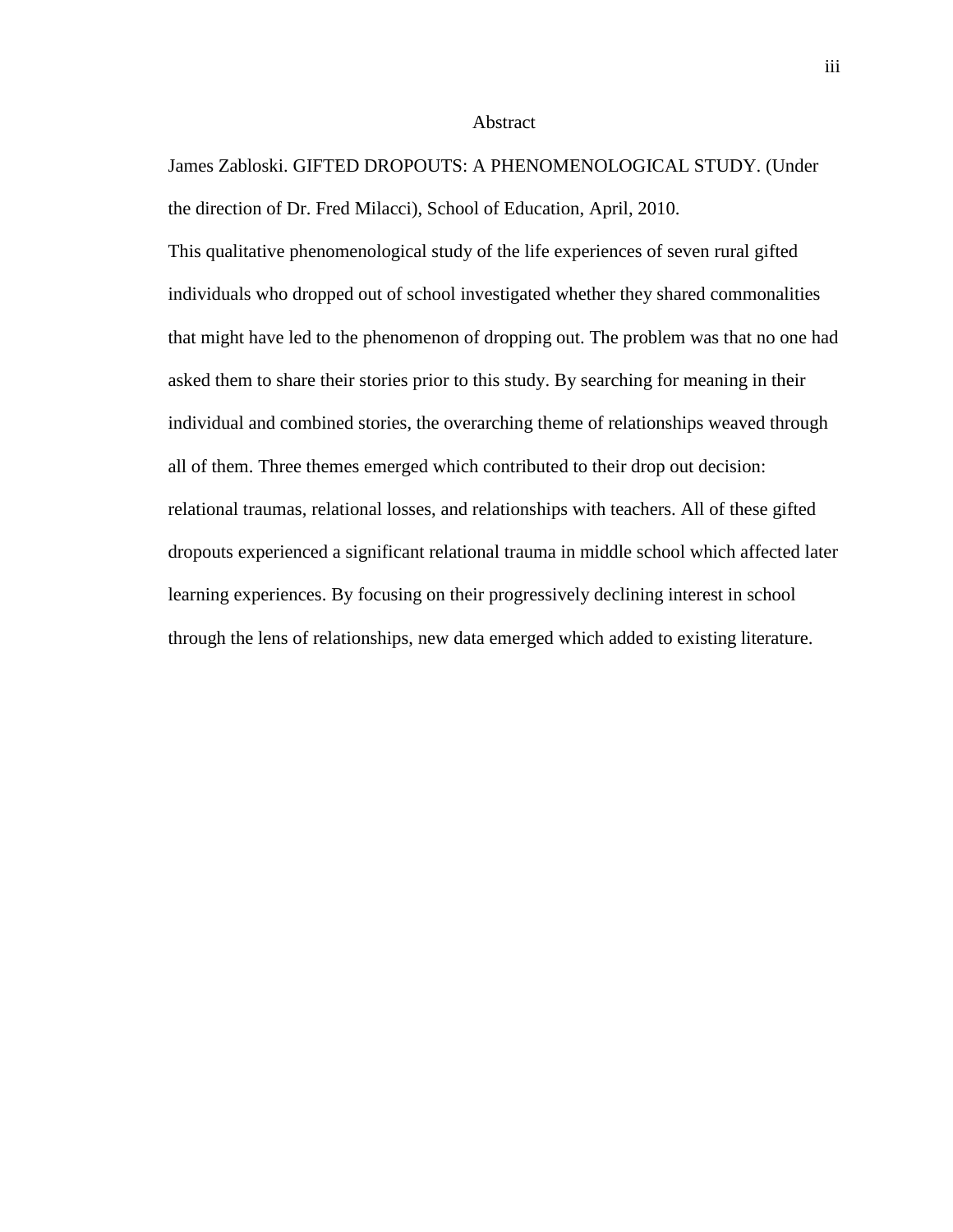#### Acknowledgements

I would like to thank my wife, Linda, and my two gifted sons, Ross and Taylor, for their input and support during this four year journey. They provided counsel, inspiration, motivation, prayer, and the occasional knock on my basement office door with a concerned, "Are you all right in there?" I couldn't have (and wouldn't have) done this study without their backing.

I also want to thank the seven participants who shared their time, their emotions, and their secrets because they believed in doing so we could make a difference. I am not sure which was more difficult for them, living these events or reliving them in story form. I am honored they gave me the chance to hear their stories and to become their friend.

Thank you to my committee members, whom I deeply respect and greatly admire. Their input, support and interest in this study truly kept me going. Dr. Brian Ratliff and Dr. Beth Ackerman love education, and it shows. I am honored to be called their peer and now their friend. Finally, a heartfelt thank you to my mentor, advisor, chair, and friend, Dr. Fred Milacci. His balance of challenge and compassion, and of listening and teaching inspire me.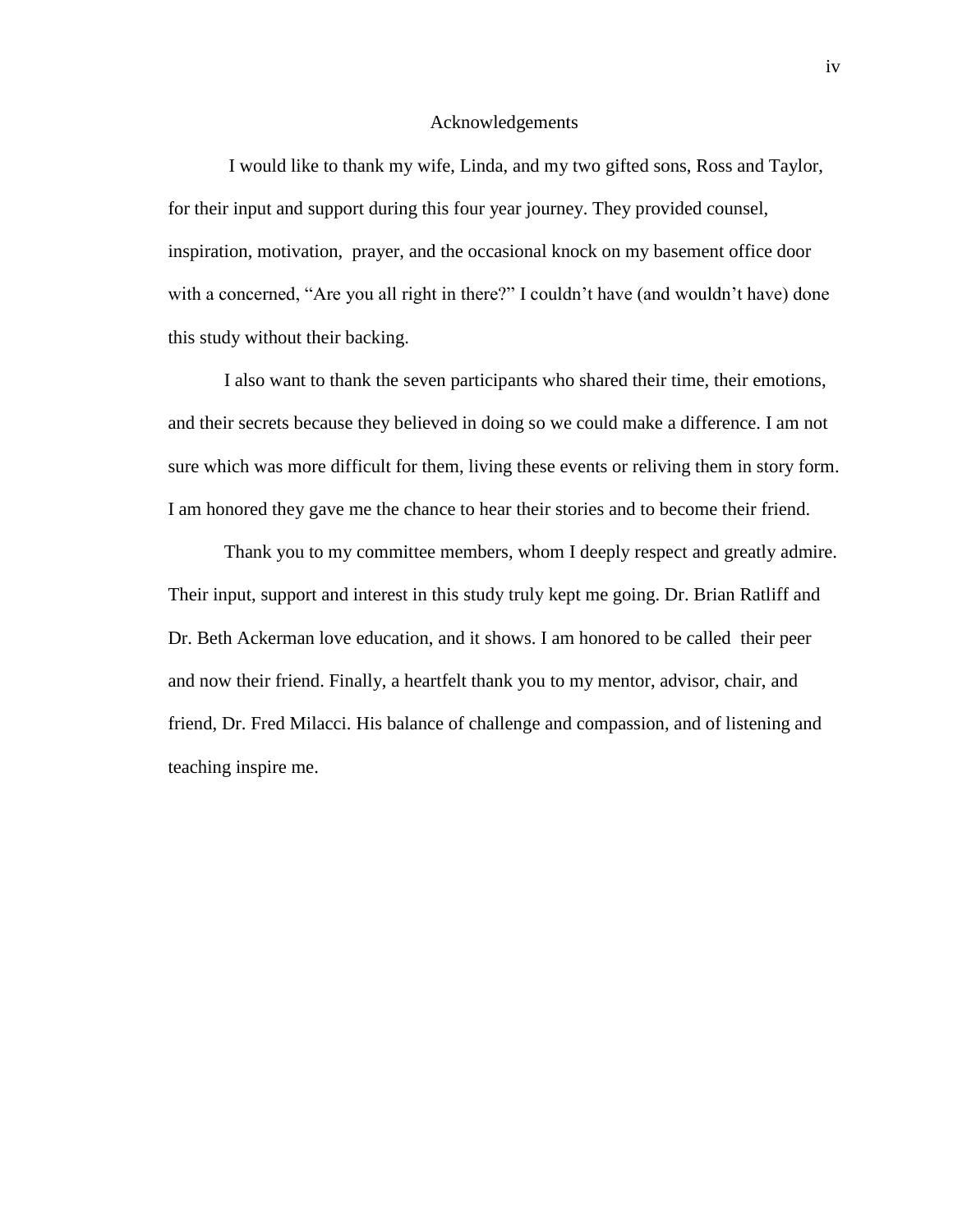| 13 |  |
|----|--|
|    |  |
|    |  |
|    |  |
|    |  |
|    |  |

# Table of Contents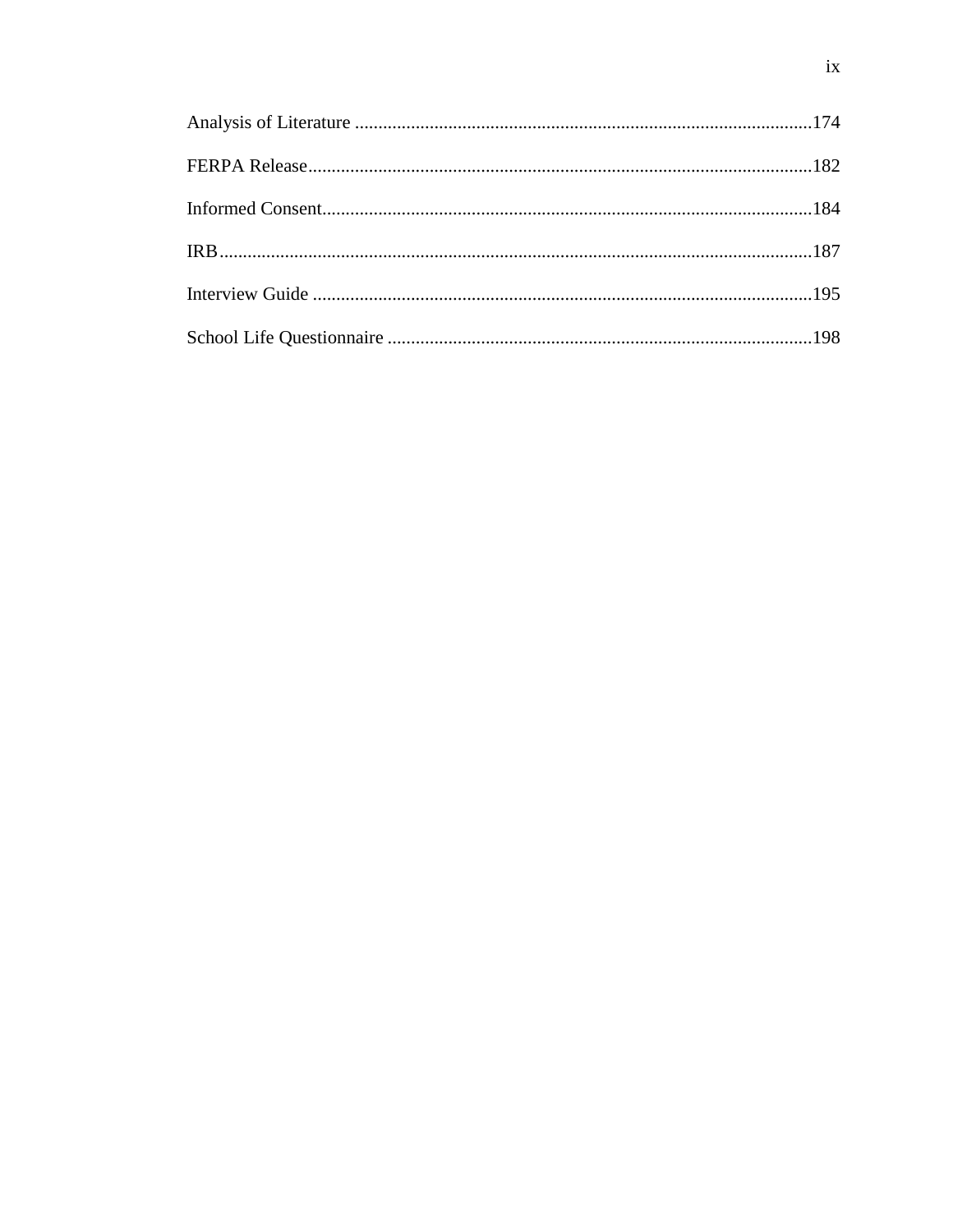# **List of Tables**

<span id="page-9-0"></span>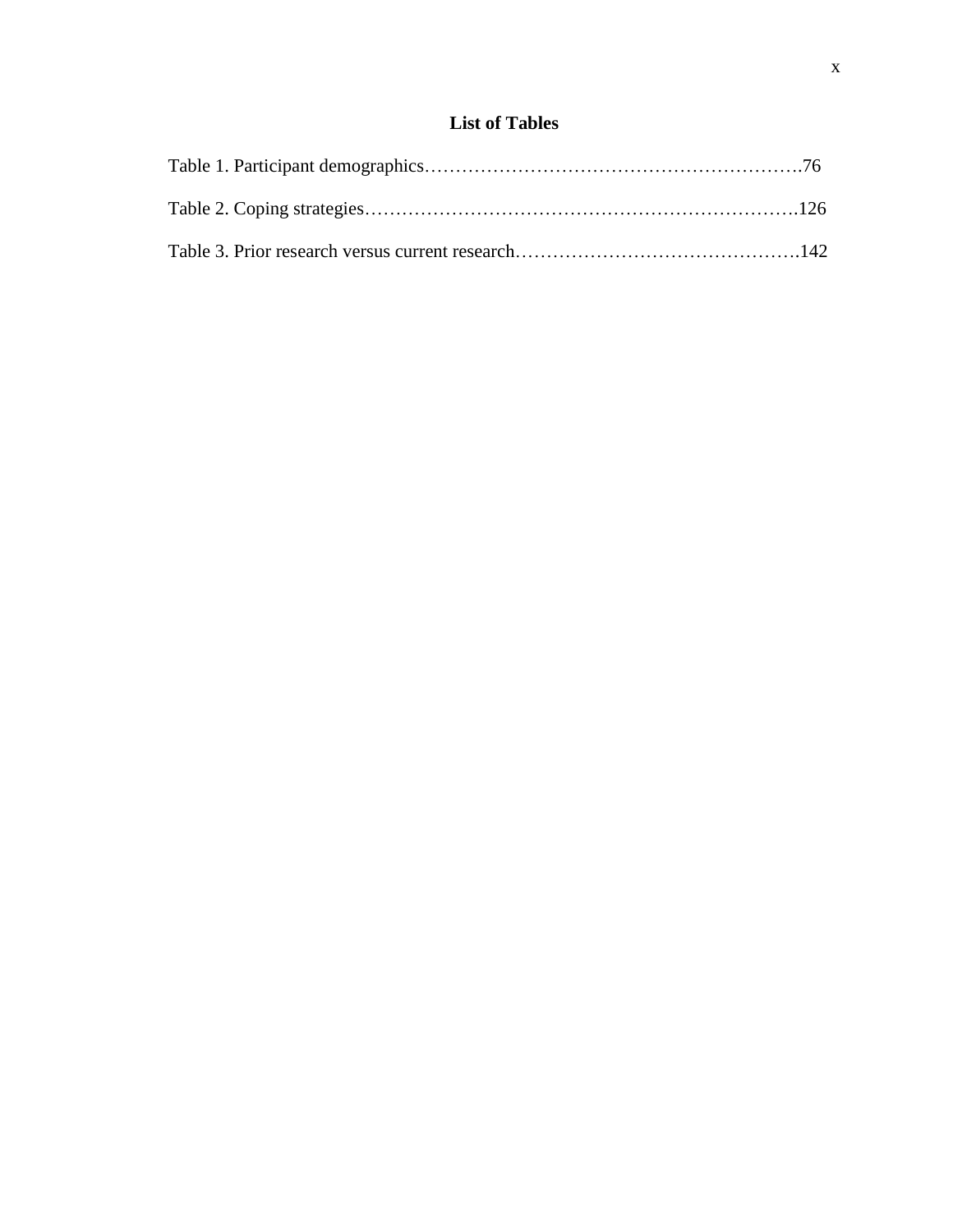#### **Gifted Dropouts: A Phenomenological Study**

#### **Chapter 1: Introduction**

<span id="page-10-0"></span>The phenomenon of giftedness has been under investigation since the early 1900s, but the preponderance of research completed on gifted students took place in the decade following the release of Sputnik and the height of the space race (Kulik, 1992). Since the early 1970s, significant studies in gifted learning grew infrequent, with an average of seven to ten year intervals between major studies (VanTassel-Baska, 2006), many of which were quantitative in nature. While quantitative research may provide valuable numerical data, it may not reveal the meaning behind the numbers. When investigating the phenomenon of gifted dropouts or other phenomenology, meaning is important because it describes a lived experience (Van Manen, 1990). There are stories behind statistics. This research sought to find an answer to the question: What factors led gifted students to drop out of school?

Several of the most influential writers on gifted education issued a call for deeper investigation into the stories and lives of gifted dropouts (Hansen & Johnston Toso, 2007; Matthews, 2006; Renzulli & Park, 2002). There was concern that large numbers of gifted students were dropping out of school due to boredom and disinterest on the part of teachers and administrators (Kanevsky & Kieghley, 2003).

Out of all high school dropouts, as many as 20% of them may be gifted (Renzulli & Park, 2000); some drop out; some turn to narcotics. Other gifted students deal with bullying, depression, anger and suicidal ideations (Cassady & Cross, 2006). Out of frustration, some students, even honors students, turn to violence and become school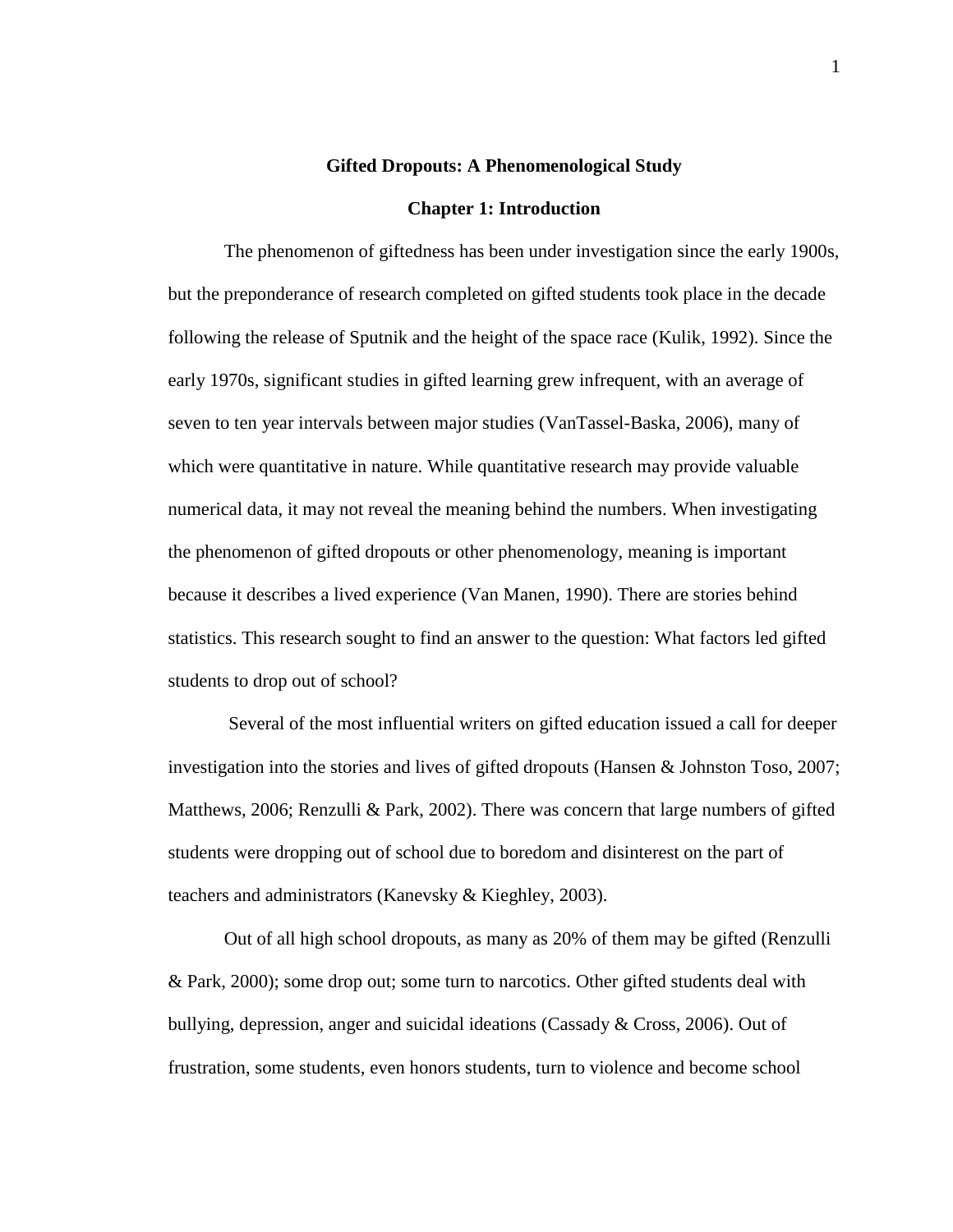shooters to get their voices heard (Dedman, 2000). These incidents bear further investigation.

### <span id="page-11-0"></span>**Problem Statement**

The problem is that the individual stories of gifted dropouts have largely been ignored. Students are treated less as individuals in research and traditional learning environments, and more as part of a group (Kyberg, Hertberg-Davis, & Callahan, 2007). The emphasis in some public schools may focus on getting the majority of students to meet minimum competency levels. Addressing the needs of the individual can become secondary. The American public school system and the No Child Left Behind programs focus on teaching to the middle, emphasizing group-think, and moving students through the system as quickly and equitably as possible (Stanley & Baines, 2002). While researchers like Matthews (2006) and Renzulli and Park (2000) argued over the meaning of giftedness and whether to divide it into subcategories for research purposes or to gather better data, gifted students were dropping out because in the traditional public school setting the individual gifted student becomes, as one gifted dropout put it, "invisible" (Carper, 2002, p. 65), a term one participant in this study also used.

#### <span id="page-11-1"></span>**Purpose of the Study**

The purpose of this research project was to understand the factors which resulted in the phenomenon of gifted students dropping out of school. Information regarding their upbringing, attitudes about their giftedness and about school life, and an exploration into other factors that may have led to their leaving school were all critical to understanding the phenomenon of becoming a gifted dropout. Gifted labeling offers some unique educational opportunities for the gifted student, but these advantages are at times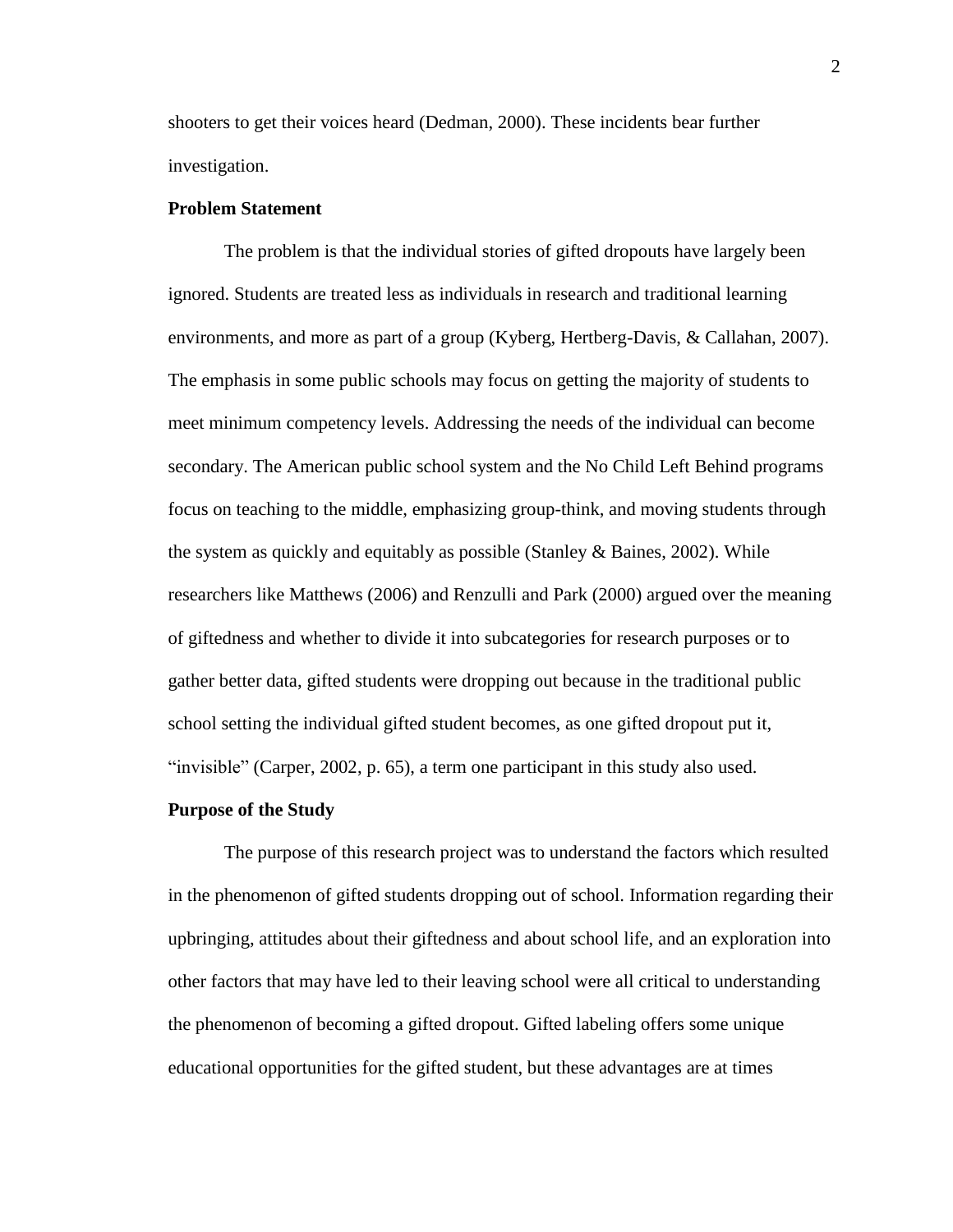insufficient to keep them in school. The factors that led them to drop out were complex. These dropouts shared commonalities which could generate further research on the development of dropout intervention programs. The purpose of this qualitative research was to learn from their past and thus allow administrators to consider changes for the future.

### <span id="page-12-0"></span>**Significance of the Study**

Research on gifted students and on gifted education is not new. The first major study took place in the early 1900s. Today several universities such as University of Connecticut, University of Virginia and Stanford University have entire programs dedicated to the study of giftedness. What is relatively new, however, is qualitative analysis using deep and rich information derived from the students" own words. This current study was critical because it not only raised a topic of concern, but presents opportunity for further potential study on the subject. As Creswell (1998) argued, one should "use a qualitative study because of the need to present a detailed view of the topic. The wide-angle lens or the distant panoramic shot will not suffice to present answers to the problem, or the close-up view does not exist"  $(p.17)$ .

The impact of this research may be far-reaching. It revealed the reason(s) gifted students dropped out of school. It may offer other researchers a baseline for further research. This research may provide administrators an opportunity for reviewing their current dropout prevention programs and focus on a unique population currently not serviced. The findings may encourage other gifted dropouts to come forth and tell their stories in future research. To date, only one other qualitative dissertation on gifted dropouts addressed this issue (Carper, 2002), and this study contributed additional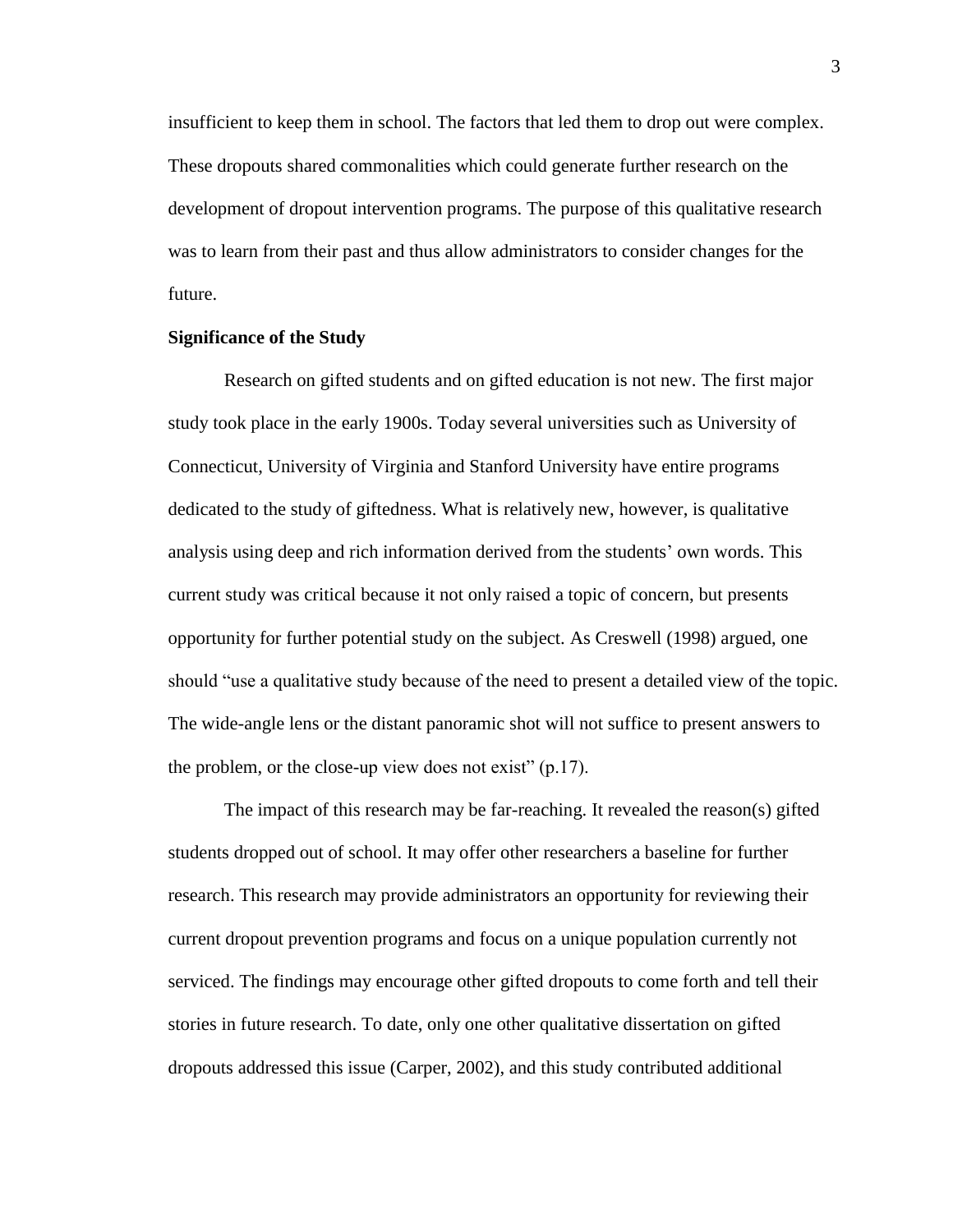information and validity to the information described in Carper"s research. Another researcher may take a different approach to that of Carper's study or this one; if so, then this study becomes even more relevant because it will have generated study where currently one finds little information.

Finally, findings emerging from this research may provide impetus for new or deeper discussions in other educational communities. The topic of gifted dropouts is not well known nor made a top priority in educational circles. It endures a much lower priority than issues such as NCLB (Gentry, 2006), differentiation (Callahan, 2001; VanTassel-Baska & Stambaugh, 2005), acceleration (Gross, 2006), ability grouping (Fiedler, Lange, & Winebrenner, 2002; Shields, 2002; Tieso, 2003), lethargy, (Caraisco, 2007), underachievement (Matthews & McBee, 2007; Seeley, 2004), failure (Franklin, 1998), tracking (Sheehan, 2000), or even online learning and distance educational options (Rice, 2006; Shimabukuro, 2005).

### <span id="page-13-0"></span>**Focus and Intent**

The research project focused on the factors leading up to and including the lifechanging decision to quit school by gifted students. Research focused on gifted adults currently between the ages of 18 and 40 in order to reveal fresher memories, emotions, and stories leading up to the event. By gaining insight into the lives of these unique individuals, and by sharing their stories, others in similar situations may come forward to voice their concerns and recommendations toward a viable solution. Also, by focusing on those gifted students who abandoned formal high school education, one hopes that policymakers and administrators can create better legislation and programs to intervene in contemporary traditional educational settings.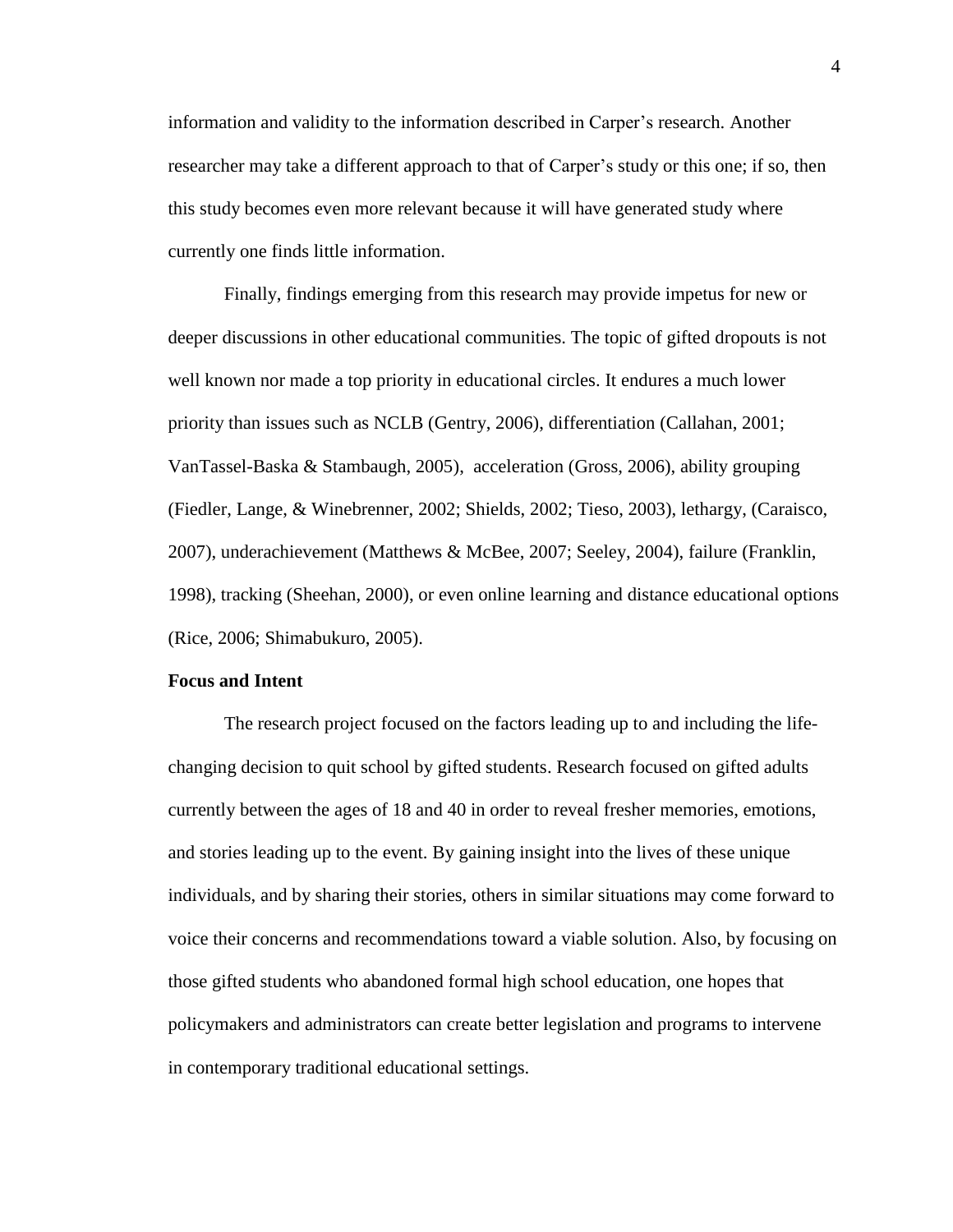It was the intent of this project to reveal any commonalities or trigger patterns among these former students that may be useful in future intervention strategies for other gifted students pondering the same end. The goal was to reduce the number of gifted dropouts as a result of information gathered from this study.

#### <span id="page-14-0"></span>**Theoretical Framework**

The study of why gifted students drop out best fits Jerome Bruner"s constructivist theoretical framework of epistemology, cognition, axiology, and pedagogy (Smith, 2002). Bruner studied the cognitive development of children and the appropriate pedagogy for delivering information to them, and he postulated what the appropriate forms of education might be for different students (Smith, 2002). He further contended that learning is an active process and is based upon previous knowledge. To express this theory, he suggested thinking of learning as a spiral upon which previous knowledge builds (Bruner, 1971).

Bruner's epistemology and cognition theory stated that various ability levels internalize material uniquely (Bruner, 1971). He said in that same writing, "With respect to making accessible the deep structure of any given discipline, I think the rule still holds that any subject can be taught to any child at any age in some form that is both honest and powerful" (p. 122). This framework matches the thinking that gifted students also range in ability from their peers and process information differently and that educators should accommodate these learning differences (Barnes, Marateo, & Ferris, 2007; Belcastro, 2002; Buchanan & Woerner, 2002; Caraisco, 2007; Caruana, 2002; Davis & Rimm, 2004; Gross, 2006; Hansen & Johnston Toso, 2007; Johnson, 2000; Mann, 2006; Stanley & Baines, 2002; VanTassel-Baska, 2003).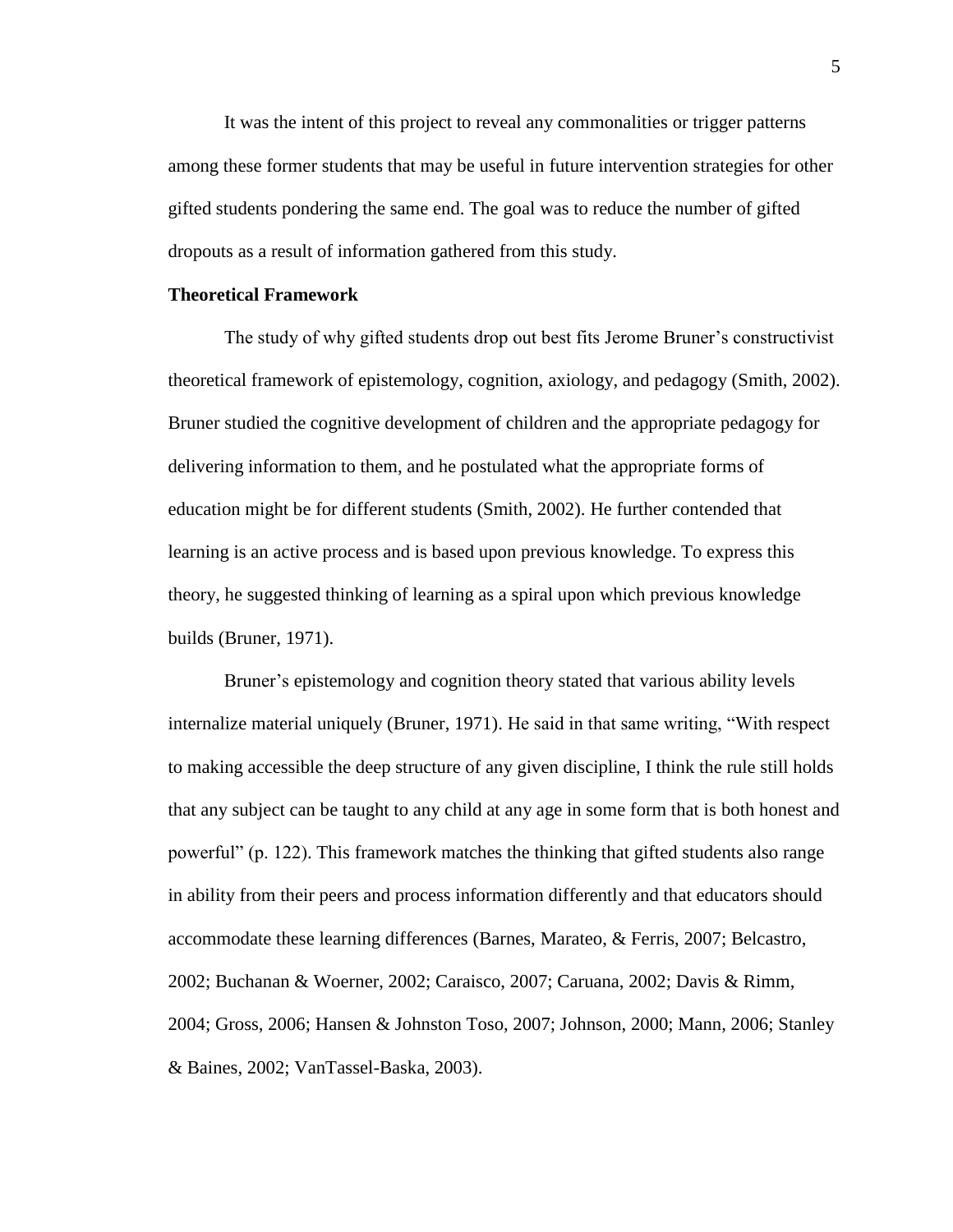Regarding axiology and the value of education, Bruner argued that education"s purpose was to help students reach their full potential and cognitive mastery. While he did not specifically address gifted education students and today"s high stakes testing mandates, his writing indicated that he would object to them when he said, "We teach a subject not to produce little living libraries on that subject, but rather to get a student to think mathematically for himself […] Knowing is a process, not a product" (Bruner, 1966, p. 72 as cited in Smith, 2002). He added that education"s purpose was to develop competence and not performances. He argued that the greatest stimulation to learning was interest, not grades or competition. Education must stretch children to think to their limits (Bruner, 1971), not to pass set examinations. For Bruner, education had a higher call and moral objective; thus it was not morally neutral (Bruner, 1971).

Bruner's philosophy of pedagogy (that students can learn anything at any age and in any manner when intellectually and sociologically motivated) (Bruner, 1960) fits into the current research on gifted education which contends that gifted students thrive on independent study and learning modes which incorporate options such as virtual schools and self-pacing options. Bruner"s theory of discovery learning states that learning is not imparted by a teacher, but it is discovered by the student. The review of literature discusses these concepts in greater detail.

In educational theory, Bruner"s model fits the theoretical framework of leaders in the field of gifted education (Davis & Rimm, 2004; Mooij, 2008; Tomlinson, 2005) who, like Bruner might contend that a gifted student who may be able to learn colors in kindergarten, or geographical locations or algebraic equations in third grade should not be prohibited from doing so. If the child is ready and willing to learn, then educators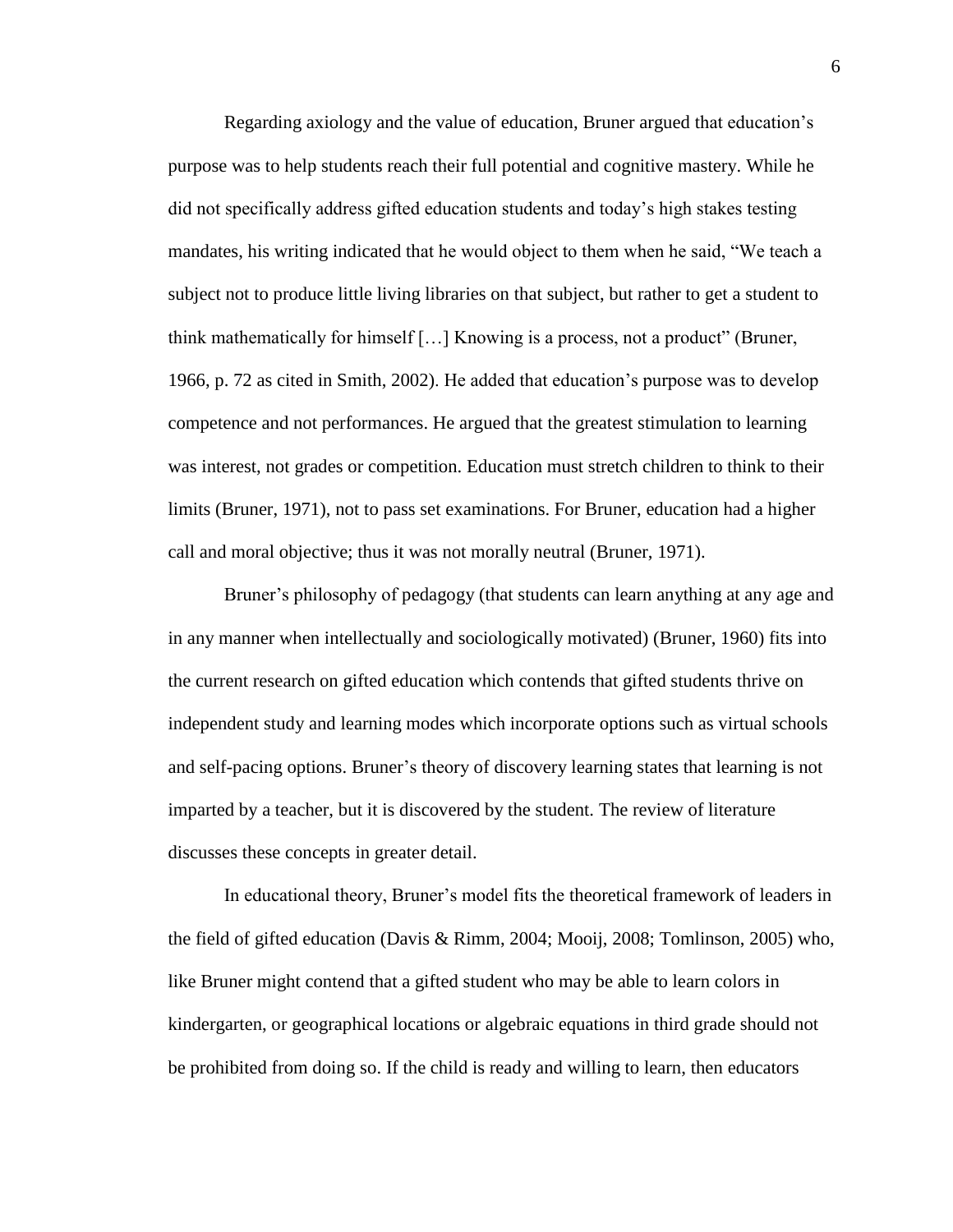should accommodate willingness and ability. Some of the information presented in the review of literature regarding gifted students addresses inappropriate or underchallenging curriculum. Regarding gifted education, Bruner would argue that because the student can learn, it is the learner who dictates what should be taught, not the curriculum, pacing guide, government, administration or teacher.

#### <span id="page-16-0"></span>**Situation to Self**

My role in this research study was both personal and professional. As a father of two gifted teenage sons attending a rural high school, it concerned me that the educational opportunities offered gifted or talented high school students in rural schools were lacking. Then, too, given that research showed that a lack of challenge was a first step toward boredom (Kanevsky & Kieghley, 2003) which inevitably may lead to the decision to leave school, I was personally concerned that my children may experience a lack of mental challenge in school. I was personally interested in determining the internal locus which caused similarly gifted students to make the choice not to finish school.

Professionally, I wrote unpublished gifted curriculum when little was available for lower middle school students. Having taught in both homogeneous and heterogeneous settings, experience did play a role in the desired research. As a professional educator, I found it disconcerting that as many as 20 percent of all dropouts may be gifted students (Renzulli & Park, 2000). If those numbers are accurate (and there is opposing research indicating that it may be less) (Matthews, 2006), the question still remained as to why any gifted student would leave the learning environment. The school environment may provide answers, or it may be something entirely unrelated to the school setting. One may theorize, it seemed prudent to ask the gifted students who dropped out.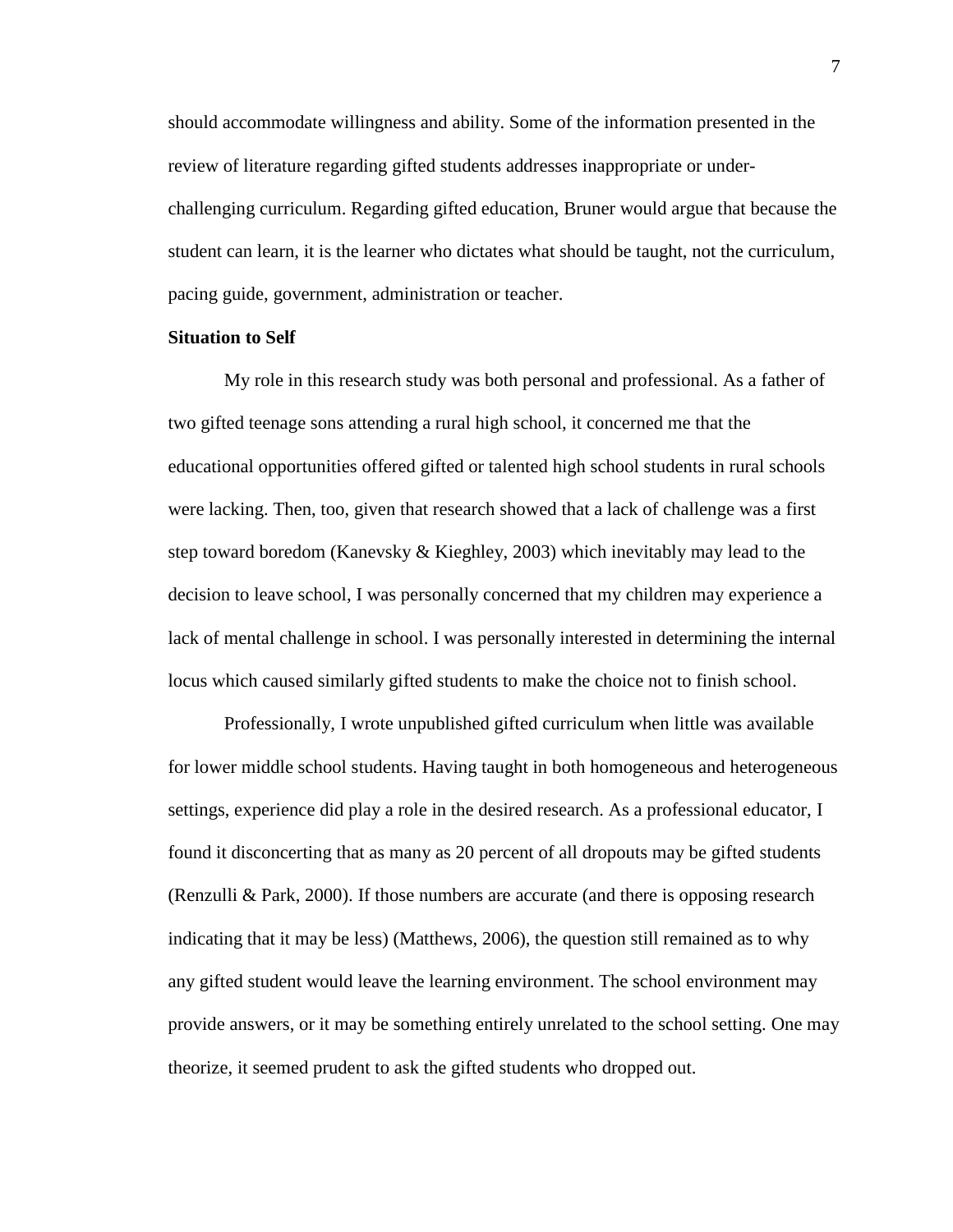A recent field work project confirmed what Renzulli and Park"s (2000) research predicted; gifted students do drop out and are dropping out, and they are doing so stealthily. A pilot study revealed that administrators and educators in their high school may not listen to gifted students. Evidence from other research suggests this phenomenon may be wide spread (Hansen & Johnston Toso, 2007).

I served on the Gifted Advisory Council for a school district which monitors the state of gifted education, makes recommendations and proposals for change, and reports to the school board periodically any relevant findings. Upon publication of this dissertation, the information in it could be of interest to the university from which the student population came, to the Gifted Council, and to the local school board. My hope was that the results of this research would generate action items which might engage future dialog, programs and remedies to prevent more gifted students from dropping out.

# <span id="page-17-0"></span>**Guiding Questions**

In existing research published on gifted dropouts, much of what appears is quantitatively addressed (Carper, 2002; Cigman, 2006), or is so global in nature as to be rendered useless on a phenomenological basis. Though statistical analysis comes from large numbers, one must remember that individuals drop out; groups do not. At the heart of every gifted student is an individual with complex needs, characteristics, issues, emotions and questions. The decision to leave school is complex and while it may be singular, there is a temptation in research to simplify the data. One study concluded that there are precisely 35 reasons why students underachieve in school (Matthews & McBee, 2007). This writer contended that students" reasons for dropping out, including the academically advantaged, may be more complex than that. This research intended to go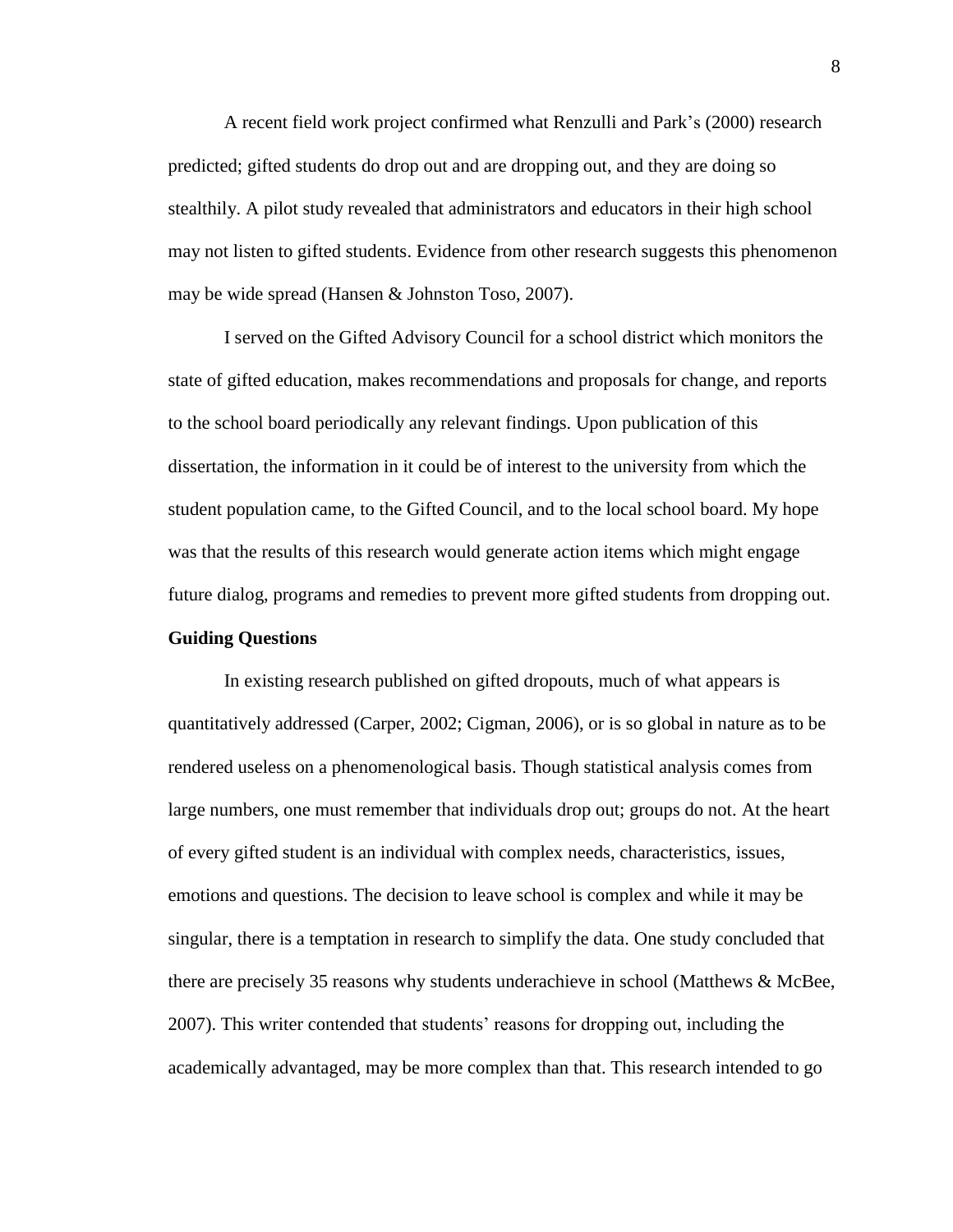deeper into the lives of fewer students by asking questions which went beyond surface answers. The best way to investigate this issue was to go to the sources directly and as the students themselves voiced, simply to listen. To do that, the following peer-reviewed questions guided the writer in this research project:

1. How did gifted students describe their life experiences prior to dropping out of high school? Most research on gifted dropouts or underachievers uses purposeful sampling, but typically on a wide scale involving hundreds or thousands of students. In one study, Dunn, Chambers, and Rabren (2004) queried hundreds of participants from 29 of Alabama"s 128 school systems. There is some specificity in such research, but it may be too broad to find potential commonalities. Gifted students may have high or low socio-economic standards; some have educated parents; some have single parent homes; others have moral situations such as teen pregnancy or co-habitation issues (Renzulli  $\&$ Park, 2000). Thus, research into a phenomenon such as gifted students dropping out requires depth rather than breadth in order to extract and analyze this data. It was conceivable that this guiding question would allow the research to cover decades per participant, depending on the age. It also allowed for richer interviewing, lengthier responses, and less directed questioning. While this first question seemed broad, it granted participants the opportunity to explore what was meaningful to them. It neither focused specifically on the decision to drop out, nor on that moment. This was deliberate; the findings of this study concluded that a common event that happened to each gifted dropout in their middle school years may have catalyzed a later decision to drop out. Guiding question one left such options open by being broad and deep.

2. How did gifted dropouts respond to specific traditional educational constructs?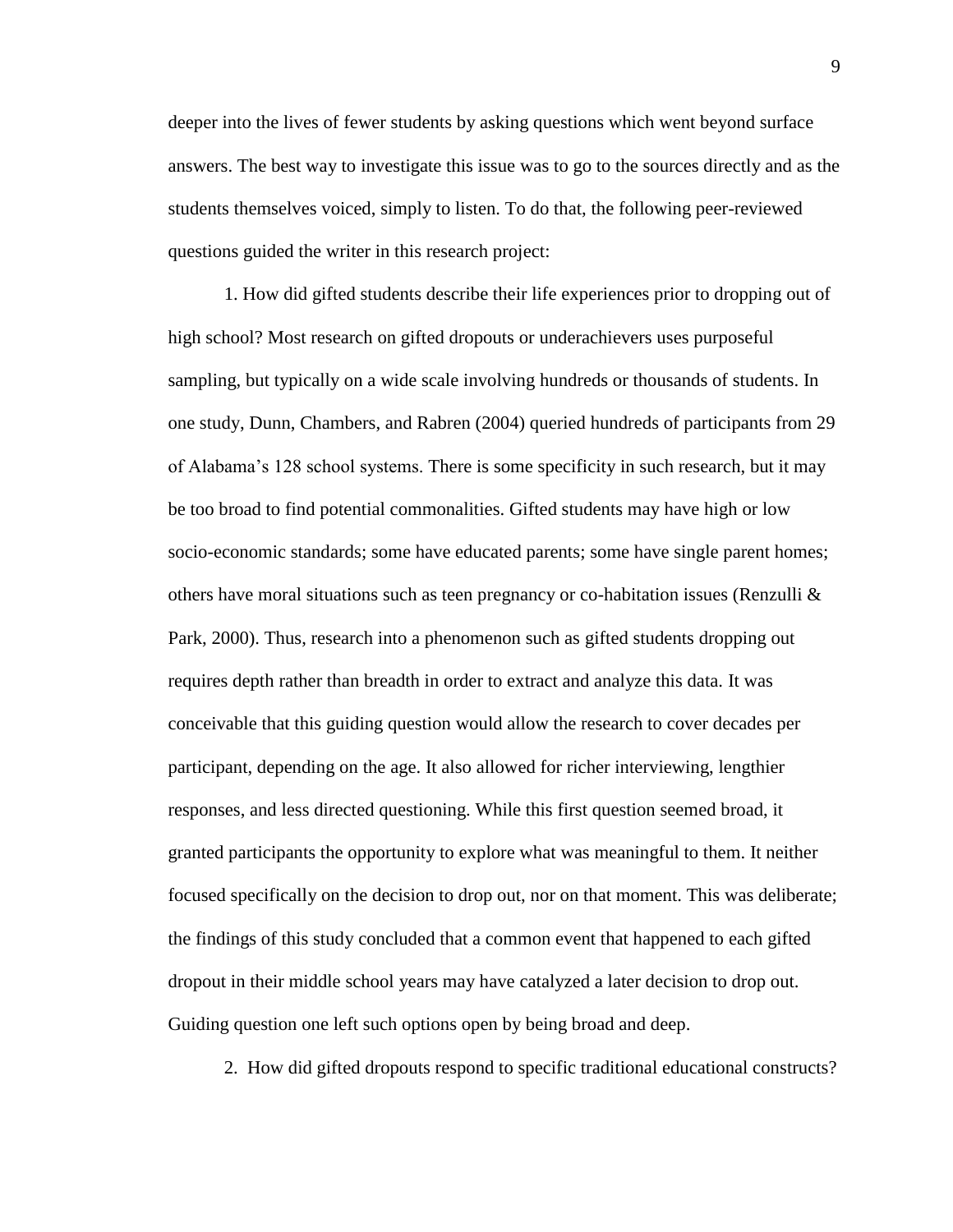Uncovering and discussing a student"s response to school constructs such as teachers, homework, gym class, bullying, etc. elicited great data when exposed. Hansen and Johnston Toso (2007) touched upon this in their recent studies by allowing the gifted dropouts to express sentiments and memories unfettered. This guiding question provided insights into topics the participant alluded to in guiding question one, but which bore further investigation. The participant may purposely avoid a topic, and this second question opened opportunities to discuss that topic in greater detail.

3. How did participants" responses compare or contrast? This question revealed whether there were any common factors that led these individuals to drop out of high school. Through the search for commonalities one sought for a saturation point or a common event, history, or circumstance. Then too, the question may have revealed no commonalities among participants. Since every gifted dropout had a story to tell, this question revealed any themes or patterns which emerged. As a result, it may prompt further studies.

## <span id="page-19-0"></span>**Definition**

A clear understanding of definitions is critical to any research proposed on gifted dropouts. Wide variations occur between researchers on the terms *dropout* and *gifted* (Renzulli & Park, 2002; Matthews, 2006).

Because the working definitions for both *giftedness* and *dropout* vary so widely among gifted education researchers, it was difficult to settle on one over the other. Therefore, this researcher took the most workable parts from various definitions, and selected those portions which were both reliable and accessible. Specifically, portions of those definitions with which other researchers would not find fault, and which best met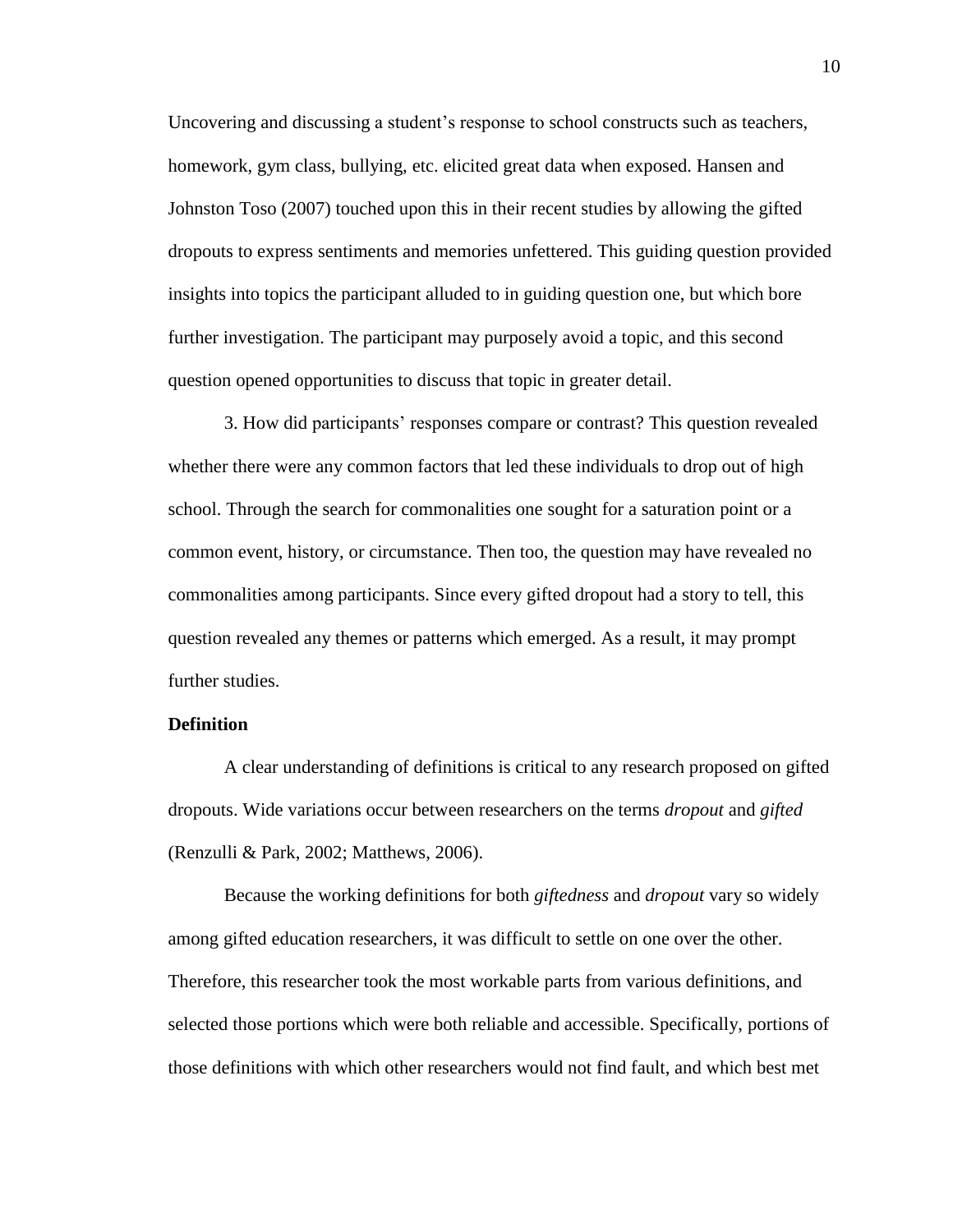the purpose statement in this study were neither the least restrictive, nor the most restrictive definitions but chose the middle ground.

<span id="page-20-0"></span>**Dropout.** For the purpose of this study, a dropout was defined as one who: 1) was not currently attending high school, and either 2) did not graduate with his or her class, 3) earned a GED or other nontraditional diploma, or 4) did not complete his or her high school education. The definition of dropout could have been more restrictive, but the rationale for this choice was since the federal government used this definition, and many researchers used the government's data (Renzulli & Park, 2000), this research followed similar established guidelines.

<span id="page-20-1"></span>**Gifted.** For the purpose of this study, a gifted student was one whose school, county or district where the student previously attended labeled or identified them as such. Verification of this would have been in the student"s permanent school record. If the school system tested, assessed and identified a student as gifted, this researcher abided by their assessment.

### <span id="page-20-2"></span>**Summary**

This study was designed to look deeply into the life stories and experiences of adults who fit the profile of a gifted dropout according to the definitions used above. Through a series of verbal and written interviews, this writer used three guiding questions to discover not only what motivated the participants to make this decision to drop out, but also to determine whether the individual phenomenon was a shared one. Further, the researcher sought to present the life stories of these participants through the use of thick, rich descriptions so the reader could share their lived experiences.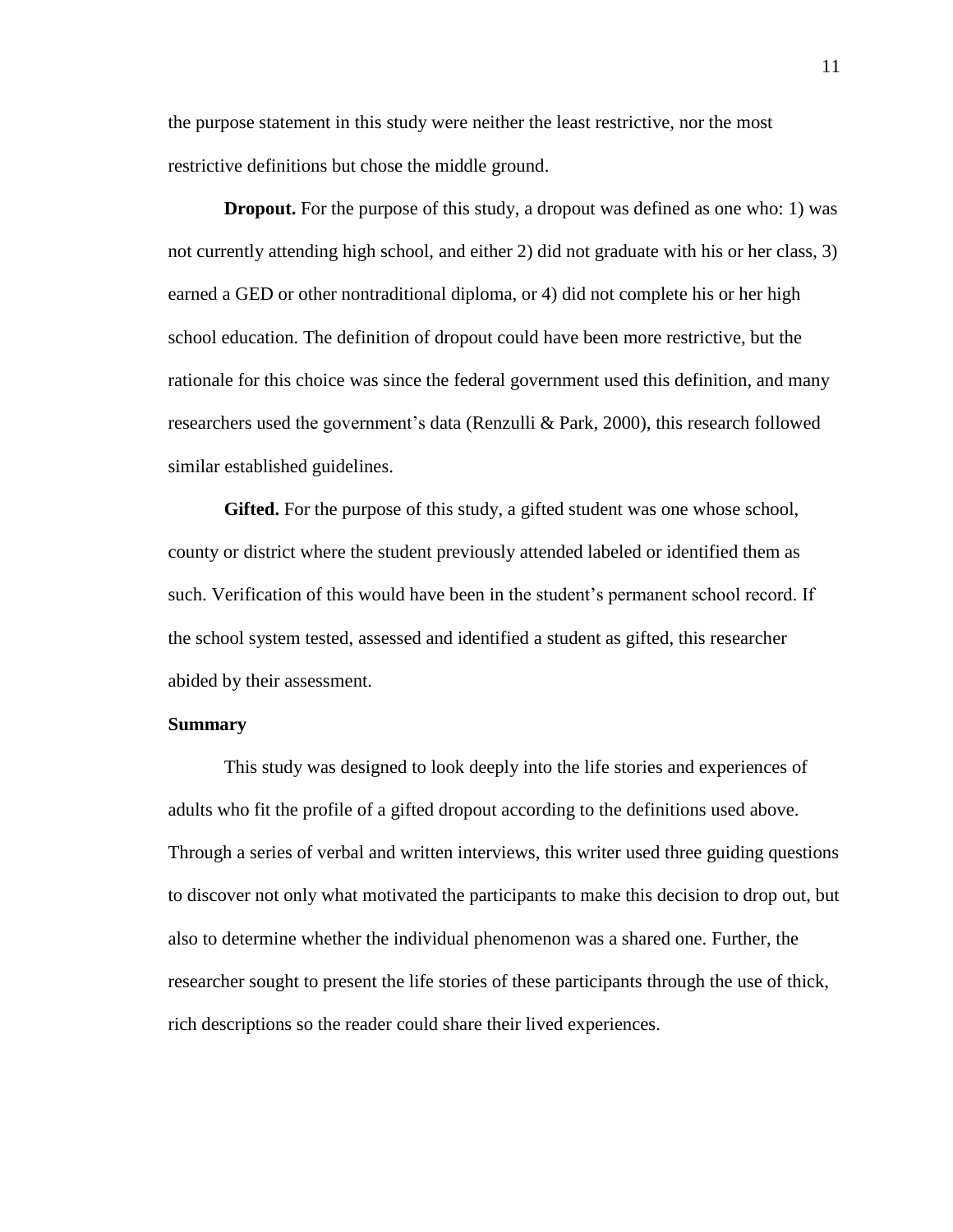#### **Chapter 2: Review of the Literature**

## <span id="page-21-1"></span><span id="page-21-0"></span>**Introduction**

According to the National Center for Educational Statistics (NCES), the number of gifted and talented students in public schools is 2,926,000 (NCES, 2000), and according to Marland (1972), and Renzulli and Park (2000), 18-20% of those students, or 526,000 gifted teenagers, will drop out of high school. Proponents and opponents of gifted education may have assumed that gifted high school students were doing well, particularly with the offering of such specialized classes as Advanced Placement (AP), honors, and dual enrollment. However, the now dated 1972 Marland report declared that 18% of all high school dropouts were gifted. According to Matthews (2006), that data may have been unintentionally misrepresented because the sampling used for that report did not represent a nationwide survey, but rather a percentage of gifted students in the 1950s from a rural, agricultural state (Iowa) who dropped out for reasons related to work needs. Matthews (2006) further argued that Marland inflated the data which may have been nearer to one percent. Even if the data were flawed, it served another purpose; Marland"s report birthed a new interest in research on gifted dropouts.

One should review the history of giftedness and dropout research related to both the general student population as well as those labeled as gifted students. To form a cohesive and complete picture, additional elements such as demographics, characteristics, needs, and dropout factors of gifted students should be investigated. Such research may reveal whether there is a link between all the factors affecting a gifted student and a school system"s failure to recognize any or all of those factors, thus resulting in the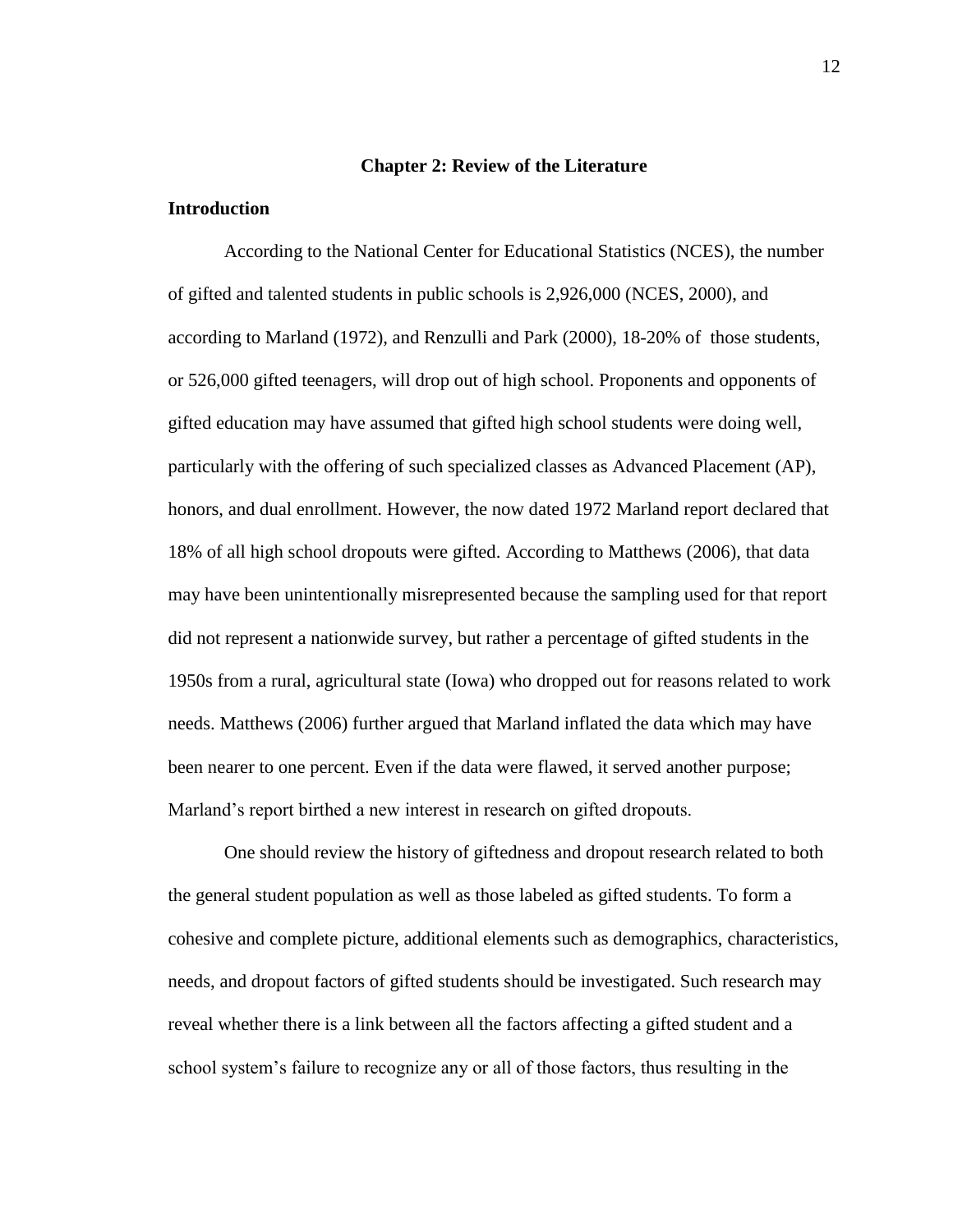student"s decision to drop out of school.

#### <span id="page-22-0"></span>**Historical Perspective**

<span id="page-22-1"></span>**Tracking giftedness.** Education of the gifted reaches back as far as the first century A.D. where more promising children were sent to schools with private tutors while their less able friends learned trades. Roman citizens birthed into a family of means and education were likely candidates for such tutoring (Colangelo & Davis, 2003). The process of identifying and isolating gifted students proliferated throughout the centuries on a hit or miss basis. Artistically gifted children such as Mozart, Michelangelo, Bach and Beethoven attended special schools for gifted children, although these schools and the children attending them were not labeled gifted, nor were they tested in any formal fashion. Rather, those in authority simply noted that such students were more able in one area than the general populace and required special education to meet those needs.

It was not until the mid 1800s that formal testing and identification of the gifted appeared in St. Louis, Massachusetts, and New Jersey (Colangelo & Davis, 2003). Sir Francis Galton researched and wrote about giftedness, concluding that intelligence was a direct result of heredity and natural selection. Charles Darwin, Galton"s older cousin, may have influenced Galton"s conclusions (Davis & Rimm, 2004). Galton"s British studies found their way to France, and in the 1890s Alfred Binet continued the research. Binet felt strongly that a standardized test would produce more reliable results than the teacher recommendations used at that time. Binet understood that mental age was different than chronological age, and wanted to assess whether students were on the same academic level or whether some students were outliers. The test was inadequate, and Lewis Terman later revised the testing procedure to arrive at the Stanford-Binet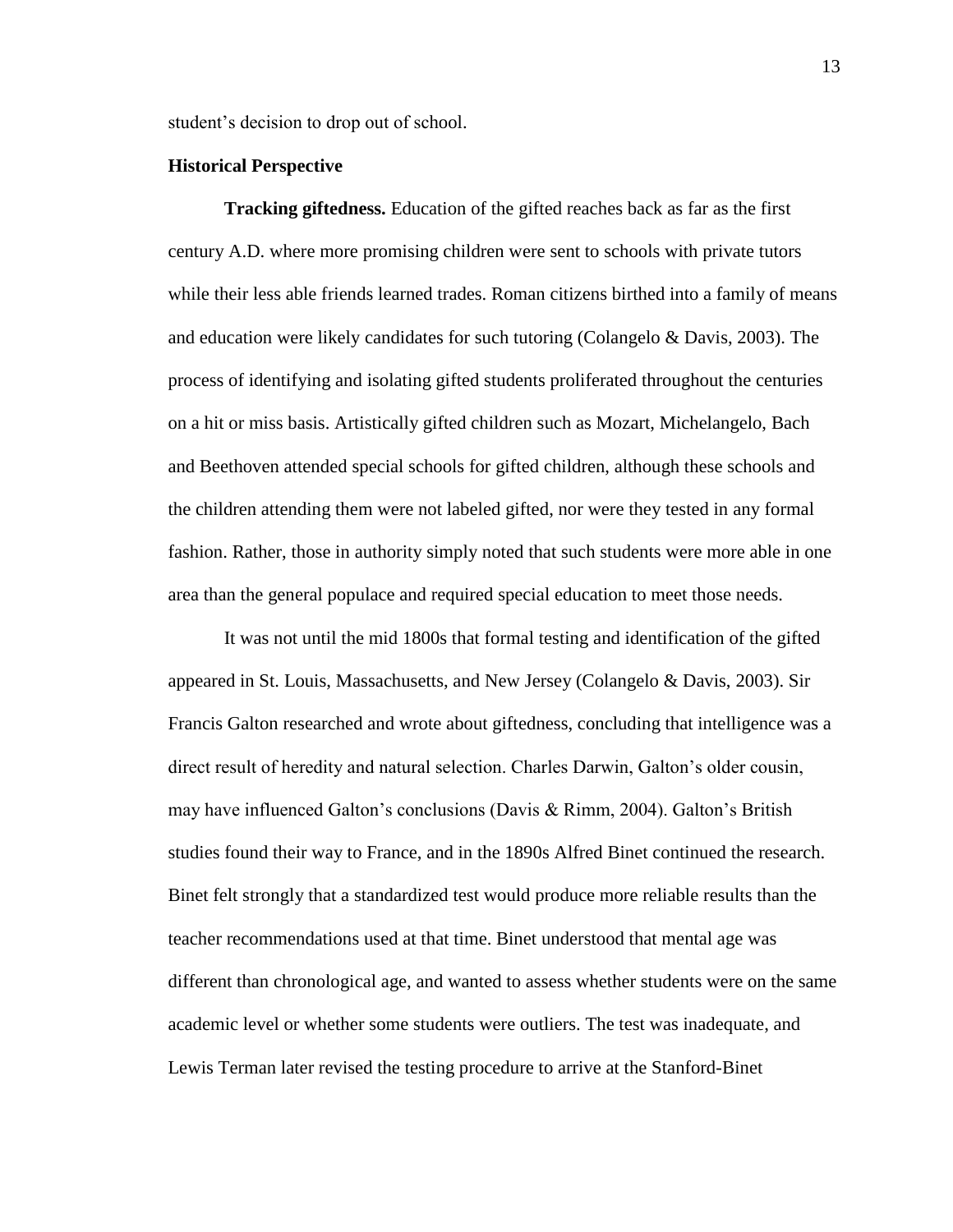Intelligence Test. In 1922, Terman (known as the father of gifted education) identified more than 1000 gifted children with intelligence quotients above 135 using his testing procedure. Those students were taught in homogenous groups. While Terman"s testing had validity issues due to his poor sampling methodology (Colangelo & Davis, 2003), he established precedent showing that gifted students fared better when grouped homogenously.

The sampling process improved with Leta Hollingsworth in the 1920s and 1930s. Hollingsworth promoted gifted education and homogenous ability grouping, and concluded that early identification of the gifted was essential to future success. She fought for specialized gifted curriculum to meet the needs of gifted students, claiming that half the gifted students in traditional classrooms wasted time (Davis & Rimm, 2004).

The resurgence in gifted education came with the advent of the space race in the late 1950s. The cold war and the propulsion of Sputnik into space caused alarms to signal in Washington that American education might not keep pace with international levels. To augment deficiencies, the Educational Policies Commission noted that high ability students were not well educated to meet their needs in the 1950s. Programs such as condensed curriculum, ability grouping, elementary foreign languages, and dual enrollment abounded (Colangelo & Davis, 2003; Davis & Rimm, 2004). The fervor lasted only five or six years and revived in 1972 with the release of the Marland report.

Marland"s report to congress took a different turn. It did not focus on gifted education programs so much as it reported that 18% of all dropouts were from the gifted population. While the results astounded congressional leaders, little was done for the next 12 years until the release of *A Nation at Risk* (National Commission on Excellence in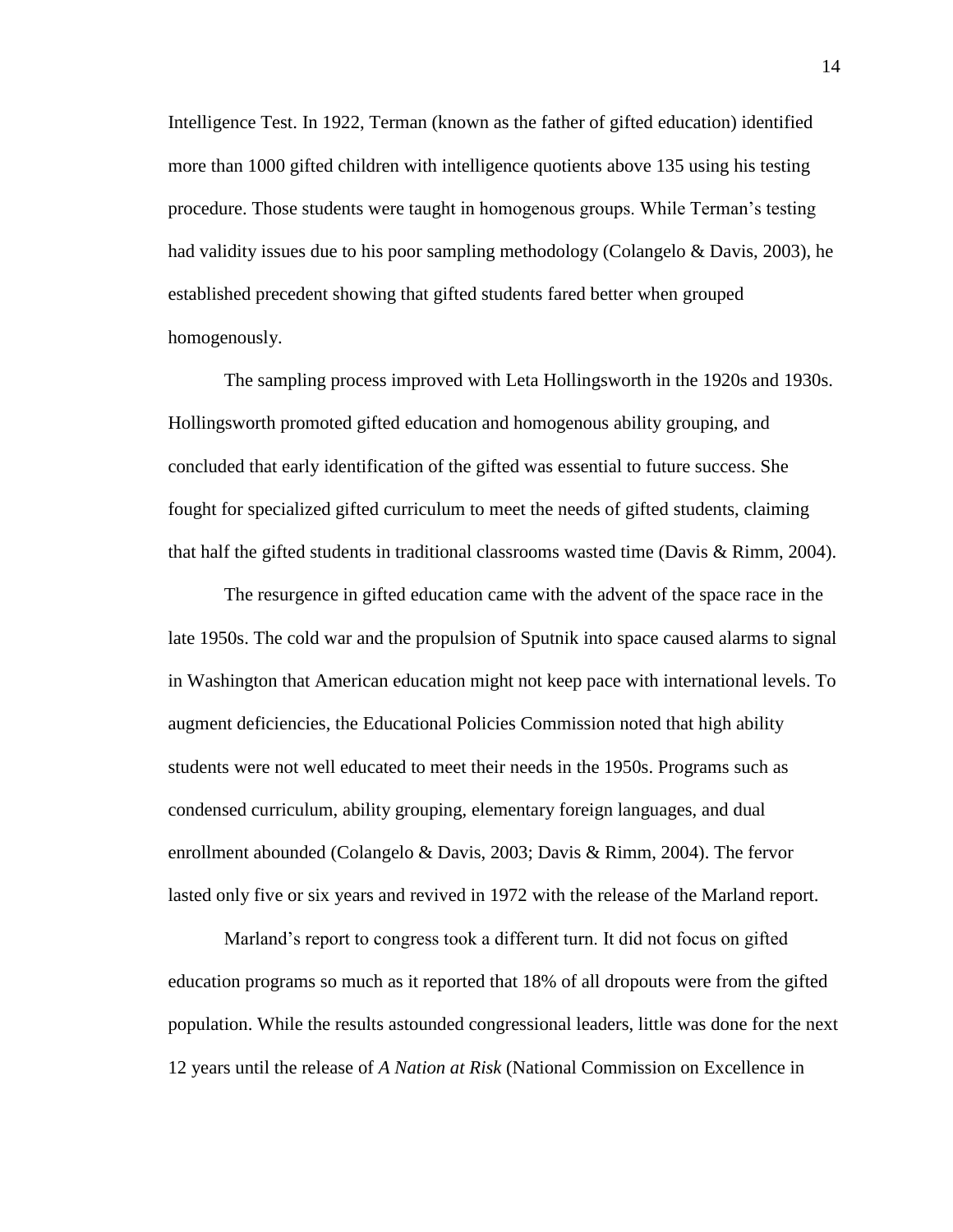Education, 1983). The study did not specifically focus on gifted education, although it did recommend the kind of unique, rigorous curriculum geared for gifted students and the general student population generated in the post-Sputnik era. Both the Marland report and *A Nation at Risk* are dated, but the data in each showed a continual decline in the educational levels of students, in the challenge level in curriculums, and in the graduation rates of high school students.

In 1993 the U.S. Department of Education released the National Excellence report which showed similar results found by Hollingsworth 70 years prior that gifted students spent their school days with little specific attention to meet their academic needs, and that elementary gifted students knew 35-50% of the material presented to them (Davis & Rimm, 2004). Despite these warnings, curriculum content and graduation rates continued to decline. In 1994, congress reapproved the Jacob K. Javits Gifted and Talented Student Education Act which provided funding for gifted education as outlined in the 1988 Elementary and Secondary Education Act (ESEA). The Improving America"s Schools Act (1994), (also known as P.L. 103-382 which incorporates the Jacob K. Javits Gifted and Talented Students Education Act) noted that gifted students had specific needs, and that those needs included gifted and talented curriculum. This act established the National Center for Research and Development in the Education of Gifted and Talented Children and Youth, and allocated 11 million dollars toward gifted education. Even though the act covers all education issues, sections 8402-8404 mentioned five times that gifted students have specific needs (Improving America's Schools Act, 1994, Sections 8402-8404).

To offset both high dropout rates and low academic rates, the No Child Left Behind Act (NCLB) (U.S. Department of Education, 2001) enforced sweeping changes in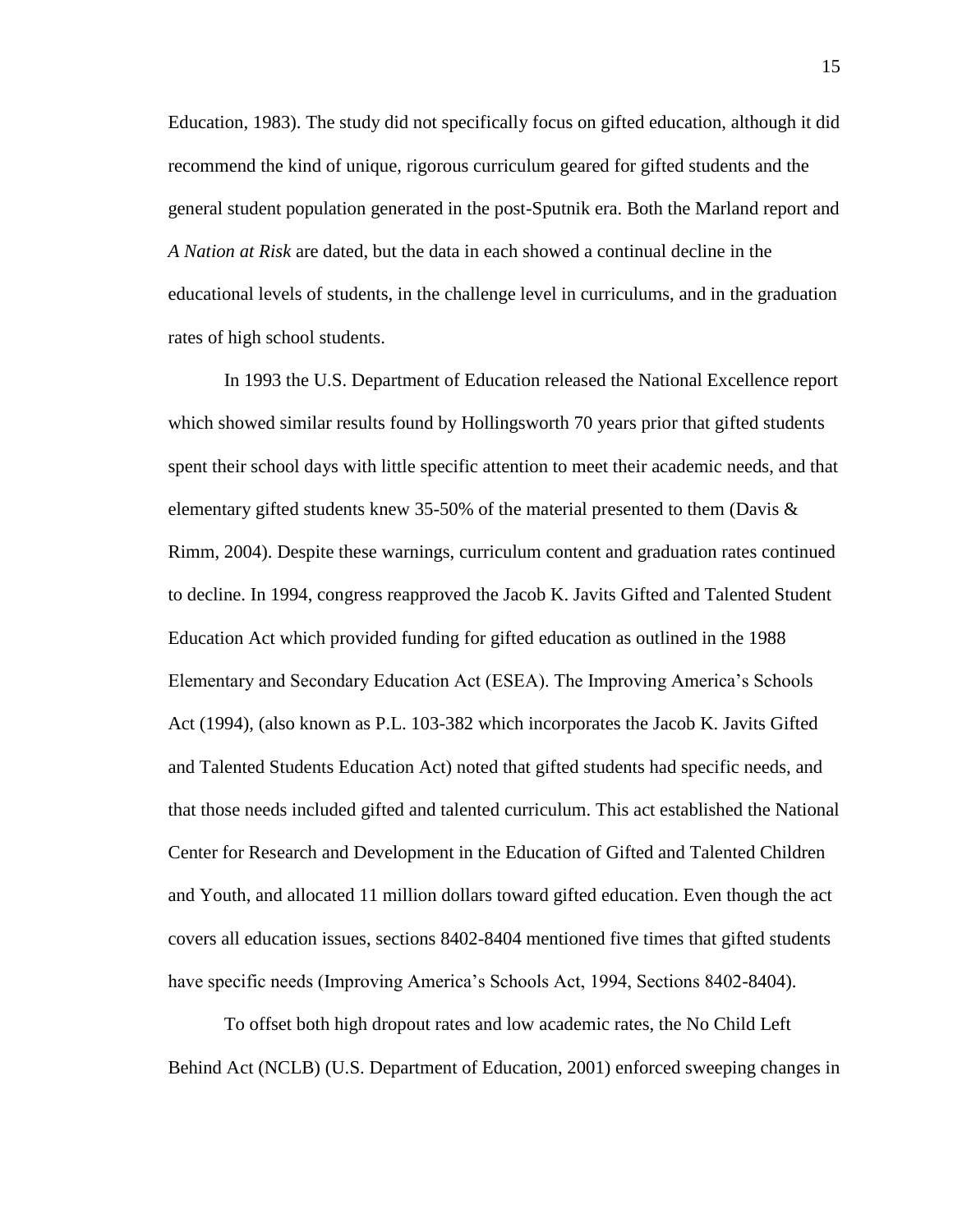curriculum standardization. The NCLB is a revision of the ESEA. Until 2002, individual states determined programs, funding, and standards, a disparity pointed out in *A Nation at Risk* (National Commission on Excellence in Education,1983). However, the NCLB took the standardization to a federal level by requiring mandated achievement levels and graduation rates under penalty of school closure. The focus of NCLB was on dropout and low achievement rates; gifted education was mentioned peripherally.

The NCLB scatters references to gifted education throughout its hundreds of pages, although it does continue funding for the Javits Act. NCLB does define giftedness (No Child Left Behind Act of 2001, Sections  $910 \& 1111$ ) and allows, but does not mandate, special programs for gifted students except as they relate to gifted students of Hawaiian (No Child Left Behind Act of 2001, Section 7205) or native Indian descent (No Child Left Behind Act of 2001, Sections 7134) as well as programs for homeless gifted students (No Child Left Behind Act of 2001, Sections 722 and 723).

The most recent issue concerning gifted education concerns federal funding for gifted education. Due to budget constraints, in 2009 Congress debated whether to continue funding the Javits Act, but outcry from gifted advocates, parents, teachers and students forced the house appropriations committee to change its mind. (National Association for Gifted Children, n.d.). The funding for gifted education may continue throughout the 2009-2010 federal budget if the Senate votes to do so.

<span id="page-25-0"></span>**Tracking dropouts.** The study of the dropout phenomenon is less than 100 years old. Prior to the 1940s, leaving school before graduation was the norm. The first census of high school graduates in the 1940s revealed that 50% of the adults ages 25 to 29 dropped out of high school (Shannon & Bylsma, 2006). In the 1960s and 1970s several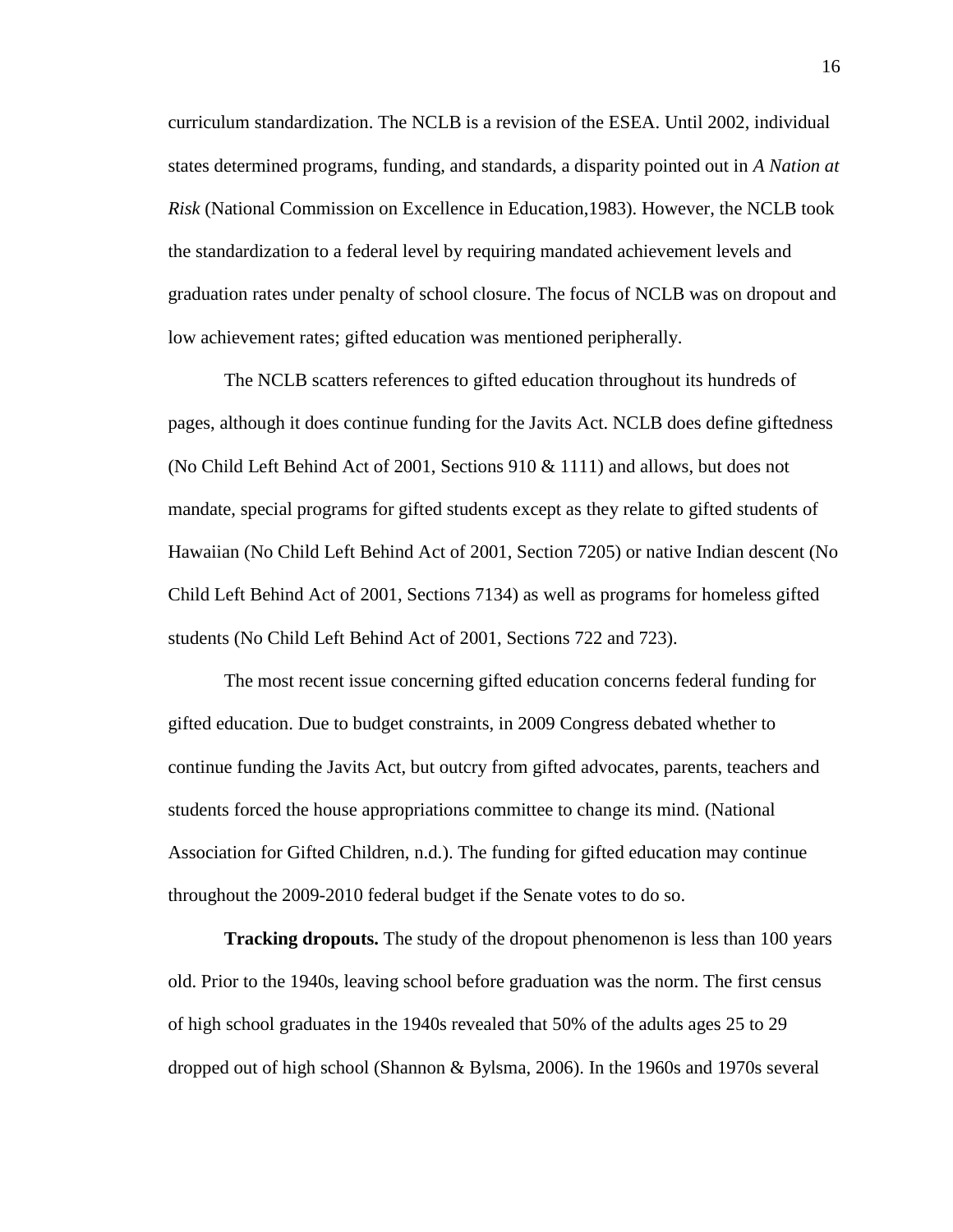sporadic studies identified a potential problem (Dentler & Warshauer, 1965; Elliot & Voss, 1974), but they were disregarded. Not until the publication of *A Nation at Risk* (National Commission on Excellence in Education, 1983) did the public become aware of the dropout problem in the United States. Shortly after the release of that publication, the NCES began gathering dropout information on a national scale, and another report followed titled *A Nation Still at Risk* (Center for Education Reform, 1998). The report highlighted the achievement gap between American students and their foreign counterparts. It showed American  $12<sup>th</sup>$  graders ranking near last in math and science, and in physics even advanced students scored last place. Considering the dropout rate, the study revealed that little had changed. From the period between 1983 to 1998 when the second report came out, more than six million American students dropped out of school. *A Nation Still at Risk* called for more parental involvement, less government intervention and oversight, more school choices, teachers qualified by life experience and not state certification, and an end to one-size-fits-all approach to education (Center for Education Reform, 1998).

Three years after the release of *A Nation Still at Risk*, the No Child Left Behind Act became federal law. Policymakers designed the NCLB to resolve both student achievement and dropout rates. The NCLB requires states to report dropout rates to the federal government in order to determine whether they have met adequate yearly progress (AYP) status, but according to Swanson (2003), states may create their own definition of *dropout*. According to Swanson"s (2003) report, fewer than 12 of the 50 states use definitions consistent with the NCLB definition. As a result, graduation rates can vary from 66% to 88% (Bracey, 2009). By manipulating the data and forming their own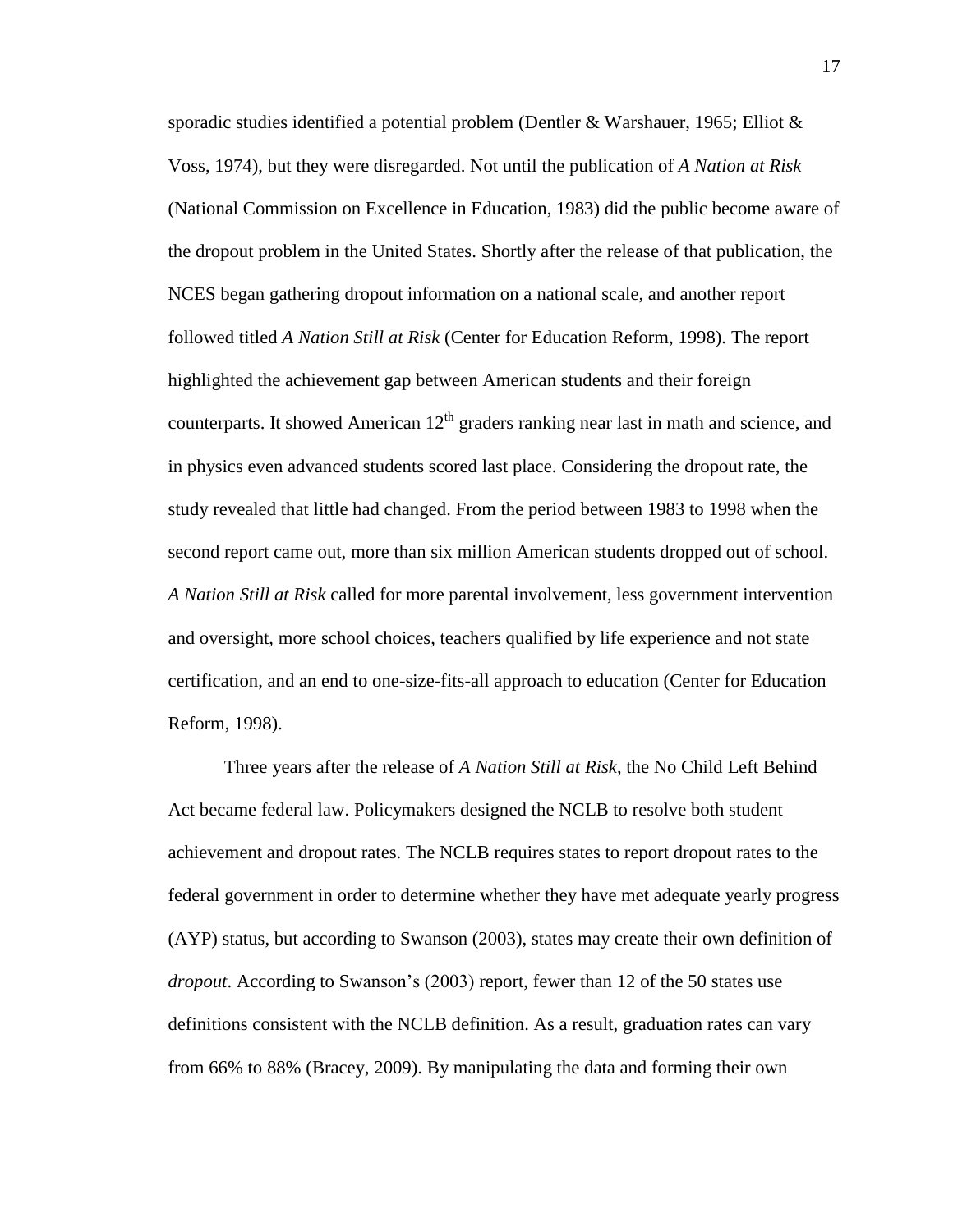NCLB accepted definition, one school district had 1000 freshmen with 300 of them graduating four years later, yet the school reported zero dropouts (Jones, 2007).

Another study noted that a student receiving a GED certificate cannot be included in the AYP according to the NCLB because GED earners are considered dropouts; however, some states include them if they return to school (Swanson, 2003). Because graduation and dropout rates can change depending on the state reporting them, the NCLB does not require 100% graduation rates; the norm reported by states overall is 85% (Shannon & Bylsma, 2006; Shriberg & Shriberg, 2006; Swanson & Chaplin, 2003). Swanson (2008) reported that of the top 100 metropolitan areas nationwide, only 50% of the students received diplomas. Some individual cities pull down the state dropout rates. Baltimore graduated only 34% of their students, Cleveland 34%, Indianapolis 30%, and Detroit 25% in 2007 (Swanson, 2008). These numbers may be exacerbated by NCLB"s mandate labeling students as dropouts who do not complete high school within four years; any student held back a year, regardless of whether he or she finishes school and receives a diploma in five years is reported as a dropout per NCLB requirements (Swanson, 2003).

While achievement scores continued rising under NCLB annually (Mintrop  $\&$ Sunderman, 2009), so have the annual dropout numbers (Rycik, 2007). Davis and Dupper (2004) proposed that there may be a link between the two. They contended that the term *pushout* is more appropriate than *dropout* because the high stakes testing force underachievers to leave the system, leaving behind only students who can pass the rigorous tests (Shriberg & Shriberg, 2006). Rycik (2007) complemented that theory by adding that although dropout rates rose, so have academic grades; he postulated that this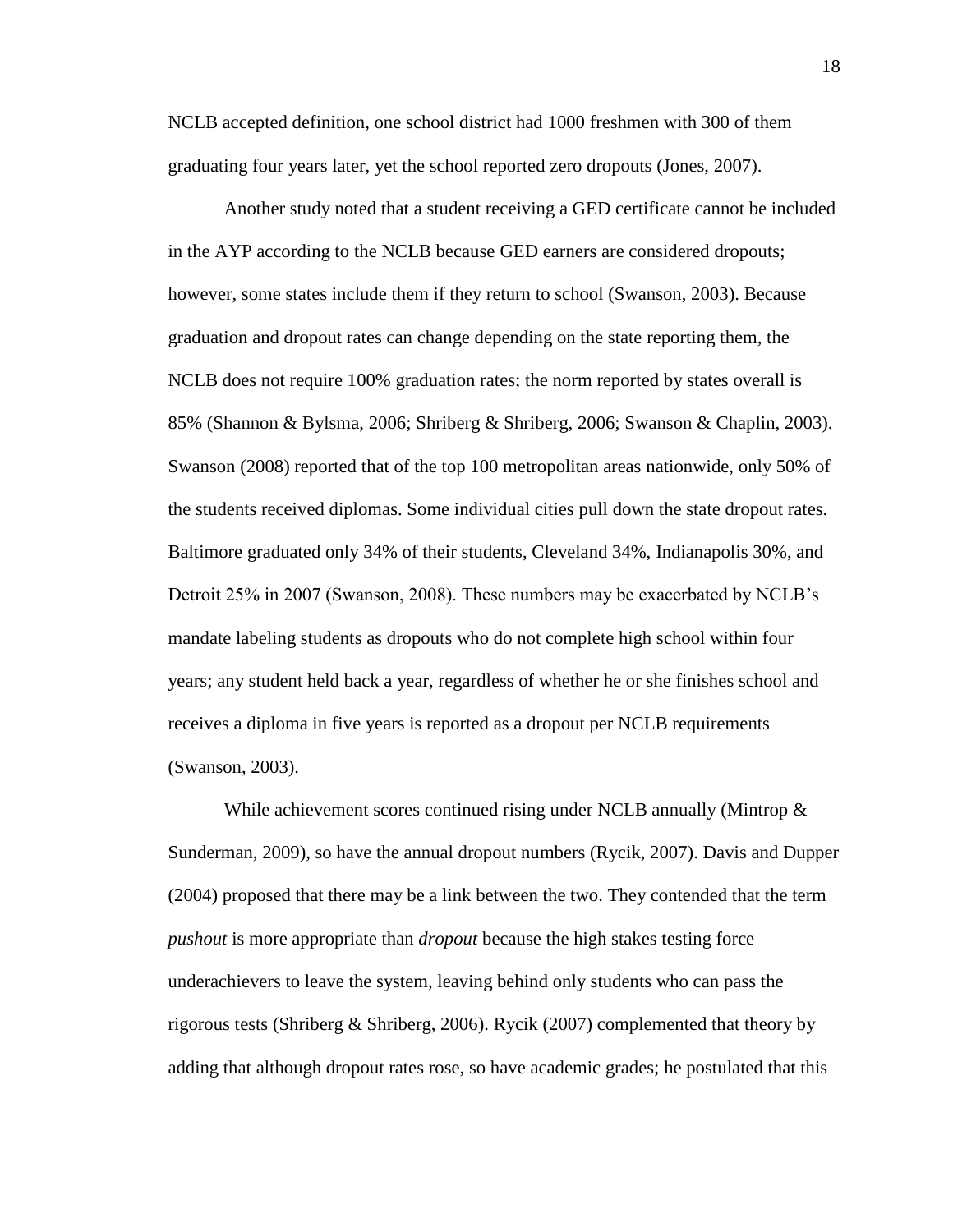phenomenon may be due to the idea that the curriculum was "dumbed down" (p. 51).

<span id="page-28-0"></span>**Defining giftedness and dropouts.** To date, there are no universal, conclusive definitions for either the terms *dropout* or *dropout rate*. The federal definition labels a student a dropout if a student leaves a district without requesting a forwarded transcript (U.S. National Center for Education Statistics, 2001). In addition, a student who fails to graduate on time (within 4 years from entering high school) is labeled a dropout, even though he or she may graduate later. The federal government labels all students as dropouts who: receive a general education development diploma (GED), a general certificate, or who take more than four years to complete their diploma (Shannon  $\&$ Bylsma, 2006); dropouts are those who are incarcerated and unable to graduate with their class, or who move without leaving a forwarding address (Sum & Harrington, 2003). Renzulli and Park (2000) veered from the federal government"s definition by labeling a student as a dropout if he or she missed four consecutive weeks of school for reasons other than illness. Matthews (2006) accused Renzulli and Park of using a definition that was too broad in order to increase the gifted student population. He contended that Renzulli and Park skewed the numbers to match Marland"s report. A closer inspection of Renzulli and Park"s (2000) report revealed that while the definition for *dropout* was more liberal than what Matthews would allow, Renzulli and Park did include other identifiers and qualifiers to narrow the sampling.

Authorities determine dropout rates based on the number of students who drop out in one year (event rates), the number of graduates within a specific group of students (cohort rates), or the number of students not completing school in a timely manner (status rates). These varied calculation tables skew the numbers declared by the government so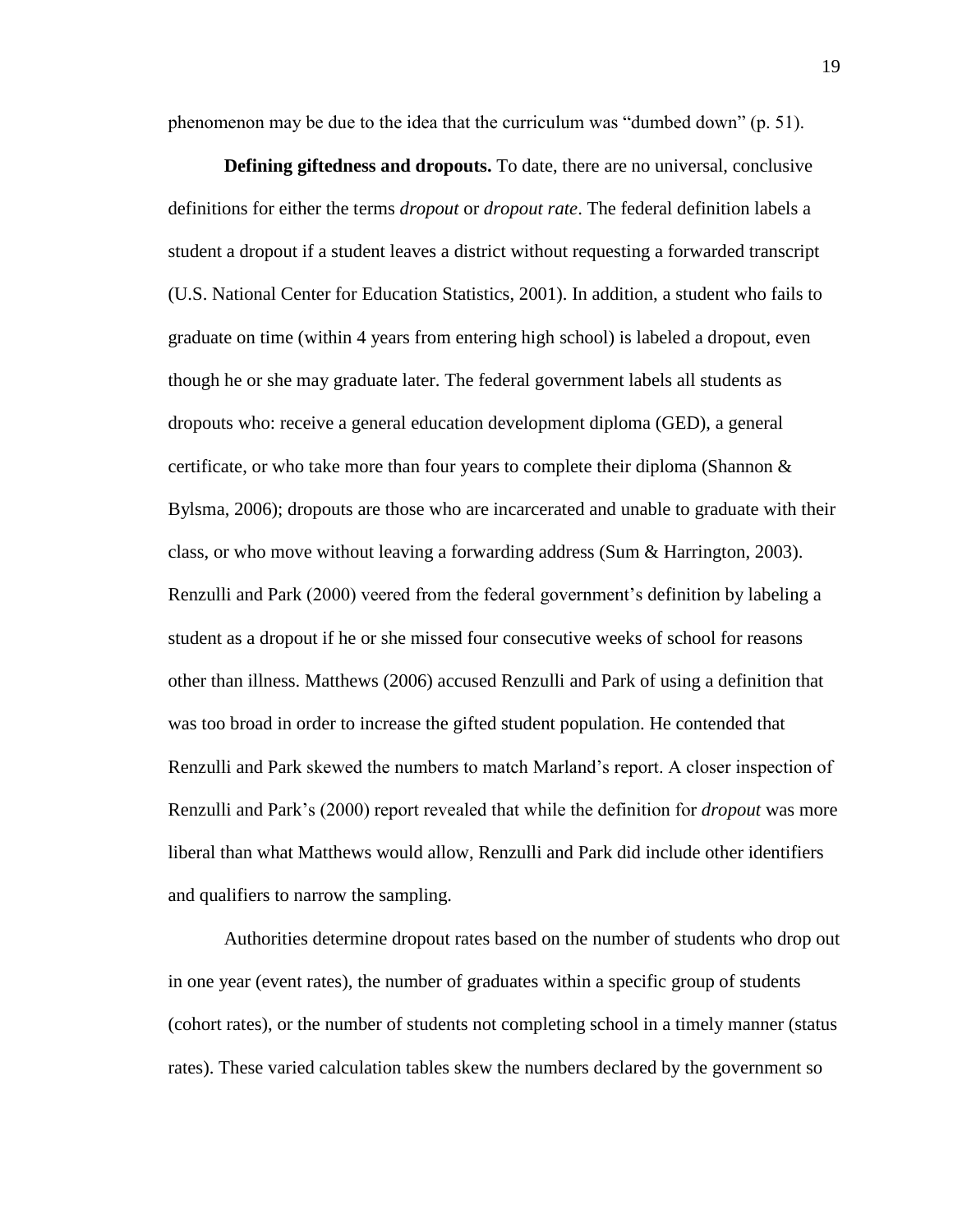much that, depending on method of definition, reported dropout rates vary from four percent to 30 percent for the general high school population, and from less than one percent to 20 percent for gifted students. As the definition becomes stricter, the dropout rates diminish accordingly. However, even with Matthews" (2006) strict identification of dropout rates, he reported that two-thirds of all gifted dropouts were male, and that 54 percent of gifted dropouts do so in  $11<sup>th</sup>$  grade.

Currently there is no universally accepted definition for giftedness (Davis & Rimm, 2004) and no standard methods for assessing giftedness (Ng & Nicholas, 2007). The federal government said that gifted students are those tested by a professional in the field (Caraisco, 2007), but did not specify the testing requirements. Testing requirements are determined by individual state and school districts. The state of New York in Chapter 740 of the Laws of 1982, Article 90 defined gifted as, "Pupils who show evidence of high performance, capability and exceptional potential in areas such as general intellectual ability, specific academic aptitude, and outstanding ability in visual and performing arts" (Section 4452). Cigman (2006) advocated not defining giftedness quantitatively, but defined in terms of "brightness," while others argued for stricter standards in the identification of giftedness (McCoach & Siegle, 2001). Tomlinson (2005) noted that advanced skills in just one area of study grants a gifted label for a student, but Gittman and Koster (2000) found that definition so broad as to be meaningless. Renzulli and Park (2002) accused his detractors of using a definition for *gifted* that was too restrictive and unsubstantiated. Belanger and Gagne (2006) considered opposing views. They reported that simply estimating the precise number of gifted students was speculative, and depending on the parameters and definitions set to identify them, concluded that the U.S.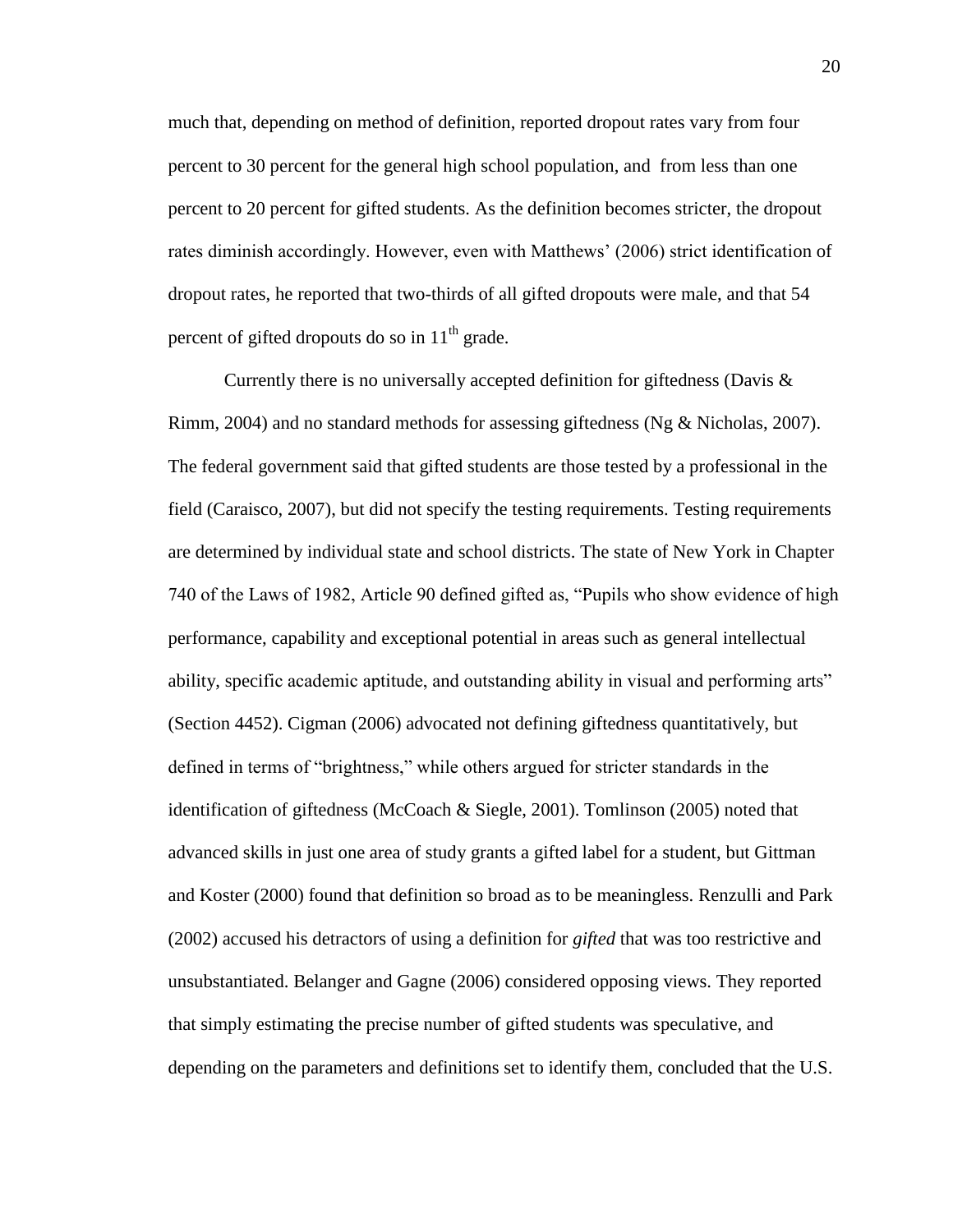population of gifted students could range anywhere from seven percent to 60%. They further concluded that the more liberal the definition, the larger the gifted pool would become. Thus Matthews" (2006) definition of *gifted* referred only to intellectual academics; those who rank academically in the  $95<sup>th</sup>$  percentile he considered gifted. As a result, he concluded less than one percent of the dropouts were gifted students. Renzulli and Park (2000) opted for a more generic definition to include "those who have participated in their school district"s gifted program or who have been enrolled in three or more classes in advanced, enriched or accelerated English, social studies, science or math" (p. 4). His results showed that 20% of dropouts were gifted students. Gittman and Koster (2000) limited those labeled as gifted to students who scored high on test scores alone but did not define the word *high*. Sheehan (2000) insisted that candidates meet specific intelligence quotient  $(IQ)$  or scoring in the  $85<sup>th</sup>$  percentile on ACT tests, or grade point average (GPA) requirements between 3.5 and 4.0, while Cigman (2006) contended that quantitative definitions limit the range and number of potential gifted students. Whether researchers or administrators define the definition of giftedness strictly or broadly, it varies depending on who is doing the research (Matthews & Foster, 2006).

The major players in the argument over whether gifted dropout rates are accurate are Michael Matthews (2006) and Joseph Renzulli (2000). Matthews concluded the number of gifted dropouts was significantly lower Renzulli and Park's (2000) research reported (less than one percent versus twenty percent respectively), yet both used scientifically valid and reliable research methods. Neither party will concede their findings, nor can they be conclusive as long as the definitions they use vary so greatly. Both of these leaders in the field of gifted education referenced the first major study on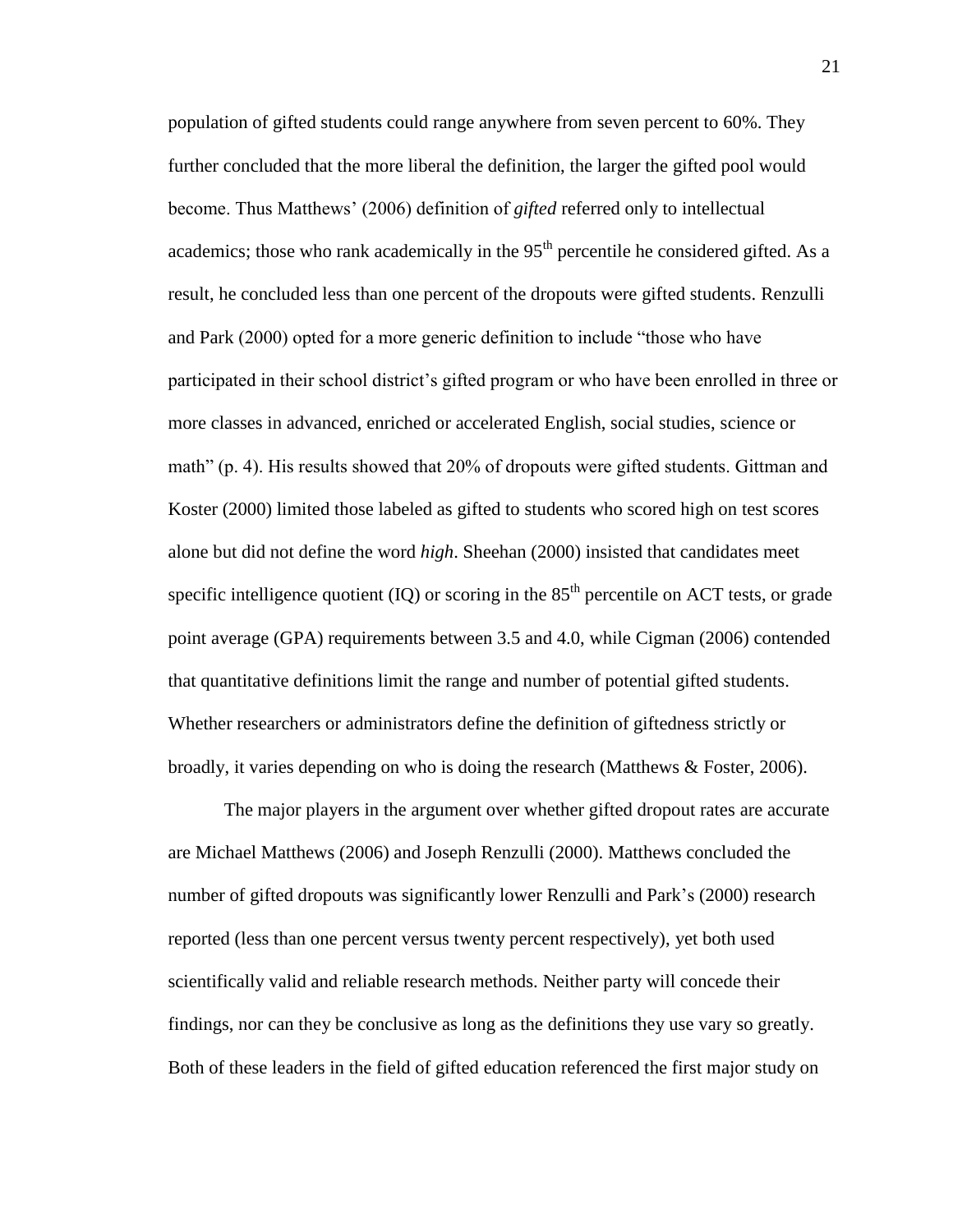gifted dropouts: the Marland Report presented to congress in 1979.

Marland gave six different definitions to explain giftedness in the congressional report, including general intellectual ability and leadership talent (Cigman, 2006). Prior to Marland's report, no definition included leadership which some now do (Lee  $\&$ Olszewski-Kubilius, 2006). Forbach and Pierce (1999) believed that using multiple methods of assessment including psychological profiles and other methods would better identify gifted students. Renzulli and Park (2002) concluded that gifted high school students were those enrolled for at least a year in their local district"s gifted education program, and who took three or more advanced placement studies (AP) courses in specific subjects. Giftedness may be determined differently based on the assessor's individualized and preferred parameters.

### <span id="page-31-0"></span>**Significant Research**

While many documents covered various aspects of gifted education and the phenomenon of gifted dropouts in this review, several provided significant information and require deeper discussion. Shannon and Bylsma"s (2006) reporting on dropout populations both nationally as well as in Washington state did not specifically focus on gifted dropouts, but their findings were useful in corroborating information found in other presentations. Their study presented information covering a decade using the National Center for Educational Statistics (NCES) from 2002. Shannon and Bylsma reported on dropout rates and the financial consequences resulting from them both for the student and the community at large. They showed how the unemployment rate for dropouts was 75 % higher than for graduates, and that dropouts typically earn \$18,000 dollars a year compared to graduates of a four year college who earn \$45,000 a year. Lower income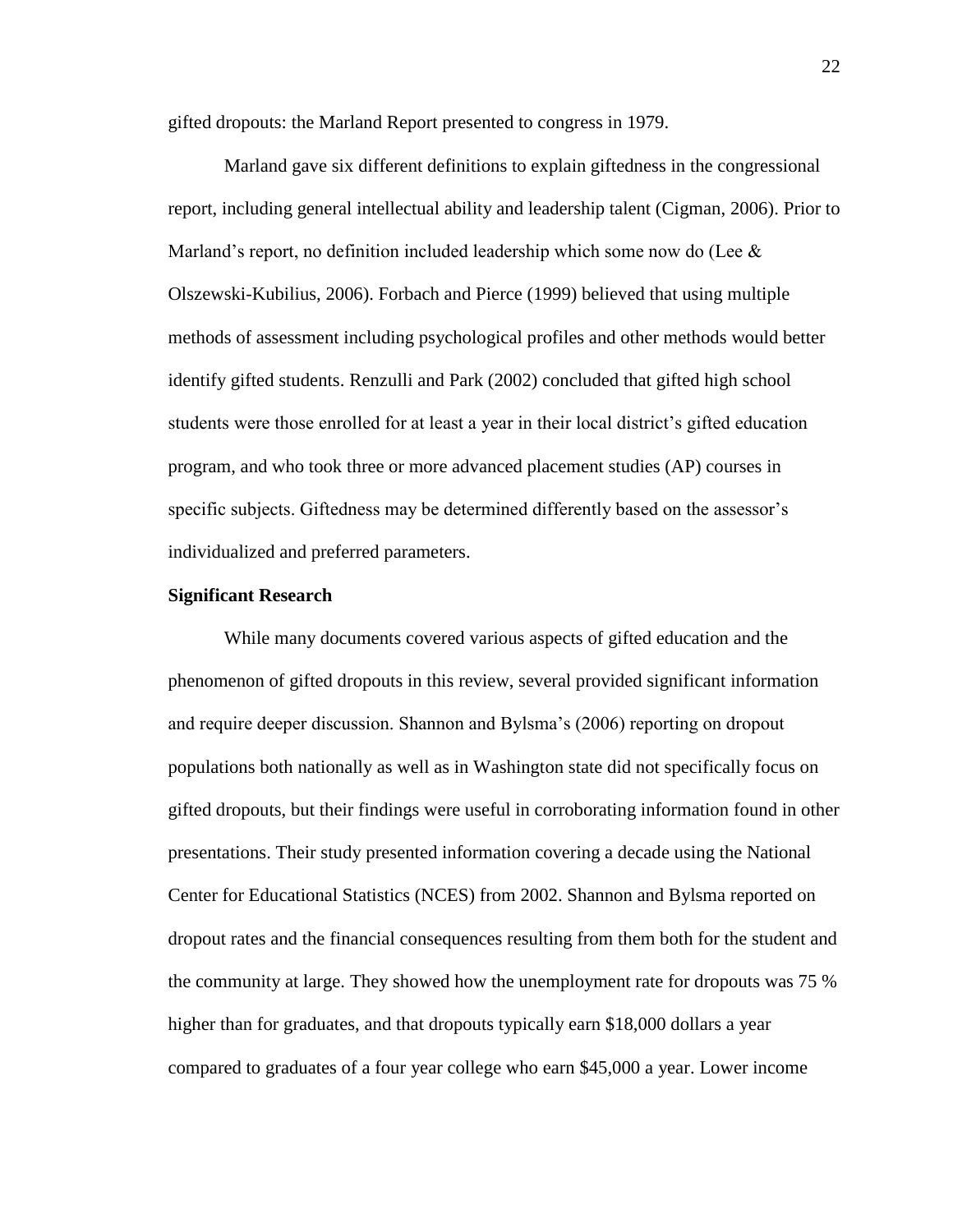adults do not contribute as much to the tax base in a community, so dropping out of school is not a momentary event but a lifelong one.

Shannon and Bylsma (2006) used national dropout information as a comparison for their own state. They noted that nationally, the dropout rate for Hispanics was the highest of all minority groups (28%); for Blacks the rate was 13%, and for Whites 7%. From these larger figures many other statistics emerged covering race, ethnicity, and gender within each subgroup. The researchers warned against gathering research study material and making simplistic judgments or action plans. They concluded saying that the study of dropouts was a complicated one and that no single program stood out as better or more effective than the others.

Renzulli and Park"s (2002) gifted dropout study used similar information found in Shannon and Bylsma"s (2006) study, but focused solely on the narrower demographic of gifted students. Based on the National Education Longitudinal Study of 1988 (NELS: 88), Renzulli and Park"s (2002) study followed up three times at two year intervals (in 1990, 1992, and 1994) using information gained from questionnaires in the NELS: 88 report to determine which of the 25,000 eighth graders interviewed in 1988 continued on through high school and either graduated or dropped out. The NELS :88 study gathered information from students, parents, administrators and teachers, but in Renzulli and Park"s follow up study, they re-interviewed those students qualifying as gifted dropouts. They used two different studies, two different sources of data, and two different population samples. The purpose of the study was to obtain information on gifted dropouts. The researchers surveyed students on reasons they left school early, and both genders reported that they either did not like school or they were failing. While 75% of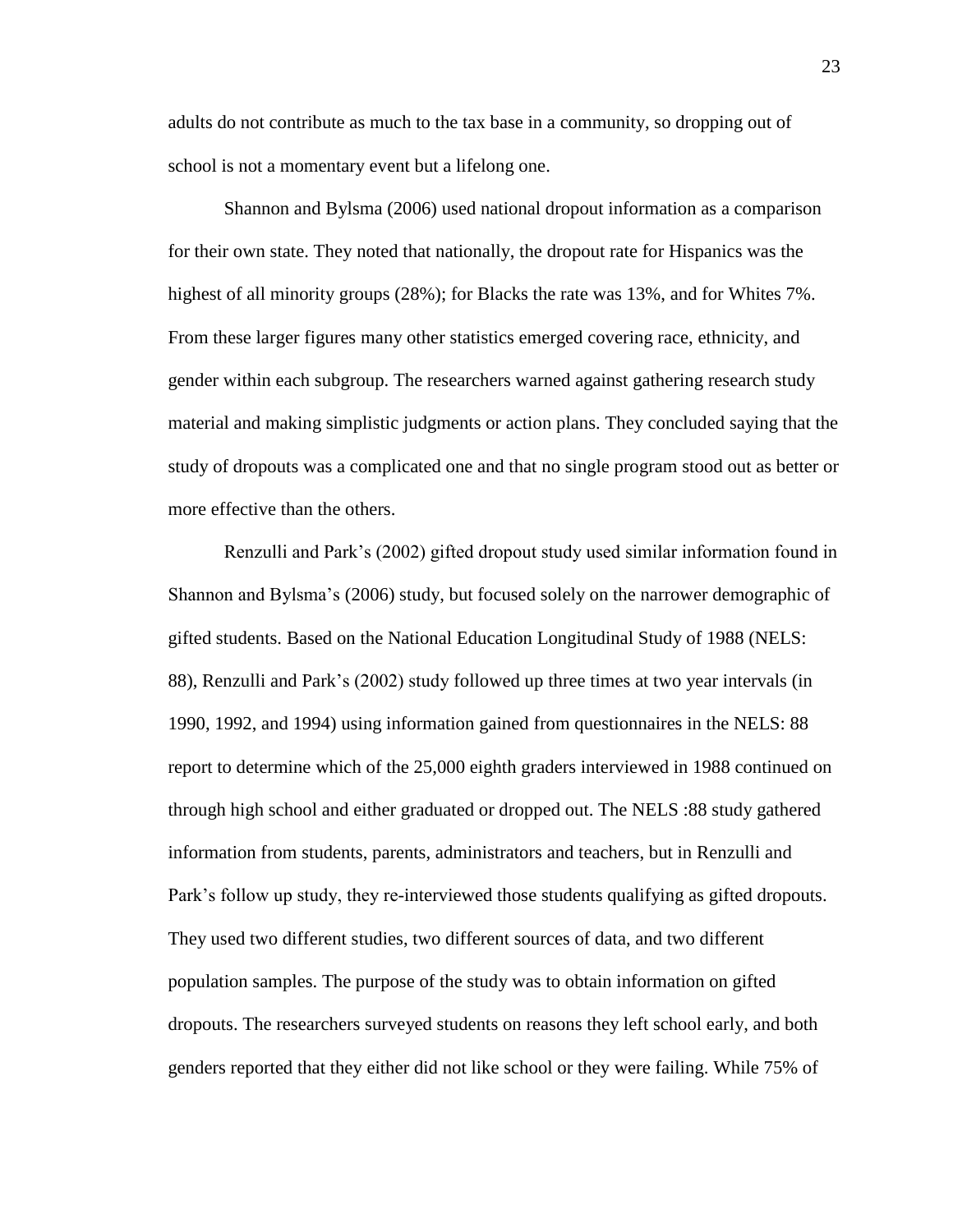the parents tried talking to their student about staying in school, few school counselors intervened. Forty percent of the gifted dropouts said they spoke to their parents once a week or less. Renzulli and Park (2002) also reported that 74% of the gifted dropouts rarely used a computer or other technology, 37% spent time on personal hobbies, and 81% said they never volunteered at school or in the community.

Renzulli and Park (2002) also reported when asked whether they planned on returning to school, only 35% of the gifted dropouts said they would. This number paralleled the responses from nongifted dropouts in the NELS: 88 report. Even though more than half the fathers of gifted dropouts urged their children to go to college, this study noted that 40% of the gifted dropouts had fathers who also dropped out of school. The education level of the father seemed to have a stronger impact on decisions of gifted dropouts than did the education level of the mother, and this was true for both male and female students.

In Renzulli and Park"s (2002) summary, they stated that their research matched information reported in the NELS: 88 report which focused on the general population. Their report showed that overall, gifted dropouts matched the general population demographics of low SES, minority status, uneducated parents, and personal issues with relationships as well as a disdain for the school environment, particularly the curriculum and pace of instruction.

Hansen and Johnston Toso (2007) took a more specific look at the gifted dropout population. Their sampling did not generate from a larger report as did Renzulli and Park's (2002), but the surveys took place over a one year period in 2002. In this study, the researchers used a Leaving School Questionnaire designed the previous year which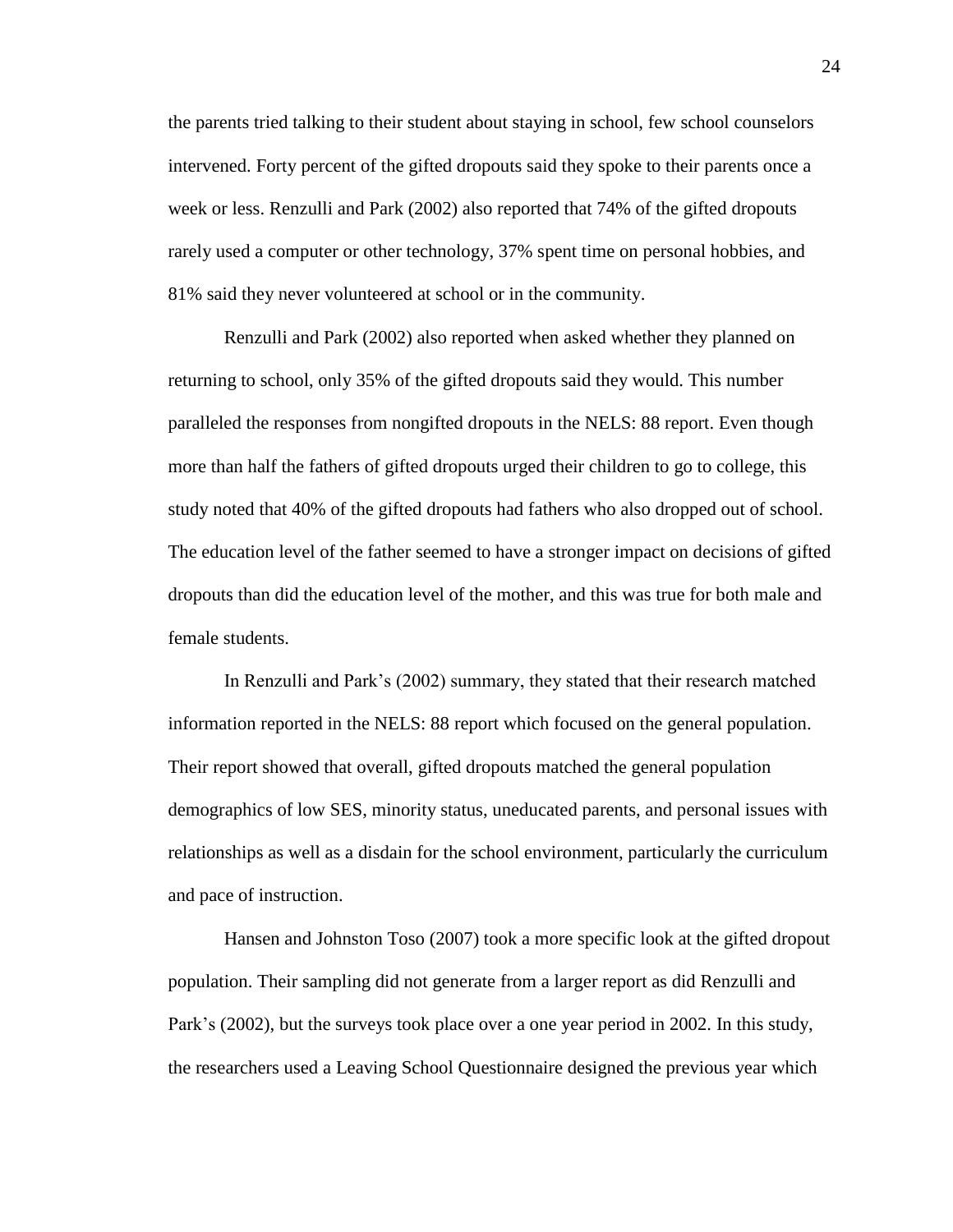covered 60 different topics as opposed to Renzulli and Park"s seven questions. The topics ranged from personal information, test scores, race, jobs, families, school experiences, school staff, respect, curriculum, self-image, extracurricular activities, drug and alcohol use, relationships, teachers, and more.

Several differences stood out between Renzulli and Park"s (2002) study and that of Hansen and Johnston Toso (2007). The latter reported that in general gifted students tend to be male, Caucasian, and middle class or above, while Renzulli and Park reported that the gifted dropout population demographics mirrored that of the general population. Also, the size of the sample populations varied greatly; Renzulli and Park"s study encompassed hundreds of students while Hansen and Johnston Toso"s population consisted of 14. Ten themes emerged from the interviews of those 14 students. Most notable among them were: problems began in elementary school for all the gifted dropouts; their talents went unrecognized at school; they received little or no counseling; they were not accepted by their peers; the curriculum felt unchallenging and uninspiring; they had issues with authority; their teachers did not respect them.

Although Hansen and Johnston Toso (2007) reported their findings in 2007, they completed their research the same year that Carper (2002) did. Carper"s research also involved 14 gifted dropouts, but the methodology was different. Carper used qualitative phenomenological research questions over a period of six months. The male to female mix differed in this study to Hansen and Johnston Toso"s; Carper"s ratio of male to female participants was ten males to four females, while the former study"s ratio was eight males to six females. Both studies used the snowball effect to gather participants as did Hansen and Johnston Toso.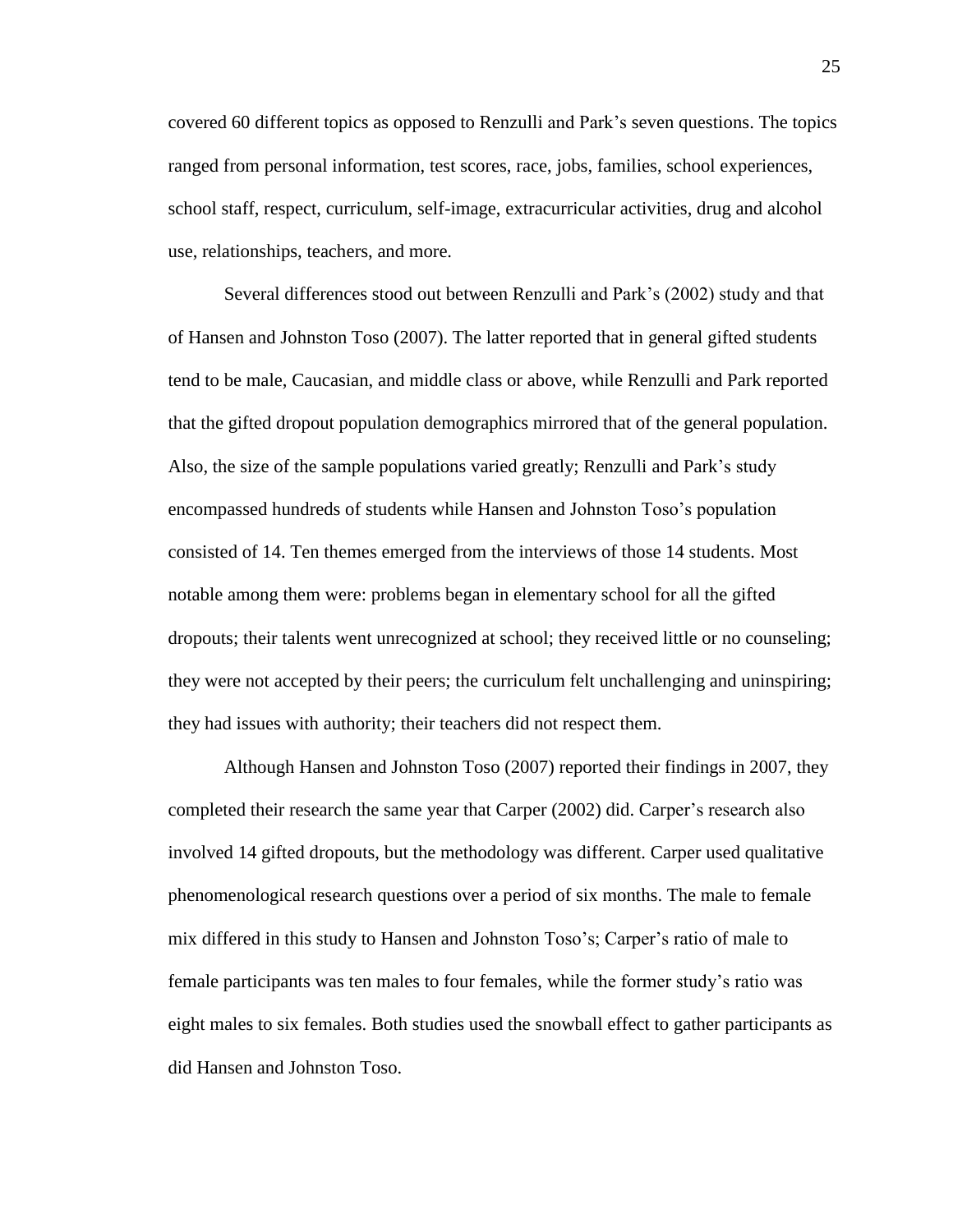Carper (2002) hoped to qualitatively investigate why gifted students dropped out of school, not through survey methods, but through face to face interviews. Carper collected the data, transcribed the interviews, and coded the information until themes emerged. Not all of the participants dropped out; several were considering it. While an analysis of the participant profile indicated that 12 of the 14 students in the study were from single parent homes, the author drew no conclusions from this information. Students complained about topics ranging from rushed academics, to boredom and busywork. The subject of teachers comprised a large portion of the dialog, and though Carper did not isolate the word in this study, a cursory review revealed the word teacher on most pages. Even when students discussed topics such as drugs, social life or parents, the parental theme reappeared. The author concluded that these gifted students dropped out as a result of feelings of exclusion or rejection.

#### <span id="page-35-0"></span>**Dropout Demographics**

<span id="page-35-1"></span>**General dropout population.** It is important to understand why definitions such as *gifted, dropout, underachievement* and the results of the research they report are significant. As late as 1940, approximately 70% of the U.S. population dropped out of high school. The national dropout rate currently varies between 10% (Shannon & Bylsma, 2006) and 30% (Sum & Harrington, 2003) depending on the definition parameters. According to Sum and Harrington (2003), regardless of the percentages, annual studies show that these numbers are not in decline.

Tanner (2003) investigated high school dropout rates, and reported that a singular common thread may be the deciding factor influencing a student to leave school. His research showed a direct correlation between a student's eighth grade reading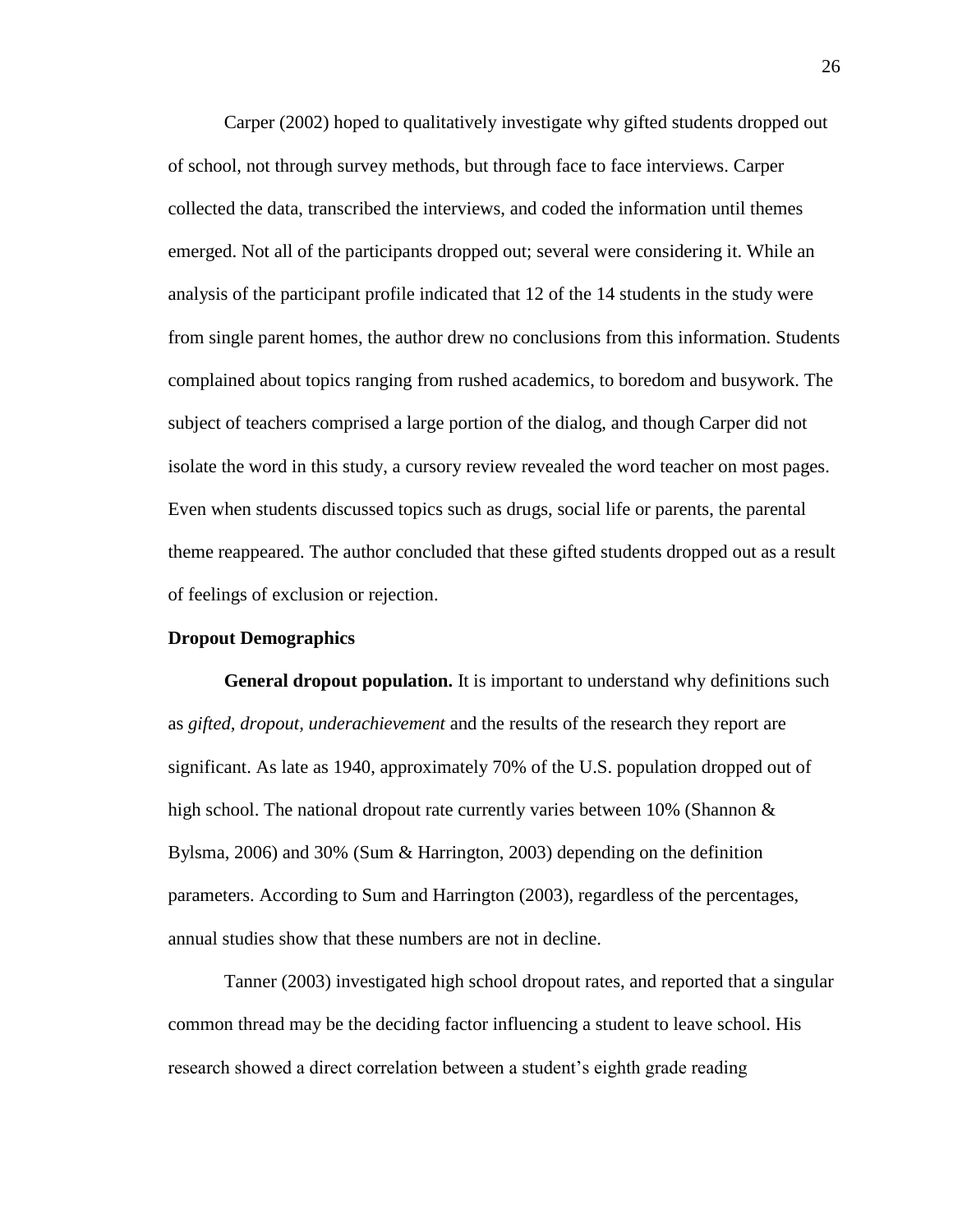equivalency scores and the decision to remain in school in later years. Veitch (2004) showed that many factors influence a student's decision to drop out: poor language skills, and failing grades (almost all students with a GPA below 1.37 drop out). Shannon  $\&$ Bylsma (2006) added other factors including poor attendance, moving frequently (more than 50% of all dropouts moved at least once in high school compared with 15% of graduated students), ethnicity (especially Hispanic, African American, and Native American background), influential friends, pregnancy, and low self-esteem). Peterson (2001) noted that students were at risk of dropping out if they exhibited underachievement or depression tendencies, or if they experienced family-related stress.

**Gifted dropout population.** Embedded within those general dropout population numbers are percentages of gifted students who drop out; their numbers can range anywhere from one (Matthews, 2006) to 20% (Renzulli & Park, 2002). There has been some argument that the number of gifted dropouts is high because these student profiles are similar in many ways to the general dropout population (Renzulli & Park, 2002). To come to any conclusion, one must know the characteristics of both the general population and the specific subgroup in question – in this case, gifted students. If gifted students have special needs, then proponents of differentiated learning or homogenous grouping should be given consideration. The label *special needs* may need to extend to include gifted students as well as those with specific learning disabilities. As Cigman (2006) stated, "What all learners have in common is that they are different" (p. 203).

Detractors of special programs for gifted learners (Slavin, 1995; Oakes, 1985) argue that since all students are equal, they should be given the same educational material. In their view, gifted students do not require unique curriculums or pedagogies.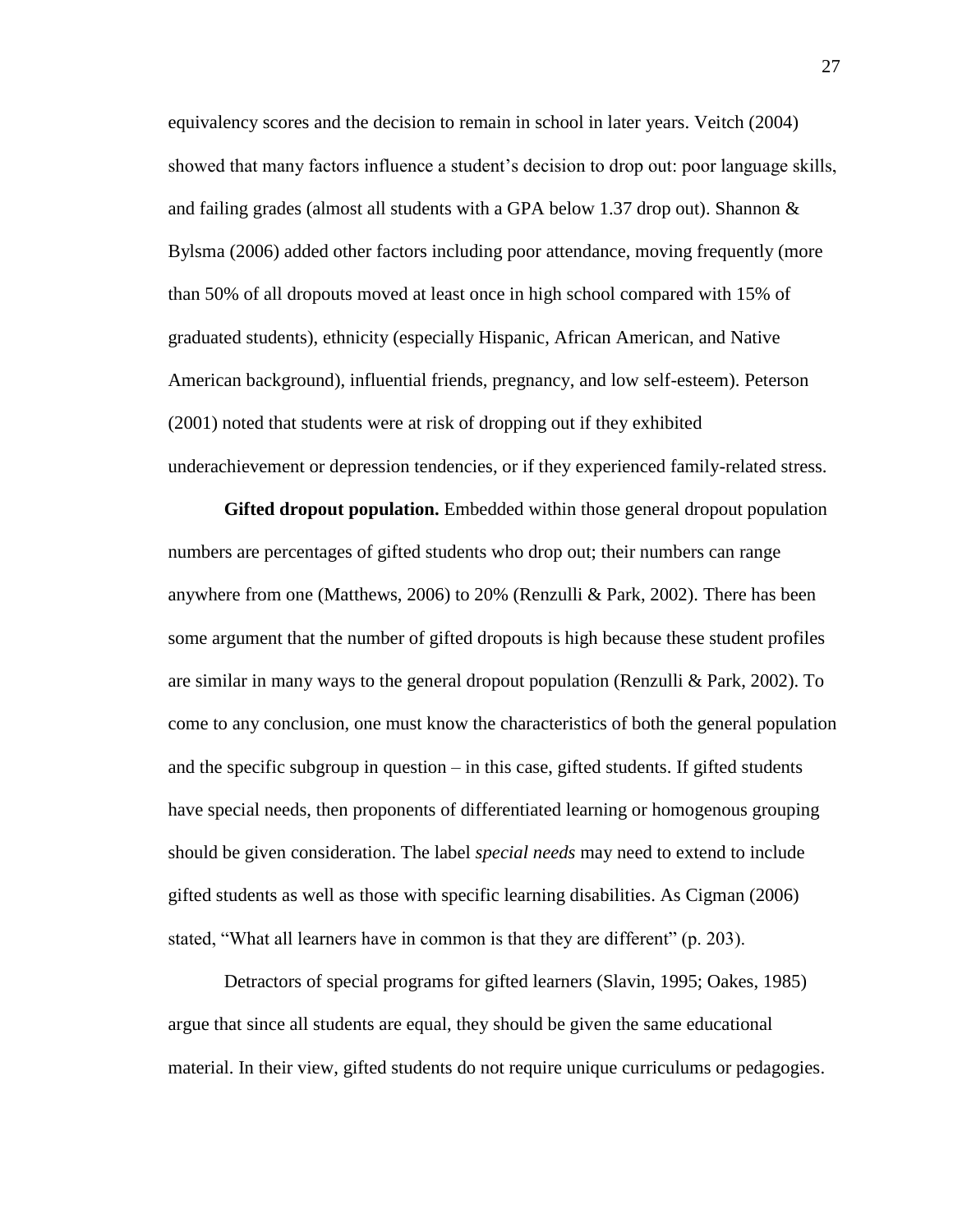On the other hand, proponents of specialized gifted programming (Tomlinson, 2005; VanTassel-Baska, 2003) contended that if gifted students are different from the general population, then they should be on a different academic plan which would not only include specific educational programs, but also specific dropout prevention programs. They further contended that if gifted students were unique, then so were gifted dropouts. When reporting on high ability dropouts, McCluskey, Baker, and McCluskey (2005) stated that more than 30% of those students had A or B averages in school, and fewer than 10% showed any sign of academic struggles.

## **Characteristics of Gifted Students**

While gifted students are a part of the general student population, there are many things that distinguish them from the larger group. Much has been written based on the premise that gifted students are somehow different from the general population and in need of special education sparked many research studies. If gifted students are different from their peers in behavior, cognition, emotion, actualization or processing as some contend (Carper, 2002; Davis & Rimm, 2004; Hansen & Johnston Toso, 2007; Kaufmann, Kalbfleisch, & Castellanos, 2000; Lee & Olszewski-Kubilius, 2006; Mann, 2006; McCoach & Siegle, 2001; Mendaglio, 2007; Peterson, 2006; Reid & McGuire, 1995; Renzulli & Park, 2000; Stanley & Baines, 2002; Sum & Harrington, 2003; VanTassel-Baska, 2003; Villana, 1998; Winebrenner & Berger, 1994), then those elements require further investigation. One area previously investigated at length concerns the characteristic makeup of gifted students.

Research on gifted students identified the following characteristics in this population: keen sense of humor, mathematical skills, leadership abilities, an internal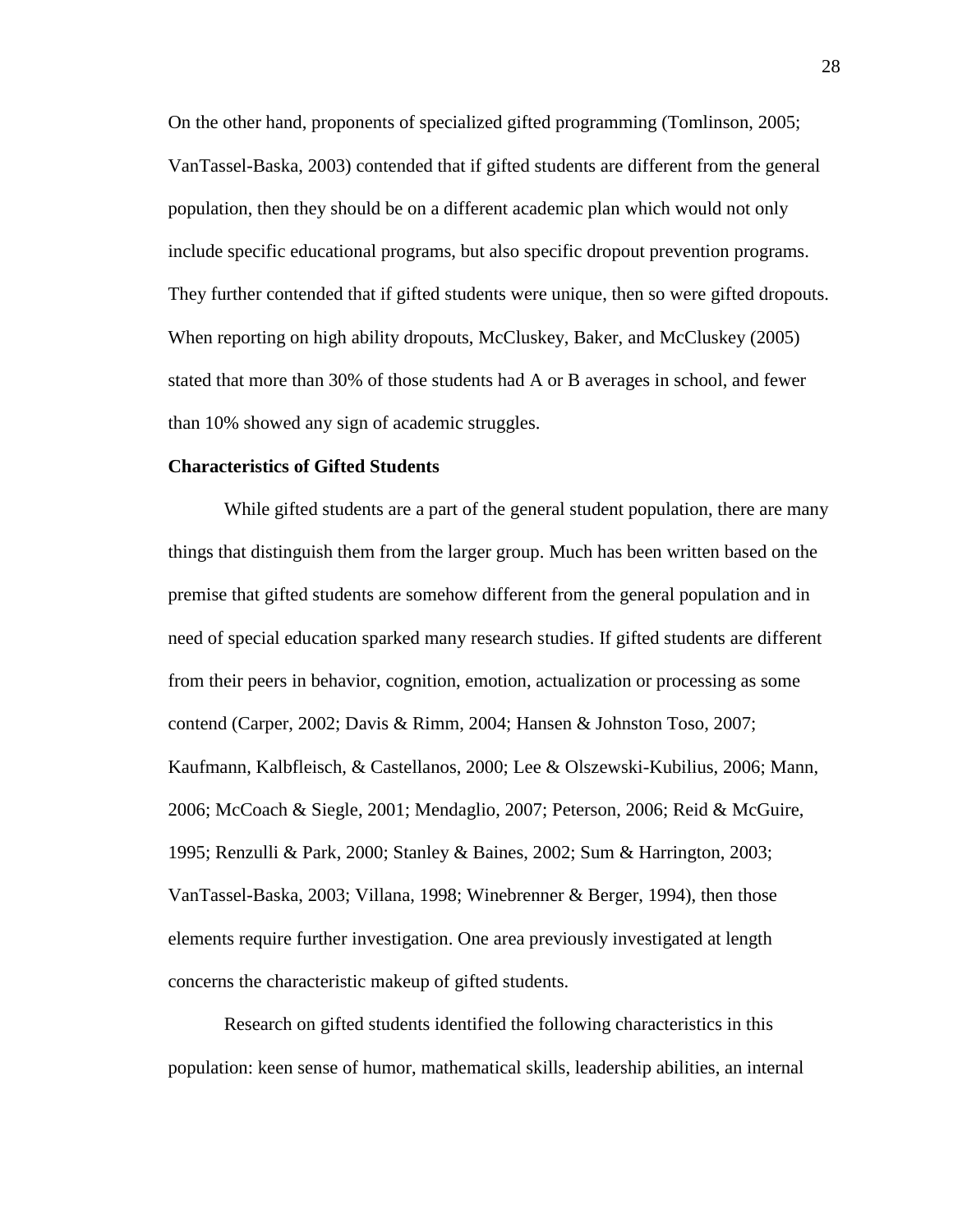locus of control, varying interests, intense analytical thinking, creativity, goal-orientation, nonconformist attitudes, propensity to collect things, competitiveness, preference to work alone, complexity and ambiguity, ability to see the unusual or unique, vivid imagination, possession of large vocabulary and linguistic skills, and often an inability to do well in all subjects equally (Perrone, Perrone, Ksiazak, Wright, & Jackson, 2007). Other characteristics reported by Smutny (2000) include a mix of an insatiable curiosity, a discernment of reality, a propensity to question things, a deep and clear understanding of sentence structure, large vocabulary, problem-solving skills, higher level thinking than their peers, advanced cognitive ability, faster than normal comprehension and longer than normal retention ability.

**Subgroups**. Because there are different types of giftedness, not all gifted students share the same characteristics or traits. For example, creatively gifted individuals may not fit the profile of those who have academic giftedness. The creatively gifted student may differ from his or her academic peer by showing the following characteristics: highly energetic, highly motivated, highly creative, extroverted, adventurous, persistent, gregarious, introverted, risk-taking, and somewhat disorganized (Davis & Rimm, 2004). In some ways the creatively gifted are more difficult to identify and label because of their complexities. According to Colangelo and Davis (2003), the creatively gifted student likes mystery, independence, questions, and innovation, but tends to dislike authority, planning, and strict adherence to rules. Conversely, artistically gifted students (a subgroup of creatively gifted) are easier to identify because of their acute visual-motor skills. Early labeling is possible because of artistically gifted children show amazing abilities in drawing realistic and detailed images as early as pre-kindergarten (Colangelo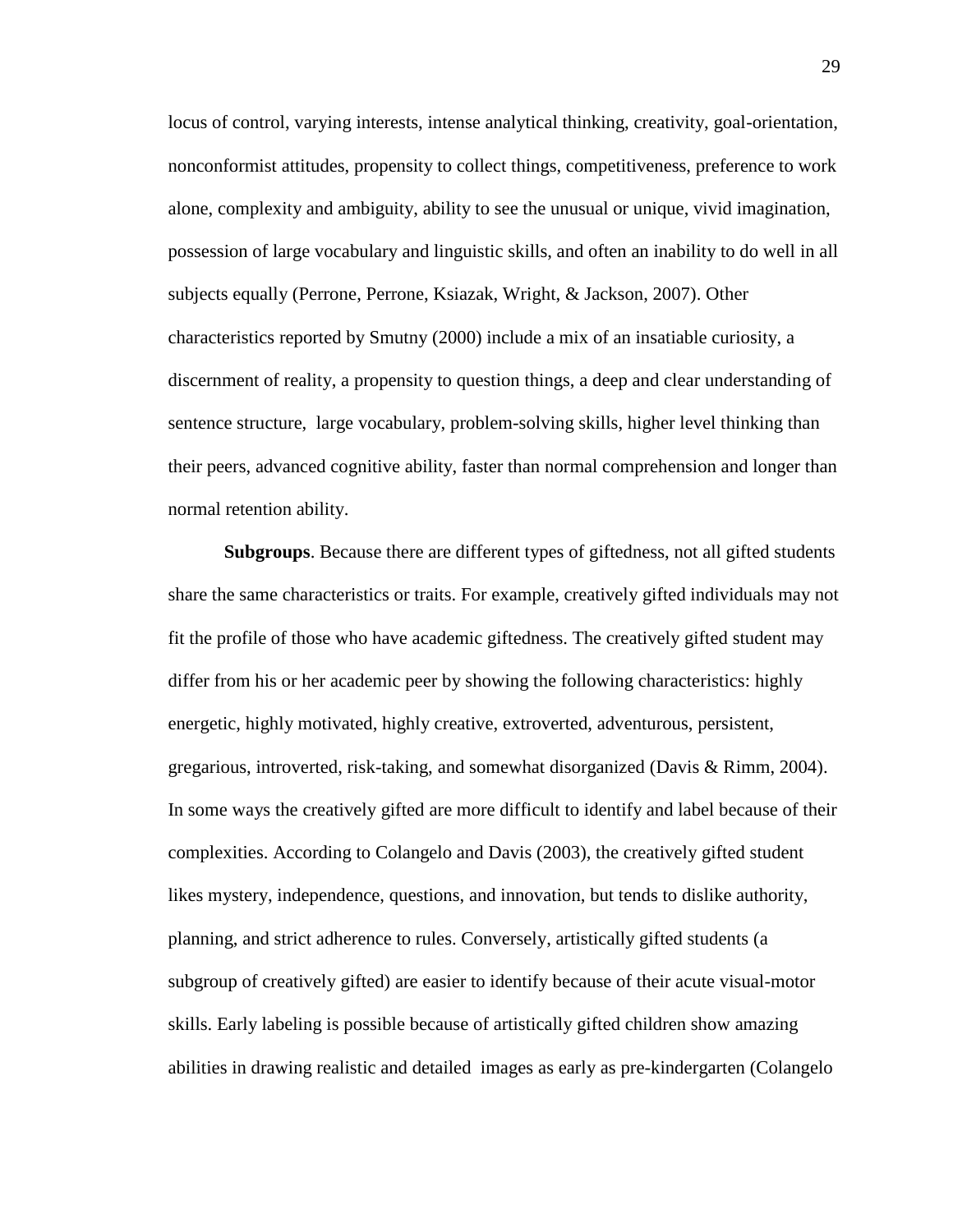& Davis, 2003).

Students gifted in the area of leadership are the most difficult to identify; even though the U.S. Department of Education recognizes leadership as a gifted category, the identifiers are somewhat vague and open to interpretation. Students excelling in traits such as problem solving, charisma, intuitiveness, ingenuity, decision making, persuasiveness, integrity, responsibility and synergesis may lead to a gifted labeling. This brand of giftedness seems particularly prone to avoiding failure, and one of the negative characteristics of leadership giftedness is that the student will deliberately underachieve (Davis & Rimm, 2004).

**Negative traits.** Some characteristics for all forms of giftedness fall between positive and negative and are under scrutiny to see where they belong. One trait in particular (perfectionism) had been considered a positive trait, but is now seen as a negative one (Sondergeld, Schultz, & Glover, 2007); their research concluded that perfectionism in some gifted students borders on obsessive compulsive behavior and can have a paralyzing affect on the student. While Neumeister, Williams and Cross (2007) suggested that perfectionism is more prevalent in gifted students than nongifted peers, Mendaglio (2007) took an opposing view and contended that perfectionism is not a trait exclusively attributed only to gifted students, and as such should remain ancillary.

Gifted students also demonstrate specific negative traits, and the list is extensive. Davis and Rimm"s (2004) studies showed that gifted students often exhibit interpersonal or social difficulties, precocious demeanor, underachievement issues, noncompliant attitudes, an urge for nonconformity, extreme emotionalism, over activity, edginess, stubbornness, impatience, absentmindedness, argumentativeness, extreme perfectionism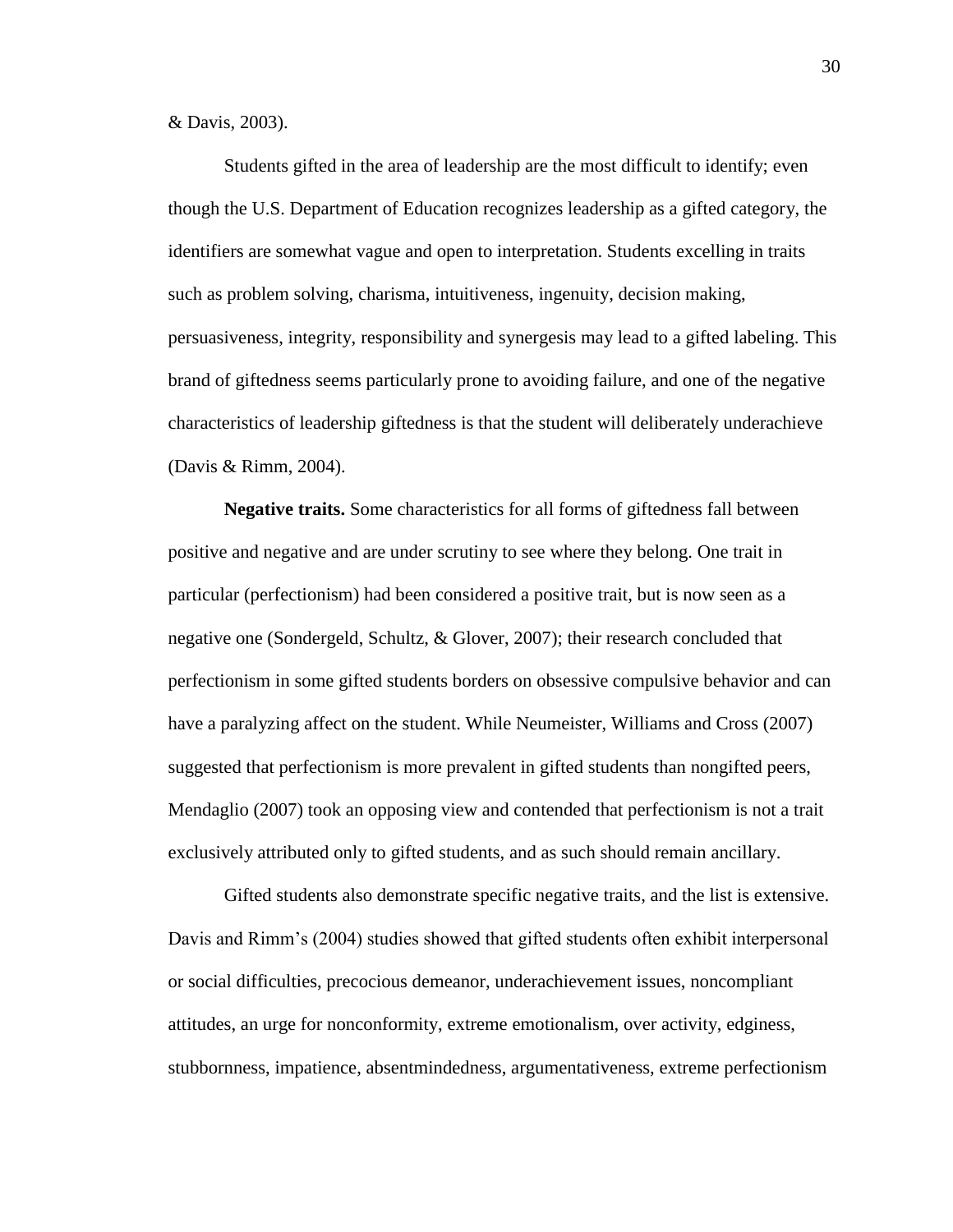or extreme sloppiness, self-criticism, or anger. Extreme physical and emotional sensitivity and idealistic standards also surfaced (Perrone et al., 2007). Other negative traits included an obsession with justice and fairness, hypersensitivity, extreme detailorientation, unusual sleep patterns, and suicidal fantasies (Cassady  $& Cross, 2006$ ). Gifted students may have an inability to finish tasks before starting new ones and often demonstrate a compelling need for new material and information (Caruana, 2002). Many gifted students have a deep need for comprehension and constant mental stimulation (DeLacy, 2000). They must clearly understand a concept and become frustrated when they do not. DeLacy"s findings also support Caruana"s data showing that gifted students consistently need new information and less repetition.

A recent finding indicates that gifted students have two negative characteristics heretofore not reported: gifted students appear to have a much lower than anticipated threshold for stress management and risk assessment (Lee & Olszewski-Kubilius, 2006). When gifted students are faced with unbearable pressures, whether internally or externally motivated, they tend to follow one of four survival stratagems: withdraw, conform, rebel or flee (Alvino, 1985). It is these last two stratagems that are cause for concern. Rebelling or retreating should not imply that gifted students under stress are unsociable, but according to Lee and Olszewski-Kubilius (2006) they are prone to take impulsive risks, often jeopardizing their own well-being. More research is needed to determine whether these two negative traits compound any likelihood that gifted students will impulsively decide to underachieve, drop out of school, or attempt suicide (Cassady & Cross, 2006) as a result of their educational situation.

In Lee & Olszewski-Kubilius' (2006) research on emotional intelligence and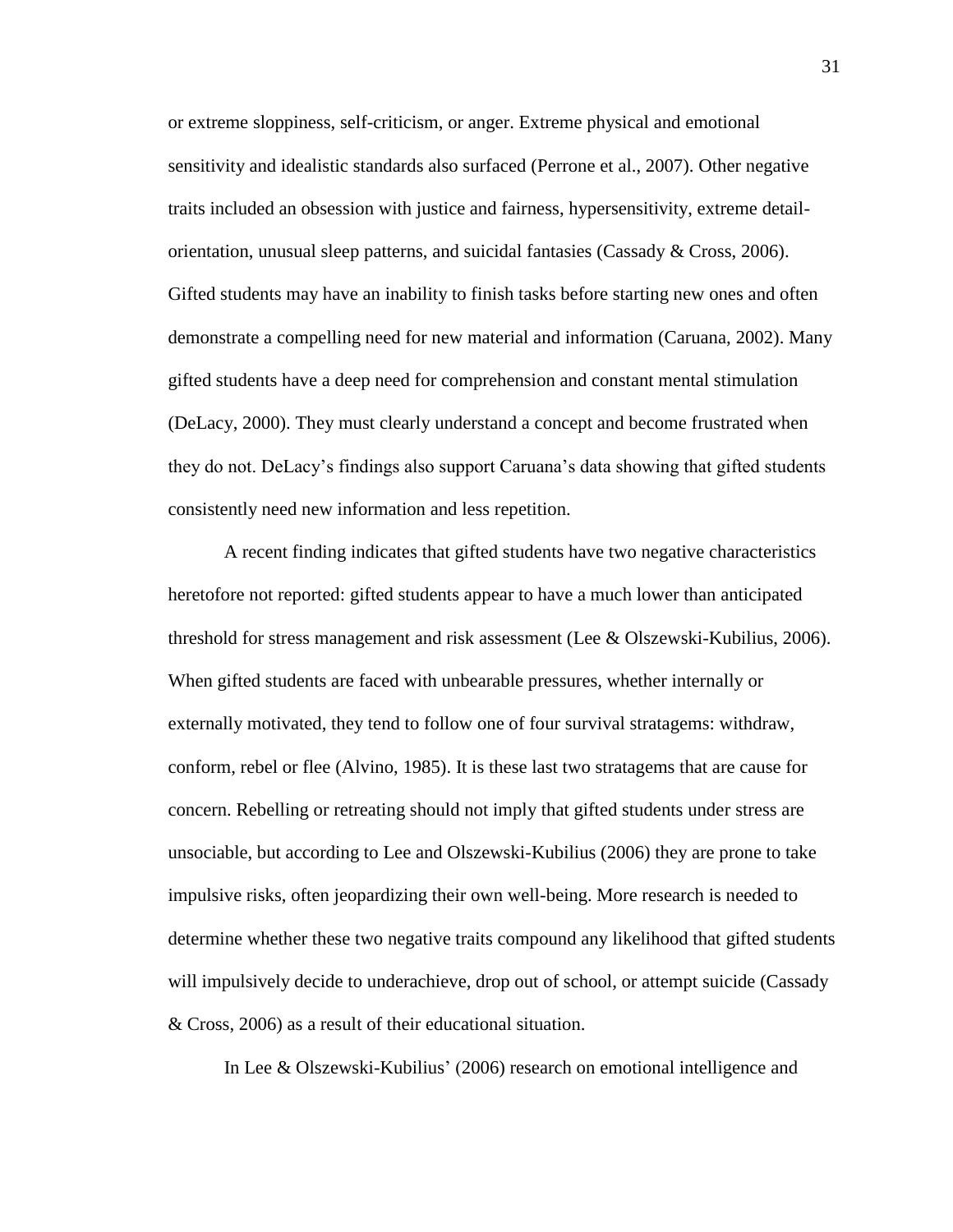moral judgments of gifted students, gifted females lacked the same emotional intelligence as their classmates; the same study found that male gifted high school students had significantly lower scores on items related to controlling impulsive decisions and managing stress than did their female counterparts. Further, gifted students were more prone to anger outbursts and impulsive behaviors than were nongifted students. The researchers admitted that they found it surprising and disconcerting that increased intelligence was associated with decreased emotional processing skills, and added that "abilities to reason and think verbally or mathematically do not give one an advantage in the handling or understanding of one's own or others' emotions" (Lee & Olszewski-Kubilius, 2006, p.59). Gifted students perceive themselves as being risk-takers (Field, 1998; Davis and Rimms, 2004), and dropping out of school may pose a greater risk than staying in school.

The previous list of characteristics may be present in gifted students of all ages. There are characteristics identified within the subculture of gifted dropouts that apply only to that specific sample group. Data reveals that compared to the general student dropout population, gifted dropouts seem to have a lower tolerance for boredom, a feeling of disrespect from teachers and peers, and a lack of self-motivation which may lead to underachievement (Reis, Colbert, & Hebert, 2005). This same research identified three unique characteristics of gifted students that bear deeper investigation: boredom, disrespect and underachievement. Disrespect and underachievement have a symbiotic relationship as will be discussed below.

**Boredom.** Boredom ranks number one among the reasons gifted students drop out of school (Sheehan, 2000), and played a major role in Hansen and Johnson-Toso"s (2007)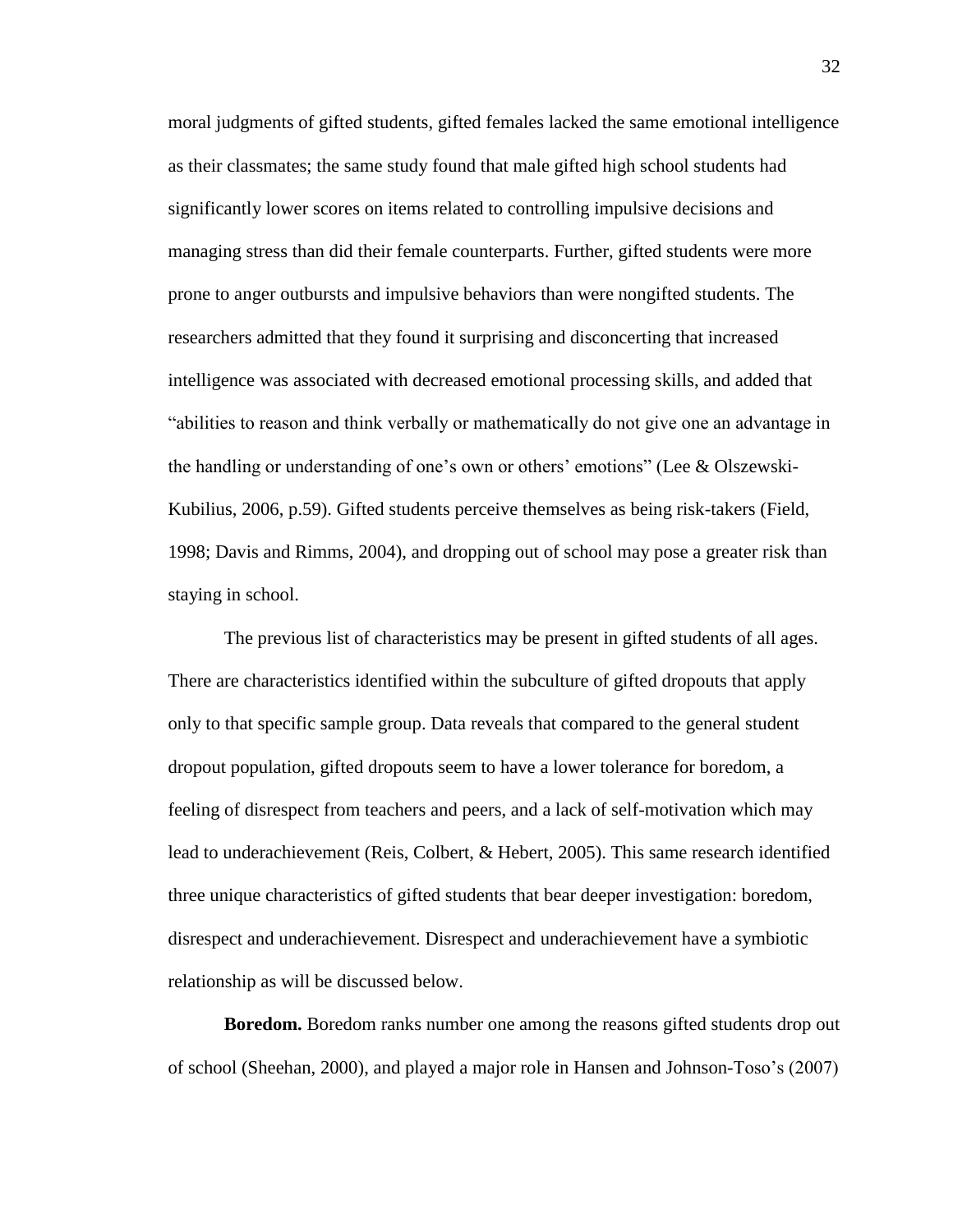report. Males are more prone to boredom than are females; the lack of challenging curriculum and poor pedagogy typically ranks first or second as the factors of gifted students' boredom (Kanevsky & Kieghley, 2003). When interviewed in this latter study, students complained about boring tasks such as copying, rote memorizing, repetitive activities, and waiting on other students to finish.

Asking gifted students about their experiences with boredom is a direct and valid path to understanding the phenomenon. When asked about boredom, Kanevsky and Keighley (2003) found that students did not hold back. They offered comments similar to these: "I remember always thinking I want to learn something and we"re not learning anything and we did the same things over and over again[…] In high school, it"s not like it"s your opinion; you have to write what the teachers tell you to write and I really don"t want to[...] Why should I have to wait if I got it the first time?" (p. 23). Hansen and Johnston Toso"s (2007) interviewees stated similar feelings: "I wasn"t learning anything new. There wasn"t anything exciting or challenging." (p. 34). Students" boredom often turned to indignation and they complained that if they were compelled to attend school, the school should be compelled to educate them (Kanevsky  $\&$  Keighley, 2003). Advocates of gifted education concur that these special students have certain unalienable rights, and among those is the right to receive an education commensurate with their ability level (Davis & Rimm, 2004).

Boredom may reach a point at which the student makes a decision: to acquiesce, to rise above, to underachieve, or to drop out (Alvino, 1985). According to Johnson (2000), boredom and slow pacing of the curriculum may be a catalyst for high rates of student withdrawal in math classes. Teachers may feel compelled to wait to move on to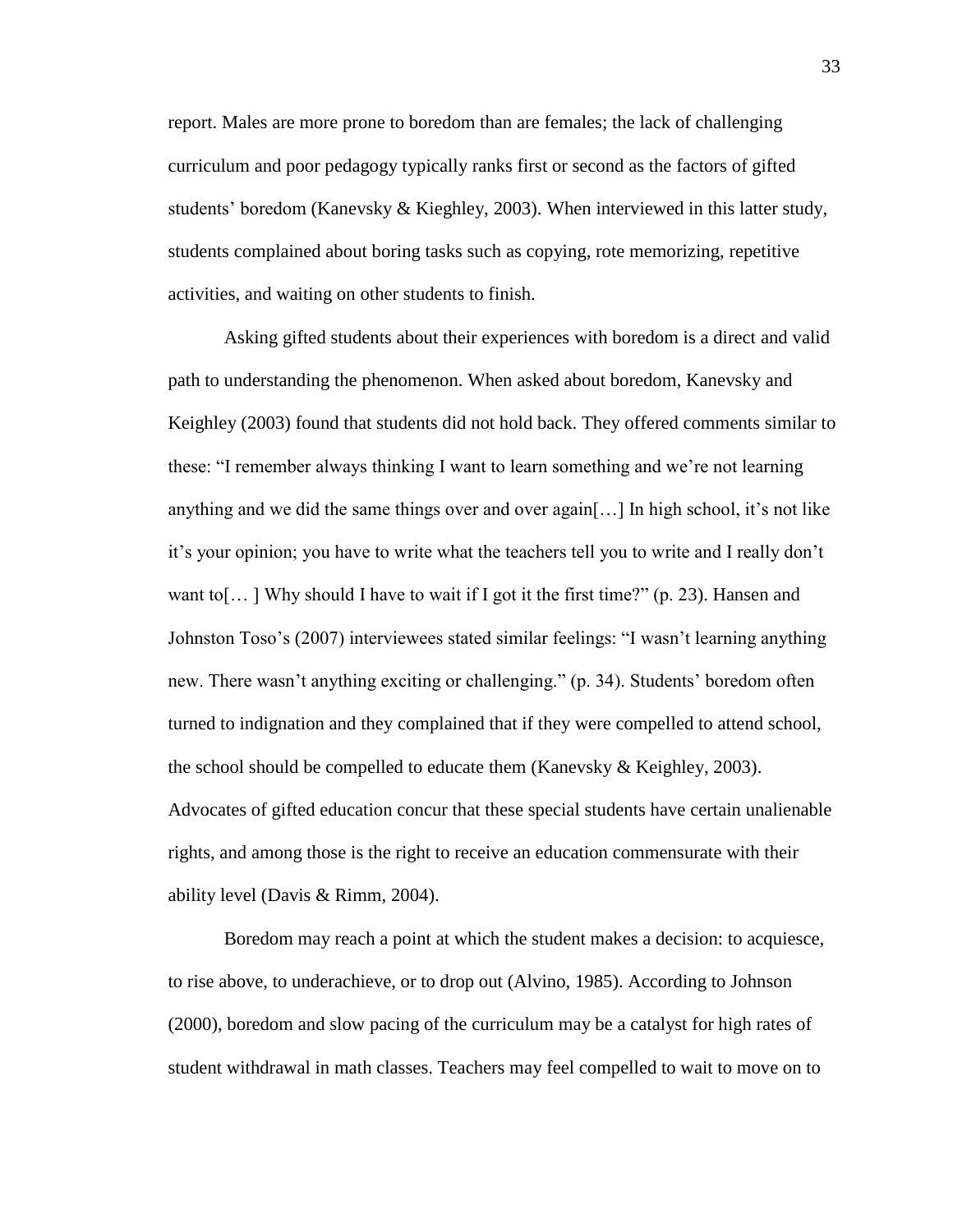new material until all the class has a grasp of the concept. Both Caruana (2002) and DeLacy (2000) alluded to this in their studies. Hansen and Johnston Toso (2007) found that when students were forced to learn what they had already learned, their minds wandered; some students admitted that they completely tuned out from the beginning of each class to the end. While the nongifted student may leave school to avoid a hostile environment, the gifted student may leave to escape a boring one (Hansen & Johnston Toso, 2007). That concept supports data showing that one trait gifted students share is that they cannot remain idle or resign themselves to a bad situation; gifted students feel compelled to do something, even if that action results in a negative outcome (Callahan, Sowa, May, Tomchin, Plucker, Cunningham, & Taylor, 2004).

Kavenvsky and Kieghley (2003) focused specifically on boredom and suggested that the relationship between learning and boredom may be mutually exclusive. They concluded that boredom does not exist as long as learning is taking place. Their research categorized students" complaints of boredom into five independent factors: control, choice, challenge, complexity and caring teachers. They determined that when some or all of those categories were present, and when each of these factors was compounded, students" boredom decreased accordingly. If a student"s experience in school lacked all five of these elements, boredom was a certainty.

**Disrespect and underachievement.** Reis and colleagues (2005) found that the second and third characteristics motivating gifted students to drop out may have a link to their personal sense of meaning and importance. Because parents and teachers often praised gifted students for their academic accomplishments throughout elementary and middle school, as that adulation wanes in high school the affect can lead to unfavorable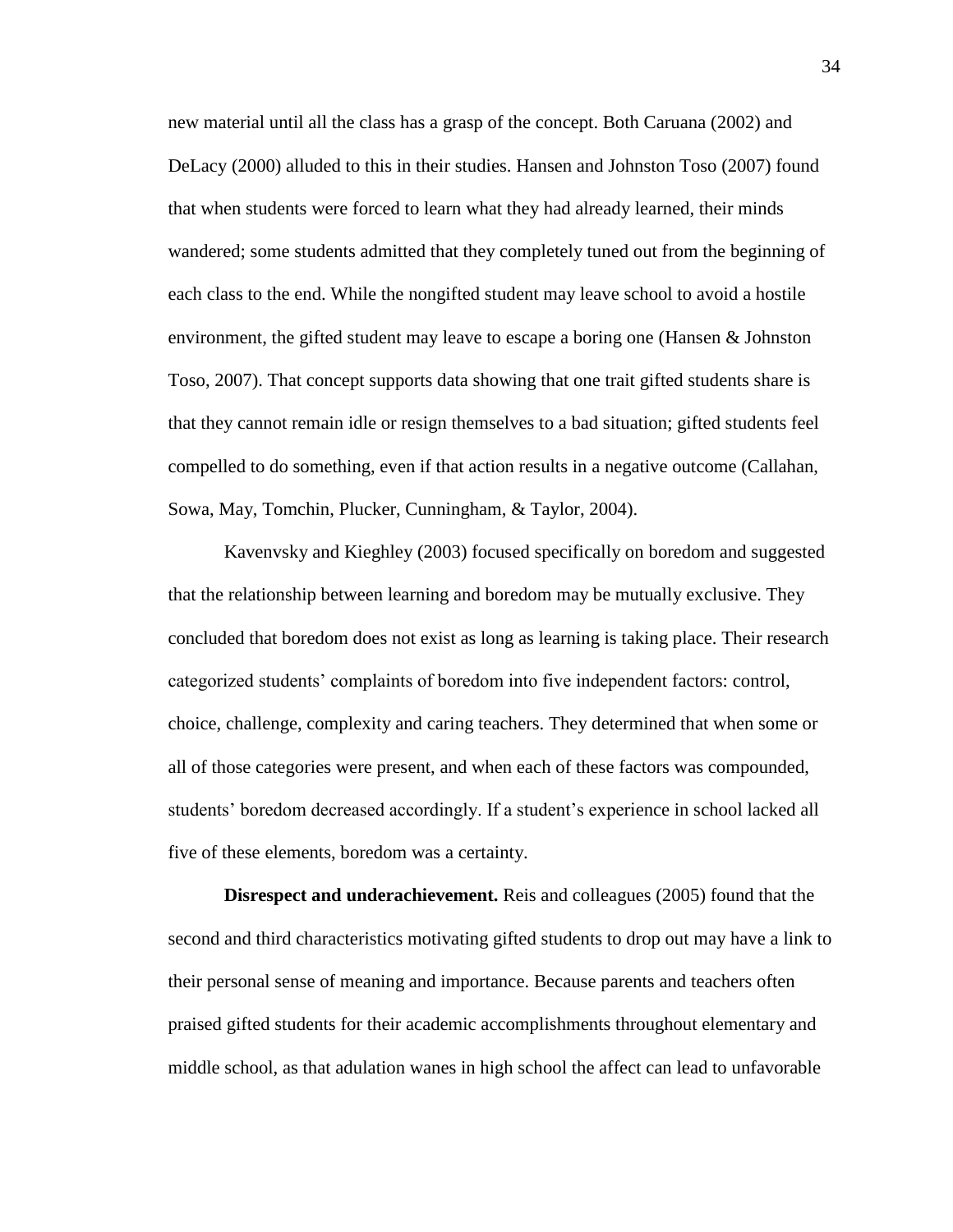emotional responses, including depression. To gifted students, others" lack of interest in their success comes across as a lack of respect from peers, and even worse, from teachers and administrators (Renzulli & Park, 2002). Little or no interest shown to an individual who thrives on adulation and attention may be seen as a form of disrespect. This often leads to low self-esteem, low-self-motivation and ultimately to underachievement. Renzulli and Park verified in their research that low self-esteem is a major contributing factor to underachievement and gifted dropout rates.

Opposing evidence (Field, 1998; McCoach & Siegle, 2001) showed that that underachievers may not necessarily lack in self-efficacy or self-esteem, but rather demonstrate exuberance, humor and a positive self-expression while simultaneously failing every subject. Because giftedness has a wide range of levels and abilities, grades alone cannot determine whether a student is performing below his or her potential. Gifted students achieving all A"s effortlessly may be underachieving as well as the student making D's and F's (Davis & Rimm, 2004). While the grade of A indicates high performance, the academically gifted student may be capable of much more challenging work. Often gifted students with straight As in high school meet their challenge in college and are not prepared for it. In one post-high school follow up study, half of the high school gifted underachievers went on to graduate from college, while 30% of gifted achievers failed college (Peterson, 2000).

Like the terms *gifted* and *dropout*, the definition for *underachievement* is fluid. Some researchers concluded that no clear definition for underachievement exists, or that most definitions were vague (McCluskey, Baker, & McCluskey, 2005). Matthews and McBee (2007) proposed that clearer research mandated a firmer definition. Their

35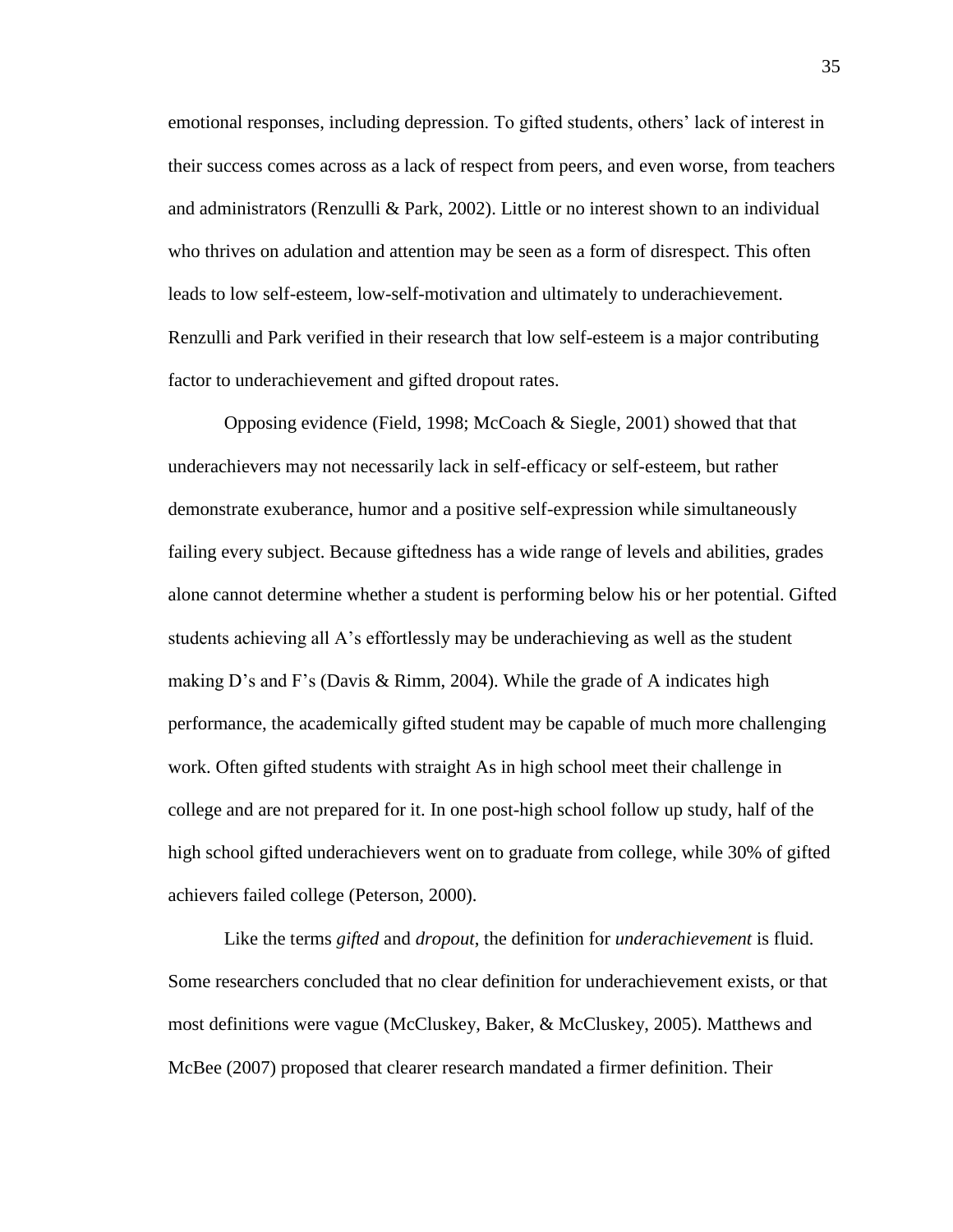definition of underachievement determined that one would be performing at one to two standard deviations below the mean for one group. McCoach and Siegle (2001) defined underachievement more liberally as the difference between the teacher"s expectation and the student"s actual achievement (which is typically measured through achievement scores). They did not quantify or qualify who would determine those expectations, nor were they clear on what the expectations would be.

Defining underachievement may be as difficult as finding the causes of it. According to Ng and Nicholas (2007), there is no advantage to being a gifted student in terms of academic failure. Just how this academic failure or underachieving pattern begins is not known, but family relationships may have an influence. Evidence shows that male underachievers had a negative relationship with their fathers, whereas female underachievers had a common thread of weak but authoritarian mothers (Perino  $\&$ Perino, 1981). Parents may play a large role in either creating an underachieving student, or in reversing the downward trend by providing the correct motivational learning environment (Smutney, Veenker, & Veenker, 1989). Research has not yet determined whether it is the family, the school, or the psychological traits of the gifted student (or a combination of these) that contribute to the problem of gifted underachievement.

## **Needs of Gifted Students**

Gifted learners have specific needs not pronounced in typical learners, and these needs cross cognitive, social and affective boundaries (VanTassel-Baska, 2003). Proponents of gifted education have heralded the need for advanced and challenging curriculum, independent work, high-level thinking skills, and homogenous grouping (Davis & Rimm, 2004) in order to meet the needs of gifted students.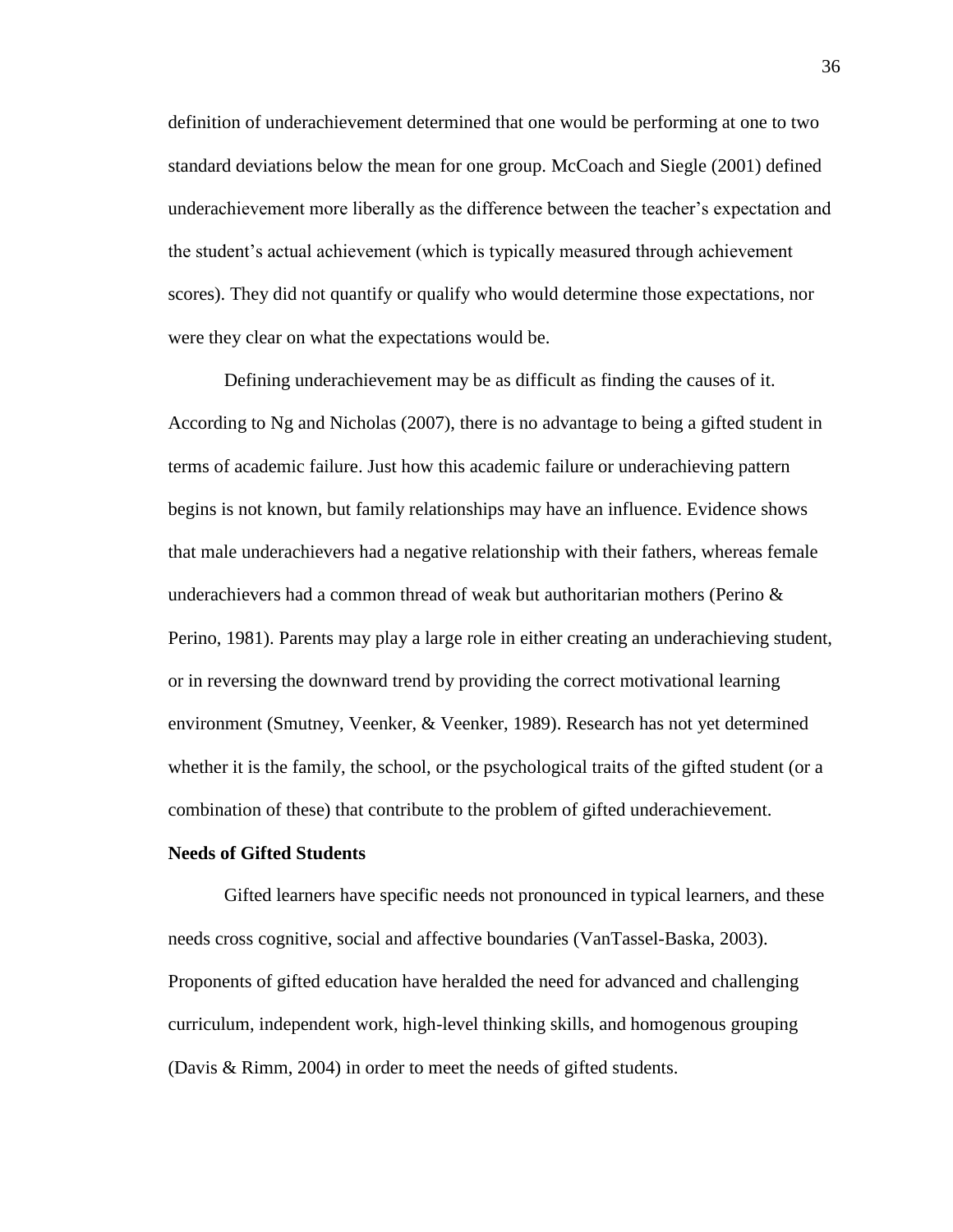Specific research on the needs of gifted students is sparse. To compensate, this writer surveyed recent literature in various print and online journals, dissertations, government reports, online databases (including ERIC, AERA, and EBSCO), books and bibliographic information related to gifted education (Appendix A) to investigate whether any themes concerning the needs of gifted students might emerge. The first descriptor searched was the word *need*. As described needs arose, the descriptor list snowballed to include curriculum, learning, challenge, thinking, higher level, pacing, independent, caring, ability, teachers, social, self, attention, individual, technology and others. These key words were eliminated or recoded into fewer themes as saturation began.

The purpose of this analysis was to determine what needs of gifted students were being researched (subliminally or otherwise) and to compare those findings with needs expressed by the gifted students themselves during this study. From dozens of identified needs found across the literature, eight emerged as core needs: individual attention, challenging curriculum, unique pace, independent study, higher level thinking skills, technological applications, social interaction, and caring teachers. Since a preponderance of gifted research addressed these needs, a brief exploration of the eight core needs of gifted students follows.

**Individual attention.** Individual attention is a need of every student, not just the gifted student. Still, 66% of gifted students in one Philadelphia study reported having thoughts about dropping out of school solely as a result of the lack of personal attention (Hansen & Johnston Toso, 2007). Cassady & Cross (2006) showed that the lack of individual affirmation or "social isolation" (p. 301) could be the catalyst leading to depression in gifted students which may play a significant role negative behaviors and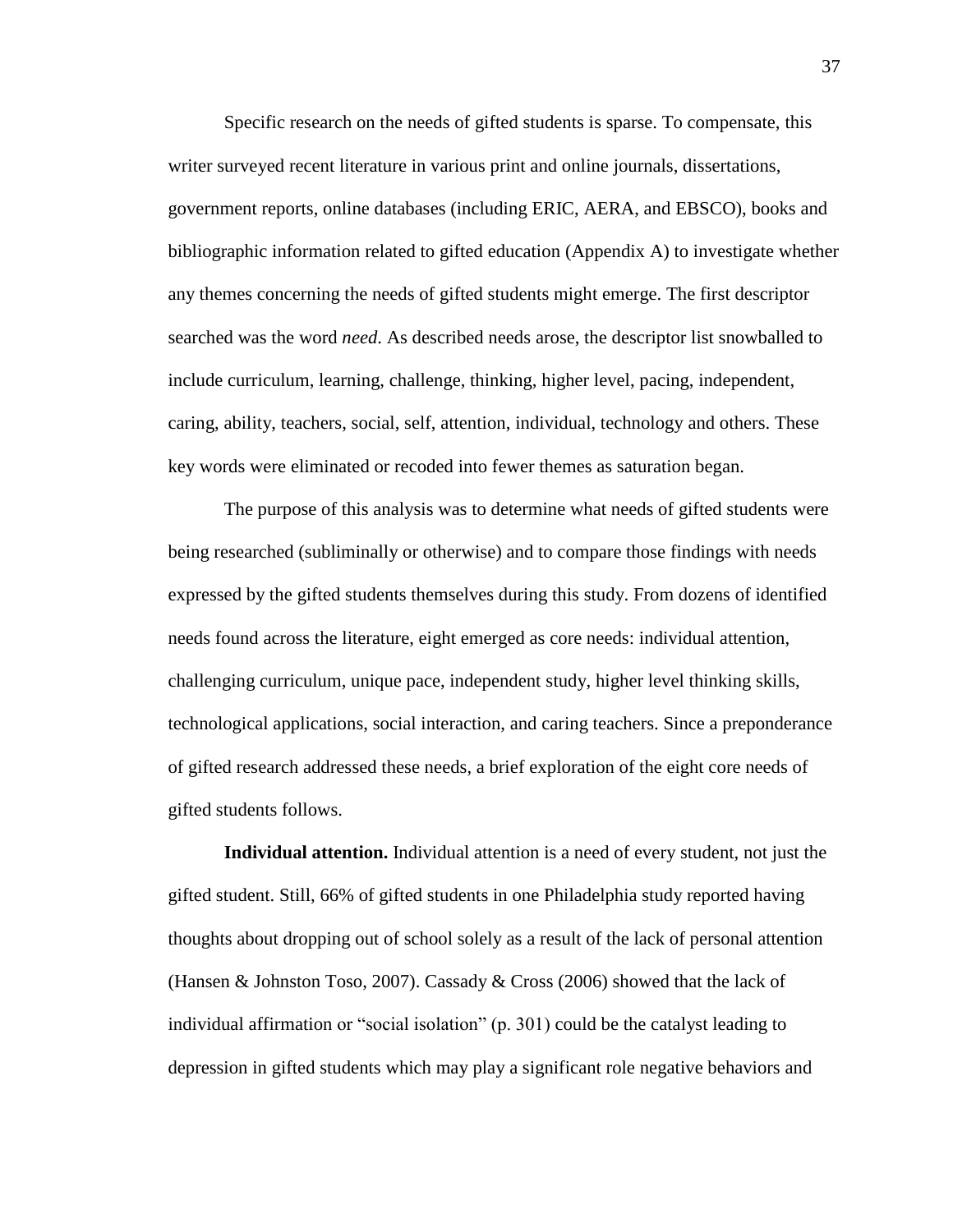even to suicide attempts by gifted students. Data exists showing that gifted students may be more highly emotional and impulsive than their nongifted counterparts (Lee  $\&$ Olszewski-Kubilius, 2006) and therefore prone to ponder suicide as a viable option and at rates higher than previously reported (Cassady & Cross, 2006), but sparse conclusive empirical data exists relating the lack of individual attention and adverse responses by gifted students does not show that gifted students have any higher incidence of suicide than do non-gifted counterparts. Data does show, however, that gifted students do require individual attention of some significance in various school situations (Carper, 2002).

Two situations reported may offer insight into this core need: technological learning experiences and counseling experiences. While they may seem incongruent, they share a common denominator requiring individual attention. In their study on virtual reality (VR) learning platforms, Chen, Toh and Ismail (2005) concluded that students learn new processes quicker and more completely using virtual reality simulations than in traditional lecture-based classroom settings because those programs accommodated individual learning styles and preferences of the students. That gifted students are drawn to the online environment is a theory currently developing at Stanford University (Samuels, 2006), though research is yet to determine the cause. Chen, et. al. (2005) suggested that because student learning styles vary greatly (Coffield, Moseley, Hall,  $\&$ Ecclestone, 2004 reported that there were at least 71 identified learning style models), the one-size-fits-all model of pedagogy is outdated, particularly when new technologies such as VR are available. Individualization are characteristics of both the VR platform and the gifted student.

A second common situation requiring individual attention of all students,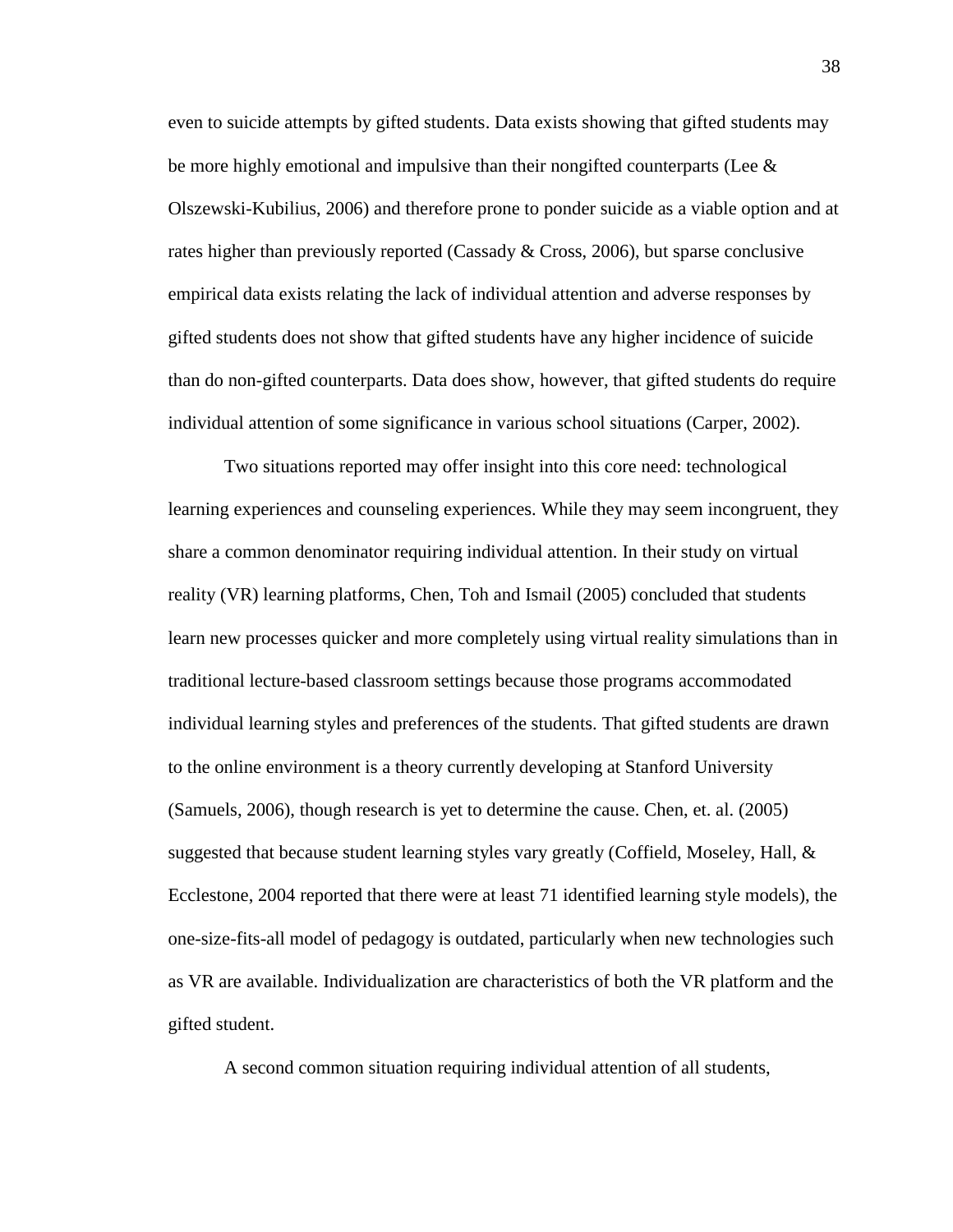particularly gifted students (Peterson, 2006), focuses on counseling. In this report, fewer than half of all high school counselors surveyed had any training related to counseling gifted students. As a result, Peterson concluded that "school counselors may not understand or respond appropriately to the counseling concerns of those students" (p. 43). Peterson (2006) found that gifted students were profoundly different than their nongifted peers. Peterson further concluded that a lack of affirmation or individual attention from peers and teachers may create psychological stresses for gifted students and may require counseling.

**Challenging curriculum.** In Dickeson's (2001) survey, receiving challenging curriculum ranked second on the list of gifted students" wishes, just below improving teacher quality. Students voiced concerns that curriculums needed to be more vigorous, rapid, challenging, technologically integrated, and less repetitive (Moon, Brighton, & Callahan, 2003). Callahan (2001) concluded that if the curriculum used for gifted students is not gifted-specific, then it is valueless and inappropriate. Schiever and Maker (2003) recommended that gifted students should not be memorizing facts and procedures, but should be synthesizing, evaluating and analyzing information.

Tomlinson (1995) strongly recommended implementation of gifted curriculum in a differentiated setting, while J. Gallagher (2002) proposed legislation requiring the development of curricula specifically for gifted students. However, because of the legislated No Child Left Behind (NCLB) Act, American schools tend to have an "obsession with coverage" (p. 39) with material and have been accused of being academically "a mile wide and an inch deep" (Shannon & Bylsma, 2006, p.39). These same authors referred to pacing guides requiring history teachers to cover centuries in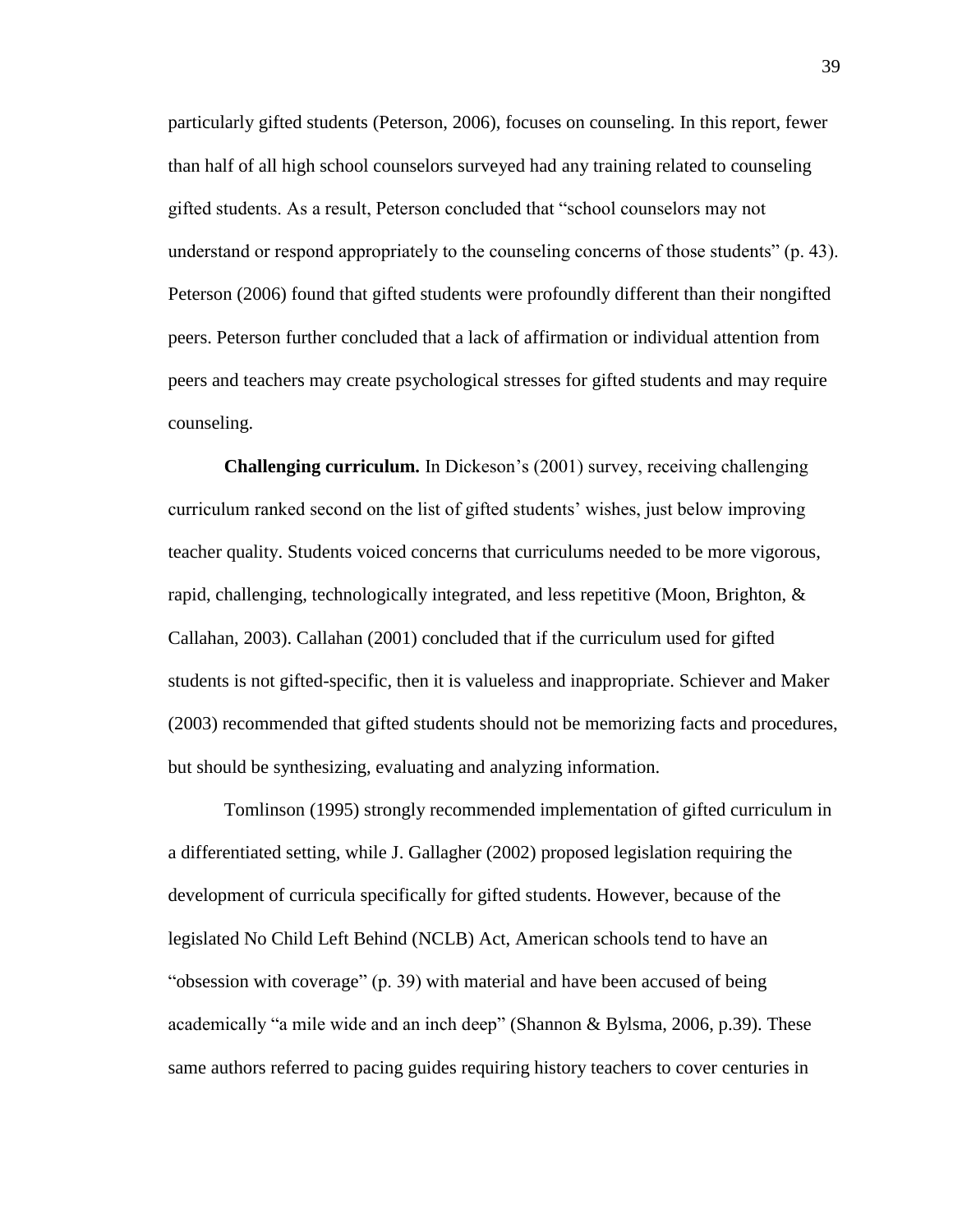one school year versus covering several decades in detail.

Recommendations on how to create challenging curriculums to better meet the needs of gifted students abound (Callahan, 2001; Clasen, 2006; Cramond, Benson, & Martin, 2002; Douglas, 2004; Hansen & Johnston Toso, 2007, Passow & Rudnitski, 1993, Shannon & Bylsma, 2006, Tieso, 2003). Tomlinson (2005) recommended that for curriculum and instruction to fully meet the needs of gifted students, it should accomplish the following: focus on essential facts while digging deeper to gather new ideas; provide opportunities to express what they have learned; engage students cognitively and affectively; remain student centered and not information centered; allow for transfer of information to everyday situations; involve problem solving techniques; guide students into independent thinking.

What constitutes challenging curriculum is debatable, but insight comes from different educational views. Educational theorist Jerome Bruner (1971) referred to challenging curriculum this way: "What the children needed were opportunities to test the limits of their concepts" (p. 78). Tomlinson (2005) agreed, saying that, "Challenge is a highly individual state" (p. 163), and then explained. Tomlinson (2005) said that challenging gifted curriculum should include advanced materials, advanced expectations and objectives, multifaceted tasks, transformation of information, complexity of study methods, and differing points of view. In addition, the curriculum should allow students to reflect the impact of the information on themselves and others; develop critiquing and analyzing skills; reflect on thinking skills; assess significance of the material; create new applications; determine differences in thinking; make connections among ideas and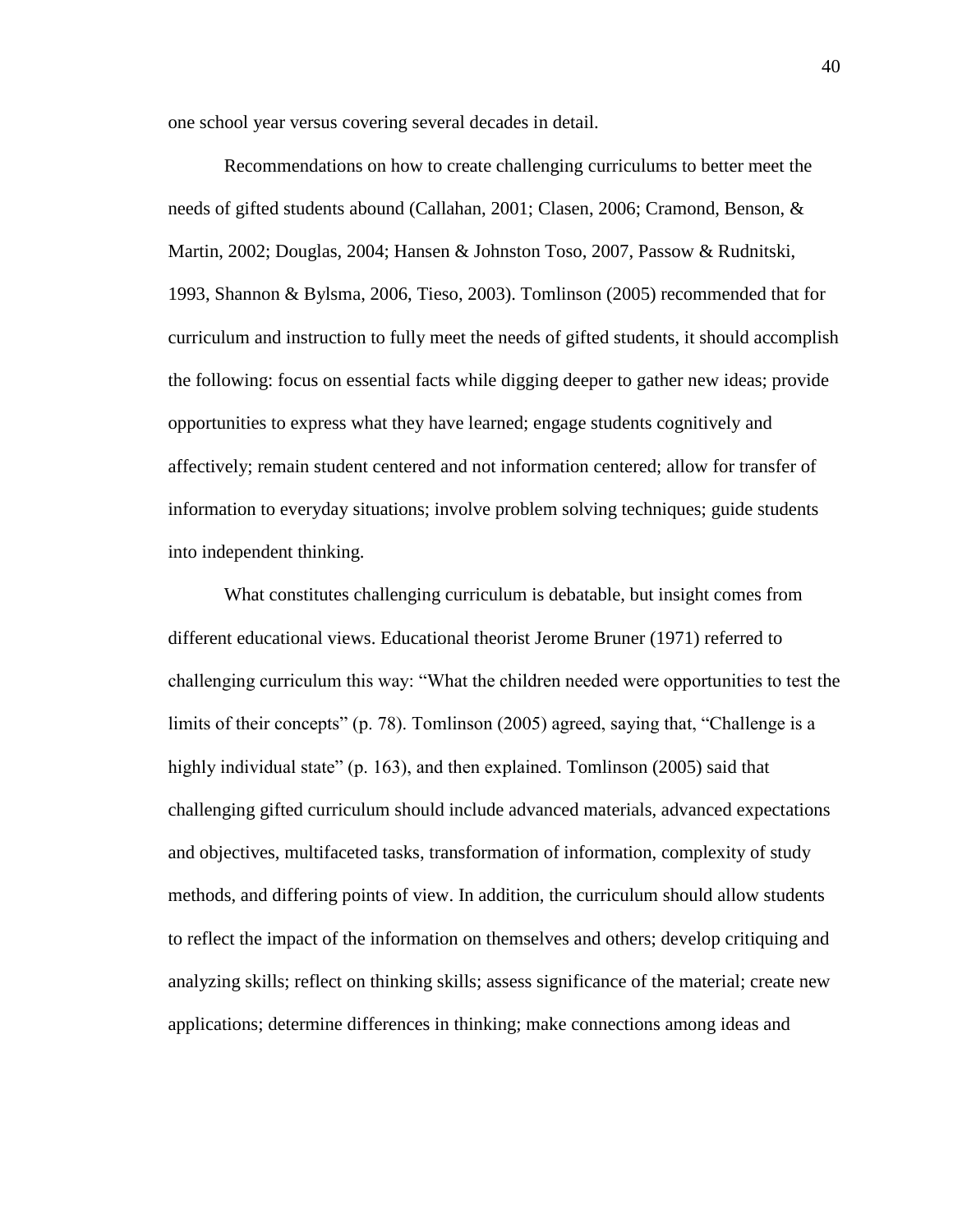events; emphasize concepts and context; propose meaningful questions; and present problems and questions articulately.

Offering challenging curriculum options to gifted students in a heterogeneous group setting may be difficult. Olszewski-Kubilius and Lee (2004) suggested that distance learning may offer the best opportunity because distance learning programs can adapt to varying academic levels simultaneously in one class. Other alternatives such as International Baccalaureate (Kyburg, Hertberg-Davis, & Callahan, 2007), curriculum compacting (which resolves the pacing issue) and independent contracts (which focus on the independence need) have proven successful in challenging gifted minds (Winebrenner & Berger, 1994). However, the curriculums must still be administrated correctly. Winebrenner and Berger (1994) contended that students who did not complete their independent study contracts should be penalized by having to return to the regular classroom and the generic curriculum making traditional curriculums seem punitive. Even with curriculum compacting and independent studies, the majority of teachers interviewed admitted that they were ill-trained in gifted curriculum and used options such as independent learning contracts less than once a year (Moon, Callahan, Tomlinson, & Miller, 2002).

**Unique pacing.** The traditional school setting and the mandates set forth in the NCLB Act constrain students from working completely at their own pace in every subject. Only recultured schools mentioned by Buchanan and Woerner (2002) allowed for fully self-determined pacing.

Rogers (2007) referred to the 1971 Study for Mathematically Precocious Youth (SMPY) as well as replication studies which showed that gifted students did better in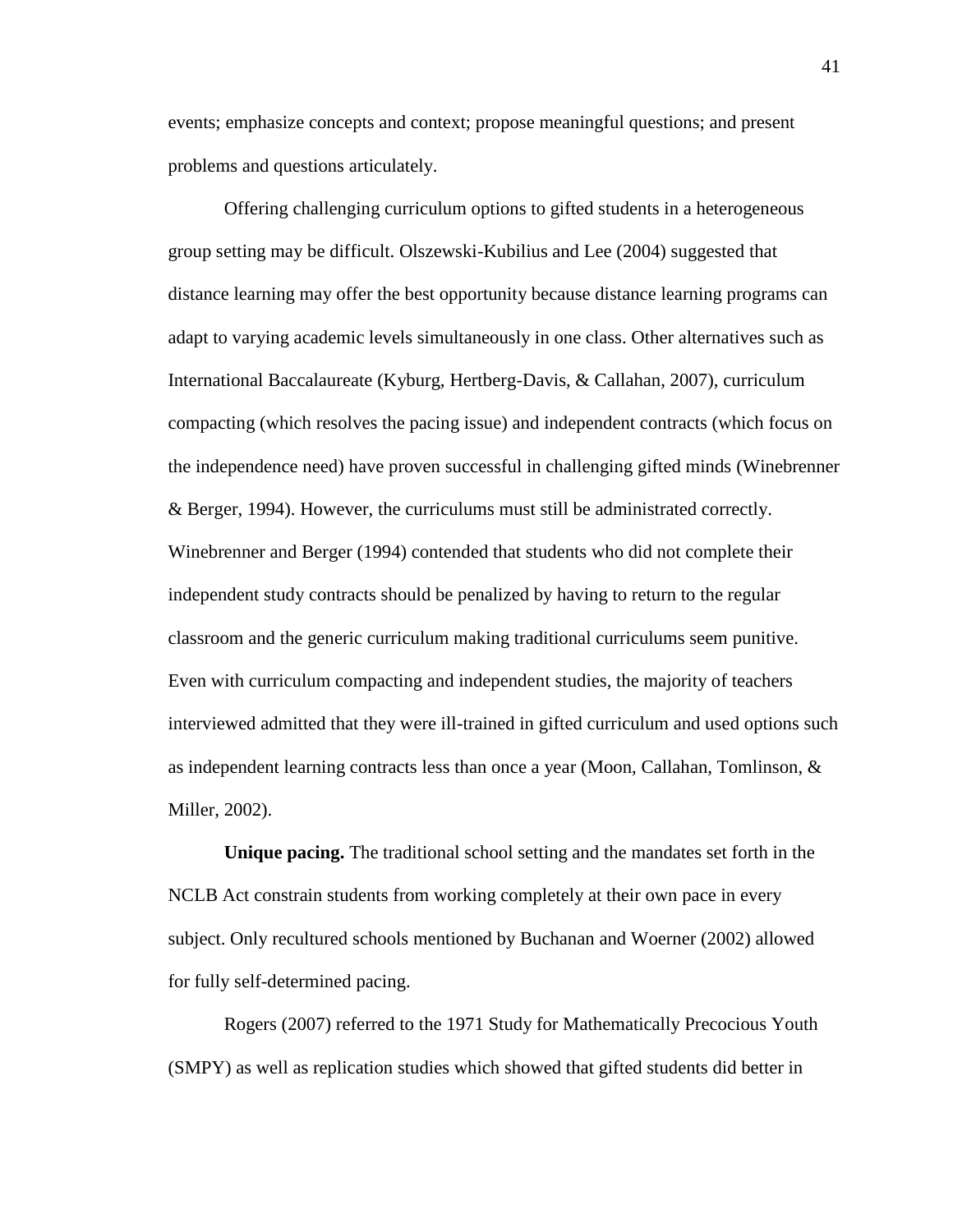fast-paced math classes, and retained more material than what gifted students learned in normal-paced classrooms. Unique pacing allowed students to complete two years of advanced mathematics in one year. Rapid and individualized pacing afforded students less down time, boredom and distraction; they provided more focus, challenge and retention. L. Coleman (2006) agreed with that summation, and found that fast-paced instruction increased learning rates.

Unique pacing is one positive characteristic offered by virtual schools (Clark, 2001). Russell (2005) explored the self-pacing capabilities allowed by virtual schools, but even with an open forum that online education provides, there are still deadlines. While classes, assignments, and conversations may be asynchronous, virtual schools still maintained a starting and stopping point. Gifted students desire the freedom to work on their own and often more rapidly than the rest of the class (Olszewski-Kubilius & Lee, 2004). Often the opposite is the case; teachers tend to pace the entire class around the middle ability level (Stanley  $\&$  Baines, 2002) and around the state mandated pacing guides (Scot, Callahan & Urquhart, 2009). Some school districts mandate a strict adherence to a pacing guide so that the entire class covers the curriculum uniformly. Sanders (as cited in VanTassel-Baska & Stambaugh, 2005) reported that under those circumstances, gifted students who scored in the top quartile on standard tests regress to average achievement standards over time. To resolve this problem, schools may create homogenous classes exclusively for gifted students. Even students who are labeled gifted and placed in a school"s gifted program are subject to group pacing, even though it is with other gifted students (Matthews & Foster, 2006).

**Independent study.** The promise of independent study is a primary motivator for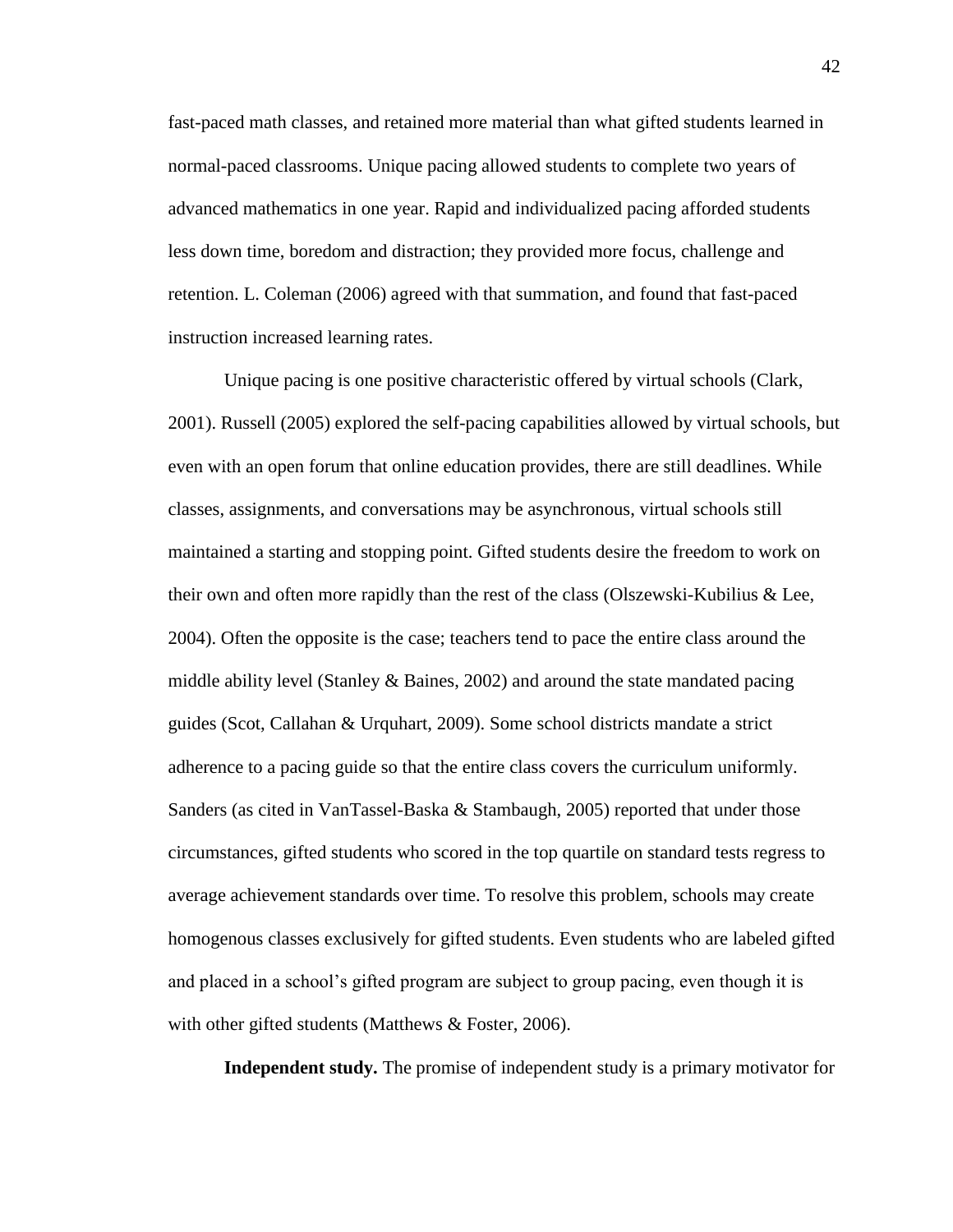gifted students (Douglas, 2004), particularly those of the Net Generation (Barnes, Marateo & Ferris, 2007). Gifted students require (and indeed thrive on) independent study opportunities (Stanley & Baines, 2002). In studies by Rice (2006) and Shimabukuro (2005), independence was the one factor among many that gifted students said they appreciated most. Research showed that gifted students preferred more independent study than group work and they preferred working at their own pace; independent study had a significant impact on gifted students' motivation to learn overall (Rogers, 2007). Rogers noted that academically gifted students prefer to learn independently, and Caraisco (2007) added that teachers should plan to allow for independent study projects in lieu of (not in addition to) the required curriculum lest the additional work be seen as punitive in nature.

**Higher level thinking.** Villani (1998) reported that curriculum and pedagogy should focus on higher-level thinking skills. Analysis and synthesis building skills lacked in many presentations, discussions, and inquiries, particularly in language arts classes. While these skills are important for all students, they are desired by gifted students. Although researchers indicated that higher level thinking skills must be developed in gifted education programs, there seemed to be little consensus on precisely what this meant or how to initiate it (VanTassel-Baska, 1998; Stanley & Baines, 2002). VanTassel-Baska (2004) suggested that the solution may be as simple as reinstating Latin in the core curriculum requirements due to its cross-curriculum applications and higher level thinking requirements. Students studying Latin could synthesize how a word related to content studied in math, history, reading and science. According to Hansen and Johnston Toso (2007), many gifted dropouts voiced frustration at having to think along Bloom"s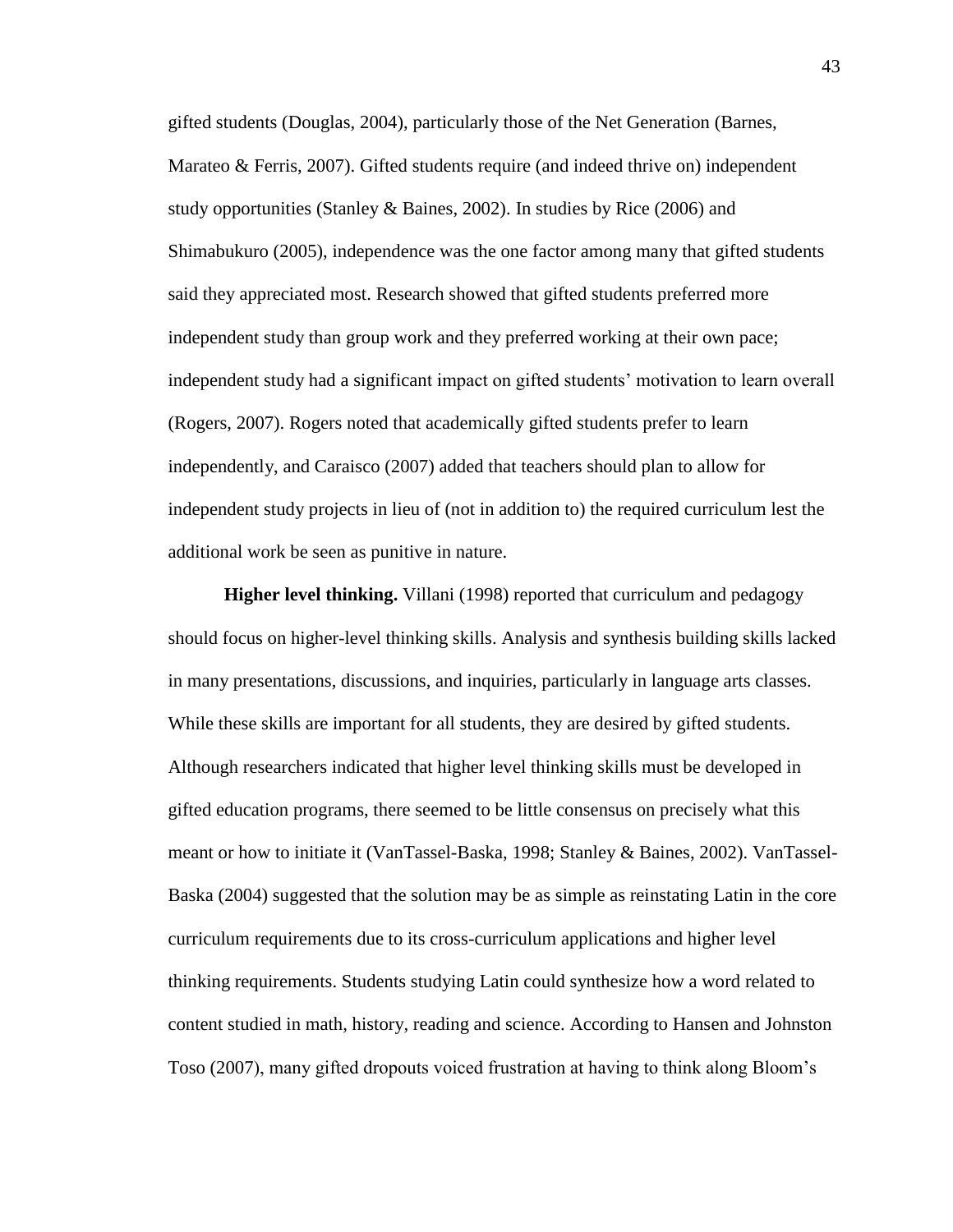lower levels of taxonomy simply because they were grouped with lower-functioning students who could not handle complex cognitive challenges.

**Technological applications.** Often in educational settings a disparity exists for technologically savvy students. A lack of technological innovation and use in schools consistently ranked high in reasons why students wanted to leave school (Dickeson, 2001). Van"t Hooft (2007) provided information by the Per Internet and America Life projects in his report which revealed that 87% of American teenagers have a full understanding of internet usage, and of that group 50% of them use it daily. The typical student has not known a life without computers, cell phones, or the Web (Roberts, 2006). Bonamici (as cited in Barnes, Marateo and Ferris, 2007) reported that this generation (referred to as the Net Generation) will have played 10,000 video games, spent 200,000 hours reading or responding to email, watched 20,000 hours of television, but read under 5,000 hours by the time they are 21 years of age. The very things which they associate with daily life (iPods, text messaging, cell phones, high speed internet, plasma TVs, and computer programs) are missing from gifted students" educational surroundings. Although the term *technology* is often equated with computers, it is much more than that.

In interviews with Net Gen students attending the University of Pittsburg, Roberts (2006) uncovered several views on how students interpreted technology. They suggested that technology was any electronically based program or equipment used for communication or research. They also added that technology was always new; there was no such thing as old technology. Finally, students agreed that technology adapts to the needs of the user and not the other way around. They suggested that the use of technology should not be an appendix to a lectured lesson, but should be fully integrated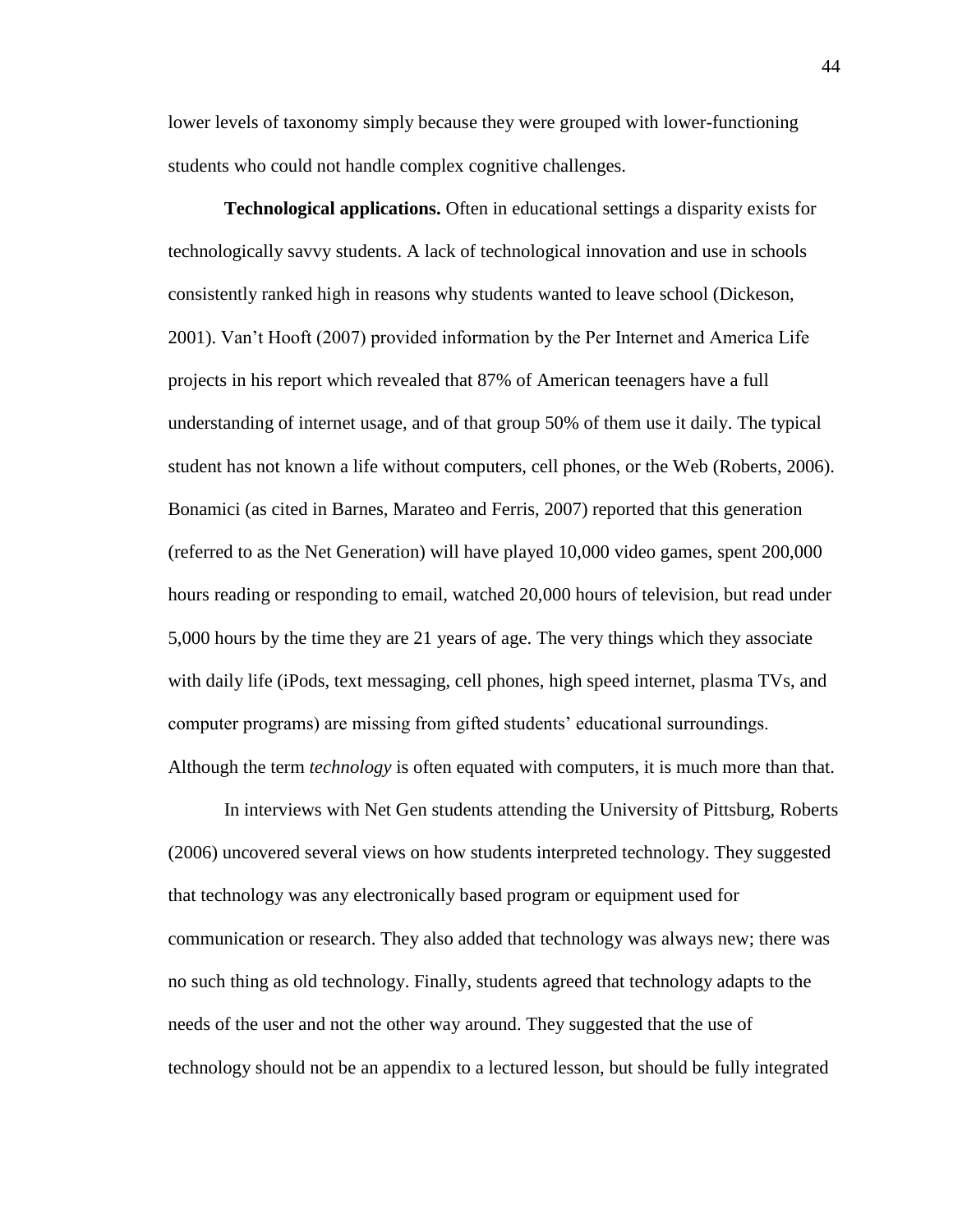into the learning process and pedagogy. This may be difficult for some classroom teachers. Data showed that the average age of faculty is over 50 (Oblinger, 2003), and they are not as comfortable nor as knowledgeable of technology as they should be.

Currently gifted students" demand for technology is fulfilled in every area of their lives, except in the traditional school setting. Van"t Hooft (2007) suggested that technology is changing American culture, and the entire world, but in American classrooms pedagogy remains exactly as it was 100 years ago. Ng and Nicholas" (2007) study verified that technology is not a regular part of traditional classroom pedagogy. As a result, technologically gifted students in high school may view school as out of touch with contemporary life. While 68% of American colleges offer some form of online learning under the assumption that post-high school students are computer savvy (Belcastro, 2002), but according to Van"t Hooft (2007) schools are lagging behind the culture when it comes to utilizing technology in the classroom.

**Social interaction.** In the search for socialization, gifted students often feel a kind of prejudice and ostracism that other students may not feel (Hansen & Johnston-Toso, 2007). Their academic ability often leads to a "precocious" attitude which other students find unappealing (Caruana, 2002). A common behavior among gifted students (regardless of cultural background or national origin) is the tendency to withdraw and underachieve in order to fit in with their peers (Gross, 2006). Research showed that gifted students view their abilities as both positive and negative, and they typically saw themselves as different from the rest of the group (Foust & Booker, 2007). Perino and Perino's  $(1981)$ earlier research complimented those finding by showing that gifted students often keep two different sets of friends: one set of achievers in school and another set of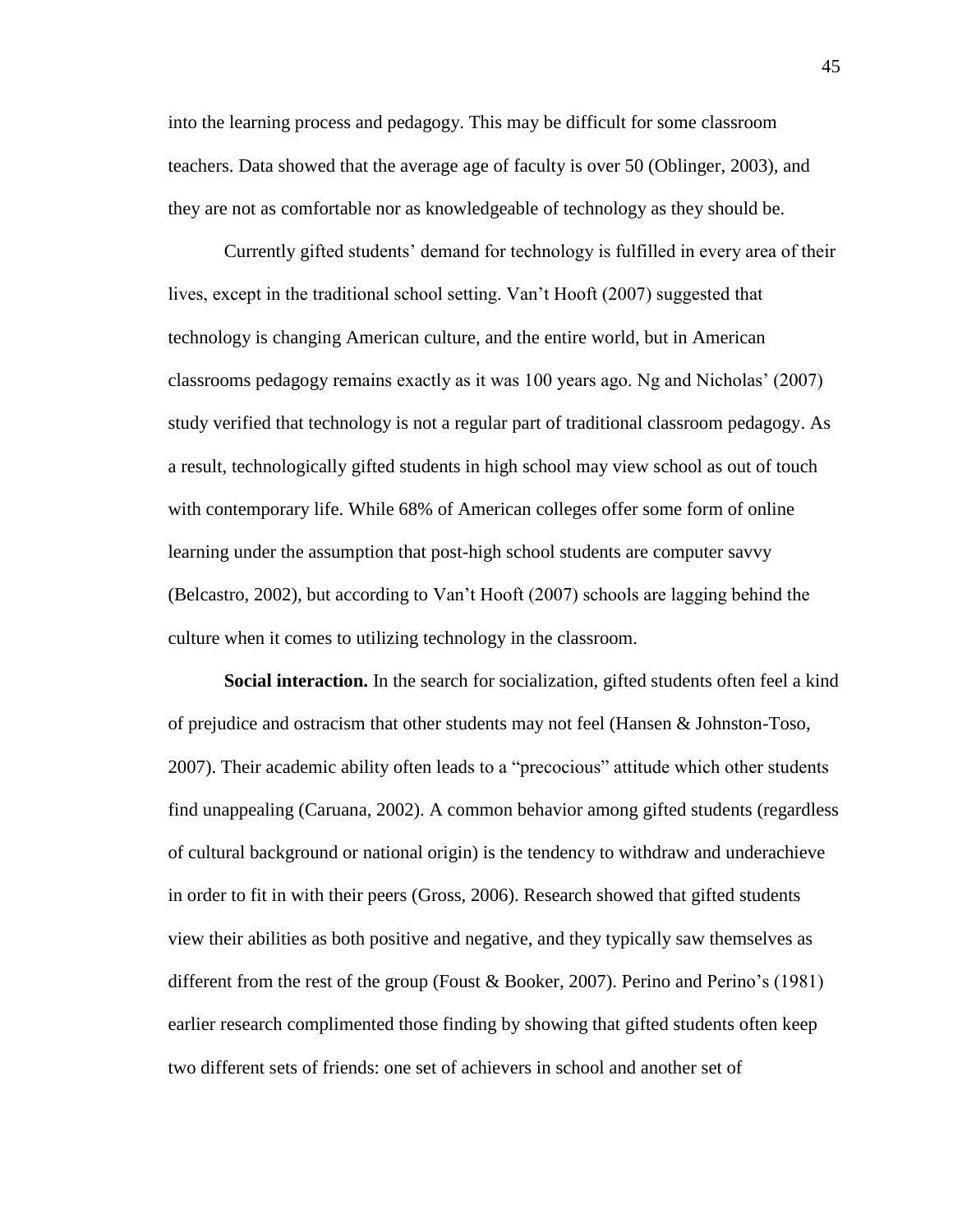underachieving friends outside of school.

Acceptance within a social group may be so strong, particularly among minority groups, that African-American males drop out of gifted programs for fear of the accusation that they are "acting White" (Grantham, 2004; Forsbach & Pierce, 1999). The pressure for social acceptance among Black gifted students resulted in a dropout rate of 10% from gifted programs, much higher than anticipated (Matthews, 2006). Getting into a gifted program and the peer pressure to get out of it are greater for gifted Black students than for any other demographic (Grantham & Ford, 2003). As a result, some have suggested that gifted Black males purposely underachieve to avoid being classified as gifted (Whiting, 2006), and this process may begin as early as eighth grade (Osborne  $\&$ Rausch, 2001).

**Caring teachers.** Of all the factors influencing gifted students, the need for caring and sympathetic teachers ranks at the top (Davis & Dupper, 2004; Dickeson, 2001). Regardless of whether students are from small rural schools or massive urban ones, gifted students nationwide yearn for teachers who care (Christle, Jolivette, & Nelson, 2007; Cross & Burney, 2005; C. Gallagher, 2002). "I left because of the lack of respect from staff," cited one male gifted dropout in Hansen and Johnston Toso"s (2007) study (p. 35). In that same qualitative study of gifted dropouts, nearly all participants mentioned the lack of respect or concern from teachers as a deciding factor in dropping out. The students in that study understood the constraints of state-mandated curriculums, but resented the fact that teachers were unwilling or unable to adapt to their specific needs.

In successful gifted education programs, a common thread can be found as teachers cease behaving as dispensers of information and transform their role into caring,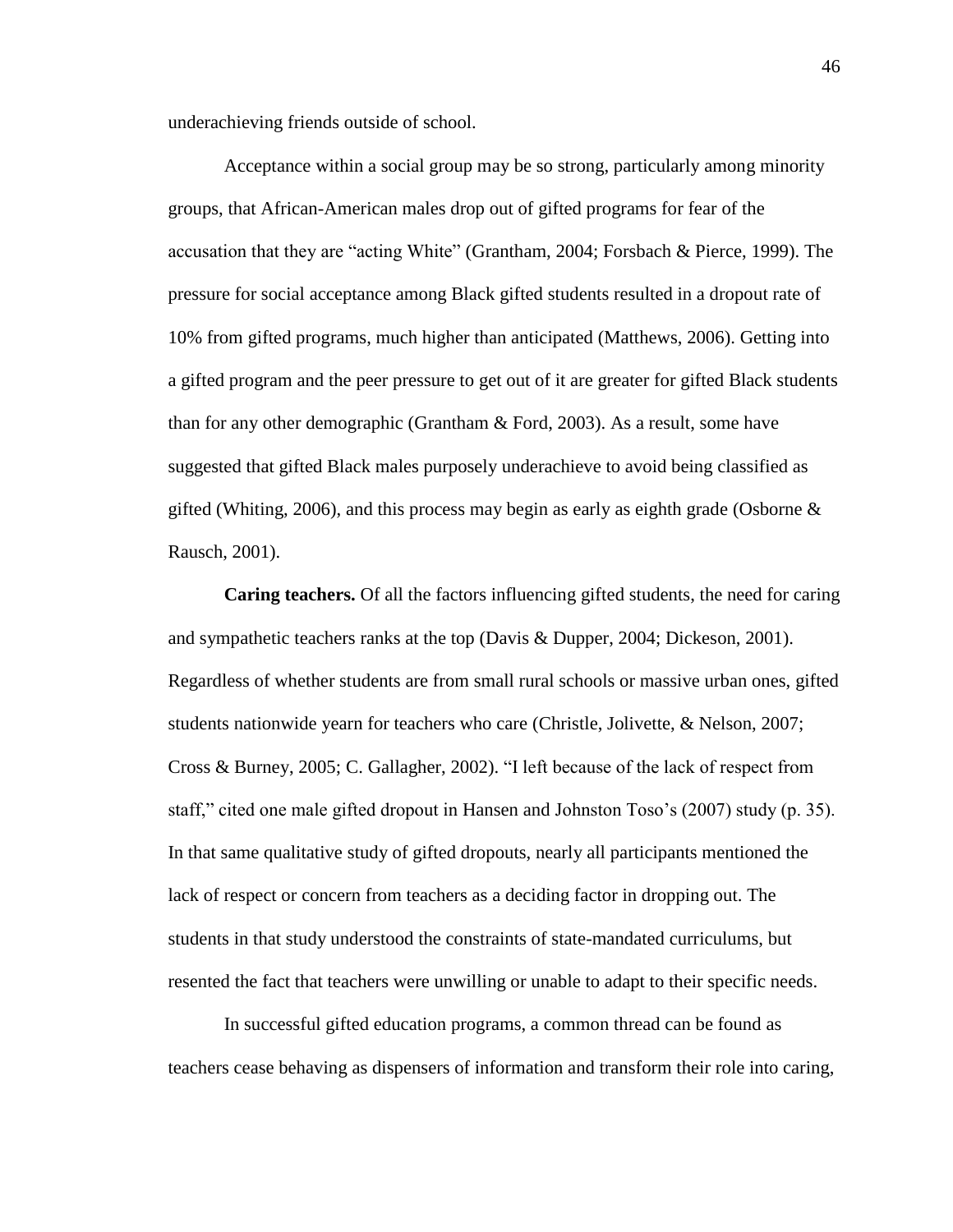counseling mentors (Buchanan & Woerner, 2002). Davis and Rimm (2004) contended that the best way to resolve this issue is to hire gifted education teachers who themselves were gifted. In their study, high-achieving students credited caring, involved teachers as the primary factor in their success as students. Those same surveyed students in Davis and Rimm"s (2004) report said that the main reason they would consider dropping out had some relation to teachers. These students added that from a list of twenty options, the first change they would make in their school would be to improve the quality of teachers. This compliments Dickeson"s (2001) finding in a survey of 75 Indiana high achieving students, when asked what the greatest detractor from getting a quality education was in high school, 36% responded with "bad teachers".

Caring teachers can make a difference across all learning boundaries. In M. Coleman"s (2005) study on working with gifted students with learning disabilities, students admitted that they succeeded primarily because they felt the teacher liked them and believed in them. In another study of twice-exceptional gifted high school students (gifted students with a specific learning disability) (Mann, 2006), administrators instructed the teachers to focus on learning disabled, spatially-gifted students because they showed a trend of dropping out of school. The goal of this program centered on caring for the students to see whether it would have an impact on student retention and graduation rates. Administrators said to their teachers, "Don"t get caught up in techniques; get caught up in the student" (Mann, p. 116). Teachers spent one full year simply building relationships and trust between themselves and their gifted students while mentoring them. The administration discouraged lectures and one-on-one mentoring took precedence. As a result of shifting the focus from pedagogy to caring and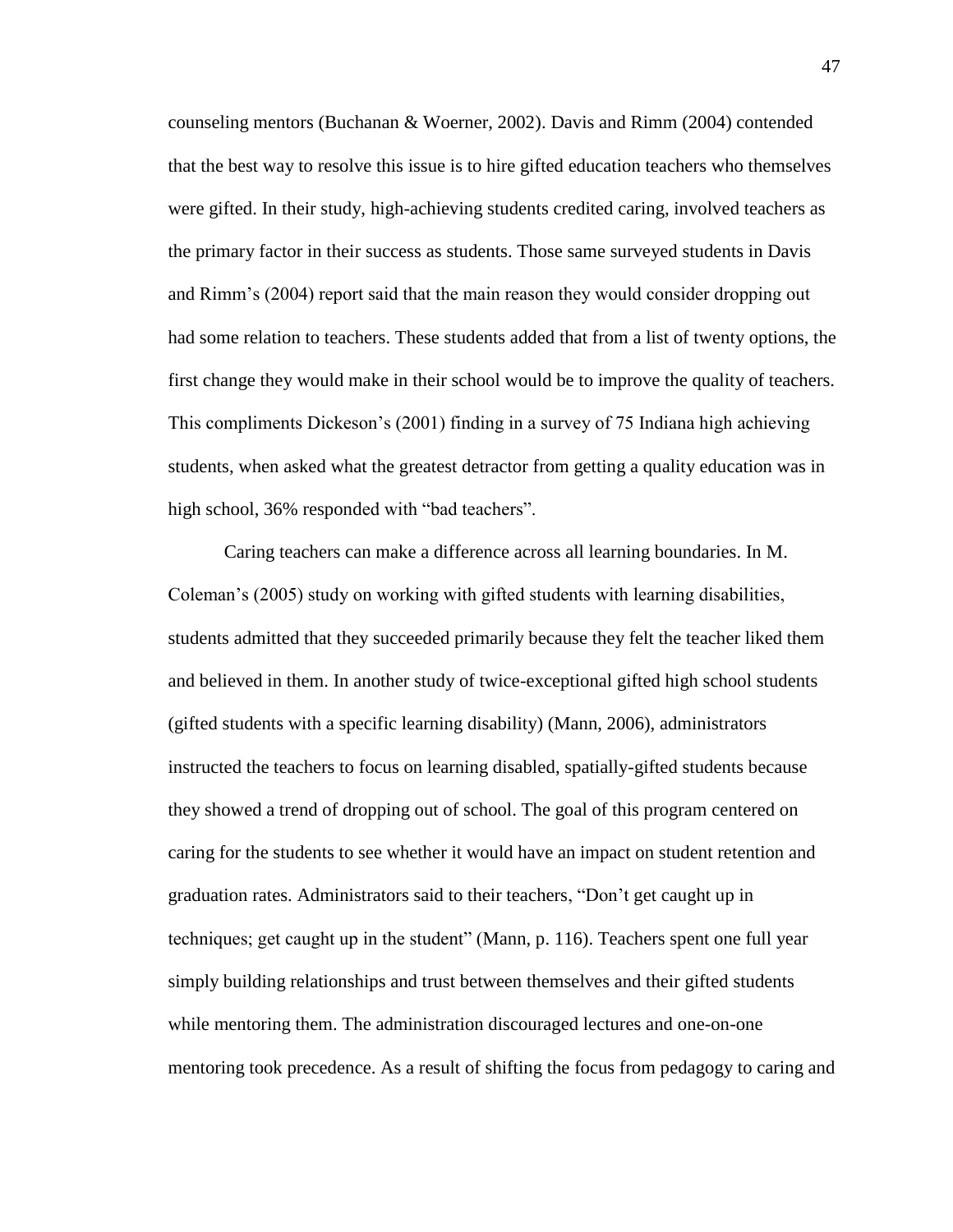mentoring, all the at-risk students in the study group completed their high school diplomas.

*Improving teacher-student relationships*. While caring teachers were a significant need for gifted students, caring alone may not be enough. Dunn, Chambers, and Rabren"s (2004) study revealed a strong desire among dropouts for teacher relationships; more than a quarter of all dropouts said they had no relationship with faculty. This echoed students in Hansen and Johnston Toso"s (2007) results from interviews, but the latter study showed no significant teacher-student relationships existed with any of the dropouts in that study. McCluskey, Baker, and McCluskey (2005) concluded that in order for at risk students to remain in school, they needed a personal attachment to someone, a sense of belonging over an extended period of time, and they needed to feel they were valued and important. The longer a teacher develops a relationship, the more social capital they have with a student. Several researchers used the term social capital and the importance of it when reporting on teacher-student relationships (Christle, et. al., 2007; Hilty, 1998).

Studies have showed the importance in teacher-student relationships as early as kindergarten and elementary (Hamre & Pianta, 2001; Pianta, La Paro, Payne, Cox, & Bradley, 2002) and the effect of those relationships in academic and behavioral outcomes. Yet as Phelan, Davidson, Locke and Thanh"s (1992) researched revealed, those teacher-student relationships are paramount in middle and high school grades where students perform better based on their relationship with teachers. Pianta's (1999) report suggested that nowhere was the teacher-student relationship more vital than in middle school where students transitioned from small and safe elementary environments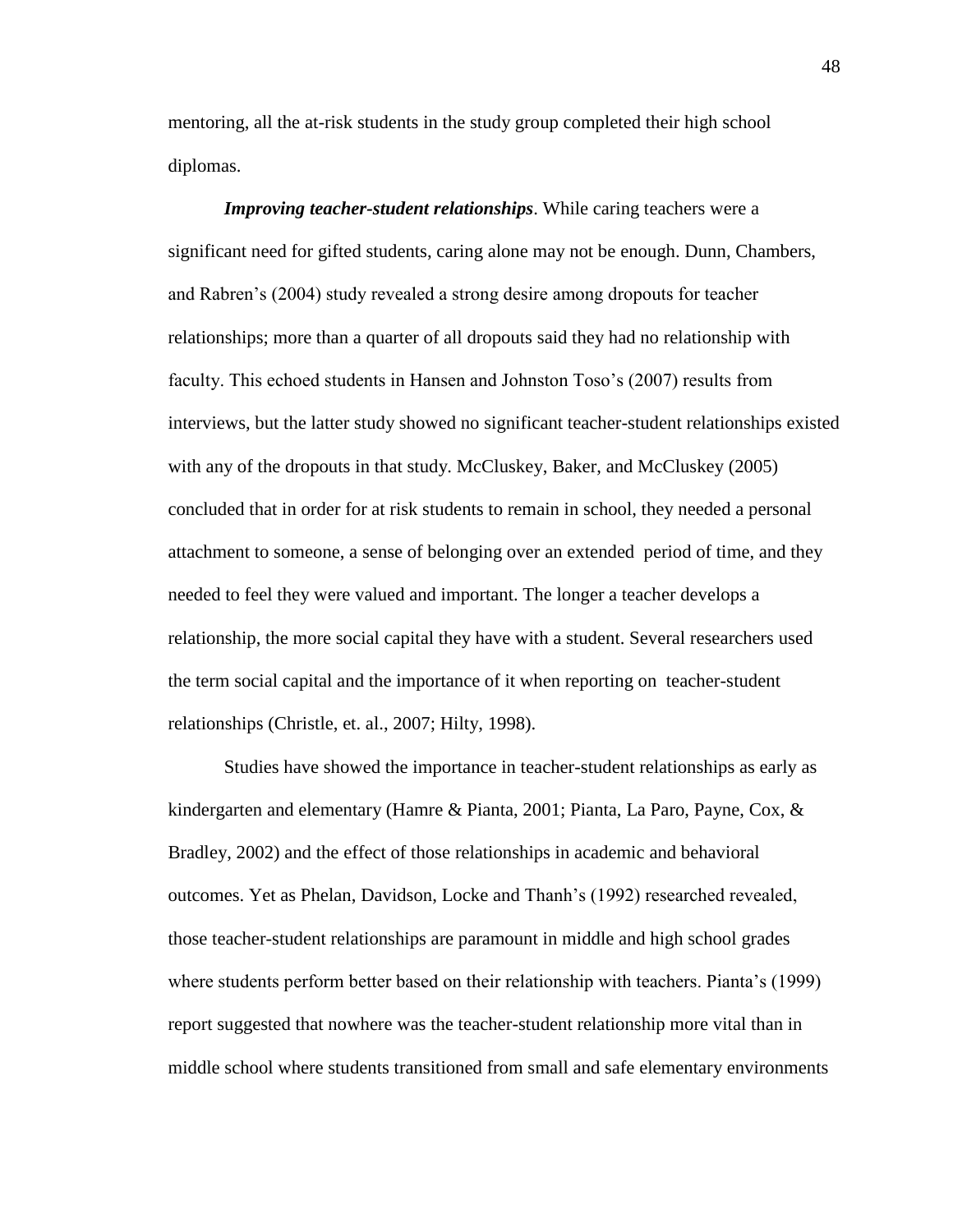to unfamiliar and somewhat hostile surroundings. Since some at risk students may come from hostile home environments, it becomes all important for schools to be a safe harbor. Schools with significantly lower dropout rates than other schools attribute their retention on teacher-student relations (Christle, Jolivette, & Nelson, 2007).

Davis and Dupper (2004) reported a link between disadvantaged and their inability to develop trusting relationships. They also attributed strong teacher-student relations to a student"s decision to remain in school. Positive, healthy relationships may provide the motivation to come to school, they suggested. Davis and Dupper (2004) and C. Gallagher (2002) concluded that dropouts consistently reported feelings of extreme alienation and disengagement from faculty; students" reported their feelings were constantly dominated by their good and bad relationships with teachers (Dunn, Chambers, & Rabren, 2004).

#### **Dropout Factors**

Boredom ranked first among the reasons gifted students dropped out of school (Sheehan, 2000). Students frequently mentioned they experienced a lack of challenging curriculum (Kanevsky & Kieghley, 2003) as a boredom factor. Other researchers listed issues at home, such as conflicts with parents (Peterson, 2001), an inability to control their attention deficit hyperactive disorder (ADHD) (Kaufmann, Kalbfleisch, & Castellanos, 2000; Hansen & Johnston Toso, 2007), peer rejection (Gross, 2006), and low GPA (Tanner, 2003). Hansen and Johnston Toso (2007) also interviewed students who added to this list uninspiring teachers, lack of personal attention, lack of acknowledgement of their specific needs, disagreement with the school culture, being ignored, frustration with busywork, being grouped with low achievers, being treated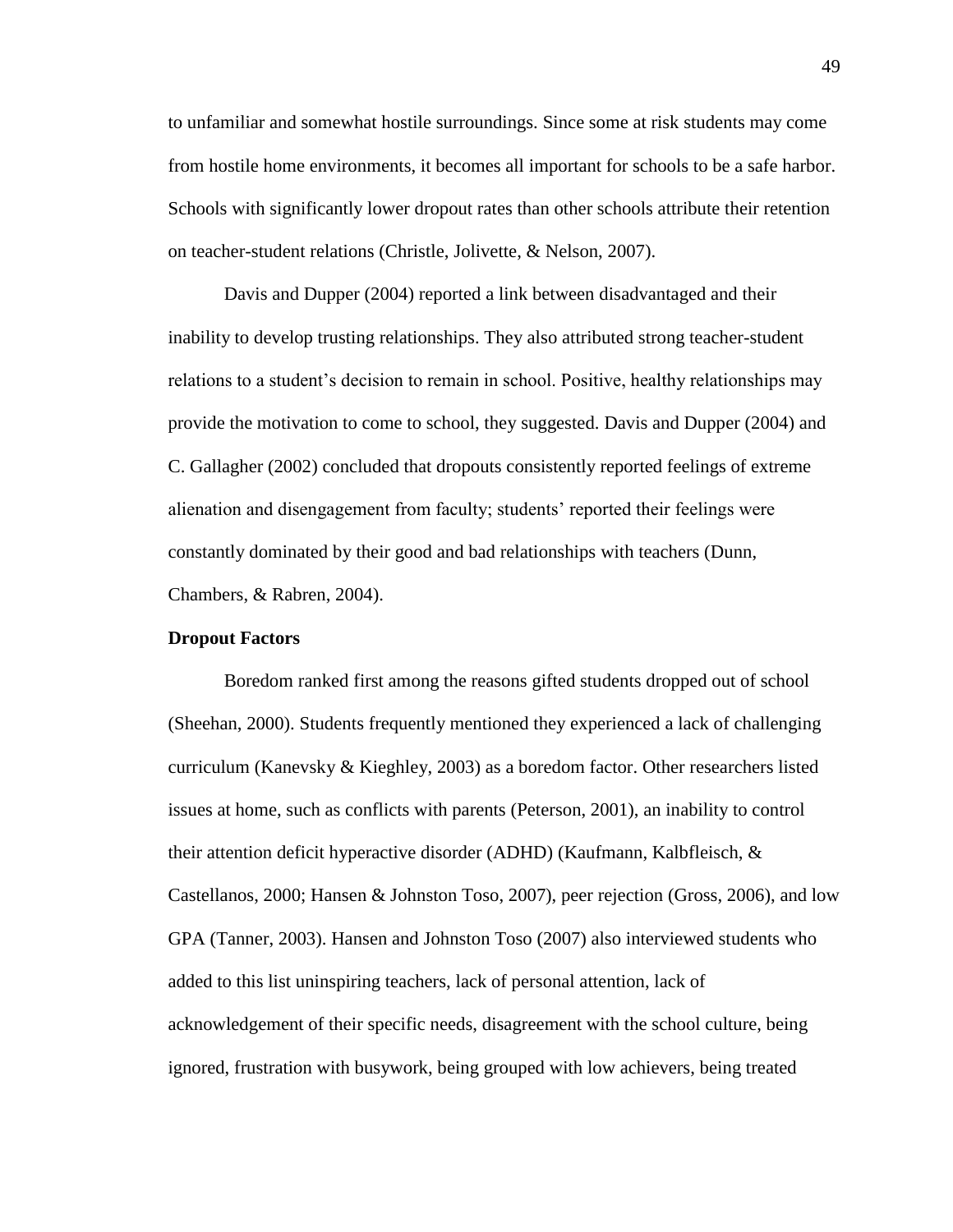disrespectfully by teachers, and a lack of challenging tasks. While females in Hansen and Johnston Toso"s (2007) report mentioned personal relationships as a major factor in dropping out, male gifted dropouts mentioned conflicts with teachers more often as their motivation for quitting.

Relationship issues seemed to play a major role in many of the studies for this review. The relationship gifted students have with their peers and with adults in the educational setting may influence decision making related to dropping out. In a recent study by Callahan, et. al (2004), survey results showed that while gifted females rely on peers for support, gifted males rely on adults for guidance and comfort. However, when surveyed, school guidance counselors admitted they did not understand the specific issues related to at-risk gifted students (Peterson, 2006), and as Douglas" (2004) research indicated, gifted students were verbal and yet lacked skills needed to represent themselves and their arguments well in counseling situations. As a result, they could not self-advocate their concerns and could not voice their displeasure to counselors or teachers, nor could they offer solutions in a meaningful and respectful way. Some students felt their only alternative was to drop out because they could neither understand nor be understood. By the time they cried out for help or dropped out of school, it was too late to repair the damage (Douglas, 2004).

Family involvement and background also are factors in dropout rates for gifted students. Renzulli and Park (2002) reported that most parents of gifted dropouts were inactive in their child"s life until the child decided to drop out of school. He further reported that gifted dropouts did not participate in extracurricular activities, were from lower socio-economic families, were from racial minorities, and many admitted to using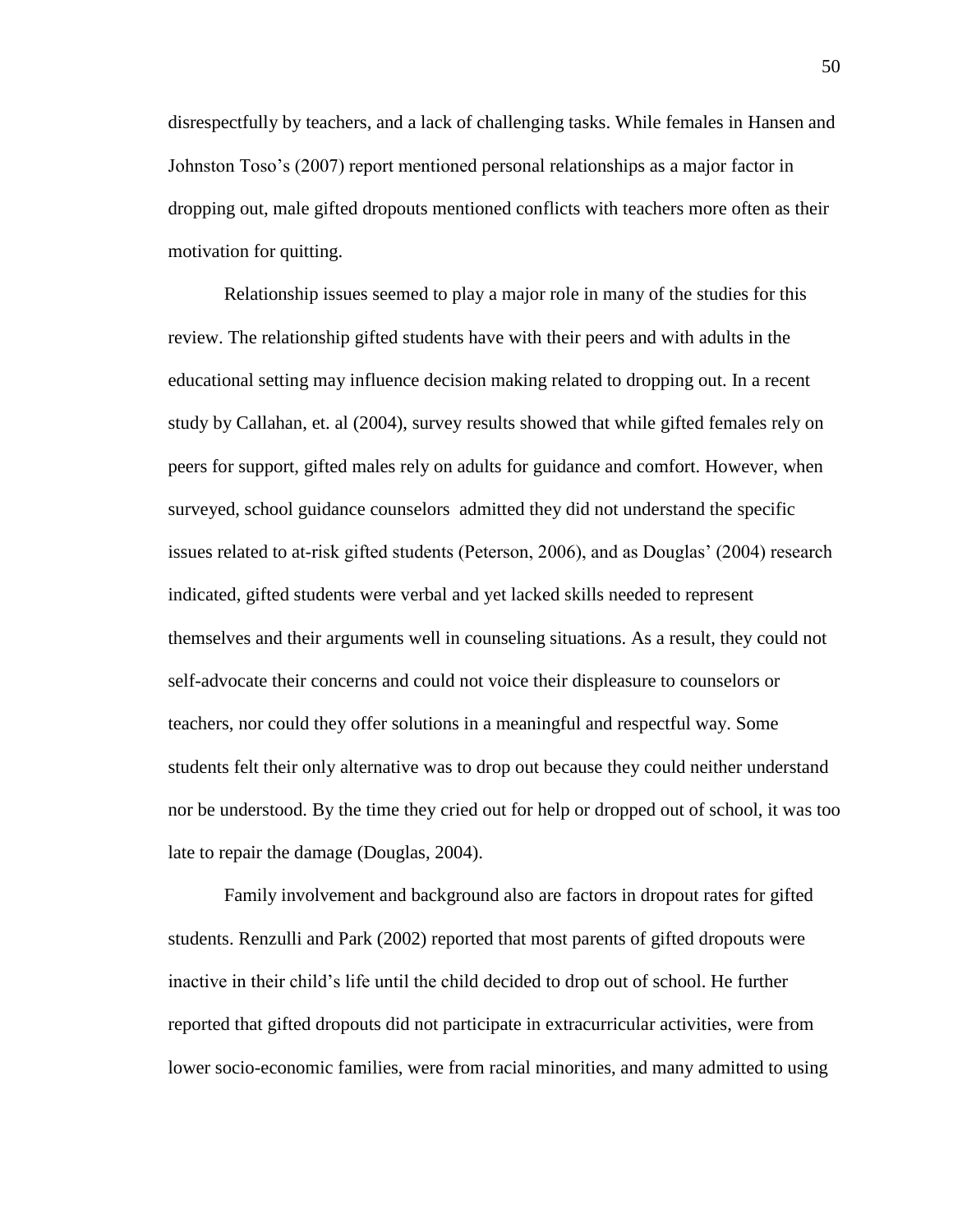marijuana regularly.

While no research in this review demonstrated a clear link between gifted student dropout rates and educational funding, Stanley and Baines (2002) alluded to it as a potential factor. They reported that in the Chicago Public Schools" annual budget of two billion dollars, only 3 million (or one-tenth of one percent) covered gifted education, while funding for special education projects was 177 times that amount. They added that cities like Houston, New York, Los Angeles, Dallas and Philadelphia also spend less than one percent of their school funds on gifted education. VanTassel-Baska"s (2006) study of 20 gifted programs revealed similar numbers. Research studies further suggested that a lack of funding for special curriculum for gifted students, well-trained teachers, and homogenous programs could play a role in gifted dropout rates.

A final drop out factor sparsely researched concerned gifted students who do not fit into the gifted student profile. Two small groups within the gifted dropout segment were particularly at risk for dropping out: students with spatial abilities (Mann, 2006) and those with ADHD (Reid & McGuire, 1995). In the case of gifted students with ADHD, this reviewer noted that three of the components needed by gifted students (structure, stimulation and individual attention) were also needed by ADHD students (Kaufmann, Kalbfleisch, & Castellanos, 2000). However, no research specifically addressed this link. **Discussion**

It could prove beneficial to compare the reasons gifted students gave for dropping out of school with their needs and characteristics to determine whether a link exists. Once specific needs of gifted students are determined, school systems can formulate plans to fulfill those needs. This review presented findings concerning the need gifted students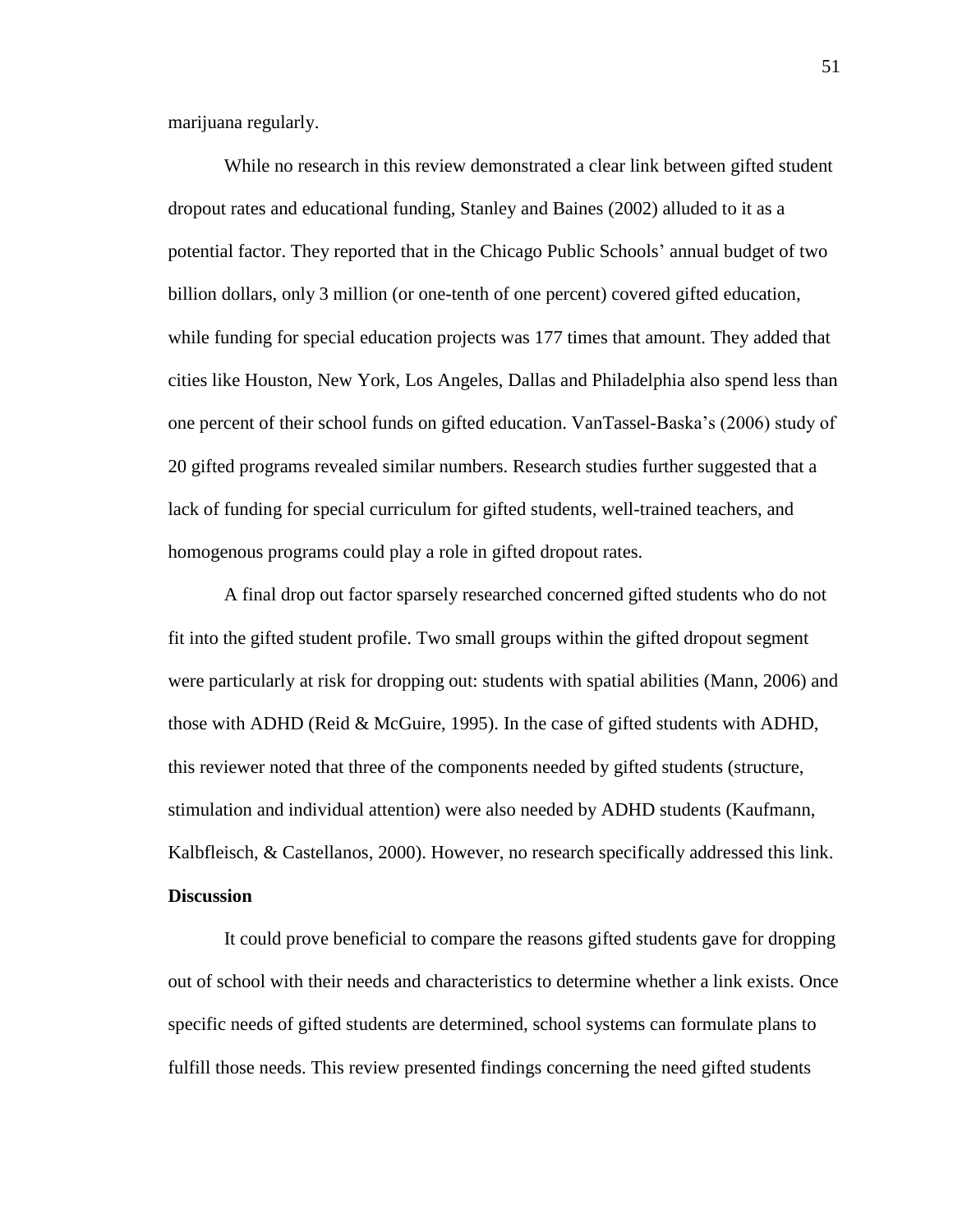had for caring teachers. For students to indicate they had an occasional uncaring teacher in a four-year period of high school is probably not uncommon. However, in one study of gifted dropouts, "not one dropout reported a sustained meaningful connection with a teacher" (Hansen & Johnston Toso, 2007, p.36). Like any student, gifted students desire personal attention, and this review cited research indicating they may need it more than the general population of students. Students also said they wanted curriculum designed to meet their specific needs. Gifted-geared curriculum options are available such as the Integrated Curriculum Model by VanTassel-Baska and the Parallel Curriculum Model by Tomlinson (Davis & Rimm, 2004). Both of these models take the needs of gifted students into consideration and integrate them into the curriculum and pedagogy of various subjects and grade levels. Using curriculum written specifically for gifted students has shown benefits (Rayneri, Gerber & Wiley, 2006) and is one way schools contribute to gifted retention.

Schools cannot control factors outside their sphere of influence which might prompt a gifted student to drop out of school. Better curriculums and vibrant teachers cannot control family struggles, socioeconomic status, financial ruin, parent-child interaction, homework completion, change of family status, or boyfriend-girlfriend relationships. Schools can improve items about which gifted dropouts complained the most in the studies previously cited: grading policies, programs, content, instructional method, pacing and teacher-student relationships. The Office of Superintendent of Public Instruction in the state of Washington declared, "the most promising overall strategy for reducing dropouts is restructuring schools to meet the needs of *all students*" [emphasis added] (Shannon & Bylsma, 2006, p.43). The phrase all students includes gifted students.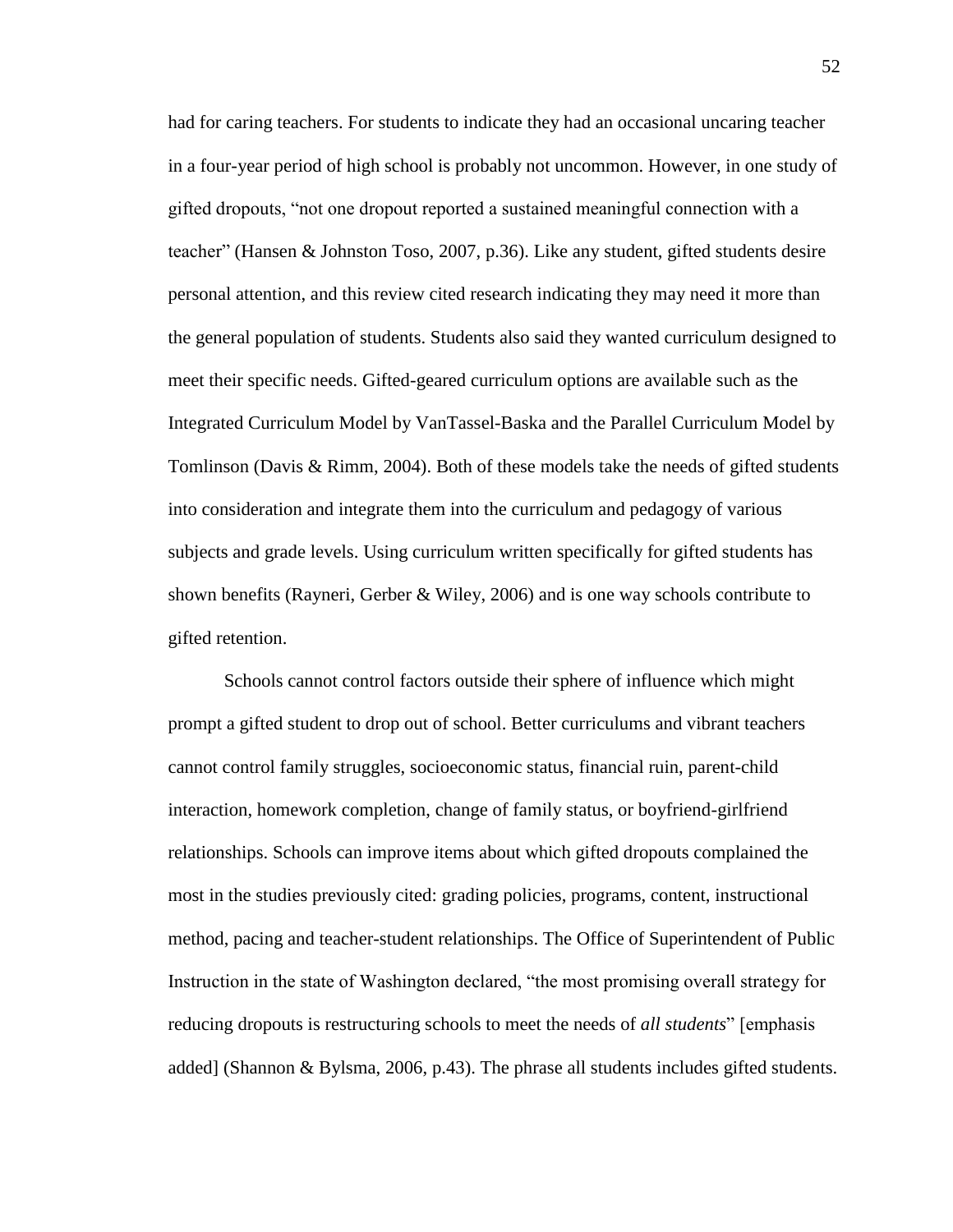There is evidence that while they attend with the general population, they are not the general population. They have a different set of characteristics and needs. VanTassel-Baska (2006) stated that the academic world does not need another ten years of study. Research cited in this review indicates that schools must change systemically in order to change at-risk student dropout rates, and they should focus on the two key factors influencing gifted dropouts most: better teachers and better curriculum. Several states and school districts mentioned below are already making inroads to providing better school settings, programs or curricula to try to reduce the dropout rate for gifted students.

While the argument continues in academia about whether gifted students are a dropout group in need of special attention, some acknowledge the research data and have responded accordingly. Research reveals that academically gifted students overall tend to have higher hopes and future plans than do their less advanced classmates, and gifted students tend to be more optimistic in their outlook on life (Mello  $&$  Worrell, 2006). If gifted students begin to lose hope in their future and their current educational situation, there are some options available.

**Charter schools.** Charter schools and magnet schools are an urban phenomenon. Magnet schools such as the Jefferson High School for Science and Technology in Fairfax, Virginia exist to provide a traditional school setting for academically advanced students who score over 700 on SAT verbal and math subtests (Bracey, 2002). Unfortunately, few magnet or charter schools exist in rural areas. However, other options are available.

**Virtual schools.** One of the most flexible options for gifted students is virtual schools (Litke, 1998). These online schools provide relief for many of the core needs of

53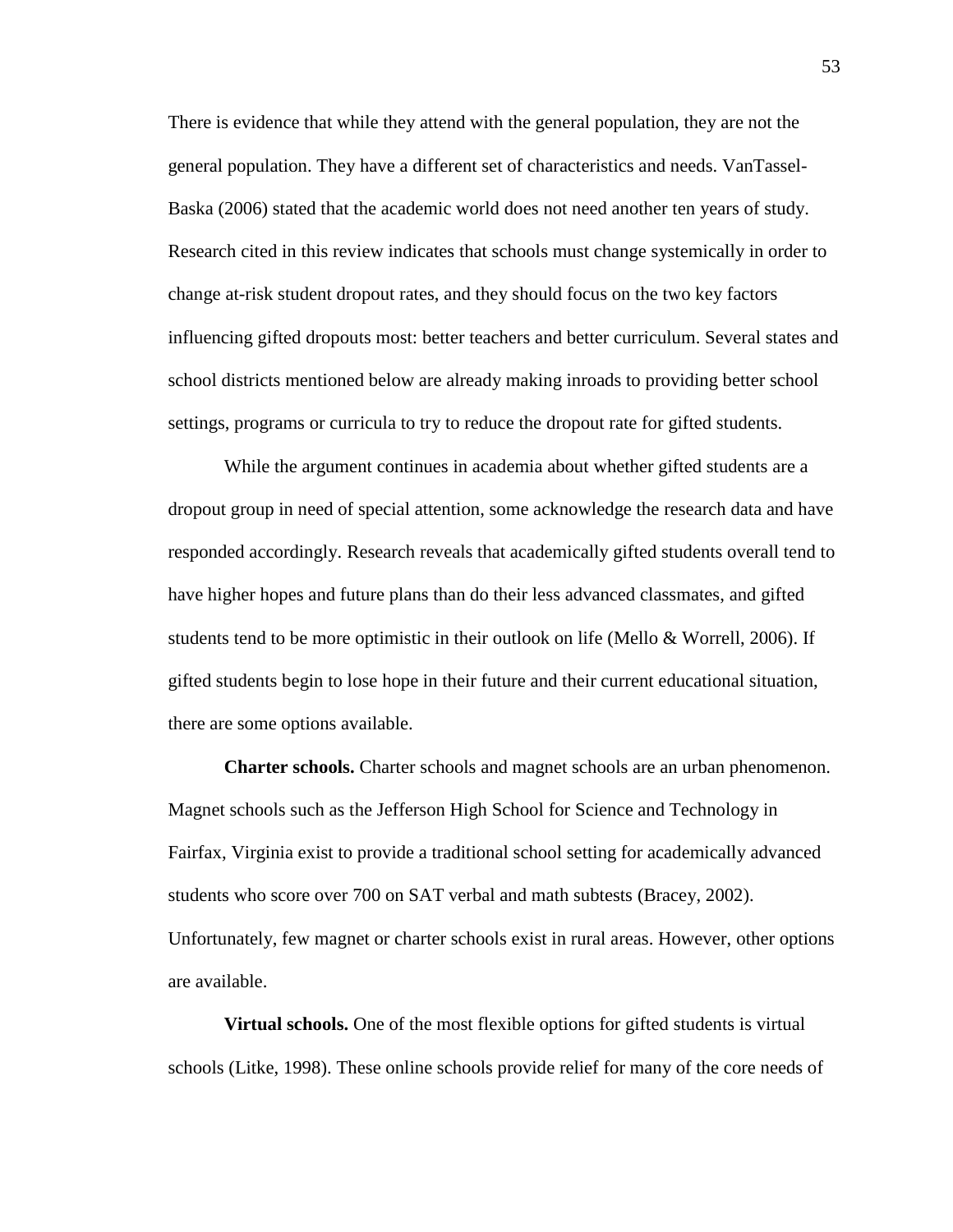students mentioned earlier. One-on-one communication between students and teachers can help to meet the student"s need for individual attention (Rice, 2006); challenging curriculum is offered to students based on academic ability and not on chronological age; students may study at their own unique pace; curricula are often challenging and difficult but flexible enough to allow the student to pursue independent study options; higher-level thinking skills are required because the material can require relational processing; the pedagogy and the modality are technologically demanding; social interaction is provided through small-group collaboration and discussion boards; caring teachers can counsel a student in the virtual setting in ways traditional settings render impossible (Clark, 2001).

Hundreds of virtual schools exist, though few of them focus specifically on meeting the needs of gifted students. Stanford University created a separate online private school for gifted students (Olszewski-Kubilius & Lee, 2004; Samuels, 2006). Though the cost per student averages \$12,000 per year there, it is an option for students who can afford it. Other university based virtual schools focus on gifted students, but use different models of pedagogy. Several options include The Center for Talented Youth at Johns Hopkins University, The Talent Identification Program at Duke University, and The Center for Talent Development at Northwestern University (Olszewski-Kubilius & Lee, 2004). Other non-university related schools (the Regional Electronic Magnet School in Massachusetts; the Indiana Academy for Science, Mathematics and Humanities; and the Linwood Holton Governor"s School in Virginia) also arose to specifically meet the needs of gifted students (Belcastro, 2002).

Virtual schools may be the answer that gifted proponents have been seeking to reduce the number of gifted dropouts. Existing research indicated that virtual schools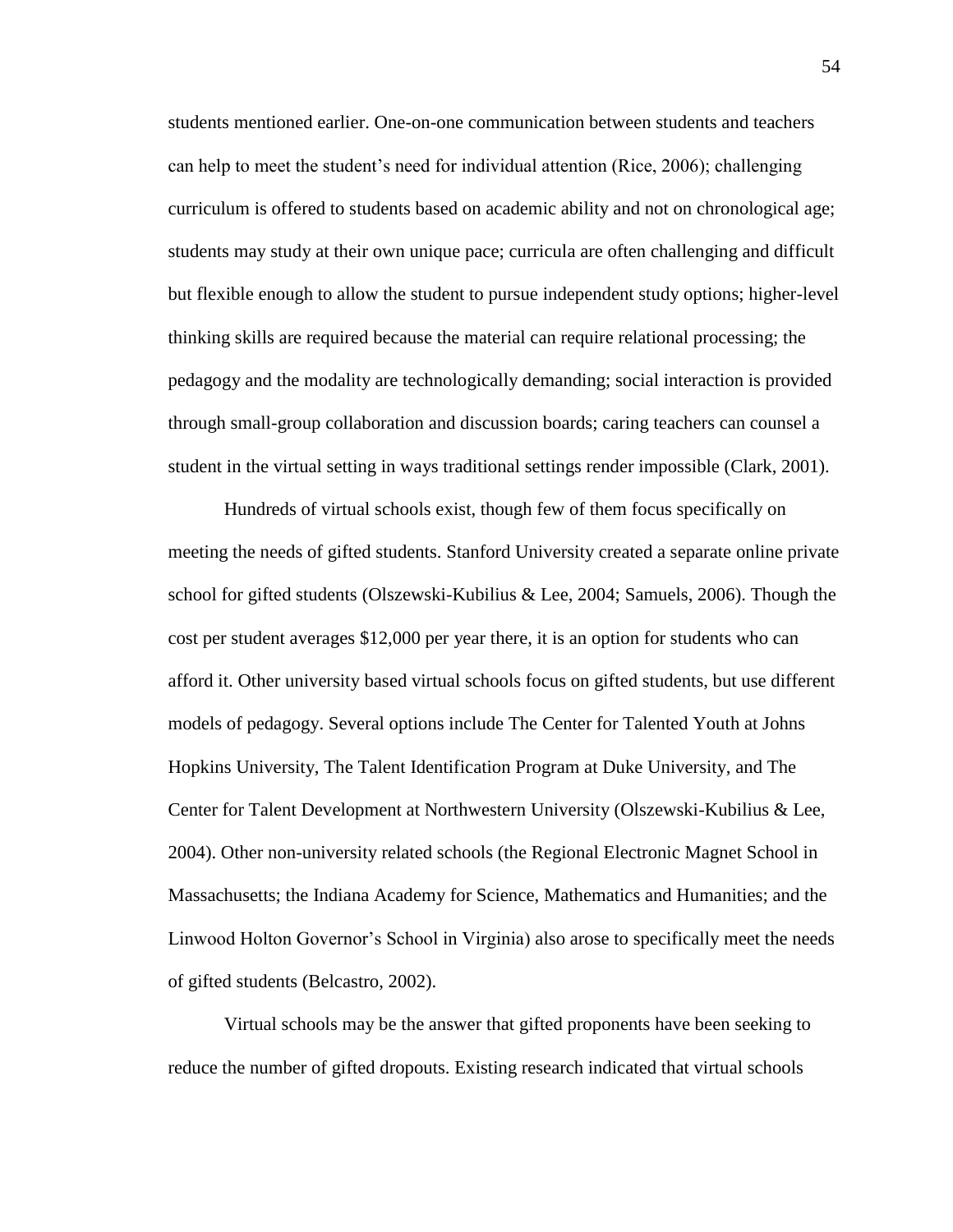have positive effects on student cognitive skills, motivation and retention. Many of the elements found in online or virtual education address the core needs of gifted students. These courses provided independent work, self-pacing, technology fulfillment, discussion boards, deeper curriculum and multi-dimensional pedagogy. There were positive outcomes emerging as a result of online or virtual education endeavors. Research showed that students who took AP courses online scored higher on their exams than did their traditional classroom counterparts (Olszewski-Kubilius & Lee, 2004). However, virtual schools are not without problems. A recent study revealed that nationwide K-12 virtual schools have dropout rates as high as 50% (Rice, 2006). The same study revealed that teachers were poorly trained and students reported high levels of frustration with the system.

**Restructuring programs.** Certain programs are in place for traditional schools to recreate themselves to better meet the needs of all students. The Talent Development High School and the Coalition of Essential Schools models materialized to reform schools structurally, organizationally and academically. These programs reported various areas of success, and new research from these Washington state programs revealed that retention was greater when schools focused on depth of material versus wide coverage of it (Shannon & Bylsma, 2006). The strategy is simple: less is more. For schools entrenched in the traditional NCLB distribution of information, however, this strategy may be beyond reach. It may require finding creative ways to sidestep NCLB to create a new environment.

Five schools (Beacon High School in Oakland, CA; Foshay Urban Learning center in Los Angeles; Jefferson County Open in Lakewood, CO; School of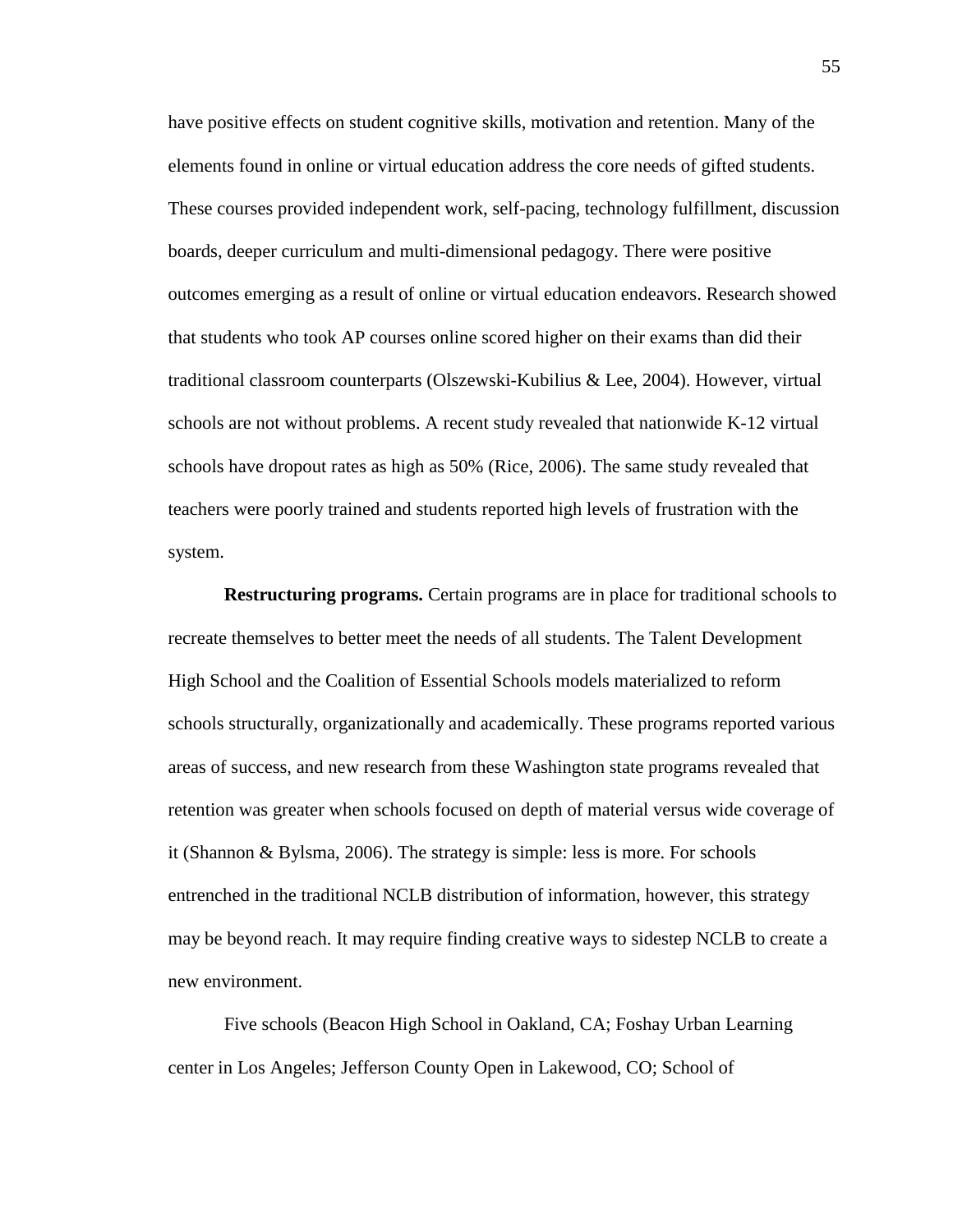Environmental Studies in Apple Valley, TN.; and Vancouver School of Arts and Academica in Vancouver, WA) created a new, defining culture entirely separate from the traditional public school setting with specific objectives created to meet the needs of gifted students. Contrary to how traditional schools try to meet the needs of gifted students through programs such as Advanced Placement, honors classes, or International Baccalaureate programs, these schools were groundbreaking. They are recultured schools, meaning from their inception they examined various aspects of the traditional way of doing school and reinventing new, innovative and sometimes controversial ways to do them. Recultured schools are different than traditional schools in their approach and philosophy of gifted education, and they are successful at retaining students at impressive rates. The dropout rate for these five schools, combined, remains at zero percent (Buchanan & Woerner, 2002). The data released from these recultured schools proved that retaining gifted students is possible.

**Advanced Placement and International Baccalaureate.** Other options to aid in retention of gifted students are the Advanced Placement (AP) classes and the International Baccalaureate (IB) program, which the No Child Left Behind Act of 2001 authorized. Students in AP classes admitted that their determination and ability help them succeed in a difficult learning environment (Gentry & Owen, 2004). In one survey, 94% of AP students felt their courses challenged them often, although 29% of those students also admitted that the material presented was not as challenging as the amount of work needed to simply complete the course (Sheehan, 2000). The IB is a pre-university program constructed so that high school seniors complete dually their junior and senior courses through a local college, while simultaneously receiving freshman and sophomore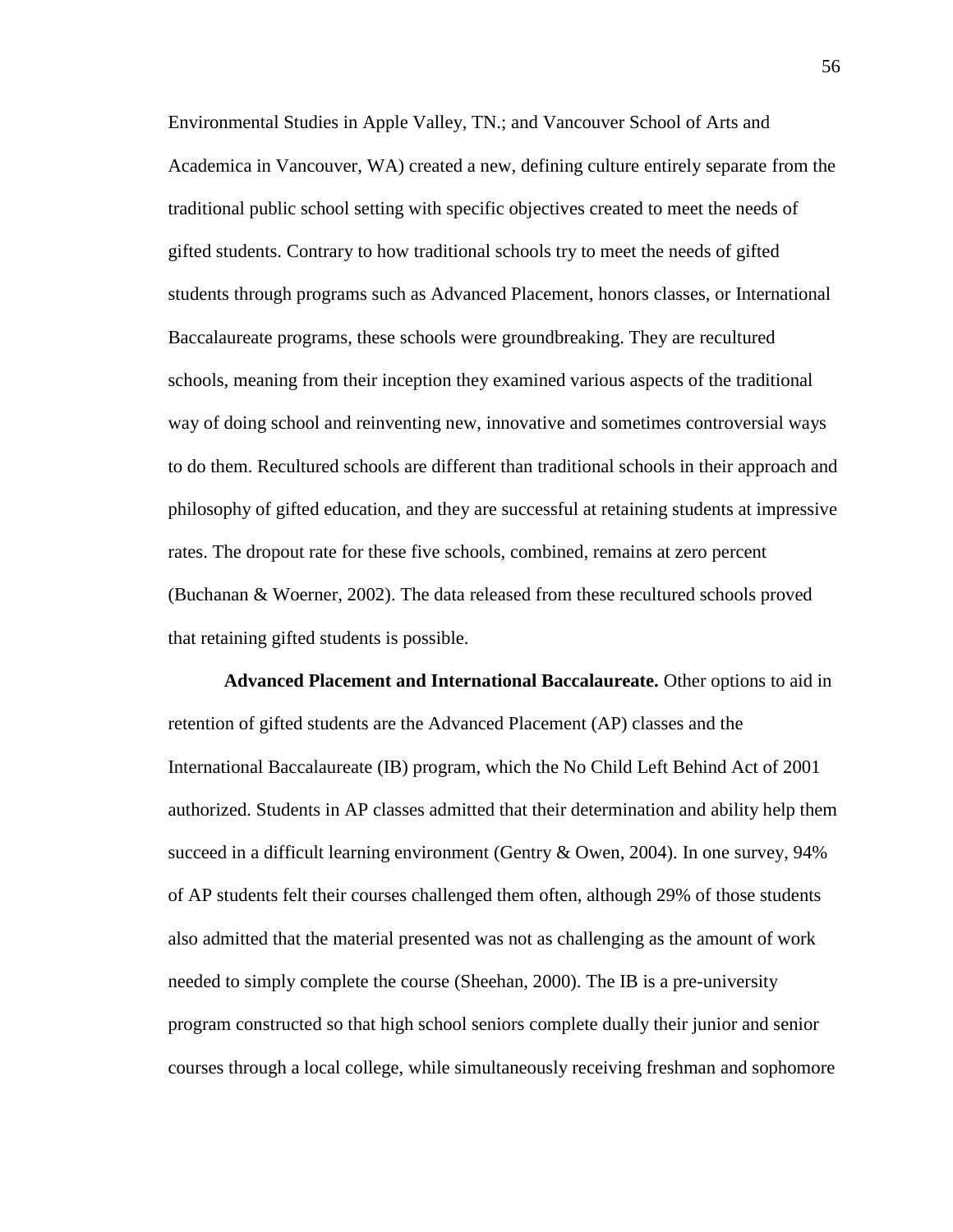college credit. Many students receive a high school diploma the same week they receive their Associate of Arts degree from a local college. This program appeals to gifted students because they take the equivalent of AP courses without the stress of taking the associated AP test, and assuming they pass the course, receive full college credit.

Students must qualify for the program, and each college sets the parameters; class rank and high school sophomore GPA"s are important determinants. Without being specifically designed to do so, the program accommodates some of the core needs of gifted students as they study college-level material and take examinations in the morning on a college campus and then return to their high school in the afternoon for extracurricular activities such as sports or band. International Baccalaureate programs are proliferating. Twenty schools participated in the 1971 pilot year; by 2007 the number of schools increased to 520 (Kyberg, Hertberg-Davis, & Callahan, 2007). Similar programs such as Upward Bound and A Better Chance (ABC) emerged specifically for underprivileged or minority high school students (Clasen, 2006). Gifted students may participate in any of these programs, but the gifted label is not a prerequisite for admission.

#### **Summary**

Understanding the character traits and needs of gifted high school students could reduce the number of gifted dropouts. Even if the percentage of dropouts is closer to Matthews" one percent than Renzulli and Park"s 20%, the dropout rate may diminish even further if educators and administrators will listen to gifted students" concerns and make appropriate changes. Successful reduction in the phenomenon of gifted students dropping out requires assessment, understanding and intervention. The best place to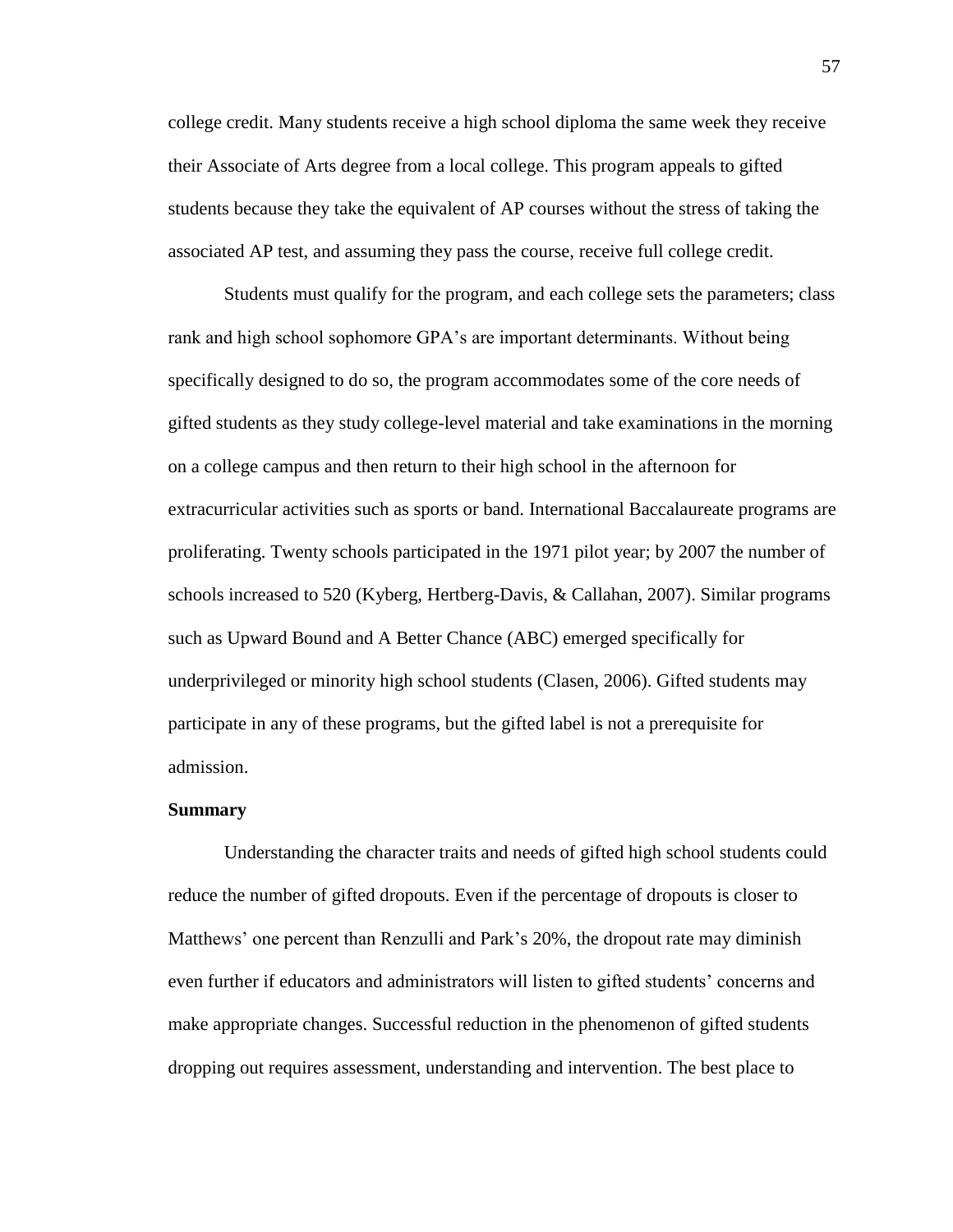begin is with the student. Qualitative phenomenological research is a good methodology for this because interviewing individual at-risk gifted students would provide deeper information on current findings.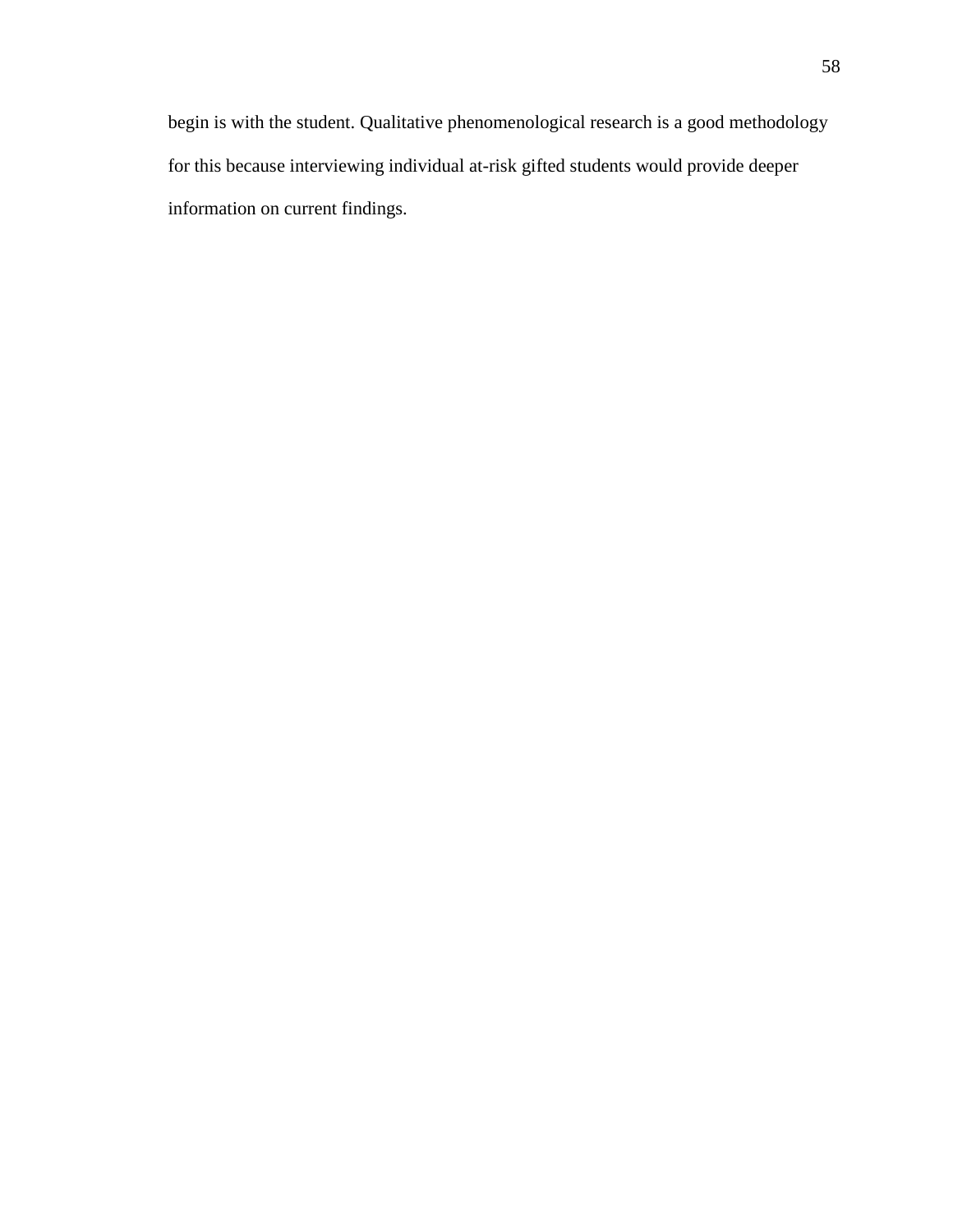### **Chapter 3: Research Process and Methodology**

## **Relationship to Research Genre**

This research topic was analyzed qualitatively because the purpose of this study was to understand the factors which prompted gifted students to drop out, and because "qualitative research in general and phenomenology in particular is concerned with describing and interpreting human phenomena from the perspective of those who have experienced them" (Milacci, 2003, p. 2). As Bloomberg and Volpe (2008) stated, "Understanding is the primary goal of qualitative research" (p. 12). To understand why students felt the way they did, one needed to ask them to describe their experiences. Then, too, given the thin qualitative research performed on the subject of gifted dropouts over the past decade, this research genre was appropriate because:

One of the chief reasons for conducting a qualitative study is that the study is exploratory. This means that not much has been written about the topic or the population being studied, and the research seeks to listen to participants and build an understanding based on their ideas. (Creswell, 2003, p.30)

Researchers associate the word *phenomenon* with the word *describe* (Groenewald, 2004; Creswell, Hanson, Plano & Morales, 2007). The purpose of phenomenological study is to "describe and interpret an experience by determining the meaning of the experience as perceived by the people who have participated in it" (Ary, Jacobs, Razavieh, & Sorensen, 2006, p. 461). From these data the researcher can interpret the meaning of the phenomenon, without attempting to solve a problem (Van Manen, 1990). A good process to gather the data is through an interview.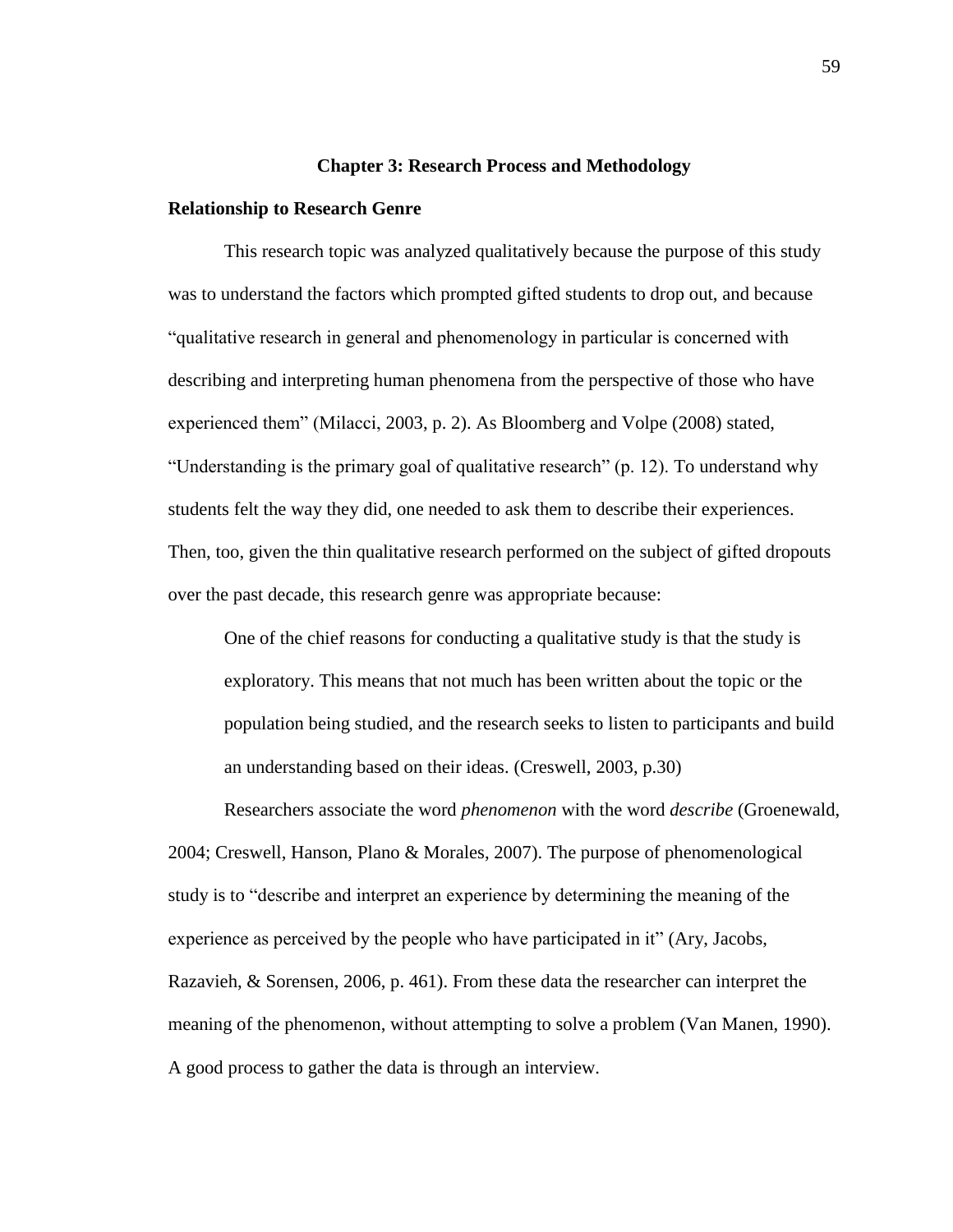Unstructured and semi-structured interviews reveal histories, emotions, events, personality traits, desires, dislikes, disputes and more. Qualitative study is designed to be exploratory in nature, and this is particularly relevant with subjects such as gifted dropouts which have had little investigatory research. Thus, qualitative research is designed to "listen to participants and build an understanding based on their ideas" (Creswell, 2003, p.30).

# **Participants**

This research project consisted of seven individuals between the ages of 18 and 40 who were identified as gifted at some point in their academic career. Moreover, they were admitted into a gifted program in their elementary, middle, or high school to qualify for this study. Verification of this was self-reported and where possible academic records confirmed this through a positional authority. Participants were a mix of male and female and were cross-cultural. At some point in their high school endeavors, they were considered a dropout. Given that the construct *dropout* can have several meanings, the following were true of all participants: 1) members were not currently attending high school, 2) members did not graduate with their class, or 3) members earned or were in the process of earning a GED or 4) they had not completed their high school education nor earned a GED at all.

Initially, some of the names came from the database of a large private university in the Southeastern United States. This database included 528 students who entered the university having completed their high school diploma via GED. Of those, 178 resided in the same state as the university and researcher and were considered first candidates. One hundred four of the 178 students were full time resident students, and 74 were considered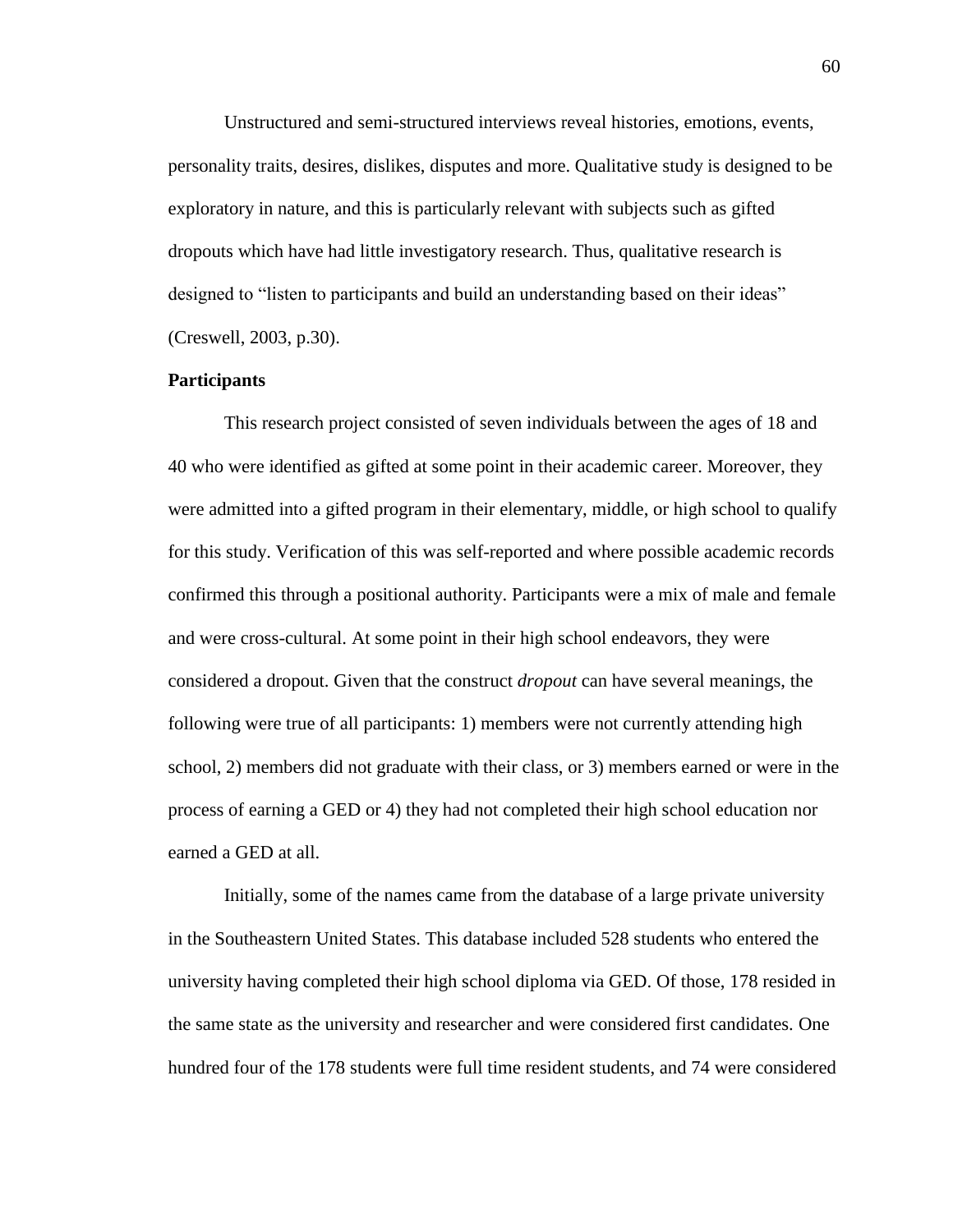online students. The 178 GED students were emailed twice inviting them to participate in the study. Of those 104 full time resident students, seven responded negatively, and six positively. Of those six, three agreed to participate in the study but one later withdrew prior to the interview process. The other three who were interested did not complete the interview process. One other individual agreed to participate, but prior to the interview during the screening process the researcher discovered that he had dropped out of high school and earned his GED, but by the term *gifted* he meant he had a number of specific learning disabilities. He was eliminated from the study. Of the 74 distance learning students contacted, 12 responded negatively, and three positively. Of those three who agreed to participate in the study, one later declined, one did not complete the interviews, and one fully participated in the study.

When the university residential database lacked sufficient numbers of in-college gifted dropouts willing to participate in the study, a widening of the search included students currently enrolled in the university"s Distance Learning Program (DLP) who entered as GED completers. Identifying participants using these lists allowed the researcher to identify students still in college and allowed for better access for face-toface interviews. Had that query resulted in too few candidates, then the query would have widened a third time to include students who were admitted to the university within the previous five years through GED completion. However, the third level of query was not necessary.

As another measure to secure a sample population, snowball sampling, a process of expanding the sample population by having participants recommend other potential participants, (Ary, 2006; Bogden & Biklen, 2007) was considered an appropriate method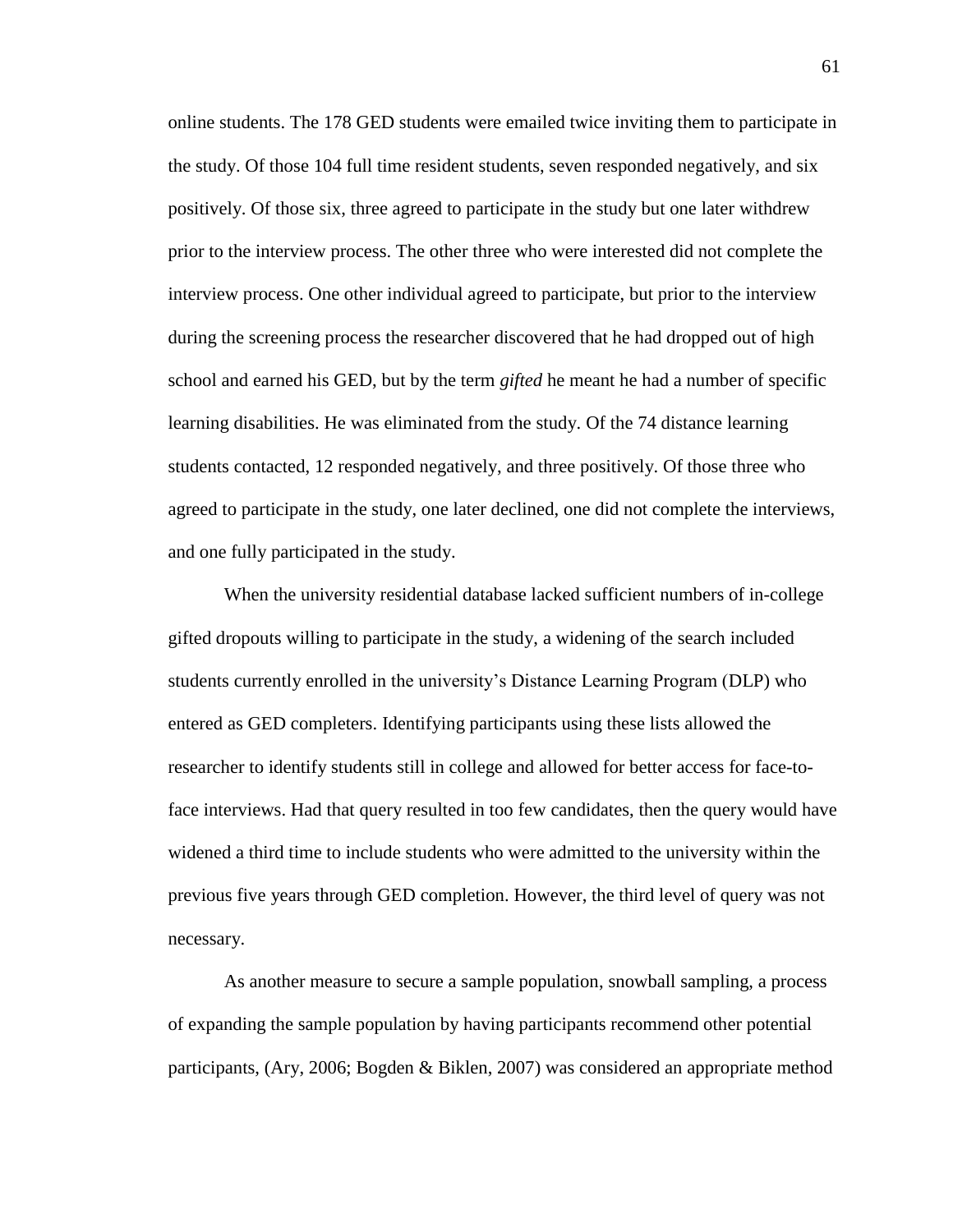of securing participants since the researcher assumed that gifted dropouts may know other gifted dropouts. One participant was secured using this method. The researcher placed an advertisement on a personal web blog page asking for gifted dropouts to participate in this study which yielded no respondents. Then the local community college was contacted, but the researcher was denied access to the student records. Next, the researcher contacted the local adult education center to determine whether any of those seeking their GED might also have been in gifted programs. The administrator provided the names of three individuals, two of whom she confirmed to be in the gifted program in elementary and middle school, and those two agreed to participate in the study. A third party sought her GED through the center while incarcerated. Through the adult education administrator, the researcher contacted her. She confirmed her testing and admittance to a program for gifted students in second grade, and agreed to participate in the study.

All individuals who initially qualified were interviewed either in person or in the case of the incarcerated individual, in writing, to determine their interest in and qualifications for the study. This initial interview served as a screening process. These were the first and second purposeful samplings: locating potential gifted dropouts and verifying both constructs. Because saturation could be reached with any number of sample members, a specific number of students was not predetermined. While both Boyd  $(2001)$  and Creswell (1998, pp. 65 & 113) concluded that ten interviews with participants is optimal to reach saturation, the researcher and committee determined that seven participants had provided enough deep and repetitive data for saturation.

# **Selection of Site**

The site in this study began with an evangelical, co-educational private university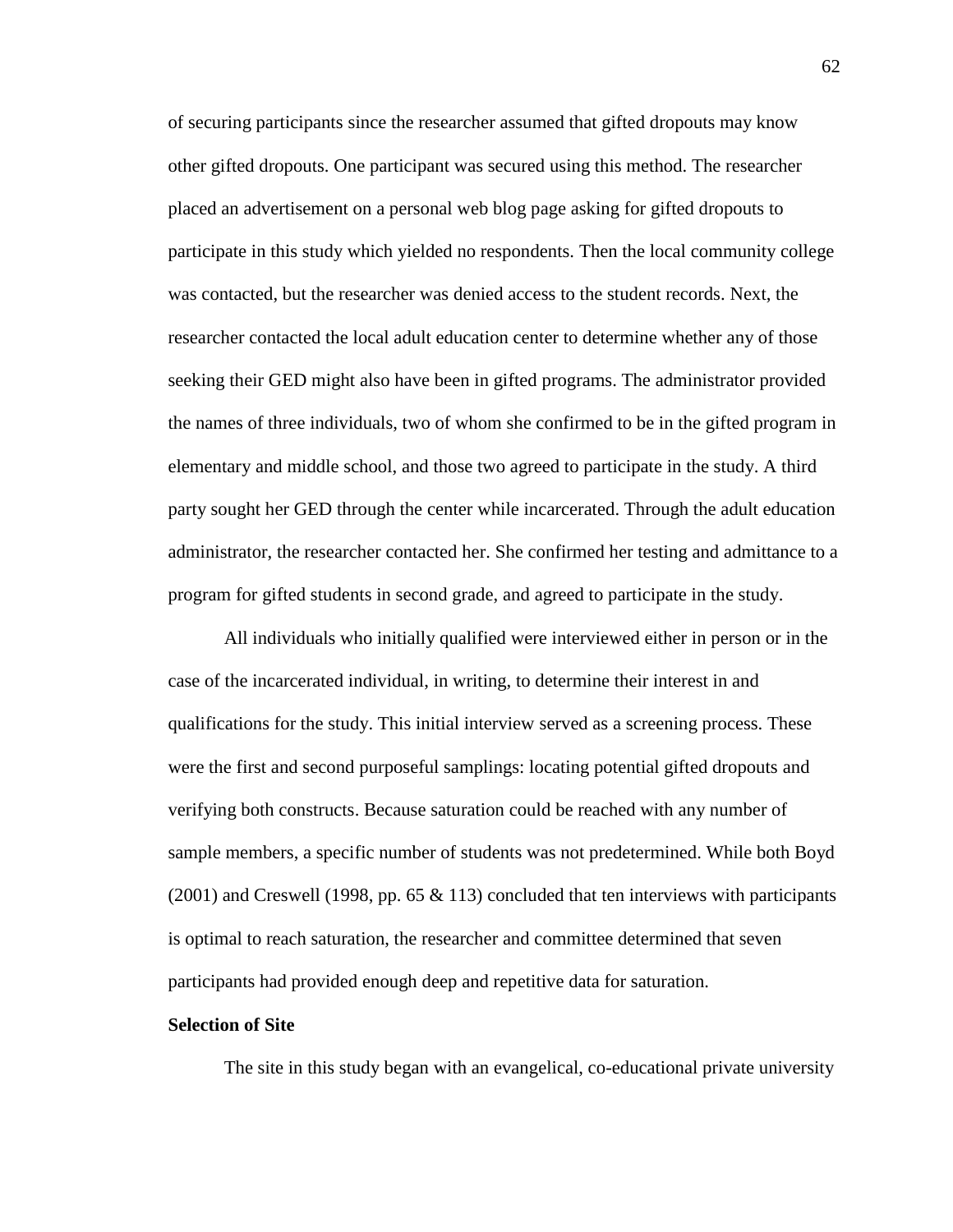located in the Southeast United States; however, as stated earlier, snowball sampling extended the population beyond this single site. The town in which the university was located was a midsize town with a population slightly over 68,000. The town and five surrounding counties were considered rural with a total population of 222,000. This university was but one of four located in the town.

The university emphasized research through technology, knowing students gather information more through the web than through its library shelves. To that end, 95% of the campus had wireless access, and the university web site claimed all of the classrooms were "technologically enabled." There were more than 500 computers accessible to students in 17 computer labs located across the campus. The electronic library held more than 75,000 full text books and 60,000 electronic journals. Given that gifted students gravitated towards technology as did their generation overall (Barnes, Marateo, & Ferris, 2007), the researcher assumed that a technologically solid school would attract some gifted students.

According to the school"s registrar, the 2009 school year enrollment included 3399 freshman, 2234 sophomores, 1767 juniors and 2938 seniors. All commuter students, faculty and staff were required to attend one convocation per week, and the 12,000 resident students were required to attend three per week. The university had nearly 35,000 online learning students, thus widening the potential pool of potential gifted dropouts. Gifted students find virtual or online learning experiences to their liking because they offer unique pacing as well as independent study coupled with technology (Olszewski-Kubilius & Lee, 2004; Samuels, 2006).

As a doctoral candidate, the researcher was employed by the university as an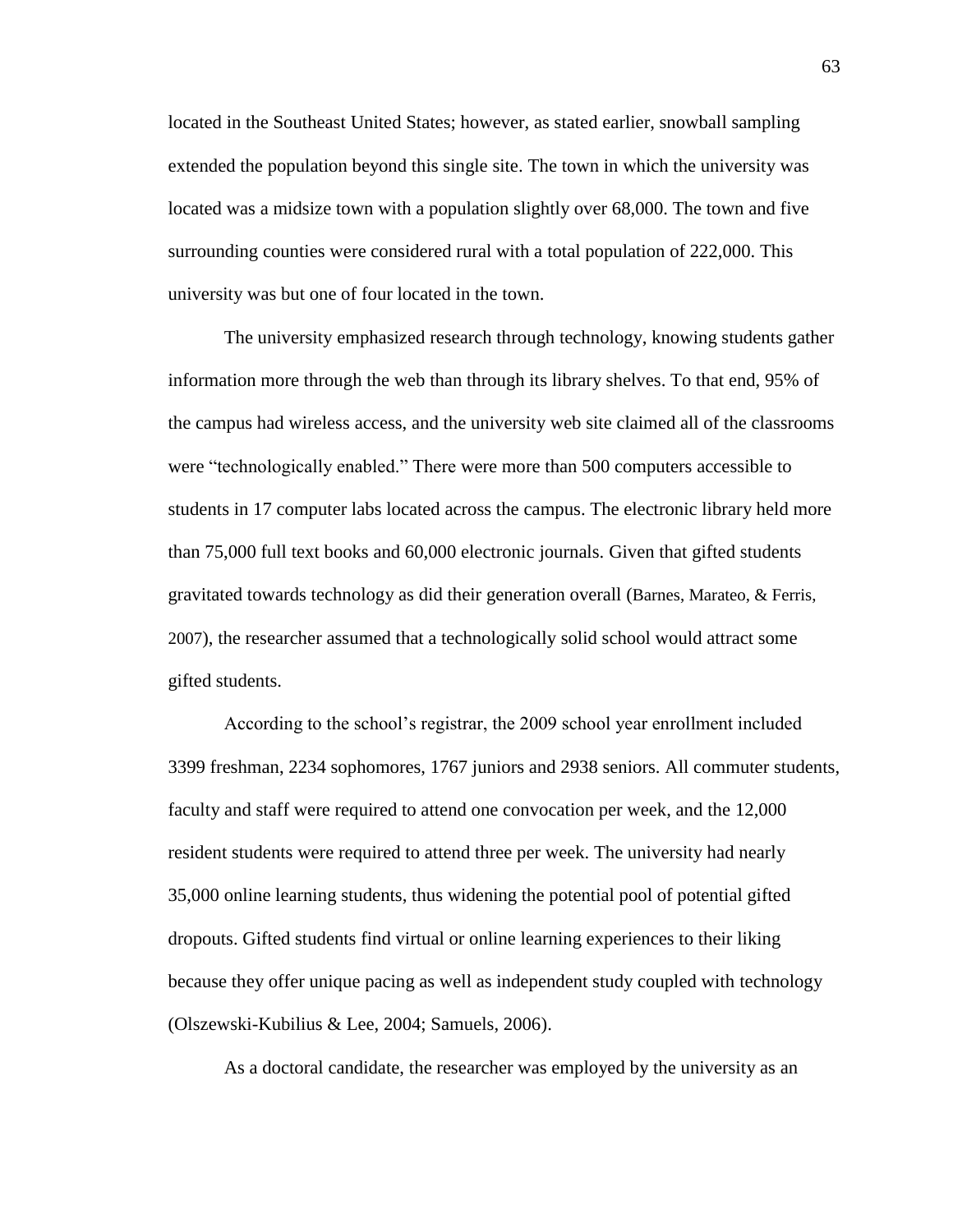academic evaluator for the registrar's office. To that end, certain student records were available and accessible. The students in this study (and information about them) were not readily accessible; for integrity and legal purposes, this researcher did not access files which did not fall under his jurisdiction or area of responsibility. Therefore the Institutional Review Board (IRB) and the registrar gave this writer permission to query student records to identify any student who entered in as a GED graduate. Because of the large student population, access to potential candidates increased as the number of students increased to nearly 50,000, so the likelihood of finding gifted dropouts among this student population was exemplary.

The rural town in which this study was conducted also had an adult education center for those seeking to earn a general education diploma. The researcher contacted them to inquire whether they had any students who might have been in gifted programs. The administrator provided the names of three gifted adults who earned or were earning their GED. The administrator (who confirmed two had been in gifted programs) set up a phone interview with two of the individuals, and they agreed to participate in the study. The third individual also agreed to participate in the research, but had to provide answers to the interview questions in writing due to her incarceration.

#### **Data Collection Process and Methodology**

Once students who entered the university through a GED were identified, they were contacted via email. If they responded to the email with interest in the research, the researcher interviewed them personally. Those who agreed to participate in the study were asked to sign a Family Educational Rights and Privacy Act (FERPA) release form (Appendix B) allowing the researcher to authenticate their self-report to have been in a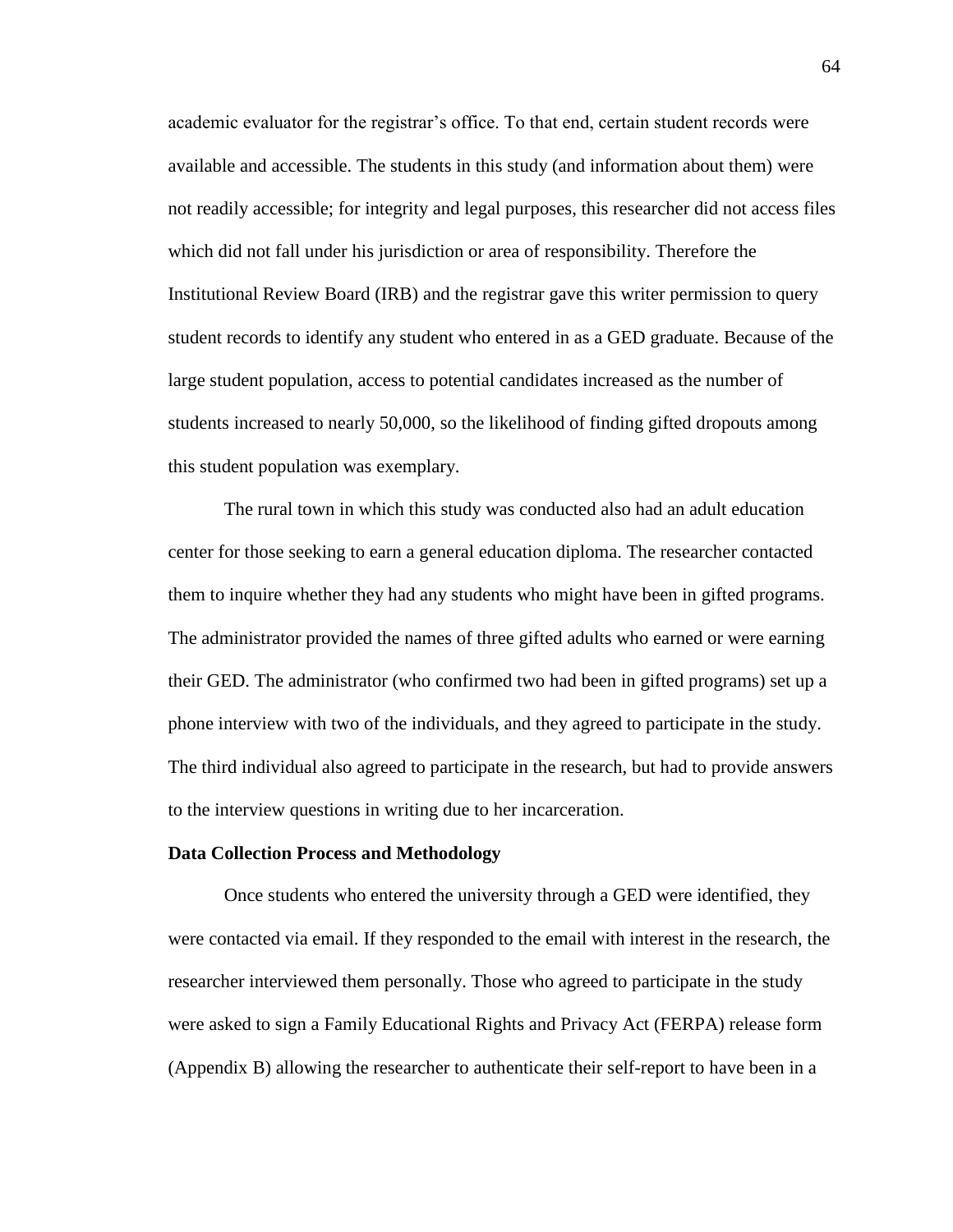gifted program. They also signed an Informed Consent form (Appendix C) to indicate their willingness to participate in the study. Written release permission was authorized by each participant according to Liberty University IRB policy and per approval of Liberty"s IRB (Appendix D).

The researcher made every attempt to contact each of the schools or districts where the participant attended elementary, middle and high school to authenticate their admittance into a gifted program. The researcher was informed at times by the school administrators that access to student records were either denied despite possession of a signed FERPA release form, or that files had been purged, or that a lengthy appeals process involving the state board of education would delay the research. At this point, the researcher met with the committee to discuss options. They determined that every effort must have been made to contact a positional authority in the school or district where the gifted student dropped out. This was done, and in some cases repeatedly. Because of the age of some participants, many of their school records had been purged and any educator or administrator who could verify their giftedness could not be found. Two schools contacted indicated all high school records were purged per district policy two years after a student graduated. One gifted dropout assisted the researcher in contacting his fourth grade teacher who recommended him to the gifted program to verify his claim. Another participant provided the name of her high school biology teacher who, as it turned out, was currently the school's gifted education coordinator. However, two participants' records could not be confirmed because one was 38 years old and the school records had long been purged, and the other was serving time in jail and her records were in possession of the legal authorities. Both of these participants self-reported the year they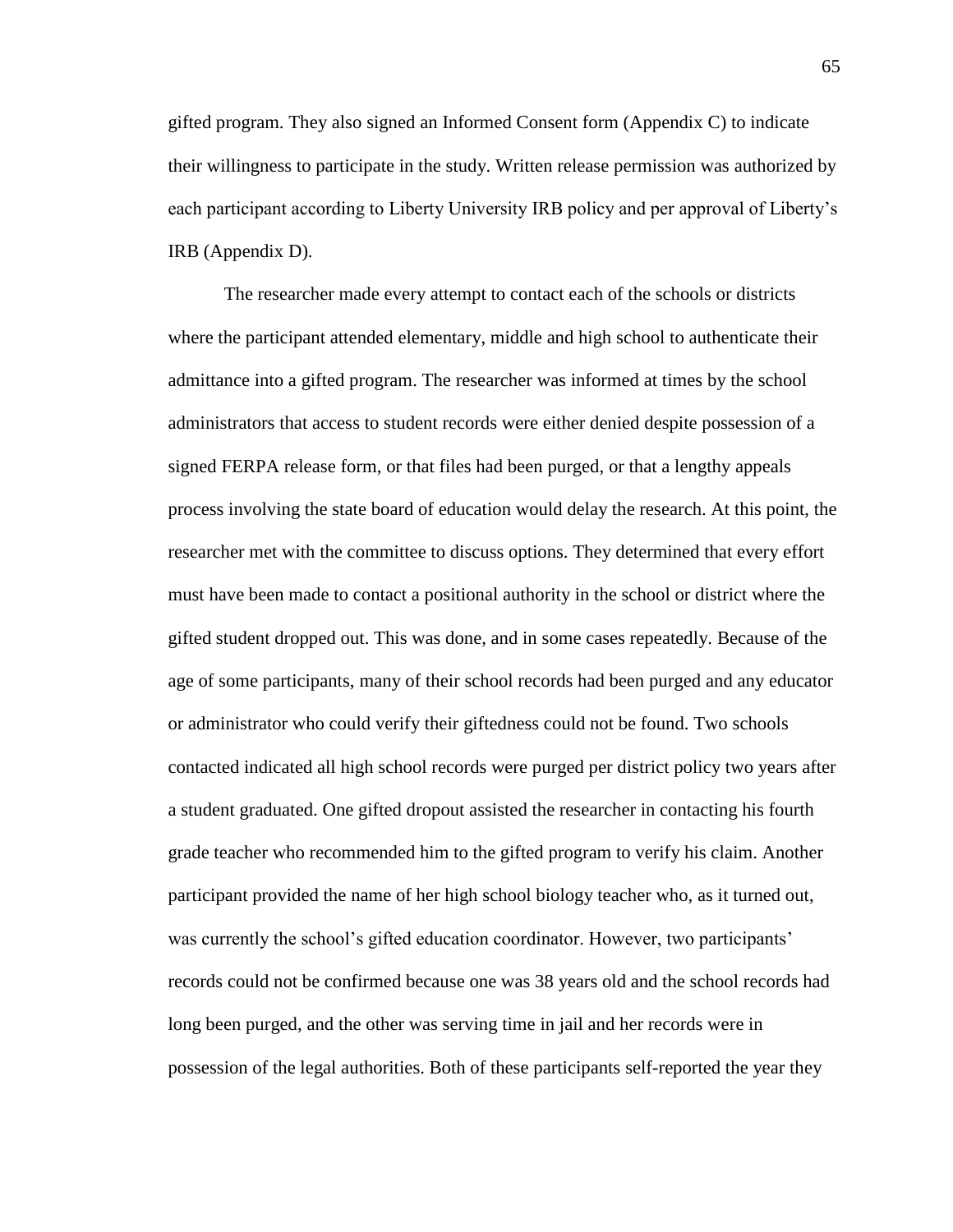were tested and identified as gifted, name the program they were in as well as some of the activities in the gifted program. Regarding the participant who had been home schooled, his positional authority was his mother who indicated he demonstrated gifted traits and had taken several SAT exams and scored well, but had not been involved in a formal gifted program. Based on Simonton"s (2008) research showing that the basis for giftedness is related to IQ, and that one"s IQ and giftedness are stable, the individual was tested for giftedness in a local university by a licensed practitioner who confirmed that he would have qualified for a gifted program had one been available.

Once the gifted dropouts met the criteria, the researcher scheduled the interview appointment with each participant, and informed them of the nature of the study and the option to withdraw. For the seven who continued, a series of three guiding questions approved through peer review were used to frame the investigation.

Guiding question #1: How did gifted students describe their life experiences prior to dropping out of high school? The researcher interviewed all the qualified participants using audio recordings. Two recording devices were used to insure no data were lost. Because one of these adults was incarcerated, planned phone interviews were abruptly cancelled by the jail administrators, and face-to-face interviews were not permitted. Her interview questions and answers were then written. Several of the other particpants' follow up interviews were also written as a result of completing the questionnaire. The interview process consisted of asking semi-structured questions found in the peerreviewed interview guide (Appendix E).

Field notes were taken during all interviews to record surroundings, voice inflections, facial responses, body language and other responses. A memo log was kept to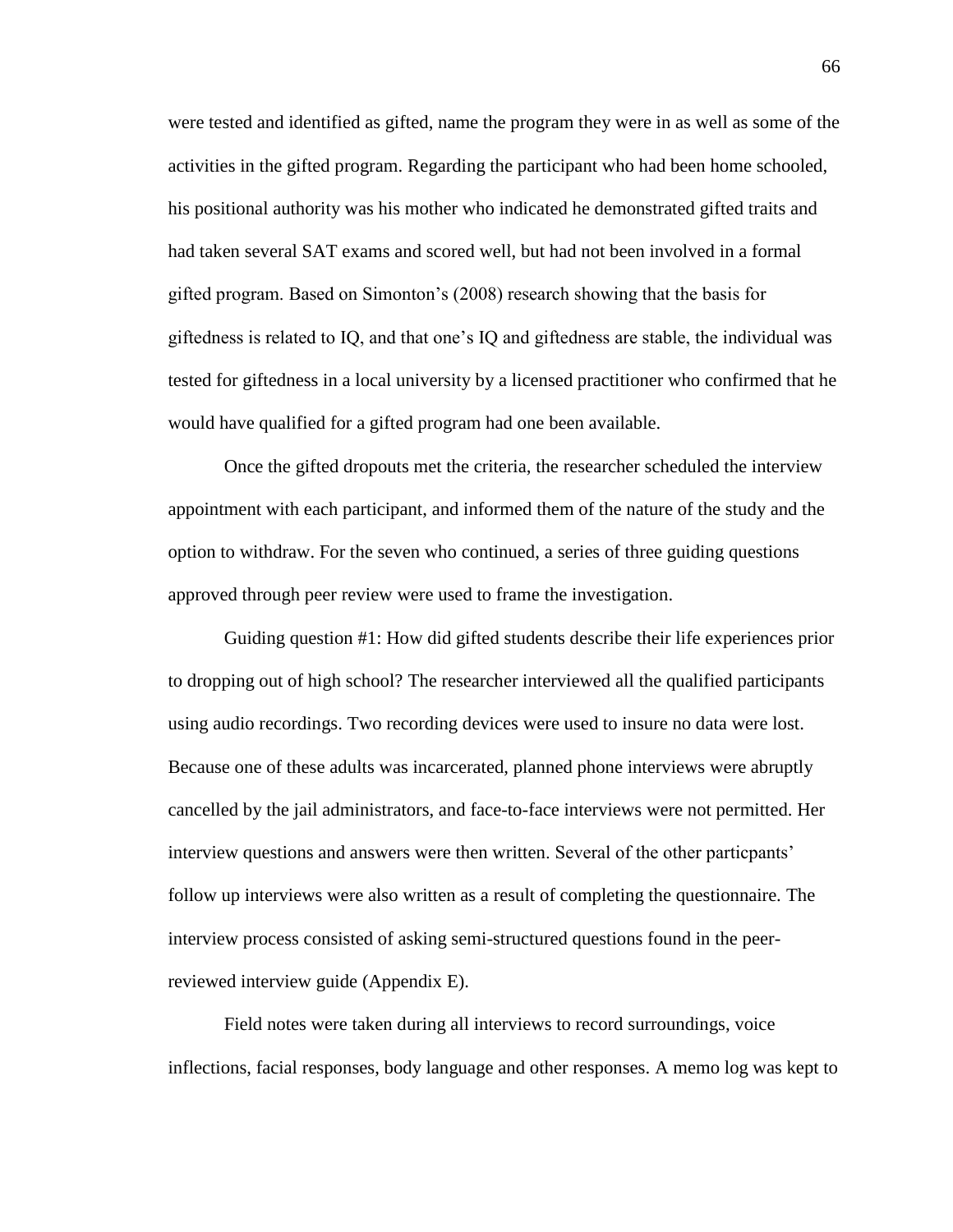assist in replication of the study and to identify areas where it could have been altered. A reflective log allowed the interviewer to note any biases, opinions, feelings or thoughts.

Once the interviews were transcribed by the researcher, the audio recordings were downloaded to an external hard drive and password protected. The raw data were entered into an Atlas.ti qualitative computer program for analysis. All transcripts were printed out, dated and locked in a file cabinet. Those participants who requested it were sent via email a copy of the transcripted interview for member check review.

Several of the participants wrote additional thoughts or remembrances as a follow-up to the audio interview. One participant met with the researcher again for clarification on several points. The follow up interviews were unstructured.

During the initial interview process, each candidate was asked the specific question: Why did you drop out of school? This question was designed to remove any ambiguity on the part of the interviewer, and to do two things: to validate/triangulate the data, and to focus specifically on one aspect of the research.

Guiding question #2: How did gifted dropouts respond to specific traditional educational constructs? To address this guiding question, the writer administered a school life questionnaire via email attachment to all participants (Appendix F) except one, who wanted it covered during the interview. This questionnaire used a rating scale identifying different aspects of high school environments. Students rated these constructs according to how they felt about them from no emotional response (1) to having a strong emotional response (10). Topics for this questionnaire were derived from educational literature on gifted students (Hansen & Johnston Toso, 2007; Higgins & Boone, 2003; Lee & Olszewski-Kubilius, 2006; Lin & Overbaugh, 2007; Mann, 2006; Matthews & Foster,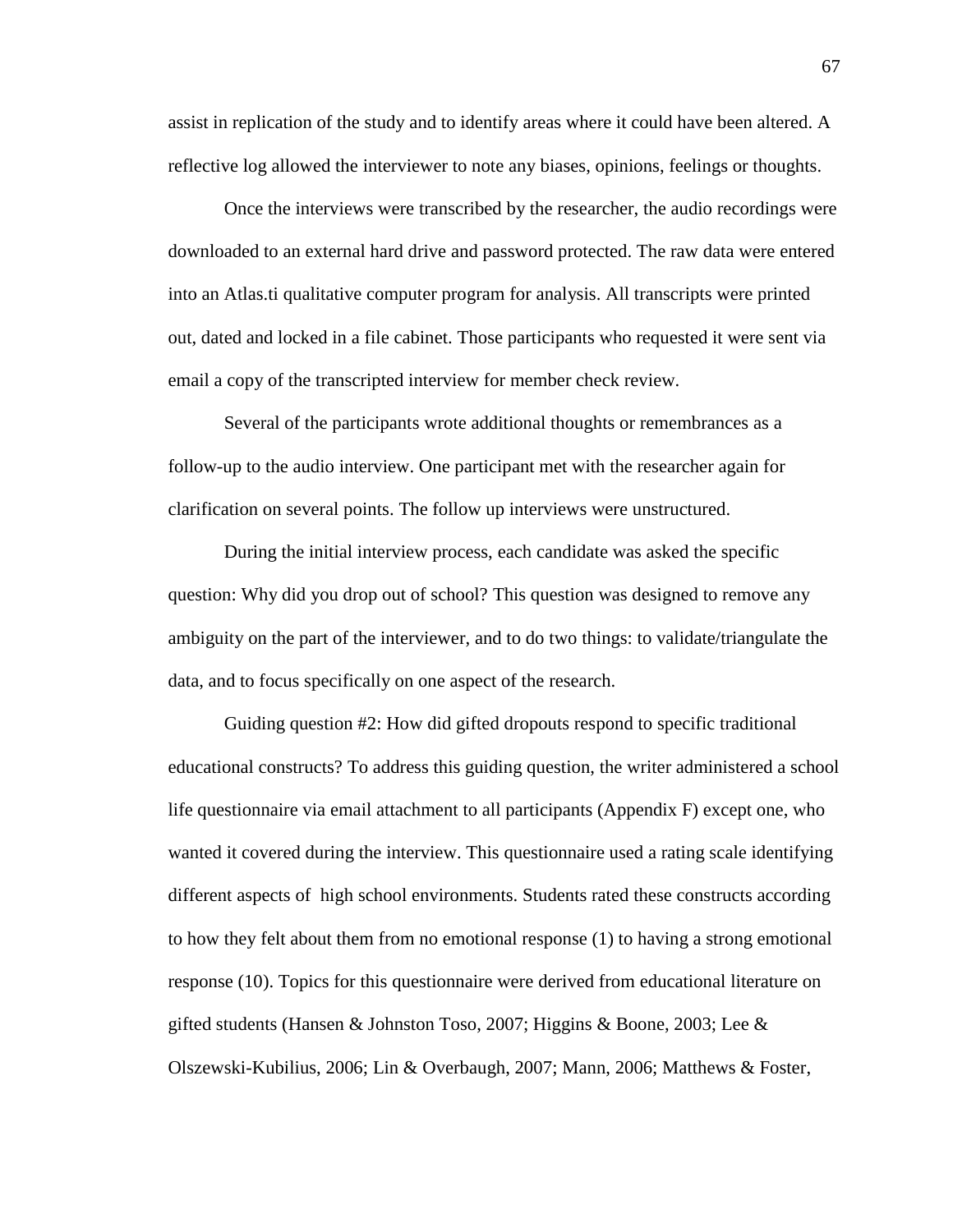2006; Peterson, 2006; Plucker & Levy, 2001). These constructs include the following in random order: boredom, homework, gifted, teachers, attendance, extracurricular, peer pressure, acceptance, rules, support, risk, bully, depression, choice, independence, caring, standard of learning (SOL), counseling, dropout, potential, grades, learning, guidance, challenge, advanced, excellence, imagination, perfection, and scholarship.

Liberty"s IRB reviewed the questionnaire for approval. The questionnaires were created as a Word document and emailed as an attachment sent to the participants with instructions on completing and returning the document to ensure a higher return rate. All participants who delayed returning the questionnaire were emailed to encourage participation. The questionnaire contained an explanation of purpose, and addressed security issues by informing students that once questionnaires were returned, the email response and any attachments would be saved to a separate external hard drive for a period of one year, after which it would be deleted from the researcher"s computer. According to Lin and Overbaugh (2007), some individuals appreciate and respond to email media as a form of communication.

The questionnaire and follow up essay were in email format to encourage participants to add attachments, web links, etc. as part of their response. The questionnaire included a statement from the researcher that no identification or email information would be given out, sold or distributed in any form or fashion. Only four of the participants returned additional comments. Despite two email prompts from the researcher, one participant did not return either the questionnaire or additional comments.

The questionnaires served to triangulate the data received in the semi-structured interview and in the member checks (Creswell & Miller, 2000). Because the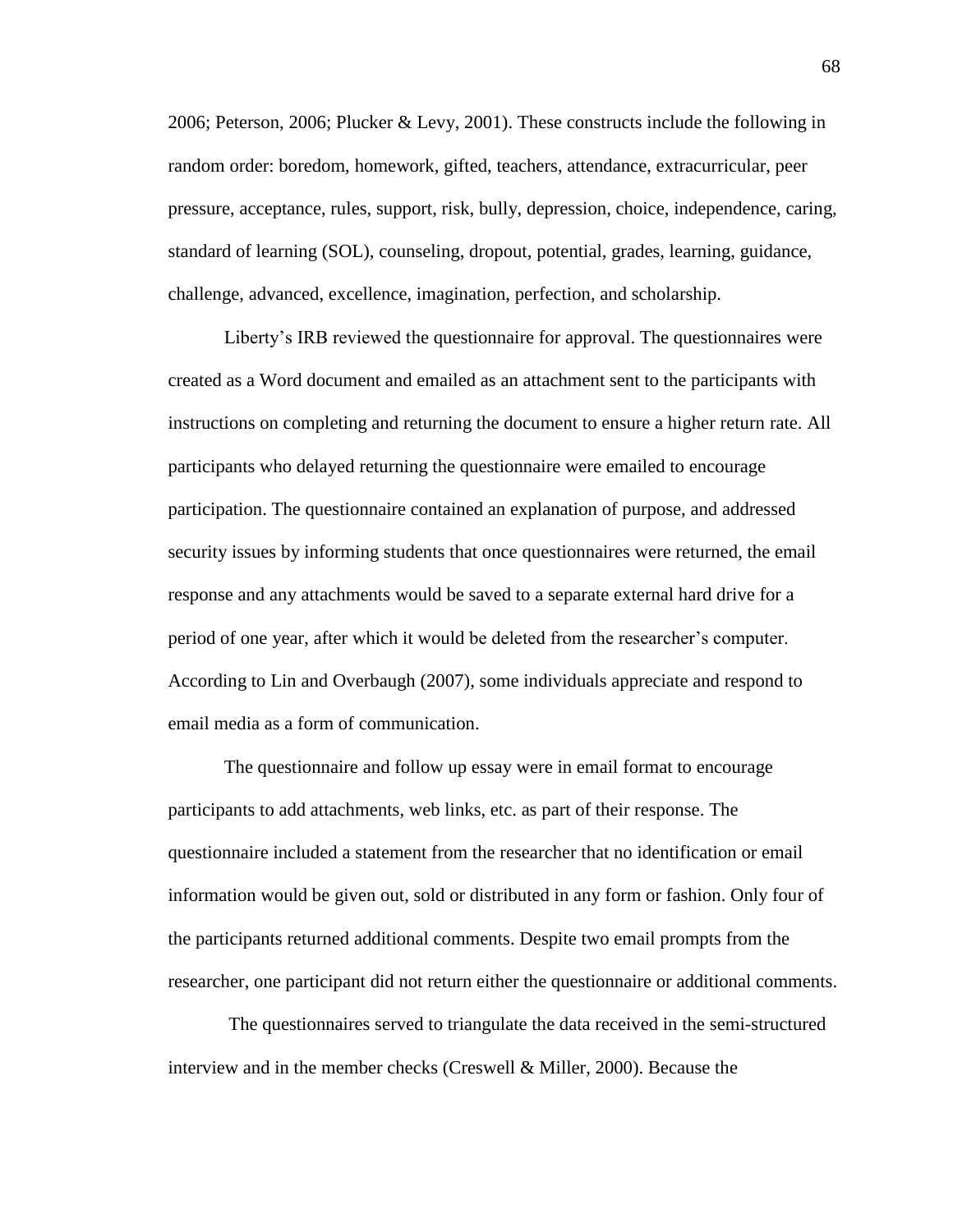questionnaire invited additional comments, it was not used for analytical purposes quantitatively; rather, the written responses which follow were used as part of this qualitative analysis. The questionnaire was a bridge or tool to gather more qualitative data (Bloomberg & Volpe, 2008). For each question in which the participant rated a six or above (indicating strong emotional response), the student was asked to support the response with a brief explanation as to why he/she felt strongly about that particular construct. These comments were then incorporated into the data provided by the student during the personal interview. Comments were tagged as an addendum to the interview by that participant using the same identifier, and were added to the student"s transcription. The same codings used for the personal interviews were used for the supplemental information as well. The information from these questionnaire comments and essays were input into the Atlas.ti analytical program to search for and extract themes and patterns along with the personal interviews.

#### **Data Analysis Procedures**

Groenewald (2004) concluded that the term *analysis* was less accurate than *explicate* because analysis infers breaking information apart and investigating the parts, which is not the goal of qualitative work. To explicate one puts the parts together to revision the whole. However, since the term analysis is commonly understood in research, this writer used the term here. If there were commonalities or differences among gifted dropouts, they would have emerged and been identified here.

Guiding question #3: How did participants' responses compare or contrast? This writer used various methods of analysis to find meaning in the gifted dropout data.

**Coding, evaluation, and interpretation.** Analyzing qualitative data has a sense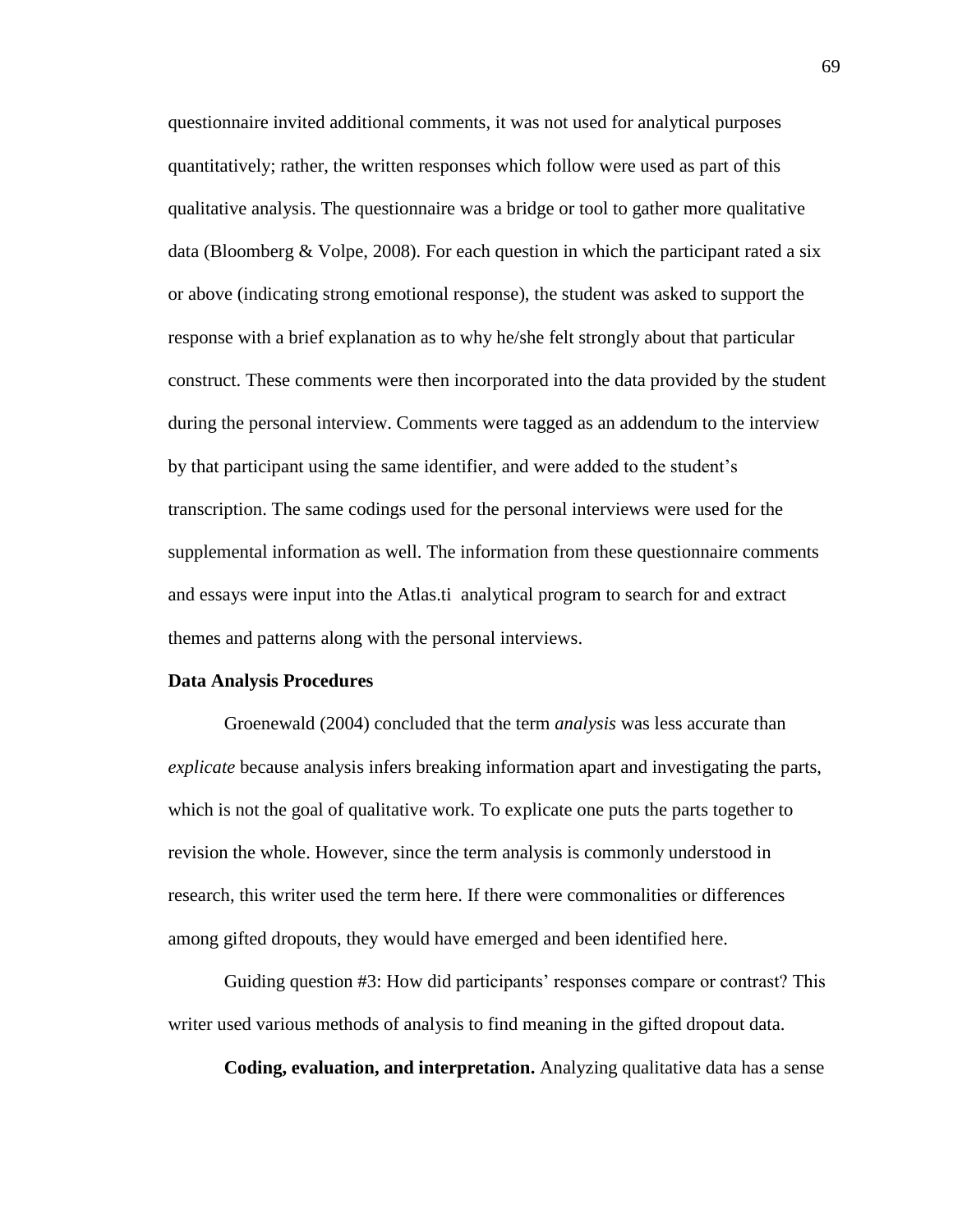of mystery to it because it lacks formulas and ground rules (Bloomberg & Volpe, 2008). Information emerges as the researcher studies the data. Creswell (2003) recommended a multiple-step process for analysis and interpretation which involved 1) organizing, preparing and transcribing the interviews including field notes, 2) reading the data repeatedly and memoing reflections, 3) coding the data using in vivo terms if possible, 4) identifying and interconnecting themes from the codes, 5) narrating the analysis, and 6) interpreting the data.

Thus, the first stage of analysis involved familiarization with the material. Each audio interview was transcribed by the researcher, thus each sentence, paragraph and entire interview were replayed in part and in entirety at least three times. Each transcript was fully read at least three times prior to beginning coding. This included the questionnaire essays. Field notes, memos and reflective notes were dated to correlate them with the interviews. Some of these notes were written on the printed transcripts and some were entered into the Atlas.ti program. Some were kept in separate log files on the computer. The researcher maintained a reflective log during the review process to note personal thoughts and to bracket any biases. Backup copies of the full transcriptions, field notes and reflective notes were copied and stored in a separate hard drive.

During this process, the researcher used the constant comparative method of analysis. Any identifiable information regarding the participant on audio was stripped in the transcription to ensure privacy. Each student was given a pseudonym beginning with a unique letter of the alphabet to aid in transcription. Some pseudonyms identified the participant"s characterization; for instance, Arnold"s pseudonym was chosen because the participant was a body builder.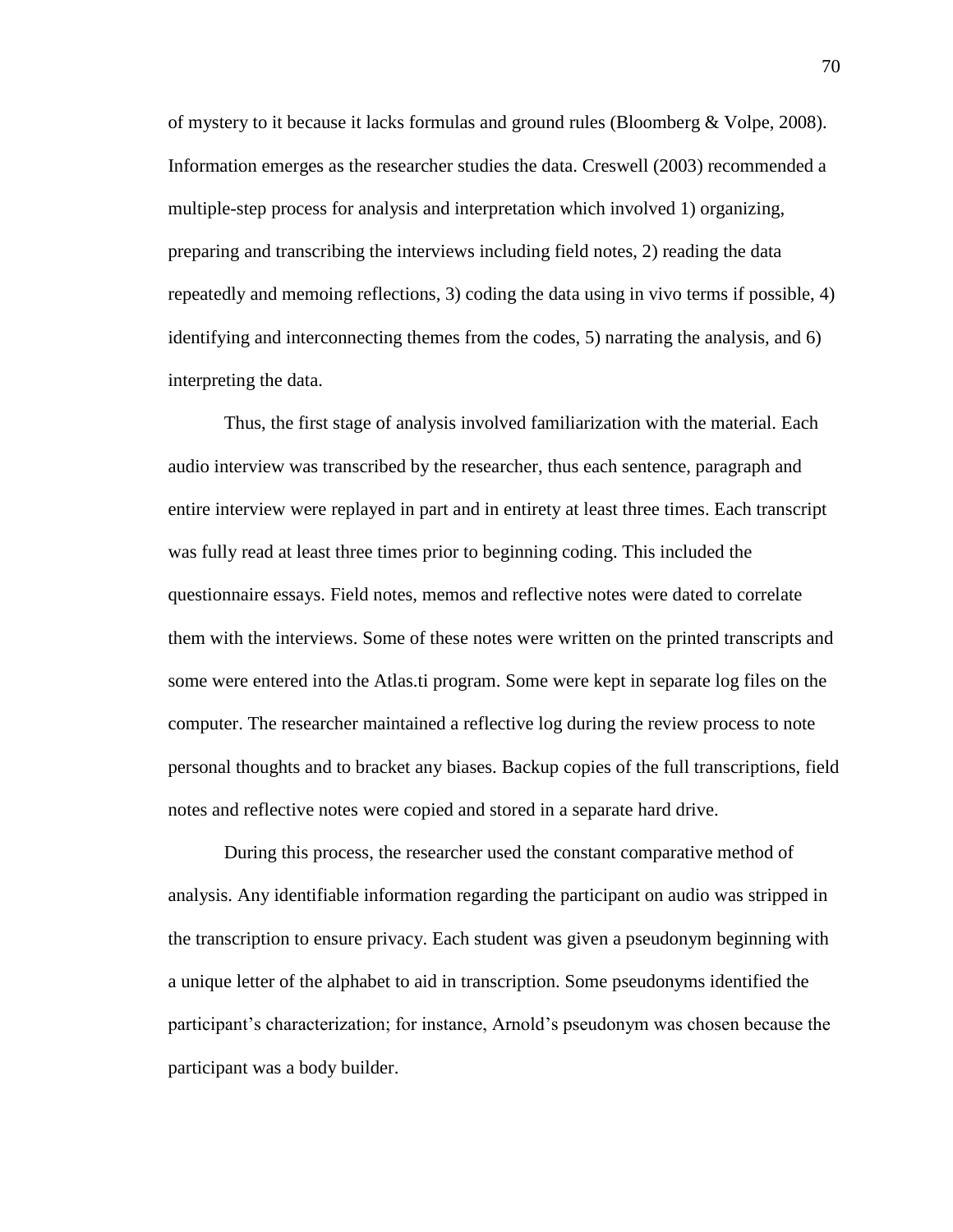Words, phrases, interpretations of thinking patterns, feelings, and events were noted through open coding on the transcript in Atlas.ti. Some initial open coding included in vivo coding. This coding included topics and units of meaning. The material was then recoded using selective coding to search for clusters of meaning. After open coding the interviews three times, a total of 144 unique codes emerged.

The questionnaire itself was not considered in the data analysis. The intent was neither to quantify statistical material nor to generalize, but to determine whether a particular school construct or event elicited a consistent response among any of the sample gifted dropouts. The researcher designed the questionnaire to trigger an emotional response to which the participant could contribute additional comments. It served no other purpose. Several participants did comment on a few of the constructs in the questionnaire. Those comments were incorporated into the interview data as a secondary source and coded. Here again the researcher sought clusters of meaning in the data.

The clusters of meaning were regrouped into themes (Moustakas, 1994) from which 29 themes emerged. The researcher used the constant comparison method to analyze the data for the final guiding question. As each interview was read and coded, the researcher compared it to itself to check for consistency and to the other participants' interviews to determine 1) whether any gifted dropouts had shared themes, and 2) to determine whether gifted dropouts had unique perspectives on their personal experiences. Atlas.ti program allowed linking codes among and between interviews for data analysis. It also allowed analysis of co-occurrence of codes. During this compare/contrast process, duplicate or similar units of meaning and themes were merged, isolated or eliminated. This reduced the number of major coded themes to 16, all of which were influenced by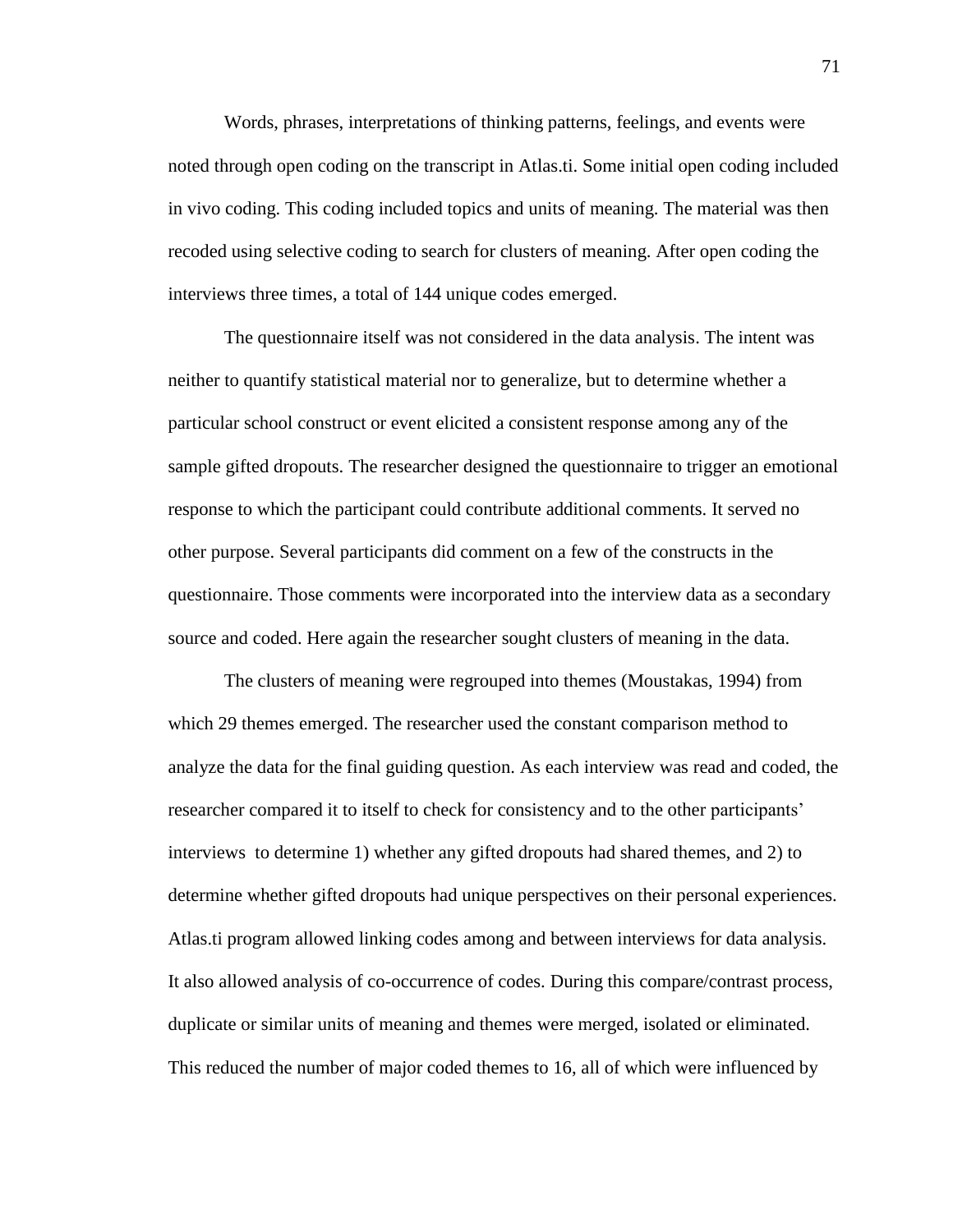what Atlas.ti labels super codes. Those super codes were friends, family, and teachers.

**Justification of analysis methodology.** Gifted students complained of monotony and boredom in school as a factor leading to dropping out (Caraisco, 2007), so a variety of data gathering systems was recommended. Gifted students prefer verbal communication (VanTassel-Baska, 2006), which necessitated the use of audio interviews. They are also technologically savvy (Barnes, Marateo, & Ferris, 2007), justifying the email-based questionnaire and response. The methodologies presented for each guiding question triangulate the data through the use of written questionnaire response, one or two audio interviews, and an email reply.

**Statistical analysis procedures.** While the questionnaire could have been construed as a statistical or quantitative measure, it was not. It was designed to reflect ordinal intensity of educational constructs for the participant to elicit further written or oral comment. It also served more as a triangulation instrument than a statistical one, and served as a prompter for topics that may have been overlooked by the participant.

#### **Trustworthiness Issues**

Trustworthiness, authenticity, and credibility (Creswell, 2003) all speak to the issue of ensuring that the collected and analyzed data were as accurate as possible. Any trustworthiness issues were resolved through triangulation using multiple interviews, interview techniques, peer review, and member checking. Bracketing (Bodgan & Biklen, 2007) any author bias allowed separation of personal experiences and feelings from that of the participant. Bracketing was another validity procedure used to ensure triangulation (Creswell & Miller, 2000). Using rich, thick descriptions of the findings aided in transporting the reader into the life world of the participant (Groenewald, 2004), and is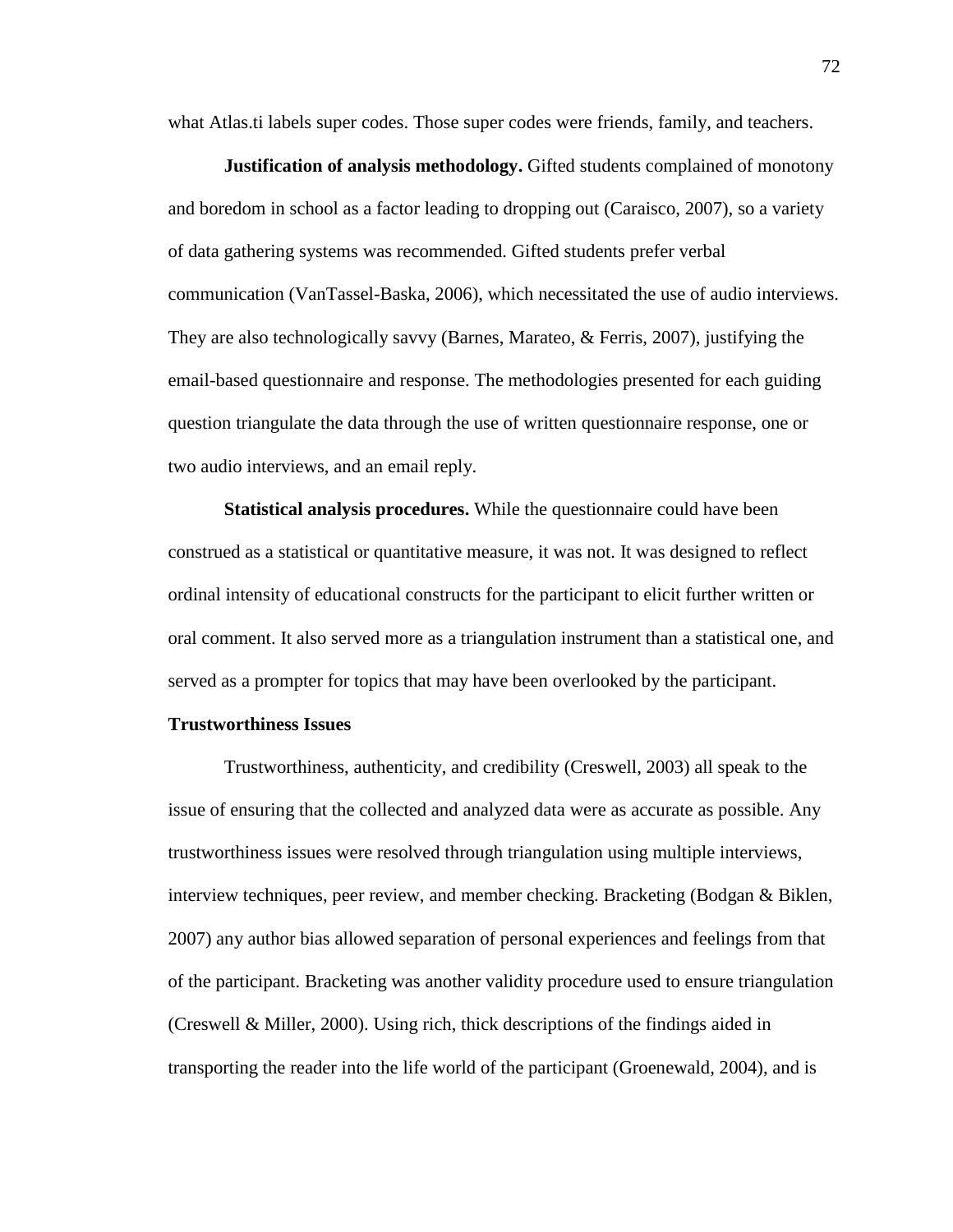seen as another triangulation tool. This researcher used member checking, peer review, multiple interviews, bracketing, and expression of rich descriptions to ensure the trustworthiness of the findings.

**Shortcomings**. Other than the personal verification of gifted labeling by the participant"s school system, no other document analysis was needed in this study. As stated earlier, document analysis became difficult (if not impossible) because of school policies to purge student records after a set number of years. This shortcoming was resolved by contacting any positional authority who could verify the participants' testimonies. Participants did authorize the writer to inspect school records beyond the gifted labeling to corroborate any information as needed.

**Potential threats.** There was a danger that the target school or school system might not permit research for any number of reasons, including FERPA laws or a conflict of interest on the part of the researcher who works for the registrar. Due to privacy laws protecting students, school authorities were hesitant to give out information. There was also the threat of having too few participants in the study, or of having to broaden the sampling to students not currently enrolled in college, however this threat was overcome by using the snowballing process.

Author bias could have been a threat to trustworthiness. Because a researcher cannot detach from his or her biases, the author resolved bias threats through the process of bracketing views and opinions before and during the interview process (Creswell, et. al., 2007). Bias was also bracketed through the use of memo and reflective logs. A bias may have manifested itself by the interviewer asking leading questions in the unstructured interview; this potential threat was checked by the chair ahead of time by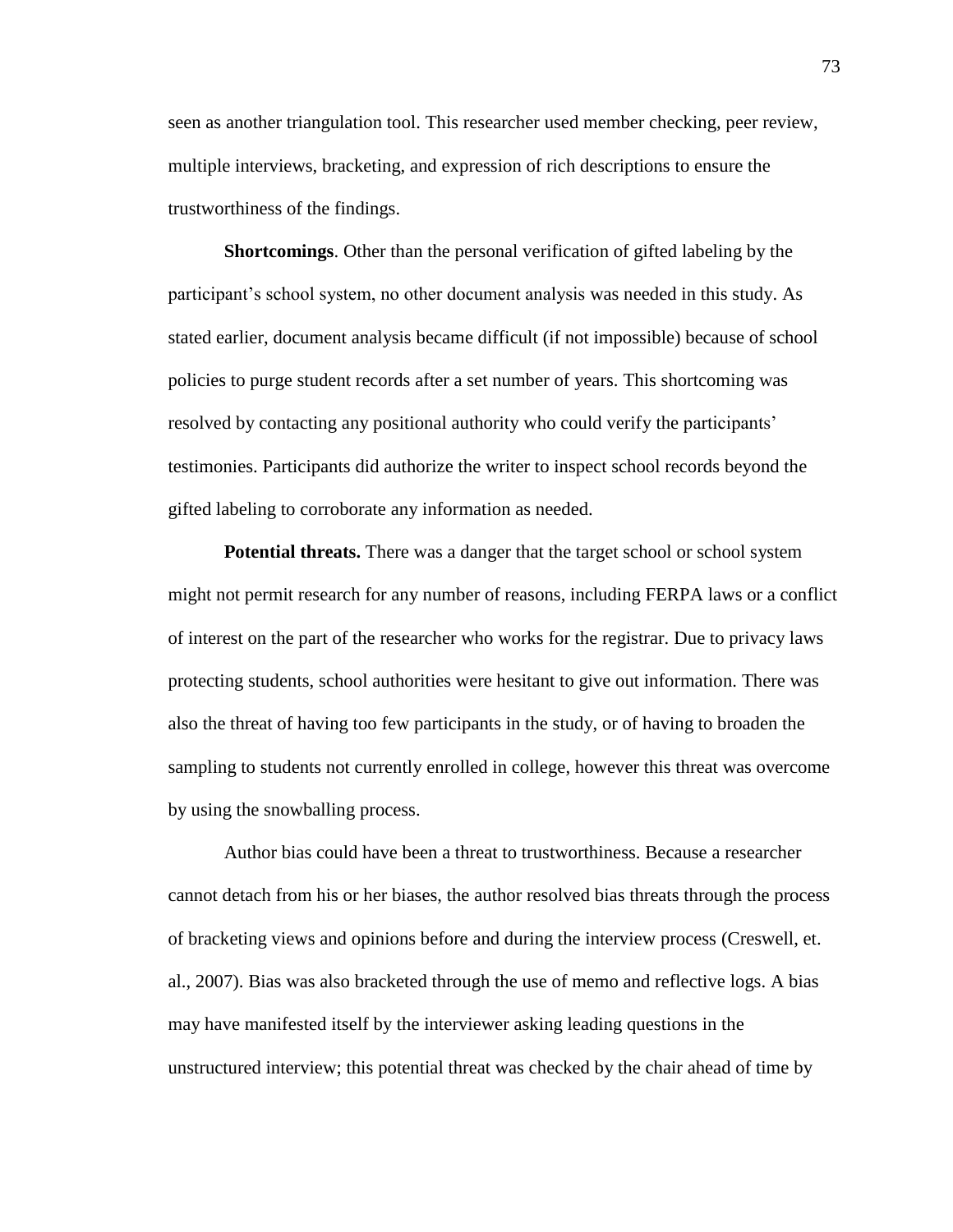approving the interview questions.

# **Ethical Issues**

The voluntarily signed informed consent form reduced suspicion and encouraged sincere responses by informing the participants that they were participating in a research project to better understand their life experiences as a gifted student. The procedures, benefits and risks were stated clearly both verbally and in writing, and the subjects were permitted to withdraw from the study at any time.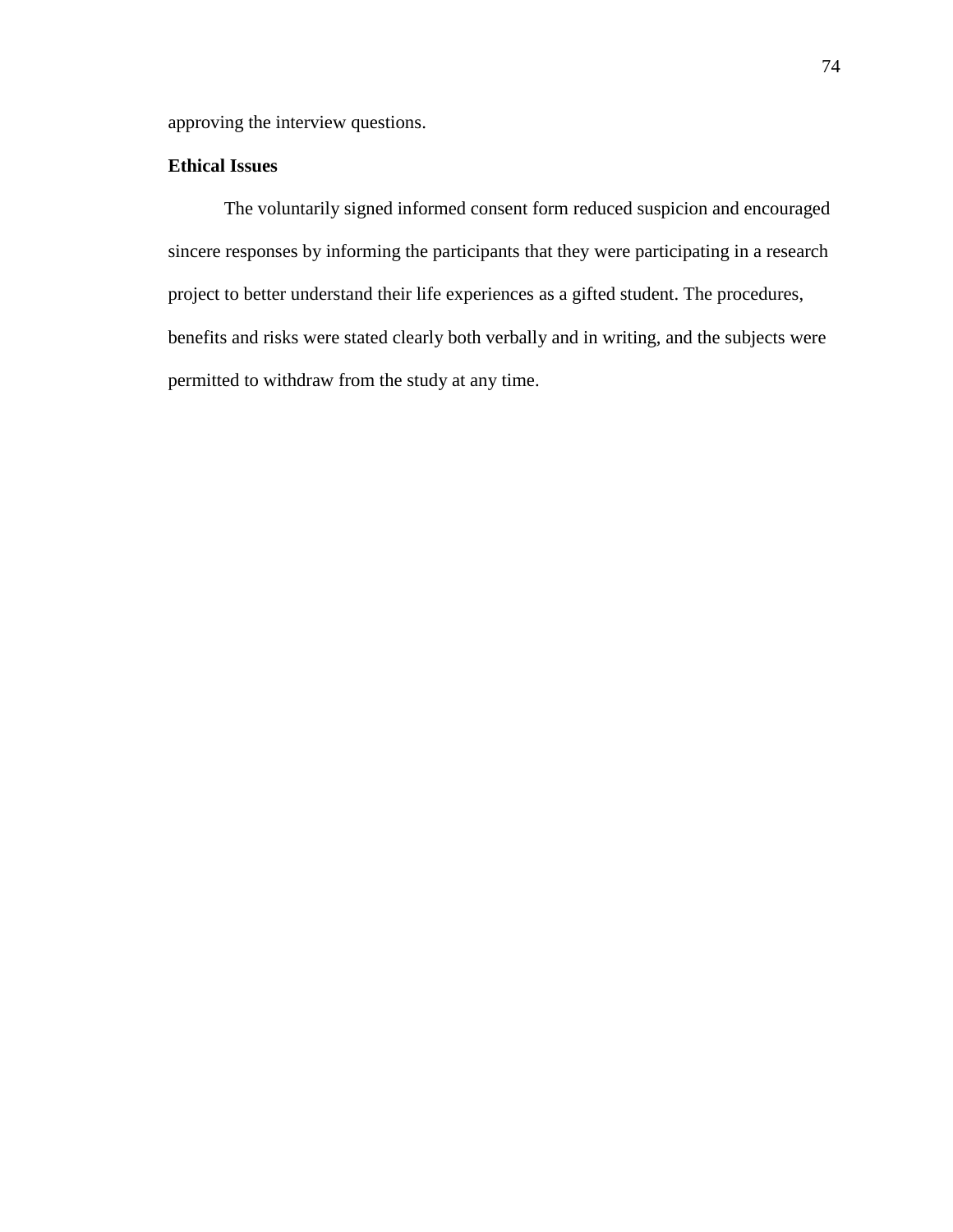#### **Chapter 4: Research Results**

# **Overview**

As stated in chapter one, this research sought to investigate the lives and events of individuals identified as gifted who decided to drop out of school before completing their high school diploma. The scope of the interviews encompassed their entire life inventory and was not limited to only their high school experiences. The narrative which follows reflects the first of the three guiding questions: How do gifted students describe their life experiences prior to dropping out? All the participants told their life stories. Yet as Bruner (2004) suggested, we assume everyone self-reports their life story precisely and correctly, and that they leave out no important details. Bruner (2004) adds, "But what is coverage? Are not omissions also important?" (p. 693). The findings in this chapter attempt to uncover not only what the participants said, but what the may not have said. This is critical to valid qualitative analysis, because as Riessman (1993) suggested, "The text is not autonomous of its context" (p. 21).

The participants" names below as well as the names of schools, counties, etc. are pseudonyms to protect the participants" identities. Their demographics varied significantly since they attended schools in different counties and in some cases different states as Table 1 illustrates.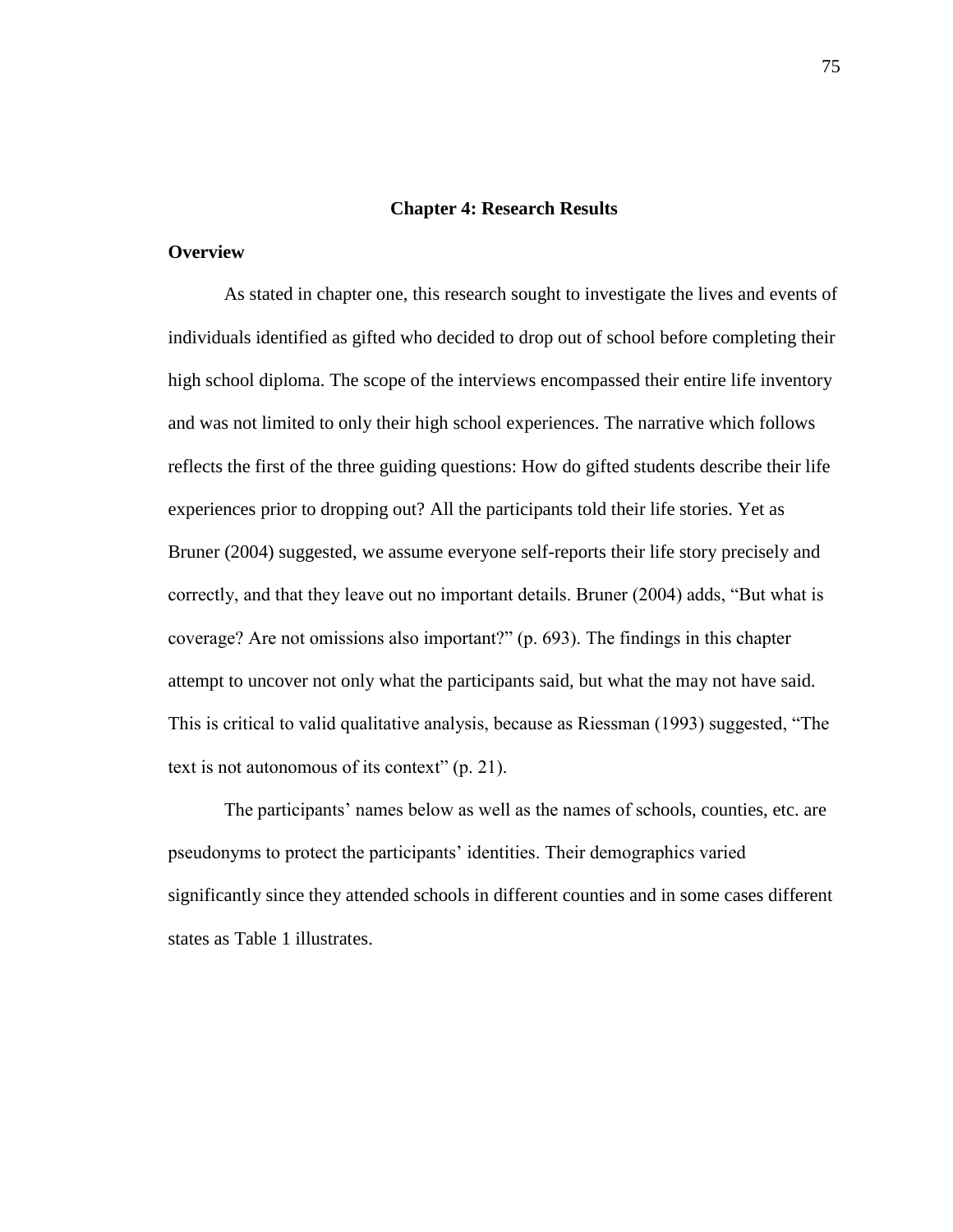# Table 1

*Participant demographics*

|            |       |             | Randy Mike Arnold Buck Diane |             |    | Shelley                                                          | Kristie   |
|------------|-------|-------------|------------------------------|-------------|----|------------------------------------------------------------------|-----------|
|            |       |             |                              |             |    |                                                                  |           |
| Age        | 18    | 18          | 21                           | 23          | 23 | 38                                                               | 32        |
| Race       | White | White White |                              | White Black |    | White                                                            | Bi-racial |
| <b>SES</b> | Poor  | Poor Poor   |                              | Poor Poor   |    | Upper middle                                                     | Poor      |
| Marital    |       |             |                              |             |    | Single Single Married Single Divorced Divorce, remarried Engaged |           |

All were in a gifted program in elementary, middle or high school and spoke of their admission into a particular program for gifted students including detailed descriptions of the program activities. Six of the participants received their GED; one was in the process. Five of the seven total participants attended different rural elementary, middle and high schools in different counties and in three cases, different states. All attended rural schools. Their descriptions of school life were explored through the semistructured interview questions summarized by the second guiding question: How do gifted dropouts respond to specific traditional educational constructs? Finally, the explication of themes answers the third guiding question of how their lives compared and contrasted.

This chapter is divided into three main sections: participant portraits, themes, and summary of findings. The concept of portraits comes from Van Manen's (1997) translation of Van den Berg"s description that phenomenology is more artistry than mathematics or science. Bruner (2004) said that just as art imitates life, so life imitates art. As such, portraits require detail; these portraits explore in detail the participants"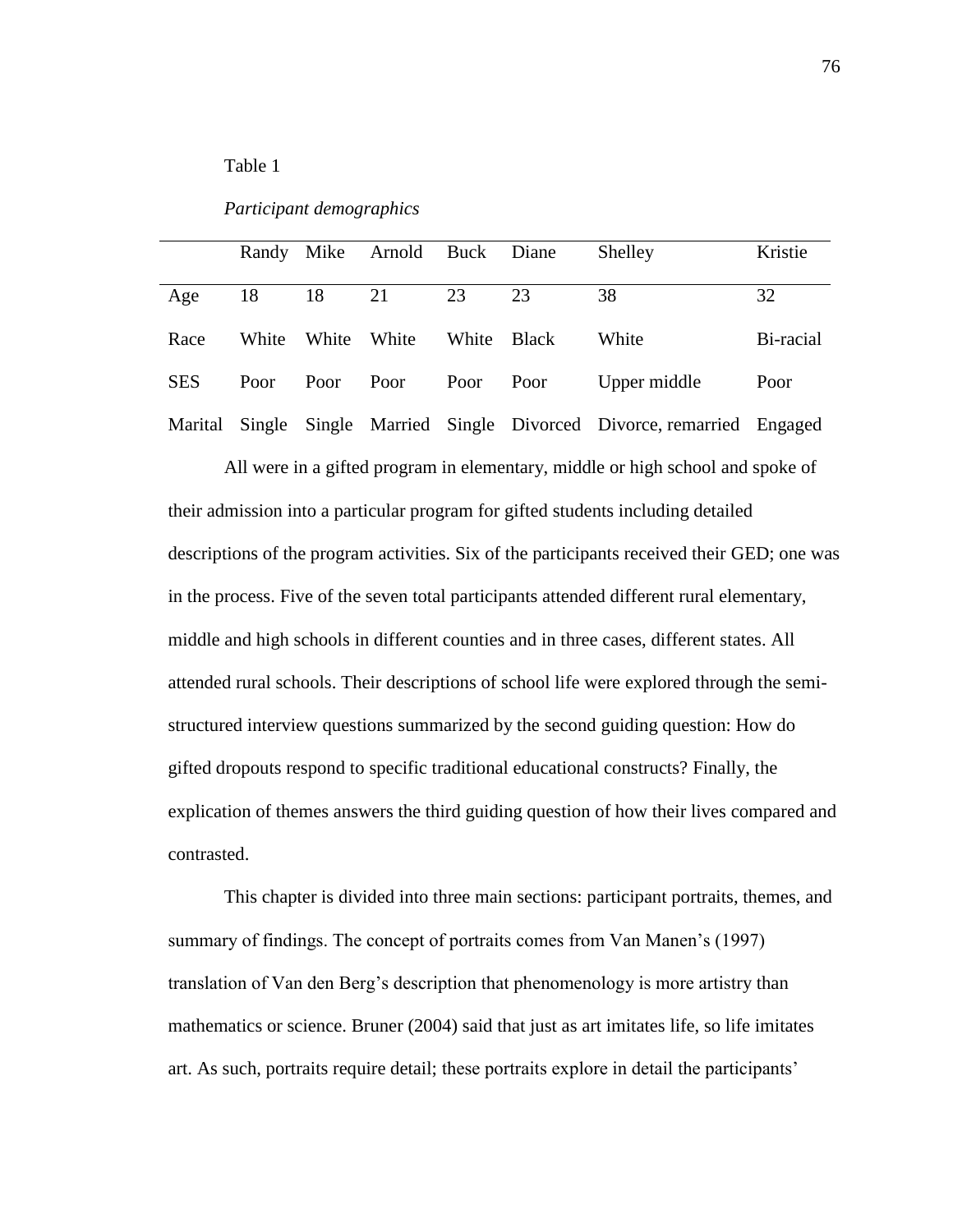significant life events and relationships (Guiding Question 1), as well as their reactions to school constructs and school life (Guiding Question 2). The themes are an extension of the portraits.

The process of identifying, extracting, and explicating the themes later in this chapter required the researcher to view the data through three unique lenses both independently and also concurrently. The three lenses were 1) the lens of story (Riessman, 1993), 2) the lens of the researcher (Bogden & Biklen, 2007), and 3). the lens of relationship (Davis & Dupper, 2004). The personal portraits below were viewed and presented through all three lenses.

# **The Lens of the Story**

Human experiences have been expressions of events told in story form since recorded history began. According to Creswell (2003) a researcher"s epistemology (theory of knowledge) determines the methodology for uncovering a phenomena. This writer"s epistemological understanding consists of two premises: 1) the data resides within the participants and 2) questions release the data (Groenewald, 2004). Specifically, this researcher asked three guiding questions: What was life like for gifted students prior to dropping out of school? How did gifted students respond to educational constructs? How did their lives compare and contrast? In other words, what were their stories, and how were they meshed?

Stories are effective in grounding the reader in a "concrete way in the subject matter" (Bogden & Biklen, p. 204). Some stories and events are lengthy, and the telling of them just as lengthy. "Presumably anything of an experiential nature is worthy of a lengthy account," (Riessman, 1993, p. 56). Leading qualitative experts contend that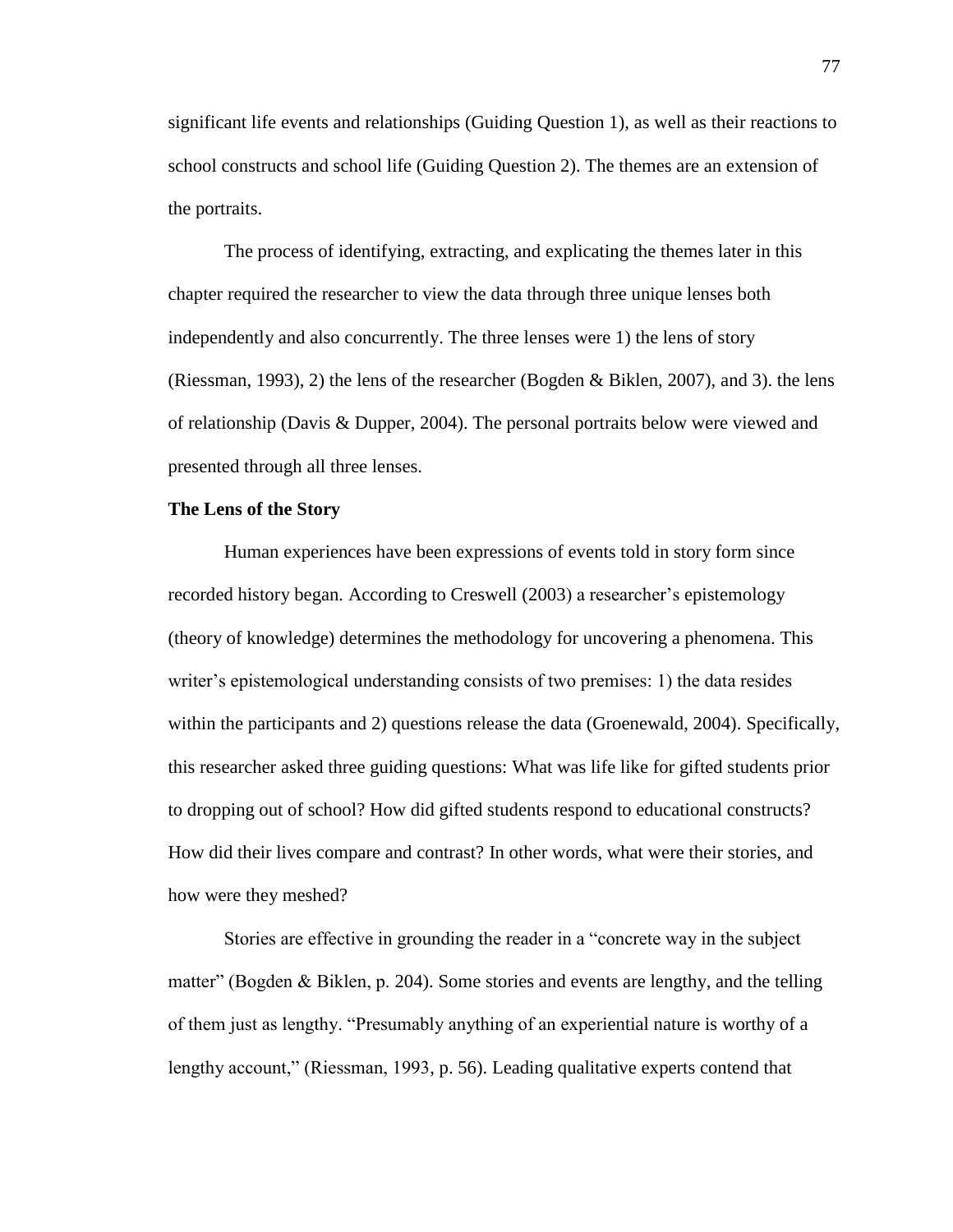qualitative study must be presented in detail (Creswell, 1998). Creswell further added that, "the wide-angle lens or the distant panoramic shot will not suffice to present answers to the problem, or the close-up view does not exist." (p.17)

Van Manen (1990) also rejected the parsing of qualitative information into bitesize pieces for convenience sake, saying that, "much of educational research tends to pulverize life into minute abstracted fragments and particles that are of little use to practitioners" (p. 7). The presentation of hermeneutic material often requires lengthy presentation, particularly when investigating the life experiences of people over an eighteen year period or longer. So that the reader may experience the participants" world, and also that a continuity of their experiences reveals meaning in them, the writer has told the participant portraits in unusual detail.

Riessman (1993), Creswell (1998), Goodall (2008), and Moustakas (1994) all encourage the qualitative researcher to present the stories of participants in a phenomenological study in great detail. What follows are purposefully woven stories. Though longer than may be found in other studies, this researcher agrees with Bloomberg and Volpe"s (2008) contention that the purpose of qualitative research is to understand, and that to understand one must experience the stories, emotions, and voices expressed by the participants. To understand deepness of meaning the reader often needs to experience length of expression which is presented in lengthier participant portraits or storytelling (Denny, 1978).

## **The Lens of the Researcher**

Bogden and Biklen (2007) suggested that what researchers accomplish when presenting qualitative data is more of a translation than simply reporting of material. The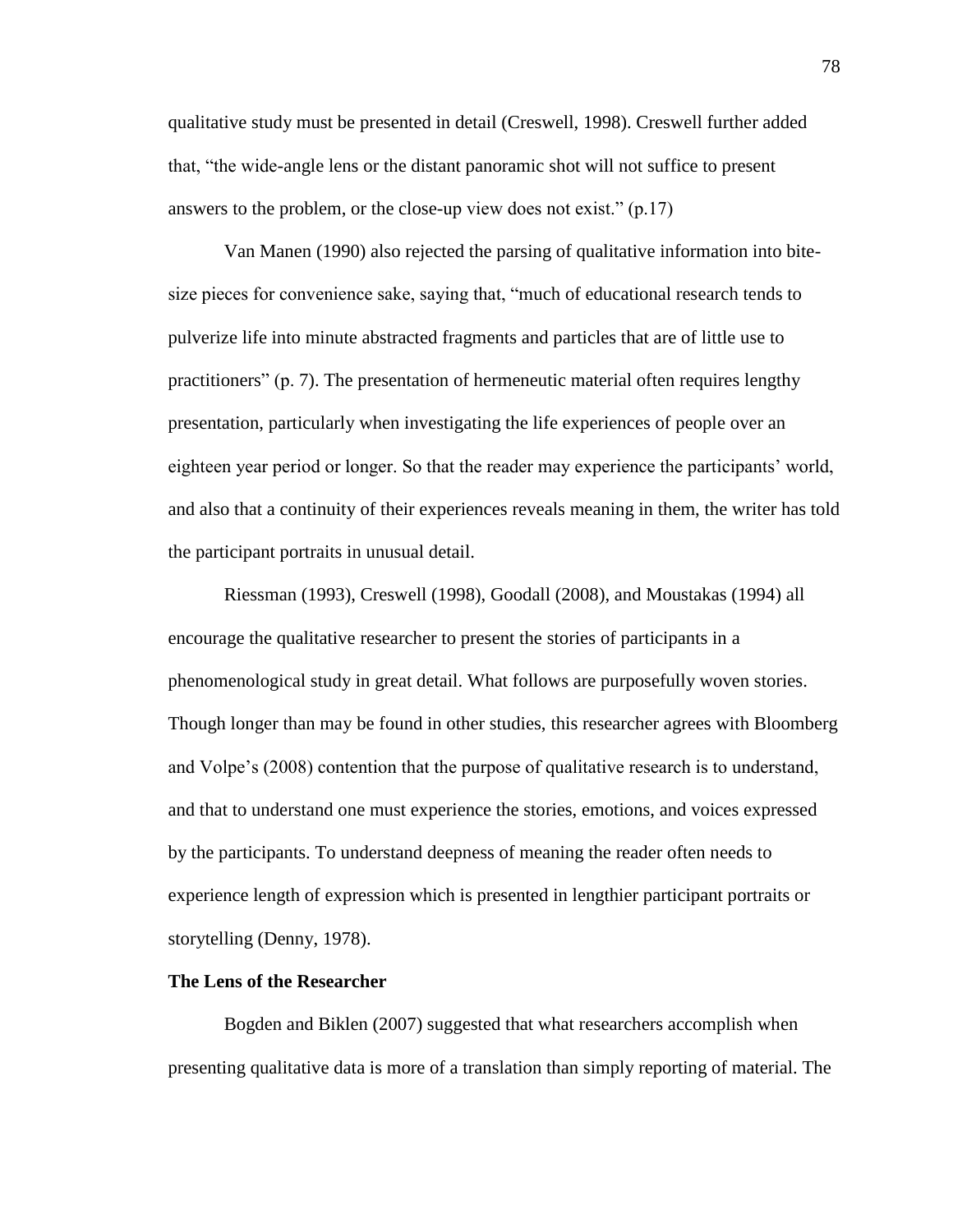researcher"s life, feelings, emotions, intellect, and history become a viable part of presenting the participants" stories, and to that extent, the researcher "translates" the life experiences for the reader using his or her own unique language. "Life stories must mesh, so to speak, within a community of life stories; tellers and listeners must share some "deep structure" about the nature of a life", Bruner (2004) noted (p. 699). According to Groenewald (2004), the phenomenologist cannot detach himself/herself from presuppositions, feelings, history, or personal likes and dislikes and should not pretend otherwise. One could merely present the direct quotations from the participant interviews and leave it at that; however, even the very tonality of a question or answer bears the researcher"s influence. Bruner (2004) noted that "Life is not "how it was" but how it is interpreted and reinterpreted, told and retold" (p. 708). Reissman (1993) added that qualitative phenomenologists merely "interpret the interpretations" (p. 5).

Good qualitative interviews are inter-views, or an exchanging of views between individuals around a theme of interest to both (Groenewald, 2004). The interviewer and interviewee talking and listening together (Riessman, 1993) produce a narrative; hence, the participant portraits and themes explored later are not merely a reporting of data analysis, but are an inter-view between the participant and the researcher. In essence, the two views become one. Here the writer presents individual portraits, yet every portrait bears the mark of its creator (Riessman, 1993).

Phenomenology requires the researcher to show the reader what a participant"s life experience was like. It is the role of the researcher "to uncover and describe the structures, the internal meaning structures, of lived experience" (Van Manen, 1990, p. 10) for those providing the research data. Bloomberg and Volpe (2008) said, "Understanding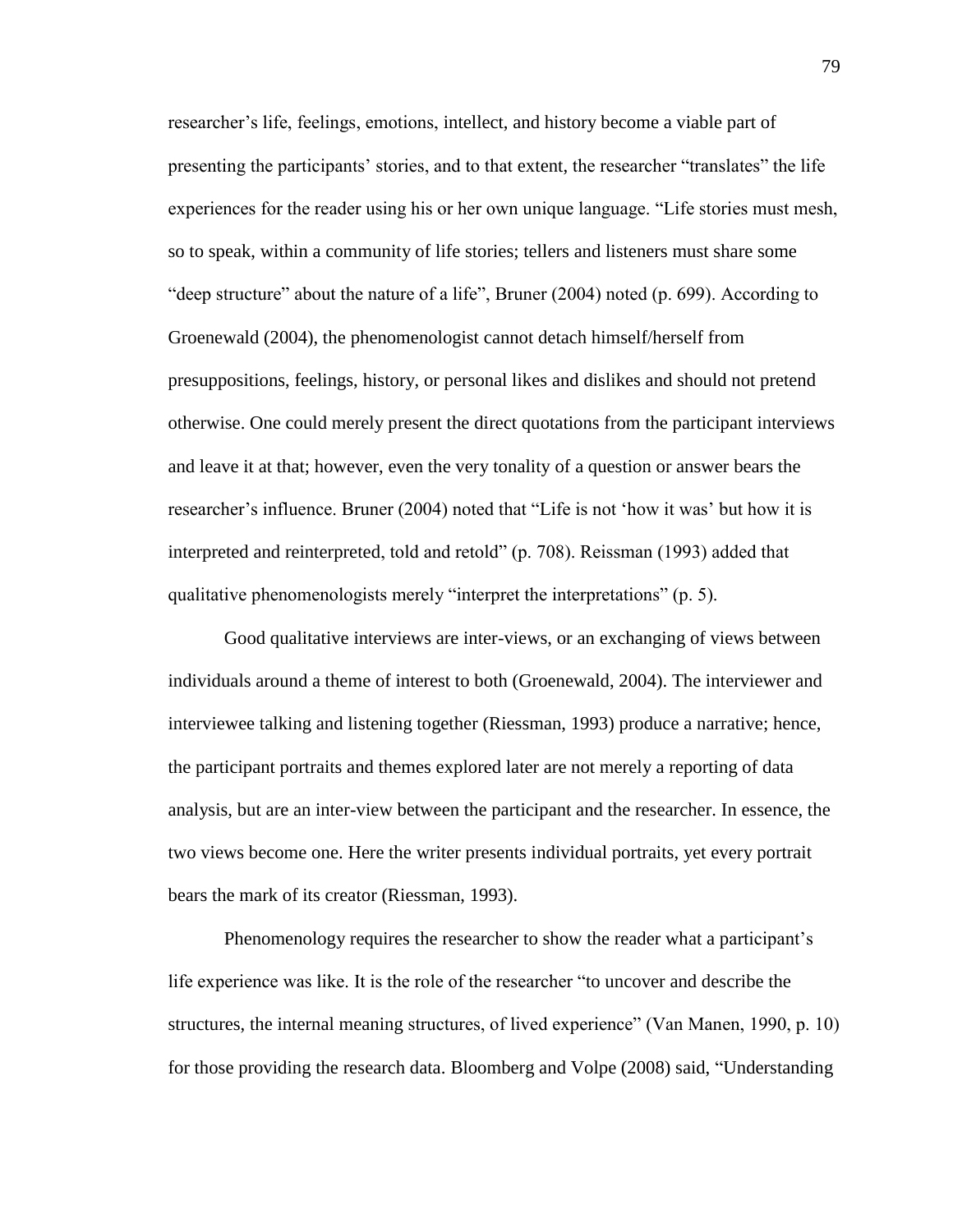is the primary goal of qualitative research" (p.12) and that "qualitative research is all about discovery" (p.96). To do this, the researcher must bring structure, order and meaning to the mass of collected data. This is achieved through investigation the participants" lives through the process of semi-structured questions. The data (their perspective on their life experiences) are then analyzed. Bogden and Biklen (2007) said of researchers, "We usually call your perspective on their perspective *analysis*" (p.213). Thus, the analysis provided in the portraits and themes below is in essence the researcher's story of the participants' stories.

## **The Lens of the Relationships**

According to Bloomberg and Volpe (2008), analysis of qualitative data consists of organizing it, creating categories, finding patterns and themes, and coding each of them. Bloomberg and Volpe also state that there is not a single best method to analyze qualitative data. The researcher discovered this maxim late in the explicating process.

Through the normal process of coding and recoding, a number of themes began to emerge as more significant than others. Themes emerged, but not consistently for all members. For example, Arnold, Diane, Buck, and Shelley used drugs or alcohol to cope with their situations, while Randy, Mike, and Kristie did not. Three of the seven participants (Randy, Diane, and Shelley) discussed peer pressure and perfectionism, while the others felt no influence from either one. Arnold said he was never bored in school while the other six members were. Kristie and Diane did not skip school, but Randy, Mike, Arnold, Buck and Shelley frequently did. All but Shelley grew up poor, were mobile, and came from dysfunctional homes. Mike, Buck, and Shelley loathed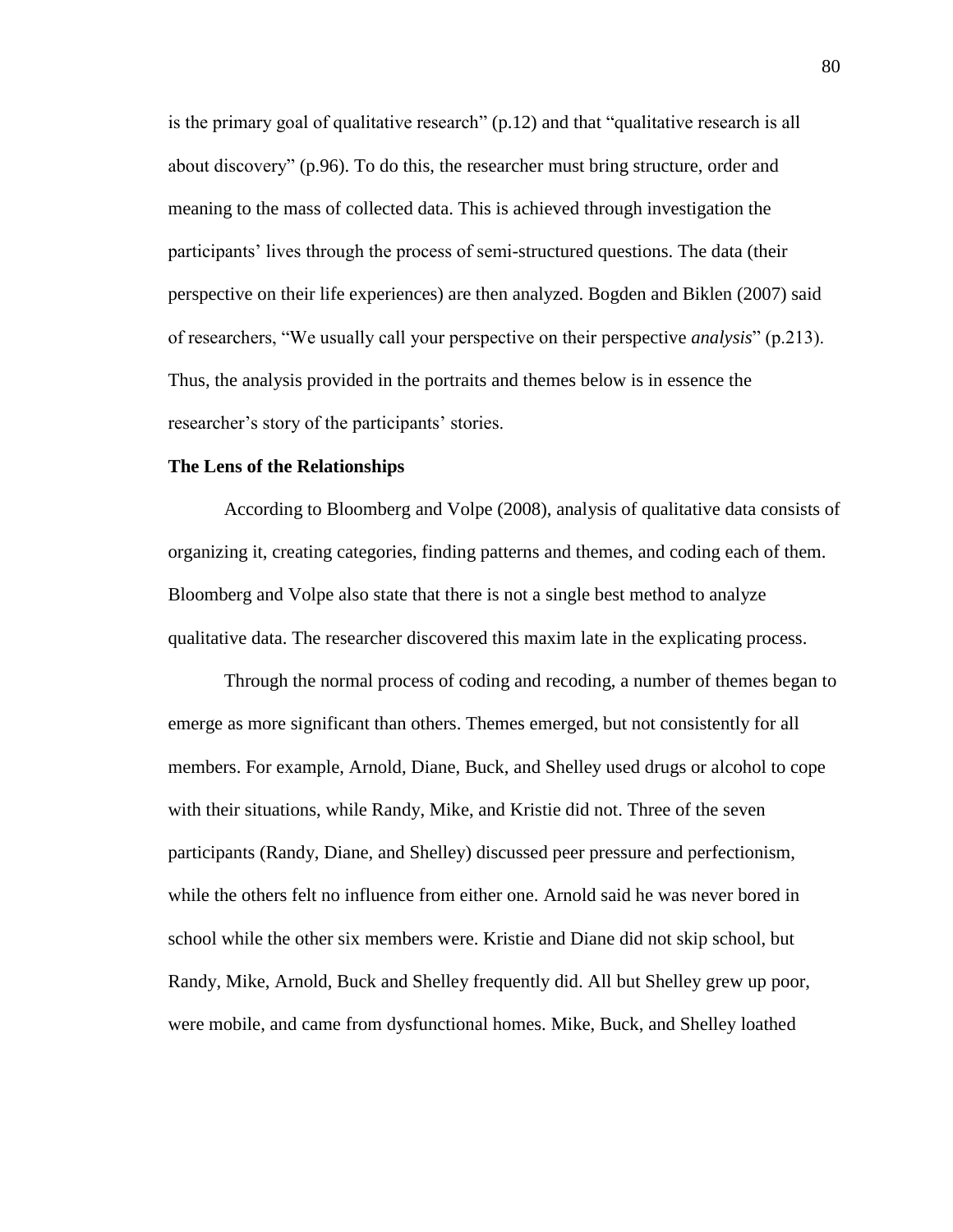math, while Diane loved math and Kristie won the math award in high school, and Arnold is now a double math major in college.

Significances of themes were determined through depth and length of conversation, reiteration of a topic by a participant, cross-referencing among participants, and overall emotional response in the interview to certain topics. Initially the transcript topical codes totaled 144. Many of those were merged or recoded several times until 29 sub themes emerged. Those were combined and reduced to sixteen major themes common to most participants. The sub themes were drop out decisions, drinking and drugs, regrets, middle school events, depression, socioeconomics, moving, boredom, homework, challenge, learning, attendance, mathematics, extracurricular activities, interest, and interventions. Once again, those themes were inconclusive.

Focusing on those specific themes, topics, or constructs derived from the literature and extracted from the individuals' personality portraits resulted in inconsistent findings. Moustakas (1994) suggested that transcendental phenomenology should not focus so much on the researcher"s interpretation, but on the investigator taking a fresh perspective of the phenomenon. In other words, the researcher must look at everything as if being seen for the first time. It was not until Moustakas" transcendental approach to each entire life story was applied chronologically that several significant and consistent themes emerged. As Riessman (1993) put it, "Returning to research interviews, narratives often emerge when you least expect them" (p. 43).

Following Bloomberg and Volpe's (2008) and Riessman's (1993) notion that there was no single best method to analyze qualitative data, rather than looking at each sub theme to see how it impacted the participants" lives, the researcher flipped the

81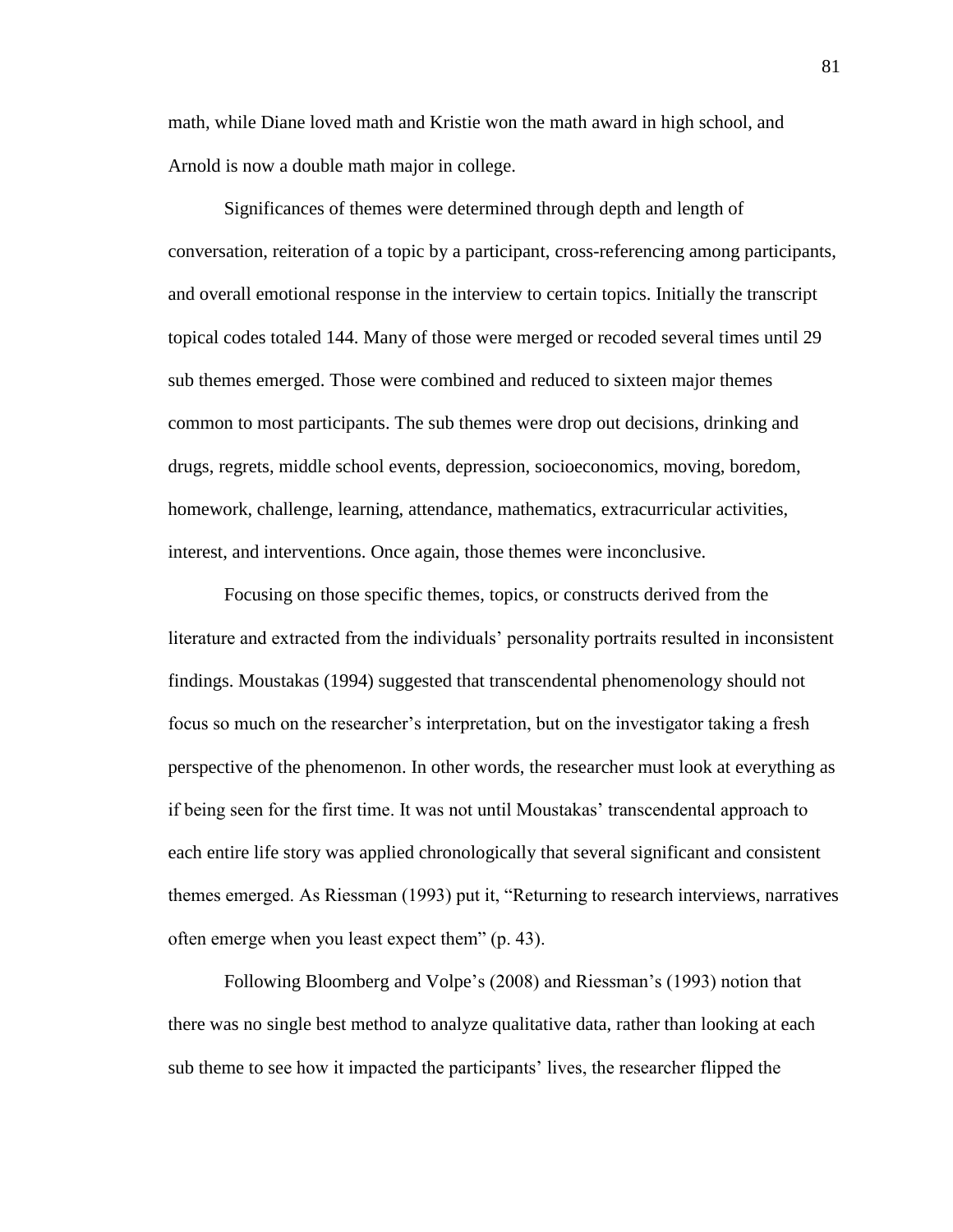perspective and asked: How did the participants" lives affect the sub themes? It then became clear that the data revealed one thematic ribbon with sub themes permeating consistently throughout all the participants" stories. The themes and sub themes reflected a symbiotic relationship, and once each life was analyzed in terms of relationships with either friends, family, or teachers, the themes became evident.

The participant portraits (or stories) are "long, full of asides, comments, flashbacks, flashforwards, orientation, and evaluation" (Riessman, 1993) (p. 43). These individuals "have now sat for their portraits […] and their stories yield rich texts" (Bruner, 2004) (p. 700). The reader should note that whenever possible the stories are presented through the three lenses of relationships (either friends, family, or teachers.)

## **Participant Portraits**

**Randy**. The interview took place at the adult education center where Randy recently completed his GED. Randy is an 18-year-old Caucasian, over six feet tall, with chiseled facial features surrounded by dark brown hair. His voice is immediately captivating, extraordinarily deep and did not seem to match his physiognomy. Initially he seemed reserved and distant, but over the hour and a half interview as he told his story, he became more animated and relaxed.

Randy lived in a country home with his parents and younger sister. When Randy was four years old, he watched his father drown in the family lake, saying he vividly remembered his father telling him he would swim across the lake and be back for him. Though he barely remembered his father, he shared fond memories of his dad teaching him to read and taking him around town to read to people. Randy said his mother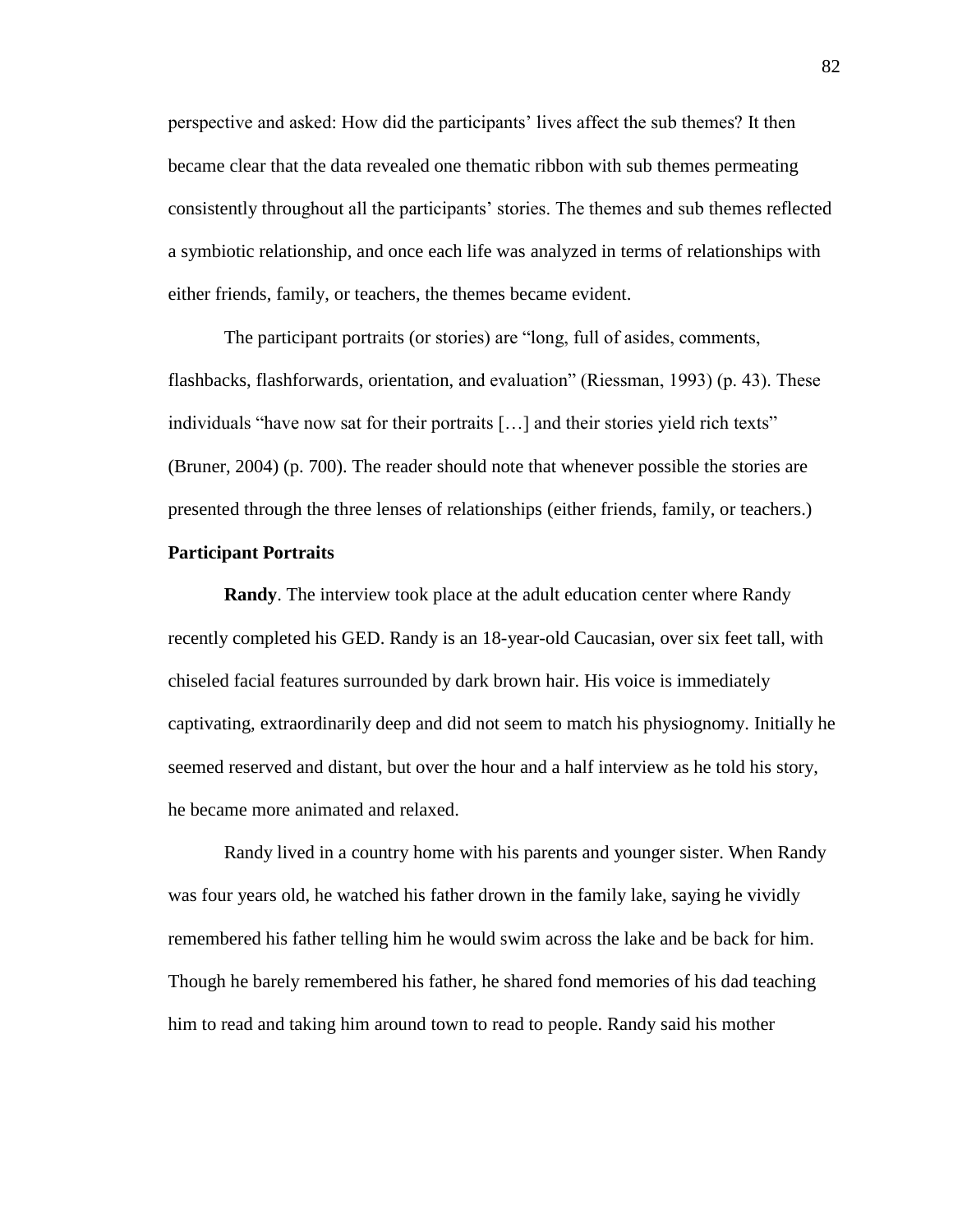preferred his sister, and often left him to his own devices. His mother took no interest in his education, saying,

There was never any hands on stuff with her. I never would ask her for help on anything. And I"m sure she wouldn"t have offered it. She just kind of like - if I got a report card, she was just like, "Oh, all A"s" and then she just signed it and sent it back. She never cared.

His relationship with his mother was strained, and he spoke of her only in negative terms. He resented her for gambling away his inheritance and his father"s life insurance money. He stated,

She plays bingo a lot you know, and that costs something like 30 dollars just to get in and then she"ll also get a whole bunch on her cards and waste money on that all the time. And she would always get home from work and say, "All right, I'm heading out to bingo' and I'm like, 'What do you mean you're heading out to bingo? We don't' - There'd be weeks when we would run out of groceries before payday. I don"t know. She just doesn"t know how to handle money at all. And it just makes me mad thinking about it could have been a whole lot easier for me and my sister just with all the money that she got.

Randy attended a private Christian kindergarten, and claimed his mother put him in public school to save money once his father died. It was there in second grade that he was tested for giftedness and entered the program. He was in the program until high school. Regarding the challenge of schoolwork, Randy said, "I guess just for elementary school, like I said, I just breezed through it and I got A's at that point."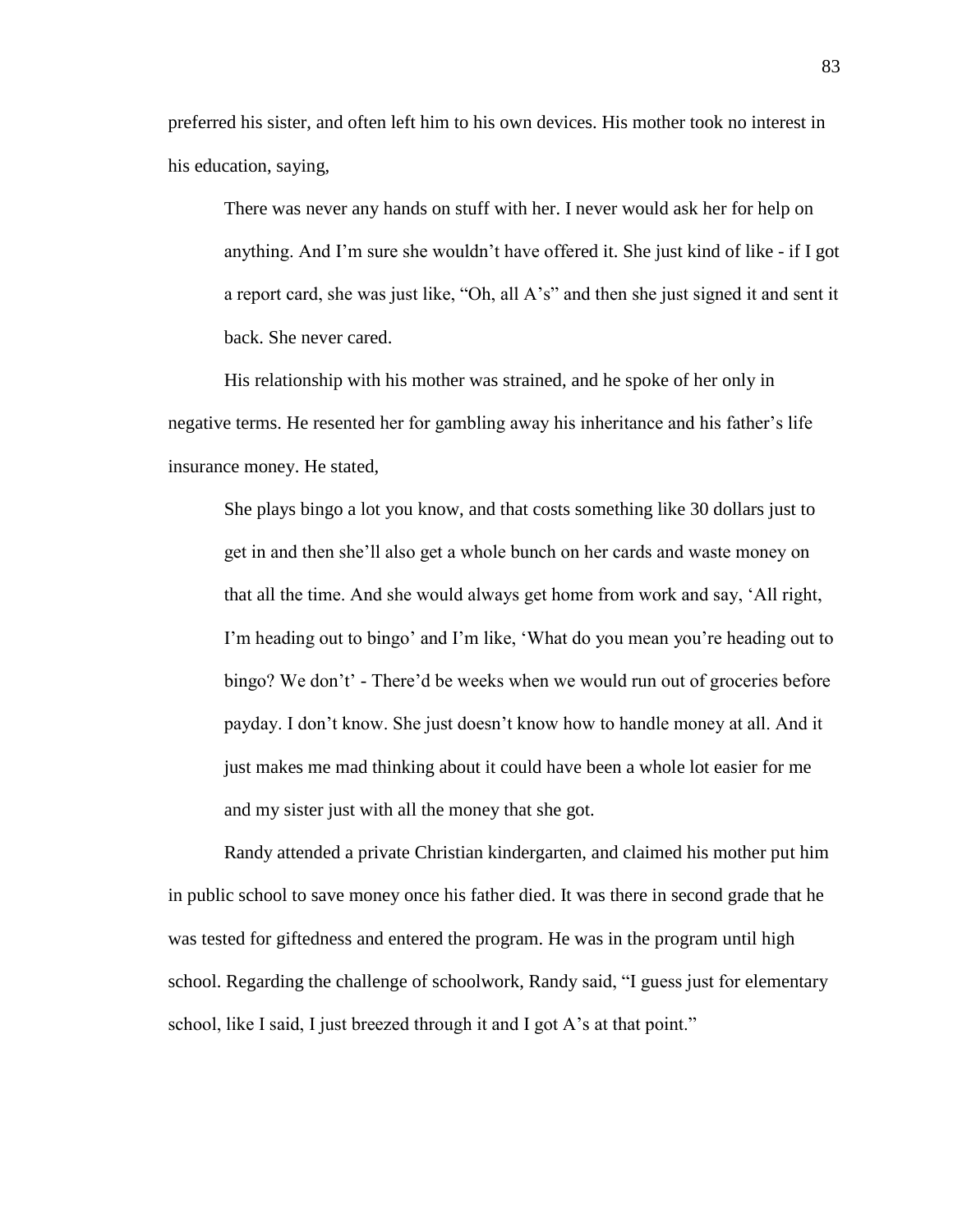Even though Randy was poor, he remembered having many friends in lower grades, especially others in the gifted program saying, "For elementary and middle school I was pretty much friends with everybody. Like I didn"t have anybody who hated me." At home, it was a different story. His mother continued to gamble away his father"s social security checks and remained distant. The only adult in his life he could recall was a second grade teacher who physically abused the students. Randy was afraid of her.

When Randy entered middle school, things began to change for him. Although his friendships remained the same at school, his family turmoil grew worse. He spent more time at his grandmother"s house than at his own. When he was in sixth grade, his grandmother filed for custody to remove him from his mother"s house. She lost the suit but won his affection and loyalty. He finally moved in with her at age 15.

In eighth grade, Randy won the class and school spelling bee, but decided he did not want to compete at the state level. He recalled how his French teacher called him a liar when he said he had won the bee and had to apologize at the year end awards assembly when he was recognized. Of his eighth grade math teacher, he said, "My 8<sup>th</sup>" grade algebra teacher - she"s got to be the worst. She hated me. She *hated* me." He could not recall having a positive relationship with any middle school teacher. Ninth grade was the turning point for Randy. Early on he grew bored with school:

I guess, just as far as school itself, it"s mainly just like, "Oh what, another hour till we get out." That kind of thing," and, I mean I definitely looked forward to the end of the day. The whole time I was just sitting there in each class I would look at the clock - five more minutes. Five more minutes. Four more minutes. The whole time I'm there I just didn't want to be there. I just wanted to get it all over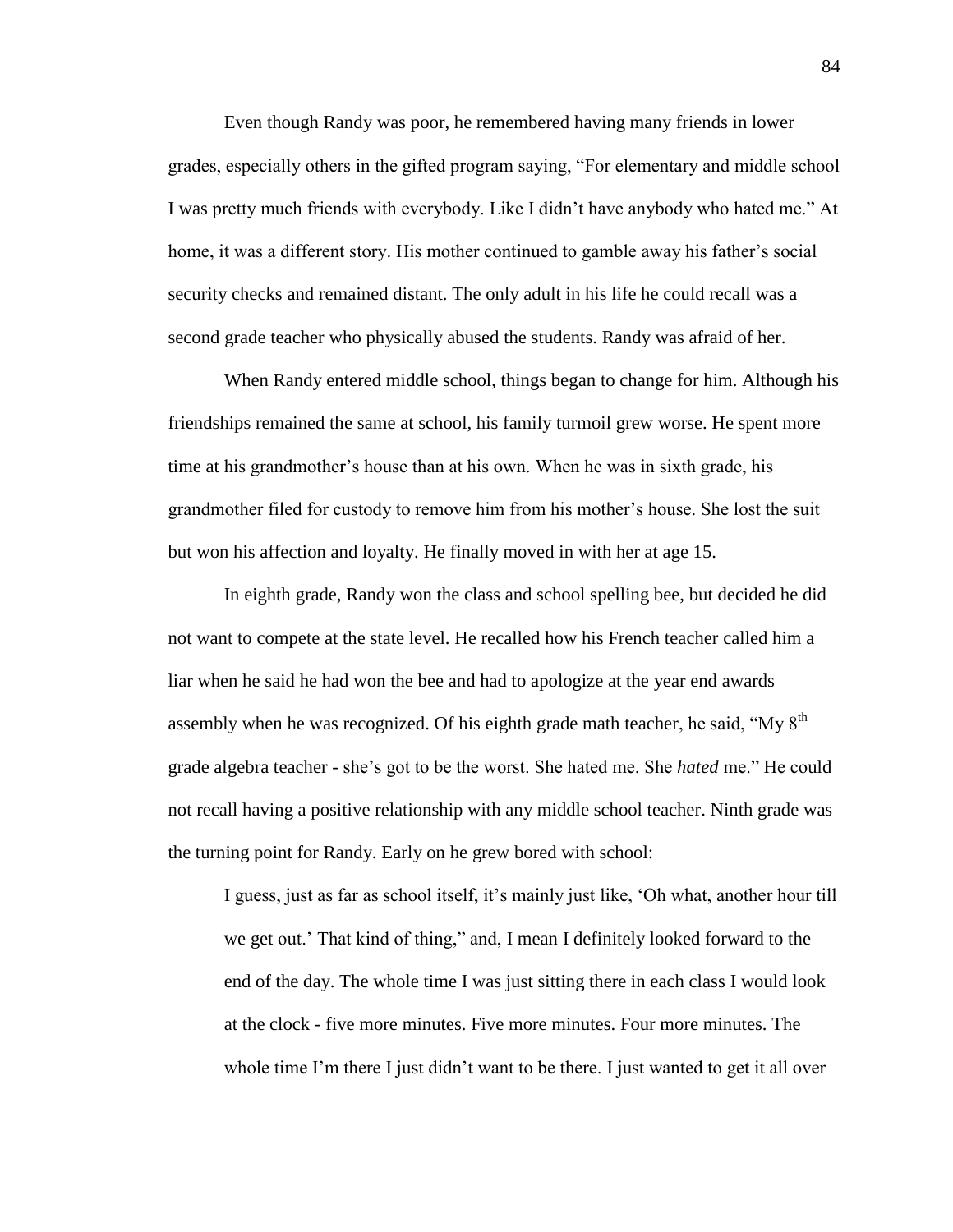with so I could just move on, you know.

He said school "just wasn"t interesting," and he voiced his opinion of homework. I hated homework. I know that. […] I would never do homework at home. I would always do it when I got to school in homeroom or just try to rush through it real quick. I just - I didn"t like homework at all.

He was not involved in any extracurricular activities. He did not like the peer pressure, and for the first time in his life, his grades began to slip. "I was just kind of just sick of it and I really wasn"t paying any attention anymore." His attendance record slipped also. Any time he told his mother he did not want to go to school, she simply ignored him so he did not go.

Of his few friends he said, "I didn"t have anything - I had, just my few friends, and like I said, nothing was there to want to make me want to be there I guess, so - I guess maybe that social life would have had a part to do with that." He did not have many friends to begin with, saying he had a "small tight knit group of friends" in middle school. The final straw for Randy came after being bullied repeatedly on the bus on the way to school, not by strangers, but by his few former friends. His tight knit group turned on him. He described his morning commute this way:

My days never started off good for high school too because my bus - uh, they had more students on that bus than there was seats, and I was the second to last stop, and there were a few times where I had to sit in the floor on the way to school and it, it was extremely frustrating "cause everybody just laughs and you. I"m just kind of like, 'What am I supposed to do about it?' You know what I mean? So I just grin and bared it.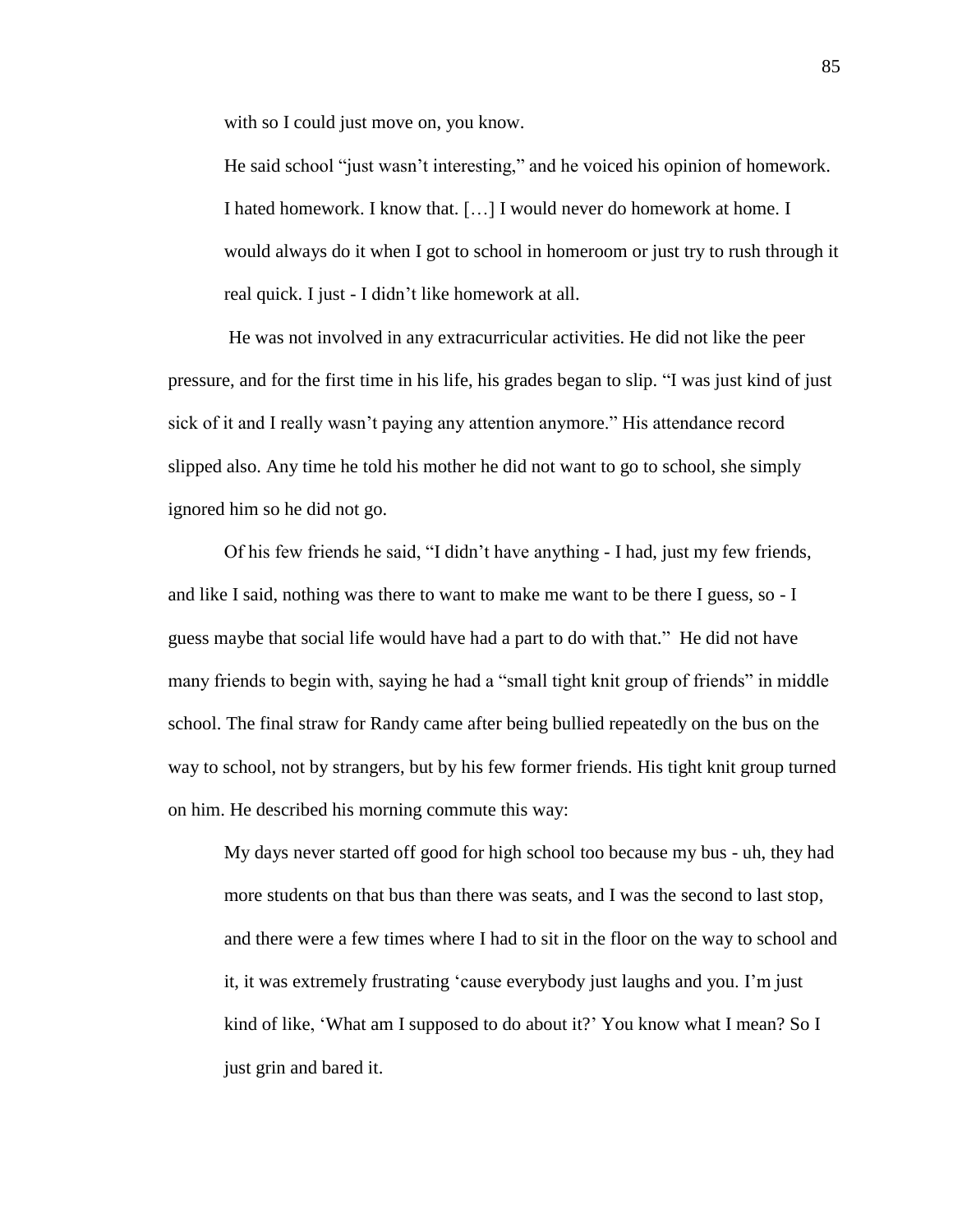Randy left school in ninth grade under the guise of being home schooled, a decision his mother never supported. He said no teachers, administrators, or counselors spoke to him or tried to dissuade him from leaving school. "But I guess maybe if I just had somebody saying, 'You know what? You really shouldn't do this 'cause you're going to – you"ve got to think about your future and everything." But nobody ever said anything like that to me."

His sole source of support came from the grandmother who took him in. Randy spoke affectionately of her saying, "My grandma's the only one who looked out for me," although he is convinced that if his father was alive things might have turned out differently. When asked if anything could have prevented him from quitting school in ninth grade, he said,

I don"t want to sound, you know, just like - I don"t want to make excuses or anything, but the best way it could turn out I think is if my dad hadn"t died. Because I mean he would"ve, I mean my grandma even said he would"ve been way on top of these things. He never would've let any of this stuff happen. Um, that he just - it would"ve been a whole lot better.

After Randy left school, he said he had no contact with anyone for several months, but then he tried contacting a few friends only to discover they were no longer interested in him. He processed it by concluding, "It was just kind of like everybody just went on, so I guess everybody else just kind of changed."

Randy has no immediate plans, but said he was considering going into the marines to clear his head, to recover some of the money his mother lost, and to do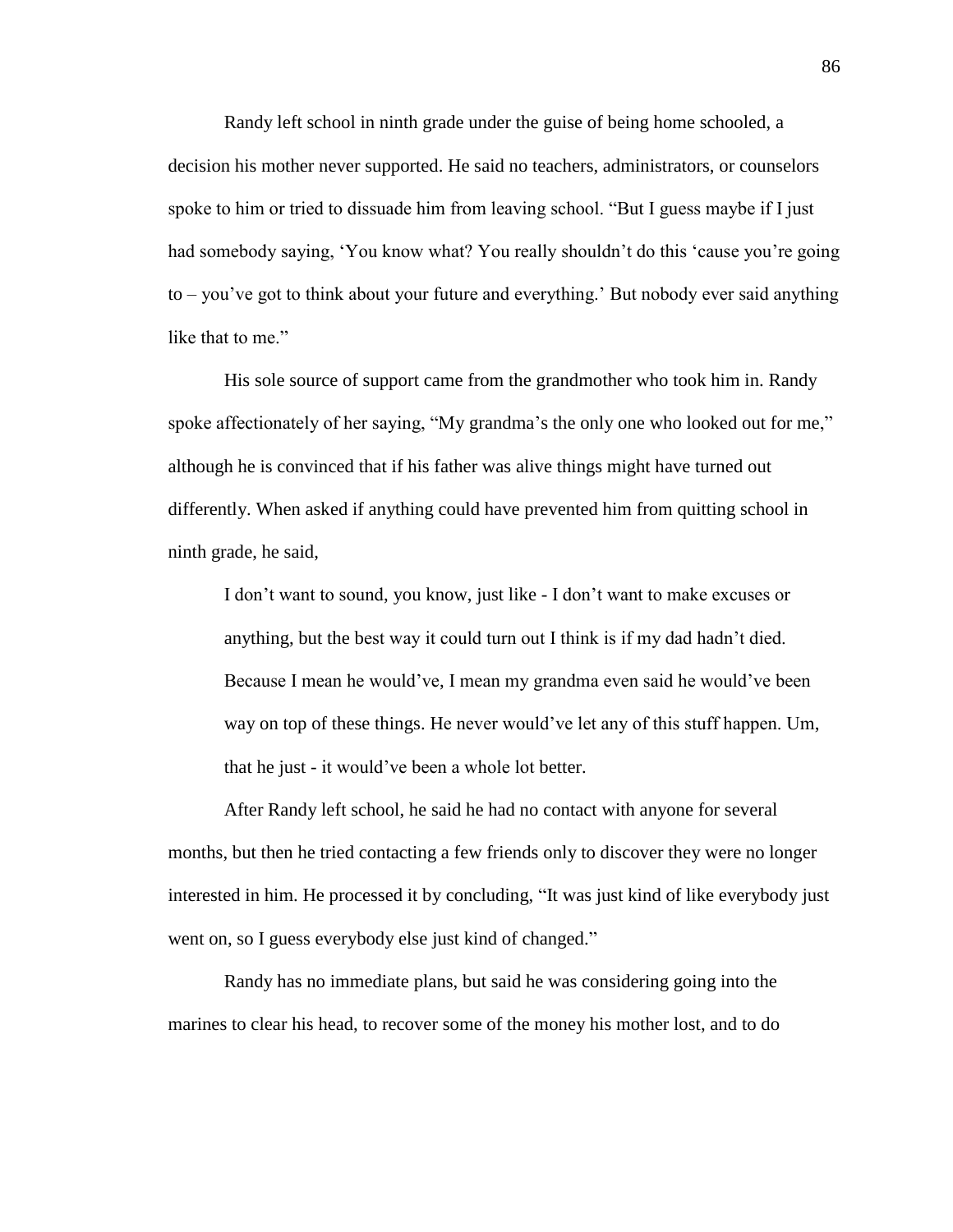something with his life. He did not regret leaving school early. He still loves learning, and voiced optimism about his future.

**Mike**. Mike is also 18, and attended the same high school as Randy, although neither of them were friends when in school; nor are they now friends. Mike"s interview was scheduled at the adult education center, but because the building was locked, the interview moved to the researcher"s home office. Mike followed in a rusty, dated small pick up truck. He wore a green plaid flannel jacket over a t-shirt and faded jeans. His pack of cigarettes peaked from his coat pocket, and his pierced lip and shoulder length flyaway hair gave him an unkempt look. He is slightly overweight from eating too many burgers at the fast-food restaurant he has worked the prior three years.

Despite his tattered appearance, Mike is charismatic and immediately likeable. His sense of humor pervades his conversation, and he appears comfortable in new surroundings. His speech and vocabulary were articulate and his clarity of thought were captivating. He expressed his opinions freely.

Mike and his younger sister lived with both parents until they divorced when he was in middle school. For a time he lived with his father in their house, while his mother struggled to make ends meet in low rent housing. After a yearlong custody battle, he and his sister moved in with his mother. They moved several times throughout Mike"s youth until his mother remarried and improved their living conditions. Mike voiced resentment at what his father put him through, saying, "I used to have a lot of animosity towards him but, but I've made peace with that."

He was introverted in elementary, and though he said he had some friends, he also said he struggled with self-image. "When I was younger I was a lot more shy. And so I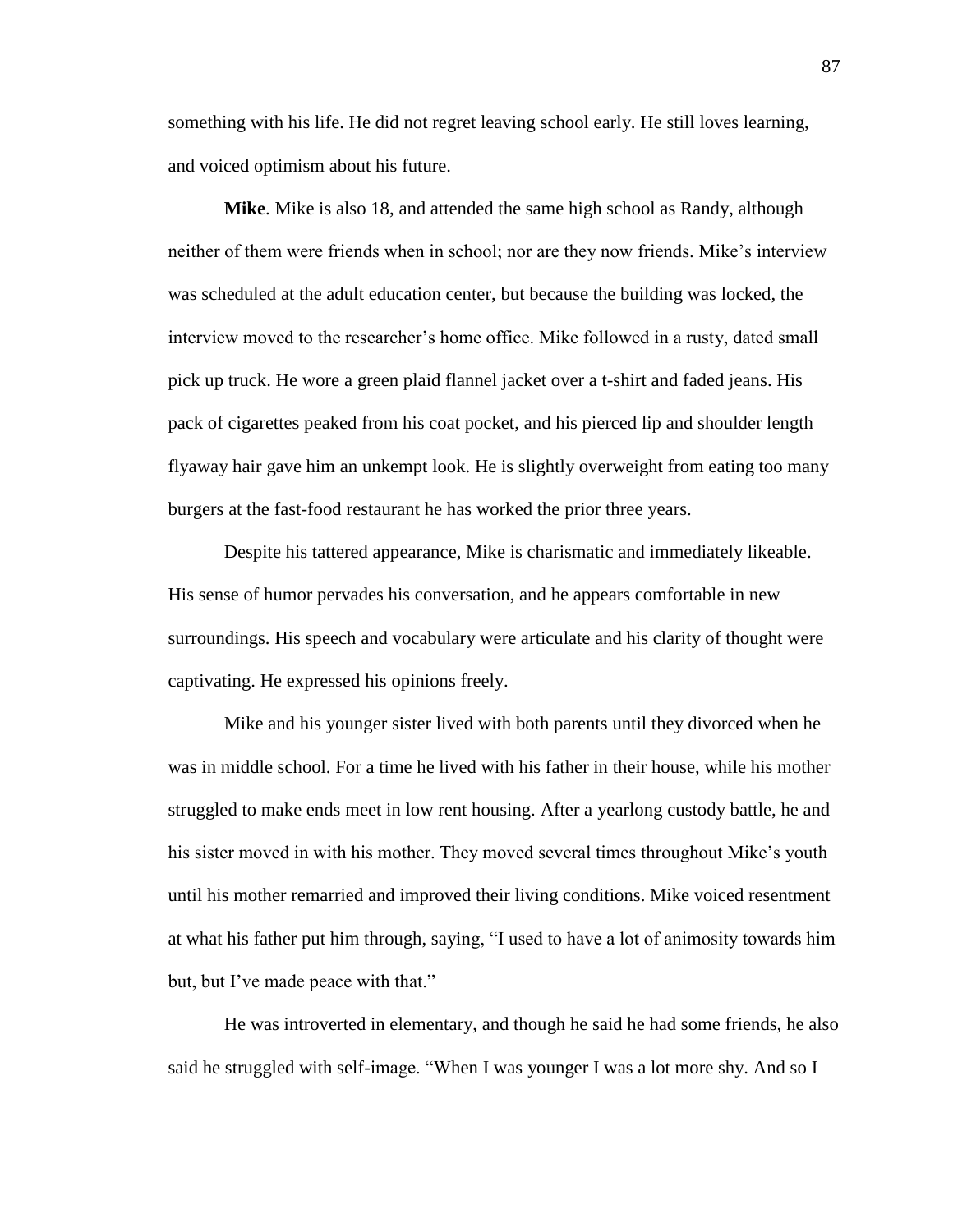didn"t want to you know, be too out there, you know. People would make fun of me or whatever." His memory of elementary grades was vague, but he did say he remembered his father reading to him and "teaching me words, you know, letters." By the time he entered kindergarten he could read and write independently. He also recalled one nameless second grade teacher who he described as "evil." This was not the teacher who recommended him to the gifted program, but another second grade teacher. Mike remained in the gifted program until high school.

Mike"s "small close group of friends" continued throughout middle school, and though his social life was stable, his home life was an emotional time for Mike because his parents divorced when he was in fifth grade. He began suffering from depression, saying, "It started when I was a kid, and uh, you know they believe it had something to do with my schoolwork but they weren"t 100% sure it was directly affecting my schoolwork, but you know I'd been diagnosed with depression and uh something else." He has experienced depressive episodes since the divorce. From that point forward, his grades began to suffer.

Around fifth grade I started, ya know, slumping. Up until then it was straight A"s all the way through. You know, I started slumping, I didn"t care any more. It"s like, "Whatever. School is easy. You know, I can do this." And so you know my grades started to slip.

Mike admitted that he could have done well in school, but from this point on he became an underachiever. "I didn"t make straight A"s but I could get by doing well on the tests and just passing."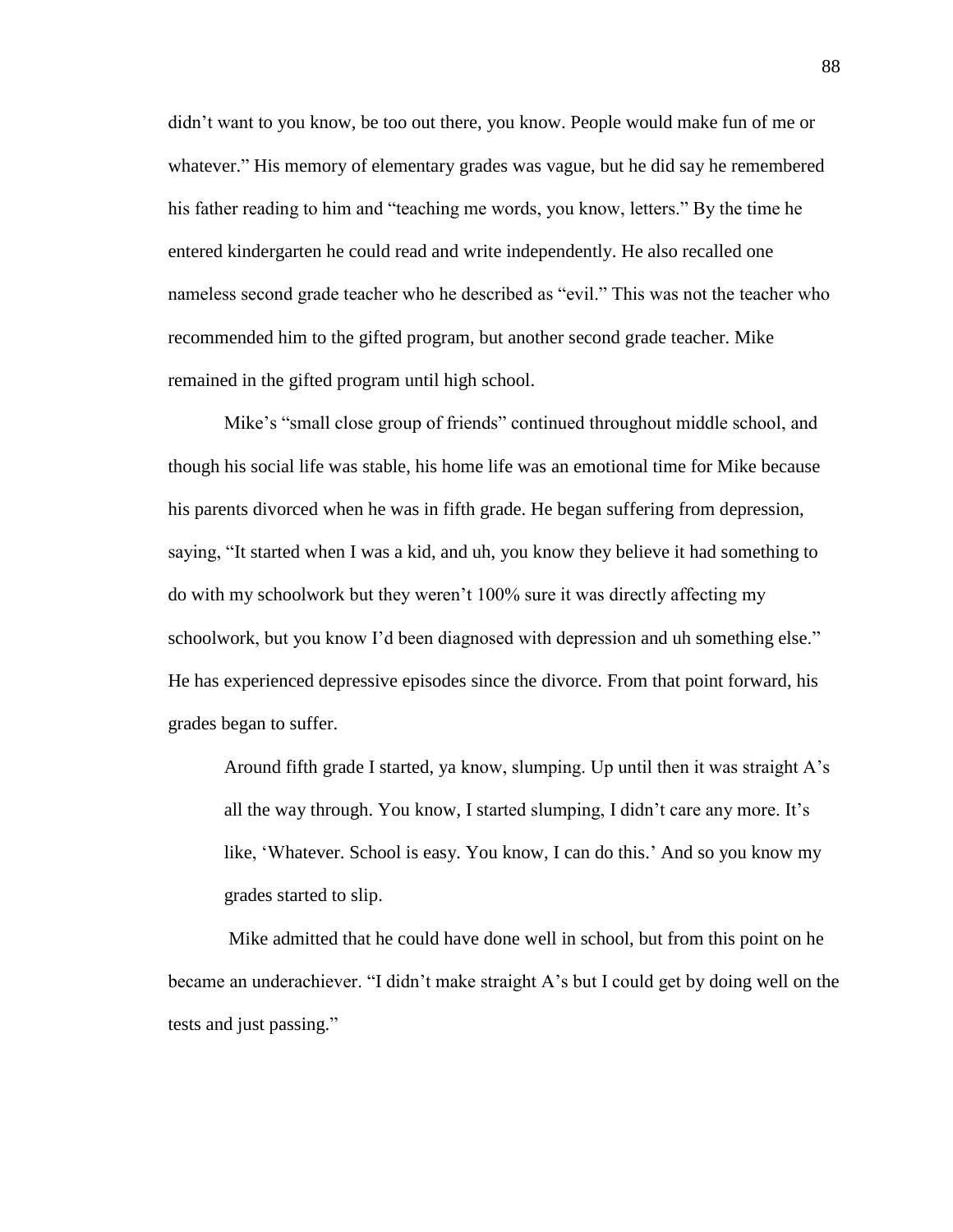It was during this time of emotional upheaval that a teacher reached out to Mike. She not only taught him in school, but formed a deep relationship with Mike after school as well. Her son and Mike became best friends, and Mike remembered her fondly saying,

I really don"t know why, but she just stuck out as one of the most - she was one of the most caring teachers probably that I"ve ever had at any school, you know. And uh, you know I actually developed a personal relationship - not like "personal" like that, you know, but I knew her kids and everything, you know. We hung out and we were friends, so, she took care of me, she helped me out whenever I was having a hard time with anything.

Though Mike continued in the gifted programs, his grades continued to plummet. When asked why, he gathered his thoughts and said:

It was just that after being told so many times you know like "Oh, you"re smart, you"re good, you"re better than this," I was like, "Yeah, I am smart. Yeah, I am good. I am better than this." And so I was just, you"re not, you"re not on the same level as me. I thought I was some kind of boy genius. I think it's important to let someone know they"re gifted, that they"re intelligent, but me, I felt like -- and I realize this now, I didn"t feel like it back then -- but I was built up too much. You know how you build something up too much and you can"t live up to it? People were constantly telling me, 'You're smarter than this; you're better than this.' And I'm like, 'Yeah, I am. So why should I even care?' you know what I mean? That's the way it was for me.

Two things happened as a result of the divorce and its after affects. Though he said, "It wasn"t hard at all, especially you know in grade school, middle school and the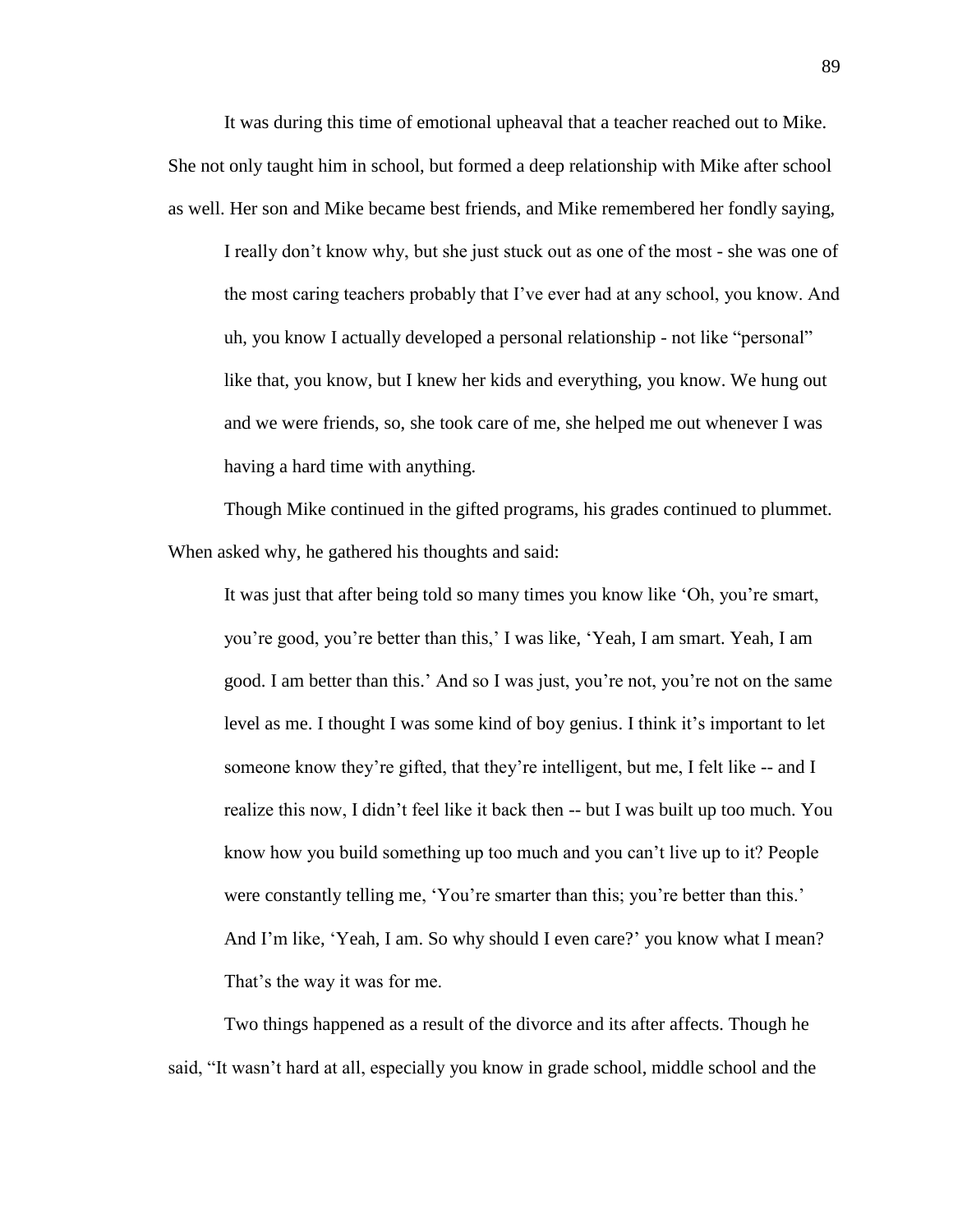first few years of high school I had no problem," he barely passed most of his classes. Also, he began to weigh his performance in class according to his relationship with the teacher.

Once Mike reached high school, his social life blossomed. He joined the drama team, and for a time worked on the school newspaper. He admitted, "If anything I was just more concerned with social things than I was with schoolwork." He also admitted that while he had many acquaintances, he primarily had one close friend (and still does.) He struggled with schoolwork and said it was all quite boring.

Very, very, very prevalent. I didn"t concern myself with the lessons most of the time because either I already knew it because I read ahead, or it was just something that I independently learned on my own a long time ago. So I just most of the time I just put my head down and drew pictures of something new just to pass the time. But I was, I got very bored in school you know, because it was just the same old same old thing.

He did not apply himself in school or out academically. He never did homework, suggesting that,

Forcing you to do homework the same work that you did in school just in a different environment isn"t really going to help. But if it"s the same thing you just taught me in the school environment why am I going to want to do it at home where I've got the computer, I've got the TV.

The only time Mike did well academically was when a teacher supported him or mentored him. He struggled with math more than any other subject, and said,

Algebra 2 was that one class where I just the one time I couldn"t wrap my brain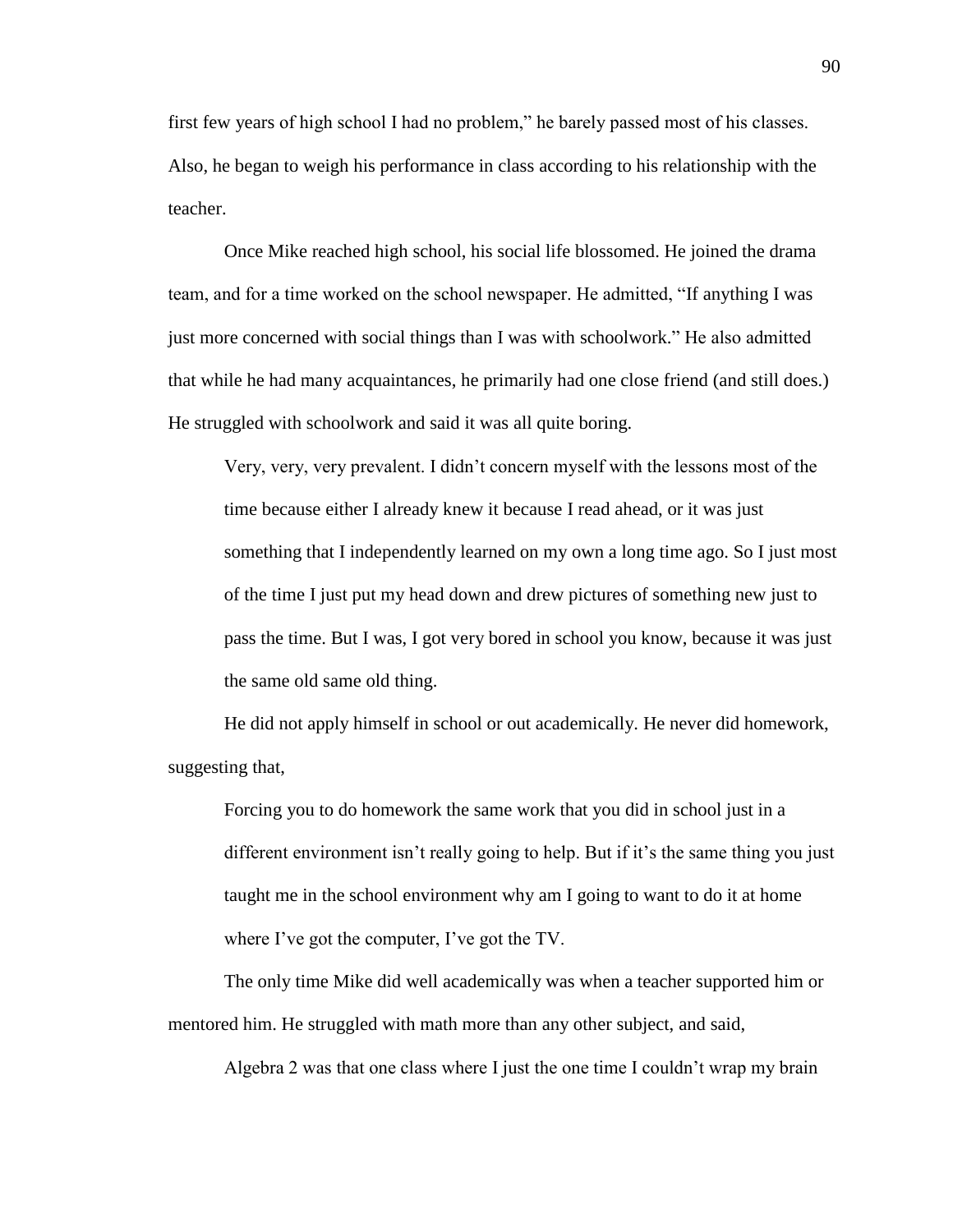around it. You know, everything else I had no problem with, I could sleep the whole class and wake up at the end of class, listen for five minutes, read whatever the chapter was, and then pass the test, you know. But with that class, that was the only one that I ever had that was just couldn"t do it.

He faulted the teachers and their lack of concern; public school teachers in his view were impersonal, and "a lot of the math teachers wanted to give up on me," he declared. "They'd tell me, 'Well, you know you're not concentrating. That's why you're not getting this.' And I would say, 'Well, you're not teaching. That's why I'm not getting this.""

Mike cited his geometry teacher who called him aside, spoke to him like an adult, and challenged him. From that moment on, Mike respected the teacher and did his best in that class. "That was the first time a teacher had ever talked to me as an equal, so I was like, "Yeah, I"ll do it."" In contrast, he cited his drama teacher as one he got to know, and "the more I got to know her, the more I realized I disliked her." Despite his love for the theater, he quit theater because of her.

Mike"s senior year ended his high school career early. One spring morning the campus police searched his car and found a weapon and marijuana; Mike was expelled from school that day and the school pressed charges. He said there were a few friends and teachers who supported him from a distance, but of his mother and stepfather he said, "They didn"t give up on me. But they just came to accept, "All right. This is what he"s doing. Ya know, if he thinks this is going to be right for him, I know that he can do it. And let's just let him do his thing."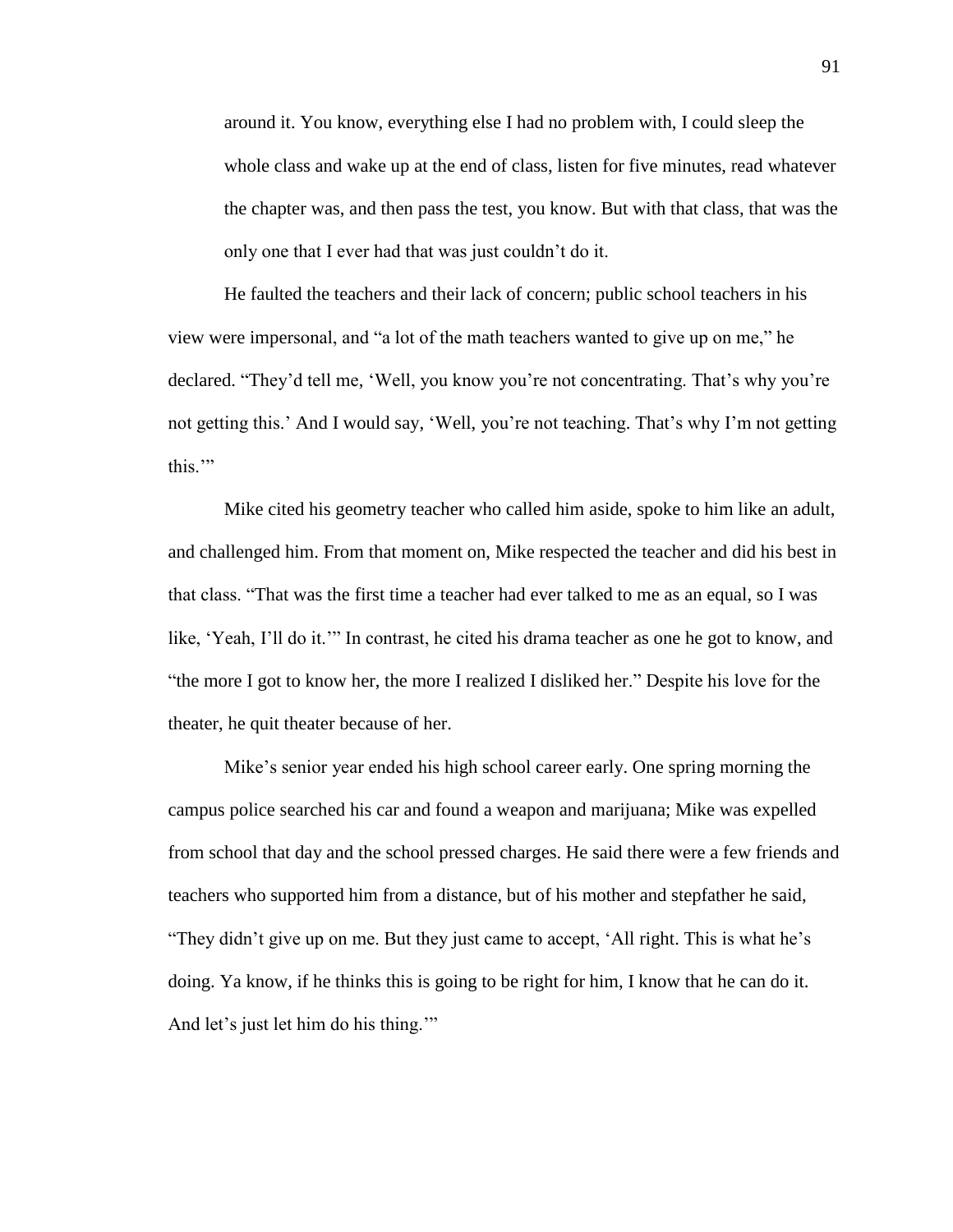Mike said he regretted getting expelled so close to graduation, and of not achieving his full potential, and not trying as hard as he could have. Mike also said that if he had not gotten expelled, he likely would have dropped out anyway.

Well, the main reason I wanted to was because I thought this would be easier for me and save me more time than having to work for a diploma. I could just drop out. I already know all this stuff; I just won"t have the diploma. And that"s what school is more about for me. It wasn't about the diploma. It was about learning things.

Mike"s future plans include going back to college since earning his GED, and earning a Bachelor of Science in music theory. He would like to form a rock band and travel the country. He had not decided that, but he did say he planned on doing something with his life now that he's through with court dates and GED classes.

**Arnold**. Upon meeting Arnold in the student service center of a large Christian university, one notices four things about him: his beaming contagious smile, his muscular build, his deep southern drawl, and his extended ears. He keeps his hair cut short with only slight bangs showing. Arnold is 21 years old, recently married, and lives in a rural community in a new home recently purchased. He is finishing his Bachelor"s degree in engineering and is a double math major. The interview took place in a professor"s conference room early afternoon during a school day. Initially he declined the interview because of his background, but once he learned the study concerned gifted dropouts and not just giftedness, he agreed to participate.

Arnold began telling his story saying, "I grew up in a country home, out in the country. My dad was an alcoholic. His dad was an alcoholic. We were on welfare." As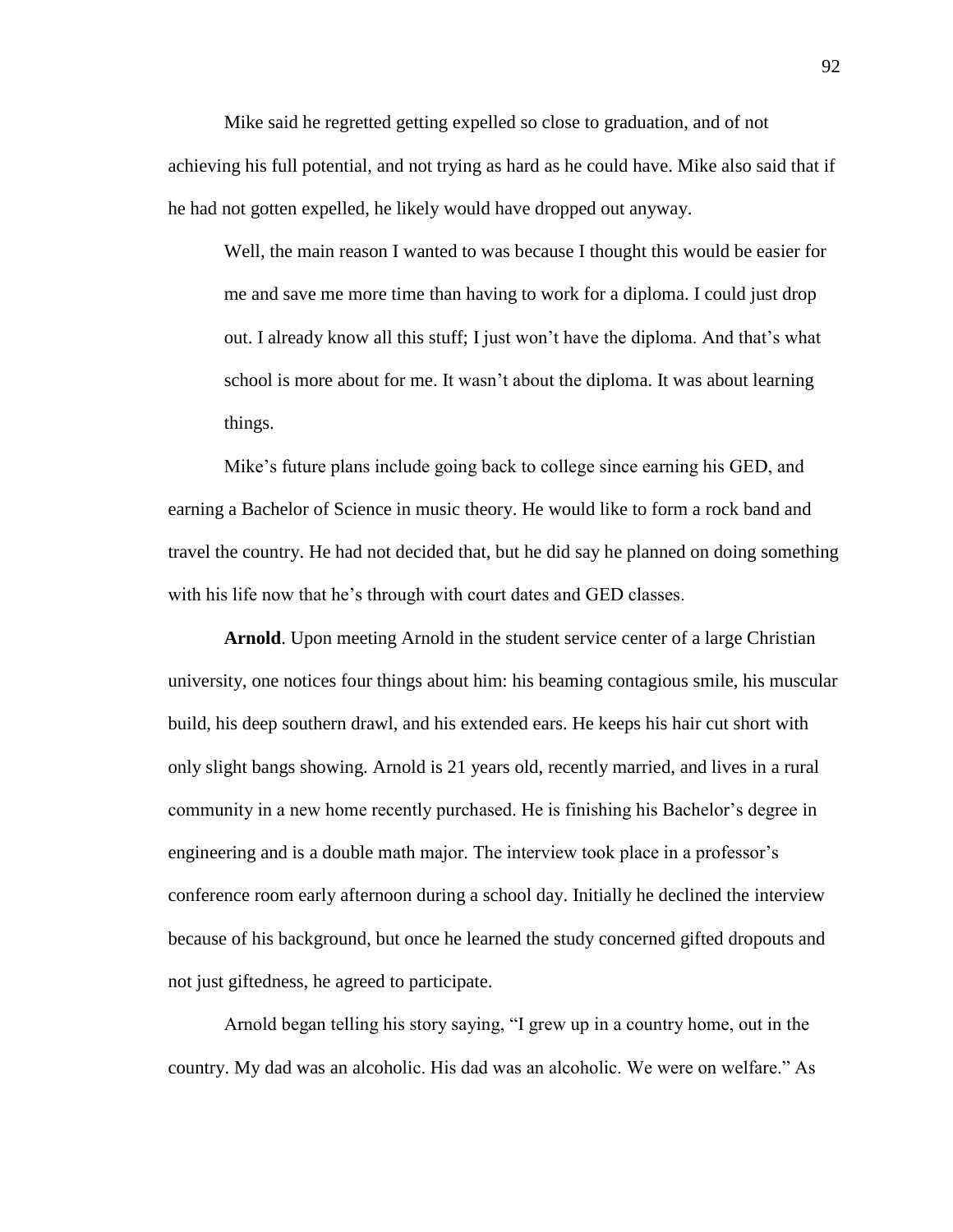far back as Arnold could remember, he was extremely poor. His older brother, younger sister, he, and his parents eked out a living on 230 dollars a week. He mentioned that throughout elementary school he had to wear sweat pants to school because they were so cheap to buy. In his early schooling, Arnold said his poverty played no part in the friendships he developed, "and so in K through five I was popular. I wasn"t like uh, a weird kind of guy on the corner. And I really liked that. I looked up to people looking up to me." In kindergarten a private donor scholarshipped him to attend, but after that he attended public schools. Neither parent was educated beyond high school, and the welfare money dried up, so his mother earned her Associates degree and became an X-ray technician.

In elementary school Arnold had many friends. He fit into the crowd at his small rural school. Though the students were from different socioeconomic backgrounds, they grew up together and grew close. In third grade, at the recommendation of his teacher Arnold was tested for giftedness and admitted to the Talented and Gifted program where he remained until sixth grade. When asked if he ever sensed he was gifted, he said, "I never tried in school, you know? But I was still able to do the exact same things they were." When asked how he compared to other gifted students in the program, he added,

I remember being different from the other people that were smart. They were smart because I believe they really tried hard. You know? I really started seeing people putting in the effort and being smart. Those preppie kids. When I was in the same program with them I knew that we weren"t, we were- wasn"t the same. Arnold apologized for his poor grammar. He said it was the one thing he always

struggled with in school. His favorite subject in grades one through five was math.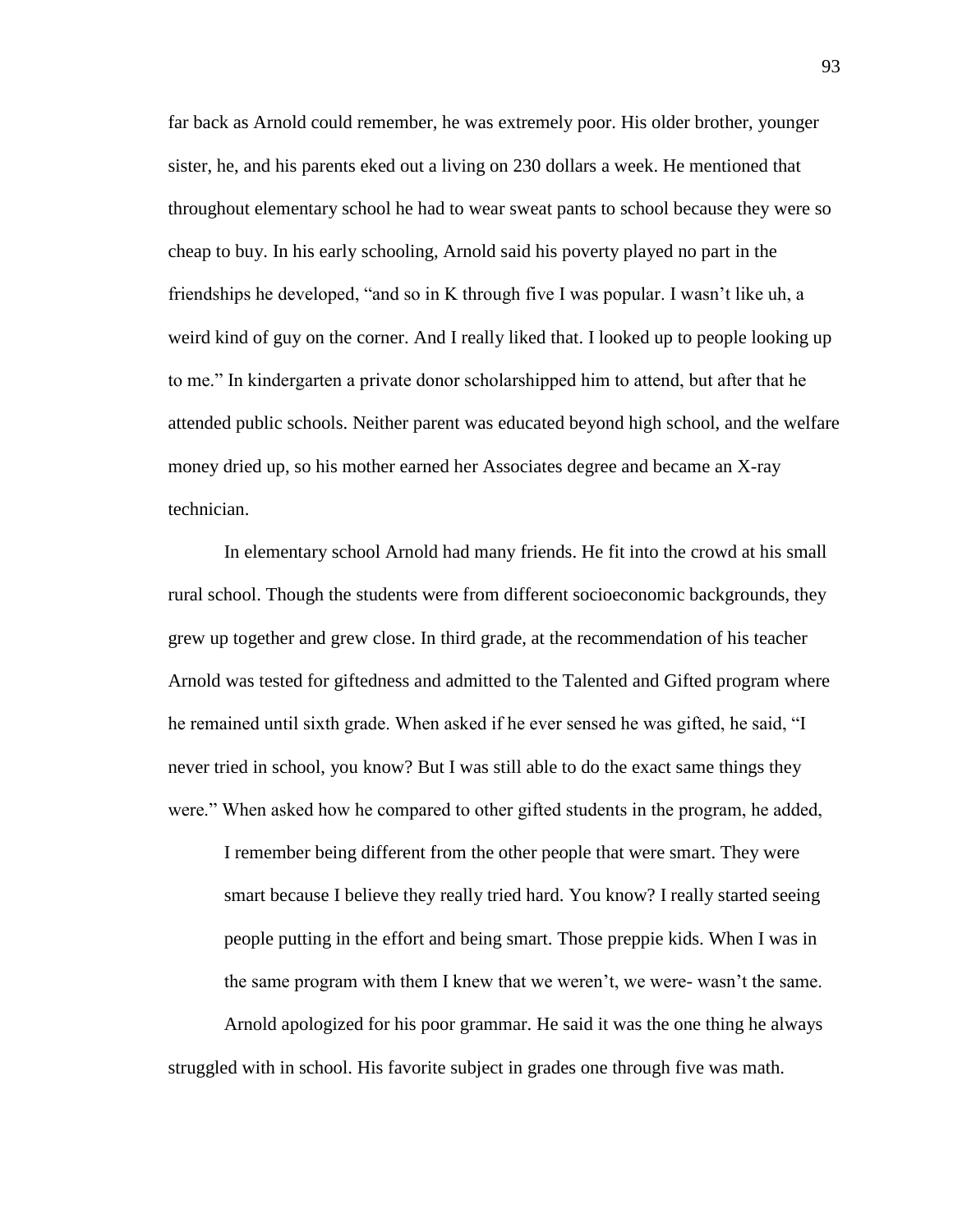At the end of his elementary school time his mother returned to college and earned her Associates degree. That left Arnold home alone much of the time, or with his father who drank. Arnold needed an escape, which he found in the local roller skating rink a year later. He continued doing well at school; he said his grades were all As up to that point. Then things drastically changed in middle school.

Arnold moved to a different school, much larger than in elementary. Several district schools merged in sixth grade, and Arnold found himself in a class warfare. The wealthier friends he knew turned on him. He put it in this perspective, "It was all of us. And then they kind of went and done their own thing. And so I was no longer a part, you know?"

As a last ditch effort to keep his prior friends, he tried out for the sixth grade basketball team, but was cut while his old wealthier friends made the team. Arnold sought out others like him: poor, broken, friendless. "There was those other kids that were kind of like me, you know, uh not as well off as those other kids. And so yeah, in the sixth grade things really started going down hill. I got in a couple fights in the sixth grade. I wanted to be seen as bad, you know? I wanted people to not mess with me so to speak."

He shifted his relationships from school to the skating rink which he visited every weekend and many school evenings as well. When asked why, he said, "I kind of wanted to hang out with a lot of the older crowd. And so, um, yeah I hung out with a lot of kids at the skating rink and they were doing things that wasn"t a good crowd to hang out with."

Added to the social rejection he faced in middle school, he suffered his greatest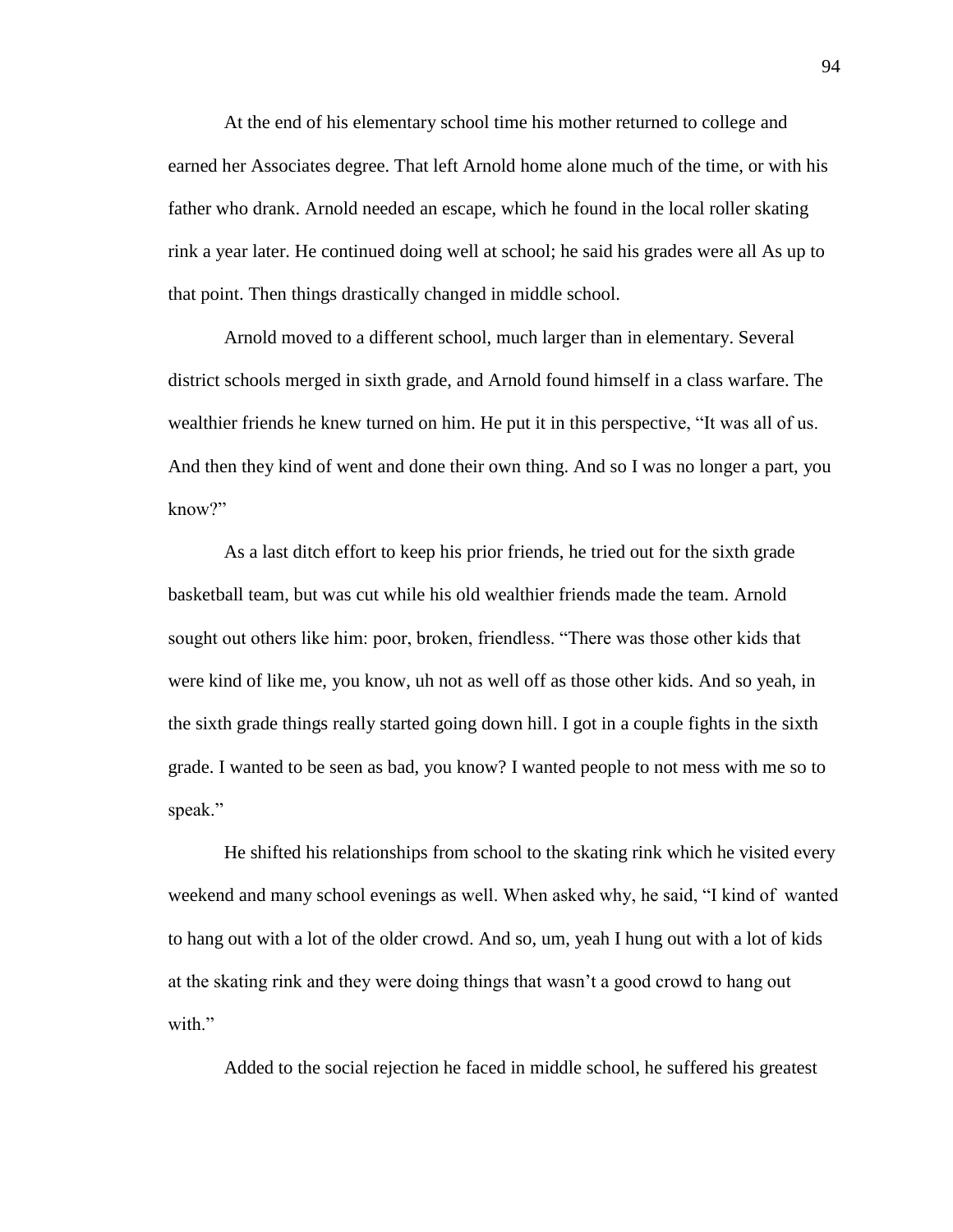personal loss in sixth grade when his best friend was killed. Through all of the emotional trauma, the change in behavior and the decline in academics, Arnold said that he never tried to form a relationship with any middle school teachers, nor they with him. He said middle school for him was simply to be endured. He found his fulfillment and acceptance at the skating rink, hanging out with much older boys who influenced him negatively.

"I remember smoking weed the first time behind the skating rink with this older, uh, acquaintance. Of course, I wouldn"t call him a friend "cause a friend wouldn"t do that to you. But that was the first time that I tried drugs. I never got started on smoking cigarettes or anything." He was eleven. The pattern had begun, and Arnold told numerous stories of his adventures in middle school running from the police at night, getting in fights at school, trying different drugs and drinks that his friends at the rink gave him, and watching his grades plummet

For several months in the eighth grade, Arnold"s life took a turn for the better. He was "saved" in church and dated another Christian girl the latter half of the year. Her father mentored him and discipled him. They developed a deep relationship. He became active in the local church and left his skating rink friends behind. At this time he was retested for the gifted program (he was dismissed from the program in sixth grade) but he declined admission.

Upon entering high school in ninth grade, Arnold and his Christian girlfriend broke up. The girl"s father abandoned his mentoring of Arnold, and Arnold returned to his old crowd. He tried following her to her school to repair the relationship, but that failed. He attended the private Christian school he had gone to in kindergarten, and was promptly expelled the first week for fighting. He made up his mind half way through the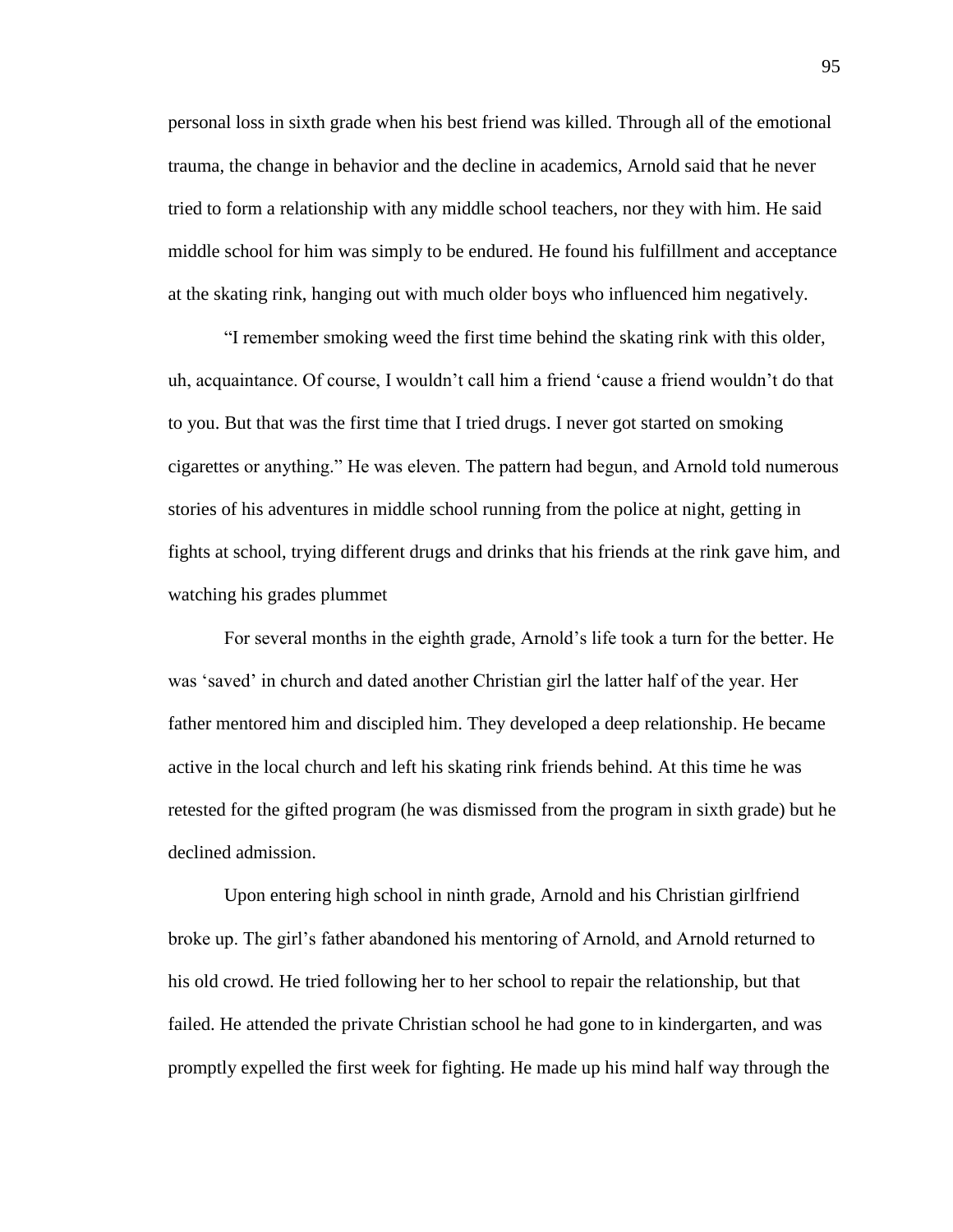year that he would drop out primarily to get away from his girlfriend, but because of his age he needed an alibi. No one tried to dissuade him. He said he was going to be home schooled, but that never happened. Instead, he spent all of his time at the skating rink with his old friends.

I had a car, and I was peddling a little drugs at the time. Thought I was somebody. And eventually up until when I started to turn 18 I was really getting heavy into selling drugs. Not just little things, you know, pounds and pounds a week. Quarter kees of coke, Thousands of pills. A lot of stuff. Partying all the time.

His parents were willing participants in his lifestyle. "Oh, yeah. Yeah. Knew we were doing it. We done it in the house. I used to have all sorts of friends over there. And my dad, I remember always used to uh - I"ve done stuff with my dad before. Um, "cause he was a really bad alcoholic. I remember us drinking together." He carried an AK-47 with him in his car, and peddled drugs at the local college campus. Several times he had encounters with the law, and was booked for public intoxication. He said his life was in a downward spiral with no support.

One afternoon his mother reminded him of his encounter with God when he was in eighth grade. Arnold said that that moment affected him so greatly, he decided to turn his life around. He rid his home of the drug paraphernalia, and called on his prior Christian mentor to come help him do so. He renewed his relationship with God, and pulled away from his skating friends completely. He isolated himself for several months, and said he thought to himself, "And I knew that I had to change because I wasn"t going nowhere. My friends that I went to high school with, they was all off to college somewhere, and I"m doing nothing." He decided to earn his GED, which he did without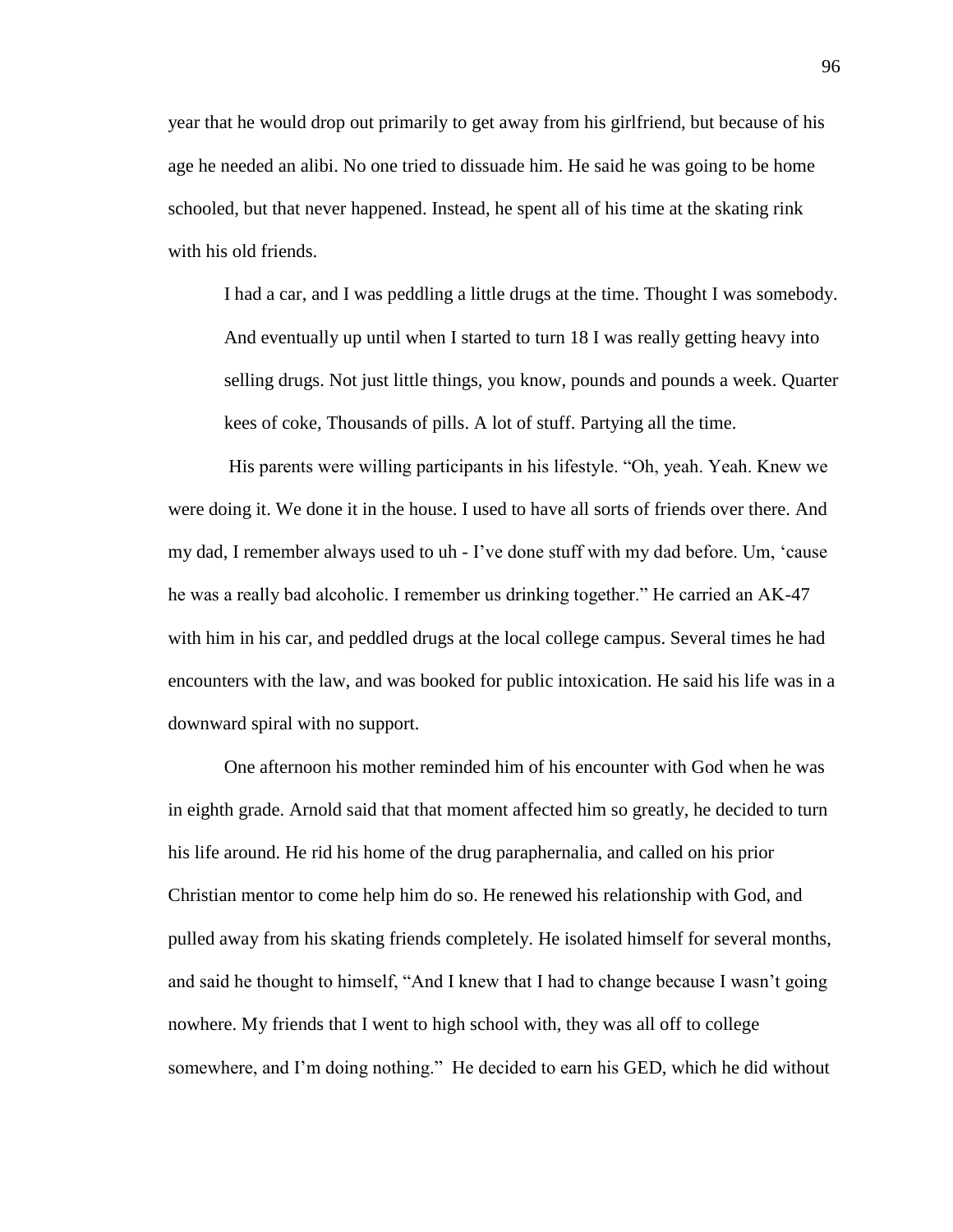attending classes and completed in one night. He attended community college for two years and earned his Associates degree. There a physics teacher also mentored him and developed a relationship with him. He encouraged Arnold to pursue engineering which he is currently doing.

**Buck**. Buck is 23, single, and was interviewed in a university library meeting room. He is well over six feet tall, lanky, and wears a red beard which matches his red hair. He walks with a distinct bounce and long strides. His demeanor is jovial, cordial, and warm. His speech is rapid, mumbled, and at times hard to understand. One immediately notices his clothing. Buck is a self-proclaimed eccentric, and at both interviews he wore a heavy sports jacket (even though the weather was warm), an ascot or a scarf, and his hat choices were either a tweed golfer"s cap or a fedora with a feather in it. This matches Buck"s purpose statement: "How is this different from everybody else?"

As a child, his parents moved every few years, but quickly settled into a Southern Baptist church once they moved in. Church life and Boy Scouts were the only social outlets Buck and his younger brother had. Buck was home schooled and never attended private or public school. His mother purchased and designed Christian curriculum for Buck and his two younger brothers beginning in kindergarten and all throughout middle school until early high school when Buck dropped out. His family did belong to an educational co-op, but primarily Buck"s education took place entirely in his home with a few annual field trips interspersed. Because they lived off a single earner income, Buck said, "Being a lower middle class family you know we didn"t always have money to spare." They always lived in rural settings and often in poorer housing in the South. He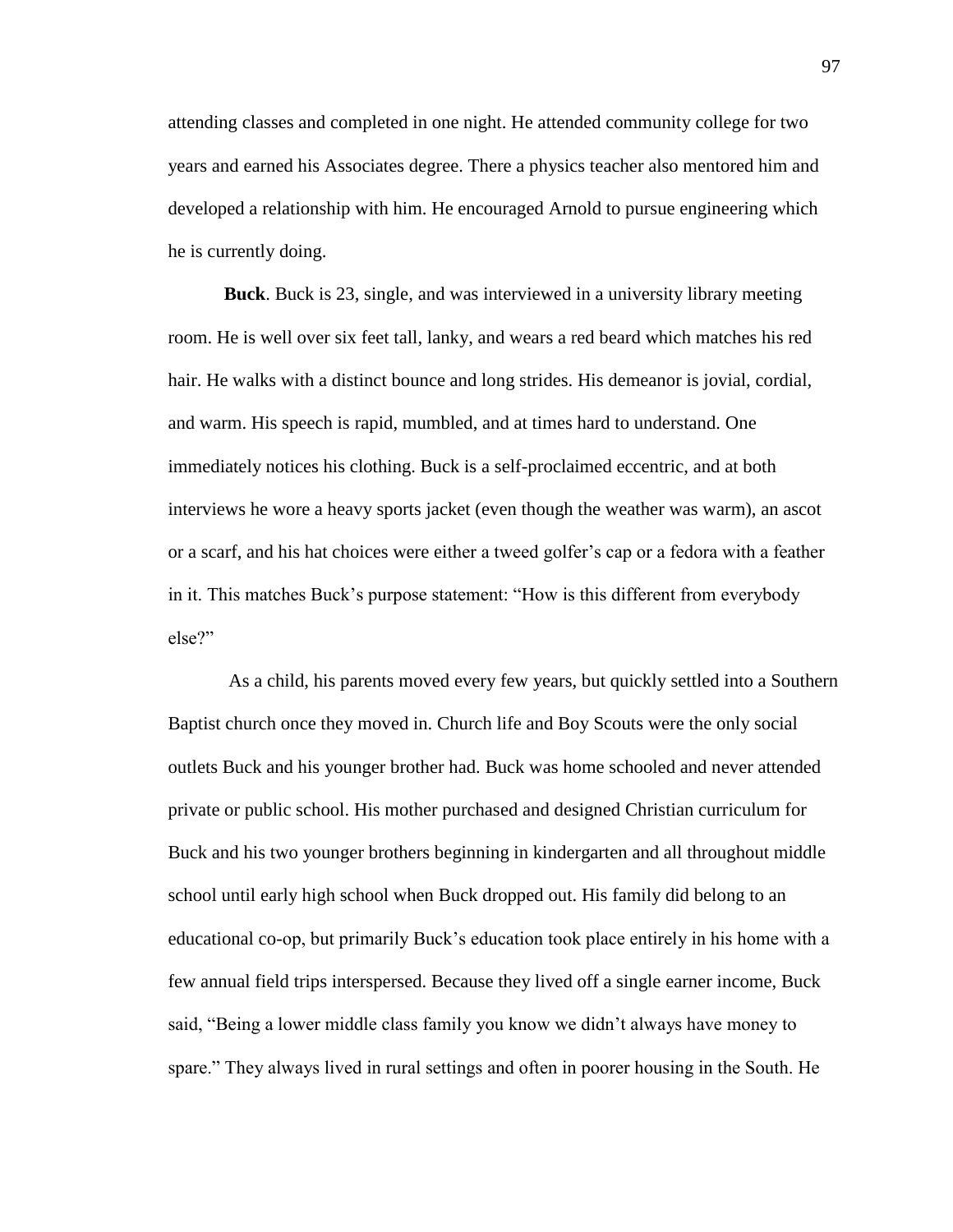indicated that he did not like the frequent moving and rural isolation. "It was hell. To put it mildly."

As early as he could recall, Buck said, "I was very - not introverted - but shy. I mean shy. I was very shy and very, very reserved. Worried about other people"s opinions." Even when he was in social situations, he did not take advantage of them. He withdrew into books which was easy for him since he learned to read at a young age. "It was probably closer to five or six, so right around there. I remember us going to the library a lot and reading lots of simple books like that. But I remember enjoying them quite immensely and being able to do it myself."

Whether due to moving so frequently, or to being home schooled and isolated much of the time, Buck admitted that he had few friends throughout elementary and high school. "Most of being home schooled and being the family we were, we had people that"d come in for years at a time and then usually they"d go off or we"d go somewhere else. So and that was tough to deal with." Buck admitted that he had only one friend growing up. "Outside of my brother he"s the only real best friend I could claim. We had that sort of relationship. You know, we may not talk for months at a time but when we get together nothing"s changed." He regretted that he did not have other friends,

Someone who, who does stick with you and then be close. But I didn"t have many of those. There were some people I consider friends and some of them I still remember but they were none of those kind of harsh boyhood friends where you beat on each other more than you like each other.

It was difficult for Buck to parse elementary from middle and high school. As a home schooler whose parents did not annually test for academic progress (it was not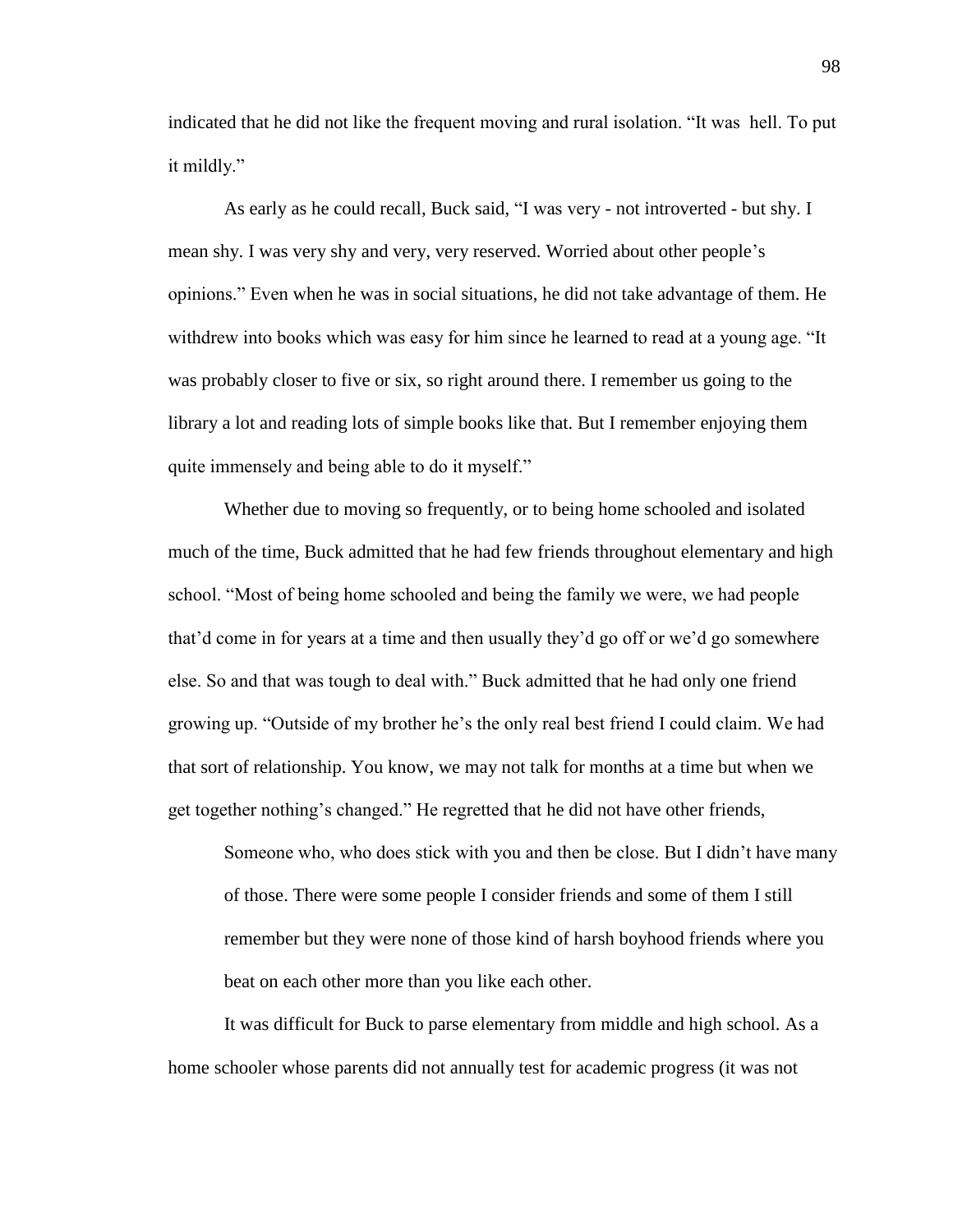required in their southern state), Buck discussed his schooling in terms of curriculum and events rather than grades. He recalled that in elementary, "We used TV shows, Wishbone, Magic School bus that was the one about science the Magic School bus, you know." Home alone with his brother and mother, he described his education in elementary years as being "pretty structured." His mother stressed reading and history (Buck"s favorite subjects) but not math. They used interactive learning strategies and computer programs often, and watched videos and television shows. At least in elementary grades, she encouraged the use of graded work sheets to supplement their schoolwork, which Buck described as "homework."

Whew, it chaffs. Homework chaffs. Sometimes it's understandable. Um, say if there"s a purpose behind it, if you taught a lesson and you want us to do more so I understand the lesson, cool. I hate busywork. If you want to give me work just because (inaudible) too slow, go away. Stop. No. Just stop. Blech. Cease.

Homework and math were two sore points for Buck. Because his mother never emphasized mathematics, it became a social struggle for him. When his family did connect with other home schoolers, they often faced off in academic competitions, particularly in middle and high school. Buck, already shy, buckled under the stage lights and having to do math problems in public. He reflected,

I hated math, so I didn"t do it. I remember being on youth trips, people doing little, I don't want to say math games but yeah, upper middle getting into high school now, yeah. We"d be freshman kind of year. People would be like, "Uh, do some stuff,' and I'd know it but I didn't (snaps fingers) know it real quick. I didn"t know my multiplication tables. I handled it fine, you know, up to addition,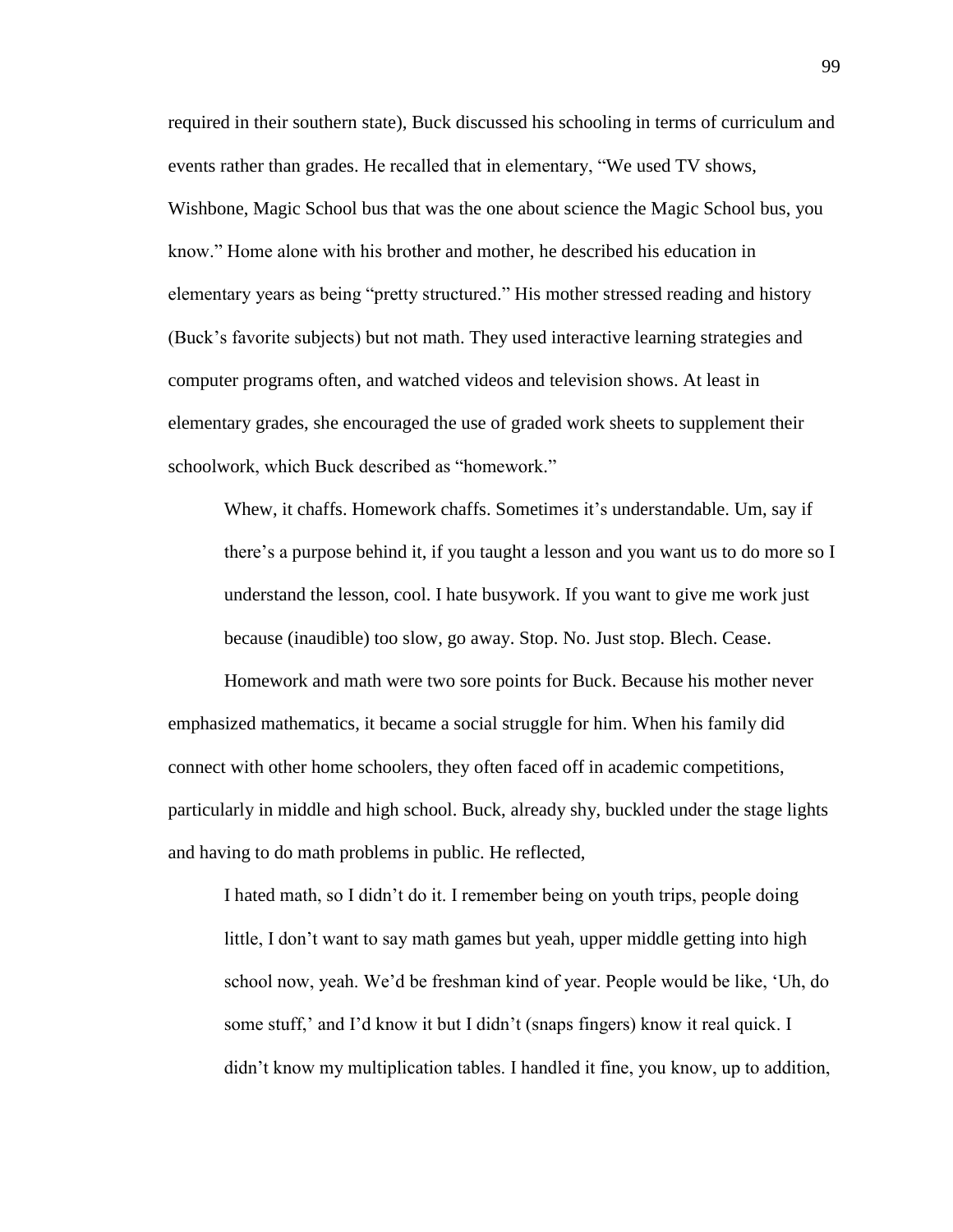subtraction, multiplication stuff like that. Um, it just wasn"t drilled into me in school. I just didn"t like it. I loathed math.

He added that when he took his SAT exam before finishing his GED, "Those were the worst four hours of my life. "Cause on the math section, I -- most of the algebra and stuff at the time I didn"t know any of it. So I sat there with a calculator pretending, pretending to do things so I didn"t look nuts."

Back in middle school, Buck spent most of his time reading novels and history books at home alone. Occasionally his mother would take them on field trips. The outings were, in Buck's words, "random occurrences, random events, random field trips."

However, in middle school the family structure changed as did Buck"s familiar world. Because of financial reasons, Buck"s mother had to go to work outside the home, leaving Buck responsible for his own (and his brother"s) education. Buck was truly on his own and independent, a trait he later describes as "horrible." In terms of schooling, it did not take Buck long to realize "I could fudge it off pretty well, you know? I"d be in bed downstairs and they'd be like, 'You need to be reading' and stuff like that. And I was like, 'I am reading.' (Snores.) And then just go back to bed." Once both parents left for work, he and his brother were left alone all day and they would play outside, play on the computer, or read Star Wars novels. Occasionally his mother would challenge him to read Jane Ayer or Huckleberry Finn, but she eventually caved in to Buck"s growing willfulness and independence.

Buck declared, "I was a willful child." This was exacerbated once his mother left him to his own education. He began an educational decline, partially out of boredom "coming out of home school relaxed environment, you know, you"re chilling till noon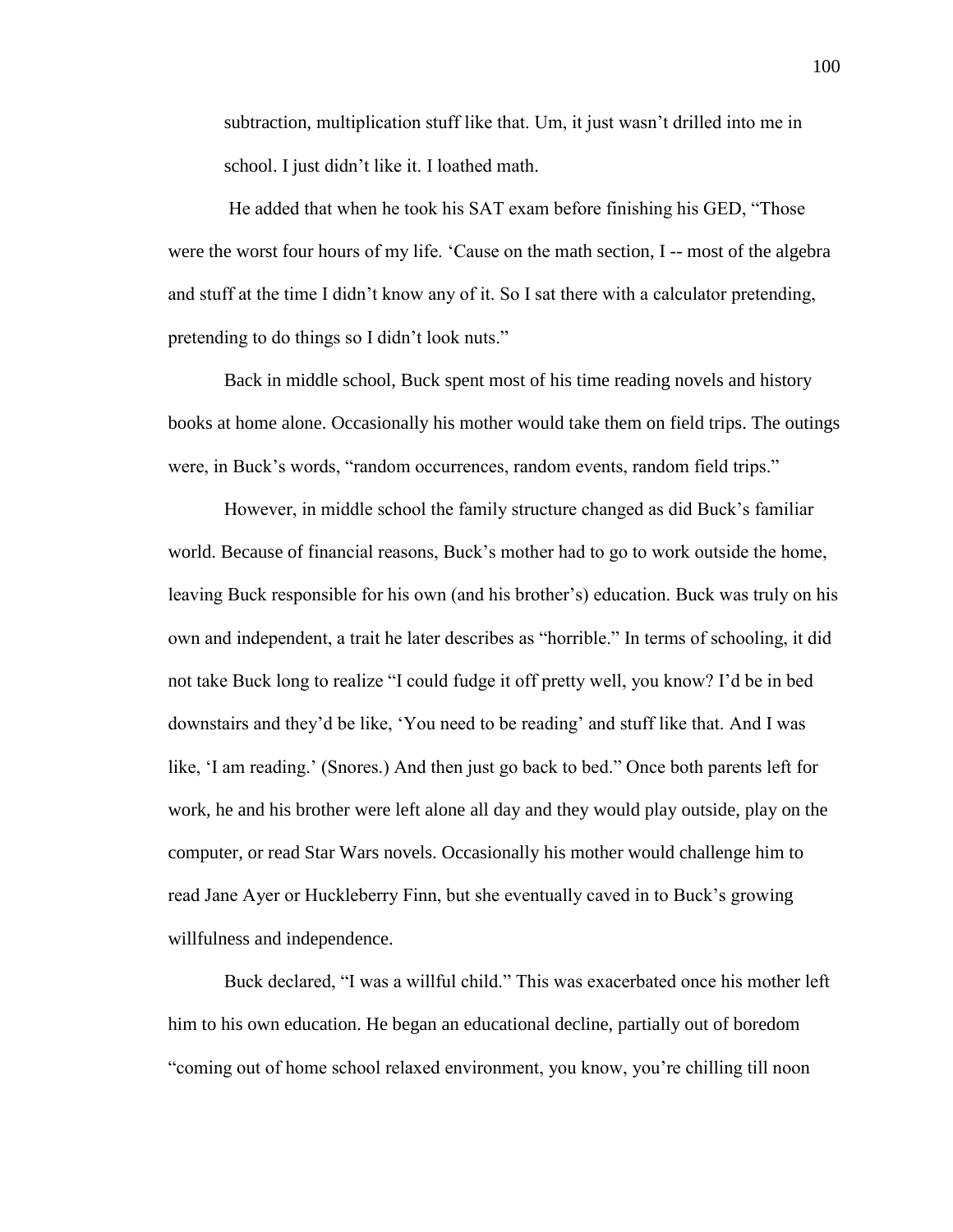and just flipping from thing to thing," and partially out of rebellion. Every day became a family fight to get Buck to do his schoolwork. "They allowed me to have - even with home schooling by the time I turned 14 my mom was like, 'Here. Just do things.' And a lot of people would judge her for that. Like, 'Well, you didn't do what you needed to.' Well, you know what? I've made my own course, hard as it may be." By age 14, Buck admitted that he began dropping out or "phasing out." He said around age 15 or 16 his mother sat him down and told him he must "choose your own path," meaning he was on his own. Schooling was "sporadic." By tenth grade, he completely dropped out and educationally in his words, "there really wasn"t anything at all." He went to work full time with his father at 17. Buck was fully independent, something he reflected on both positively and negatively:

I want to make my own path. I want to make I want to make my own singular way. And that"s what a lot of it came down to. Was how is this different from everybody else? Um, if I had to learn this, how can I learn it differently than other people? You know, if I have to learn math, how can I learn it differently than other people? Some of that was intentional thought, some of that was intentional focus, but how could it be different and individual and not like everything else I saw? So even though I wanted to be on a different path, there's still a part of you that wants to be the same as everyone else. Masked. Horrible split of a person and (blech). Horrible. Trying to match up with others while trying to be different at the same time.

Buck"s last sentence referred to the peer pressure he felt growing up. Being an isolated home schooler while other children attended public school together; doing poorly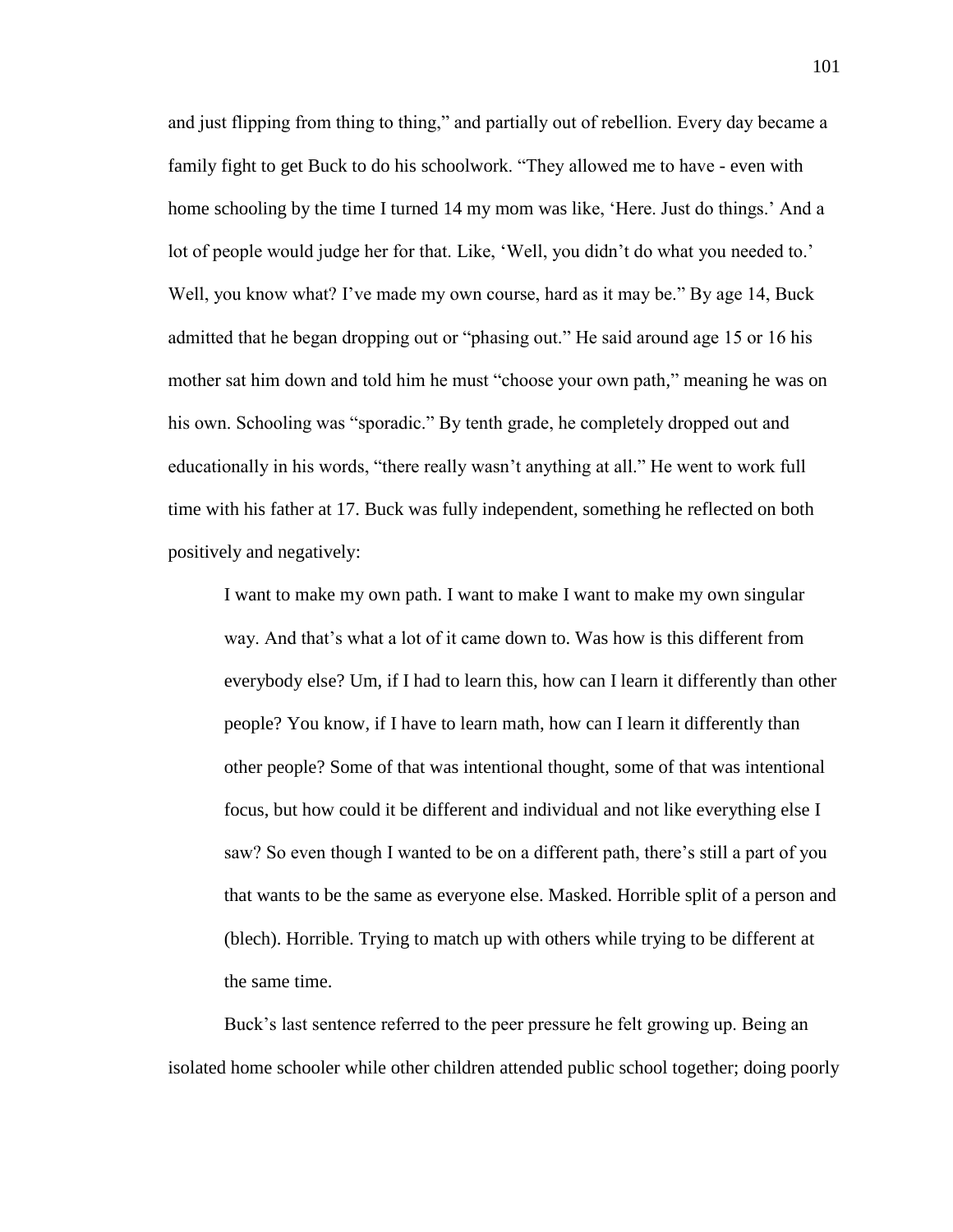in math competitions while others performed better; and learning to emerge from his shyness into a public world all were part of his informal education.

Yeah, of course it's nice to have people to have fun with and hang out and everything like that. But when it comes down to it like, I don"t need to try to be accepted by people around me, because that influences the way I think, the way I behave.

Buck said that he learned who he was and what he wanted while working with his father in a manual labor job which he hated. He decided he needed to get his GED and go to college to achieve his goal of creating a community theater group. He saw others his age progressing and felt his life was going nowhere. He regretted not working harder on his education in middle and high school, and regretted not developing more friends in life, but said he felt no regret dropping out of school.

**Diane**. Currently serving time in jail for drug possession, Diane is 23 years old now and hopes to be released soon. She violated the conditions of her probation by relapsing on her cocaine addiction. The jail where she is incarcerated would not permit person-to-person interviews, so Diane agreed to complete her interview in writing. Even though she is in jail, she had a bright outlook and sense of humor, agreeing to the interview and saying she said she had plenty of time on her hands. Diane is African-American. She was born in Washington D.C., and spent a great deal of time moving between two states growing up.

She and her younger sister (who is two years younger) and brother (three years younger) were raised by their single mother. Even though they were close in age, Diane said, "Growing up, I wasn"t close with my siblings." Her parents were married after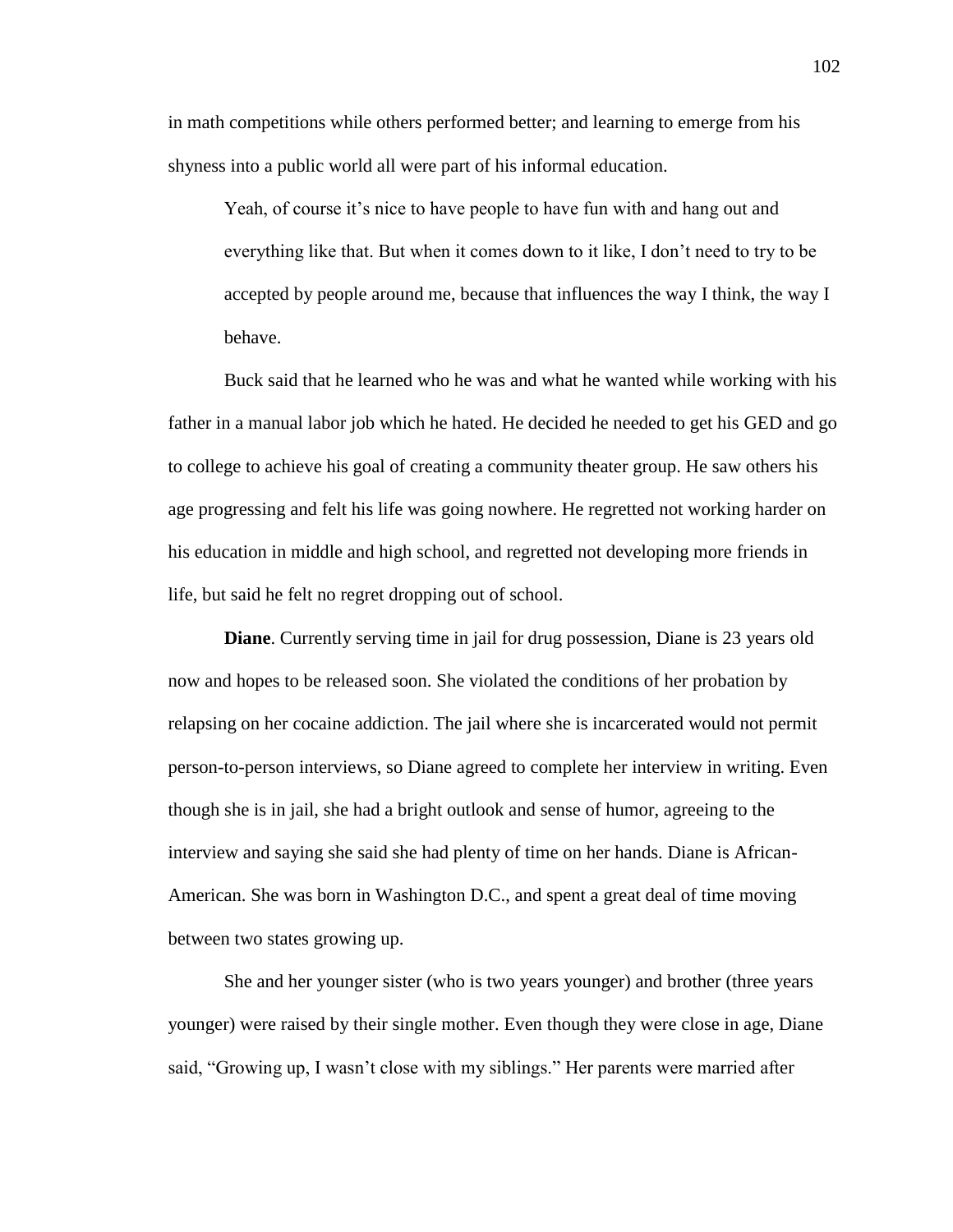Diane was born and divorced when Diane entered second grade. Her mother attended college but she was not sure her father did. Diane grew up poor, but complimented her mother by saying, "My mom was a gas station manager. My mom worked two jobs the majority of my childhood in order to ensure that my siblings and I were taken care of."

She did not know her father but has attempted to reconcile with him. Diane recalled that he was physically abusive to her mother which led to the divorce. She does not have a relationship with either parent, but said "I have made an attempt at it." She added, "I am passionate about my family and being there for them despite our past differences. I have always dreamed of us being a close family so being there for them, I suppose, is a way for me to make that happen." Diane's familiarity with abuse became personal when one of her partners turned out to be abusive. She poised it in her interview this way:

I strongly dislike woman beaters and drug dealers. I dislike these things because I have seen women beaten, I've been beaten by men, and I am a recovering cocaine addict. Neither woman beaters nor drug dealers care how many people hurt in the process of self-satisfaction.

The constant moving from state to state had an effect on Diane"s education, but even more so on her relationships with other children. She said, "I never really stayed anywhere long enough to really get adjusted or to be comfortable. That caused me to feel out of place in school and around the towns I lived in." She added, "I tried to fit in. Never accomplished fitting in." In conclusion, she said, "I was a loner." Still, she did say that she had one friend in elementary grades. "One I met when I was six. We played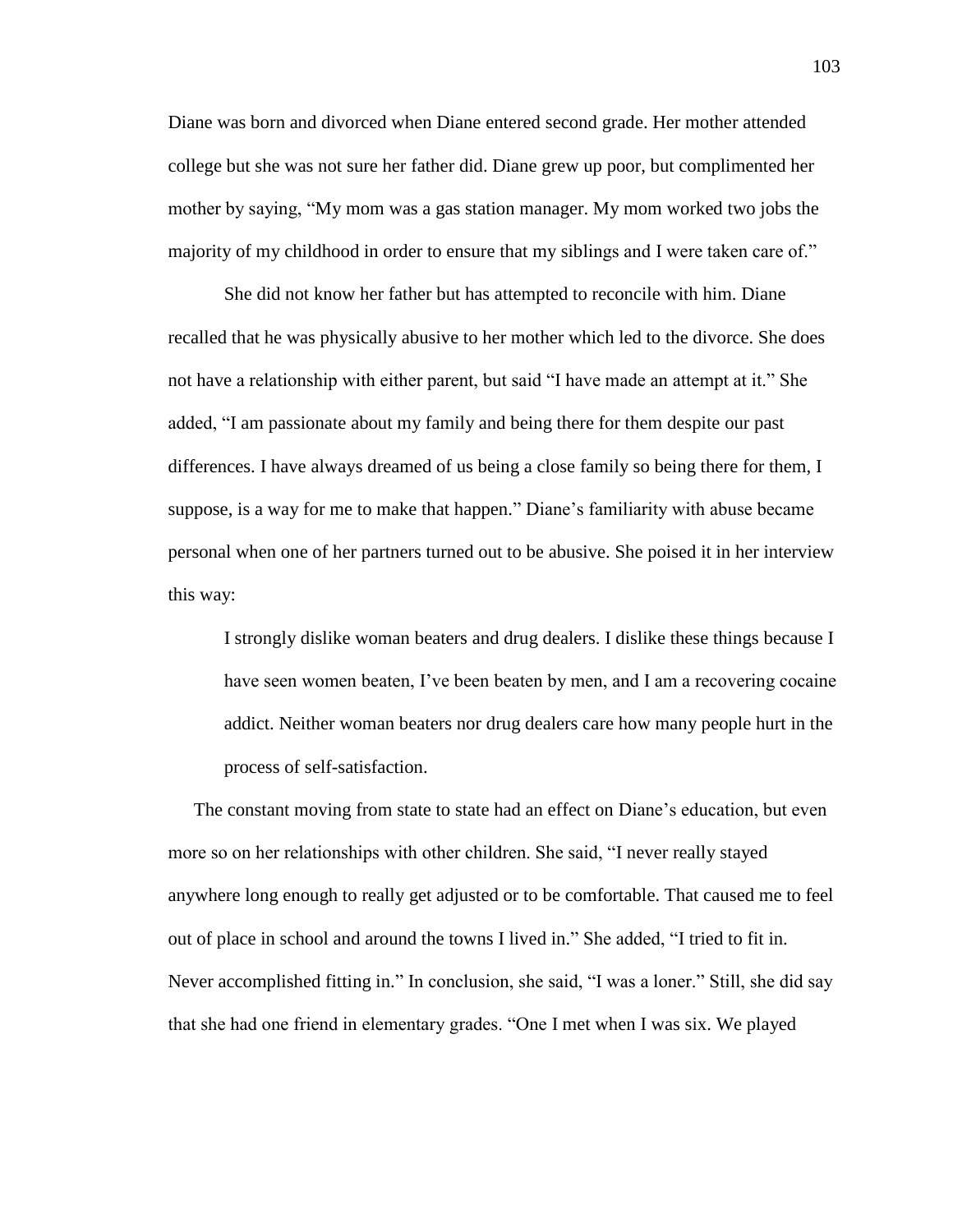together every single day I also slept at her house a lot. We got each other because her parents fought like mine. We were very close until I moved when I was 12."

In her isolation and mobility, Diane turned to books. She said she was identified as gifted in elementary school around the same time her parents divorced, and she was excited at the opportunity of entering a gifted program. School was not challenging to her. She said, "I amazed the teacher with how much I knew that I wasn"t supposed to, so she sent home a letter suggesting I enroll ad [Deaver Elementary School for Innovation]." When asked if she felt different because of her giftedness, she added, "I didn"t feel gifted because being smart was normal to me. I did feel special to be going to a school for smart kids, unlike my siblings." She liked elementary school and "didn"t have any teachers or subjects in school that I had a bad vibe with."

In middle school, Diane"s world flipped. She reflected, "I was molested at the age of 10 by my mom"s uncle," but the after effects of that molestation would not become evident until Diane entered middle school where her behavior turned negative, and she moved in with a relative. Her godmother encouraged her schooling, and Diane admitted she did like math in middle school because the teacher "made me grow to love numbers." The godmother also tried to involve Diane in extracurricular activities such as color guard, but Diane turned her attention to making friends. "I was in a new school and she was nice to me. That sparked a friendship that lasted through the awkward times in my life. We went through smoking, drinking, boyfriends and other things together. That lasted until I was 15 and moved away."

At 15 Diane attended a new high school, and once again tried to fit in. There she said the "teachers cared about me, which made me want to impress them." She did well on the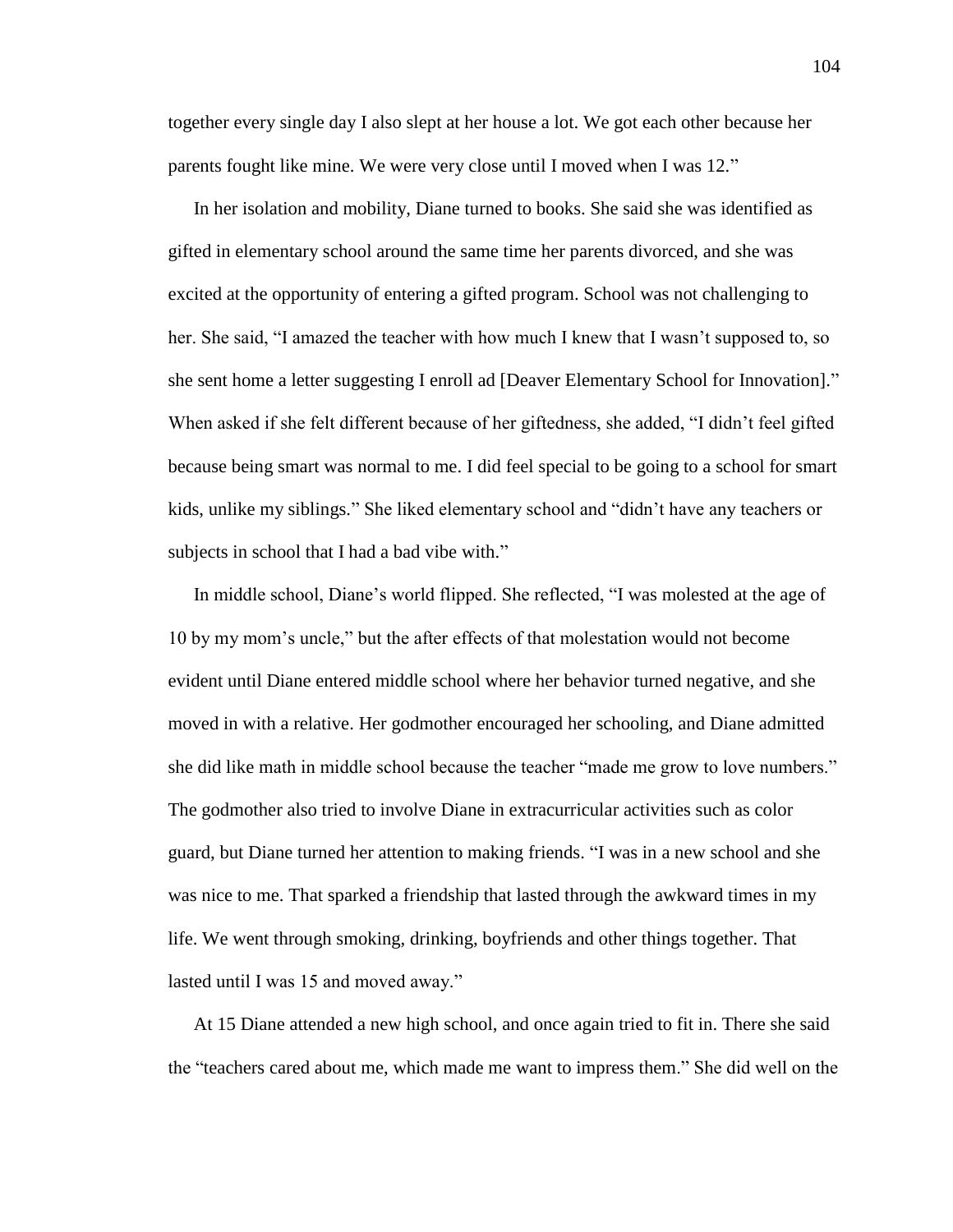state exams without studying for them. High school was not a challenge, she said, and she found herself "bored a lot of the time." She had opportunities to take advanced classes, but turned them down. Other than dress code, she had no trouble with rules or policies. Though she said she skipped class a few times, she had a perfect attendance record until she dropped out. Her grades in high school fluctuated. "My home life with my family and friends determined whether I performed well or poorly in school, to be honest. Sometimes it was good and other times it was bad." She hated homework, and "barely did it." In her new school she participated in a few extracurricular activities such as volleyball, track, and was manager for the girls" basketball team, but she admitted, "I only got involved in activities because my aunt and uncle I lived with made me. I enjoyed volleyball because the girls were nice to me."

Overall she had no objections to her high school experience in the classroom. She said her favorite subjects were "Biology, because it grabbed my attention with the study of genetics; math, because algebra is fun, and government, because politics makes my head spin." She had two different peer pressures: the pressure to "maintain an image; maintaining my status as a bright pupil in the eyes of others was very important to me." The other pressure "in school to conform" seemed to win out. Academics were not a problem for Diane, but friendships were. She admitted when it came to making choices, she "didn"t make the best ones." Here she referred to her friendships and dating relationships.

Only three boyfriends stand out in my mind. My two high school boyfriends, one of whom I married, and my oldest son"s father, who I met at age 17. The relationship with one high school guy, [Greg] was up and down. We have a lot of memories together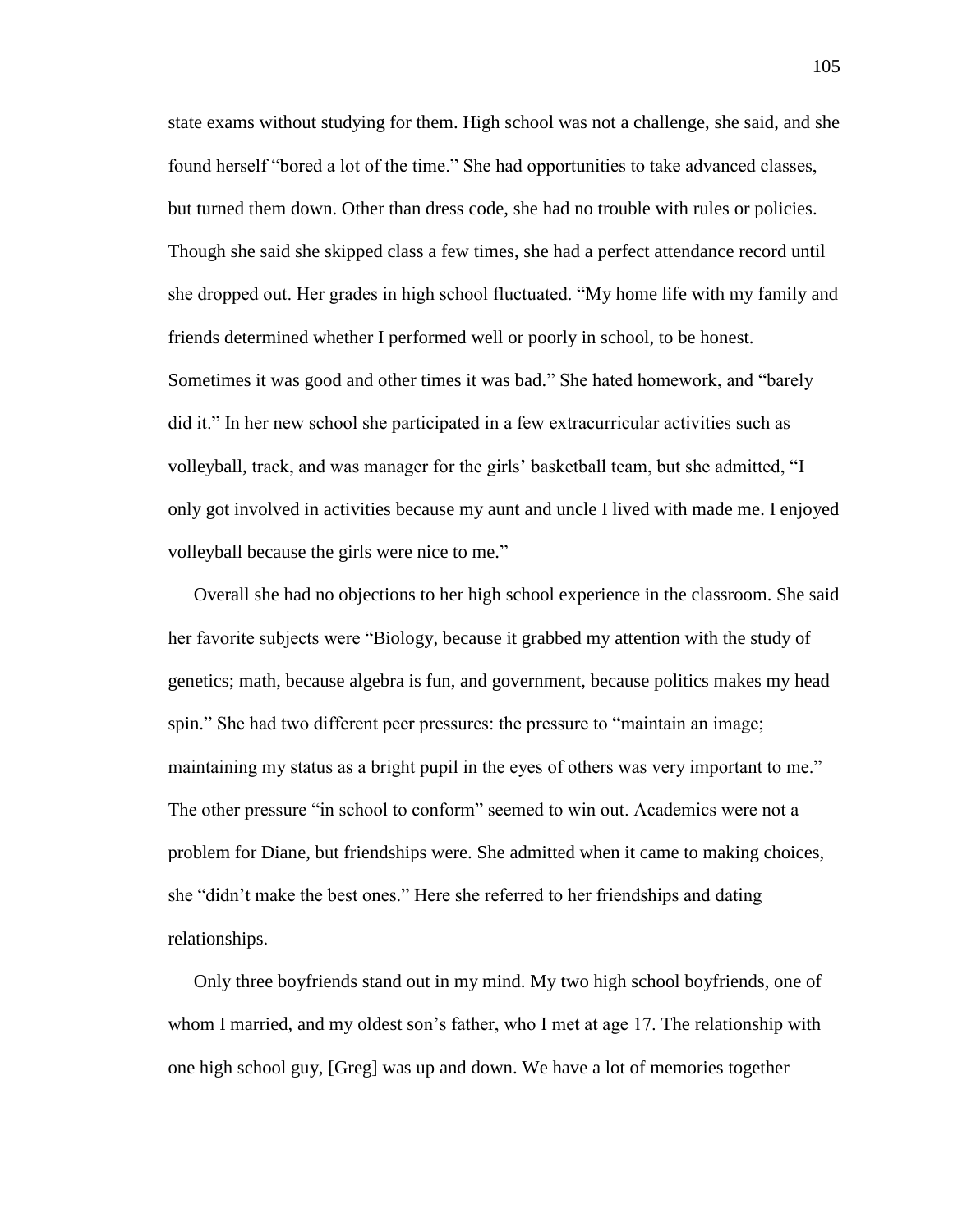though. He proposed to me when I was 16 years old. I accepted, but we never married because I was too young and I still had to sow my oats. We actually separated because of my need to sow oats. I met my son"s father after I left Greg and we were together for four years. That was a very emotionally abusive relationship on both of our parts.

In the end, taking care of a child, boredom, peer pressure, and drinking and drug abuse all culminated in Diane"s decision to drop out of high school. She regrets quitting school and ending up in jail, but is working to earn her GED while in jail. She continues to study even behind bars. When asked why, she said, "I love to learn new things. Lately my favorite things to learn are how our government is working to handle our current situations, and how I can be a better Christian. The Bible and the news peak my interest." She said she might not have dropped out if she had received more support. She was basically on her own. Her goal is to get out of jail quickly and to become "a better person than my parents."

**Shelley**. This interview took place in a small, quaint, rural library in a town with only one stop light. The library was empty at 10:00 am, except for one tutor helping a special needs student at an adjoining table. Shelley was waiting in the library and waved to be noticed. She sat at a round table designed for four, and was friendly and smiling at the greeting. She is a statuesque woman with shoulder-length blond hair curled like Fuseli pasta and pulled back in a ponytail. Her long, grayish fingernails and dry hands revealed what she later said in the interview; she had worked with horses all her life, and had led a rough teenage journey. Now at age 38 and the mother of one 12-year-old special needs child, she spoke passionately about education from the start. She quickly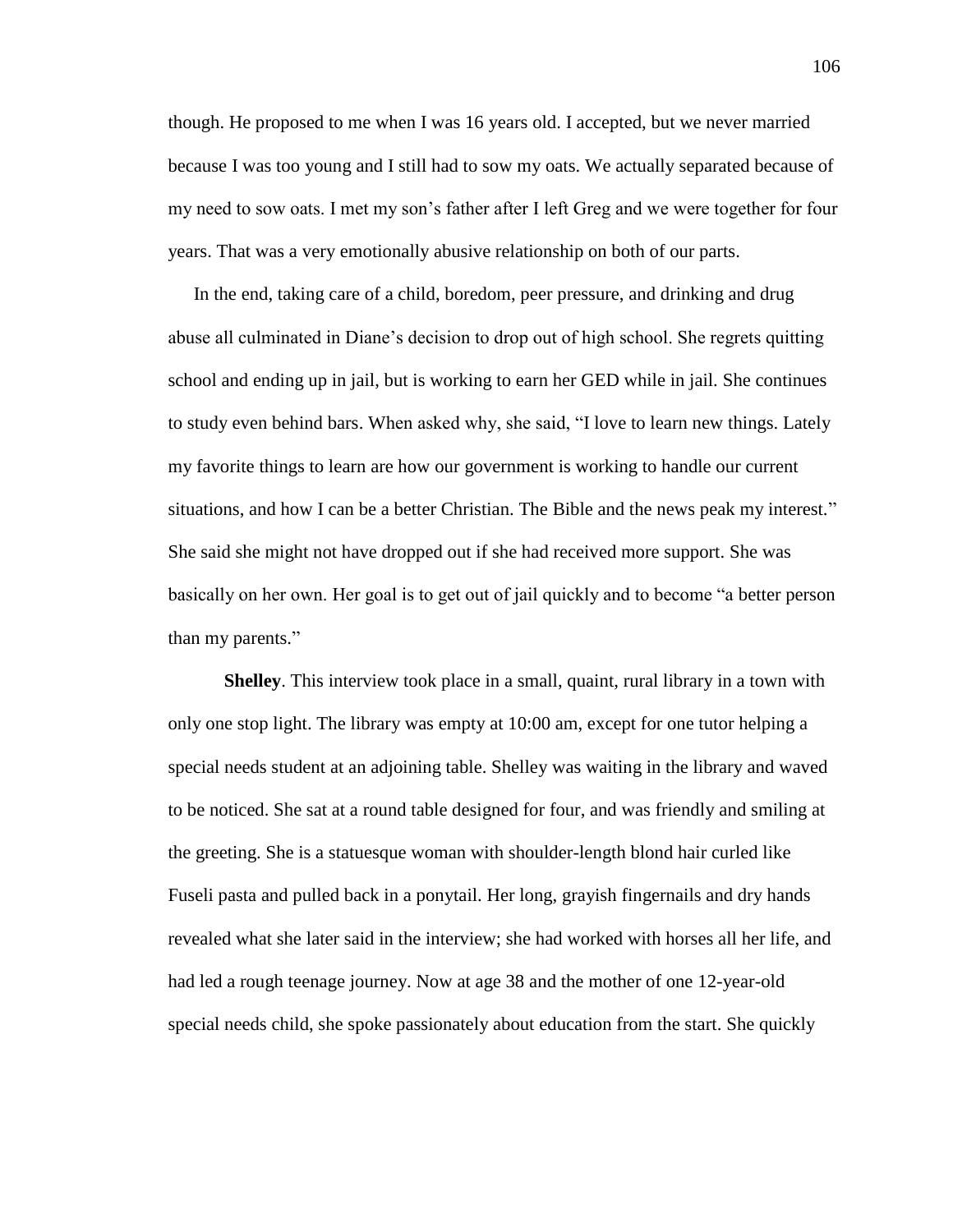shared facts about her family background, including a statistic that every male in her immediate and extended family had learning disabilities.

Like all the participants in this study, Shelley grew up in rural America. Unlike the others, Shelley did not grow up poor. Her family owned a 181-acre ranch in a mid-Atlantic state where they raised horses and cattle. Shelley had her own horses, which she adored and still does. She gave no indication of having to do without while growing up. When Shelley was in elementary, she attended five different schools, and once in middle school her family did not move around. Her parents seemed happily married (although they are now divorced.) Her family is and was very close and supportive, even when Shelley decided to drop out of school in twelfth grade to live on the streets in a punk gang.

Elementary was 33 years ago for Shelley, so many memories were vague. She knew that she learned how to read at age four in kindergarten, and won various reading program contests for having read the most books, although she added that quantity does not equal quality, and even today has difficulty comprehending what she reads. She recalled her kindergarten teacher and her family, primarily because the two families had personal relationships. She still has a Christmas ornament given to her by her kindergarten teacher. Other than that, she remembered earning high marks on her report cards and being tested for giftedness in second grade, but could recall little else.

"In junior high my interests started going elsewhere. Junior high it became social. Um, and remained that way through high school." She had two vivid memories of middle school. The first concerned her favorite educator at that time, her principal. She had developed a long relationship with him because every day they had a routine where she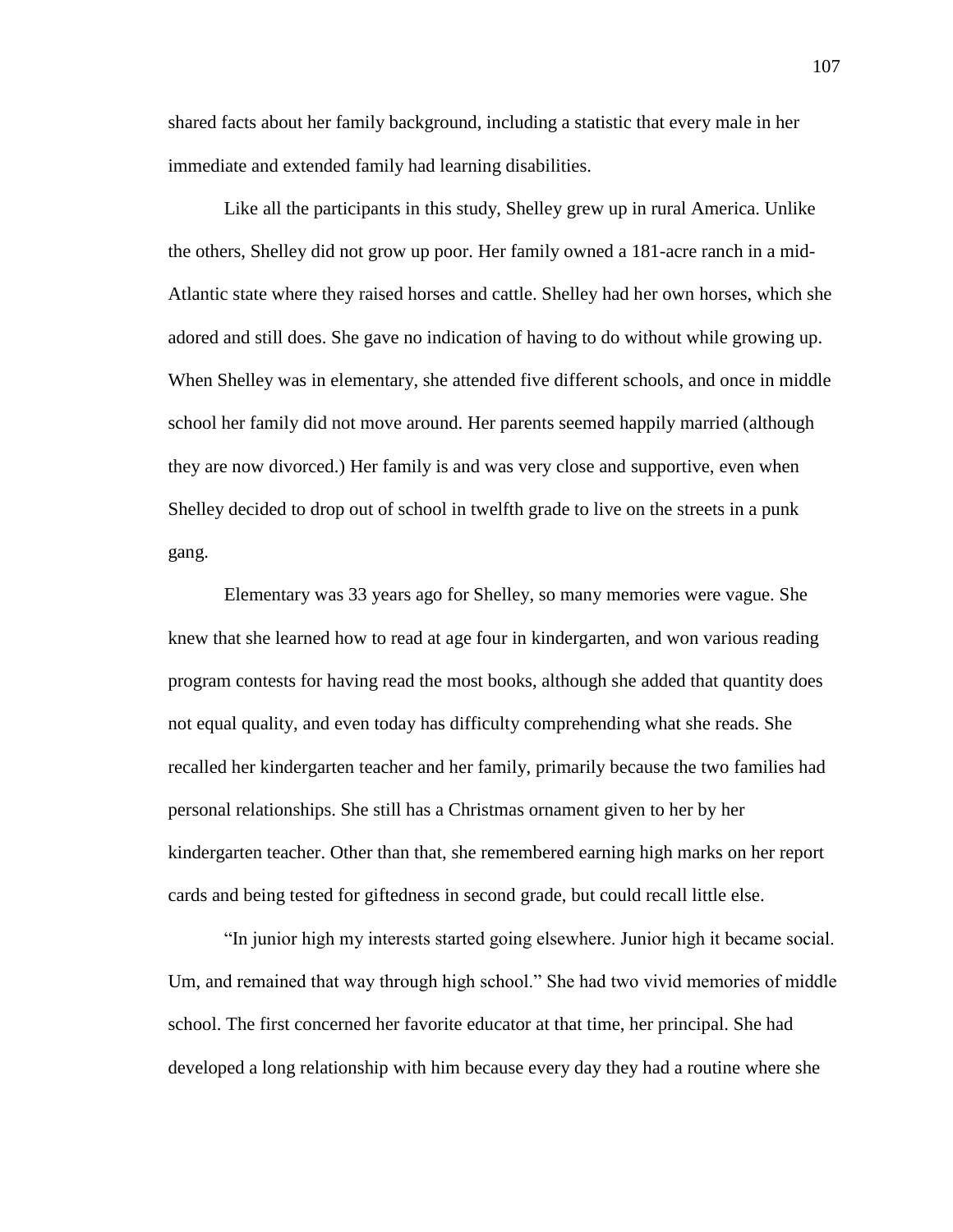passed him in the hall and she tugged on his tie. He laughed often and they talked often. He reminded her of her grandfather in many ways, and he followed her to the high school because he was transferred there when she moved up. The second vivid memory was not as pleasant. She started dating a boy in eighth grade, and he was abusive. Often she had bruises from him, and told her parents she had fallen off the horse or made other excuses to cover for him. This middle school relationship affected not only Shelley, but her family as well over the next few years.

Once Shelley entered high school, her grades started fluctuating. "School was academically easy, but so boring that you stopped caring. It was easier to learn, and you just read books from the library," she said. Shelley added that she had "other priorities, the emotional things that were going on, um the anger at the school for the teachers. That was- that was a really big part of it. I mean it really was because I, I loved learning, and it made me want to stop learning, you know what I mean?" She complained of being bored in school, which she interpreted as "absolute frustration." She added,

Classes I found very frustrating - well, like our history class was, we were given the exam with all the answers written in it the day before the exam. I mean it was just memorizing. That"s all it was, and you wouldn"t think that would upset me at the time because it was, made it very easy but it did really upset me. I did not like that.

Added to her daily boredom, Shelley had to cope with her abusive boyfriend who grew more and more violent. In one episode she explained that she came home from school and was home alone. Her boyfriend covered his face like a scarecrow, knocked on the door and when she opened it, he pointed a shotgun in her face. He fired it, but it did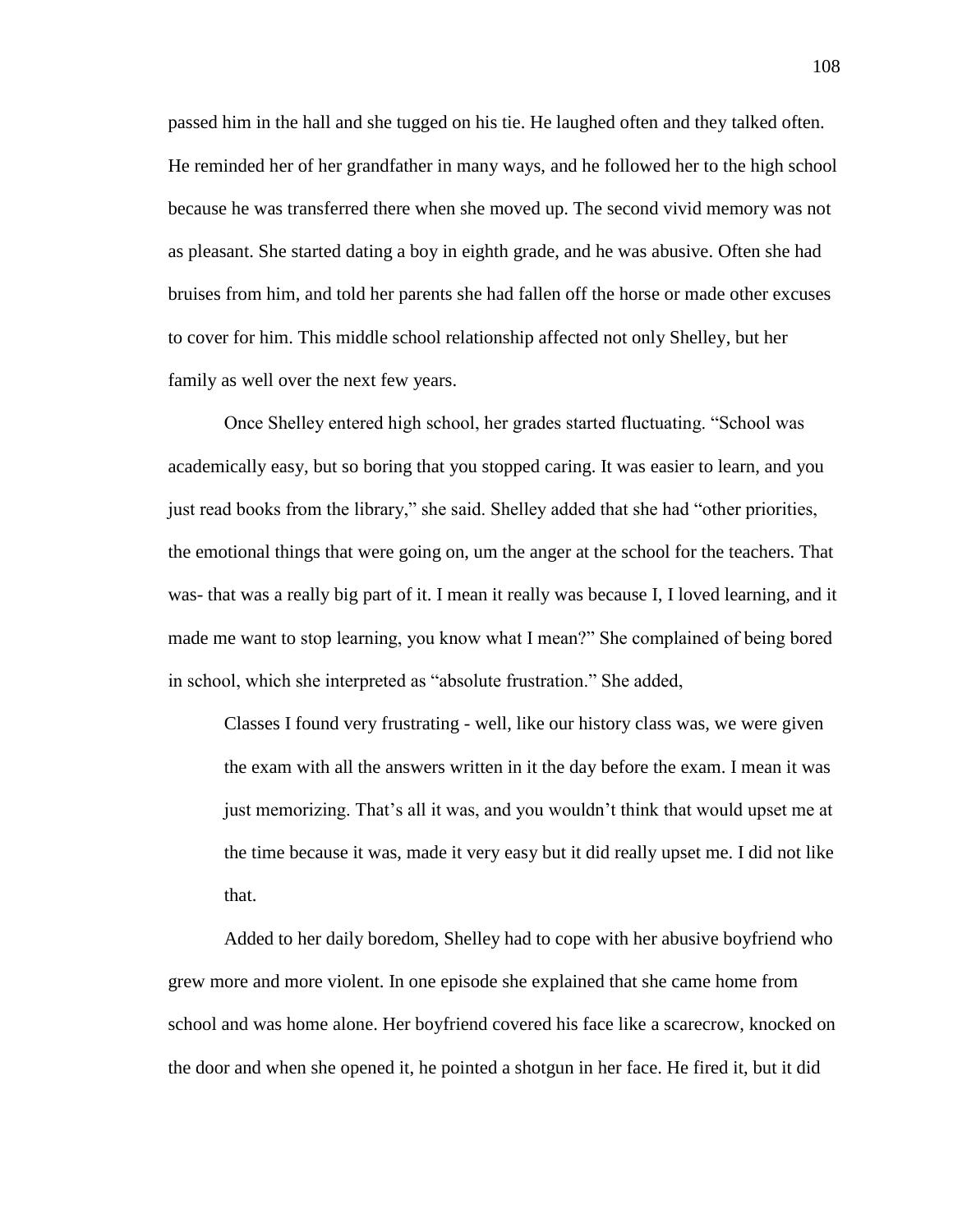not go off. Over the course of several years he threatened to kill her father, mother and brother. The boyfriend served five months in a juvenile detention facility, during which time Shelly tested and qualified for a pilot program for gifted students in the high school. She agreed, and remained in it until her ex- boyfriend was released. "This would"ve been in tenth grade," she said, "I know the program was new for the school. It was just starting. And I had just gotten into it when all of this stuff happened." The threats and violence grew worse, and Shelley tried to cope by drinking. She said she "started drinking quite heavily in high school," and for a while could cover it up. It finally surfaced when one of her friends committed suicide. She said she took her drinking to a new level, and drank a swig of tequila in front of the assistant principal in her car after the incident just to get a reaction. The principal surprised her and drank with her.

Shelley rebelled. She sought the company of "the misfit crew. That"s basically what it was. You know if you have all your high school cliques and stuff? You have your cheerleaders, you have your jocks, this that and the other thing and it was the, um, the kids who liked to drink and listen to music and were into things like punk." She said she joined the punk group because not only were they the most rebellious, but because they were the most intellectual. She yearned for mental stimulation lacking in the classroom, and often had deep conversations with punk friends about government, society, economics, and more. Still, even with the abusive boyfriend, the drinking, and the lure into the punk scene, she remained in school and tried to make the best of it. Mostly, she said, she stayed because of her science teacher. He was popular, dynamic, interesting, challenging, motivating, inspiring, and innovative. Students skipped other classes to sit in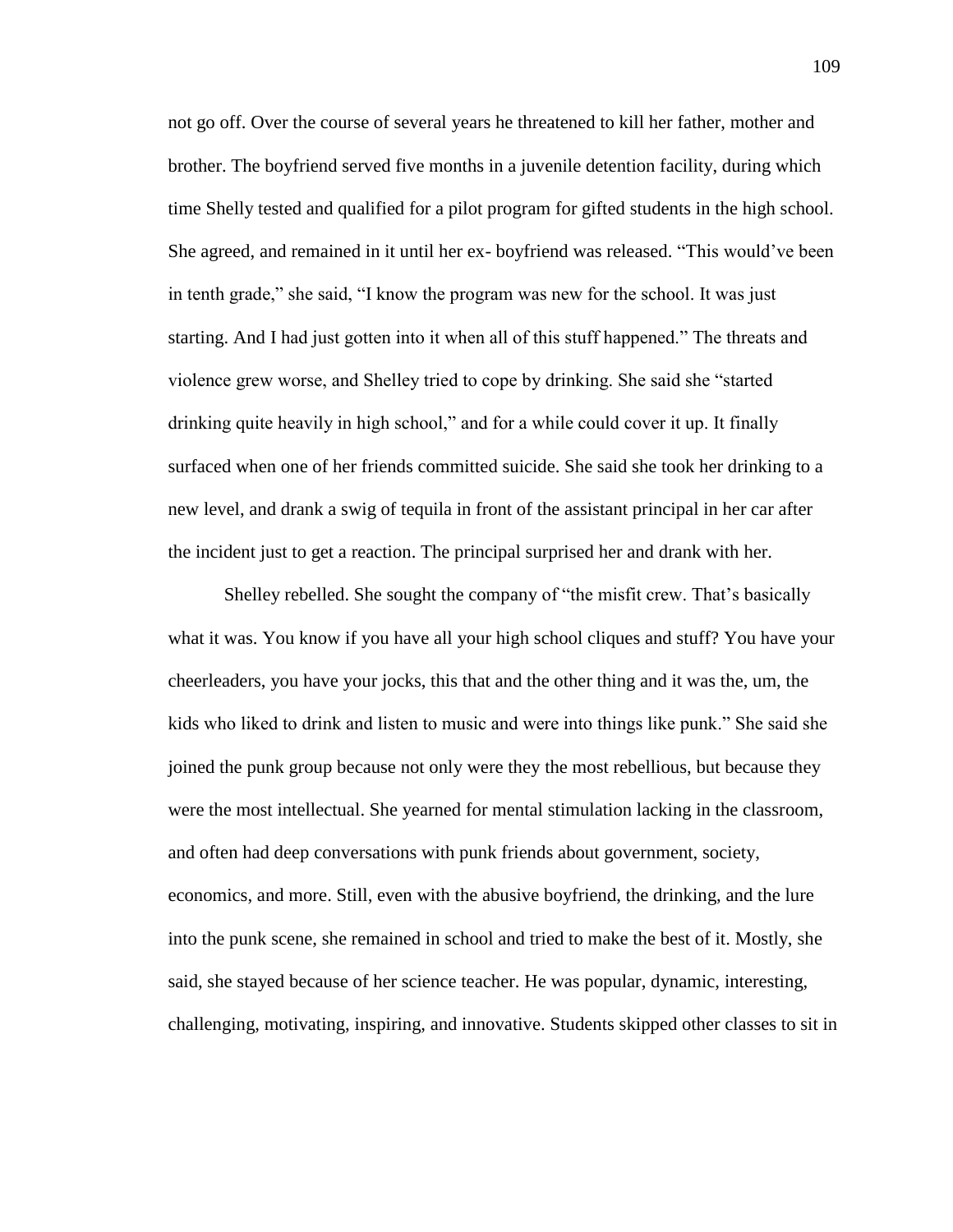on his lessons. He knew the students and they loved him. Then the school suddenly fired him. Shelley recounts those moments:

I mean because he was almost like a mentor too. He was - he just made you passionate about wanting to learn. I remember feeling that you know maybe, maybe it's not so bad. Maybe school's not so bad, learning, you know what I'm saying? That, um, entertaining the idea that maybe going to college one day, things like that. With him gone, it was like I didn"t even care about school anymore. That made me mad at the school. I was a teenager who was just very mad at the school. I think I skipped school for like several days or so after he was fired because of that.

During those last few days when she skipped school, she went to a punk squatter"s house with other punk friends, and made the decision to drop out of school:

When, with everything that had happened, um, with the boyfriend that I had. He went to a juvenile detention facility for five months. He got out, and threatened to - not kill me - but to kill my brother, my mom, my dad, my horses. And that was my big thing for leaving. It was a protection thing for them. And I mean that"s how I rationalized that at the time. It was kind of pushing them away and putting as much distance between them and myself as I could.

She lived on the streets, became a regular cocaine user, continued drinking, and moved constantly. When some of her punk friends overdosed on cocaine, she said she decided to go back and straighten out her life. She attended a community college after earning her GED, is now pursuing her Bachelor's degree, and hopes to get a Masters in psychology or special education.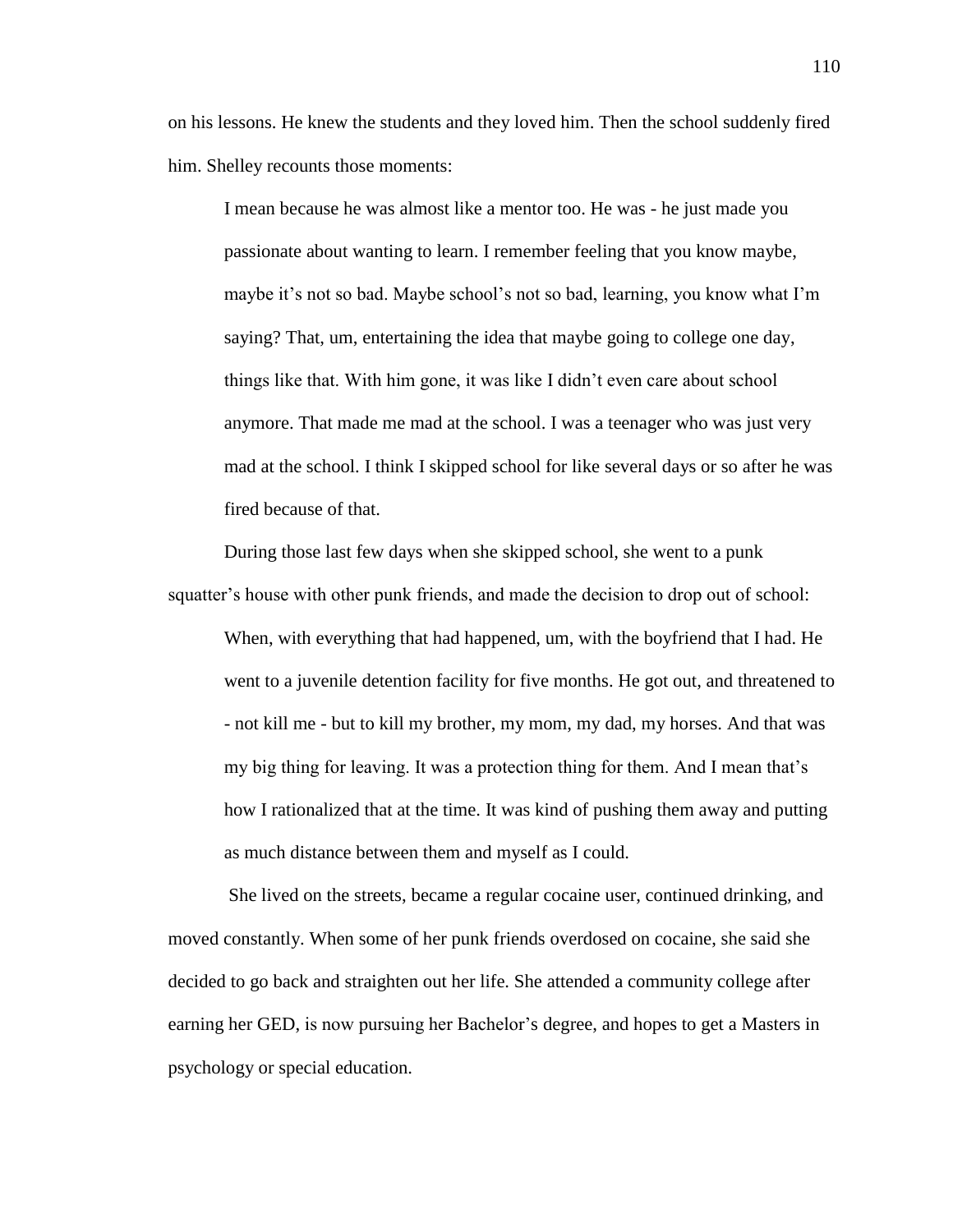Reflecting on her high school years, Shelly said, "When it came to staying in school, the bottom line was, what was the point?" Would she have stayed in school had her favorite teacher not been fired? She concluded,

I can"t really have any regrets of any of it because who knows what I could have been if I hadn"t gone into drinking, or doing the drugs, or dropped out of high school, of if Mr. F. had never gotten fired. I don"t think I would be here where I am right now. I mean it was a long road. It was a hard road. I mean, I"m very happy with where I'm at.

**Kristie**. Kristie's interview took place at her mother's farmhouse dining room. The doors and windows were open, and roosters and chickens were crowing and clucking throughout the interview in the background. A country setting seemed appropriate since she spent most of her life in rural settings. Her thin frame stands at five feet seven inches, and she greeted this interviewer with a welcoming hug. Kristie's black shoulder-length hair hung in large ringlets around her face lightly tanned face. At age 32 and the only biracial participant in this study, her physiognomy belies her genetics; she has Caucasian facial features. That point became important as she recalled her middle school years. Kristie felt the time was right to tell her story.

Her mother, who is Caucasian, married an African-American during the civil rights movement of the 1960s. Because her father was one of the founders of the Black Panther movement and her mother participated in many civil rights protests, Kristie felt those activities affected her upbringing dramatically. For the first two years of her life, she never lived in one place more than three months. She seldom recalled living in one place for more than a year or two her entire life, and she changed schools often. She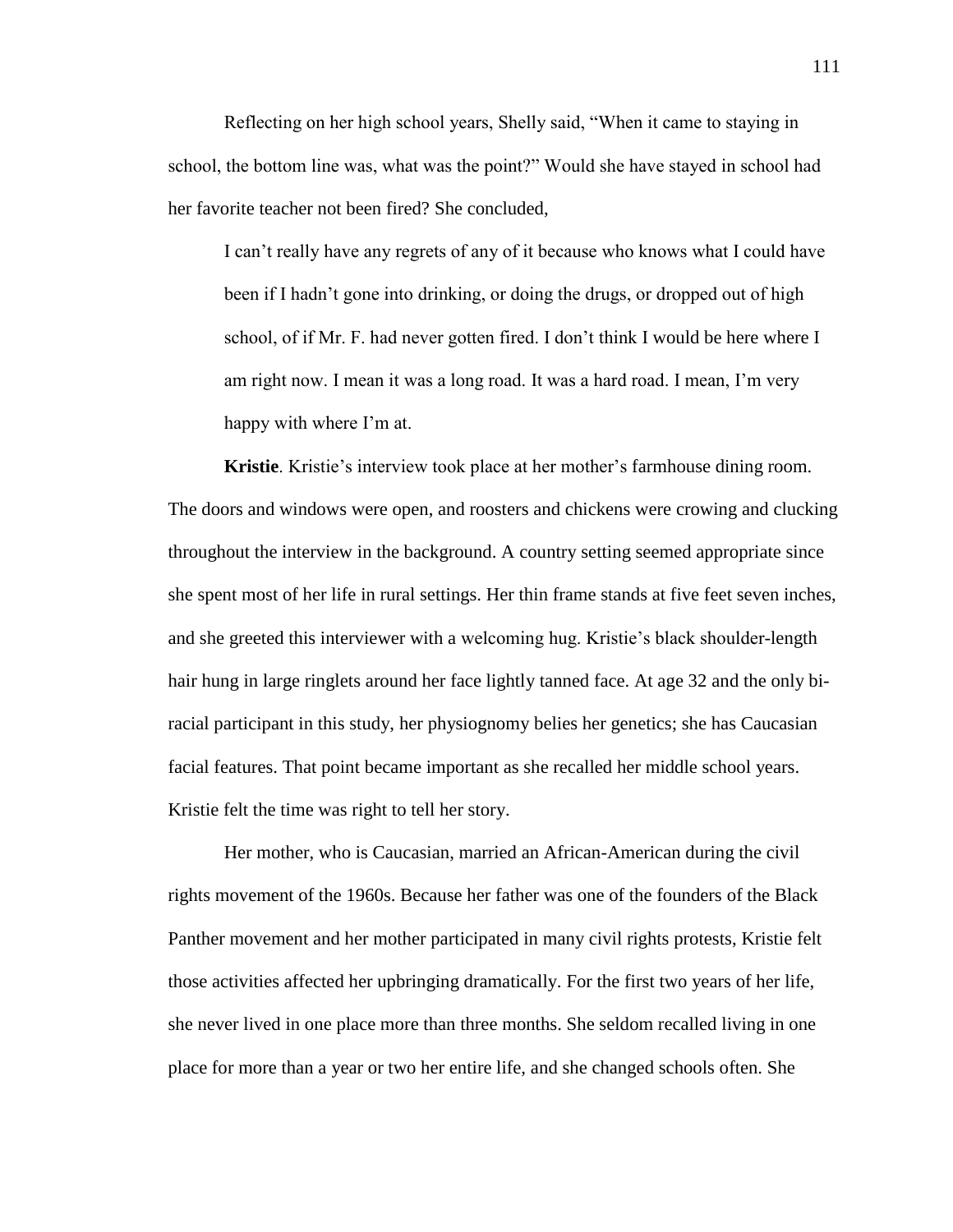spoke of living in a migrant worker's camp, and living in a battered woman's shelter for a time. She said, "I don"t remember at all my father battering my mother though I know that that happened in front of us. Um, so my mother got tired of that and moved us up to the northeast." That move proved difficult as her mother had no skills and no income. For all of her school years, Kristie grew up "very poor." For several months she recalled they had no electricity and no running water in their rural shanty.

Kristie recalled various childhood traumas: of being left alone at home by her father, of being locked in a car overnight, of getting gift - a balloon - for her birthday and her brother popping it, of discovering her private back yard hideout was snake-ridden, of losing her cat on the move to the northeast, and of those events she jokingly mused, "I guess I have a lot of memories of unsafe, abandoned places." She recalled one of her mother's partners being angry and abusive and hiding from him. Kristie had only one early childhood friend: her brother. Sometimes she would make friends with other children. Her brother and neighborhood children would gang up on her and torment her at home or on the bus and her older twin sisters would rescue her. She was shy to begin with, and the ridicule became difficult. Of kindergarten she said, "I was not an outgoing child. Um, but, and the friendships from then on really, the friendships that I made were usually very "intense. Like, just the two of us, very intense friendships so she was my best friend. I relied on her."

That pattern continued into elementary school. "Usually I"d have one really close friend in each grade, um, but I don"t remember having any really in third grade. I remember who was my best friend in second grade and then I remember in 4th grade also playing with him again." In second grade she remembered reading much more than her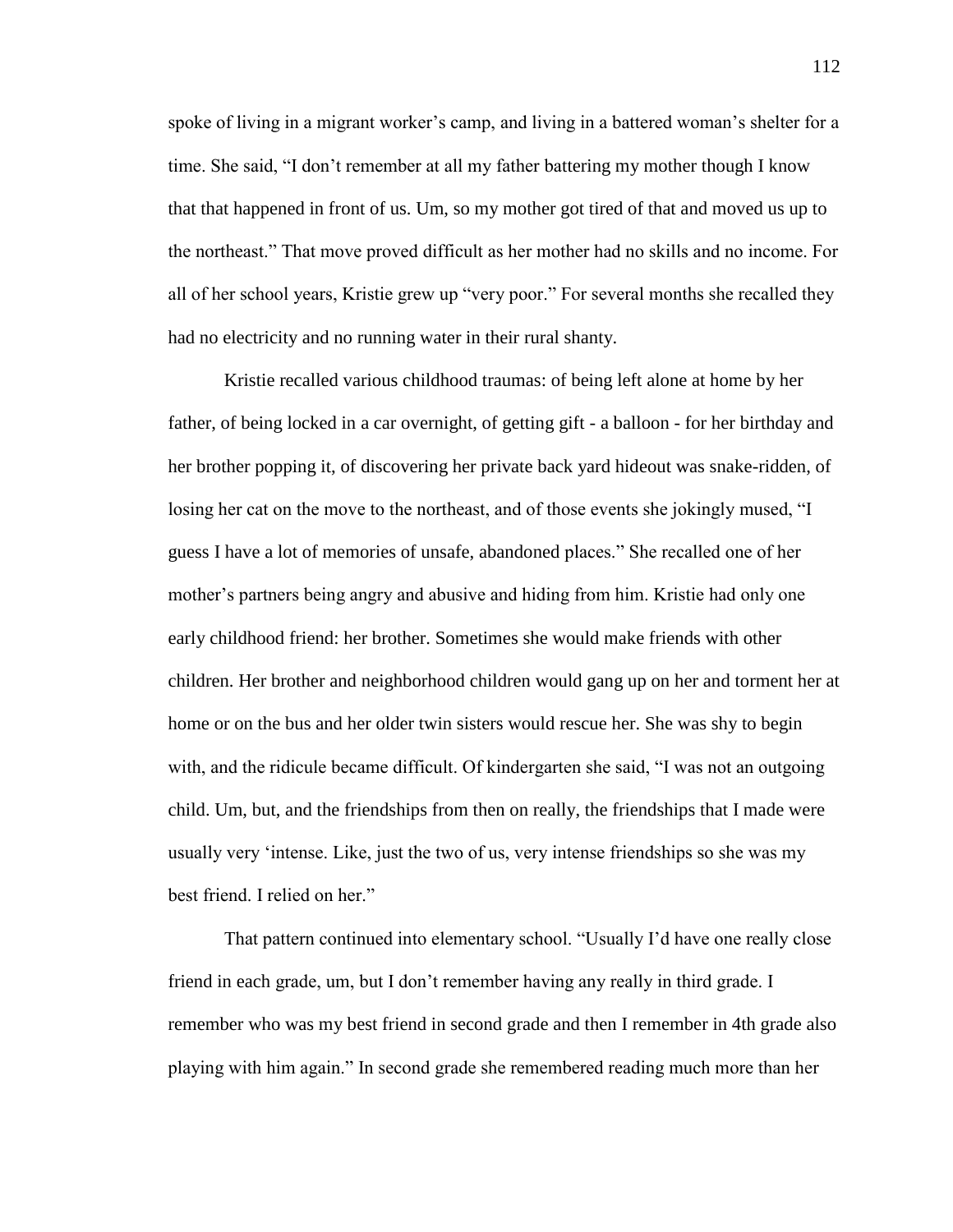peers, and became aware "that I was better at most subjects than most of my classmates. I definitely knew by then, by second or third grade that I was smarter than most of the kids. Fairly apparent. In everything. In all subjects." Kristie gained the reputation for being the smart girl in her small, rural school. However, third grade math was a challenge, which she creatively overcame. She mused:

There were some things that I was not very good at in third grade. I remember we used to have to line up around the room; they would combine the two classrooms, and we would all line up around the room to do uh, multiplication drills. And I would just sit there and I"m still not good at basic functions in math. Adding, subtracting, multiplying, dividing - things that you"re supposed to memorize, I"m like, "Ahhh!" I remember in second grade I devised a little system to help me count. I would visualize a certain number of dots in each number. But multiplication especially I couldn"t, I couldn"t memorize them. I was really, really bad at it. It would just take me a while to like figure it out in my head. And I remember a lot of kids were pretty fast, so I would just stand there and pray and pray, "Please give me a two or a five. A two or a five." The sevens and twelves and I was just like, "Oh, God no!"

Kristie reiterated several times that she severely disliked her third grade teacher because Kristie would draw realistic monsters in art class like the boys, but the teacher insisted she draw feminine-looking monsters. She said the teacher "just loved the girlie girls," a profile Kristie disdained since she preferred the company of boys. Pondering this, she added, "Actually throughout school I had a lot of, often my best friend was a male."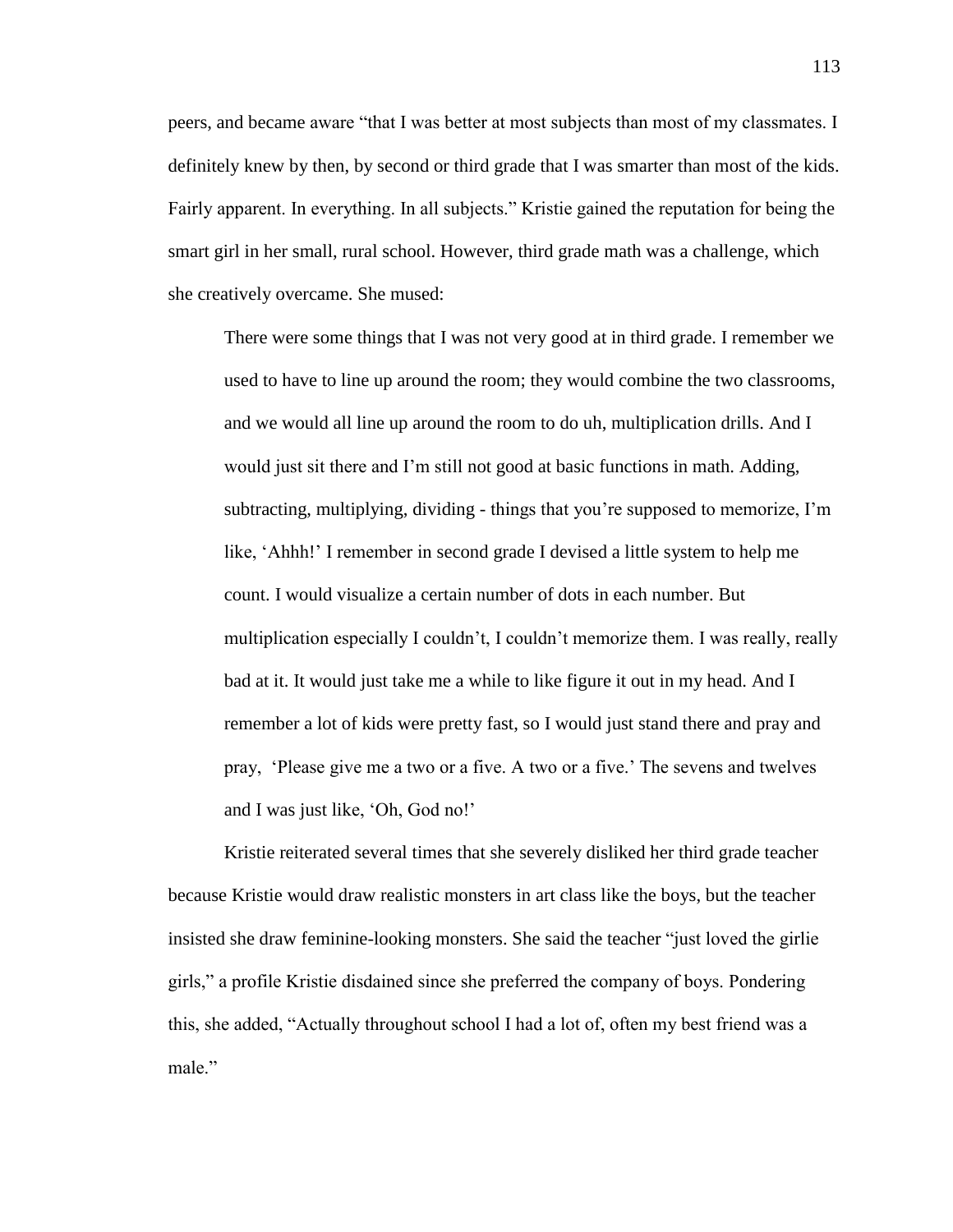She switched schools when entering a much larger middle school which presented some positive and negative aspects. In sixth grade, Kristie recalled her achievement tests: I"d get my scores back and be in the 99th percentile or my bad one would be like the 97th percentile. I was sent to see the guidance counselor. I don"t remember why, maybe for being depressed or something, but I remember, I remember him looking at my folder and being all like, "Oh! Oh my God." So surprised that I got what my test scores were like. And then he spoke to me about being in the gifted program and if I wanted to do that.

She was glad to be in the gifted program; reflecting on the regular classroom curriculum she said, "The classes were slower. The pace was slower. I remember thinking, "OK, we"ve covered this. Can we move on now? And feeling frustrated by that"

In contrast to her delight at being gifted, Kristie lamented that "in junior high things were definitely, in fact moving to that school I felt like things got much more socially complicated for me." For the first time in her life, Kristie experienced racial discrimination, and not from the general student population, but from her closest friends.

In middle school Kristie resented the popular students, and even more so the teachers who favored the popular students. She spoke ill of one seventh grade teacher who was the cheerleading coach who liked all the cheerleaders except Kristie because she was not popular. She particularly liked her eighth grade English teacher who also was a minority (Jewish) in that community. They bonded because they were both so different from the crowd, and this teacher encouraged Kristie to read obscure or avant-garde books and subjects she had not considered before.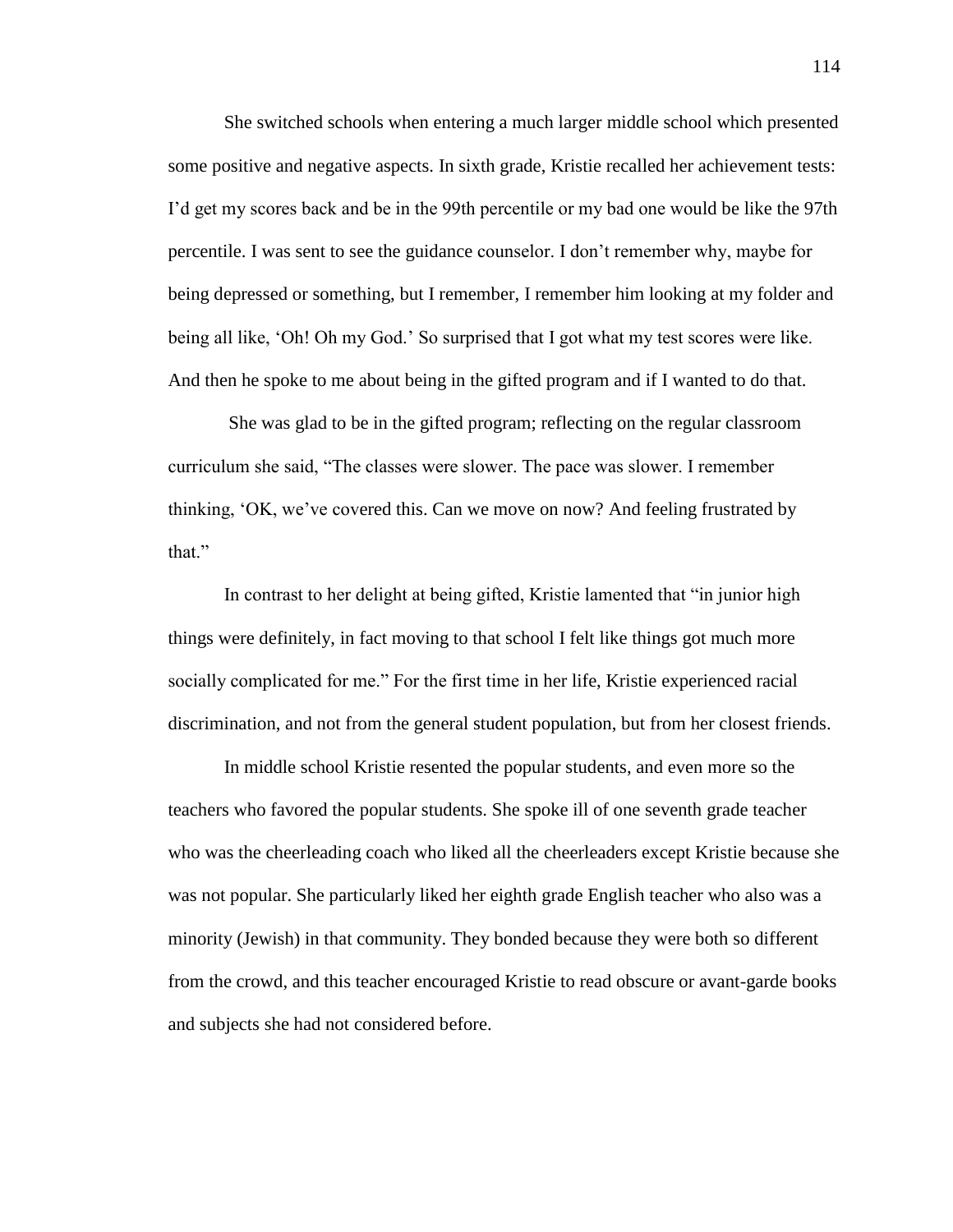Kristie entered high school, saying, "By that time I was becoming so different from the other students. I mean my, the reading that I was doing on my own had brought into focus a whole different world from the world I was living in. And most of the students I went to school with weren"t interested even in, in discovering that there was another world." Academically, Kristie said she was floating above the crowd. "There wasn"t - there were no other likeminded individuals who also felt like wow, I really need something more challenging." She was dissatisfied with the lack of rigor in school and tried finding alternatives to challenger her mind. She wanted to learn Spanish (her school near the Canadian border only offered French.) She approached the counselor about taking Spanish at a nearby community college, but he immediately denied her appeal. She said she always wanted to learn Latin as well since it would be "useful for vocabulary, science, for learning other languages." Again her appeal from the counselor was denied. Her high school only offered one AP course in English, and she did not like that class because the teacher preferred the popular students. She liked one math teacher who moved up with her from the middle school, and she had him for different classes over several years. She excelled in science and higher math because those teachers granted compacted curriculum, and she respected and admired those teachers.

However, of the high school counselor to whom she appealed many times for independent work, she fumed, "I really hated the guidance counselor, too. He was like the stereotypical sort of like fat, lazy cop kind of TV character. Like he was always disheveled, and like he pretty much wanted everybody to do the same thing so he wouldn"t have to try and figure anything out for people."

When Kristie reflected on her high school friendships, she said she had one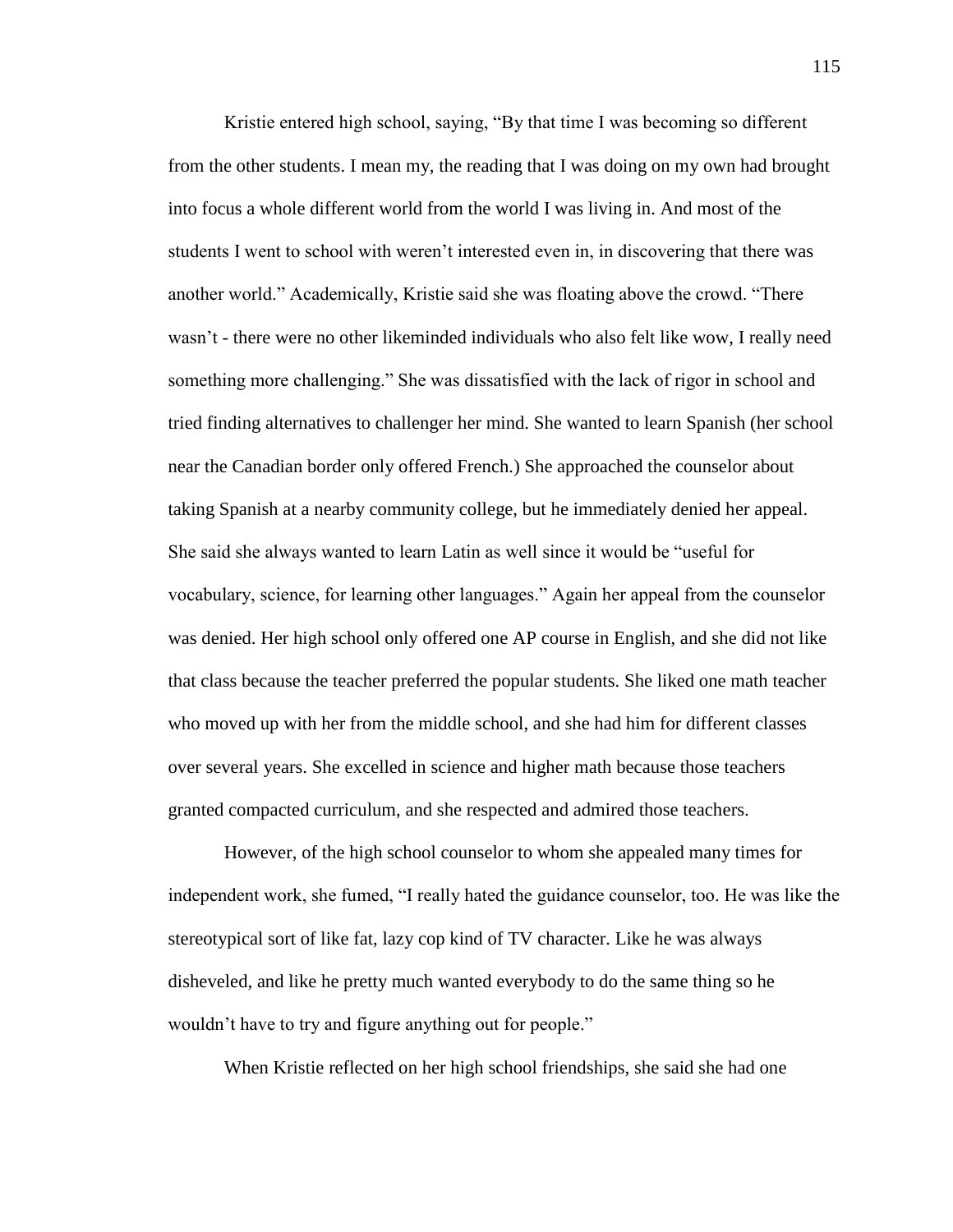female friend she hung out with. Kristie was not interested in having a social life in high school. She and her friend would talk for hours on the phone about how "lame" the other students were. She turned her focus on friendships to the outcast population saying, "I kind of sorta liked the freaky people once I got into high school." In addition to extracurricular activities that "made school more bearable" like the math team, drama club, chorus, tennis, cross country, speech and debate, she joined the band because she said trombone players were "weird" and the French horn players were "iffy." While fun, those acquaintanceships were not academically or mentally challenging.

I'm not, I'm still not good at acquaintanceships. I am not at all skilled at - I think I find most people pretty boring. Ya know? I"m interested in people initially; I"m good at meeting people and making them feel comfortable and initiating conversations and having, ya know, but then I don"t really have any interest in continuing to have, once I know the interesting parts about them. I"m not good at talking about, I don"t know, most things that most people talk about. And I often say, 'If I prefer my own company to yours, then why would I be with you? It's more interesting to be alone with my thoughts than to talk to you." […] It"s not that, you know the popular kids weren"t" interested in me, but just I wasn"t interested in them. The weren"t interesting, ya know? The things that they were interested in and doing, hanging out and the things they talked about were boring.

With no friends and no mental challenge, Kristie began pondering why she should continue going to school every day. At the end of her sophomore year, she made the decision. She told the high school counselor off and turned in her books. The GED was a quick acquisition for her. She applied to an innovative college for gifted students in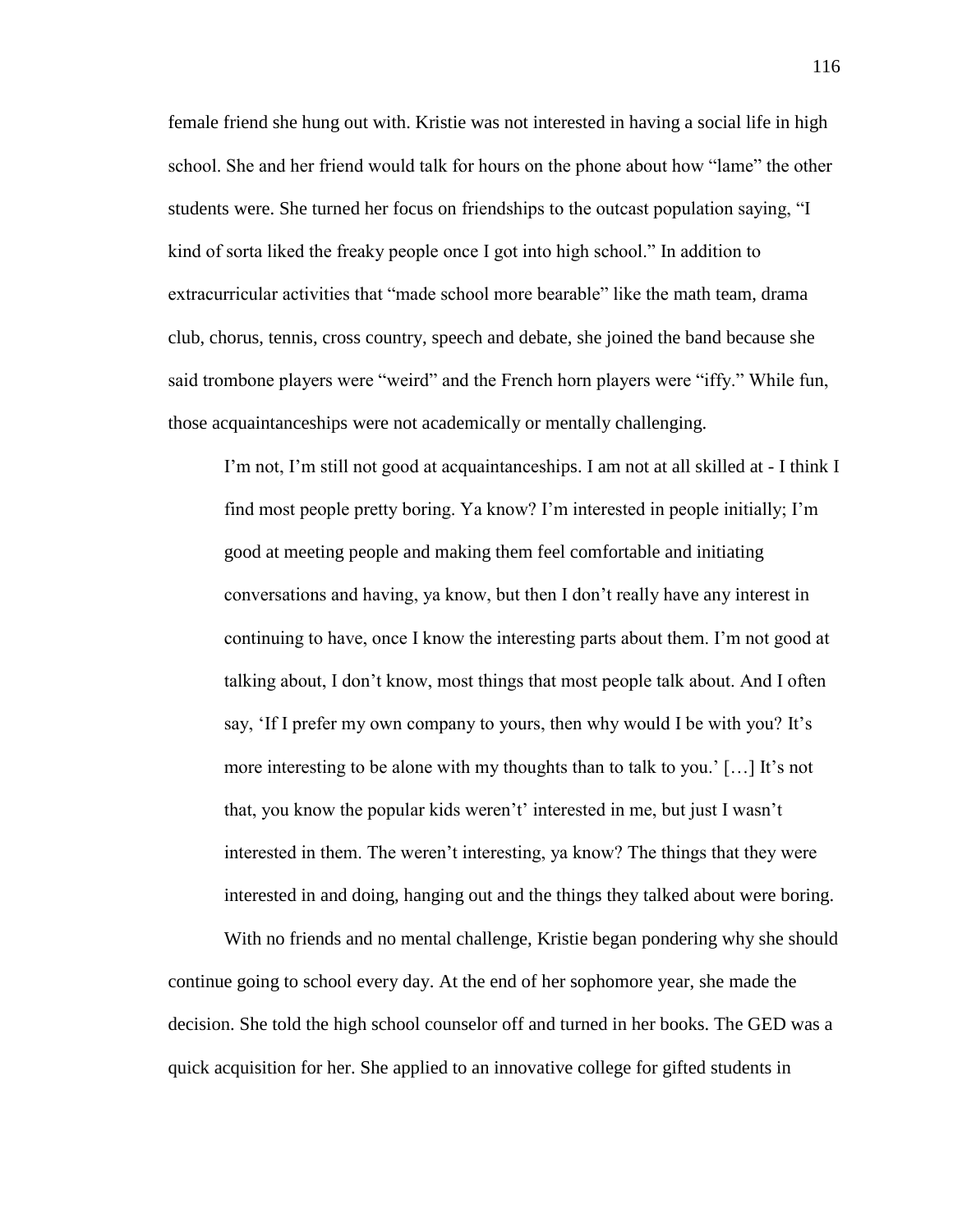another state and went there for two years. She thrived, saying at that place "we could talk about economics, and we could talk about our political theory class, and isn"t this fun? We could talk about Buddhism just for hours and hours and hours. It was incredible." Kristie had no regrets about leaving school. She contended that "there weren"t real opportunities for growth in my high school. I felt by the time I was a sophomore, I felt like I had outgrown them. There was nothing. I thought, I didn"t really feel like spending another two years in high school was going to teach me anything more." When asked if she thought anything could have prevented her from dropping out, she added:

I mean if I had been able to if, when I went to the guidance counselor he"d been like, 'Yeah, let's make this possible so that you can go to this large school and take Spanish." You know? And then I would"ve been open to a slightly larger pool of people, and even if there had been one teacher who could"ve said, "Hey, instead of one of your academic classes, why don"t we do one independent study sort of course.' But overall I don't think anything, I don't think the school really could"ve been changed enough to keep me there.

## **Themes**

As stated earlier, the themes that emerged organically through transcendental means (Moustakas, 1994) revealed a web of relationships that affected the participants uniquely. Some of those relationships were positive; many were not. What became evident is that all discussed their life stories in terms of relationships with friends, family or teachers. Many times some or all of those relationships affected the sixteen sub themes mentioned earlier. They did or did not do schoolwork based on whether they had a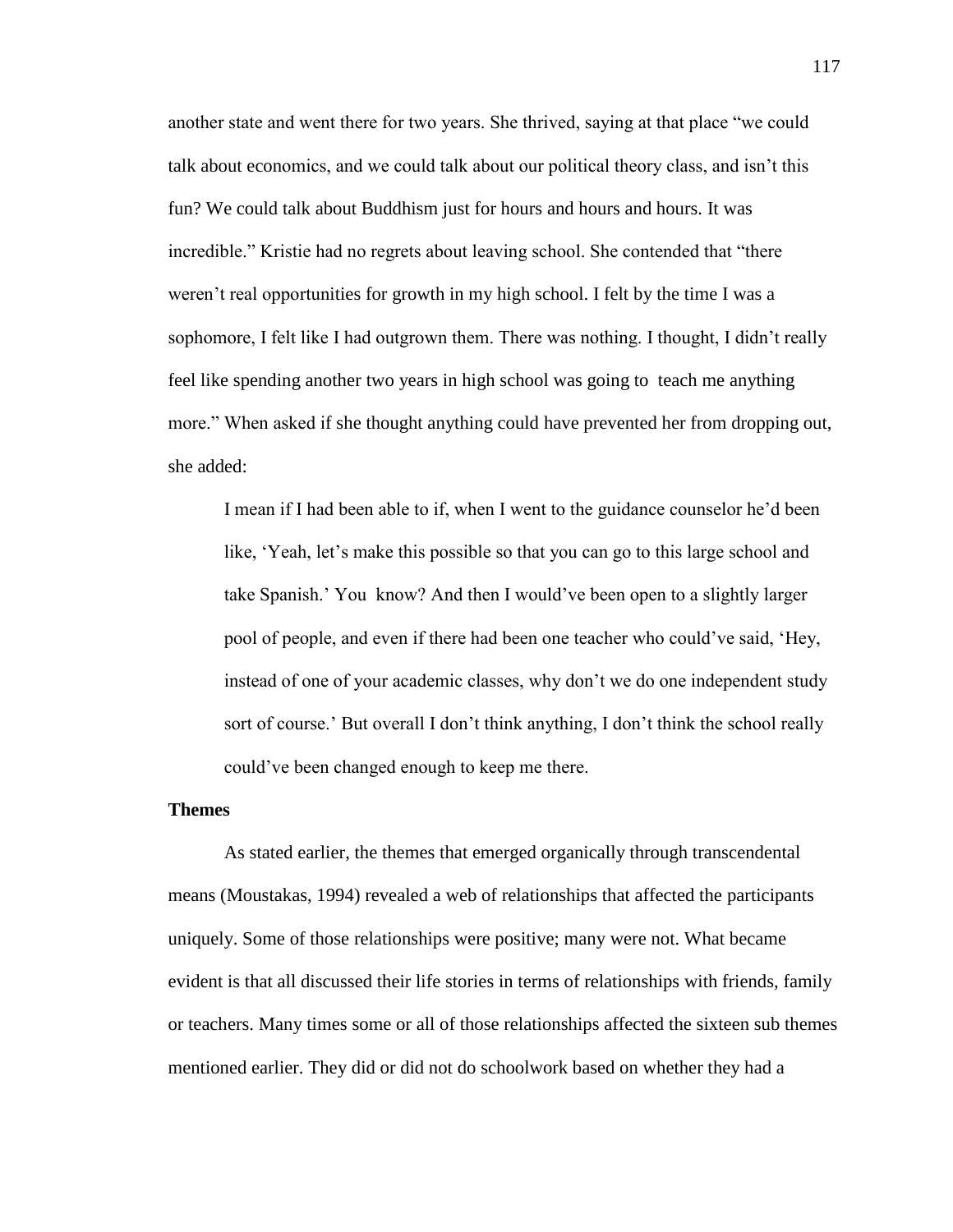relationship with a teacher. For example, Mike said regarding his underachievement and his teacher relationships, "It did motivate me in some instances. Ya know, if it was teachers I was close to, I"d be like, "Ya know, I can do better than this," and I"d raise it up." Their relationships (or omission of them – (Bruner, 2004)) with friends, family or teachers had an influence on their desire to learn and the decision to drop out.

For some, they saw their giftedness in terms of their relationship with a sibling or other classmates. When Randy and Diane were asked about their giftedness, their first response was to reference their giftedness to their siblings who were not gifted. Randy"s first response to the question, "Where do you think you got (your giftedness) from?" was, "I don"t want to sound mean as far as my sister, because my sister is not smart." Diane"s response was similar: "I did feel special to be going to a school for smart kids, unlike my siblings." Diane also stated that her grades and whether she did well in school had a direct bearing on how things were progressing in her relationship at home and with friends.

According to Davis and Dupper (2004), many children from rural or poor backgrounds lack the skills to develop trusting relationships because of prior relationship disappointments. They further contended that there is growing evidence that interpersonal relationships play a much greater part in the drop out decision by gifted students than previously thought, and that "this is achieved, in part, through on going positive relationships with significant adults" (p. 183). Positive relationships are a strong motivator to attend school, but Gallagher (2002) reported that most dropouts had few positive relationships with peers, adults or teachers. This research supports Gallagher"s findings. What differentiates this study from Gallagher"s and other studies is the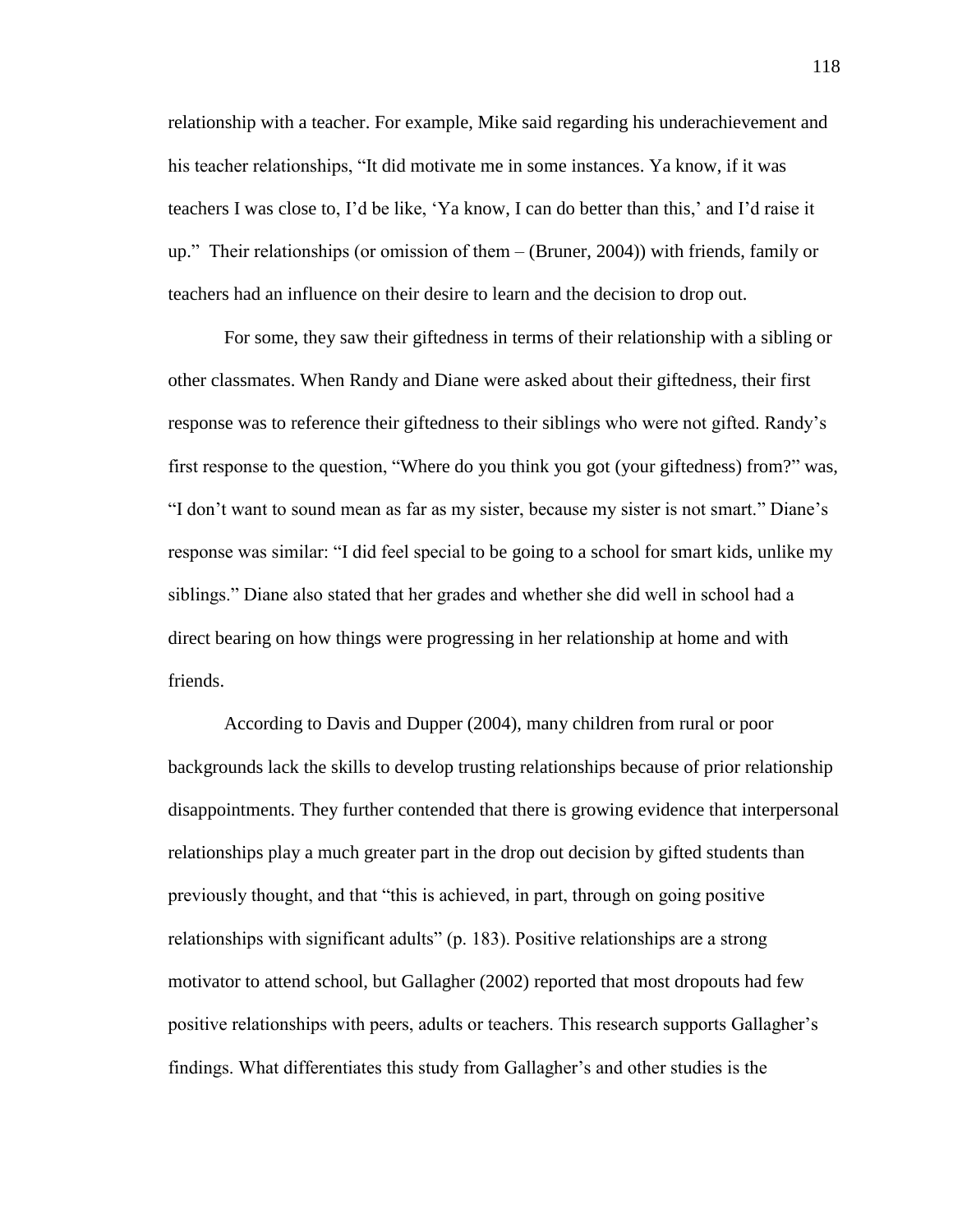magnitude of relational dysfunction these seven gifted dropouts faced. Those dysfunctions are explained as relational trauma and relational loss.

**Relational trauma**. This theme emerged after Kristie reflected on her early childhood, saying, "I guess I have a lot of memories of unsafe, abandoned places. Yes. Lots of trauma." Here Kristie referred to a number of early childhood events at home:

- The first two years of her life, she never lived anywhere more than three months.
- As a toddler she was abandoned by her father and left alone to wander through the house.
- At age four her father left her in a locked car overnight, and she recalled the terror of the event and shame of relieving herself in the car.
- On her fifth birthday, because she was poor she received only one present, a balloon, which she "loved" and which her brother popped.
- Her parents separated when she was five and her mother fled to a battered woman"s shelter. Along the way, her beloved cat ran away. She also remembered "one very strange little girl there who used to play dirty games with her Barbie dolls. And I remember her pretty clearly that she was – she made an impression on me."
- The following year at age six her parents were divorced. Her father visited her only to tell her he wanted the divorce finalize.

Many of the other participants listed a litany of relational traumas during their childhoods. Randy rehearsed how at age four he watched his father die before his eyes after promising he would swim across a small lake and return. Diane"s parents divorced when she was in preschool. Buck watched his favorite uncle slowly die from cancer while lying in a hospital bed in Buck's living room. Arnold's father was an alcoholic and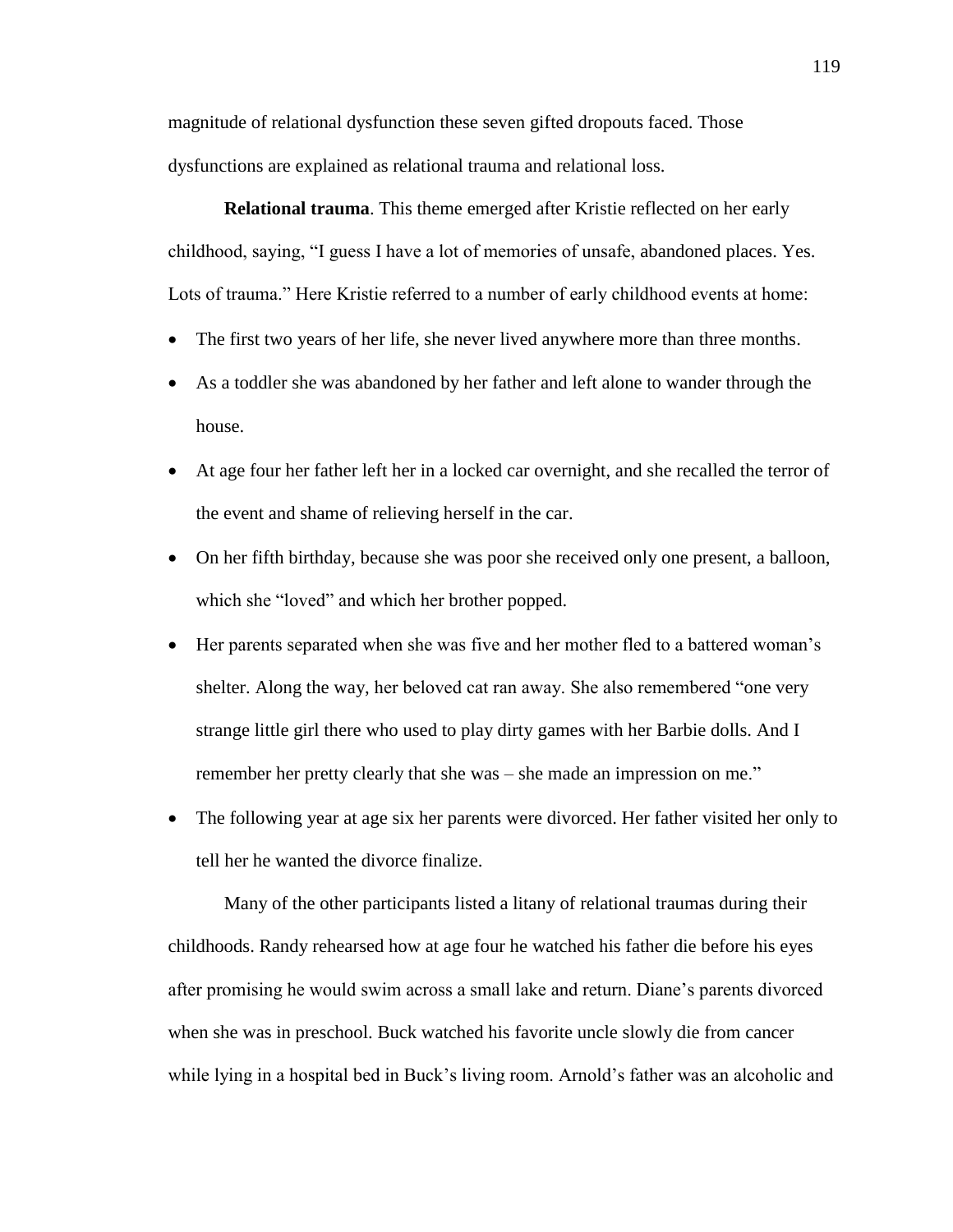he had to deal with that behavior and inconsistency. Some of the participants suffered more relational trauma than the others.

Each individual in this study faced a significant trauma during their middle school years which birthed a change in their attitude regarding school. For Mike, it was his parents" divorce. Until that event happened, Mike had good grades and was a performing student. After the divorce he reportedly suffered from bouts with depression, and he became a textbook underachiever (Colangelo & Davis, 2003). He distinctly remembered having to leave the beautiful home he and his family shared to move into dangerous, low rent housing. It effectively ended his childhood. He said,

For a couple of years it was just me, my mom and my sister and we were - we had very little money. You know, we were kind of struggling. And I was the man of the house, so I had a lot of responsibility. […] But you know at the time I still didn"t care that much.

Randy"s relational trauma came during a heated custody battle between his grandmother and mother when he was in middle school. He became an emotional pawn in the fight over who wanted him (his grandmother) and who did not (his mother). He was rejected by the one person a child typically trusts:

When I was in sixth or seventh, I was living with my grandma because I had just it started out just as us staying over there during the summer just for her to sort of watch us when mom was at work, and then it was kind of like, "Well, I don"t want to leave them. Just stay here." And my grandma at that point had actually filed for custody.

Arnold faced two significant traumas in middle school. When he was in middle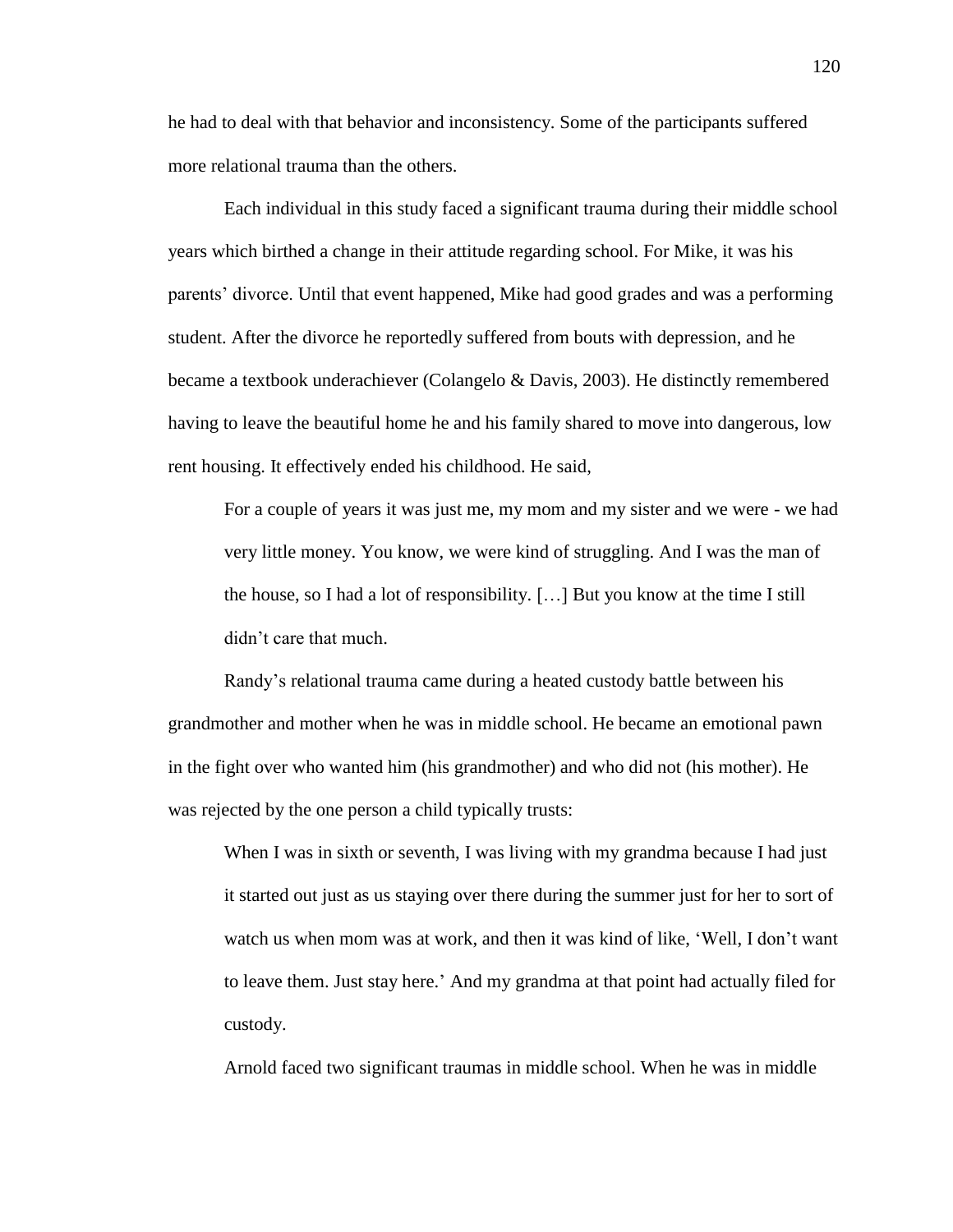school his best friend was shot. He recounted the tragedy:

He was one of my best friends. He was at the skating rink, I met him at the skating rink. And he died that year "cause one of his best friends that skated with him also, he was older than me. They were playing with a handgun and he got shot, and so that was sad. That affected a lot of the school "cause this kid that I liked, that I would"ve considered my good friend, yeah, he died, you know? And so that was sad. Really sad.

Added to that trauma, Arnold"s wealthier friends with whom he had grown up rejected him because he was then seen as poor, "broken," and not of their social status. Arnold turned violent and apathetic, explaining,

Going into sixth grade a lot of new students came in. I would say that that would probably be why. And why I was very popular with this crowd in fifth grade, you know? It was all of us. And then they kind of went and done their own thing. And so I was no longer a part, you know? I would probably say that might have a little something to do with it. There were different kids coming in from different elementary schools and so they all started to mingle together. So all my old friends in the fifth grade they started making new friends and so I wasn"t really a part of them, and uh so I really set myself apart, I guess. The rich crowd, I guess you could say. Um, the perfect kids. And so I really set myself apart from them going into middle school. Because, um you know, I wasn"t like them, you know? It was like, not that I was pushed away, but I wasn"t accepted in their clique anymore, you know? I wasn"t like them. I was broke, you know? And they all lived in this subdivision in [town] the nicest subdivision. And so I"m like, "Well,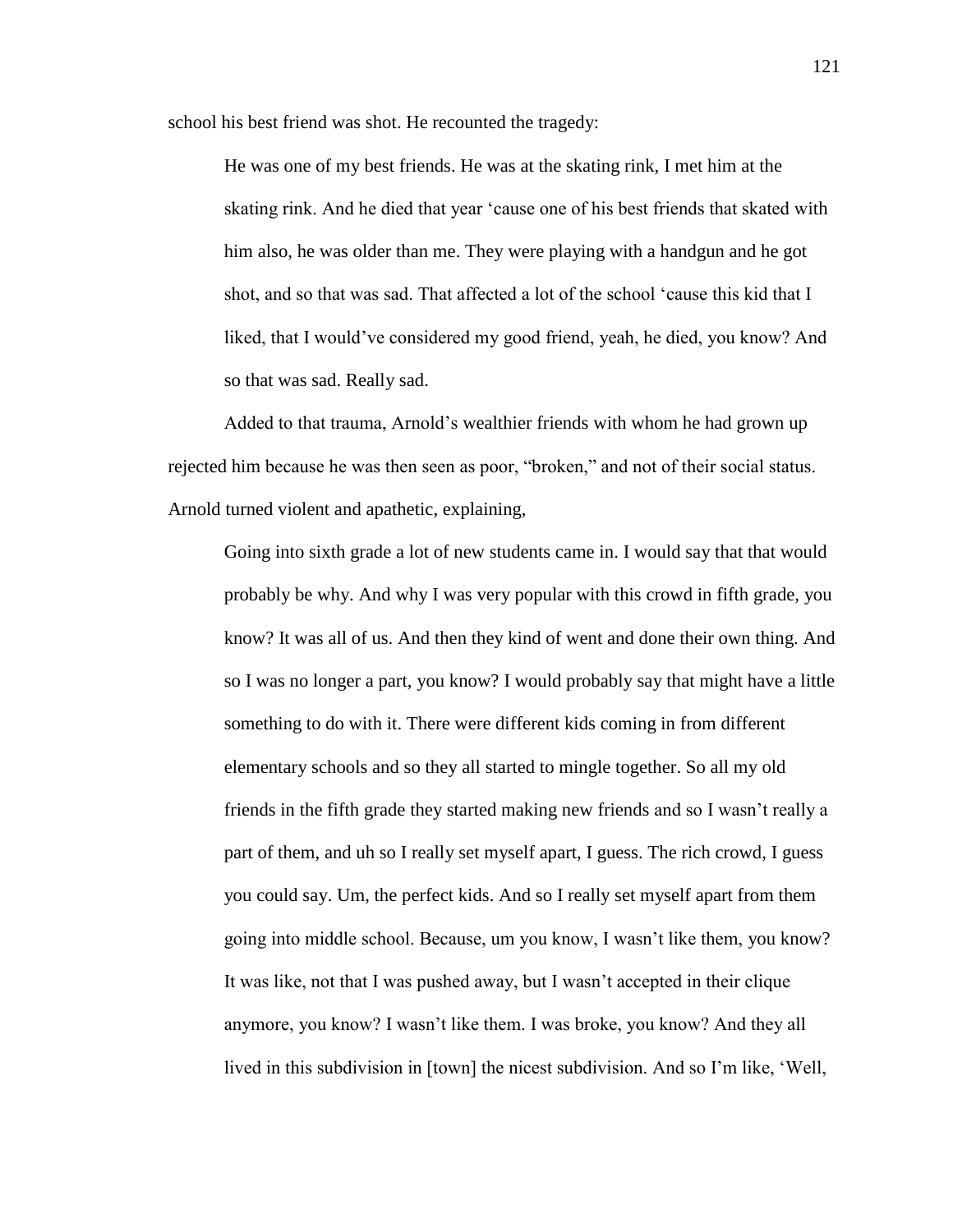that's fine. I'll do my own thing.'

Like Arnold, Kristie"s world changed in middle school as her loyal elementary school friends rejected her because of her race. Though she appears Caucasian, she is biracial, but she unexpectedly dealt with racial discrimination, depression and anger simultaneously. She recounted her middle school trauma this way:

The school that I moved to was much bigger. And especially coming at that time all those kids had been together forever, and sort of a social hierarchy had already been established. And I was treated very much like I was different there. I felt very left out. People were more openly discriminatory there. Like would call us names when we got off the bus, and even the people who were like the girls who were supposed to be my friends would say things like, "Oh, you know, we want to get a tan this summer - but not like Kristie." I"d be like, "OK. A tan, but not my tan. Because that"s the bad kind." Or like I"d say I"d have a crush on a guy and they"d be like, "He doesn"t date black girls." I"d be like, "OK." Um, since I was *thee* black girl. But there it became - that's the school where I really started feeling like, like I was not white. Ya know? Where it became really, "You"re of a different race than us." And especially what irked me, there was another girl in my class who was I don"t even know where her family was from, probably eastern Europe, but she had skin that was darker than mine but very straight hair. Yeah, I didn"t really know where she was from, but uh, but she was OK because she had straight hair and kind of Anglo features and even she would kind of join in on the "Well, I"d like to get a perm, but not like Kristie"s hair." And I was like, "So everybody wants to get tanned, and spiral perms, but it's bad because I'm tanned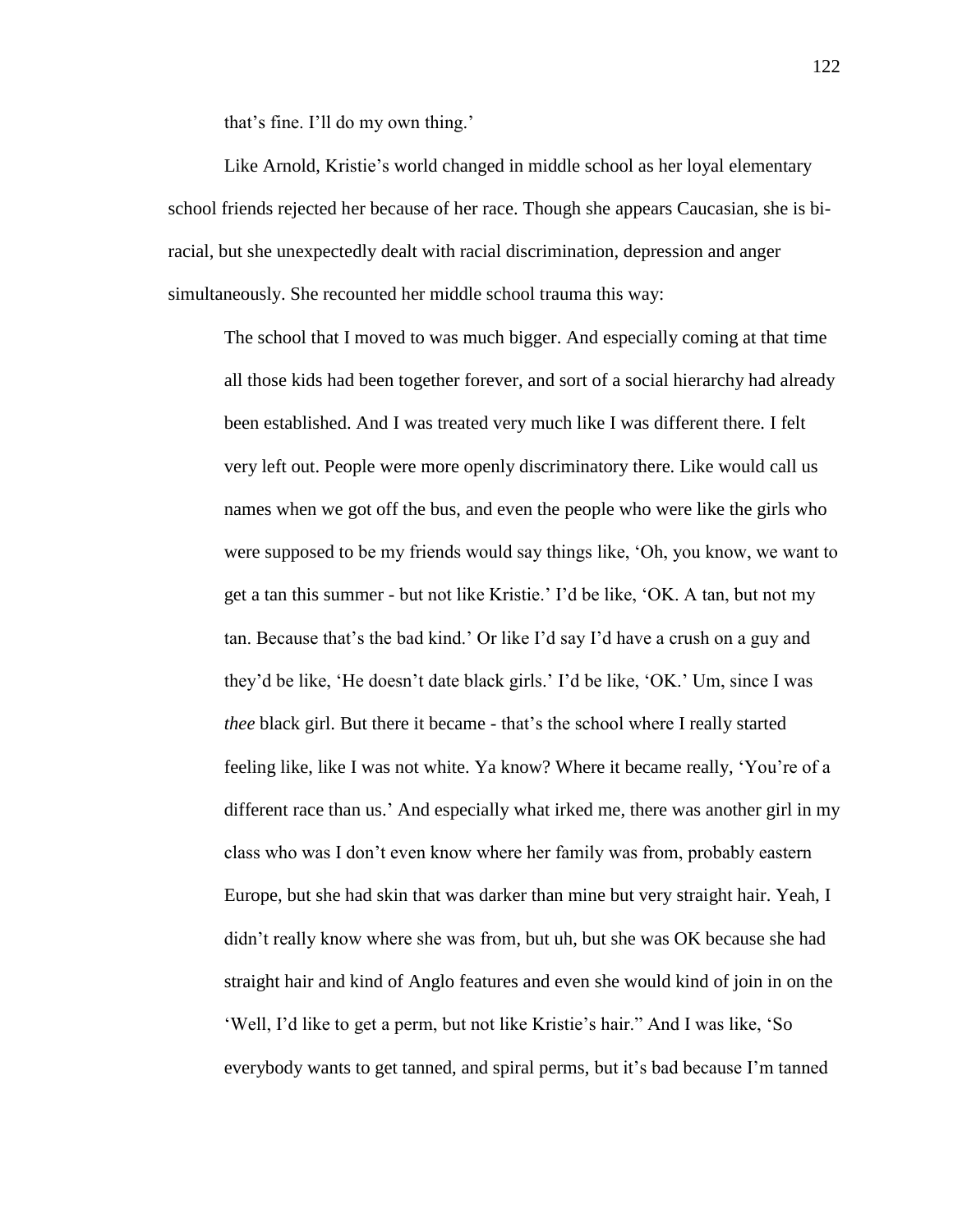and have curly hair." I definitely felt angry at them.

This turncoat behavior by Kristie's friends in middle school sent her into an angry, depressive state with suicidal fantasies (Cassady & Cross, 2006; Plucker & Levy, 2001). Already shy, she began to withdraw even further.

I just wanted to lay in bed and um, and my grades started dropping, and I didn"t really want to be a smart student. And my teacher got together with my parents and they all talked about it, and I got sent to a psychologist. And basically what came out of that was I wasn"t allowed to read depressing books anymore (laughs). And I got over it. But for sure when I got to the other middle school I started having a *lot* more problems with depression. I mean, I journaled. So I can look back through my journals and see, ya know many, many like (sighs) sort of, I don"t know mock suicide notes, and just really, really angry like digging into paper about everything I hate. About my life. And um, and I felt, I think I started really keeping a distance between myself and the people that I knew at school.

Diane's significant trauma started when she was 10. Her mother's uncle sexually molested her just prior to entering middle school, but the effects of that molestation became manifest as she was shuffled to live with a guardian as a direct result of that event. Her mother could not contend with her personality change, and gave guardianship of Diane to someone else. Diane testified, "I lived with my godmother for the majority of my teen years due to behavior issues that resulted from being molested." She was compelled to leave her mother, siblings and friends and move to another state at a time when she was dealing with the onset of puberty, sexual battery, and emotional and psychological trauma. She later stated, "I was diagnosed manic depressant at age 12."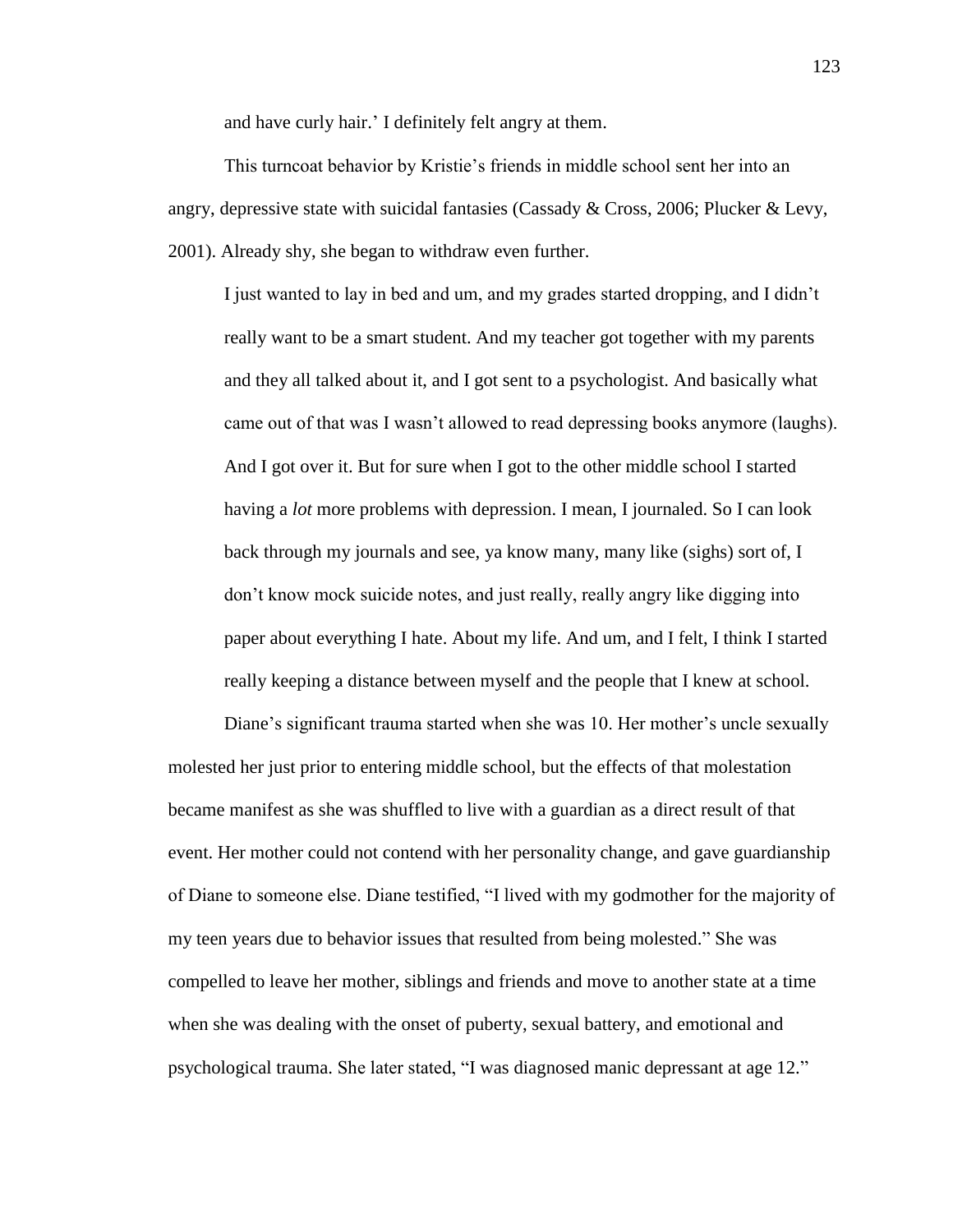She began to deal with deep, diagnosed depression at that time.

Buck had three adults in his life: his favorite uncle who passed away in his home, his father who traveled often, and his mother who nurtured and taught him at home. Buck"s middle school world became destabilized when his home schooling mother left home to work to help make ends meet. Similar to Mike's testimony, this left him alone as a child suddenly dealing with adult responsibilities; he had to feed, clothe, and education himself and his younger brother alone in his rural, isolated home. "I"m the oldest. So I feel responsibilities sometimes. Sometimes too much," he lamented at the opening of his interview. He explained this later referring to his sudden overwhelming responsibility for him and his brother. He starts with his mother:

It was hands on with her designing her own curriculum and stuff like that. Uh, up until middle school. I was 11,12 somewhere around there. Um, my mom had to go out to work for the first time of having kids because of, it"s just the way finances were. And so she worked at Kroger for a while. And um, we"d get up at nine, whenever. They'd leave me with my siblings. And I'd just after they'd leave we'd go back to sleep. We"d have assignments we were supposed to do, and um, I"d get some done the ones that I liked to do. Oh, not even that. That was a horrible statement. 'Cause it was just like, 'Mom's gone. I'm going back to bed.'

Last, Shelley began dating an abusive boyfriend in middle school and she had to lie to her parents to cover up the physical abuse, which later spawned even more abuse, lies about drinking, drugs, stalking, grades, and more.

Junior high my interests started going elsewhere and um, I think they started dropping some, and then in high school they fluctuated greatly if I remember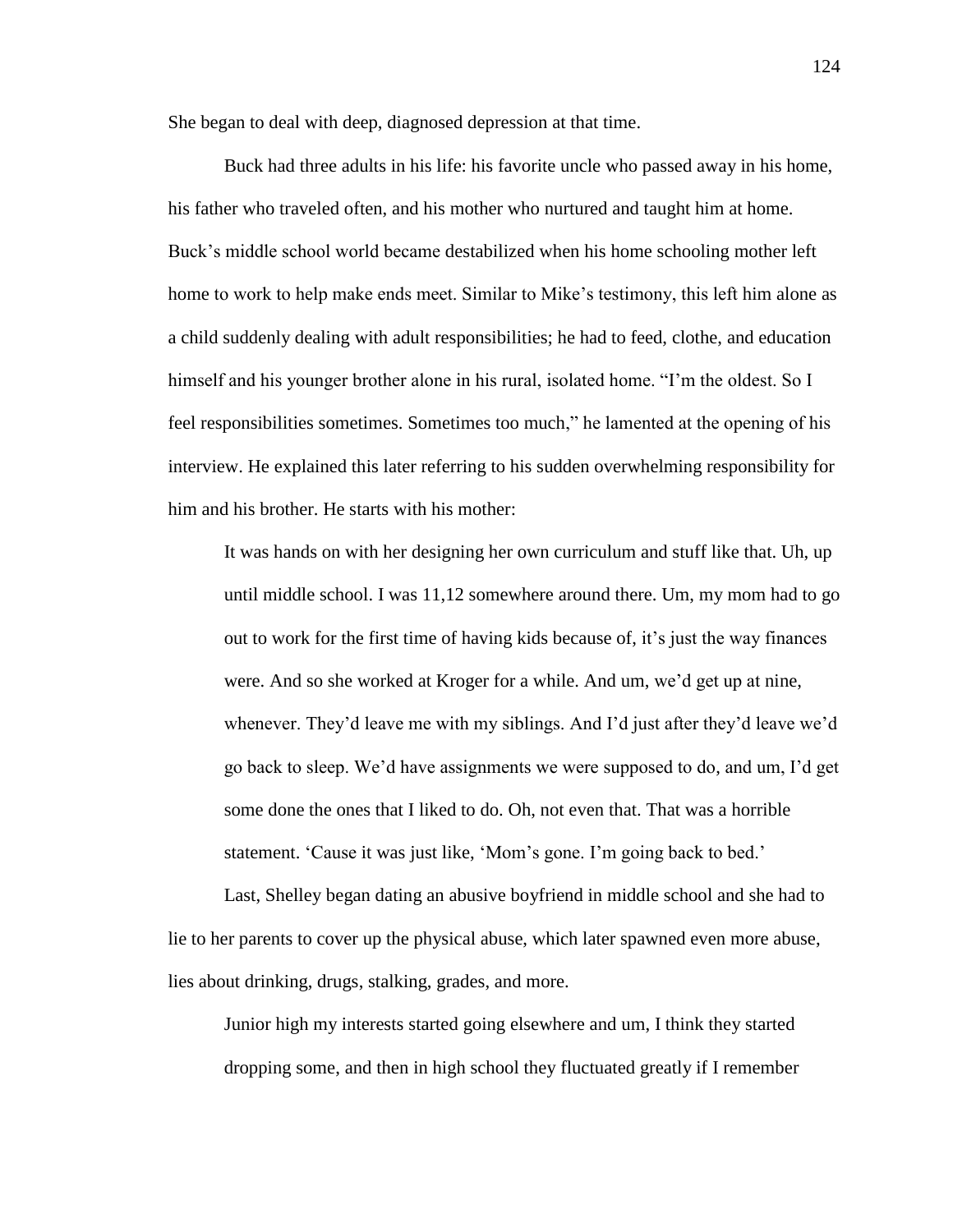correctly. But I couldn"t exactly tell you what they were. I – the first boyfriend that I had um, ended up being incredibly abusive. Um, and between soccer and horses I was really able to keep that from my parents because I got hurt all the time with the horses and soccer.

While the data cannot conclusively prove that these middle school events were the sole contributing factor of all of the participants' final decisions to drop out of high school years later, there is clear evidence that all of those interviewed did deal with a major event that may have contributed to that decision. Gallagher (2002) reported that "moving into an unfamiliar community from one that is known can lead to disorientation and cultural conflict" (p. 47). These gifted students" worlds changed significantly in middle school, and not for the better. To the casual observer, there may be no comparison between Diane"s molestation in middle school and Buck"s mother going to work. However, this study is not about the observer, but the participant and their life experience, and the significance of an event can only be determined by the one who experienced it. That three of the seven gifted participants (Mike, Diane, and Kristie) suffered from debilitating depression after their middle school trauma took place may be an indicator of just how significant these events were. Research is mixed, but Plucker and Levy (2001) suggested that there may be a link between depression, suicide and giftedness.

Because these individuals were gifted, it is unlikely they would have sought out help during or after their traumas given their propensity toward independence (Douglas, 2004; Stanley & Baines, 2002). According to Lee and Olszewski-Kubilius (2006), it is probable that even though they had superior academic abilities, they may not have had

125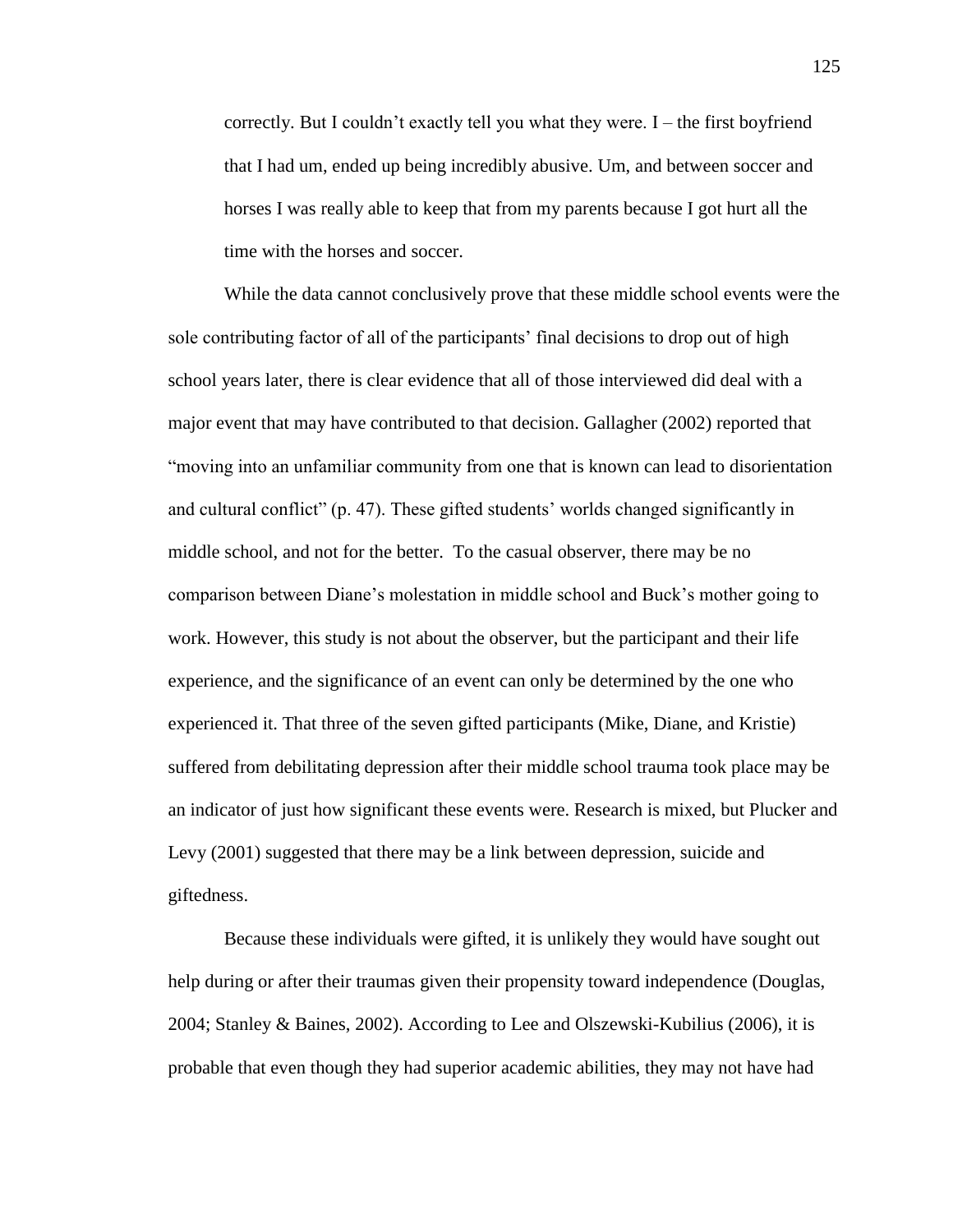the emotional intelligence to know how to deal with the situation and as a result, devised coping mechanisms to help them through it (Callahan, Sowa, May, Tomchin, Plucker, Cunningham & Taylor, 2004; Foust & Booker, 2007; Gallagher, 2002; Peterson, 2006). Each participant chose to deal with life"s traumas in different ways, some which manifested itself later in high school. Some adjusted; some like Randy became "invisible", some altered their behavior, and some self-medicated the pain with sex, drugs or alcohol (Peterson, 2006).

Table 2

## *Coping Strategies*

| Randy      | Mike        | Arnold    | Buck        | Diane       | Shelley   | Kristie    |
|------------|-------------|-----------|-------------|-------------|-----------|------------|
|            |             |           |             | Addiction   | Addiction |            |
|            |             | Anger     |             |             | Anger     | Anger      |
|            | Depression  |           |             | Depression  |           | Depression |
| Fantasy    | Humor       |           | Eccentric   |             | Eccentric | Eccentric  |
| game play  |             |           | behavior    |             | behavior  | behavior   |
|            |             | Rebellion | Rebellion   | Sexual      |           |            |
|            |             |           |             | promiscuity |           |            |
| Withdrawal | Under-      | Violence  | Under-      |             |           | Withdrawal |
|            | achievement |           | achievement |             |           |            |

This middle school trauma became significant for three reasons. 1) None of the participants were asked to reveal a middle school life changing event; the data emerged from the life experiences (Moustakas, 1994). 2) All of the participants referred to it with pathos and passion. 3) Analysis of the personal portraits after the middle school event indicates that this traumatic event"s effect was substantial enough to be considered a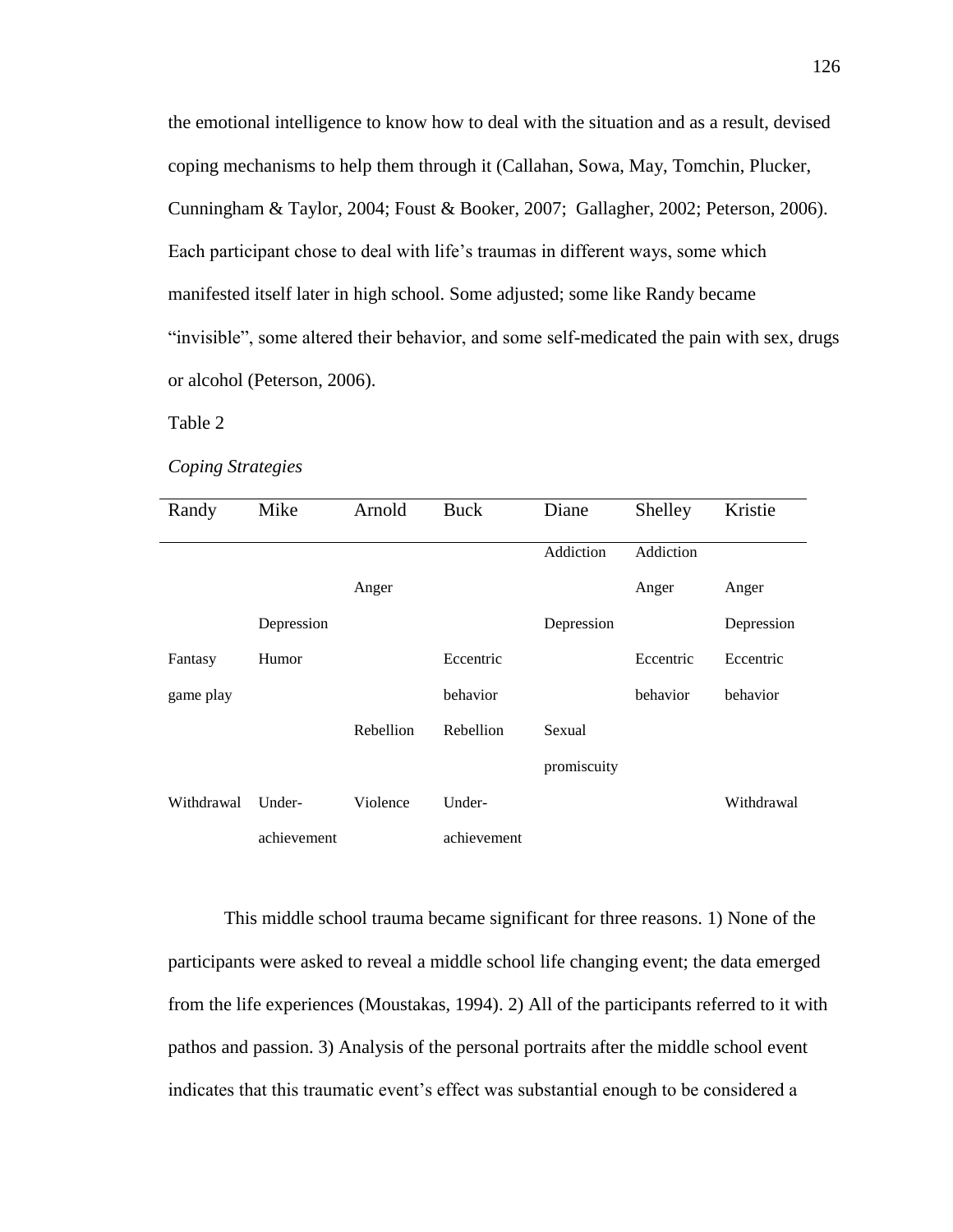significant influencer for change in behavior, outlook, grades, emotional state and other issues.

**Relational loss**. As one progresses chronologically through the life stories of these seven gifted dropouts, there are times when they had strong relational support, times when they did not, and times when relational support was withdrawn. It is this latter relationship loss that emerged as a significant theme. One must consider each portrait and the relational loss associated with it. As stated earlier, the typical characteristics gifted students enjoy can also have negative aspects to them, particularly when it comes to relational loss. "Feelings of loss associated with family changes (e.g., structure, location), altered friendships, and even moving to a new developmental stage may be exacerbated by sensitivities," (Peterson, 2006, p. 46). In addition to the significant trauma they all faced, these gifted dropouts also had to deal with negative relationship changes.

Randy had strong support from his father as a young child. When his father drowned, that support disappeared. He had no support from his mother at all. His grandmother was and is his only caring relation. When speaking of family relations, he put it this way:

My mom"s side of the family prefers my sister, and my dad"s side of the family prefers me. And my sister sees it too. And when I go to my nana"s and papa"s, my papa just beams when he sees my sister. Maybe he sees my mom in her, but they don"t ever really talk to me."

His friends who supported his giftedness in elementary and middle school reversed and became the ones to bully and abuse him on the bus in high school.

127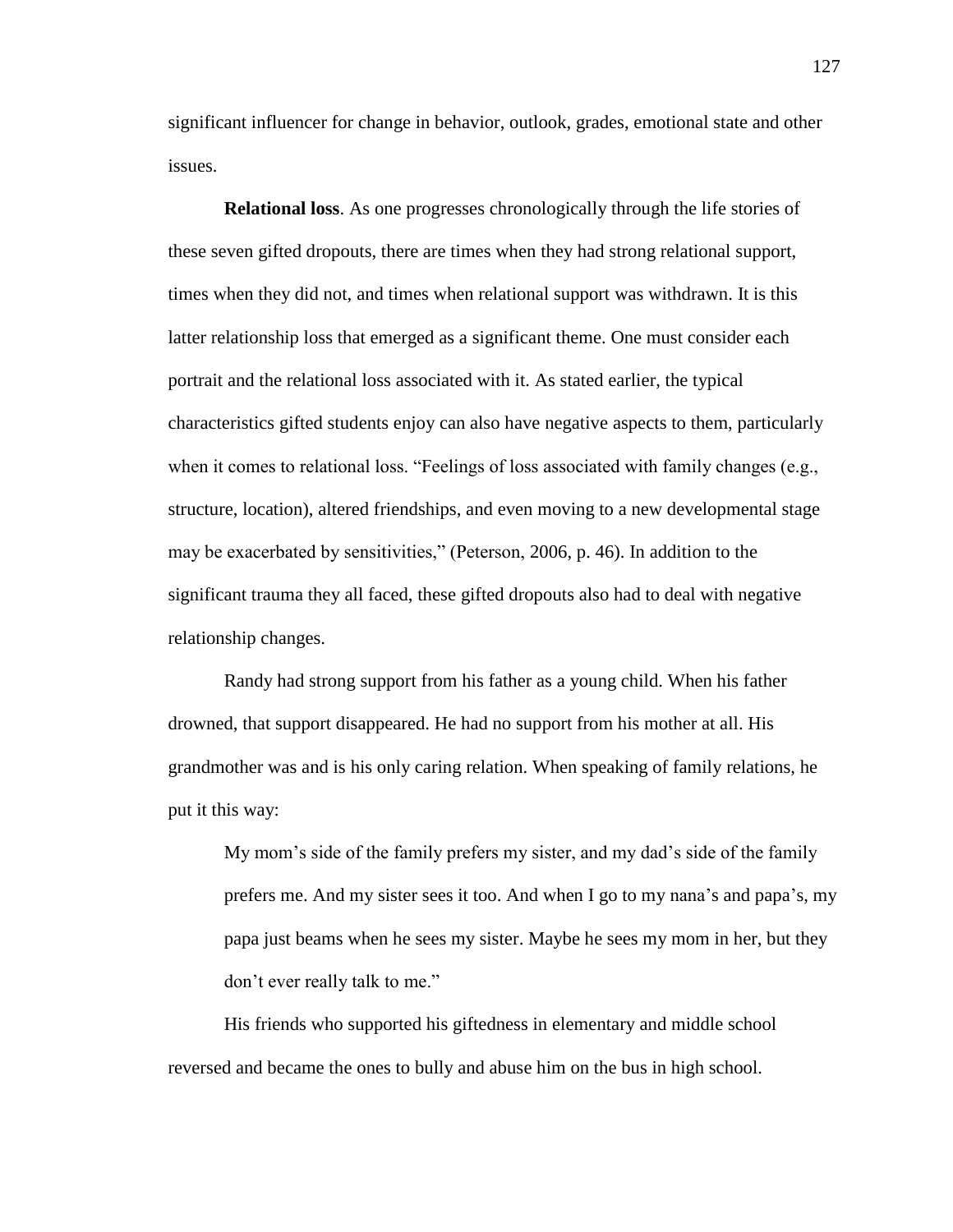I had a couple of friends on that bus, but most of them had kind of changed I guess. Switched their whole friends. So they were kind of like, "Oh, hey, how"s it going?" And it was just like, "Yeah." So I didn"t- wasn"t really, really friends with them anymore. I just hated that bus, I guess. I was, I was kind of, um, nobody noticed me I guess. I just sort of hid. Just sort of invisible.

The need for invisibility is a normal behavior pattern for unaccepted gifted students (Stanley & Baines, 2002). It did not please Randy. After several months of being gone, he told of trying to reunite with what few friends he had. They seemed uninterested in him and shortly completely disconnected from him.

Well, for the first few months I had no contact with anybody. None of my friends or anything. […] And I maybe, you know, went over to each other"s houses like maybe four times after that. And then there was just no contact. I mean it was just kinda like everybody just went on.

Teachers, counselors and administrators offered no support when he announced he was leaving school. When he went in to tell the counselor he was quitting school, she told him to make sure he returned all of his books. According to Randy, there was no inquiry, and no concern, and no one asked him to stay in school. He went home and from that point on he said, "I was basically shut in."

Mike"s relational support changed several times. He lived with both parents, then they divorced and he lived with his father. A year later after a custody battle, he moved in with his mother. After that point and until very recently he did not have a relationship with his biological father. In the interview, Mike said that he was bullied as a child because he was smart (Stanley & Baines, 2002), and that he "had a weird growing up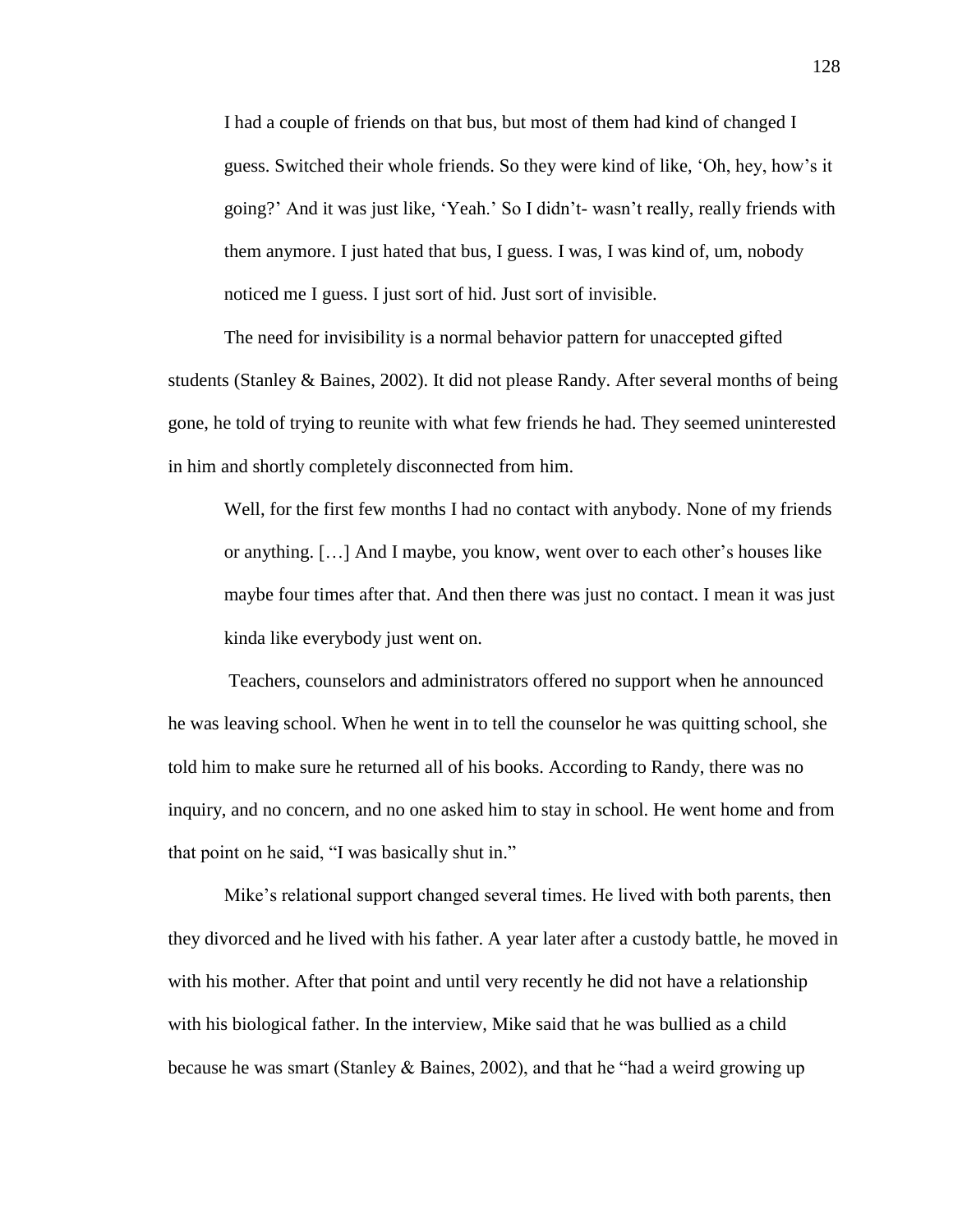period." He had a few caring teachers in his life, but most were "impersonal." The few times he approached his high school counselors, he said, "I feel like they don"t help." When he was expelled from school, all of his friends abandoned him except one.

Arnold's support did not come from his alcoholic father, nor from his "naïve" mother, nor from counselors ("I didn't get along with the high school counselors 'cause I was always causing trouble") but from "an irresponsible delinquent." He did have one Christian man who mentored him, discipled him, and "poured his life" into him as long as he towed the line and dated his daughter, but once Arnold started reverting to his old ways the mentor abandoned him.

I wanted to go to the school that she was at, of course, "cause she was my girlfriend. I thought I was in love at that time. And so I switched to [her school]. The first day [there] I remember getting into some fights there. So I don"t know if I was saved then or not. But there was one time when I was 14 or somewhere around that time that I had gotten saved and I was really on fire for God, you know, a new Christian trying to save the world telling everybody about Jesus. And, so yeah, me and her broke up and he was no longer my mentor.

Buck did have the support of his mother who was also his only teacher, but once she started working and left him on his own she grew frustrated with him and eventually handed him his education and said, "Here. Choose your own path." He had no friends to speak of outside of his home for support, and no extended family. Because he was home schooled, he had no access to counselors, and because they moved so often, not even youth pastors with whom he had a relationship.

Diane never knew her father and ended up living with a guardian during her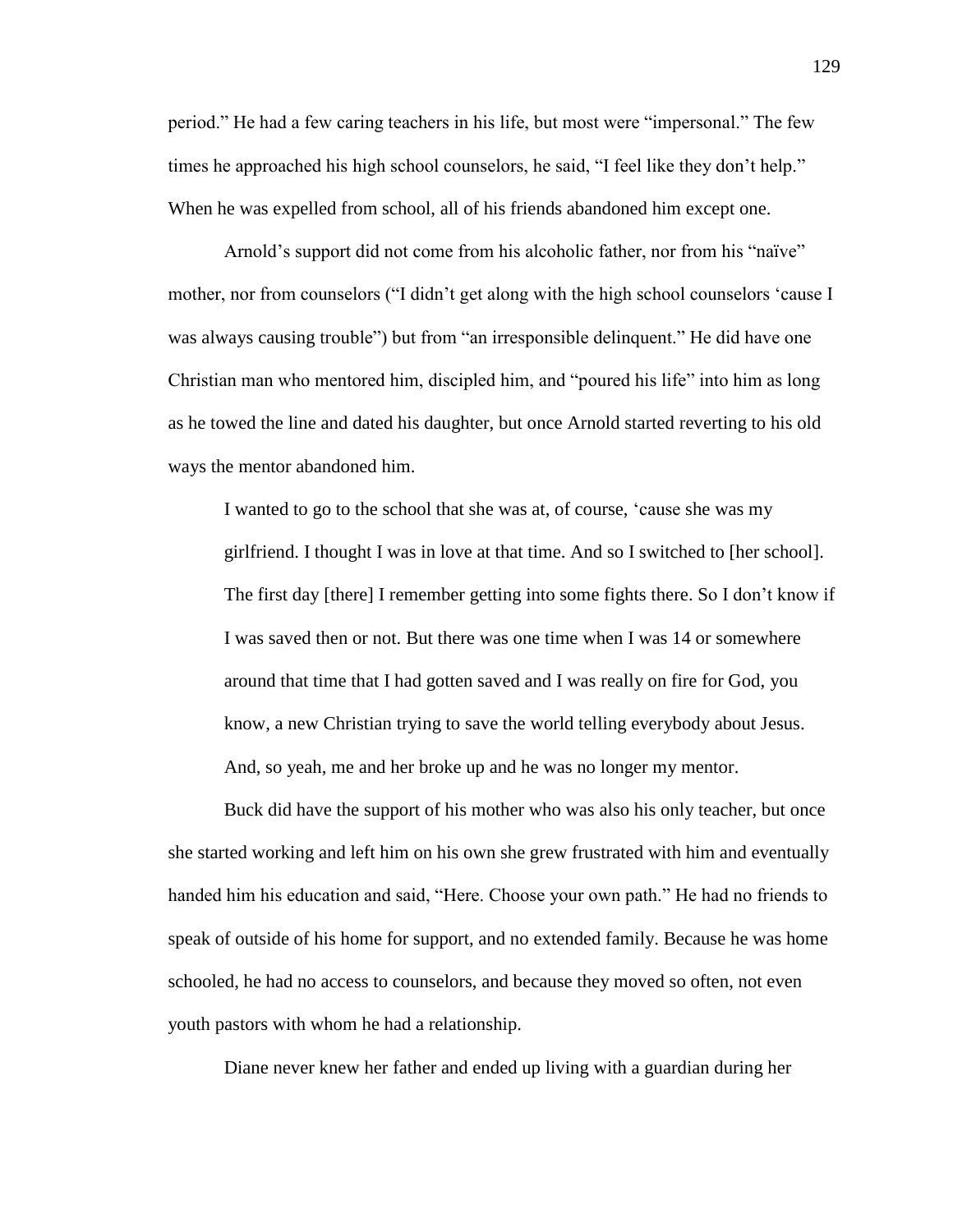formative teen years. That move meant she lost her one best friend from elementary school. She moved often and said she felt like she "never fit in." Friends were few, and she did not testify to having any relationships with teachers or counselors. She found relationships with young men her age, but admitted those relationships were primarily sexual in nature. They did not last long. She said, "I married a guy I dated in school, Junior, during the course of that four years. My marriage lasted only 28 days because he committed adultery." Her romantic relationships left her with only divorce papers and a child to support.

Shelley did have family support, even after she ran away from home and joined a punk group. That was consistent throughout her development and continues to this day. Her breakdown in relational support happened at the personal and academic levels. Her choice of abusive boyfriends were unsupportive of her needs, she watched friends in her punk group die from drug overdoses. Though she mentioned that one of her favorite teachers was her middle school principal who moved up with her and became her high school principal, and that they had a warm relationship, she later said the school administration was unsupportive of her academic desire to learn at her own pace and in her own way. She said, "We were all just supposed to be pliant, accepting, and quiet while riding down the conveyor belt of the factory that school was."

Kristie"s relational losses fluctuated. She had a father, but he abandoned her in literally and figuratively. Her mother was there for her most of the time, as were her older twin sisters, while friends teased and tormented her. She discussed relational loss when referencing her middle school years, and the racial tension that emerged at that time. Her best friends turned against her because she was not equal to them, and she withdrew.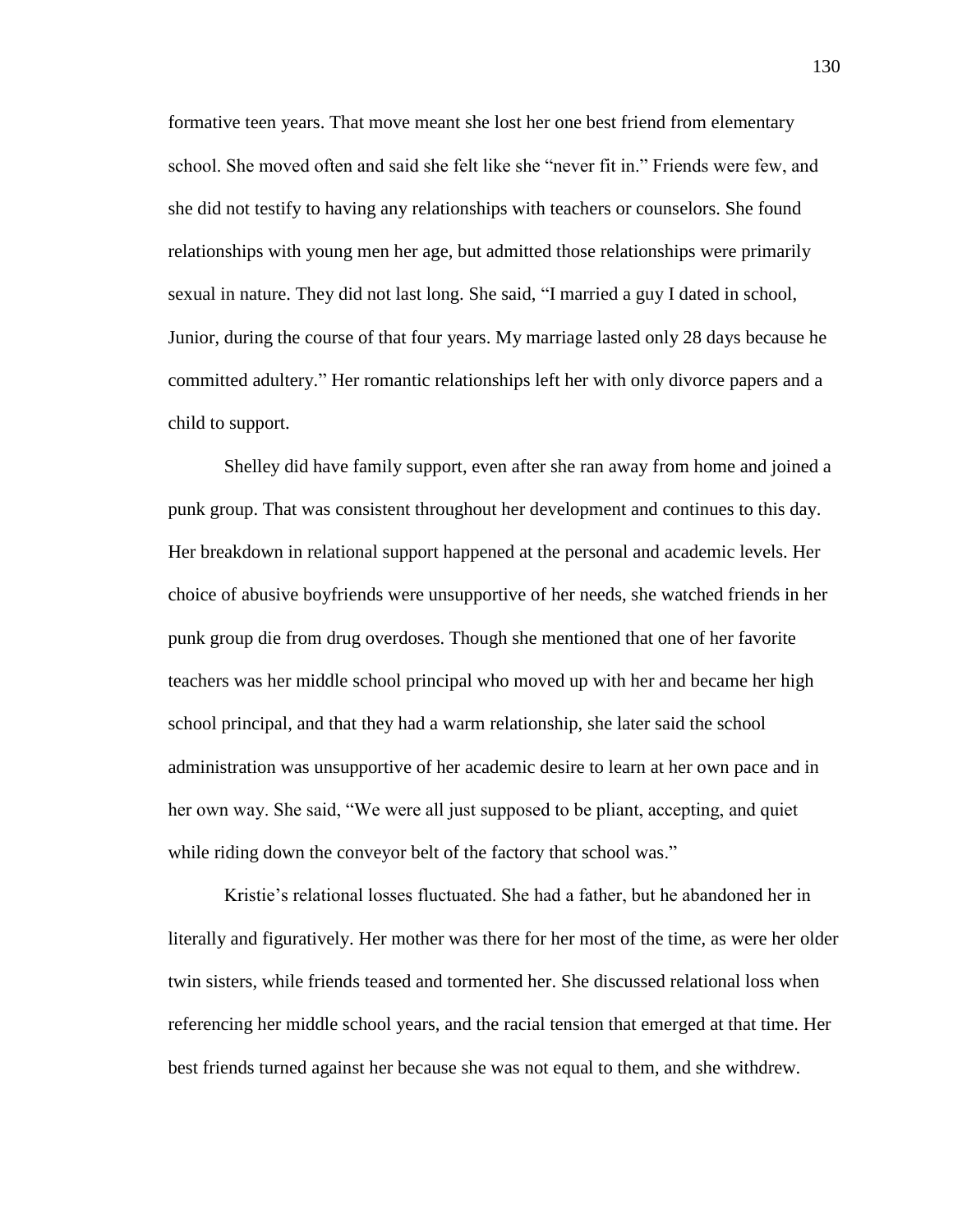When reflecting on her life with her siblings, she sensed that she was not equal with them either. Kristie said, "As a pre-teen and early teen acutely aware that I was the unspecial middle child. I mean the twins are identical twins, very identical. Very special. And my brother of course is the only boy, the baby. So I was quite frequently referred to as "the other girl." Ya know, people would be like, "Oh, is this one of the twins?" "No, this is the other girl."

As she progressed through high school, Kristie found fewer people with whom she could communicate on her intellectual level. She had support from the "misfit" crowd and found comfort there. She sought friendships exclusively with males, especially after her female friends treated her so poorly in middle school.

**Relationships with teachers**. In terms of quantity of data gathered, the majority of conversations and references reflected back to the participants" teachers. Regardless of whether they reflected back as far as kindergarten, or mentioned their last memories of high school, they referenced teachers. This theme was overlooked until the writer applied Moustakas" (1994) transcendental phenomenology once again. "The way the story is told provides clues about meaning," said Riessman (1993). This writer overlooked the obvious. While searching for themes and sub themes, the theme of student-teacher relationship was evident, but because it was so prevalent, deemed inconsequential. Here, Bruner's (2004) question came into play: "Are not omissions also important?" (p. 693). Sometimes while analyzing a portrait, the art critic misses the use of color while searching for brush strokes. Such was the case with teacher-student relationships.

Throughout the narrative, every participant put into view their relationships with teachers at various times throughout their schooling. It is less important to determine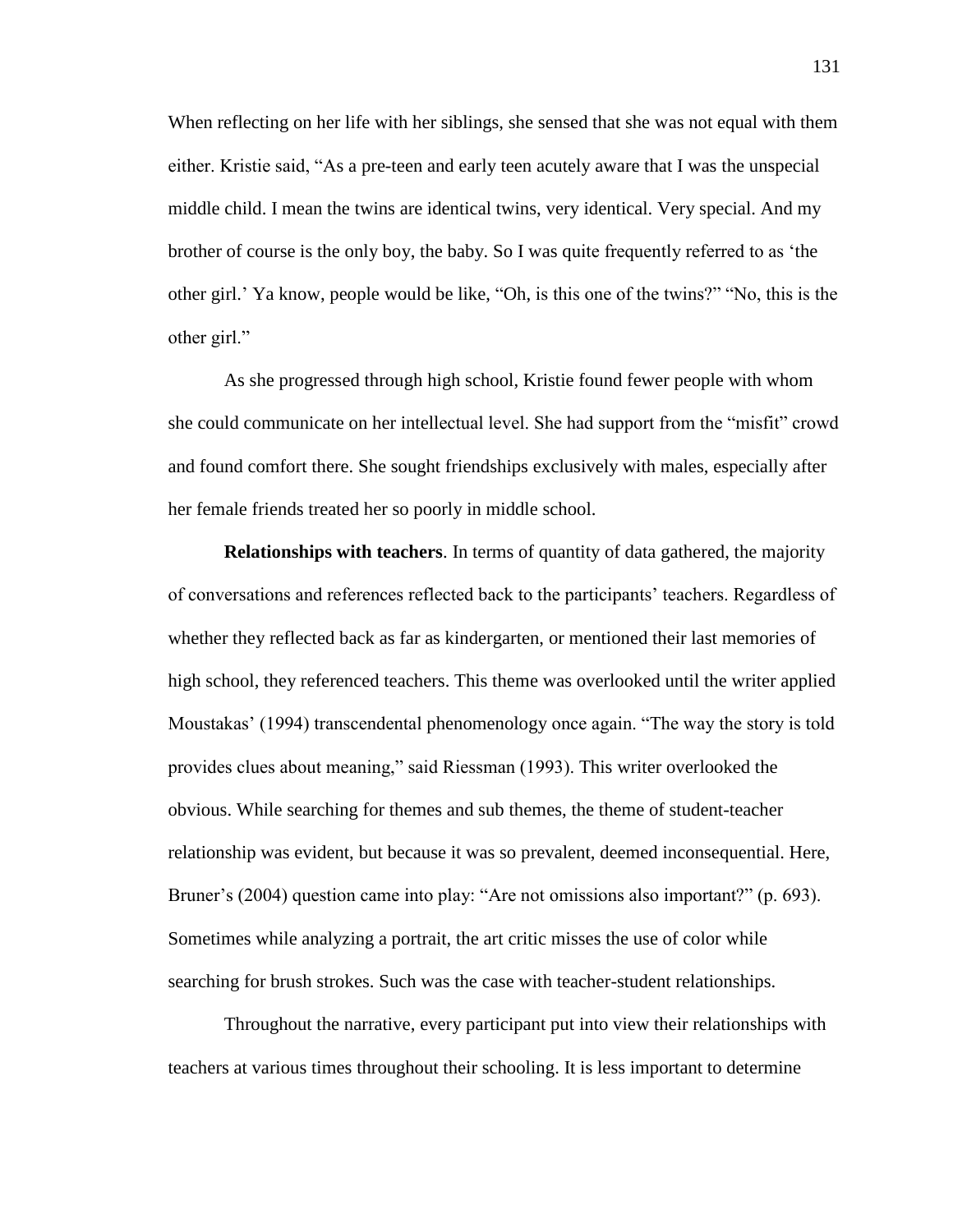whether their relationships were good, bad, protagonistic or antagonistic; their discussions of them below will reveal the tenor of the relationship. What is significant is that they did have relationships, and indeed, wanted deeper and more frequent relationships with their teachers.

Nationwide, only six percent of dropouts said they saw their teachers as friends (Altenbauch, 1998). Gallagher (2002) noted that few dropouts had relationships with any adult while in high school, thus interpreting the lack of relationships as lack of caring. Davis and Dupper (2004) reported that at risk students need the community of strong, positive relationships with a caring adult in their lives and urged implementation of programs geared toward enhancing teacher-student relationships. Christle, Jolivette, and Nelson (2007) stated that, "Teachers are an important source of social capital for students, and teacher-based forms of social capital reduce the probability of dropping out by half" (p. 333). It is consequential that these gifted dropouts referred to their relationships with teachers more often than the teacher"s pedagogy, curriculum, or other peripheral factors.

Riessman (1993) lamented, "Readers only see brief excerpts, snapshots, or moments" (p. 31). However, the various snapshots presented below provide the basis for the third significant theme: teacher relationships. By looking at a core narrative chronologically, what Riessman calls "a kind of radical surgery" (p. 43), it allows the reader to grasp the heart of the matter. These core narratives speak not only of the participants" various relationships with teachers, but of how those participants viewed those relationships, and thus give them meaning.

Of various teachers Arnold said: In middle school I don"t believe that I tried to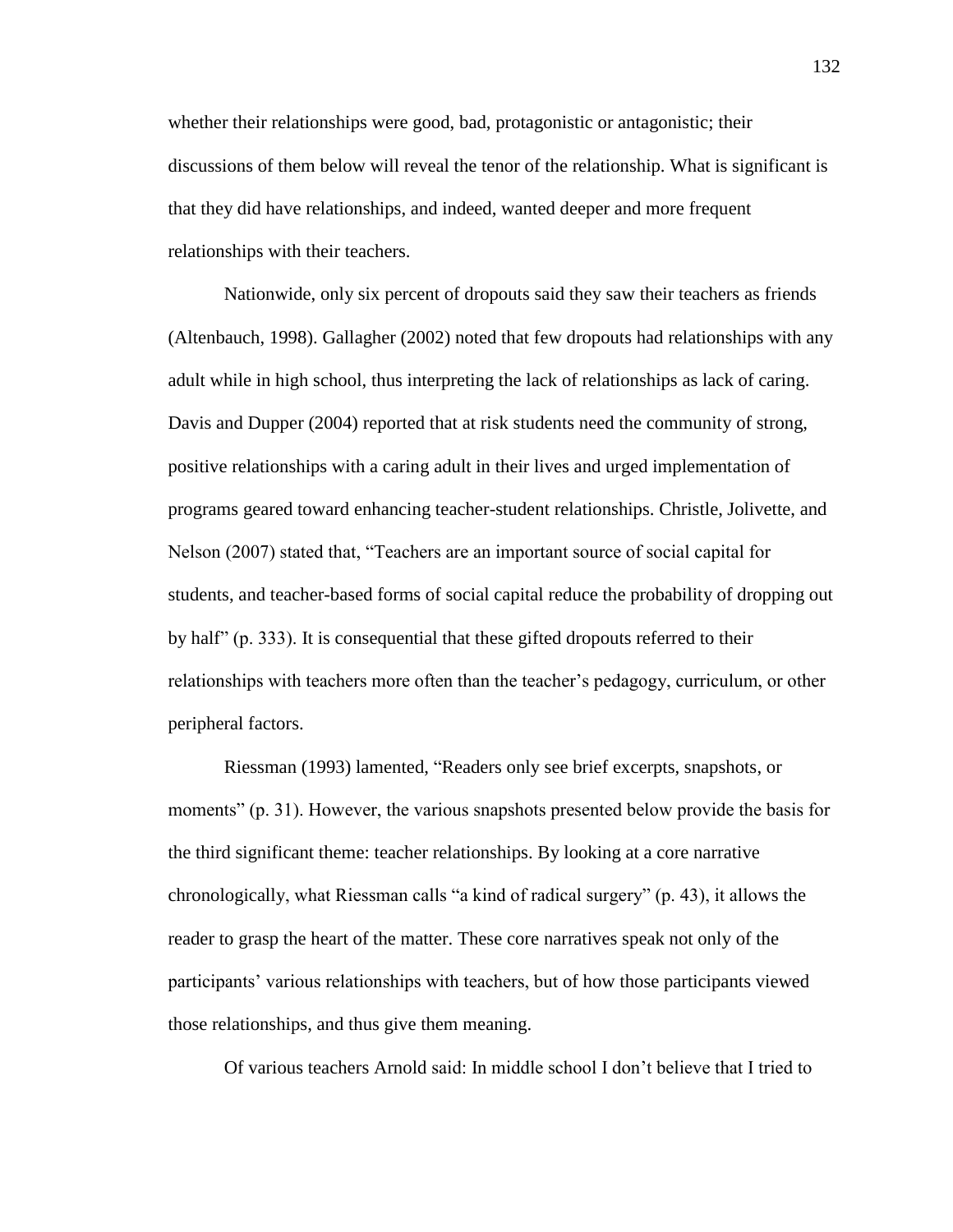develop any relationship with my teachers […] although there were those teachers and some cared, but a lot of them didn't.

Buck said: I really don"t remember my dad doing a whole lot. He didn"t, I mean, it wasn't that he didn't care. It's just that mom had everything under control [...] She got tired of fighting with me. Tired of trying to go do this, do this. It was finally, "OK, you can do this if you want to."

Diane said: Mr. [Pepper], my math algebra teacher. He made me grow to love numbers […] Teachers cared about me, which made me want to impress them.

Kristie said: I just felt so disappointed in her so often. "Cause I thought she must be pretty smart if she"s like teaching the honors English class. So, why does she act so silly? Ya know, with sort of bouncing around and like, I didn"t really care for her. I thought she was superficial and silly […] I really hated the guidance counselor, too. He was, like, he was like the stereotypical sort of fat, lazy cop kind of TV character. Like he was always disheveled, and like he pretty much wanted everybody to do the same thing so he wouldn"t have to try and figure anything out for people […] I remember very clearly in high school I had this guy for my homeroom teacher. I thought he was really sort of pathetic [...] I didn't have any mentors at the high school. I didn"t have anybody to help me do those sorts of things.

Mike said: I really don"t know why, but she just stuck out as one of the most, she was one of the most caring teachers probably that I've ever had at any school [...] It did motivate me in some instances. Ya know, if it was teachers I was close to [...] When I was in school, I always felt like even after I turned 18 I always felt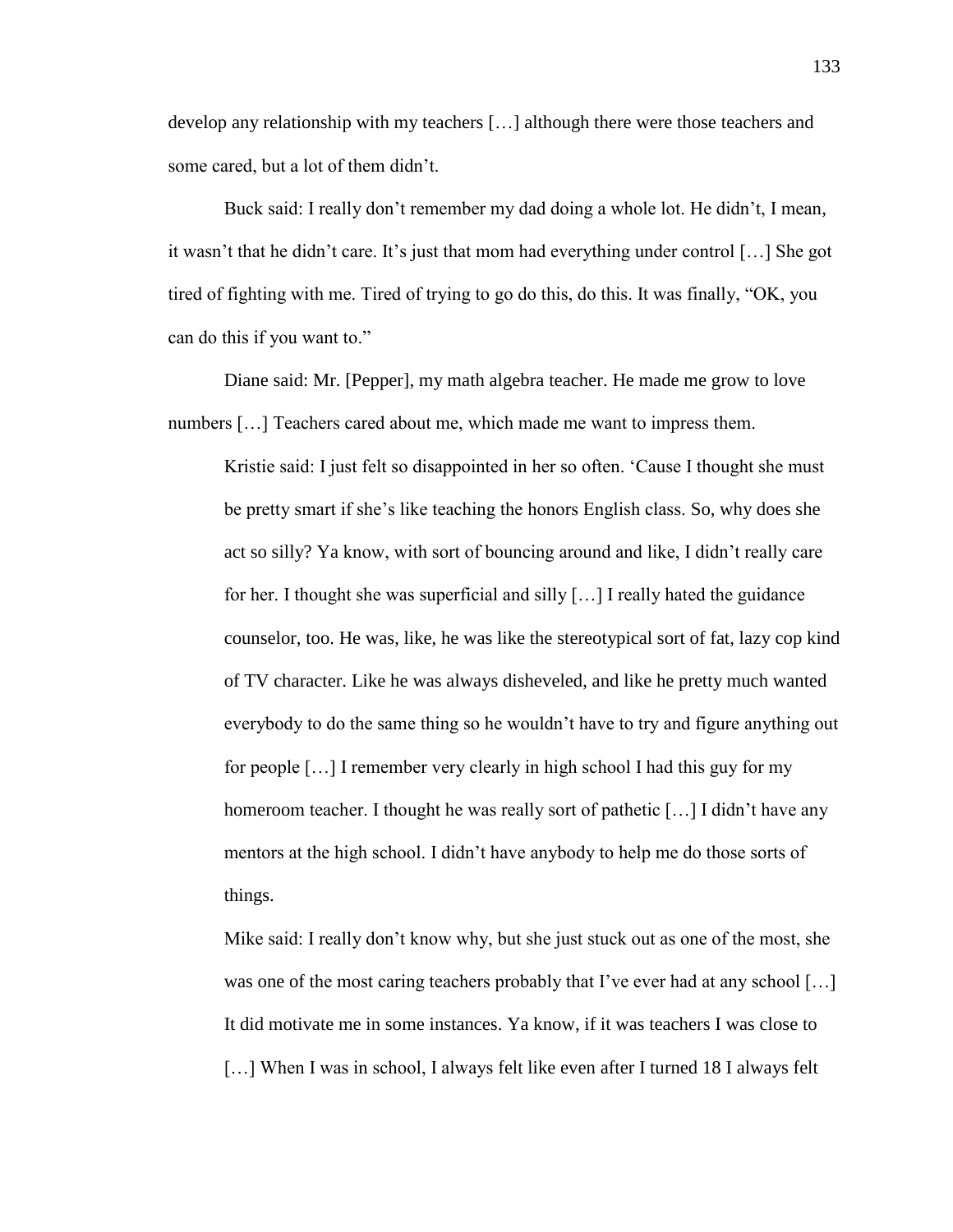like I was being belittled. Like I was a kid […] She was my favorite. I just knew her. Ninth grade I met her and I liked her, you know. I got to know her [...] I was like, you know that was the first time – you know teachers will talk to you, but not as an equal. And that was the first time a teacher had ever talked to me as an equal […] I thought of her, I"d call her evil […] He"s a lot more, for lack of a better word, just a hard ass. And uh, he was a real jerk. He was the only one I ever really had problems with […] I just found it hard to learn because she was, I don"t want to say hostile but just, I dunno, she wasn't easy to be friends with and listen to […] The more I got to know her, the more I realized I disliked her […] No matter how close you get to the teacher, even personally, they"re still just your teacher […] You know, I"ve had, obviously everybody gives you advice, but you know I never really had a singularly mentor person like that.

Randy said: I guess that"s why you have your favorite teachers and teachers that you don"t like. The ones that are passionate and the ones that aren"t […] My eighth grade algebra teacher. She's got to be the worst. [...] If you're in the classroom but the teacher"s talking to the whole class, if you have a problem with anything, it"s kind of hard to say, "Well, I"ve got a problem with this," because the teacher doesn"t want to stop to help just one student. You know what I mean? [...] Nobody ever asked me anything about talking or anything [...] People didn't really care.

Shelley said: My principal was my favorite person […] Miss O, the drama teacher. She was a fun big sistery kinda way. Miss M, the chorus teacher, was more the grandmotherly kind of figure […] Those three favorite teachers of mine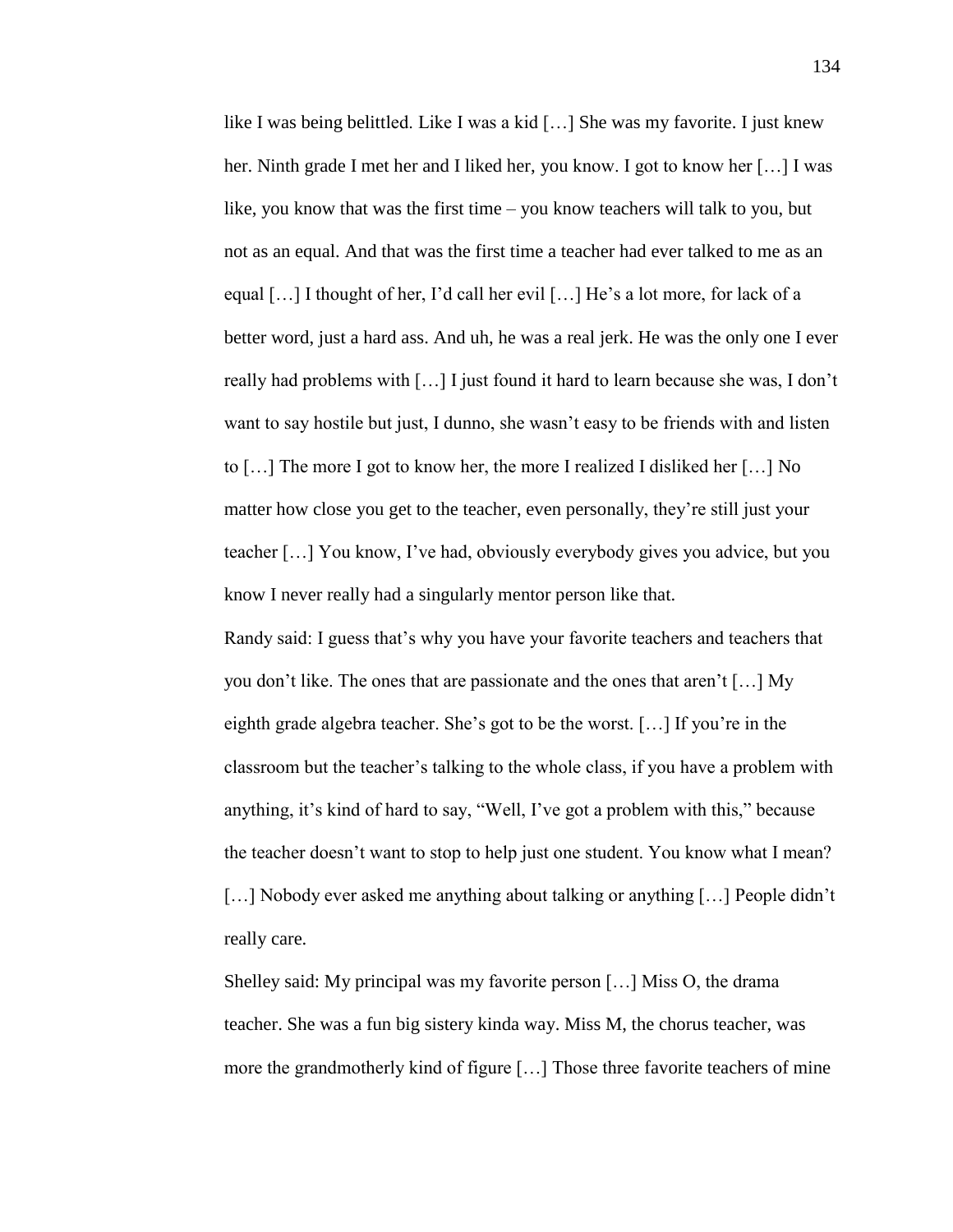that were let go were all let go the same year. So that was a big part of me losing even more interest in the school.

## **Summary of Findings**

Taken separately, one could make a case that any of the sixteen sub themes (drop out decisions, drinking and drugs, regrets, middle school events, depression, socioeconomics, moving, boredom, homework, challenge, learning, attendance, mathematics, extracurricular activities, interest, and interventions) played a factor in the decision to drop out of school for some of these gifted dropouts. Many of the participants had experiences in common. All expressed a deep love for learning. Randy said, "I like to learn new stuff." Mike added, "Instead of making classes dumber, we need to make them smarter. Because instead of focusing on everybody passing, why don"t we focus on actually teaching people things?" Kristie opined, "I"m still jealous when people tell me they had Latin. It would be so useful to know that. Just for knowledge." Diane reflected Randy"s sentiments, saying, "I love to learn new things." With challenge missing, the participants faced a number of mounting unpleasant issues including boredom.

Still, the sub themes were not the mitigating factor separately nor together in their decision to leave school early. All those elements had one theme in common with each other and with the participants: relationships. All of the interviewees had relationship issues, from dysfunctional families to unsupportive friends and teachers to abusive boyfriends.

These seven gifted dropouts desired deep and personal relationships with their teachers, but rarely did this occur, as in Gallagher"s (2002) and Hansen and Johnston-Toso"s (2007) findings which stated, "Not one dropout reported a sustained meaningful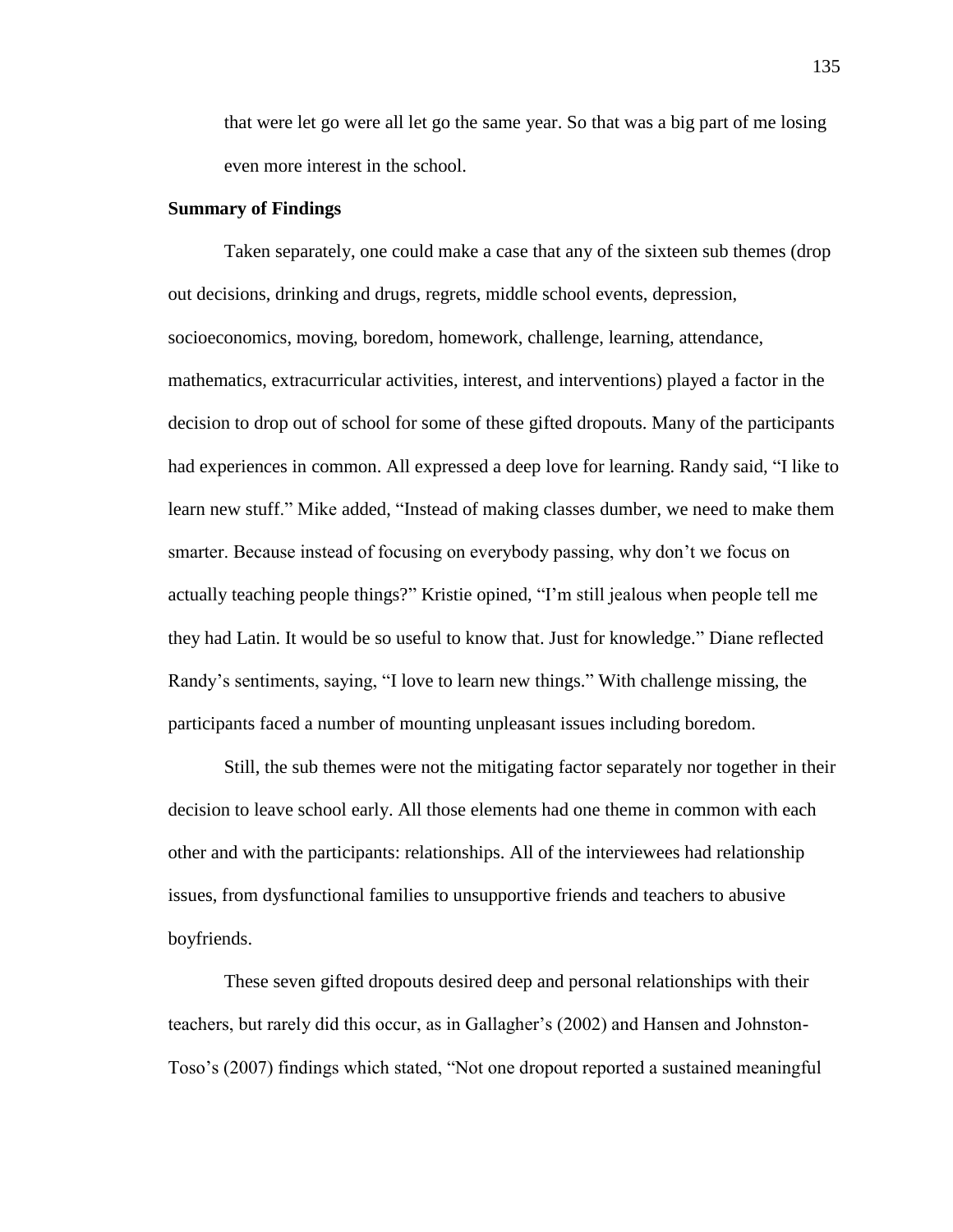connection with a teacher" (p. 36). In other studies (Davis & Dupper, 2004), the most frequently cited reason that dropouts gave for leaving school was due to poor or nonexistent relationships with teachers.

For some of the gifted dropouts in this study (Randy, Arnold and Kristie), some form of social rejection fueled the decision to leave school before graduating. They had no friends in school, and given the lack of academic rigor they found there, they concluded there was simply no reason to continue going. The individuals in this study used words such as "sick, pathetic, boring, horrible, unchallenged, devastating, disappointing, frustrating, and uninteresting" to describe school and school experiences. Although in elementary school all were high achievers and liked school, they gradually lost interest in the rural school environment.

In comparison to Carper"s (2006) study on gifted dropouts, none of the participants in this study mentioned or complained about school overcrowding, large classrooms, or lack of technology in the learning environment, nor did they speak exclusively about their dropout experience. These interviews were life-long in scope, allowing for deeper investigation into motivational factors.

Despite home, school and social problems, all of the participants were optimistic in school and in their decision to leave school and following. They wanted to make the decision and move on with their lives. They all earned their GED except for Diane who is currently pursuing that. Kristie earned her Bachelor"s degree, and Arnold, Buck and Shelly are working on theirs. Shelley and Kristie plan on continuing on to their Master"s degree, and Arnold has hopes of earning his Ph.D. They faced many obstacles and traumas, but persevered through them. They exuded a sense of destiny and control over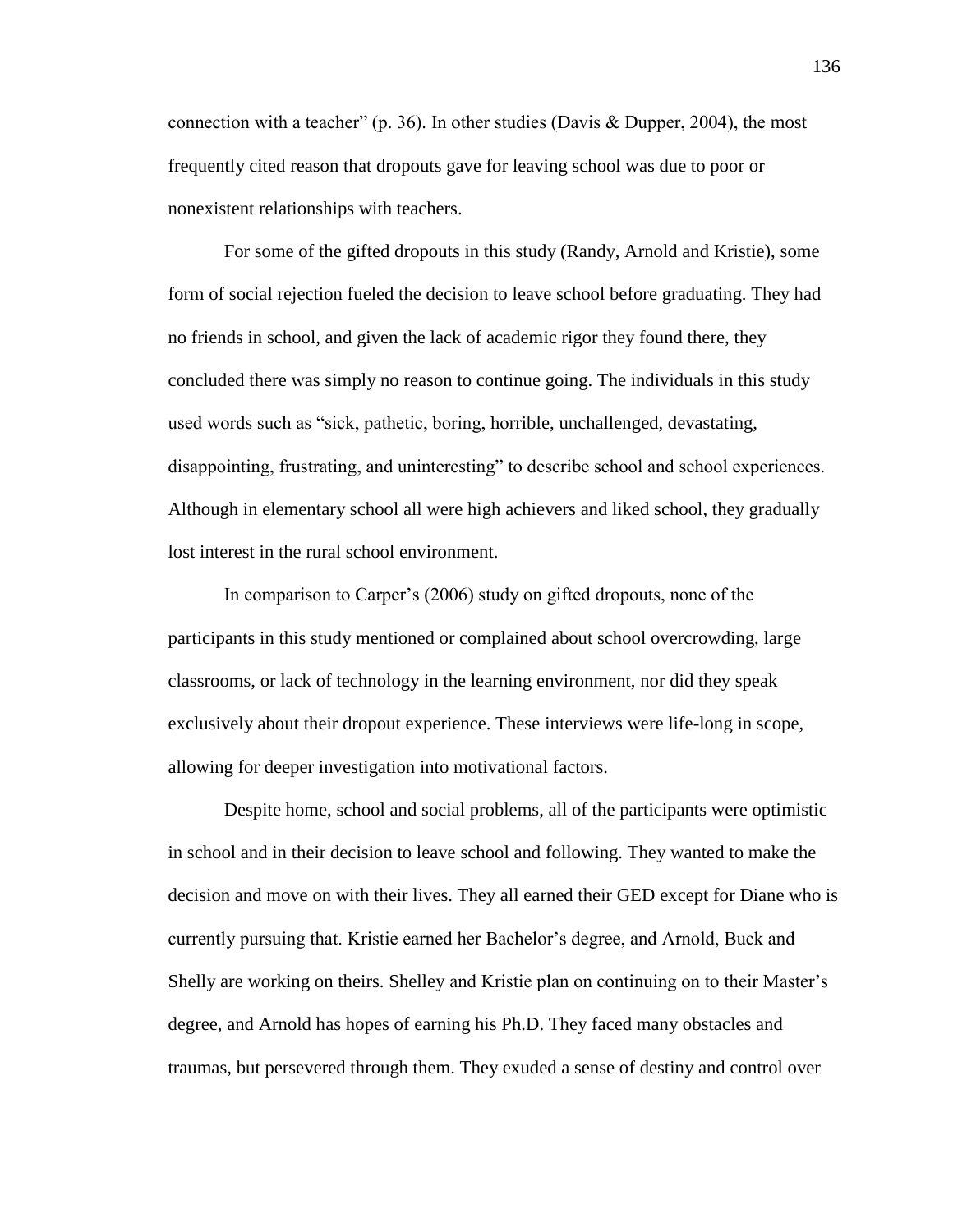their lives. For these gifted dropouts, leaving school early was not the end of the world, but the beginning of a new opportunity.

Finally, the gifted dropouts in this study were aware early in their academic studies that they were somehow special and gifted, and yet they managed to fit in socially for a time. Only when their middle school event happened did they begin having issues with depression, anger, rejection, or withdrawal. Now as adults, they are able to reflect back and see what took place and evaluate it, and though some expressed regret at having dropped out of school, all of them had goals and plans for a brighter future.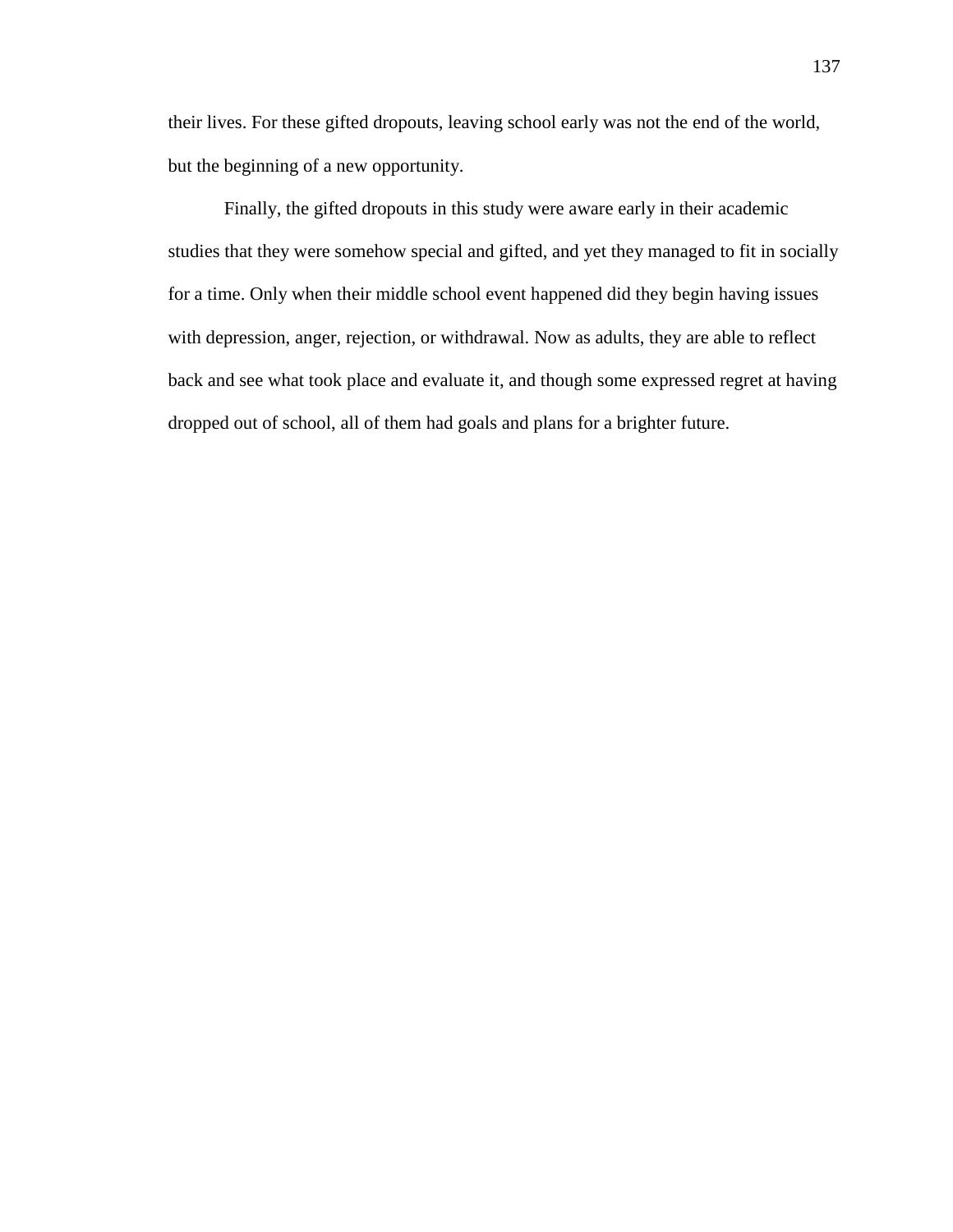### **Chapter 5: Discussion and Summary**

## **Summary of the Study**

The purpose of this research project was to understand factors which resulted in the phenomenon of gifted individuals dropping out of school. No attempt was made to generalize the data; it was an investigation of the unique life experiences of seven participants who dropped out of school prior to receiving their high school diplomas, and who either received their GED or were currently working on one. One cannot infer that other gifted students would react as these participants did; each life and response to life"s circumstances is unique. Understanding how these gifted dropouts responded to life experiences as they did was the intent of this study.

The problem was that while quantitative research provided specific numbers of gifted students dropping out, the individual stories of gifted dropouts had been ignored, and students were not treated as individuals with unique needs. The testimonies of these participants supported both the purpose and problem stated in the research. All of the participants in this study were eager to tell their stories, and several mentioned that this was the first time anyone had asked them or showed interest in their story, thus validating the problem statement.

The method used to gather this information took the form of personal oral or written semi-structured interviews. Initially, 170 students attending a large university were contacted who had entered the school through passage of a GED. Those students were between the ages of 18 and 40. They received an email from the researcher asking if they were identified as gifted, and if so, would they be willing to share their life story. A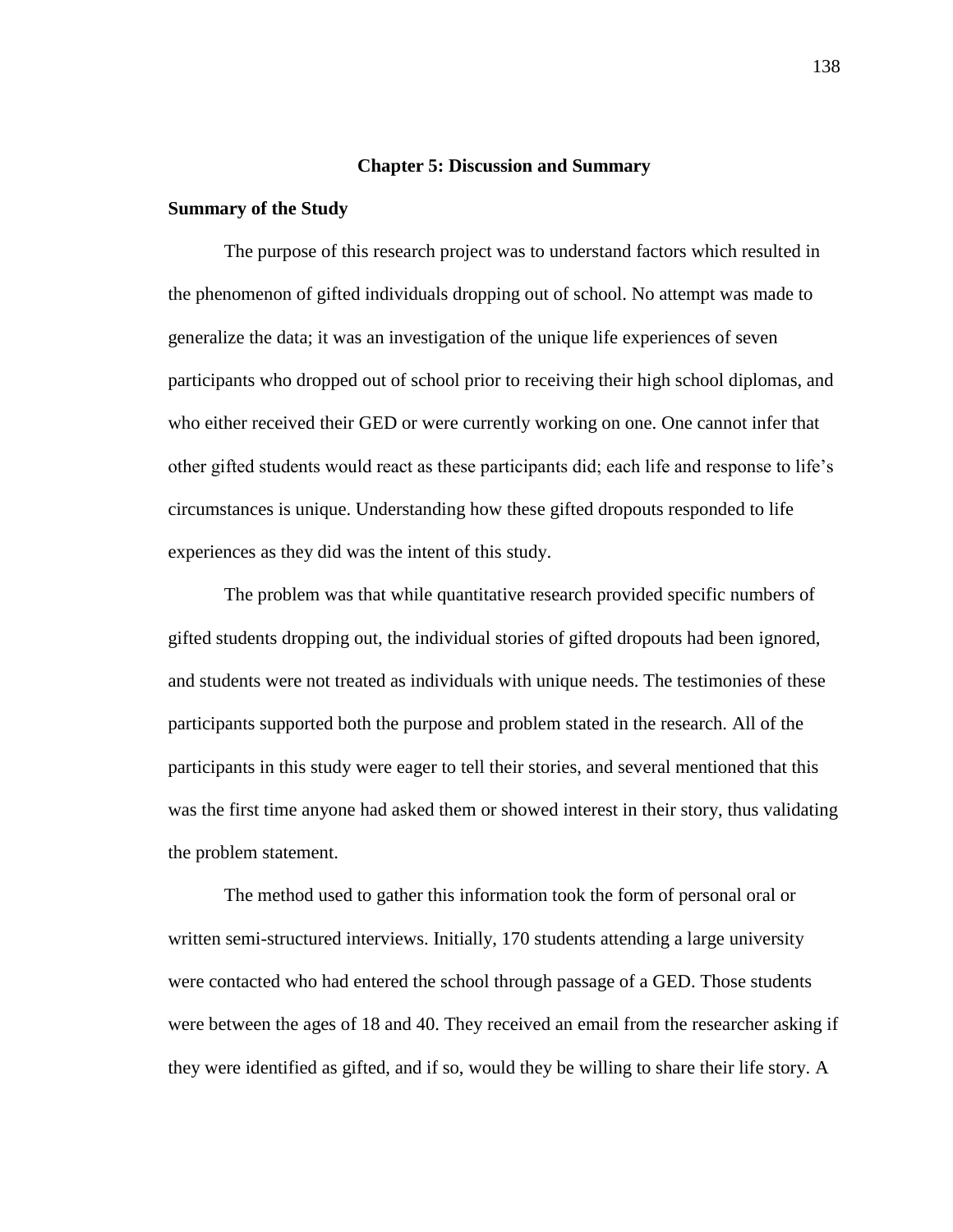second email was sent three weeks later as a follow up invitation. Of those contacted, eight replied positively, and six signed documents agreeing to participate. One of those later withdrew, and another did not respond in spite of repeated contact attempts. Other individuals were identified by contacting the adult education center in the county where the researcher lived. Two gifted students who had recently received their GEDs participated, and another earning her GED while incarcerated agreed to participate. Finally, a gifted dropout living in another state was contacted; she was eager to participate. Other attempts were made to continue contacting potential candidates through other county administrators, and even through a gifted administrator in another state. Eventually the total number of participants ended with seven because at that number, the data were saturated.

The researcher transcribed all interviews which aided in analysis (Riessman, 1993), and formed no theories and made no assumptions prior to the analysis of the data. There was no attempt on the part of the researcher to persuade the reader or to criticize schools, teachers or parents. This study was a narrative of gifted dropouts' life experiences. As such, it required an interpretation of those experiences (Riessman, 1993).

### **Discussion of the Results**

Glatthorn (2005) proposed that the discussion section should answer the primary question, "What does your study mean?" (p. 207). In the context of this particular study, the primary result means that understanding gifted students, and the phenomenon of gifted dropouts in particular, is incomplete and emerging. The findings from this study validate much of what has already been reported, but also included several new discoveries.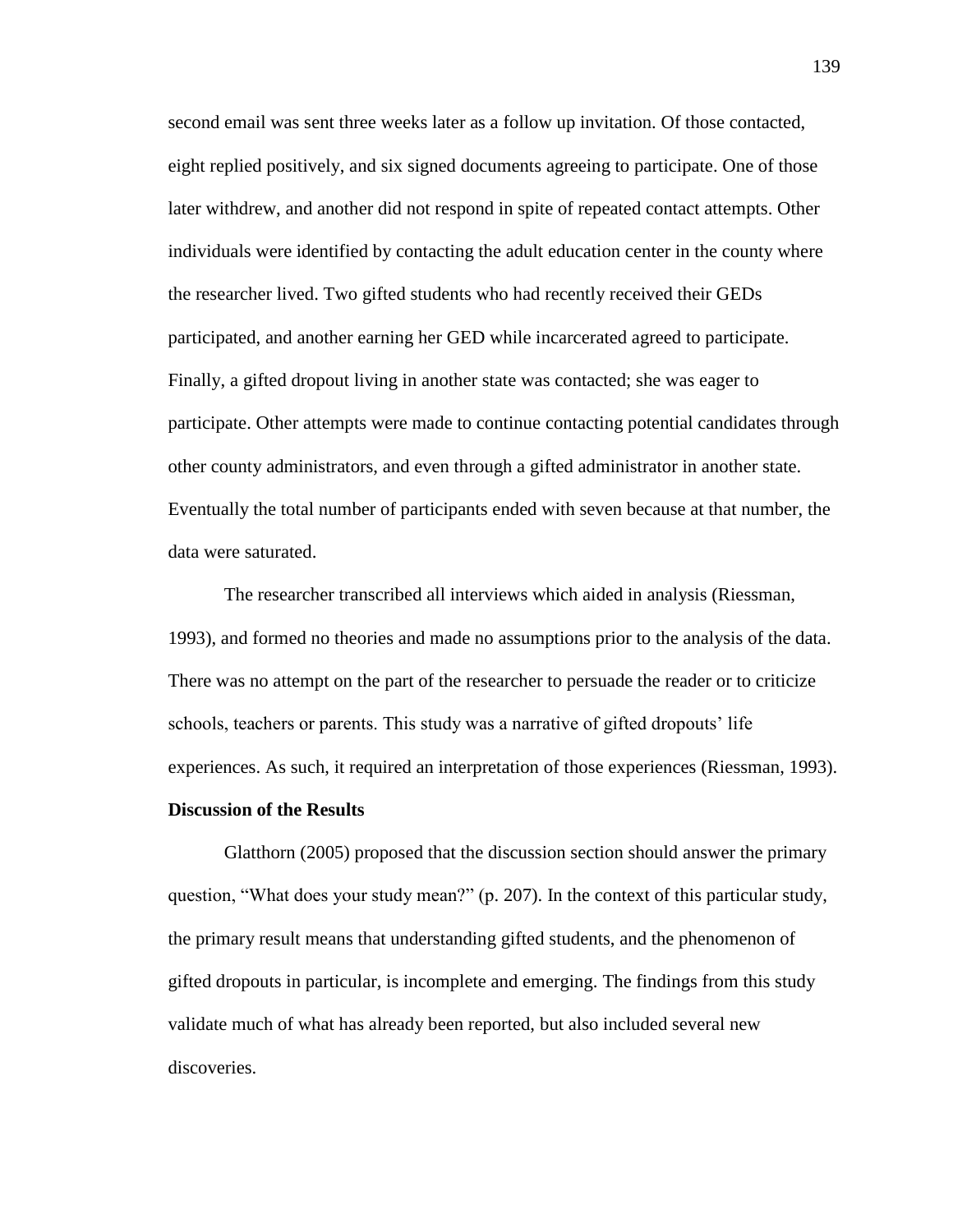Three major themes covering relational trauma, relational loss, and relationships with teachers emerged from the data. While the participants discussed many different topics, the majority of the deep, meaningful conversations centered on relationships. Relationships focused primarily on family and friends, but also on places and times they faced social rejection. All of the participants discussed how they ultimately came to the crossroad decision of dropping out, and volunteered what interventions (if any) might have prevented it. Even though the participants may have answered the question simplistically as to why they dropped out, deeper investigation into the data showed that their reasons were complicated, multidimensional and at times, lengthy. As Gallagher (2002) pointed out, the decision to leave school was not spontaneous; it took a lifetime. Still, in this study a significant event occurred following elementary school which negatively affected the participants" attitudes toward school which contrasts Hansen and Johnston-Toso"s (2007) finding that "problems began in elementary school" (p. 37).

**Interpretation of findings**. On the basis of this research alone, it is impossible to determine whether any singular sub theme of drop out decision, drinking and drugs, regrets, middle school events, depression, socioeconomics, moving, boredom, homework, challenge, learning, attendance, mathematics, extracurricular activities, interest, and interventions played a greater role than others in the students' decision to drop out. Nor can one draw any conclusion from the emergent data that all the candidates were from rural schools and counties, or that they dealt with social rejection, or that they all experienced a significant negative event in middle school. While those anomalies differentiate this research from others", more study is called for to determine whether those may be inconsequential or significant factors in the dropout phenomenon.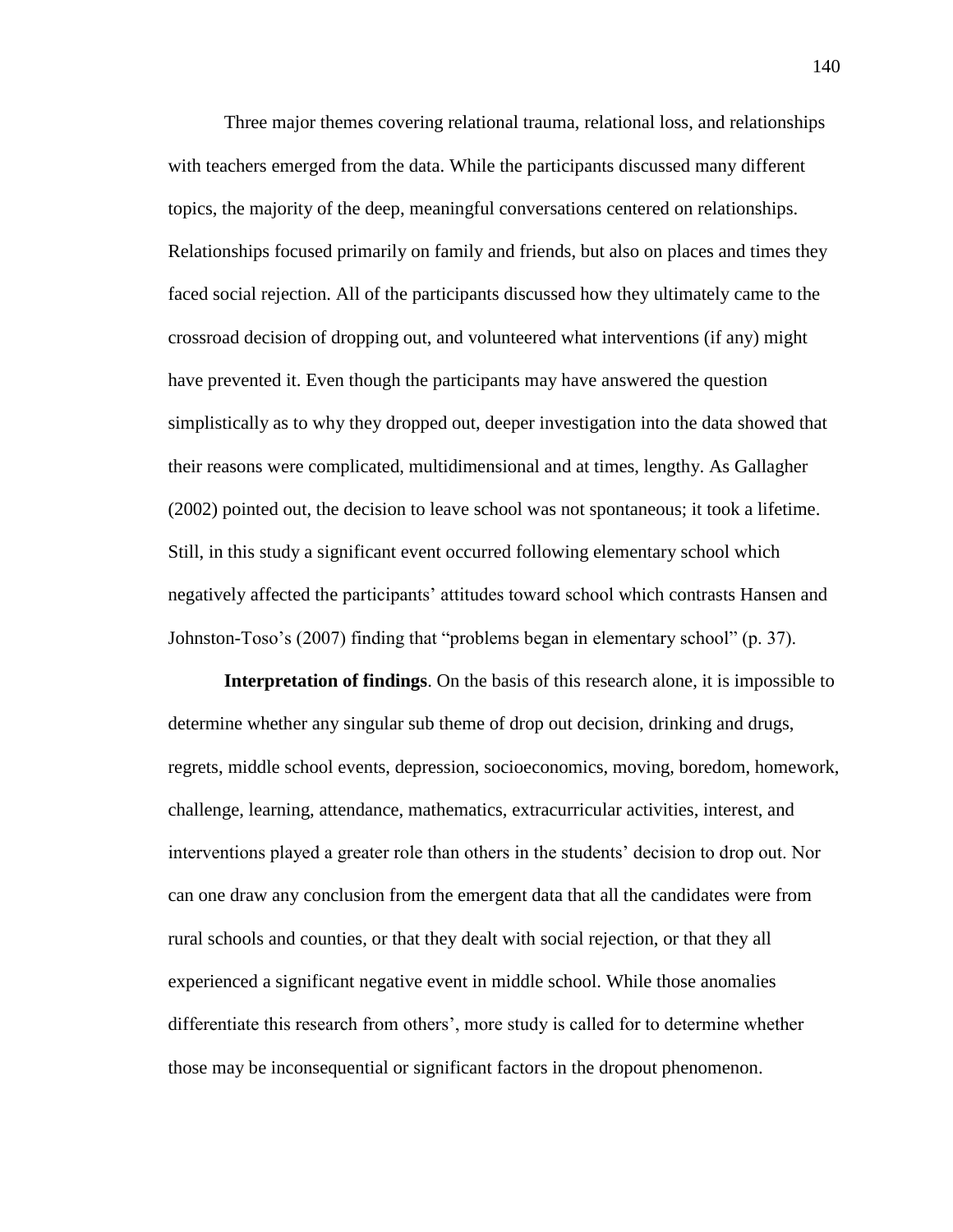What is conclusive from this study is that all of the participants in this study loved learning and welcomed mental challenge and did not find it in either their public school (or in Buck"s case home school) environment. What is also conclusive is that all of these individuals thrived on and yearned for deep, meaningful relationships both with friends and with teachers. Their life stories revealed that many times they were abandoned, rejected, or even abused by those they trusted with their emotion and intellect, and that betrayal may have played a part in their withdrawal from the relationship and eventually from school. While this study included no quantitative analysis, a quick review of the interview transcripts showed that the majority of conversation with these gifted dropouts centered around relationships both good and bad. The interviewees placed much less emphasis on academics in the discussions than they did on who delivered the academics, how they delivered it, and why they liked or disliked the person doing so. For example, when they spoke of boredom, they explained who was boring more than what was boring. These gifted dropouts seemed particularly relational beings.

**Results and prior research**. Dozens of books and hundreds of articles have been written about gifted students; few cover gifted dropouts. The findings in this study show that in keeping with the literature, these gifted students fit the standard research profile, but they also presented some unexpected data results presented in Table 3. The left column lists prior research data characteristic of gifted dropouts. The asterisk in the columns to the right represent the participants in this study (identified by the first letter of their name) as that trait applied to them.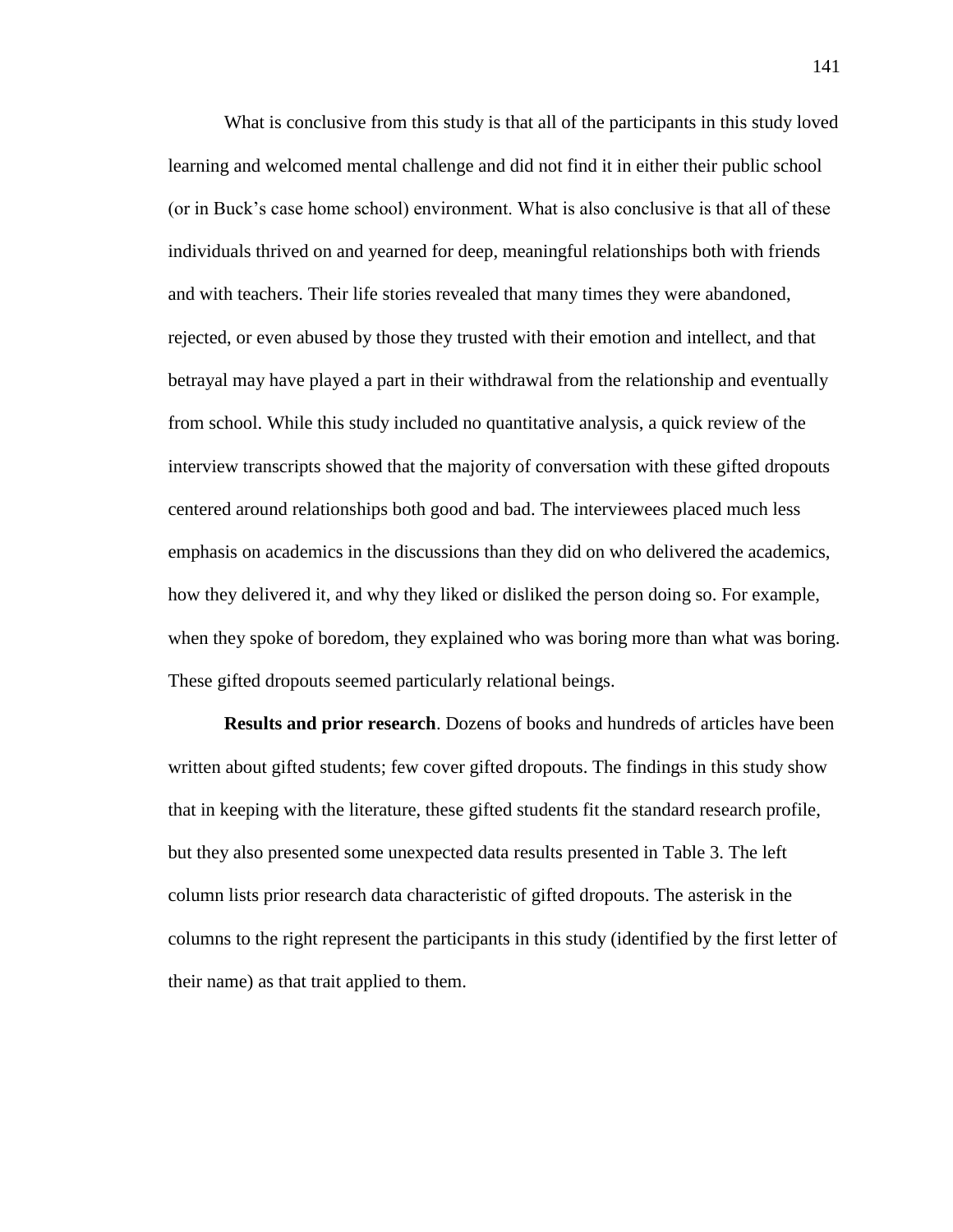# Table 3

l,

## *Prior research versus current research*

| <b>Prior Research Dropout Factors</b> | $\mathbf R$ | M      | $\mathbf{A}$ | B      | D      | S      | K      |
|---------------------------------------|-------------|--------|--------------|--------|--------|--------|--------|
| 1. Low SES                            | $\ast$      | $\ast$ | $\ast$       | $\ast$ | $\ast$ |        | $\ast$ |
| 2 Parents lack college education      | $\ast$      | $\ast$ |              | $\ast$ | $\ast$ | $\ast$ | $\ast$ |
| 3. Rural schooling                    | $\ast$      | $\ast$ | $\ast$       | $\ast$ | $\ast$ | $\ast$ | $\ast$ |
| 4. Issues with school personnel       | $\ast$      | $\ast$ | $\ast$       |        |        | $\ast$ | $\ast$ |
| 5. Desired challenging curriculum     | $\ast$      | $\ast$ | $\ast$       | $\ast$ | $\ast$ | $\ast$ | $\ast$ |
| 6. No teacher relationship            | $\ast$      |        | $\ast$       | $\ast$ | $\ast$ |        | $\ast$ |
| 7. No intervening counselor           | $\ast$      | $\ast$ | $\ast$       | $\ast$ | $\ast$ | $\ast$ | $\ast$ |
| 8. No extracurricular activities      | $\ast$      | $\ast$ | $\ast$       | $\ast$ |        | $\ast$ |        |
| 9. Suffered depression                |             | $\ast$ |              |        | $\ast$ |        | $\ast$ |
| 10. Poor attendance                   | ∗           |        | $\ast$       | $\ast$ |        |        |        |
| 11. Advanced math skills              | $\ast$      |        | $\ast$       |        | $\ast$ |        | $\ast$ |
| 12. Underachiever                     | $\ast$      | $\ast$ | $\ast$       | $\ast$ |        |        |        |
| 13. Self-critical, perfectionistic    | $\ast$      | $\ast$ | $\ast$       | $\ast$ | $\ast$ | $\ast$ | $\ast$ |
| 14. Anger issues                      |             | $\ast$ | $\ast$       |        |        | $\ast$ | $\ast$ |
| 15. Desired new information           | $\ast$      | $\ast$ | $\ast$       | $\ast$ | $\ast$ | $\ast$ | $\ast$ |
| 16. Bored in school                   | $\ast$      | $\ast$ | $\ast$       | $\ast$ | $\ast$ | $\ast$ | *      |
| 17. Preferred independent work        |             | $\ast$ | $\ast$       |        |        | $\ast$ | *      |
| 18. Desired higher level thinking     |             | ∗      | $\ast$       |        | $\ast$ | $\ast$ | ∗      |

*Note.* 1. (Altenbaugh, 1998; Seeley, 2004); 2. (Moon, Callahan, Tomlinson, & Miller, 2002); 3. (Cross & Burney, 2005); 4. (Davis & Dupper, 2004; Shannon & Bylsma, 2006; Veitch, 2004); 5. (Carper, 2002; Callahan, 2001; Davis & Dupper, 2004; Dickeson 2001; Hansen and Johnston Toso, 2007; Johnson,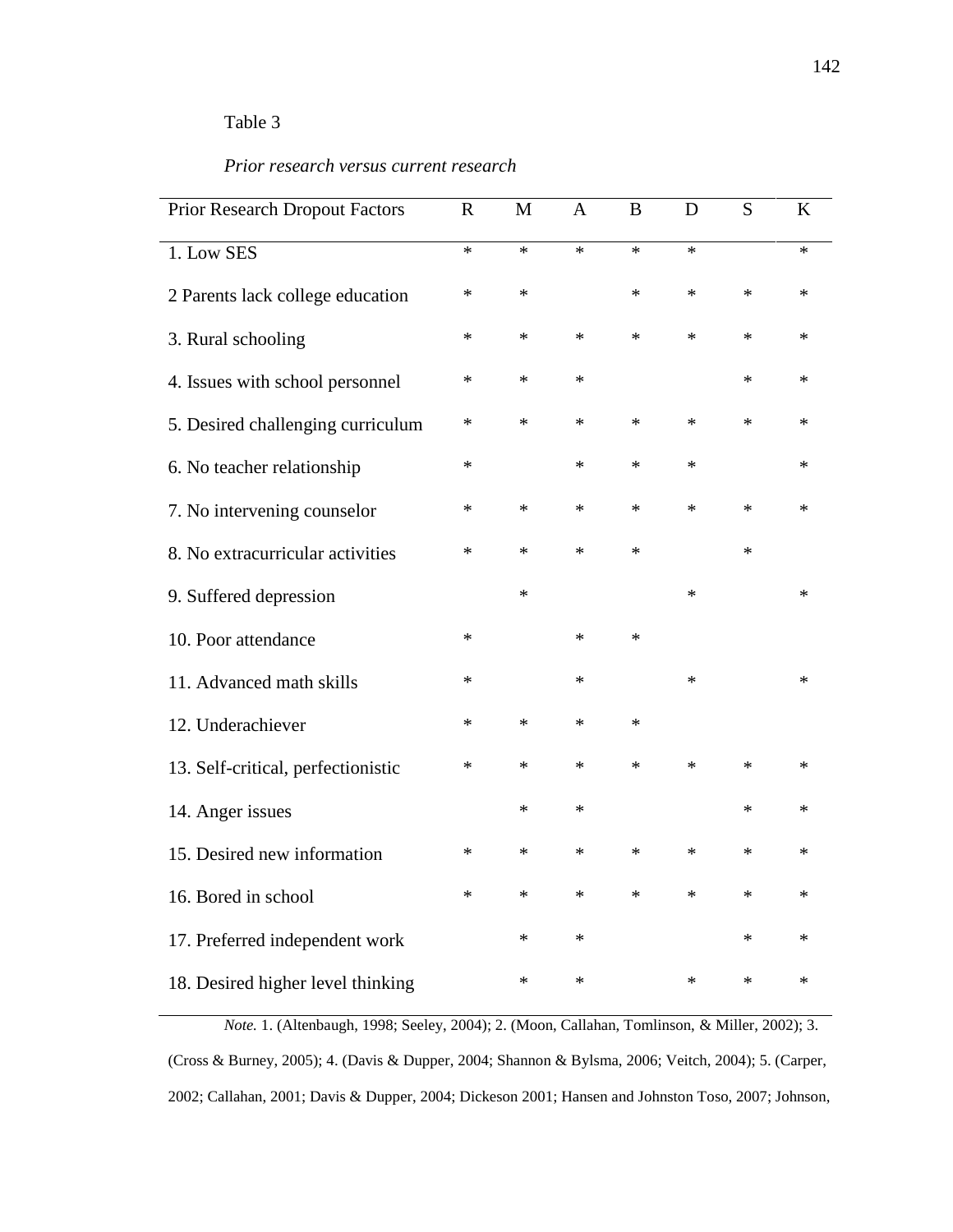2000; Kanevsky and Kieghley, 2003; Moon, Brighton, & Callahan, 2003; Shannon & Bylsma, 2006; Tomlinson, 2005); 6. (Davis & Dupper, 2004; Shannon & Bylsma, 2006); 7. (Hansen and Johnston Toso, 2007; Renzulli and Park, 2002); 8. (Renzulli and Park, 2002); 9. (Peterson, 2001); 10. (Veitch, 2004; Shannon & Bylsma, 2006); 11. (Perrone, Perrone, Ksiazak, Wright, & Jackson, 2007); 12. (Davis and Rimm, 2004); 13. (Davis and Rimm, 2004; Sondergeld, Schultz, & Glover, 2007); 14. (Davis and Rimm, 2004); 15. (Caruana, 2002; DeLacy, 2002); 16. (Sheehan , 2000; Hansen & Johnson-Toso, 2007; Kanevsky & Kieghley, 2003); 17. (Barnes, Marateo, & Ferris, 2007; Douglas, 2004; Olszewski-Kubilius & Lee, 2004; Perrone, Perrone, Ksiazak, Wright, & Jackson, 2007; Rice, 2006; Shimabukuro, 2005; Stanley and Baines, 2002); 18. (Davis & Rimm, 2004; Stanley & Baines, 2002, VanTassel-Baska, 1998; VanTassel-Baska, 2004; Villani, 1998)

Carper (2002), Renzulli and Park (2002), and Davis and Rimm"s (2004) studies revealed interpersonal or social difficulties among gifted students. Typically those interpersonal conflicts involved peers or school staff. All of the participants discussed some form of peer pressure, isolation, chastisement, or rejection at various times in school. Those conflicts were significant, and at times, traumatic.

Christle, Jolivette, and Nelson (2007), Cross and Burney (2005), Davis and Dupper (2004), Dickeson (2001), and Gallagher (2002) reported that a significant factor influencing the decision to drop out involved student-teacher relationships. Relationship issues in this study ascended above all others as a driving force to drop out. Participants complained that teachers seemed not to care whether they passed, failed, attended, or simply dropped out. The men in this study complained about uncaring teachers more than the women which supports Callahan et. al"s (2004) survey showing that while females rely on peers for comfort and caring, gifted males sought the attention of adults for comfort and care.

**Recommendations for educators**. What went on in the homes of the gifted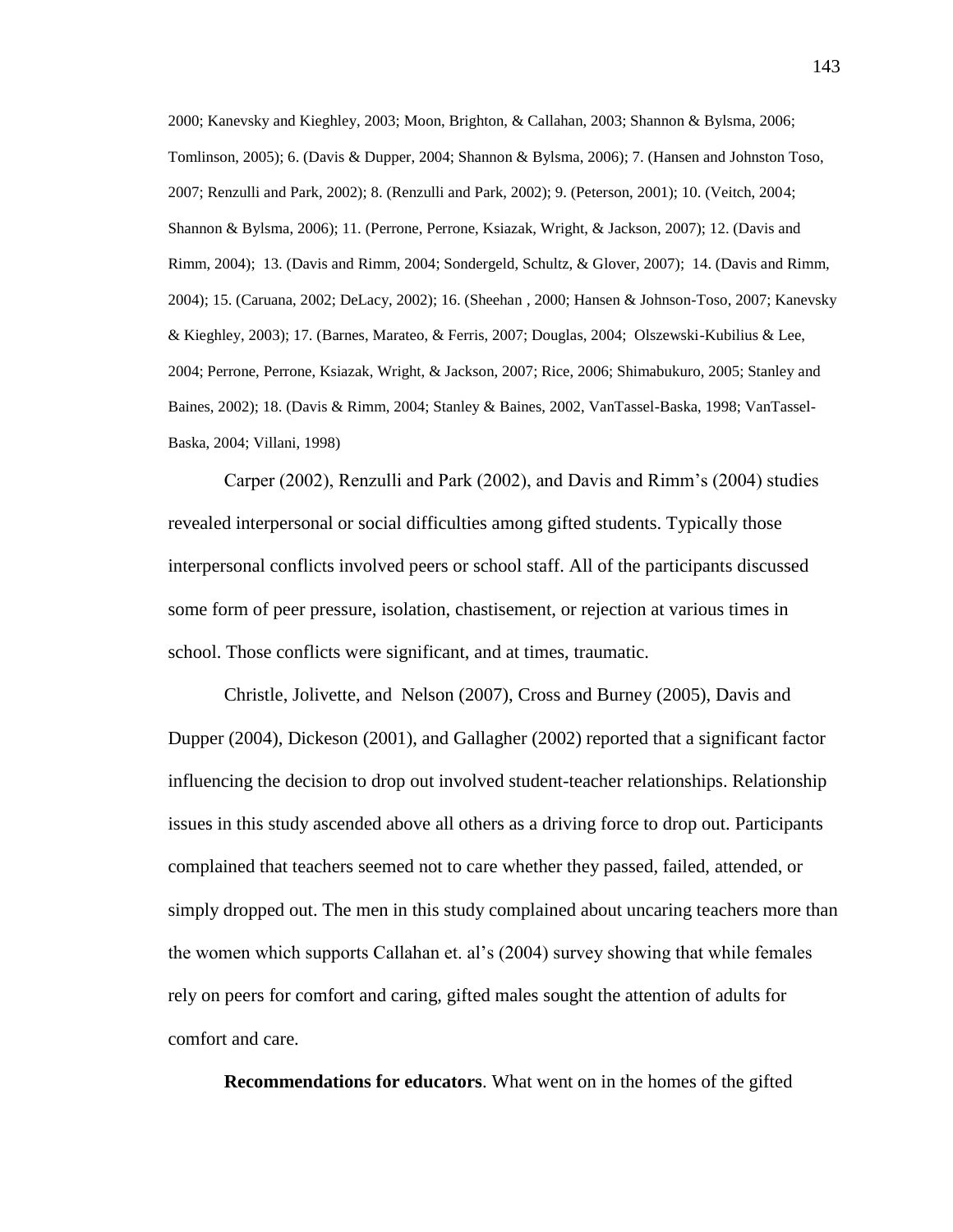students goes beyond the scope of influence for curriculum supervisors and teachers (Davis & Dupper, 2004). Teachers may not be able to prevent a student from being molested at home or from trying drugs on the weekend. Educators cannot prevent marriages from ending in divorce or from families moving every year. Yet these domestic situations had as much influence on the gifted students in this study as did unchallenging curriculums and uncaring teachers. Unfortunately, these gifted dropouts had no one to confide in when issues arose.

According to Cross and Burney (2005), Peterson (2006) and Gentry"s (2006) studies, gifted students are the least likely of all student groups to seek help from a school counselor, perhaps because perceptive gifted students sense the lack of training (Peterson, 2006). Counselors could play a vital role in positively advising at-risk groups like these gifted dropouts if properly equipped and trained.

Since all the participants in this study viewed their GED positively, educators and counselors could recommend a GED as a viable option for gifted students. Complimenting the findings of Entwisle, Alexander and Steffel-Olson (2004), several of those interviewed here said they opted for the GED because it was a faster option; they tired of the slow, lock step pace in their high schools. Educators may want to coordinate with the local adult education center to see if an advanced GED is a possibility since several of these gifted students said they could "fly through" the GED process and considered it a "piece of cake."

From the lives and stories of these gifted dropouts, six strategies could be considered that may reduce the number of gifted students dropping out.

• Improve pedagogy. All of these gifted dropouts complained about boring,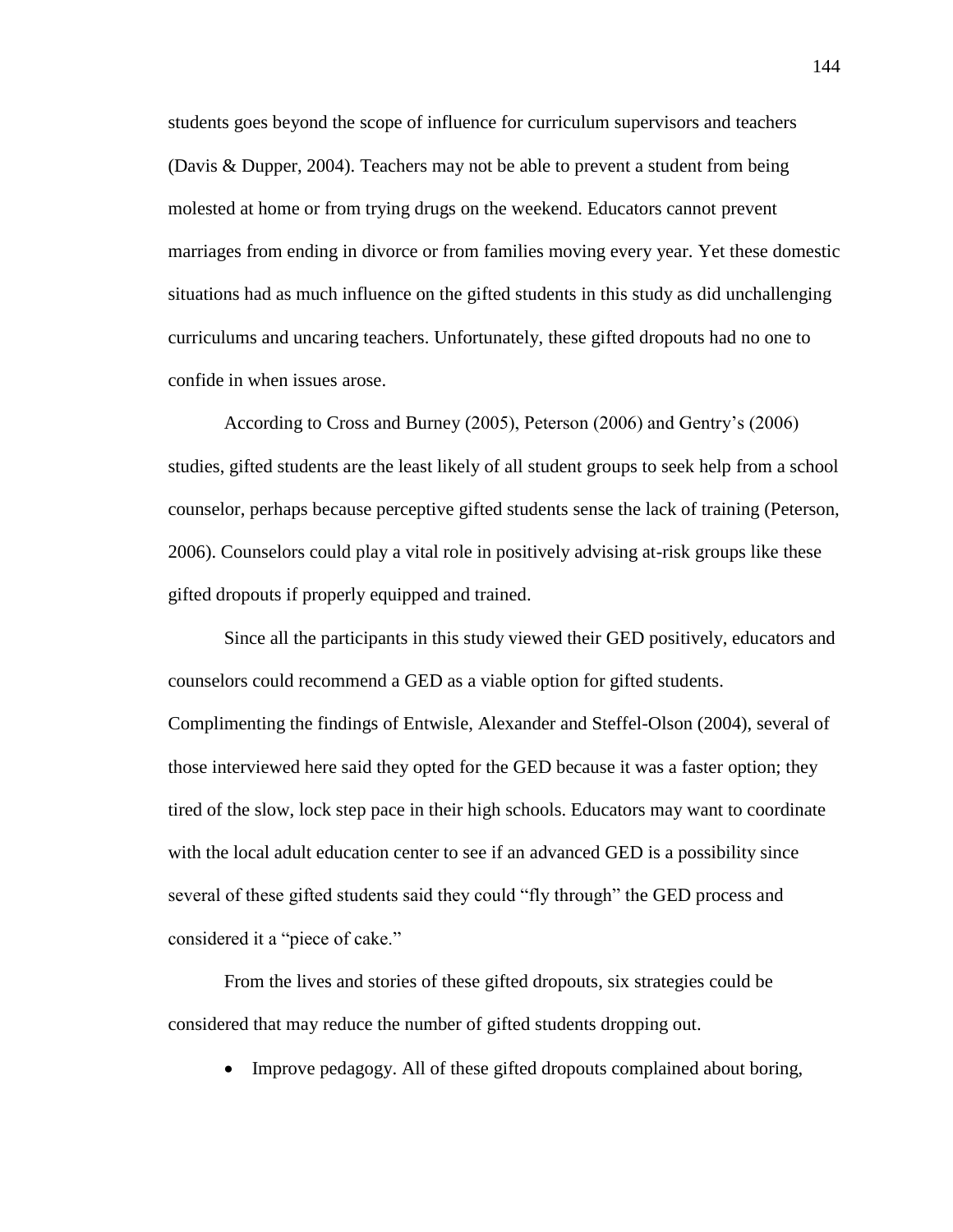monotone teachers. More teacher in service and peer teaching mentoring may be called for. Teaching must be lively and relevant if it is to reach gifted students.

 Eliminate homework. Gifted students in this study all said they learned the material at school or one their own, often the first time simply by paying attention in class. Homework had no bearing on whether they succeeded; few did it anyway.

• Create challenge. (Scot, Callahan, & Urquhart, 2009). Gifted students,

including those in this study, showed a keen desire for subjects not offered in their school curriculums (Caraisco, 2007). Educators should supplement the standard curriculum with alternatively challenging assignments.

 Develop mentorships. The data showed that some of these participants enjoyed a meaningful relationship with a teacher in lower grades. Instruct teachers to seek out deeper relationships with students who seem to be losing their interest in learning. Studies have shown that dropout rates decline significantly when teachers are taught to care and to focus on the student and not the material (Christle, Jolivette,  $\&$ Nelson, 2007).

• Recognize signs. A number of studies provide information on how to recognize the signs that a student is preparing to drop out (C. Gallagher, 2002; Hansen  $\&$ Johnston Toso, 2007; Kanevsky & Keighley, 2003; Renzulli & Park, 2000; Shannon & Bylsma, 2006.) Underachievement, disinterest, and poor attendance are common signs of this phenomenon. This research revealed other signs, including opting to home school, withdrawing from social connections, and repeated attempts at independent studies.

• Monitor middle school. None of the turning points in the lives of these students were academically related; they were relational or social. Teachers, counselors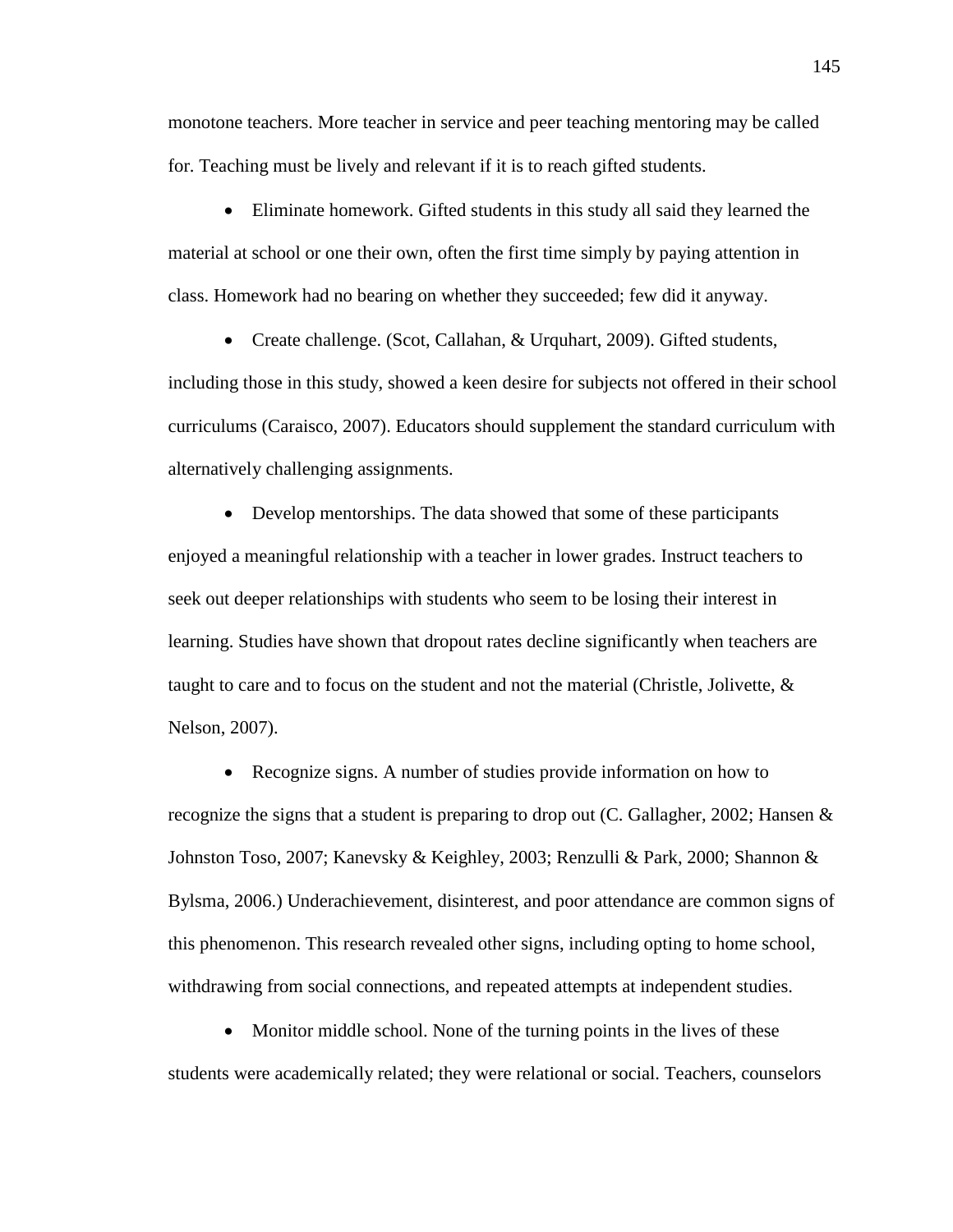and aids should be aware of social activities, family complications, or changes in peer groups particularly in middle school.

**Recommendations for administrators**. Administrators are in a unique position to affect change. While some of the recommendations below would require singular decision-making power, others would demand some further study and board approval for implementation. The recommendations come from two sources: the participants, and the data**.** 

*Recommendations from the participants*. At the end of each interview, the researcher asked the participants to purposefully and specifically address their concerns to school administrators reading this report. The question was phrased this way: if you could say anything to those in authority about your experiences, hopes, understandings, etc., what would you tell them? One could interpret their responses (Riessman, 1993), but the strength of their own words needs no interpretation.

Shelley began: "Let [education] be interactive. Don"t let it just be teaching that student. As far as public schools you"ve got huge classes and everything else, but learn the learning styles of the children and teach the children according to those learning styles."

Randy focused on teachers for his final speech, saying, "If the teacher's just there doing their job then you can"t learn anything from it. So I guess I just feel like if teachers were more passionate, you know, making things more interesting then it would"ve been better."

Diane who wrote from her jail cell did not offer a lengthy explanation of what she wanted to tell school administrators. She said in her speech to administrators she needed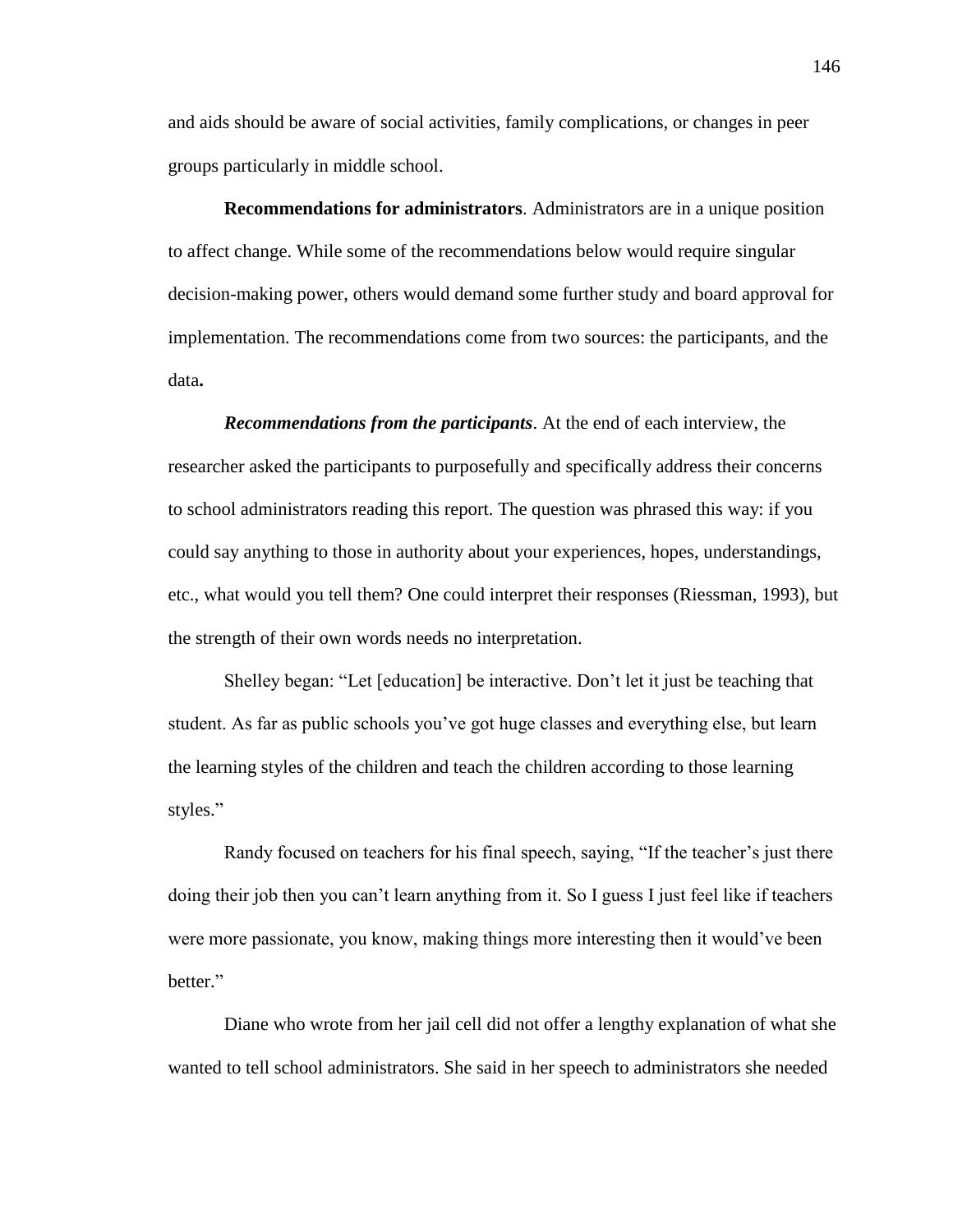only one thing: "More support."

Buck's sentiments mirrored Diane's, but he focused on home schooling. "I'd want some other support. If you're teaching values, well, you want to teach your kids values. But when it comes to other subjects I would seek some extra support and some extra help."

Arnold did not address curriculum issues, but focused on the mentoring relationship aspect of education which he yearned for, saying, "There definitely needs to be that person that cares. Maybe not somebody so much as a guidance counselor that you get your finger pointed at walking down the hallway, because you just want to go talk to somebody that cares."

Mike approached the question in a straightforward manner. "If you want your gifted and your intelligent and your outgoing and your creative students to succeed in school, listen to them. Listen to their needs. And challenge their needs. Because their needs are not the same as every other kid in the building."

Finally, although Kristie said she wished she had time to think about it, her unrehearsed final thoughts about education resounded with passion. They reverberated Bruner's (1960) theoretical framework of discovery and independence. She addressed the phrase and current educational philosophy of "redistribution of intellect" used by Bloom (1996) and mentioned during the interview.

I feel that more attention needs to be paid to allowing students to pace themselves through education. I think it"s a big mistake for us to be so intent upon keeping people in with their age cohorts. People have unique gifts. We"re all equal as human beings, and that should be enough. We all deserve the same privileges. But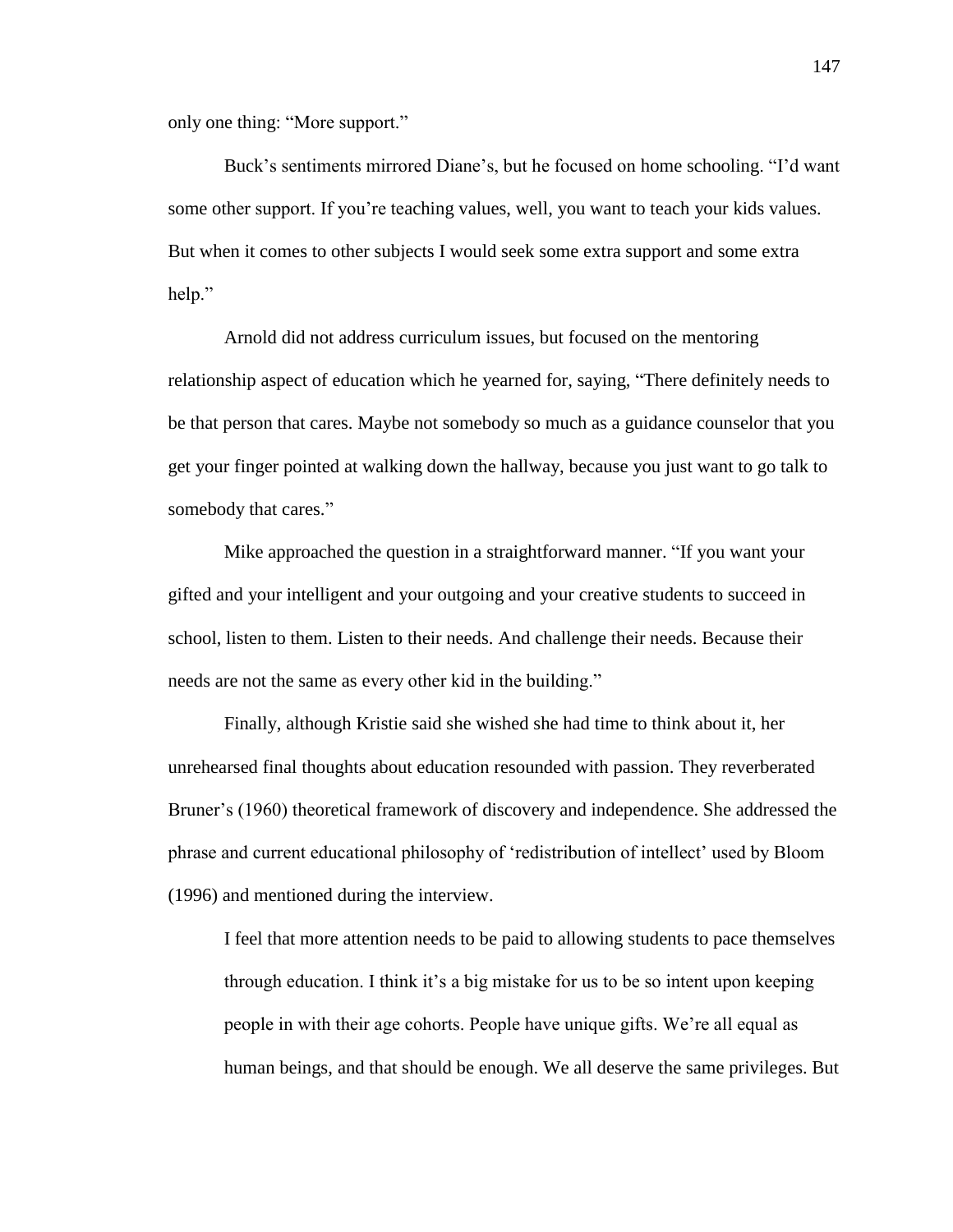that doesn"t mean that we should all be treated the same. Treating everyone the same is a mistake.

*Additional recommendations*. Combining the needs of the participants in this study with existing data, this study recommends the following to administrators for improving the educational experience of gifted students.

Extra-curricular

- Encourage teachers to recommend that gifted students and gifted underachievers participate in extracurricular activities
- Incorporate challenging extracurricular activities that develops both athletic and academic abilities for gifted students

## **Counseling**

- Create school-wide counseling centers exclusively for gifted students and their guardians
- Include counseling as a mandate in every gifted student"s IGP/IEP
- Teach coping strategies for gifted students in grades K-12
- Incorporate gifted counseling issues into reading assignments since 65% of dropouts enjoy reading (Altenbaugh, 1998)
- Promote peer counseling and peer tutoring programs for gifted underachievers
- Develop peer and social relationship counseling for gifted students, particularly in middle school grades
- Provide parent education information of gifted student needs and skills
- Teach conflict resolution strategies to all middle school gifted students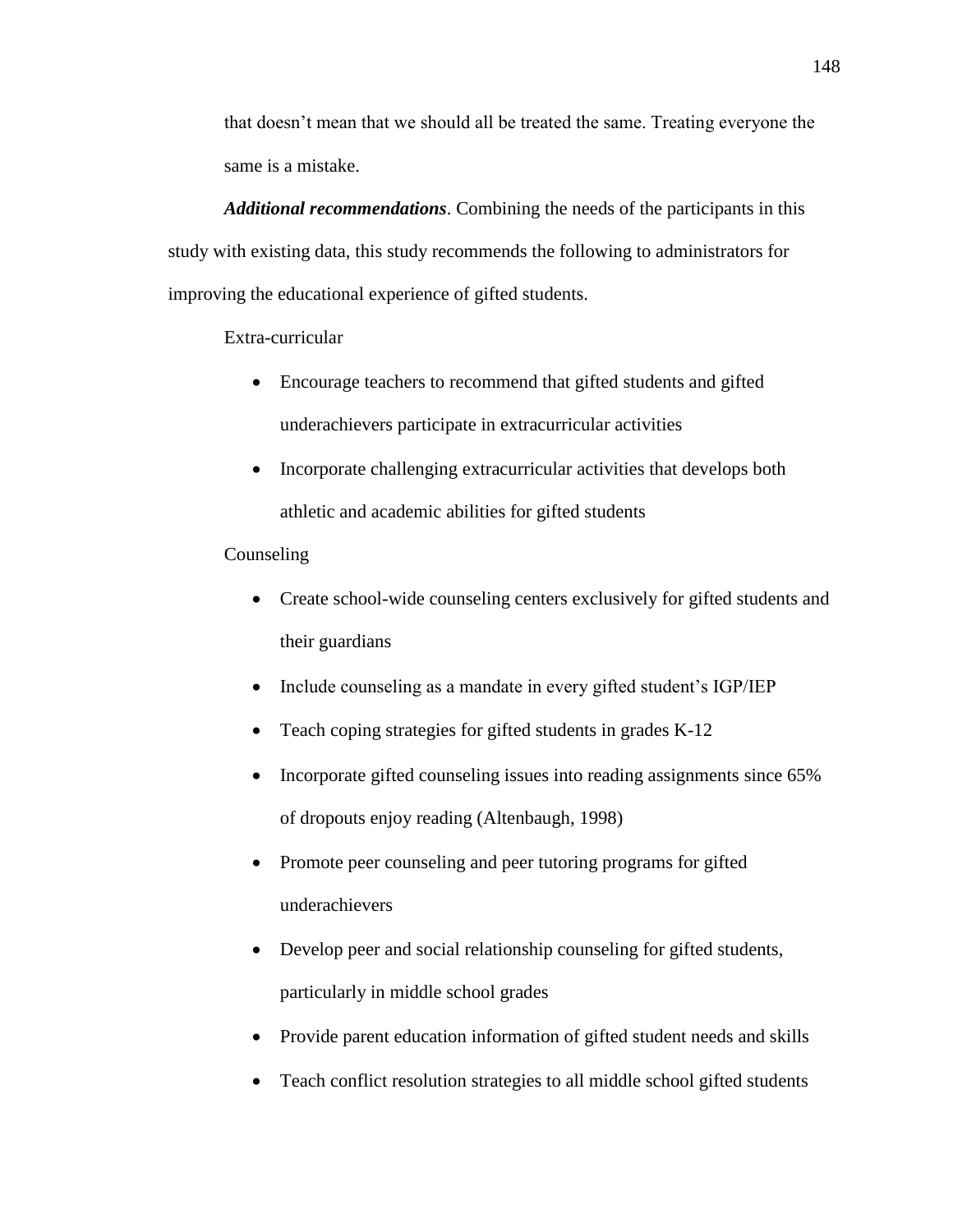- Teach elementary and middle school gifted students options for coping strategies
- Alert school counselors and teachers to be aware of relational issues and giftedness
- Instruct teachers to notify school counselors when gifted students begin to withdraw
- Develop and require high school counselors to solicit exit interviews from all dropouts who were identified as gifted

# Curriculum

- Encourage and allow individualized pacing and independent study for gifted students
- Compact curriculum in all grades and subjects to allow for more independent study for gifted students
- Provide rigorous, individualized curriculum for all gifted students in all grades beyond the standardized material
- Investigate options to implement gifted-only programs and curriculums
- Involve gifted students in school annual evaluations in high school
- Encourage and implement gifted students' recommendations for ancillary curriculum options
- Create special exceptions for gifted students to take SOLs early and independently from peers

## Mentorships

• Mentor teachers to see themselves as positive role models, not just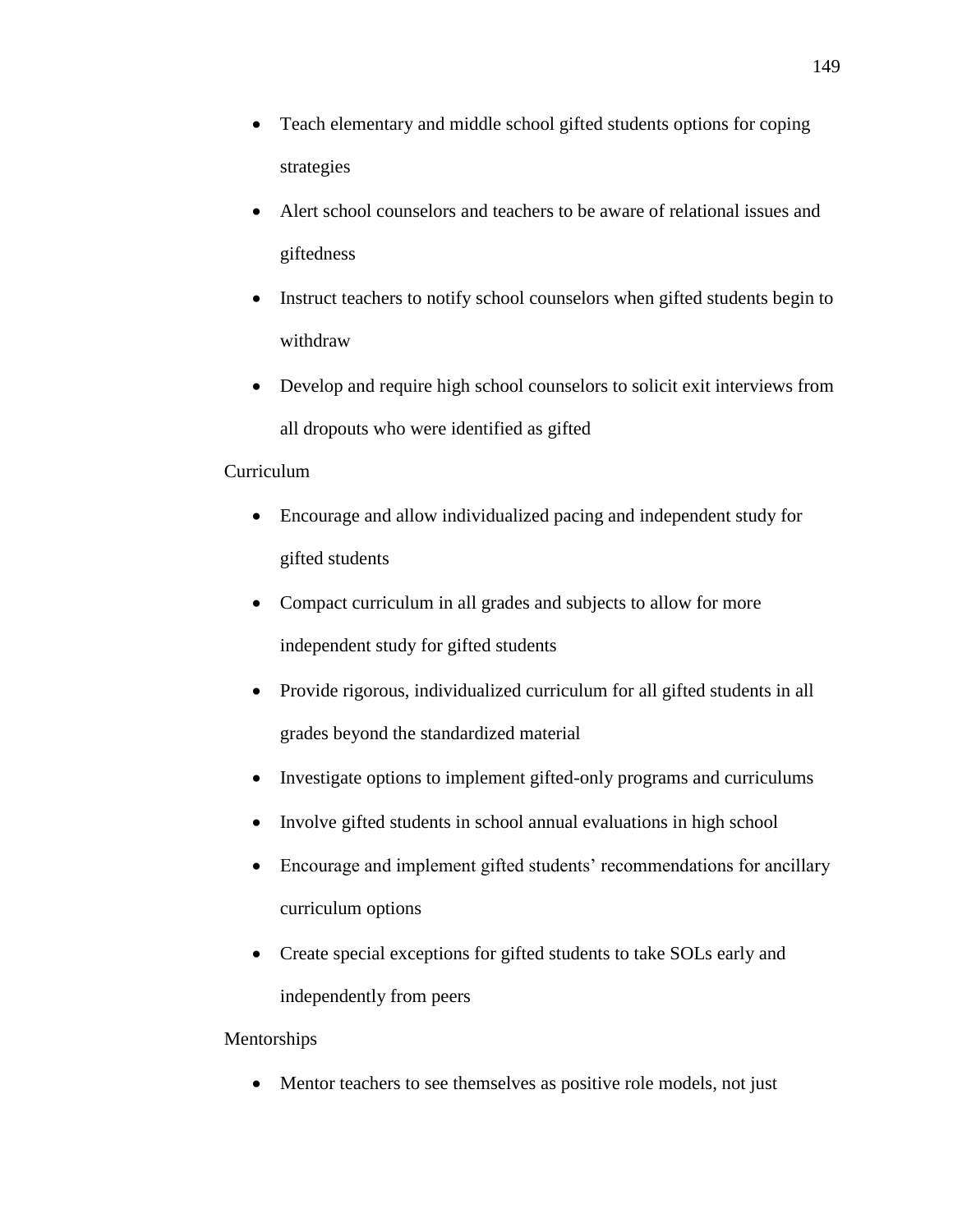dispensers of information

- Encourage teachers to inquire about the personal lives of their gifted students
- Train teachers to recognize gifted at-risk factors, and the positive and negative characteristics associated with giftedness
- Pair gifted students together as often as possible so they feel part of a peer group
- Develop cross-grade buddying activities, pairing lower grade gifted students with upper grade gifted students

**Limitations.** Since the purpose of this study was to gain a richer understanding of the motivational factor(s) that led each of the participants to leave school early, multiple sources of data would yield this richness. A limitation may be the lack of face-to-face interviews with one interviewee which would have allowed for richer field notes. Another limitation concerned the author"s personal experience raising two gifted children and a risk of losing impartial perspective. Still another limitation concerned the pool of participants deriving from a single university rather than from various sources, however, that limitation seemed less a concern as the participants grew up in different towns.

**Theoretical implications**. Jerome Bruner"s theoretical conclusion that mastery of facts is less important than actual learning, that students should learn when they are ready to do so rather than based on a chronological age, that learning must be intuitive and challenging to be meaningful, and that students learn best when they are interested in the material (Bruner, 1960) supports the findings in this research. In various ways, these gifted dropouts voiced similar sentiments. Much of the reasoning gifted dropouts gave for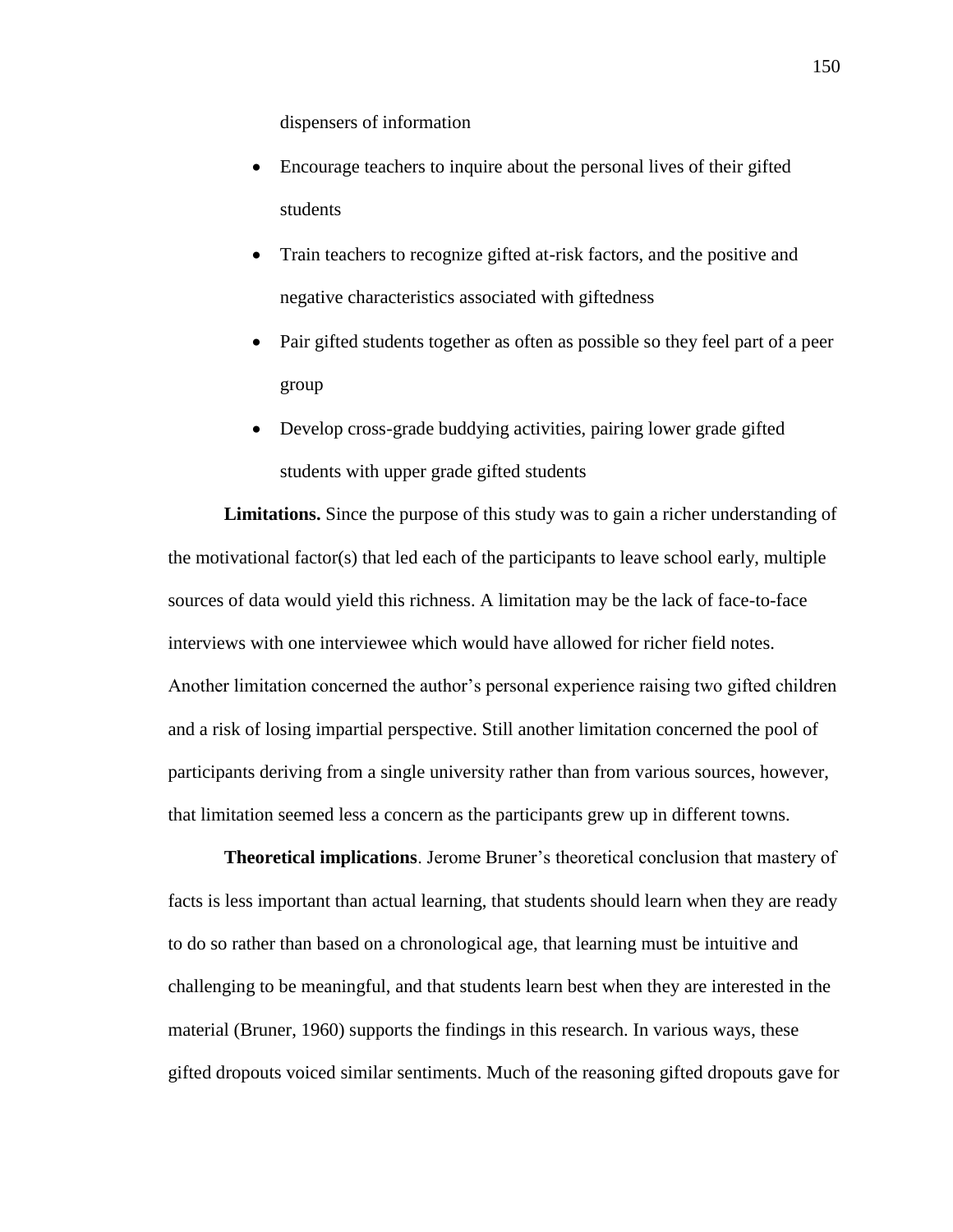leaving school had a direct correlation to Bruner"s theories and recommendations; however, Bruner fell short in his solutions to educational problems by ignoring the socioeconomic, peer relational, and home life aspects that also come into play in students' lives. These should be added to his theories for well-rounded learning.

**Future research**. Further study should be done to determine whether traumatic events in middle school may generate decisions to drop out of school. Also, one should research the relational aspect in gifted students to determine the strength of need, and whether lack of relationships or rejection of established ones has any bearing on dropping out. Research is recommended to determine whether attending school in a rural district contributes to drop out decisions. Finally, more research is needed to determine if current interventions for gifted dropouts meets the needs and expectations of those represented in this study.

## **Epilogue**

As the study concluded and the findings and analysis complete, I found myself in an awkward position. I understood what these seven gifted dropouts experienced; I was in their skin. I felt their pain; I understood their anguish and their fears. I related to their obsessions, and more than anything else, I wanted to help them.

The clock continued moving forward, as did they. I came to realize that while I know these people (perhaps better than they know themselves), I am not them. I cannot change their past, but I can affect the future of others following their path. It is my hope that through this qualitative research study on gifted dropouts, and through the telling of their stories, lives and policies will be changed.

I have been blessed to become friends with several of the participants because of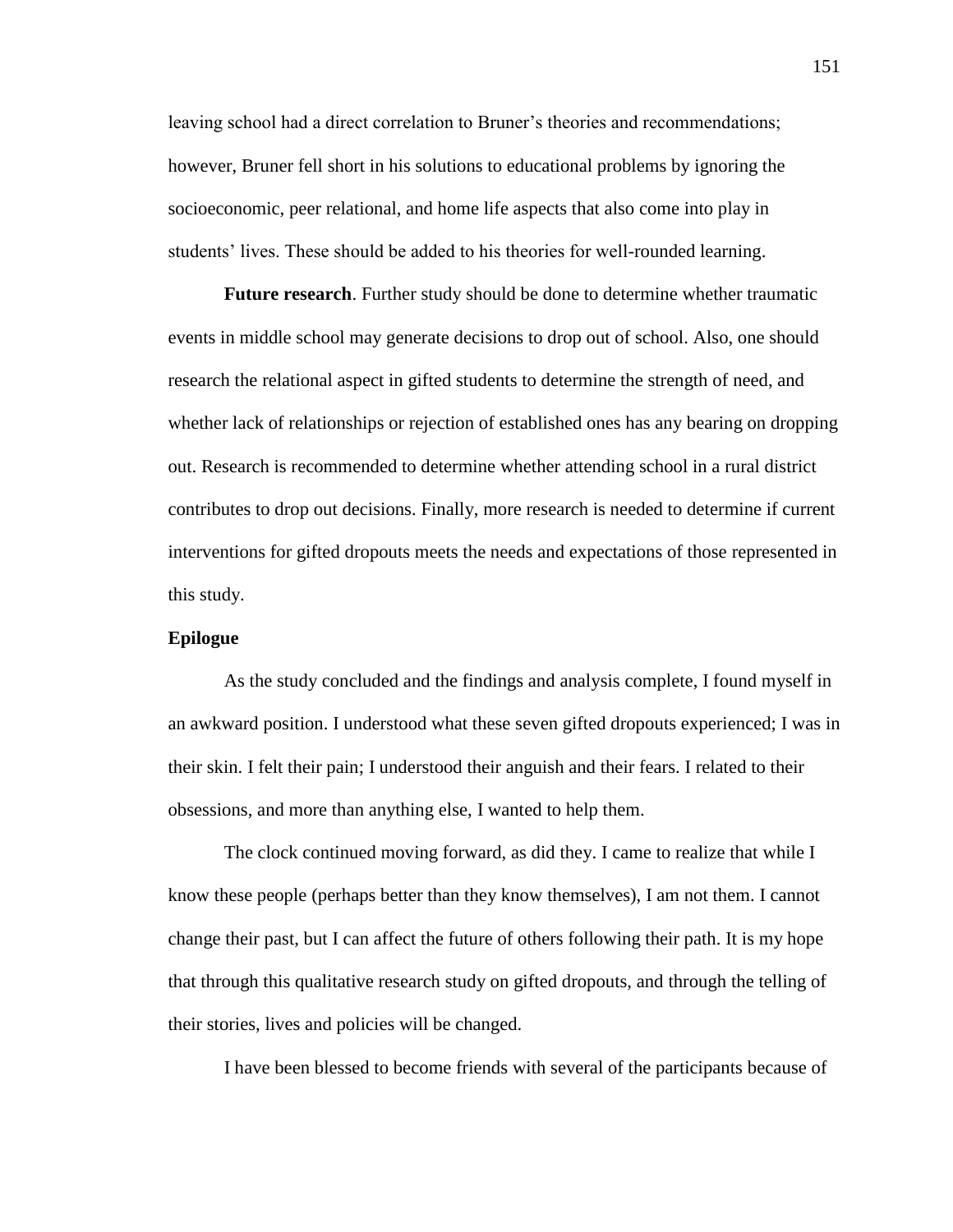this research. Even if I never see them again, I am privileged to call them my friends. I wish them the best wherever life leads them. Godspeed.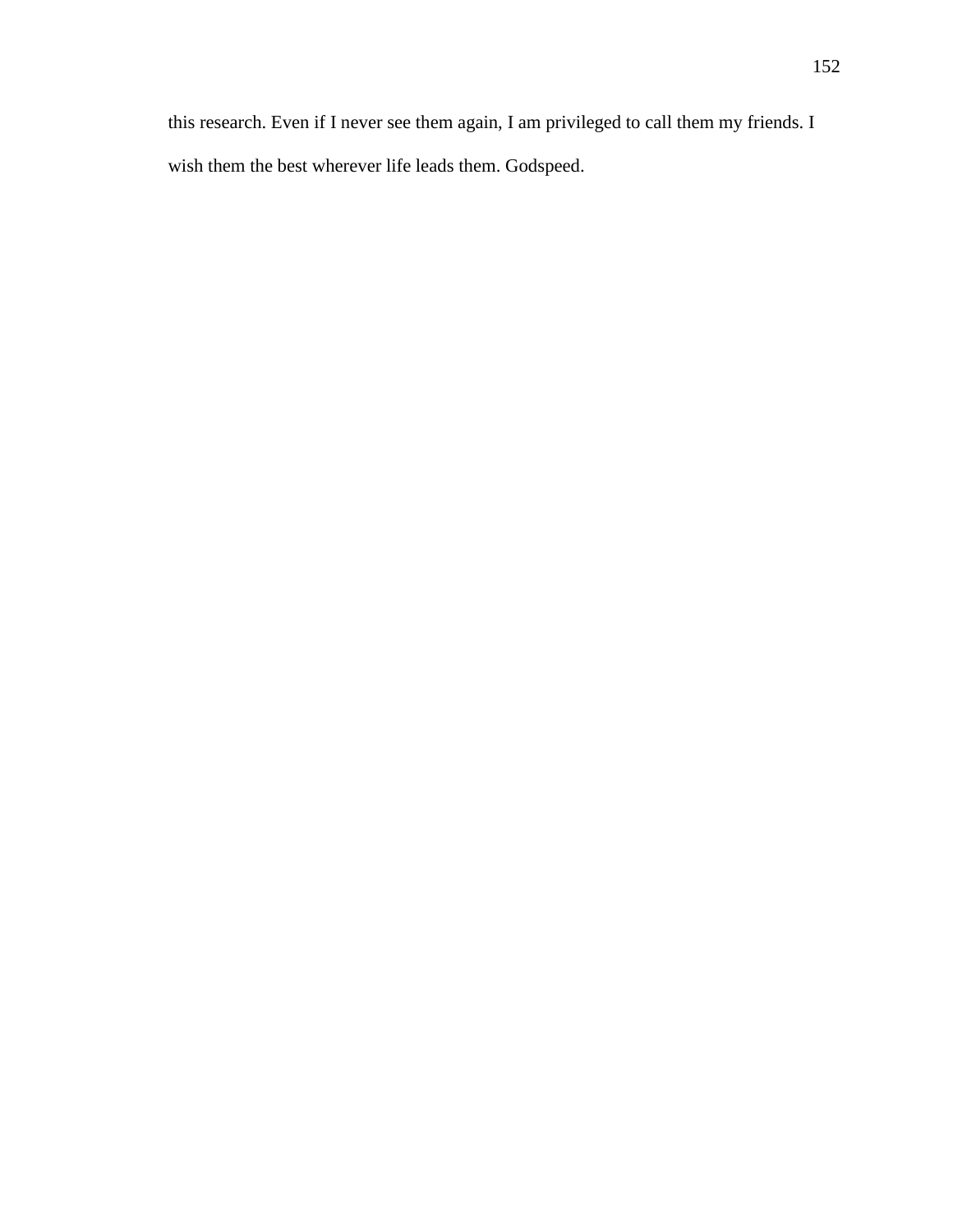### **References**

- Altenbaugh, R. (1998). Some teachers are ignorant: Teachers and teaching through urban school leavers" eyes. In B. Franklin (Ed.), *When children don't learn* (pp. 52-71). New York: Teachers College Press.
- Alvino, J. (1985). *Parents' guide to raising a gifted child* (J. Moss, Ed.). Boston: Little, Brown and Company.
- Ary, D., Jacobs, L., Razavieh, A., & Sorensen, C. (2006). *Introduction to research in education* (7th ed.). Belmont, CA: Thomson Wadsworth.
- Barnes, K., Marateo, R. C., & Ferris, S. P. (2007). Teaching and learning with the net generation. *Innovate, 3*(4), n.p. Retrieved April 1, 2007, from http://innovateonline.info/index.php?view=article&id=382
- Belanger, J., & Gagne, F. (2006). Estimating the size of the gifted/talented population from multiple identification criteria. *Journal for the Education of the Gifted, 30*(2), 131-163.
- Belcastro, F. (2002). Electronic technology and its use with rural gifted students. *Roeper Review, 25*(1), 14.
- Bloom, A. (1996). What are you teaching my son? *Educational Leadership, 53*(7), 83-85.
- Bloomberg, L., & Volpe, M. (2008). *Completing your qualitative dissertation: A roadmap from beginning to end.* Los Angeles: Sage Publications.
- Bogdan, R., & Biklen, S. (2007). *Qualitative research for education: an introduction to theory and methods* (5th ed.). Boston: Pearson Education, Inc.
- Boyd, C. (2001). Phenomenology: The method. In P.L. Munhall (Ed.), *Nursing research: A qualitative perspective*, 3rd. ed., 93-122. Dudburn, MA: Jones and Bartlett.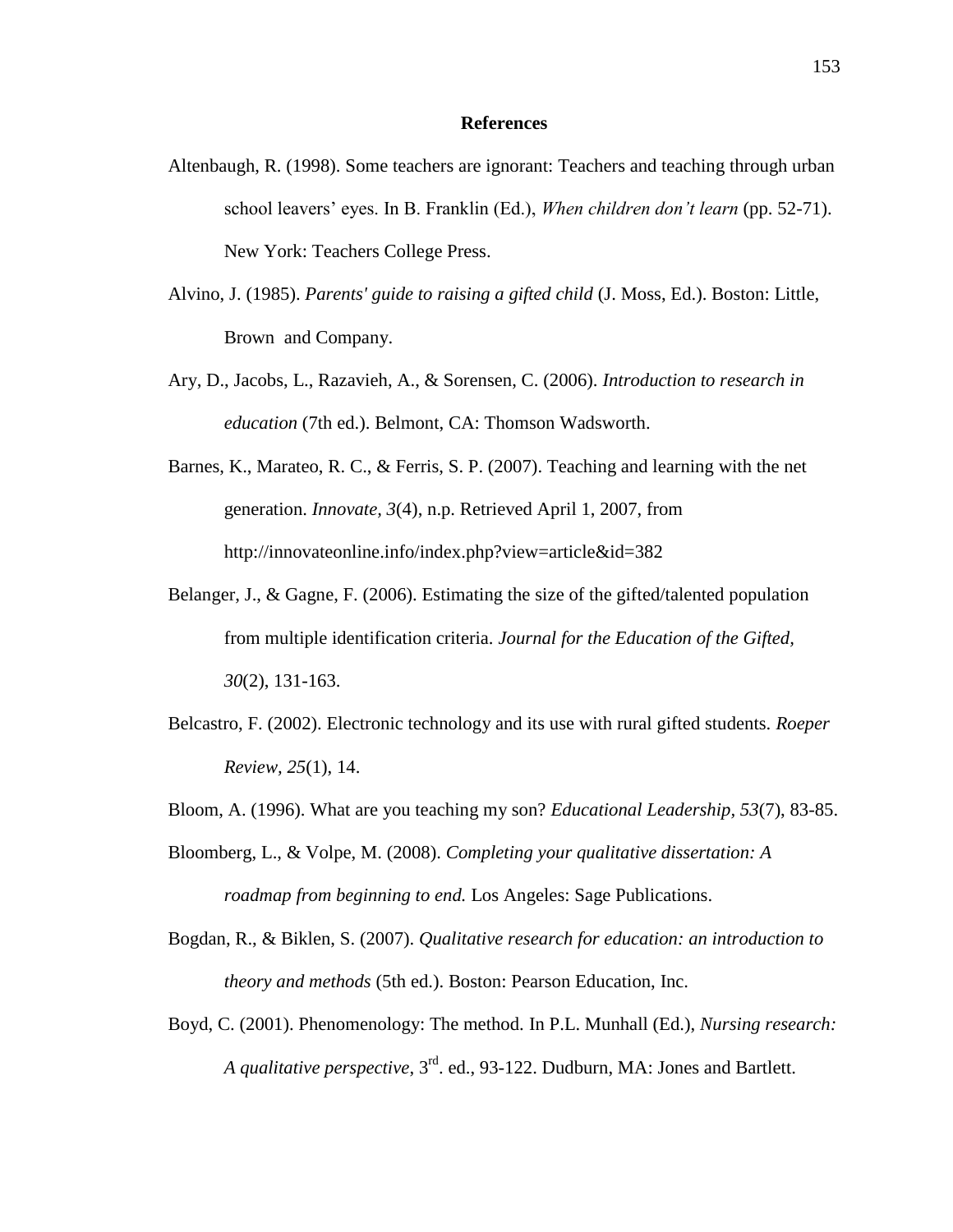- Bracey, G. (2002). Stratification among the haves. *Phi Delta Kappan, 83*(9), 656.
- Bracey, G. (2009). Those oh, so elusive graduation rates. *Phi Delta Kappan, 90*(8), 610- 611.
- Bruner, J. (1960). *The process of education*. Cambridge, Mass: Harvard University Press.
- Bruner, J. (1971). *The relevance of education*. New York, NY: W.W. Norton and Company, Inc.
- Bruner, J. (2004). Life as narrative. *Social Research, 71*(3), 691-710.
- Buchanan, N., & Woerner, B. (2002). Meeting the needs of gifted learners through innovative high school programs. *Roeper Review, 24*(4), 213.
- Callahan, C. (2001). Fourth down and inches. (planning gifted education). *Journal of Secondary Gifted Education, 12*, 148. Retrieved March 15, 2007, from Academic OneFile
- Callahan, C., Sowa, C., May, K., Tomchin, E., Plucker, J., Cunningham, C., & Taylor, W. (2004). *The social and emotional development of gifted students* (RM04188). Storrs, CT: The National Research Center on the Gifted and Talented.
- Caraisco, J. (2007). Overcoming lethargy in gifted and talented education with contract activity packages. *The Clearing House, 80*(6), 255-259.
- Carper, A. (2002). Bright students in a wasteland: The at-risk gifted. A qualitative study of fourteen gifted dropouts. *Dissertation Abstracts International, 63*(11A), 118. (UMI No. 3071473)

Caruana, V. (2002). *Educating your gifted child*. Wheaton, IL: Crossway Publishers.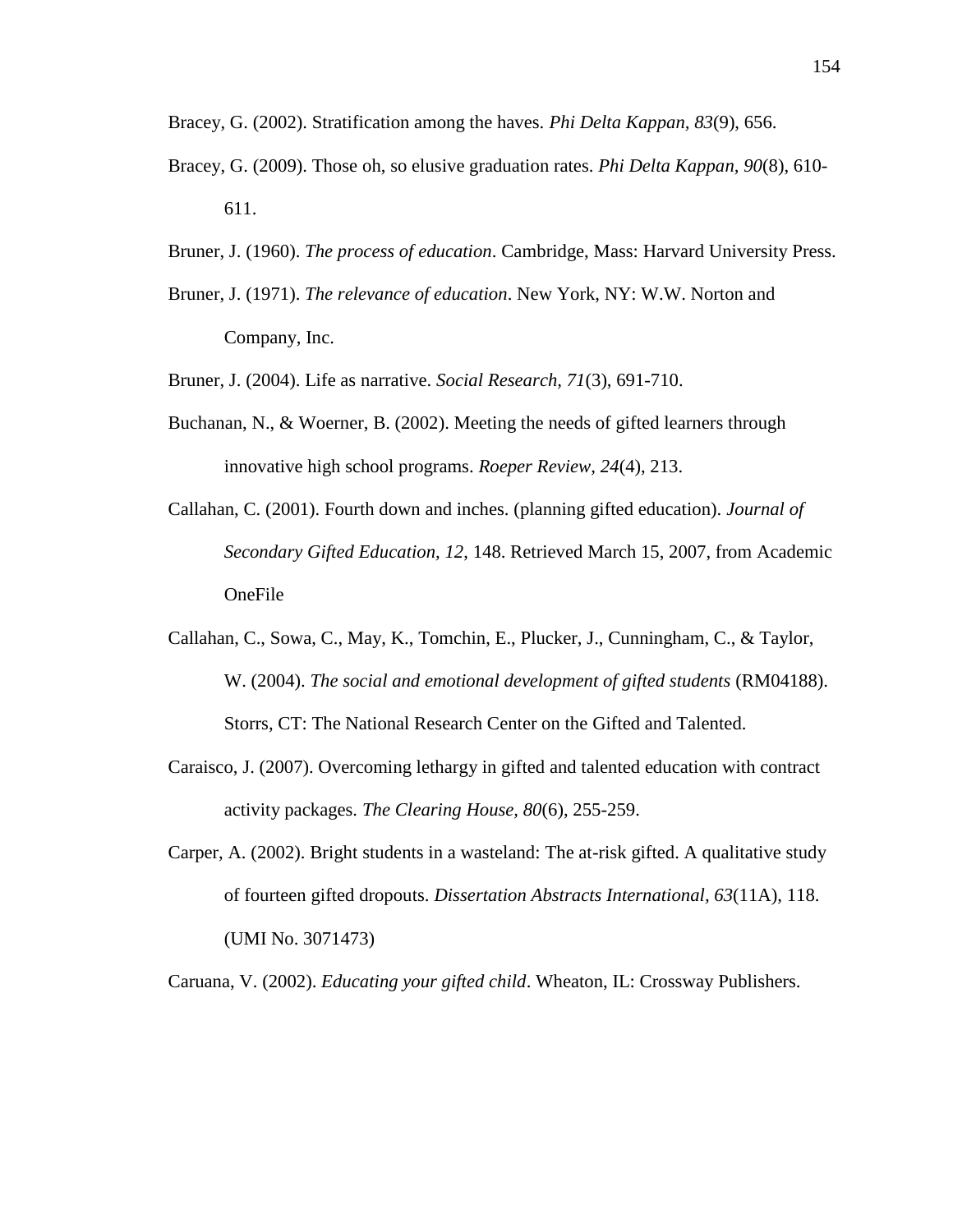- Cassady, J., & Cross, T. (2006). A factorial representation of suicidal ideation among academically gifted adolescents. *Journal for the Education of the Gifted, 29*(3), 290-304.
- Center for Education Reform. (1998). *Education manifesto: A nation still at risk.*  Retrieved August 8, 2009 from [http://www.edreform.com/Resources/](http://www.edreform.com/Resources/%20Publications/)  [Publications/?](http://www.edreform.com/Resources/%20Publications/)Education\_Manifesto\_A\_Nation\_Still\_At\_Risk
- Chen, C., Toh, S. & Ismail, W. (2005). Are learning styles relevant to virtual reality? *Journal of Research on Technology in Education, 38*(2), 123-141.
- Christle, C., Jolivette, K., & Nelson, C. M. (2007). School characteristics related to high school dropout rates. *Remedial and Special Education, 28*(6), 325-339.
- Cigman, R. (2006). The gifted child: a conceptual enquiry. *Oxford Review of Education, 32*(2), 197-212.
- Clark, T. (2001). *Virtual schools: trends and issues. A study of virtual schools in the United States*. Phoenix, AZ: Distance Learning Resources Network. (ERIC Document Reproduction Service No. ED 462 923)
- Clasen, D. (2006). Project STREAM: a 13-year follow-up of a pre-college program for middle and high school underrepresented gifted. *Roeper Review, 29*(1), 55-63.
- Coffield, F., Moseley,D., Hall, E., & Ecclestone, K. (2004). *Should we be using learning styles?* Retrieved December 11, 2007, from http://www.lsda.org.uk/files/pdf.1540.pdf
- Colangelo, N., & Davis, G. (Eds.). (2003). *Handbook of gifted education* ( $3<sup>rd</sup>$  ed.). Boston: Pearson Education, Inc.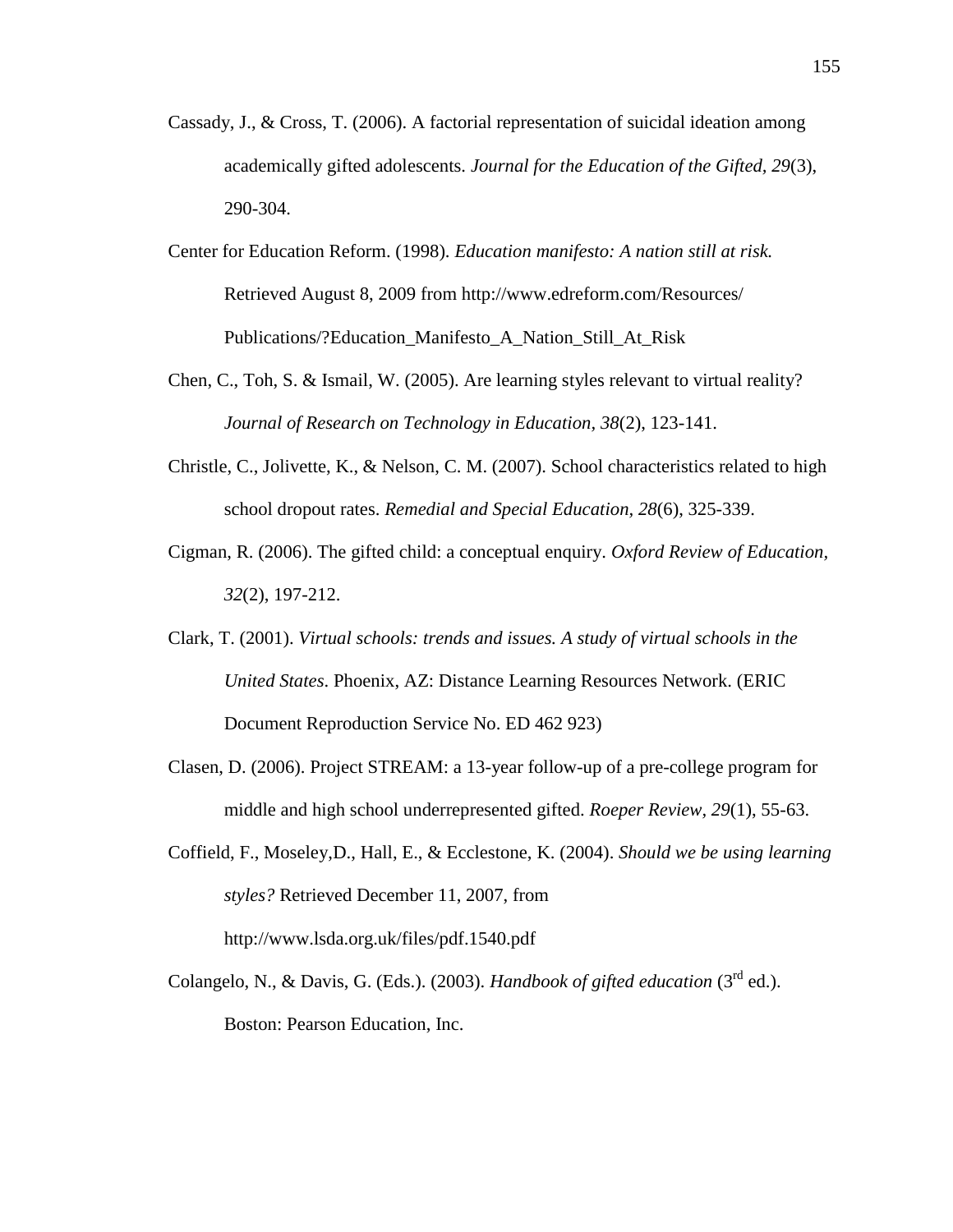- Coleman, M. (2005). Academic strategies that work for gifted students with learning disabilities. *Teaching Exceptional Children, 38*(1), 28-32.
- Coleman, L. (2006). A report card on the state of research on the talented and gifted. *The Gifted Child Quarterly, 50*(4), 346-350.
- Cramond, B., Benson, L., & Martin, C. (2002). Serving gifted students through inclusion. *Roeper Review*, 24(3), 125.
- Creswell, J., Hanson, W., Plano, V., & Morales, A. (2007). Qualitative research designs: Selection and implementation. *The Counseling Psychologist, 35*(2), 236-264.
- Creswell, J. (1998). *Qualitative inquiry and research design: Choosing among five traditions*. Sage Publications, Inc. Thousand Oaks, CA.
- Creswell, J. (2003). *Research design: Qualitative, quantitative, and mixed methods approaches*. Second edition. Sage Publications, Inc. Thousand Oaks, CA.
- Creswell, J., & Miller, D. (2000). Determining validity in qualitative inquiry. *Theory Into Practice, 39*(3), 124-130.
- Cross, T., & Burney, V. (2005). High ability, rural, and poor: lessons from Project Aspire and implications for school counselors. *The Journal of Secondary Gifted Education, 16*(4), 148-156.
- Davis, G., & Rimm, S. (2004). *Education of the gifted and talented* (5th ed.). Boston: Pearson Education, Inc.
- Davis, K., & Dupper, D. (2004). Student-teacher relationships: An overlooked factor in school dropout. *Journal of Human Behavior in the Social Environment, 9*(12), 179-193.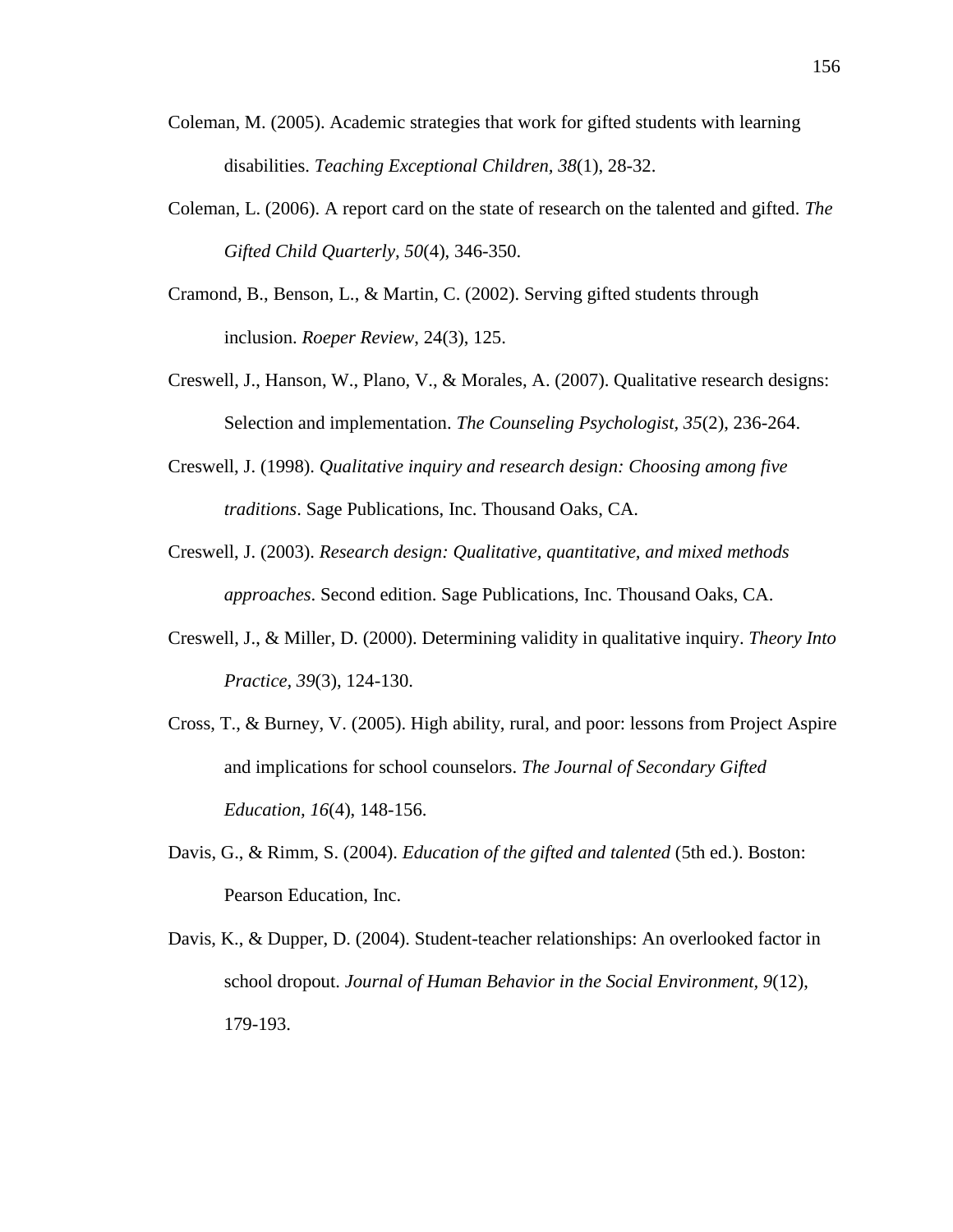- Dedman, B. (2000, October 21). Deadly lessons: school shooters tell why. *The Chicago Sun-Times*, pp. A1, A4.
- DeLacy, M. (2000, Winter). A chat with Dr. Laura Pehkonen. *A Different Drummer, 16*(2), 1-19.
- Dentler, R. & Warshauer, M. (1965). *Big city drop-outs*. New York: Center for Urban Education.
- Denny, T. (1978). *Story telling and educational understanding. Paper #12 in occasional paper series.* White paper presented at the Annual Meeting of the International Reading Association, Houston, TX. (ERIC Document Reproduction Service No. ED170314)
- Dickeson, R. (2001, April). *Setting educational priorities: high achievers speak out*. White paper presented at the Ameritchieve Forum, Indianapolis, IN.
- Douglas, D. (2004). Self-advocacy: encouraging students to become partners in differentiation. *Roeper Review, 26*(4), 223-228.
- Dunn, C., Chambers, D., & Rabren, K. (2004). Variables affecting students' decisions to drop out of school. *Remedial and Special Education, 25*(5), 314-323.
- Elliott, D., & Voss, H. (1974). *Delinquency and dropout*. Lexington, MA: D.C. Heath.
- Entwisle, D., Alexander, K., & Steffel-Olson, L. (2004). Temporary as compared to permanent high school dropout. *Social Forces, 82*(3), 1181-1205.
- Fiedler, E. D., Lange, R. E., & Winebrenner, S. (2002). In search of reality: unraveling the myths about tracking, ability grouping, and the gifted. *Roeper Review, 24*, 108-112. Retrieved March 15, 2007, from Academic OneFile
- Field, T. (1998). Feelings and attitudes of gifted students. *Adolescence, 33*(130), 331.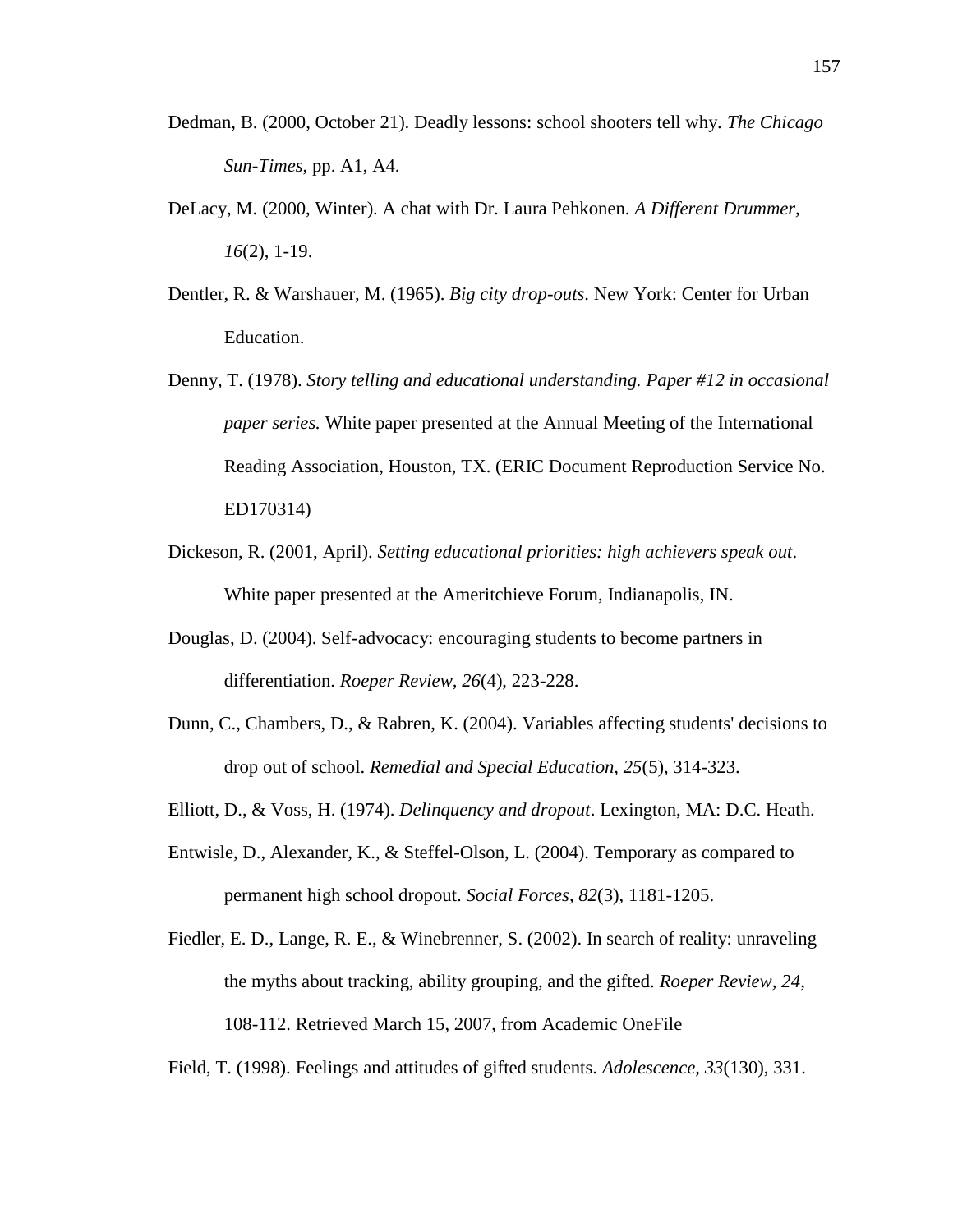- Forsbach, T., & Pierce, N. (1999, April). *Factors related to the identification of minority gifted students*. Paper presented at the annual Conference of the American Educational Research Association, Montreal, Canada.
- Foust, R., & Booker, K. (2007). The social cognition of gifted adolescents. *Roeper Review, 29*(5), 45-47.
- Gallagher, C. (2002). Stories from the strays: What dropouts can teach us about school. *American Secondary Education, 30*(3), 36-60.
- Gallagher, J. (2002). *Society's role in educating gifted students: The role of public policy*. (Reports – Evaluative (142), 1-47). Washington, DC: National Research Center on the Gifted and Talented.
- Gentry, M. (2006). No child left behind: neglecting excellence. *Roeper Review, 29*(1), 24-27.
- Gentry, M., & Owen, S. (2004). Secondary student perceptions of classroom quality: instrumentation and differences between advanced/honors and nonhonors classes. *The Journal of Secondary Gifted Education, 16*(1), 20-29.
- Gittman, E., & Koster, J. (2000, October). *Analysis of a teacher checklist used for assessment of students eligible for placement in a gifted and talented program*. Paper presented at the annual meeting of the northeastern educational research association, Ellenville, NY. Retrieved March 15, 2007, from http://ericae.net/rrf/RRF/txt
- Glatthorn, A., & Joyner, R. (2005). *Writing the winning thesis or dissertation: A step-bystep guide*. Thousand Oaks, CA: Corwin Press.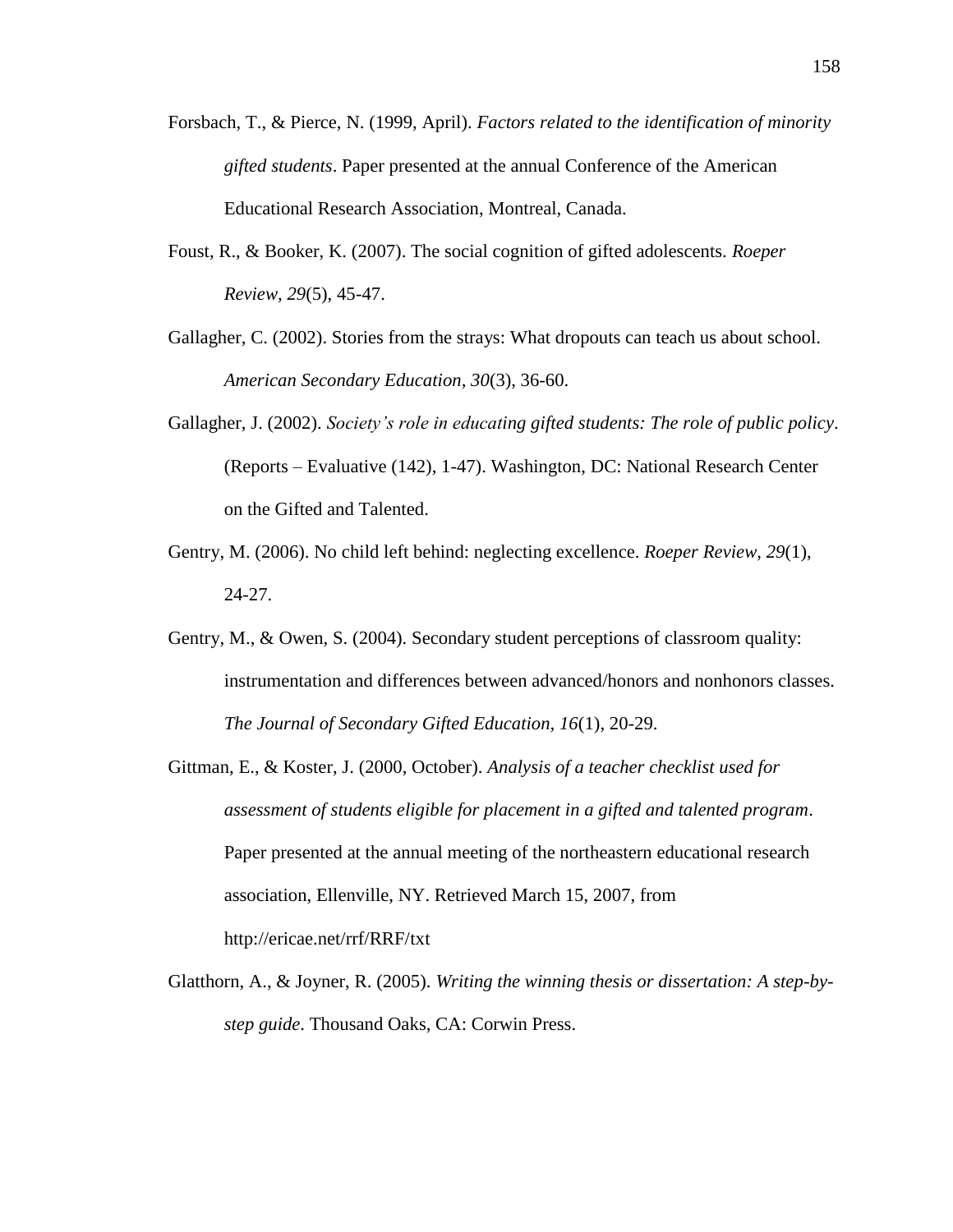- Goodall, L. (2008). *Writing qualitative inquiry: Selves, stories, and the new politics of academic success*. Walnut Creek, CA: Left Coast Press.
- Grantham, T. (2004). Rocky Jones: case study of a high-achieving black male's motivation to participate in gifted classes. *Roeper Review, 26*(4), 208-215.
- Grantham, T., & Ford, D. (2003). Beyond self-concept and self-esteem: racial identity and gifted African American students. *High School Journal, 87*(1), 18-29.
- Groenewald, T. (2004). A phenomenological research design illustrated. *International Journal of Qualitative Methods, 3*(1). Article 4. Retrieved August 8, 2009 from http://www.ualberta.ca/~iiqm/backissues/3\_1/pdf/groenewald.pdf
- Gross, M. (2006). Exceptionally gifted children: long-term outcomes of academic acceleration and nonacceleration. *Journal for the Education of the Gifted, 29*(4), 404-429.
- Hamre, B., & Pianta, R. (2001). Early teacher-child relationships and the trajectory of children"s school outcomes through eighth grade. *Child Development, 72*(2), 625- 638.
- Hansen, J., & Johnston Toso, S. (2007). Gifted dropouts: personality, family, social, and school factors. *Gifted Child Today, 30*(4), 31-41.
- Higgins, K., & Boone, R. (2003). Beyond the boundaries of school: transition considerations in gifted education. *Intervention in School and Clinic, 38*(3), 138- 144.
- Hilty, E. (1998). The professionally challenged teacher: Teachers talk about school failure. In B. Franklin (Ed.), *When children don't learn* (pp. 72-98). New York: Teachers College Press.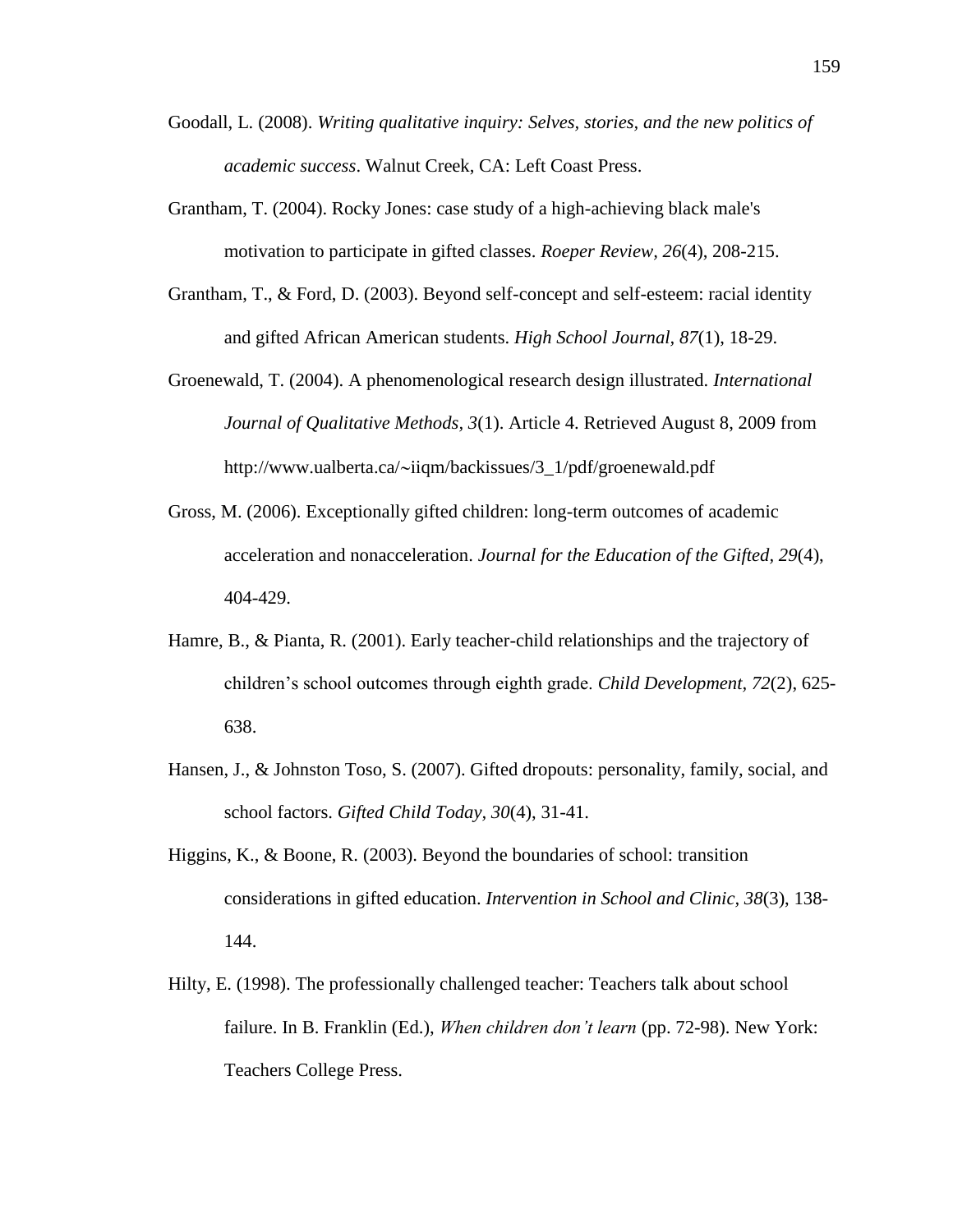- Improving America"s Schools Act. (1994). The Library of Congress. Retrieved August 7, 2009 from http://thomas.loc.gov.cgi-bin/bdquery/R?d103:FLD002:@1(103+382)
- Johnson, D. T. (2000). *Teaching mathematics to gifted students in a mixed-ability classroom*. Reston, VA: ERIC clearinghouse on disabilities and gifted education. (ERIC Document Reproduction Service No. ED441302)
- Jones, S. (2007). *Analysis of high school per pupil expenditures on selected indicators of the academic excellence indicator system*. Unpublished doctoral dissertation, Texas Southern University.
- Kanevsky, L., & Kieghley, T. (2003). To produce or not to produce? Understanding boredom and the honor in underachievement. *Roeper Review, 26*(1), 20-28.
- Kaufmann, F., Kalbfleisch, M., & Castellanos, F. (2000). *Attention deficit disorders and gifted students: what do we really know?* (RM00146). Storrs, CT: The National Research Center on the Gifted and Talented.
- Kulik, J. (1992). *An analysis of the research on ability grouping: Historical and contemporary Perspectives*. (Number 9204). Storrs, CT: The National Research Center on the Gifted and Talented.
- Kyberg, R., Hertberg-Davis, H., & Callahan, C. (2007). Advanced placement and international baccalaureate programs: optimal learning environments for talented minorities? *Journal of Advanced Academics, 18*(2), 172-215.
- Lee, S. Y., & Olszewski-Kubilius, P. (2006). The emotional intelligence, moral judgment, and leadership of academically gifted adolescents. *Journal for the Education of the Gifted, 30*(1), 29-67.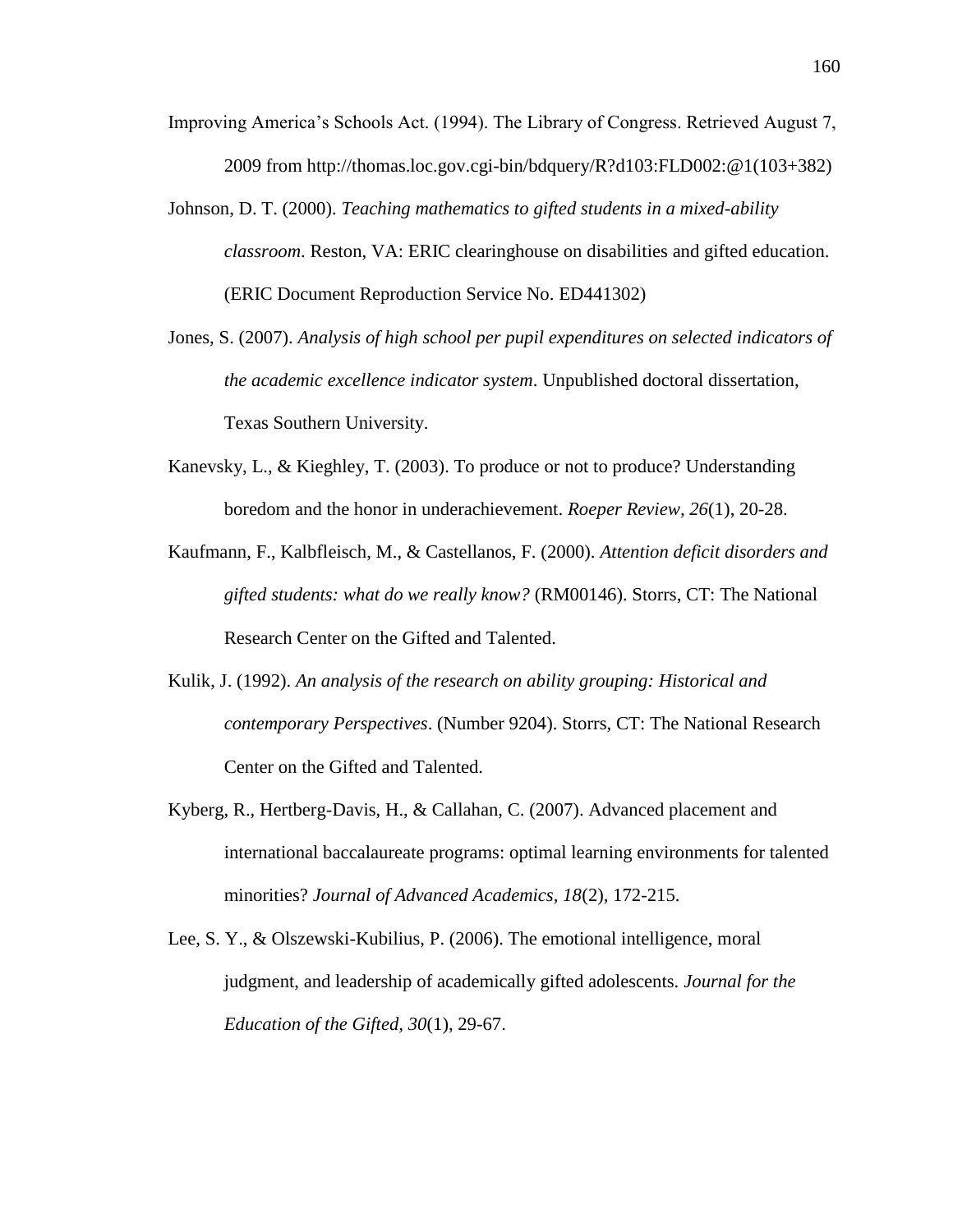- Lin, S., & Overbaugh, R. (2007). The effect of student choice of online discussion format on tiered achievement and student satisfaction. *Journal of Research on Technology in Education, 39*(4), 399-415.
- Litke, D. (1998). Virtual schooling at the middle grades: A case study. *Journal of Distance Education / Revue de l'enseignement a distance.* Retrieved June 18, 2007 from http://cade.athabascau.ca/vol13.2/litke.html
- Mann, R. (2006). Effective teaching strategies for gifted/learning-disabled students with spatial strengths. *The Journal of Secondary Gifted Education, 17*(2), 112-121.
- Marland, S. (1972). *Education of the gifted and talented: Report to Congress of the United States by the U.S. Commissioner of Education and background papers submitted to the U.S. Office of Education*. Washington, DC: U.S. Government Printing Office (Government Documents, Y4.L 11/2: G36)
- Matthews, D., & Foster, J. (2006). Mystery to mastery: shifting paradigms in gifted education. *Roeper Review, 28*(2), 64-69.
- Matthews, M. (2006). Gifted students dropping out: recent findings from a southeastern state. *Roeper Review, 28*(4), 216-223.
- Matthews, M., & McBee, M. (2007). School factors and the underachievement of gifted students in a talent search summer program. *The Gifted Child Quarterly, 51*(2), 167-181.
- McCluskey, K., Baker, P., & McCluskey, A. (2005). Creative problem solving with marginalized populations: reclaiming lost prizes. *The Gifted Child Quarterly, 49*(4), 330-357.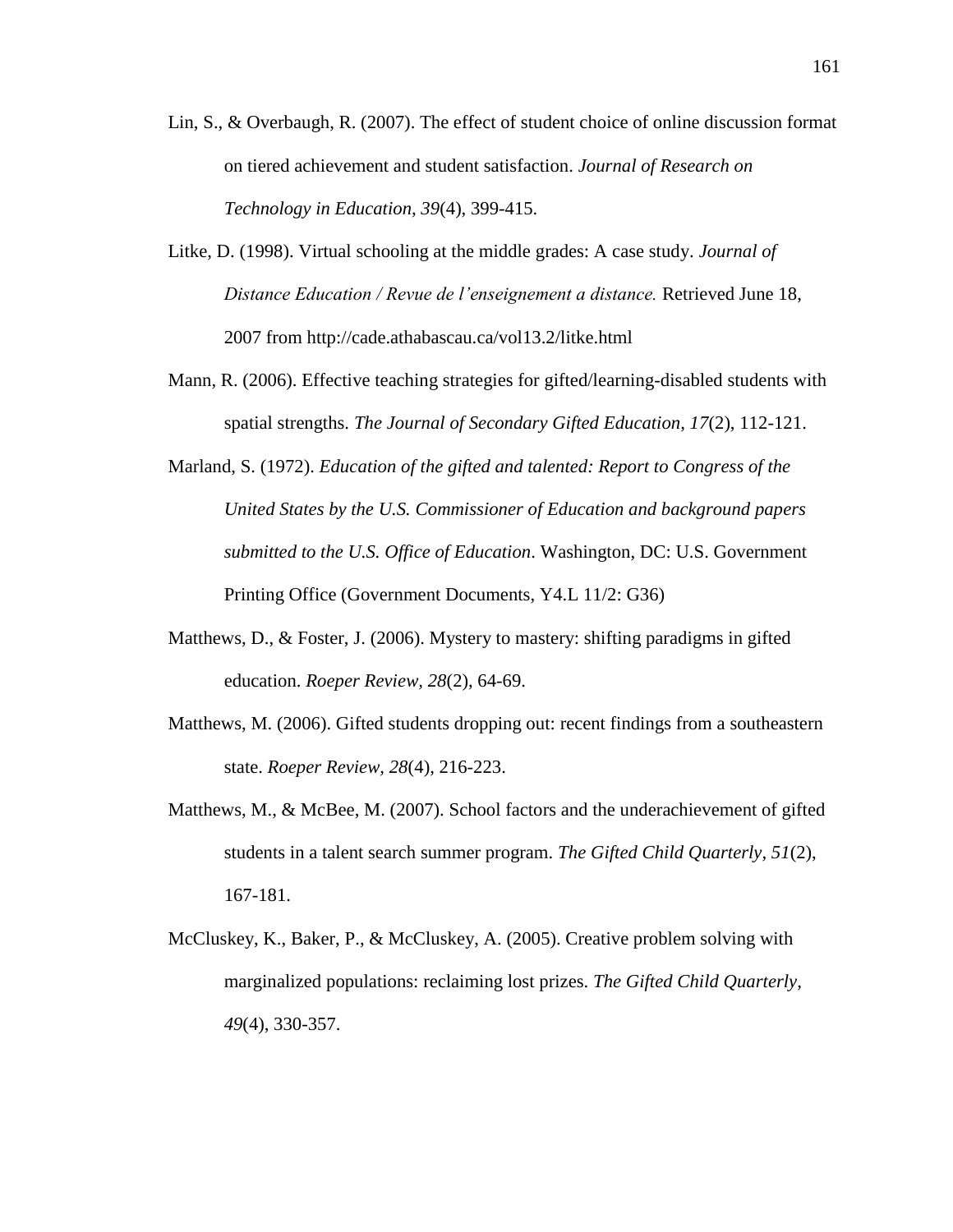- McCoach, D., & Siegle, D. (2001, April). *Why try? Factors that differentiate underachieving gifted students from high achieving gifted students*. Paper presented at the annual meeting of the American Educational Research Association, Seattle, WA. (ERIC Document Reproduction Service No. ED454678).
- Mello, Z., & Worrell, F. (2006). The relationship of time perspective to age, gender and academic achievement among academically talented adolescents. *Journal for the Education of the Gifted, 29*(3), 271-289.
- Mendaglio, S. (2007). Should perfectionism be a characteristic of giftedness? *Gifted Education International, 23*(3), 221-232.
- Milacci, F. (2003). *A step towards faith: The limitations of spirituality in adult education practice*. Unpublished doctoral dissertation, Pennsylvania State University, University Park.
- Mintrop, H., & Sunderman,G. (2009). Predictable failure of federal sanctions-driven accountability for school improvement – and why we may retain it anyway. *Educational Researcher, 38*(5), 353-364.
- Mooij, Ton. (2008). Education and self-regulation of learning for gifted pupils: Systemic design and development. *Research Papers in Education, 23*(1), 1-19.
- Moon, T., Brighton, C., & Callahan, C. (2003). State standardized testing programs: Friend or foe of gifted education? *Roeper Review, 25*(2), 49-51.
- Moon, T., Callahan, C., Tomlinson, C., & Miller, E. (2002). *Middle school classrooms: teachers' reported practices and student perceptions* (RM02164). Storrs, CT: The National Research Center on the Gifted and Talented.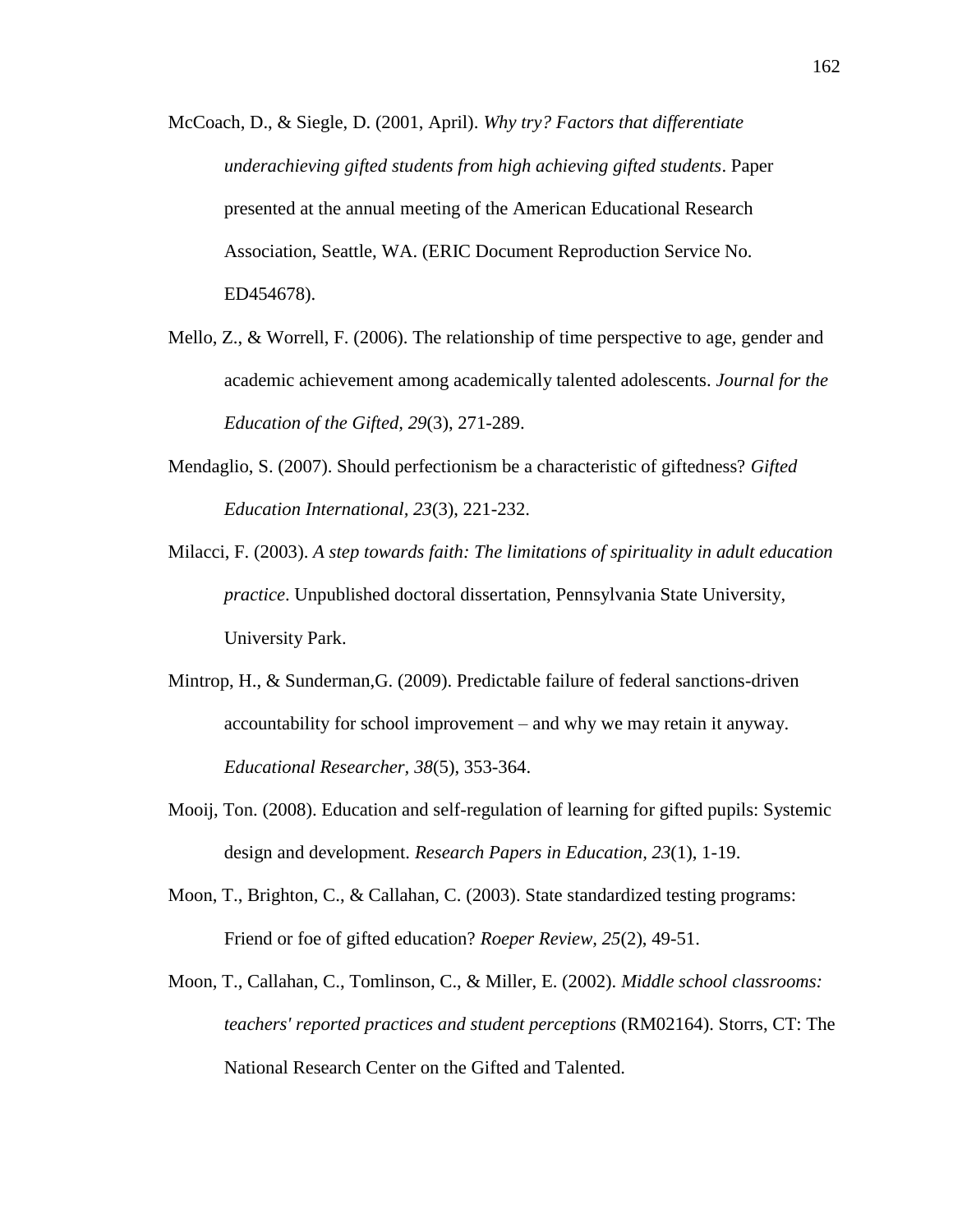Moustakas, C. (1994). *Phenomenological research methods*. Thousand Oaks, CA: Sage. National Association for Gifted Children. (n.d.). *Legislative update*. Retrieved February

14, 2010, from http://www.nagc.org/index2.aspx?id=585&al

- National Center for Educational Statistics. (October 2003). *US Department of Education, Office of Civil Rights OCR elementary and secondary survey: 2000.* Retrieved August 9, 2009 from http://nces.ed.gov/programs/digest/d03/tables/dt055.asp
- NCES. (1990). *NELS: 88 base year sample design report*. Washington, D.C.: National Center for Educational Statistics.
- Neumeister, K., Williams, K., & Cross, T. (2007). Perfectionism in gifted high-school students: Responses to academic challenge. *Roeper Review, 29*(5), 11-18.
- Ng, W., & Nicholas, H. (2007). Technology and independent learning: conceptualizing the use of online technologies for gifted secondary students. *Roeper Review, 29*(3), 190-196.
- Oakes, J. (1985). *Keeping track: How schools structure inequality*. New Haven, CT: Yale University Press.
- Oblinger, D. (2003). Boomers, Gen-Xers and Millennials: Understanding the new students. *Educause Review*, July/August, 37-47.
- Olszewski-Kubilius, P., & Lee, S. Y. (2004). Gifted adolescents' talent development through distance learning. *Journal for the Education of the Gifted, 28*(1), 7-35.
- Osborne, J., & Rausch, J. (2001, April). *Identification with academics and academic outcomes in secondary students*. Paper presented at the annual meeting of the American Educational Research Association, Seattle, WA.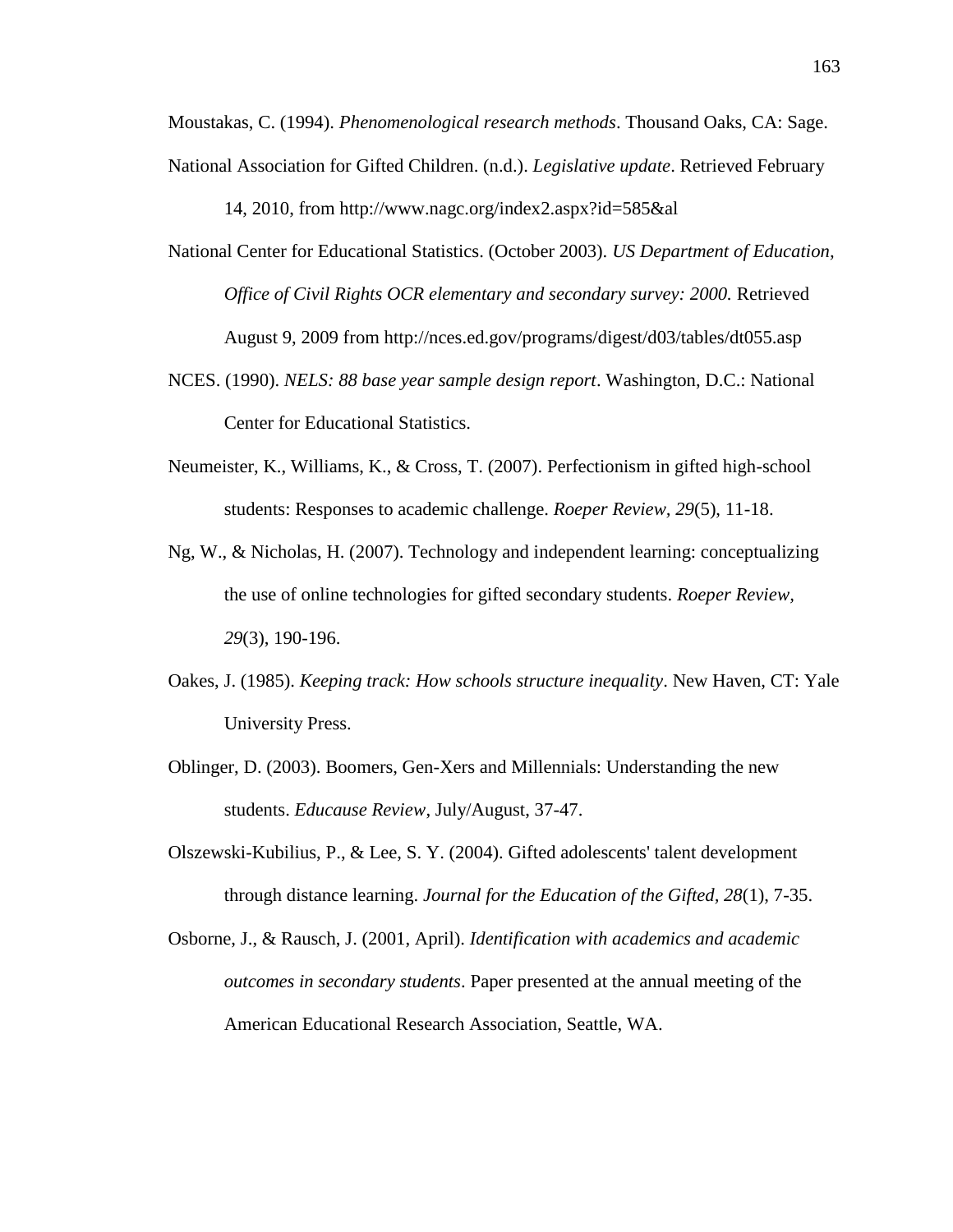- Passow, A., & Rudnitski, R. (1993). *State policies regarding education of the gifted as reflected in legislation and regulation* (CRS93302). Storrs, CT: The National Research Center on the Gifted and Talented.
- Perino, S., & Perino, J. (1981). *Parenting the gifted*. New York: R. R. Bowker Company.
- Perrone, K., Perrone, P., Ksiazak, T., Wright, S., & Jackson, Z. (2007). Self-perception of gifts and talents among adults in a longitudinal study of academically talented high school graduates. *Roeper Review, 29*(4), 259-264.
- Peterson, J. (2000). A follow-up study of one group of achievers and underachievers four years after high school graduation. *Roeper Review, 22*(4), 217. Retrieved January 14, 2008, from Academic Search Premier database.
- Peterson, J. (2001). Gifted and at risk: four longitudinal case studies of post-high-school development. *Roeper Review, 24*(1), 31. Retrieved January 14, 2008, from Academic Search Premier database.
- Peterson, J. (2006). Addressing the counseling needs of gifted students. *Professional School Counseling, 10*(1), 43-51.
- Phelan, P., Davidson, A., Locke, H., & Thanh, C. (1992). Speaking up: Students' perspectives on school. *Phi Delta Kappan, 73*(9), 695-704.
- Pianta, R. (1999). *Enhancing relationships between children and teachers*. Washington, D.C.: American Psychological Association.
- Pianta, R., La Paro, K., Payne, C., Cox, M., & Bradley, R. (2002). The relation of kindergarten classroom environment to teacher, family, and school characteristics and child outcomes. *Elementary School Journal, 102*(3), 225-238.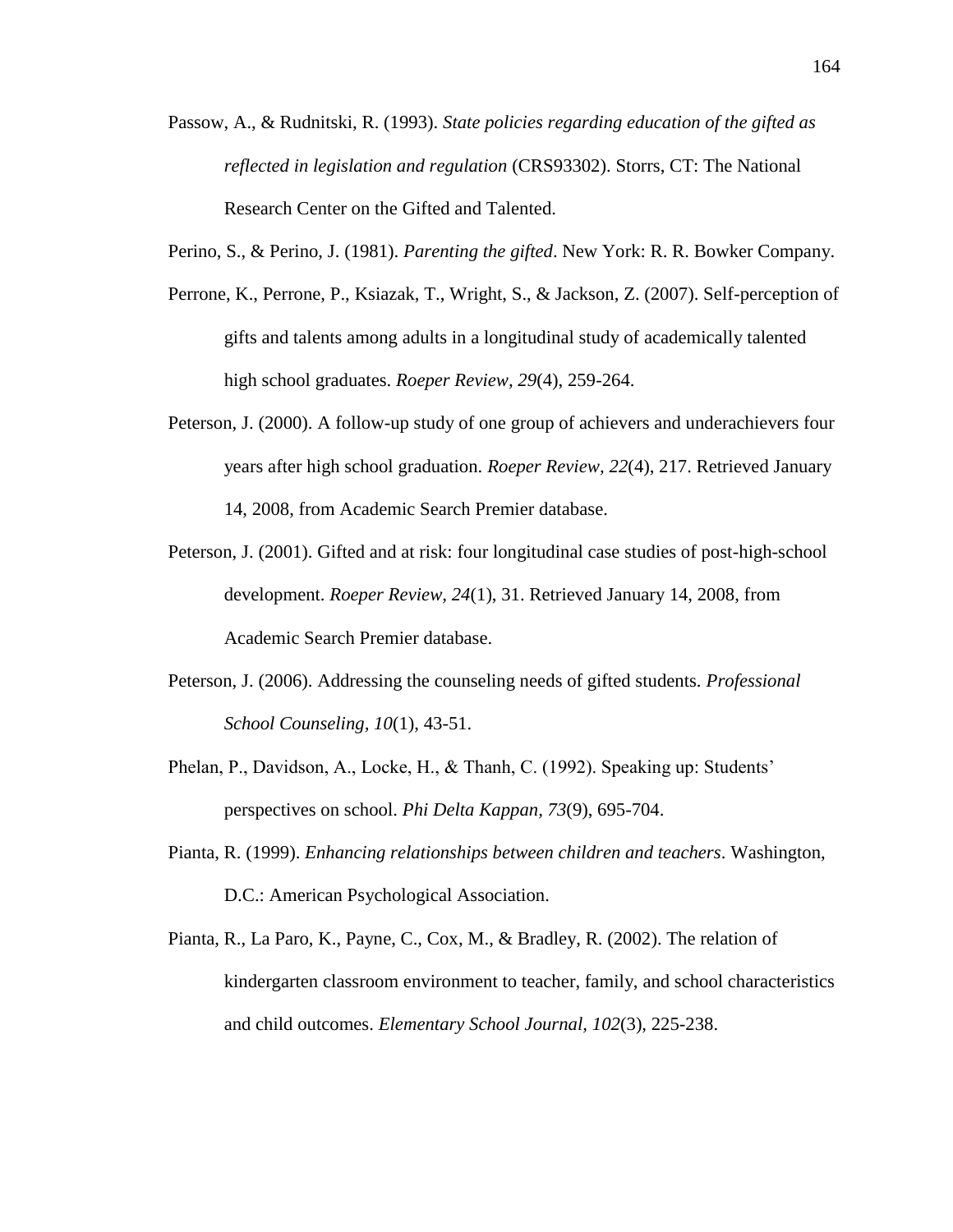- Plucker, J., & Levy, J. (2001). The downside of being talented. *American Psychologist, 56*(1), 75-76.
- Rayneri, L., Gerber, B., & Wiley, L. (2006). The relationship between classroom environment and the learning style preferences of gifted middle school students and the impact on levels of performance. *The Gifted Child Quarterly, 50*(2), 104- 119.
- Reid, B., & McGuire, M. (1995). *Square pegs in round holes -- these kids don't fit: high ability students with behavioral problems* (RBCM9512). Storrs, CT: The National Research Center on the Gifted and Talented.
- Reis, S., Colbert, R., & Hebert, T. (2005). Understanding resilience in diverse, talented students in an urban high school. *Roeper Review, 27*(2), 110-120.
- Renzulli, J., & Park, S. (2000). Gifted dropouts: the who and the why. *Gifted Child Quarterly, 44*(4), 261-271.
- Renzulli, J., & Park, S. (2002). *Giftedness and high school dropouts: personal, family, and school-related factors* (RM02168). Storrs, CT: The National Research Center on the Gifted and Talented.
- Rice, K. L. (2006). A comprehensive look at distance education in the K-12 context. *Journal of Research on Technology in Education, 38*(4), 425-448.
- Riessman, C. (1993). *Narrative analysis: Qualitative research methods*. Newberry Park, CA: SAGE.
- Roberts, G.R. (Ed.). (2006). *Technology and learning expectations of the Net Generation*. Retrieved April, 2, 2007, from

http://www.educause.edu/content.asppage\_id=6056&bhcp=1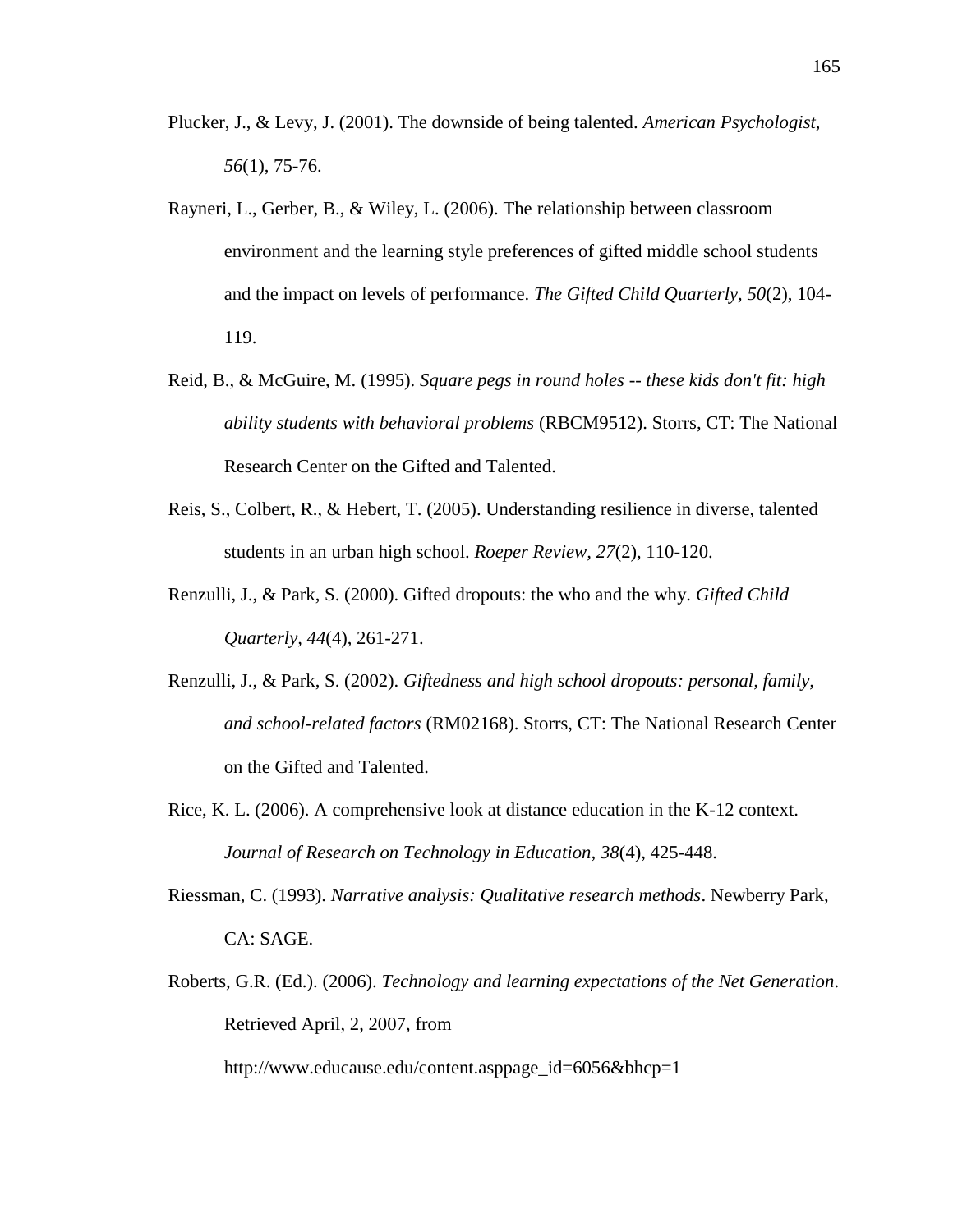- Rogers, K. (2007). Lessons learned about educating the gifted and talented: a synthesis of the research on educational practice. *The Gifted Child Quarterly, 51*(4), 382-396.
- Russell, G. (2005). The distancing question in online education. *Innovate, 1*(4), n.p. [Electronic version]. Retrieved April 1, 2007, from http://www.innovateonline.info/index.phpview=article&id=13
- Rycik, J. (2007). Rethinking the reform agenda for secondary schools. *American Secondary Education, 35*(2), 49-51.
- Samuels, C. (2006). Stanford online school to serve highly gifted. *Education Week, 26*(1), 13-13. Retrieved January 14, 2008, from Academic Search Premier database.
- Schiever, S. & Maker, C. (2003). New directions in enrichment and acceleration. In N. Colangelo & G.A. Davis (Eds.), *Handbook of gifted education* ( $2^{nd}$  ed.: pp. 163 – 173). Boston: Allyn & Bacon.
- Scot, T., Callahan, C. & Urquhart, J. (2009). Paint-by-number teachers and cookie-cutter students: The unintended effects of high-stakes testing on the education of gifted students. *Roeper Review, 31*, 40-52.
- Seeley, K. (2004). Gifted and talented students at risk. *Focus on Exceptional Children, 37*(4), 1-8.
- Shannon, G., & Bylsma, P. (2006). *Helping students finish school: why students drop out and how to help them graduate* (03-0056). Olympia, WA: Office of Superintendent of Public Instruction.
- Sheehan, B. (2000). *A study of maximizing the learning potentials of exceptionally gifted eleventh grade students in an advanced track class* (Report No. EC308105).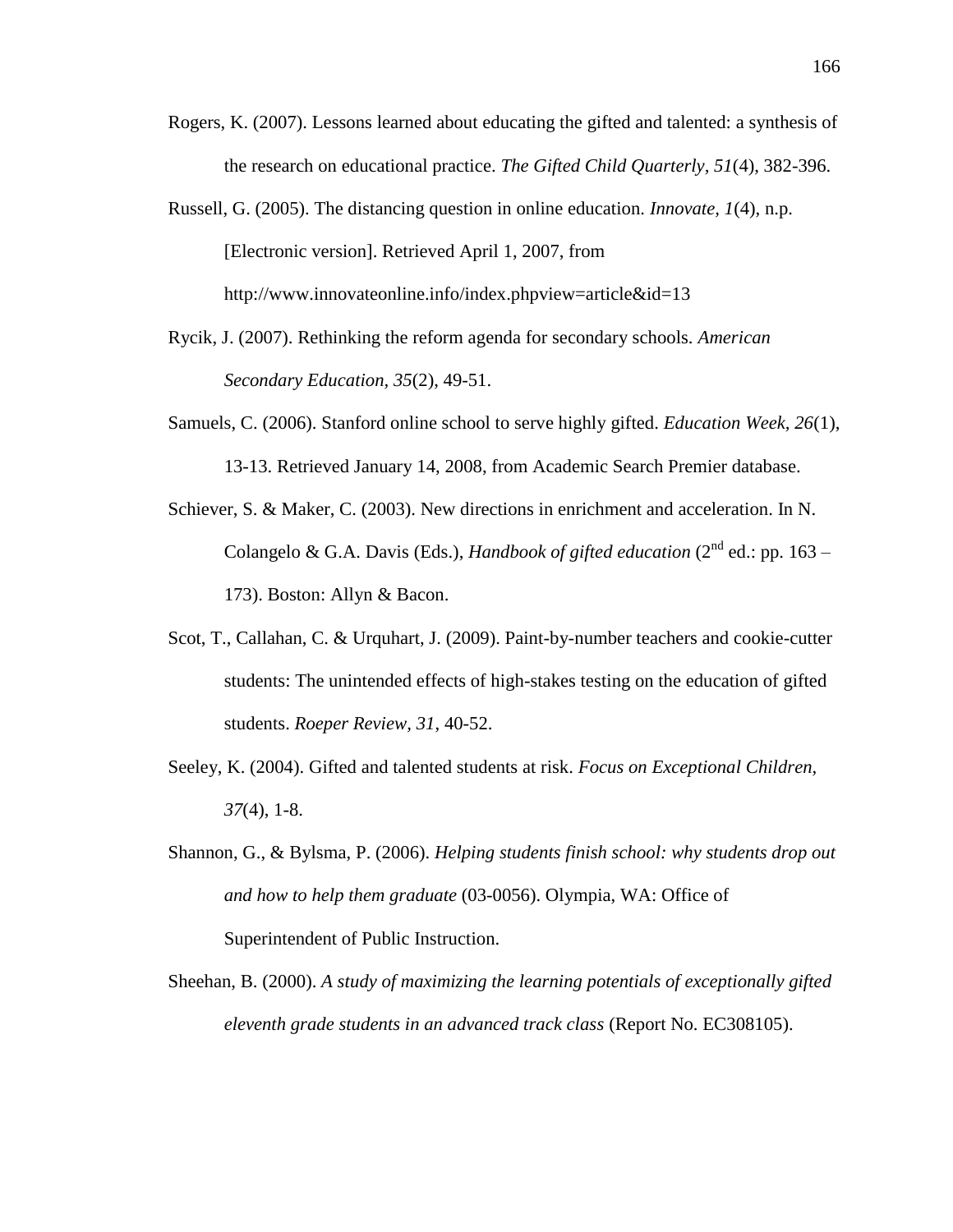Chicago: Saint Xavier University. (ERIC Document Reproduction Service No. ED447615)

- Shields, C. M. (2002). A comparison study of student attitudes and perceptions in homogeneous and heterogeneous classrooms. *Roeper Review, 24*, 115-120. Retrieved March 15, 2007, from Academic OneFile
- Shimabukuro, J. (2005). Freedom and empowerment: an essay on the next step for education and technology. *Innovate, 1*(5), n.p. Retrieved April 1, 2007, from http://www.innovateonline.info/?index.php?view=article&id=63
- Shriberg, D., & Shriberg, A. (2006). High-stakes testing and dropout rates. *Dissent*, Fall, 76-80.
- Simonton, D. (2008). Childhood giftedness and adulthood genius: A historiometric analysis of 291 eminent African Americans. *Gifted Child Quarterly, 52*(3), 243- 255.
- Slavin, R. E. (1995). Detracking and its detractors: Flawed evidence, flawed values. *Phi Delta Kappan, 77*, 220-222.
- Smith, M. K. (2002). Jerome S. Bruner and the process of education. The Encyclopedia of Informal Education [Electronic version]. Retrieved January 21, 2009 from http://www.infed.org/thinkers/bruner.htm.
- Smutney, J., Veenker, K., & Veenker, S. (1989). *Your gifted child*. New York: Facts on File.
- Smutny, J. F. (2000). *Teaching young gifted children in the regular classroom*. Reston, VA: ERIC clearinghouse on disabilities and gifted education. (ERIC Document Reproduction Service No. ED445422)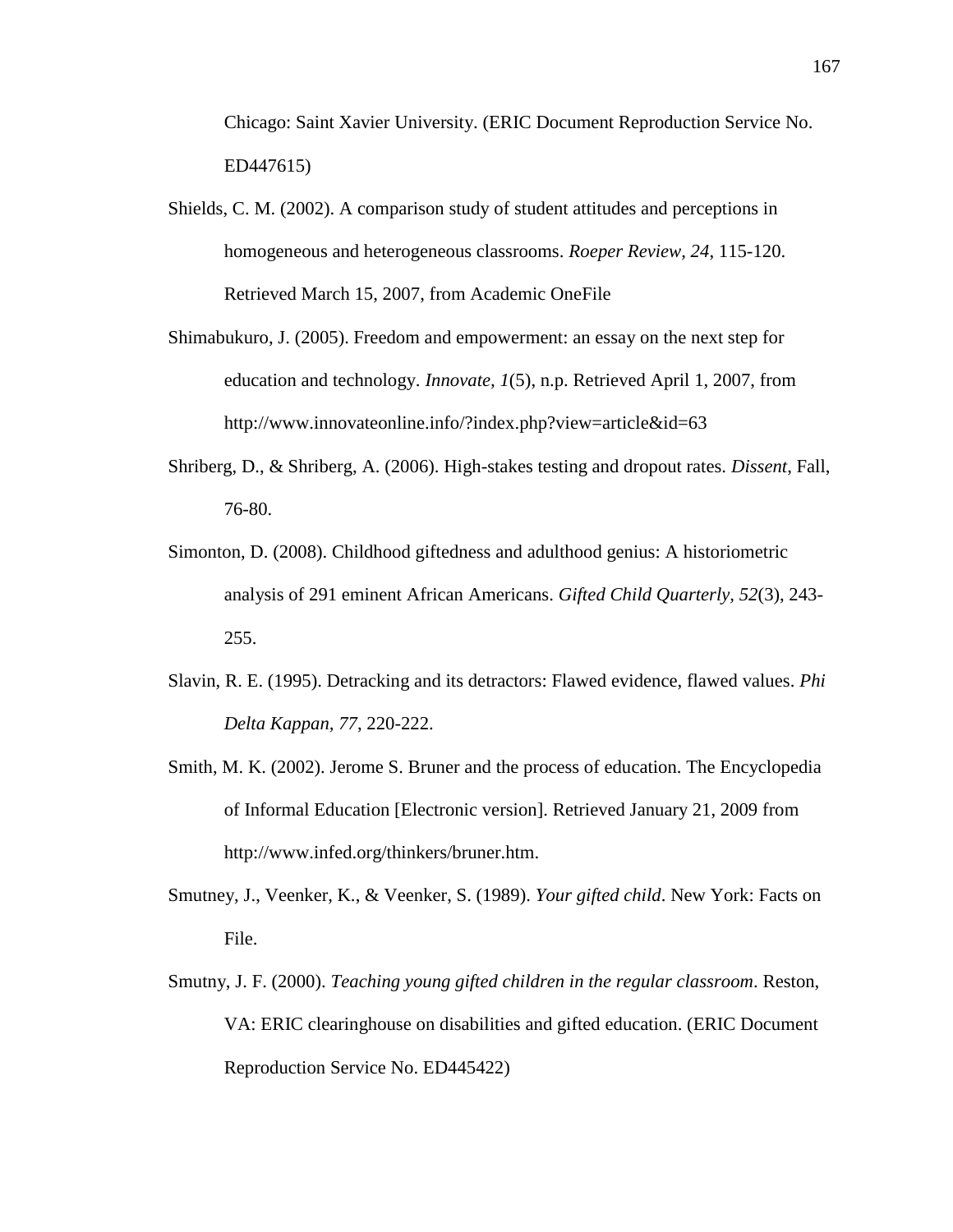- Sondergeld, T., Schultz, R., & Glover, L. (2007). The need for research replication: an example from studies on perfectionism and gifted early adolescents. *Roeper Review, 29*(5), 19-25.
- Stanley, G. K., & Baines, L. (2002). Celebrating Mediocrity? How schools shortchange gifted children. *Roeper Review, 25*, 11-14. Retrieved March 15, 2007, from Academic OneFile
- Sum, A., & Harrington, P. (2003, Feb). *The hidden crisis in the high school dropout problems of young adults in the U.S.: recent trends in overall school dropout rates and gender differences in dropout behavior*. Paper presented at the Business Roundtable, Washington, DC. (ERIC Document Reproduction Service No. ED479286)
- Swanson, C. (2003). *Ten questions (and answers) about graduates, dropouts, and NCLB accountability*. Urban Institute Education Policy Center. Retrieved August 6, 2009 from http://www.urban.org/publications/310873.html
- Swanson, C. (2008). Cities in crisis: A special analytic report on high school graduation. EPE Research Center. Retrieved August 4, 2009 from http://www.edweek.org/rc/articles/2008/04/01/cities\_in\_crisis.html
- Swanson, C., & Chaplin, D. (2003). *Counting high school graduates when graduates count: Measuring graduation rates under the high stakes of NCLB*. Paper presented at the annual meetings of National Economic Association, Washington, D.C.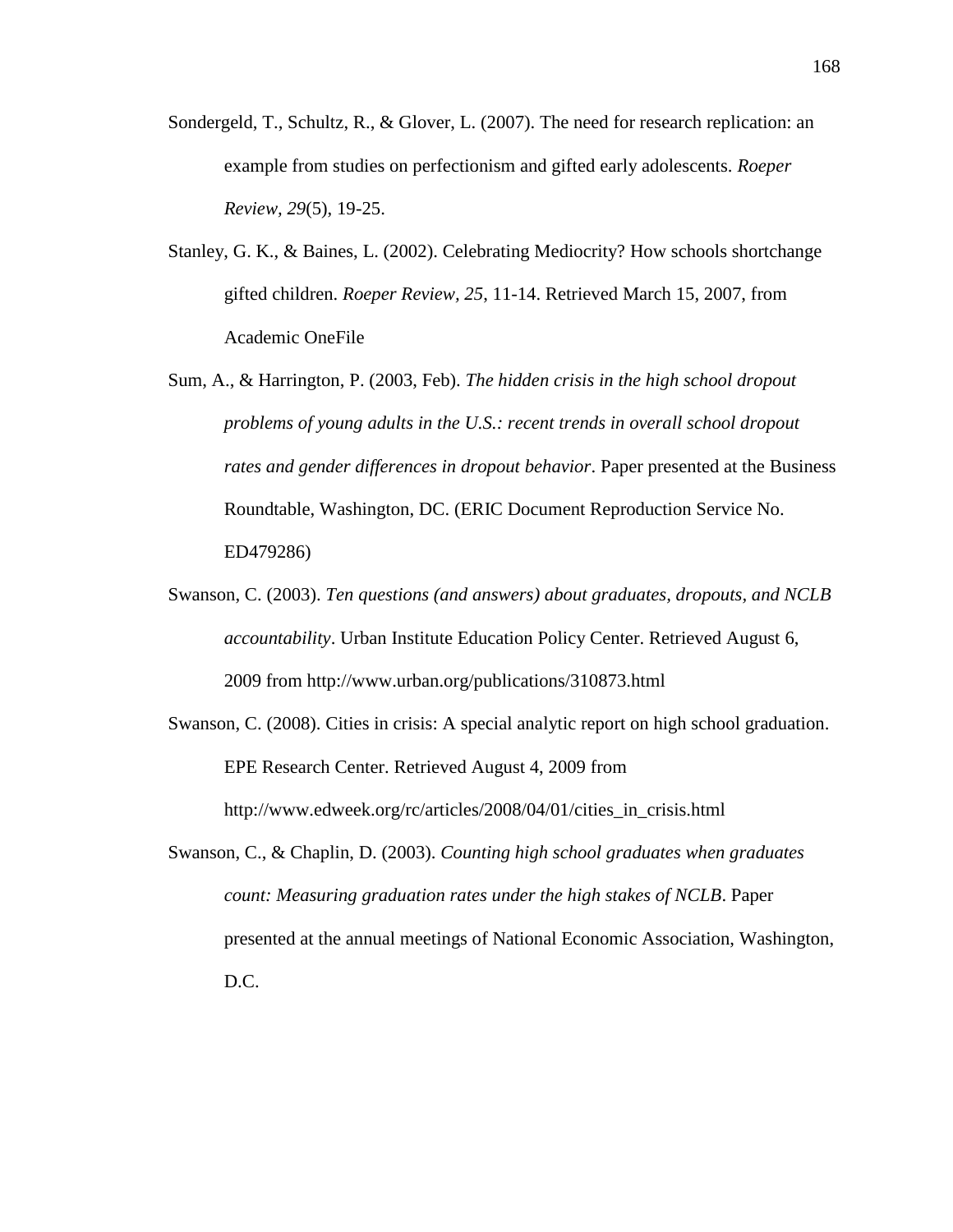- Tanner, D. (2003). *Academic achievement as a dropout predictor* (Report No. TM035068). Fresno, CA: California State University. (ERIC Document Reproduction Service No. ED478173)
- Tieso, C. L. (2003). Ability grouping is not just tracking anymore. *Roeper Review, 26*(1), 29-37. Retrieved March 15, 2007, from Academic OneFile
- Tomlinson, C. A. (1995). Differentiating instruction for advanced learners in the mixedability middle school classroom. Reston, VA: ERIC clearinghouse on disabilities and gifted education. (ERIC Document Reproduction Service No. ED389141)
- Tomlinson, C. A. (2005). Quality curriculum and instruction for highly able students. *Theory Into Practice, 44*(2), 160-166. Retrieved April 1, 2007, from http:www.leaonline.com/ toc/44/2
- U.S. Congress. (2001). *No child left behind act of 2001*. Public Law 107-110. 107<sup>th</sup> Congress. Washington, D.C.: Government Printing Office.
- National Commission on Excellence in Education. (1983). *A nation at risk: The imperative for educational reform*. Washington, D.C.: Author. (ERIC Document Reproduction Service No. EJ290264). Retrieved August, 7, 2009 from ERIC database.
- U.S. Department of Education. (2001). *No child left behind*. Washington, D.C.: Government Printing Office.
- U.S. National Center for Education Statistics. (2001). *Dropout rates in the United States: 2000*. Statistical analysis report. Retrieved April 15, 2009 from http://nces.ed.gov/pubsearch/pubsinfo.asp?pubid=2002114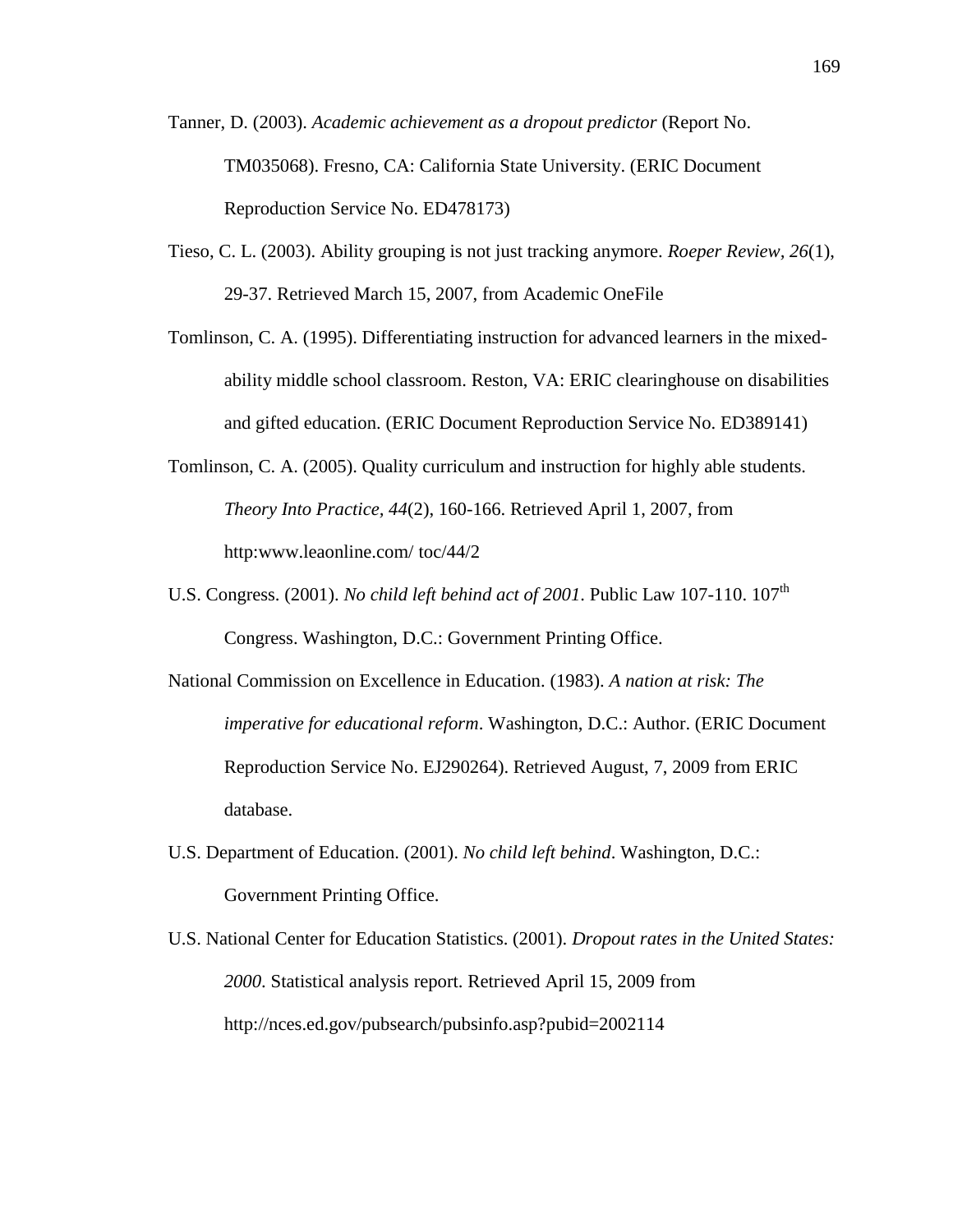- Van Manen, M. (1990). *Researching lived experience: Human science for an action sensitive pedagogy*. Albany: State University of New York Press.
- Van Manen, M. (1997). Phenomenological pedagogy and the question of meaning. In D. Vandenberg (Ed.), *Phenomenology and education discourse* (pp. 41-69). Johannesburg, South Africa: Heinemann.
- VanTassel-Baska, J. (1998). The development of academic talent: A mandate for educational best practice. *Phi Delta Kappan, 79*(4), 760-764.
- VanTassel-Baska, J. (2003). What matters in curriculum for gifted learners: reflections on theory, research, and practice. In N. Colangelo & G.A. Davis (Eds.), *Handbook of gifted education*  $(2^{nd}$  ed.: pp. 174 - 183). Boston: Allyn & Bacon.
- VanTassel-Baska, J. (2004). Quo vadis? Laboring in the classical vineyards: an optimal challenge for gifted secondary students. *The Journal of Secondary Gifted Education, 15*(2), 56-60.
- VanTassel-Baska, J. (2006). A content analysis of evaluation findings across 20 gifted programs: a clarion call for enhanced gifted program development. *Gifted Child Quarterly, 50*(3), 199-215.
- VanTassel-Baska, J., & Stambaugh, T. (2005). Challenges and possibilities for serving gifted learners in the regular classroom. *Theory Into Practice, 44*(3), 211-217. Retrieved April 2, 2007, from http://www.leaonline.com/toc/tip/44/3
- Van't Hooft, M. (2007). Schools, children, and digital technology: building better relationships for a better tomorrow. *Innovate, 3*(4), n.p. Retrieved April 1, 2007, from http://www.innovateonline.info/index.phpview=article&id=376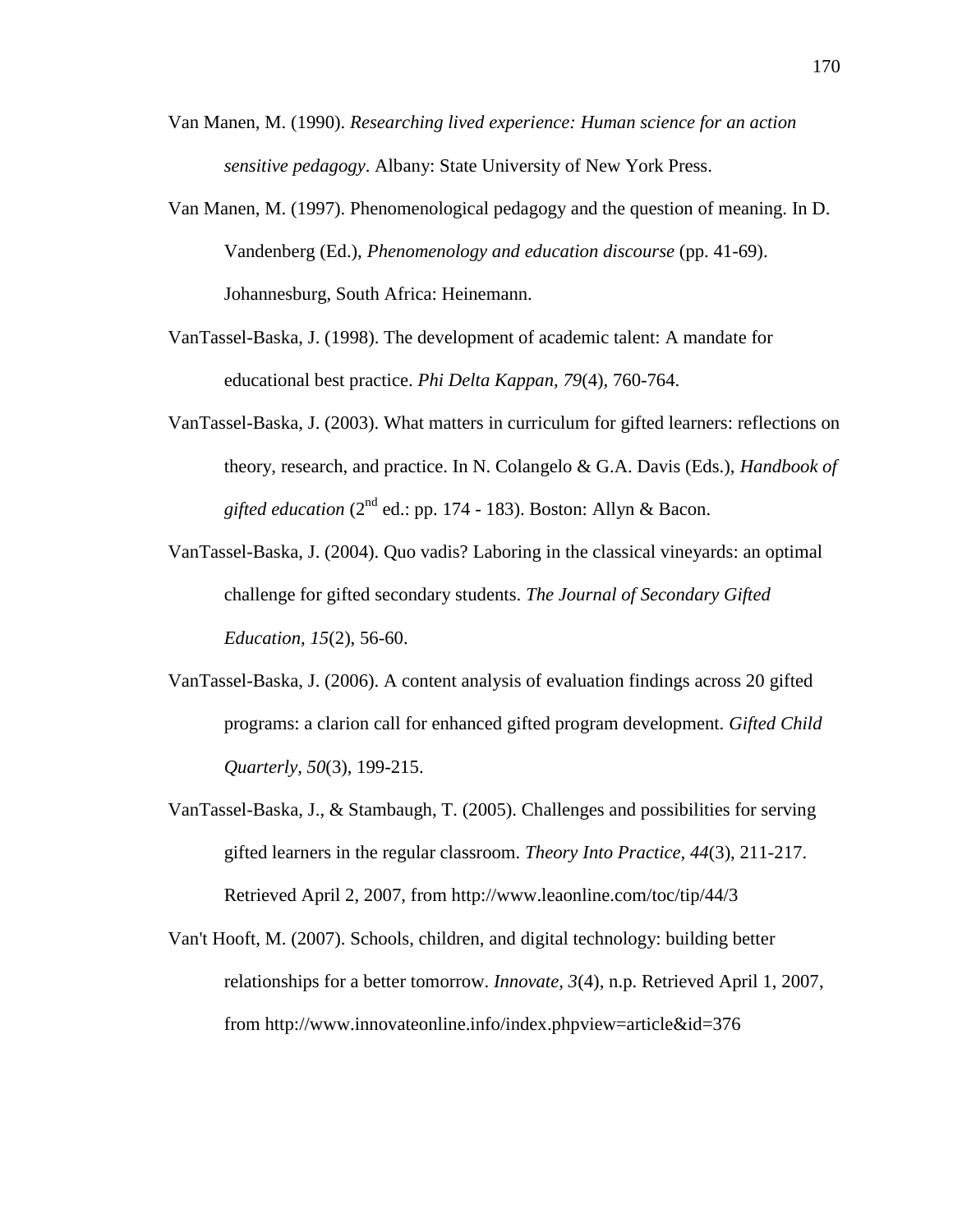- Veitch, W. (2004, April). *Identifying characteristics of high school dropouts: data mining with a decision tree model*. Paper presented at the annual meeting of the American Educational Research Association, San Diego, CA.
- Villani, C. (1998, April). *Meeting the needs of the gifted student in language arts and mathematics: an evaluative exploration*. Paper presented at the annual meeting of the American Educational Research Association, San Diego, CA.
- Whiting, G. (2006). From at risk to at promise: developing scholar identities among black males. *The Journal of Secondary Gifted Education, 17*(4), 222-229.
- Winebrenner, S., & Berger, S. (1994). *Providing curriculum alternatives to motivate gifted students*. Reston, VA: Council for Exceptional Children. (ERIC Document Reproduction Service No. ED372553)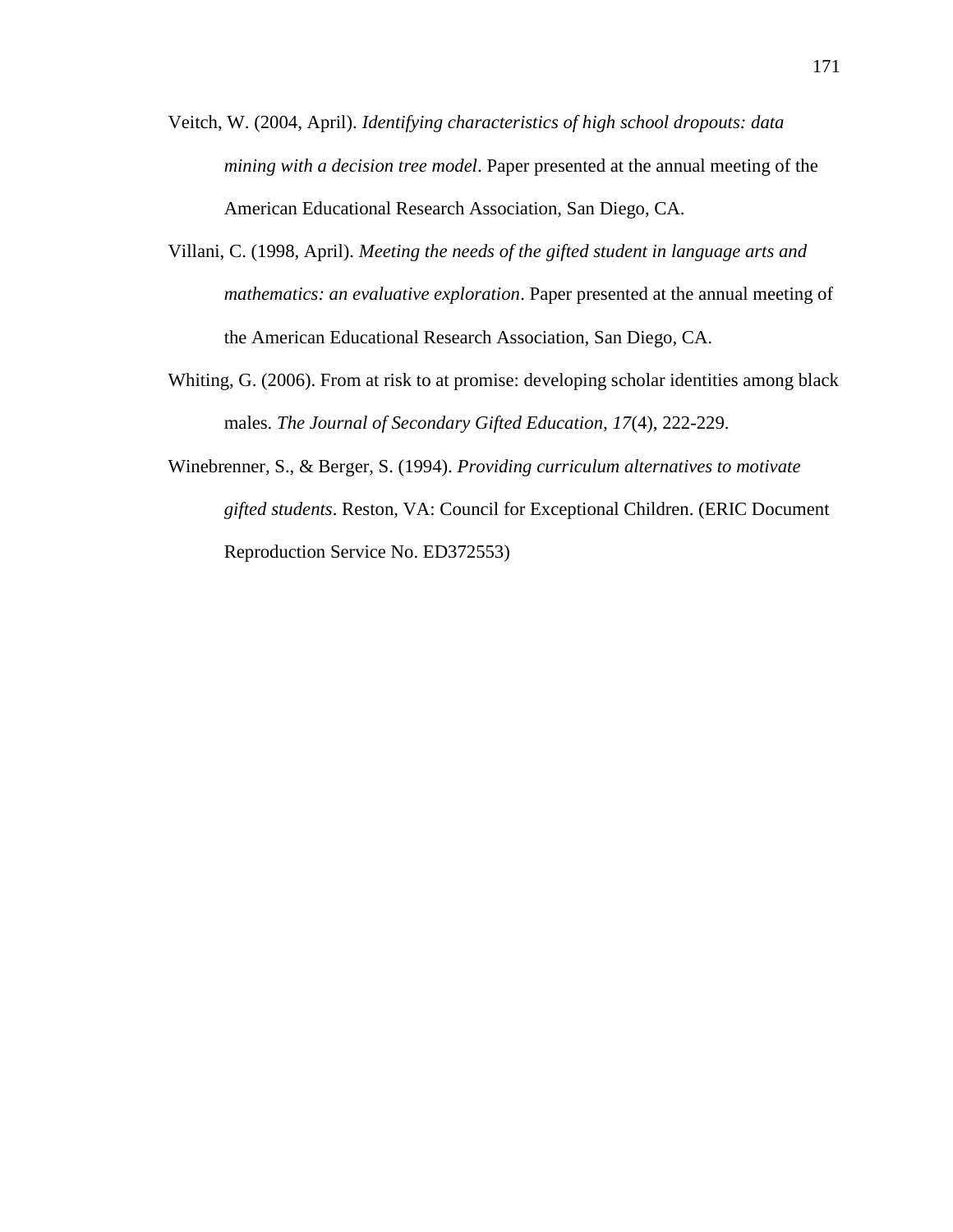**Appendixes**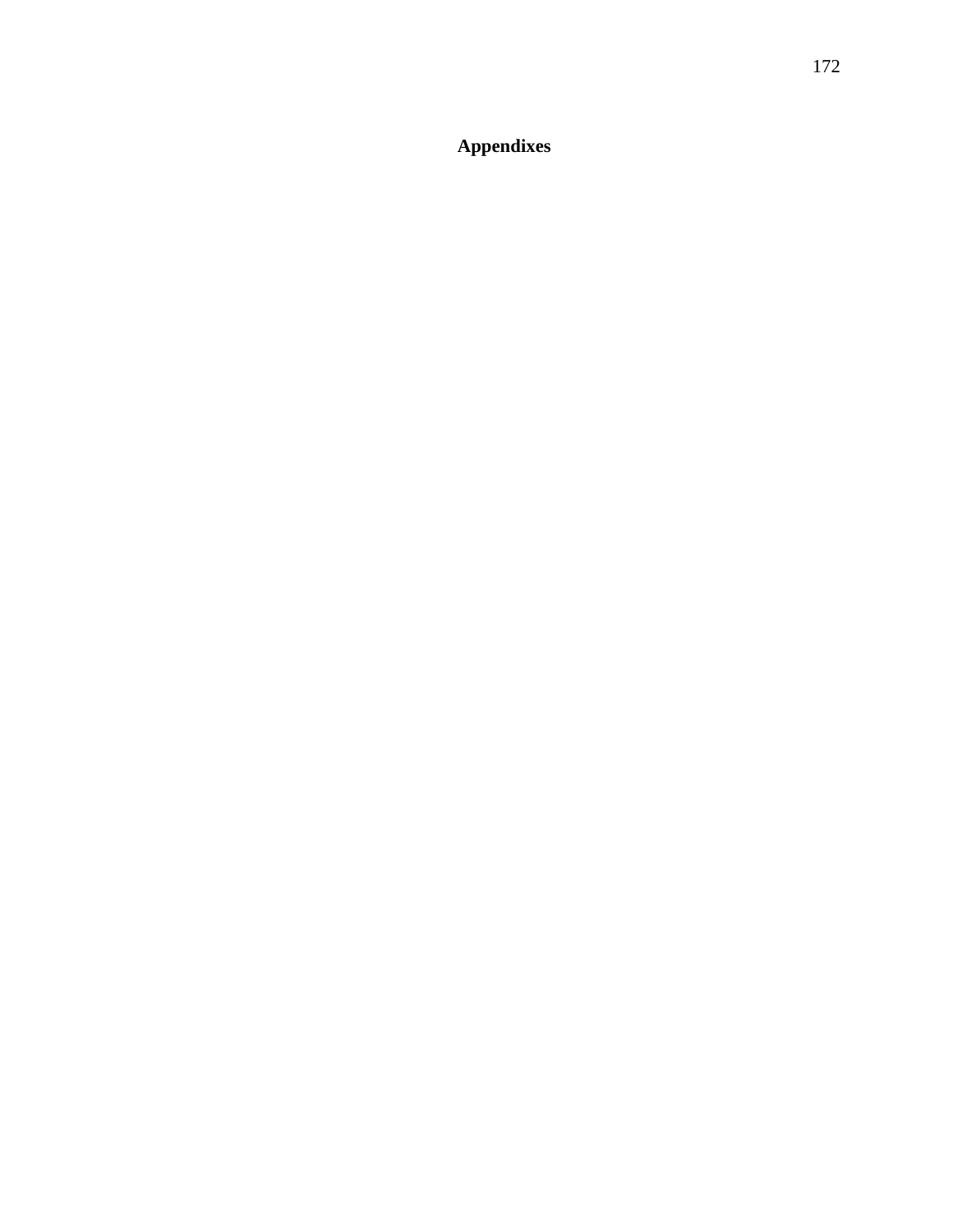Appendix A

Analysis of Literature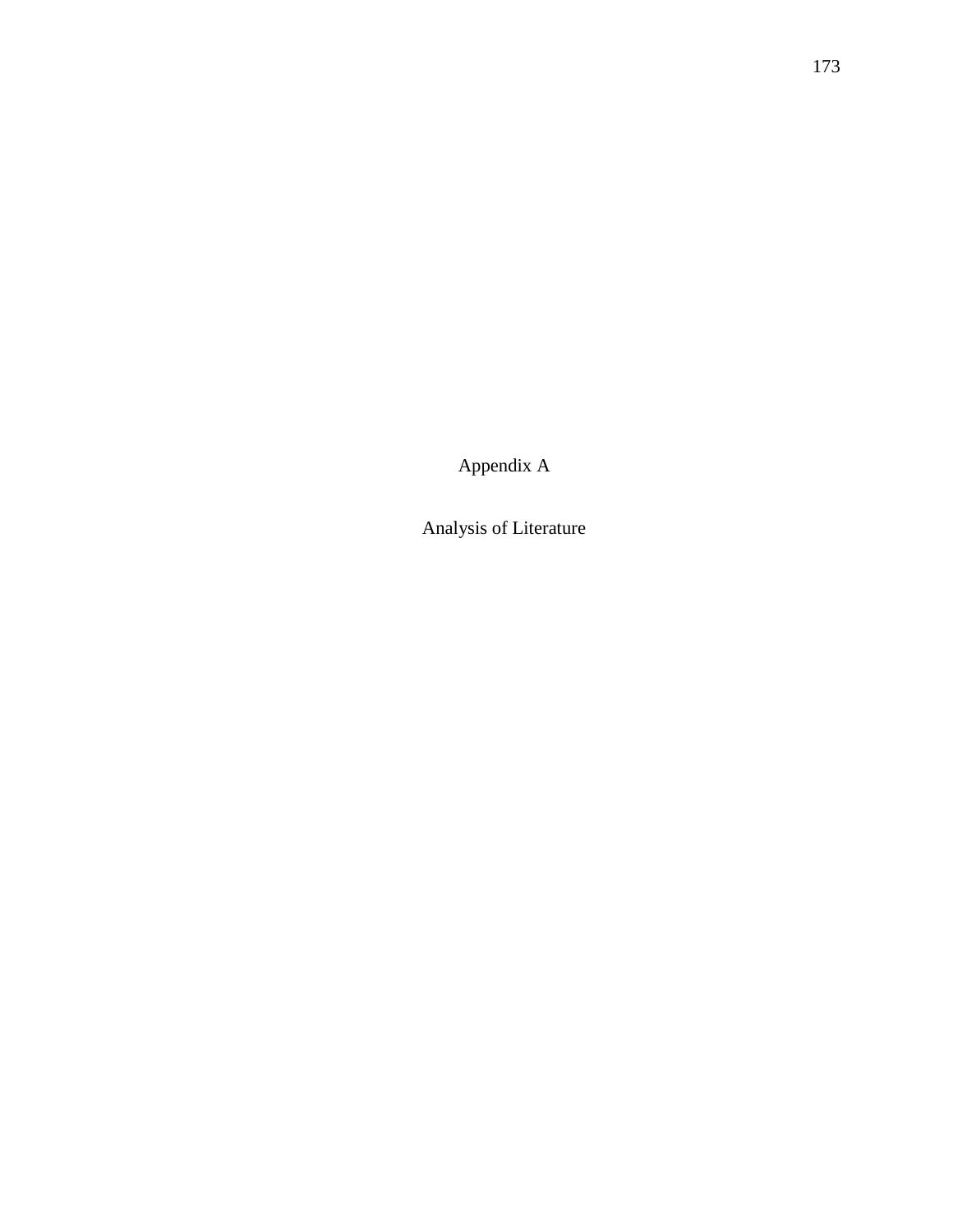### Appendix A

#### **Analysis of Literature**

- 1. Achter, J., Lubinski, D., Benbow, C., & Eftekhari-Sanjani, H. (1999). Assessing vocational preferences among gifted adolescents adds incremental validity to abilities: A discriminant analysis of educational outcomes over a 10-year interval. *Journal of Educational Psychology, 91*(4), 777-786.
- 2. Alvino, J. (1985). *Parents' guide to raising a gifted child* (J. Moss, Ed.). Boston: Little, Brown and Company.
- 3. Barnes, K., Marateo, R. C., & Ferris, S. P. (2007). Teaching and learning with the net generation. *Innovate, 3*(4), n.p. Retrieved April 1, 2007, from http://innovateonline.info/index.php?view=article&id=382
- 4. Brown, E., Avery, L., VanTassel-Baska, J., Worley, B., & Stambaugh, T. (2006) *Roeper Review, 29*(1), 11-23.
- 5. Callahan, C. & Moon, T. (2007). Sorting the wheat from the chaff: What makes for good evidence of effectiveness in the literature in gifted education? *The Gifted Child Quarterly, 51*(4), 305-319.
- 6. Callahan, C. (2001). Fourth down and inches. (planning gifted education). *Journal of Secondary Gifted Education, 12*, 148. Retrieved March 15, 2007, from Academic OneFile
- 7. Caraisco, J. (2007). Overcoming lethargy in gifted and talented education with contract activity packages. *The Clearing House, 80*(6), 255-259.
- 8. Carper, A. (2002). Bright students in a wasteland: The at-risk gifted. A qualitative study of fourteen gifted dropouts. *Dissertation Abstracts International, 63*(11A), 118. (UMI No. 3071473)
- 9. Chen, C., Toh, S. & Ismail, W. (2005). Are learning styles relevant to virtual reality? *Journal of Research on Technology in Education, 38*(2), 123-141.
- 10. Christle, C., Jolivette, K., & Nelson, C. M. (2007). School characteristics related to high school dropout rates. *Remedial and Special Education, 28*(6), 325-339.
- 11. Cigman, R. (2006). The gifted child: a conceptual enquiry. *Oxford Review of Education, 32*(2), 197-212.
- 12. Clasen, D. (2006). Project STREAM: a 13-year follow-up of a pre-college program for middle and high school underrepresented gifted. *Roeper Review, 29*(1), 55-63.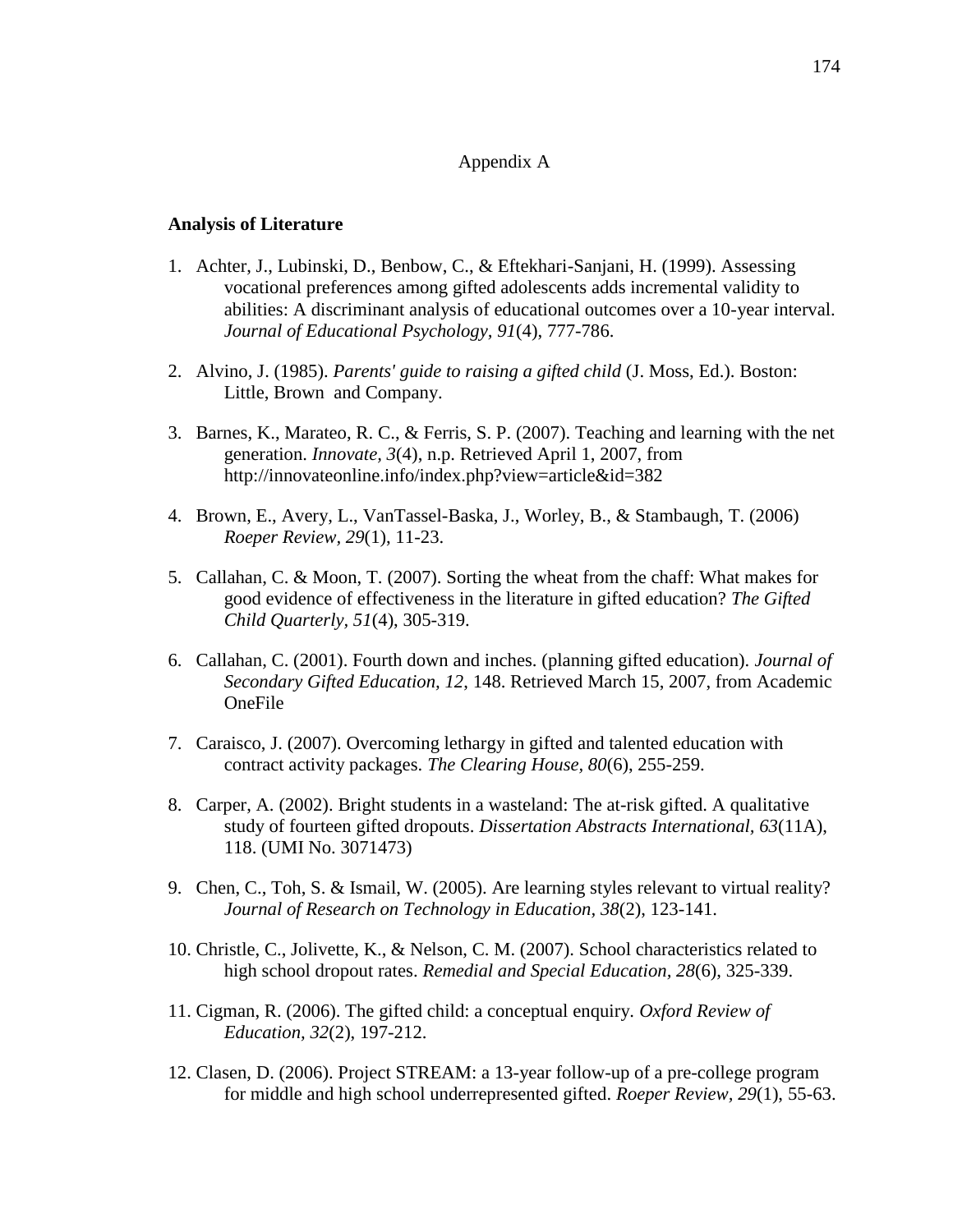- 13. Coleman M. (2005). Academic strategies that work for gifted students with learning disabilities. *Teaching Exceptional Children, 38*(1), 28-32.
- 14. Coleman, L. (2006). A report card on the state of research on the talented and gifted. *The Gifted Child Quarterly, 50*(4), 346-350.
- 15. Cross, T., & Burney, V. (2005). High ability, rural, and poor: lessons from Project Aspire and implications for school counselors. *The Journal of Secondary Gifted Education, 16*(4), 148-156.
- 16. Cross, T., Neumeister, K., & Cassady, J. (2007). Psychological types of academically gifted adolescents. *The Gifted Child Quarterly, 51*(3), 285-294.
- 17. Davis, K., & Dupper, D. (2004). Student-teacher relationships: An overlooked factor in school dropout. *Journal of Human Behavior in the Social Environment, 9*(12), 179-193.
- 18. Dickeson, R. (2001, April). *Setting educational priorities: high achievers speak out*. White paper presented at the Ameritchieve Forum, Indianapolis, IN.
- 19. Douglas, D. (2004). Self-advocacy: encouraging students to become partners in differentiation. *Roeper Review, 26*(4), 223-228.
- 20. Fiedler, E. D., Lange, R. E., & Winebrenner, S. (2002). In search of reality: unraveling the myths about tracking, ability grouping, and the gifted. *Roeper Review, 24*, 108-112. Retrieved March 15, 2007, from [http://find.galegroup.com.ezproxy.liberty.edu:2048/itx/infomark.do&contentSet=I](http://find.galegroup.com.ezproxy.liberty.edu:2048/itx/infomark.do&contentSet=IAC-Documents&type=retrieve&tabID=T002&prodId=AONE&docId) [AC-Documents&type=retrieve&tabID=T002&prodId=AONE&docId=](http://find.galegroup.com.ezproxy.liberty.edu:2048/itx/infomark.do&contentSet=IAC-Documents&type=retrieve&tabID=T002&prodId=AONE&docId) A87017601&source=gale&userGroupName=vic\_liberty&version=1.0
- 21. Field, T., Harding, J., Yando, R., Gonzalez, K., Lasko, D., Bendell, D., & Marks, C. (1998). Feelings and attitudes of gifted students. *Adolescence, 33*(130), 331. Retrieved January 14, 2008 from Academic Search Premier database.
- 22. Foust, R., & Booker, K. (2007). The social cognition of gifted adolescents. *Roeper Review, 29*(5), 45-47.
- 23. Gallagher, C. (2002). Stories from the strays: What dropouts can teach us about school. *American Secondary Education, 30*(3), 36-60.
- 24. Gallagher, J. (2002). *Society's role in educating gifted students: The role of public policy*. (Reports – Evaluative (142), 1-47). Washington, DC: National Research Center on the Gifted and Talented.
- 25. Gentry, M. (2006). No child left behind: gifted children and school counselors. *American School Counselor Association, 10*(1), 73-81.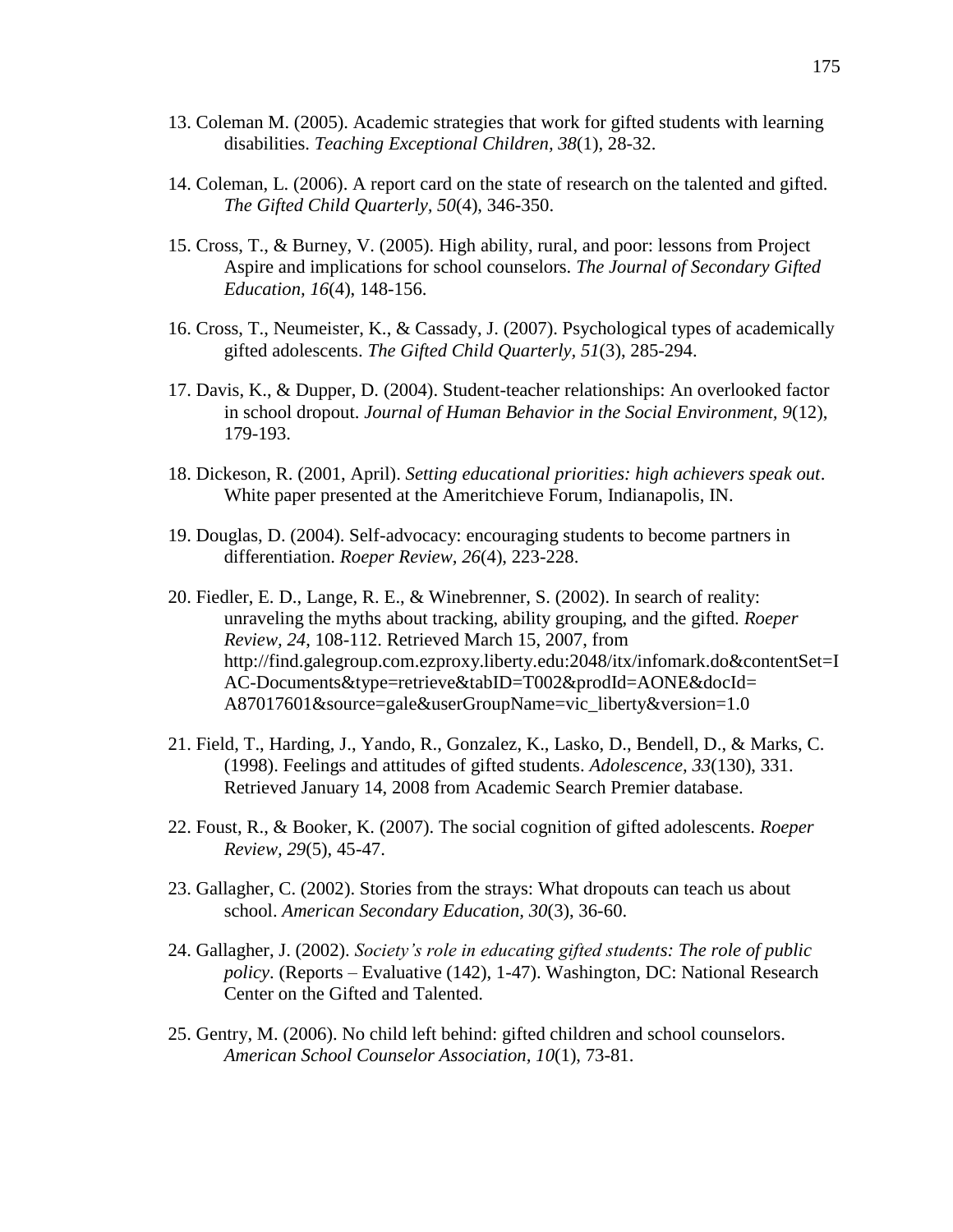- 26. Gentry, M. (2006). No child left behind: neglecting excellence. *Roeper Review, 29*(1), 24-27.
- 27. Gittman, E., & Koster, J. (2000, October). *Analysis of a teacher checklist used for assessment of students eligible for placement in a gifted and talented program*. Paper presented at the annual meeting of the northeastern educational research association, Ellenville, NY. Retrieved March 15, 2007, from http://ericae.net/rrf/RRF/txt
- 28. Grantham, T. (2004). Rocky Jones: case study of a high-achieving black male's motivation to participate in gifted classes. *Roeper Review, 26*(4), 208-215.
- 29. Hanninen, G., Fascilla, P., & Anderson, J. (1990). *Gifted students are at risk too*. Retrieved January 14, 2007 from http://www.donet.com/~eprice/hanninen.htm
- 30. Hansen, J., & Johnston Toso, S. (2007). Gifted dropouts: personality, family, social, and school factors. *Gifted Child Today, 30*(4), 31-41.
- 31. Johnson, D. T. (2000). *Teaching mathematics to gifted students in a mixed-ability classroom*. Reston, VA: ERIC clearinghouse on disabilities and gifted education. (ERIC Document Reproduction Service No. ED441302)
- 32. Kaufmann, F., Kalbfleisch, M., & Castellanos, F. (2000). *Attention deficit disorders and gifted students: what do we really know?* (RM00146). Storrs, CT: The National Research Center on the Gifted and Talented.
- 33. Kavenvsky, L., & Kieghley, T. (2003) To produce or not to produce? Understanding boredom and the honor in underachievement. *Roeper Review, 26*(1), 20-28.
- 34. Kunkel, M., & Pitman, A. (1991). Attrition patterns in a summer program for gifted junior high students. *Roeper Review, 14*(2), 90. Retrieved May 15, 2008 from ERIC database.
- 35. Kyberg, R., Hertberg-Davis, H., & Callahan, C. (2007). Advanced placement and international baccalaureate programs: optimal learning environments for talented minorities? *Journal of Advanced Academics, 18*(2), 172-215.
- 36. Lubinski, D., Webb, R., Morelock, M., & Benbow, C. (2001). Top 1 in 10,000: A 10 year follow-up of the profoundly gifted. *Journal of Applied Psychology, 86*(4), 718-729.
- 37. Mann, R. (2006). Effective teaching strategies for gifted/learning-disabled students with spatial strengths. *The Journal of Secondary Gifted Education, 17*(2), 112- 121.
- 38. Matthews, D., & Foster, J. (2006). Mystery to mastery: shifting paradigms in gifted education. *Roeper Review, 28*(2), 64-69.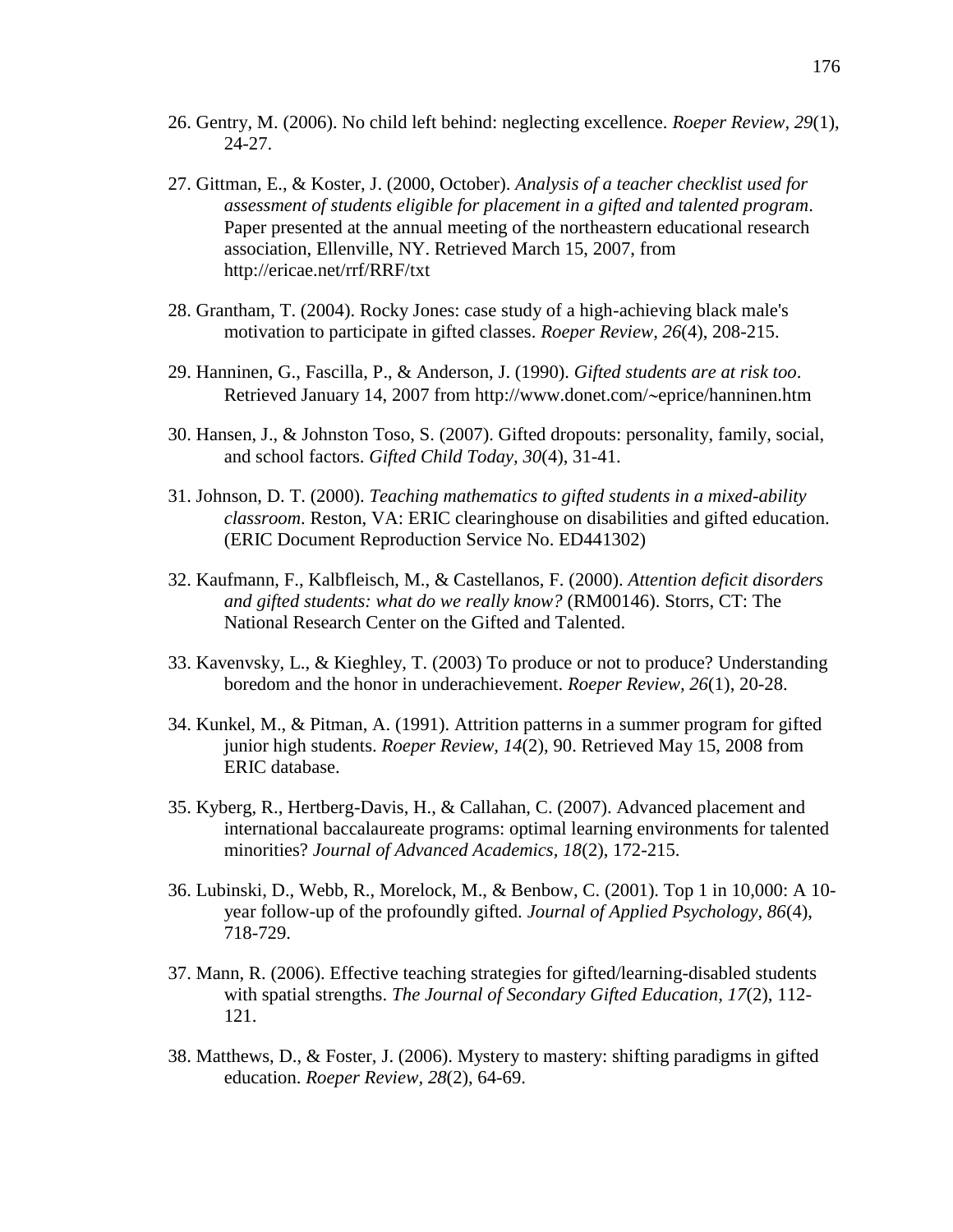- 39. Matthews, M., & McBee, M. (2007). School factors and the underachievement of gifted students in a talent search summer program. *The Gifted Child Quarterly, 51*(2), 167-181.
- 40. McCoach, D., & Siegle, D. (2001, April). *Why try? Factors that differentiate underachieving gifted students from high achieving gifted students*. Paper presented at the annual meeting of the American Educational Research Association, Seattle, WA. (ERIC Document Reproduction Service No. ED454678).
- 41. Mendaglio, S. (2007). Should perfectionism be a characteristic of giftedness? *Gifted Education International, 23*(3), 221-232.
- 42. Mendoza, C. (2006). Inside today's classrooms: teacher voices on No Child Left Behind and the education of gifted children. *Roeper Review, 29*(1), 28-31.
- 43. Moon, T., Brighton, C., & Callahan, C. (2003). State standardized testing programs: Friend or foe of gifted education? *Roeper Review, 25*(2), 49-51.
- 44. Moon, T., Callahan, C., Tomlinson, C., & Miller, E. (2002). *Middle school classrooms: teachers' reported practices and student perceptions* (RM02164). Storrs, CT: The National Research Center on the Gifted and Talented.
- 45. Ng, W., & Nicholas, H. (2007). Technology and independent learning: conceptualizing the use of online technologies for gifted secondary students. *Roeper Review, 29*(3), 190-196.
- 46. Oblinger, D. (2003). Boomers, Gen-Xers and Millennials: Understanding the new students. *Educause Review*, July/August, 37-47.
- 47. Olszewski-Kubilius, P., & Lee, S. Y. (2004). Gifted adolescents' talent development through distance learning. *Journal for the Education of the Gifted, 28*(1), 7-35.
- 48. Parchoma, G. (2000). *An advanced placement online feasibility study*. Doctoral dissertation., University of Victoria, Canada, 1999. ProQuest document ID 732043721.
- 49. Perino, S., & Perino, J. (1981). *Parenting the gifted*. New York: R. R. Bowker Company.
- 50. Perrone, K., Perrone, P., Ksiazak, T., Wright, S., & Jackson, Z. (2007). Selfperception of gifts and talents among adults in a longitudinal study of academically talented high school graduates. *Roeper Review, 29*(4), 259-264.
- 51. Peterson, J. (2006). Addressing the counseling needs of gifted students. *Professional School Counseling, 10*(1), 43-51.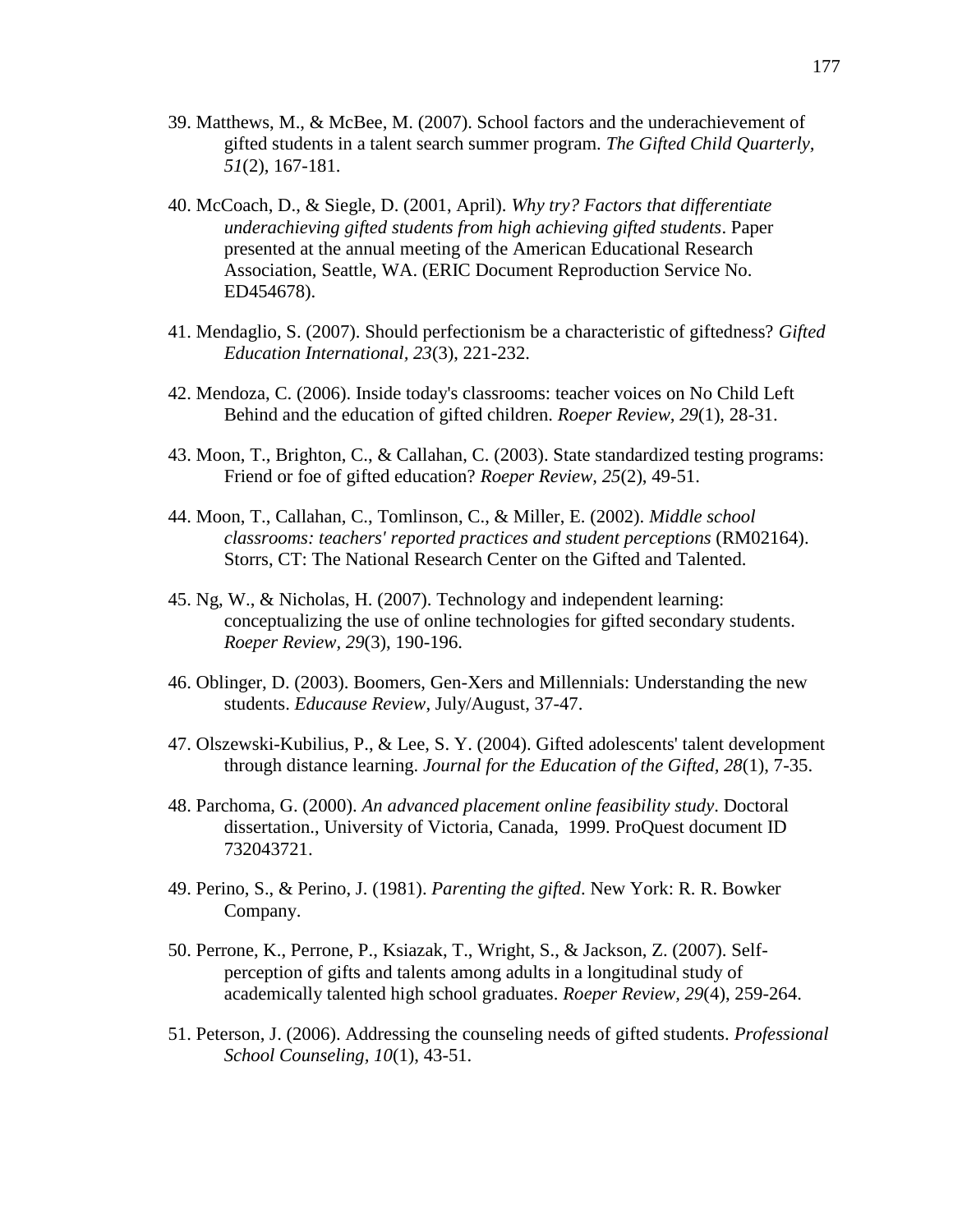- 52. Rayneri, L., Gerber, B., & Wiley, L. (2006). The relationship between classroom environment and the learning style preferences of gifted middle school students and the impact on levels of performance. *The Gifted Child Quarterly, 50*(2), 104- 119.
- 53. Reid, B., & McGuire, M. (1995). *Square pegs in round holes -- these kids don't fit: high ability students with behavioral problems* (RBCM9512). Storrs, CT: The National Research Center on the Gifted and Talented.
- 54. Renzulli, J., & Park, S. (2000). Gifted dropouts: the who and the why. *Gifted Child Quarterly, 44*(4), 261-271.
- 55. Renzulli, J., & Park, S. (2002). *Giftedness and high school dropouts: personal, family, and school-related factors* (RM02168). Storrs, CT: The National Research Center on the Gifted and Talented.
- 56. Renzulli, J., & Reis, S. (n.d.). *A technology based program that matches enrichment resources with student strengths*. International Journal of Emerging Technologies in Learning. Retrieved April 8, 2008 from [www.i-jet.org.](http://www.i-jet.org/)
- 57. Rice, K. L. (2006). A comprehensive look at distance education in the K-12 context. *Journal of Research on Technology in Education, 38*(4), 425-448.
- 58. Rinn, A. (2006). Effects of a summer program on the social self-concepts of gifted adolescents. *The Journal of Secondary Gifted Education, 17*(2), 65-75.
- 59. Roberts, G. (2006). *Technology and learning expectations of the net generation*. Unpublished raw data. Retrieved April 2, 2007, from http://www.educause.edu/content.asppage\_id=6056&bhcp=1
- 60. Rogers, K. (2007). Lessons learned about educating the gifted and talented: a synthesis of the research on educational practice. *The Gifted Child Quarterly, 51*(4), 382-396.
- 61. Schuler, P. (2000). Gifted kids at risk: Who"s listening? *A Different Drummer, 16*(2), 3,16-18.
- 62. Scot, T., Callahan, C. & Urquhart, J. (2009). Paint-by-number teachers and cookiecutter students: The unintended effects of high-stakes testing on the education of gifted students. *Roeper Review, 31*, 40-52.
- 63. Shannon, G., & Bylsma, P. (2006). *Helping students finish school: why students drop out and how to help them graduate* (03-0056). Olympia, WA: Office of Superintendent of Public Instruction.
- 64. Sheehan, B. (2000). *A study of maximizing the learning potentials of exceptionally gifted eleventh grade students in an advanced track class* (Report No.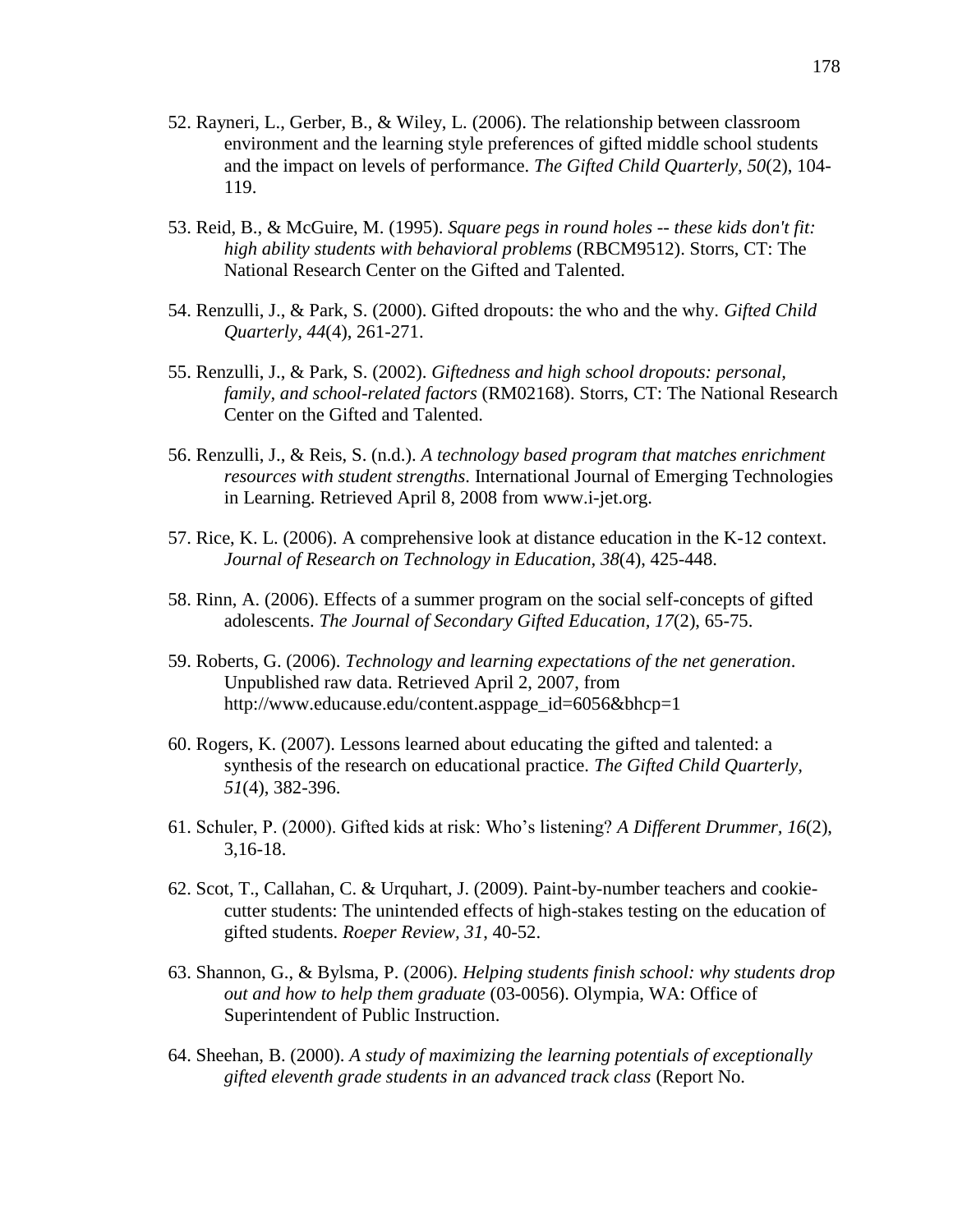EC308105). Chicago: Saint Xavier University. (ERIC Document Reproduction Service No. ED447615)

- 65. Shields, C. M. (2002). A comparison study of student attitudes and perceptions in homogeneous and heterogeneous classrooms. *Roeper Review, 24*, 115-120.
- 66. Smutney, J., Veenker, K., & Veenker, S. (1989). *Your gifted child*. New York: Facts on File.
- 67. Smutny, J. F. (2000). *Teaching young gifted children in the regular classroom*. Reston, VA: ERIC clearinghouse on disabilities and gifted education. (ERIC Document Reproduction Service No. ED445422)
- 68. Sondergeld, T., Schultz, R., & Glover, L. (2007). The need for research replication: an example from studies on perfectionism and gifted early adolescents. *Roeper Review, 29*(5), 19-25.
- 69. Stanford announces online high school for gifted youth. (2006, April 12). *San Jose Mercury News*, p. n.p. Retrieved April 2, 2007, from http://listserv.educause.edu/cgibin/wa.exeA2=ind0604&L=edupage&T=0&F=&S=&P=487
- 70. Stanley, G., & Baines, L. (2002). Celebrating mediocrity? How schools shortchange gifted students. *Roeper Review, 25*(1), 11.
- 71. Tieso, C. L. (2003). Ability grouping is not just tracking anymore. *Roeper Review, 26*(1), 29-37. Retrieved March 15, 2007, from Academic OneFile
- 72. Tieso, C.L. (2004). Through the looking glass: One school"s reflection. *Gifted Child Today, 27*(4), 58-62.
- 73. Tomlinson, C. A. (1995). *Differentiating instruction for advanced learners in the mixed-ability middle school classroom*. Reston, VA: ERIC clearinghouse on disabilities and gifted education. (ERIC Document Reproduction Service No. ED389141)
- 74. Tomlinson, C. A. (1999, October). Shortchanging the gifted. *The School Administrator, na*, na. Retrieved February 22, 2007, from American Association of School Administrators Web site: http://www.aasa.org/publications/saarticledetail.cfmItemNumber=3693
- 75. Tomlinson, C. A. (2005). Quality curriculum and instruction for highly able students. *Theory Into Practice, 44*(2), 160-166. Retrieved April 1, 2007, from http:www.leaonline.com/toc/44/2
- 76. VanTassel-Baska, J. (1998). *Planning science programs for high ability learners*. Reston, VA: ERIC clearinghouse on disabilities and gifted education. (ERIC Document Reproduction Service No. ED425567)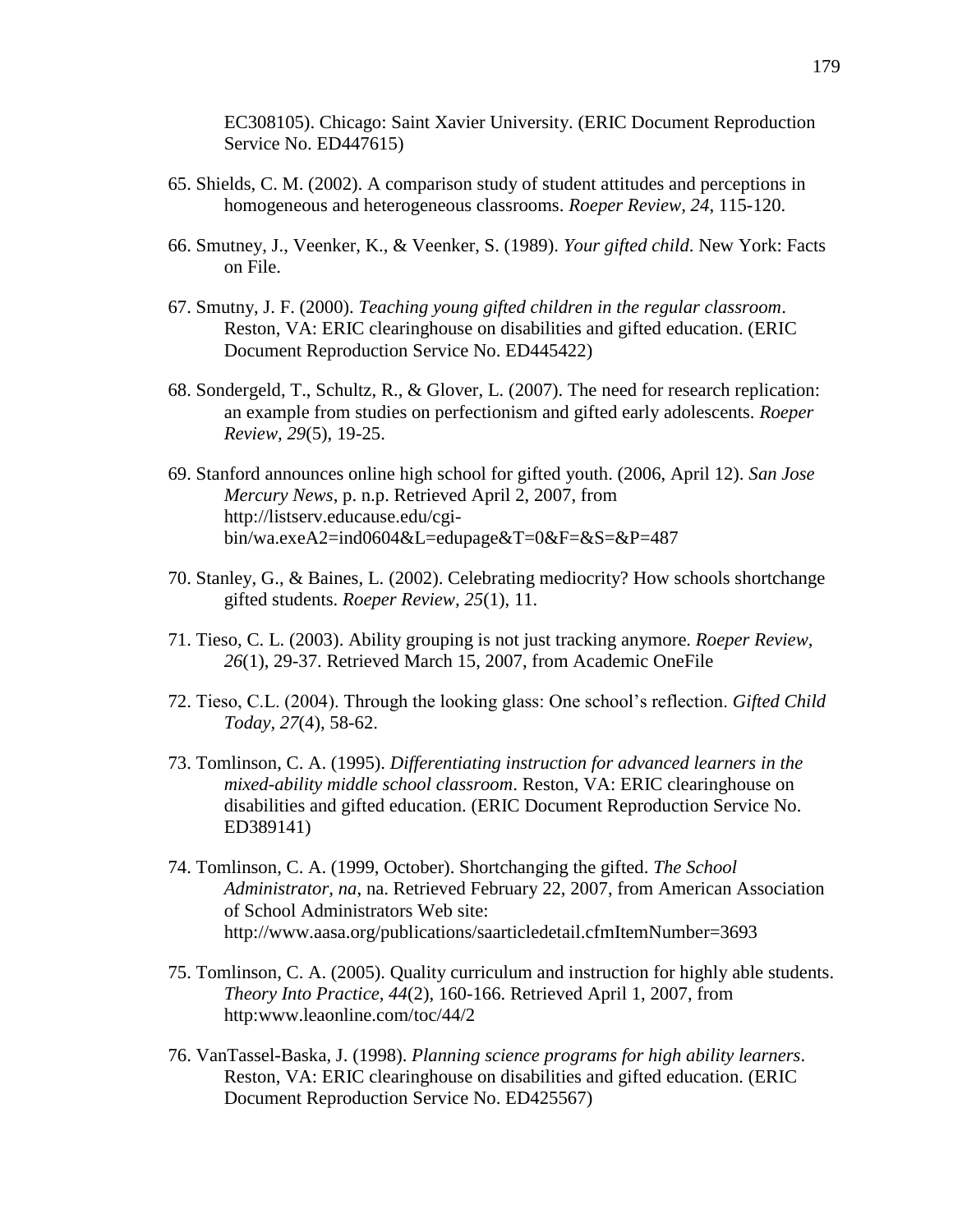- 77. VanTassel-Baska, J. (1998). The development of academic talent: A mandate for educational best practice. *Phi Delta Kappan, 79*(4), 760-764.
- 78. VanTassel-Baska, J. (2004). Quo vadis? Laboring in the classical vineyards: an optimal challenge for gifted secondary students. *The Journal of Secondary Gifted Education, 15*(2), 56-60.
- 79. VanTassel-Baska, J. (2006). A content analysis of evaluation findings across 20 gifted programs: a clarion call for enhanced gifted program development. *Gifted Child Quarterly, 50*(3), 199-215.
- 80. VanTassel-Baska, J., & Stambaugh, T. (2005). Challenges and possibilities for serving gifted learners in the regular classroom. *Theory Into Practice, 44*(3), 211- 217. Retrieved April 2, 2007, from http://www.leaonline.com/toc/tip/44/3
- 81. Van't Hooft, M. (2007). Schools, children, and digital technology: building better relationships for a better tomorrow. *Innovate, 3*(4), n.p. Retrieved April 1, 2007, from http://www.innovateonline.info/index.phpview=article&id=376
- 82. Villani, C. (1998, April). *Meeting the needs of the gifted student in language arts and mathematics: an evaluative exploration*. Paper presented at the annual meeting of the American Educational Research Association, San Diego, CA.
- 83. Winebrenner, S., & Berger, S. (1994). *Providing curriculum alternatives to motivate gifted students*. Reston, VA: Council for Exceptional Children. (ERIC Document Reproduction Service No. ED372553)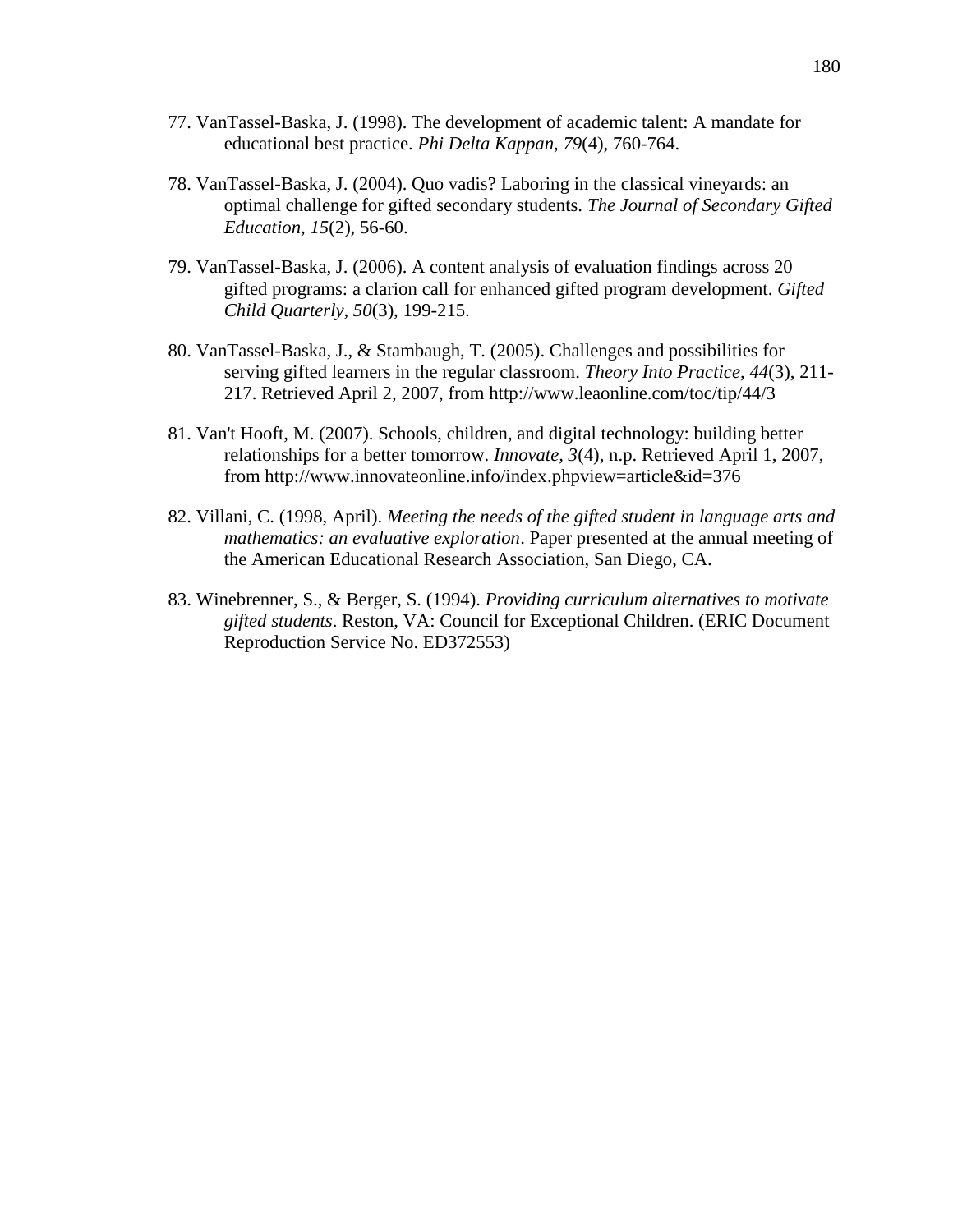Appendix B

FERPA Release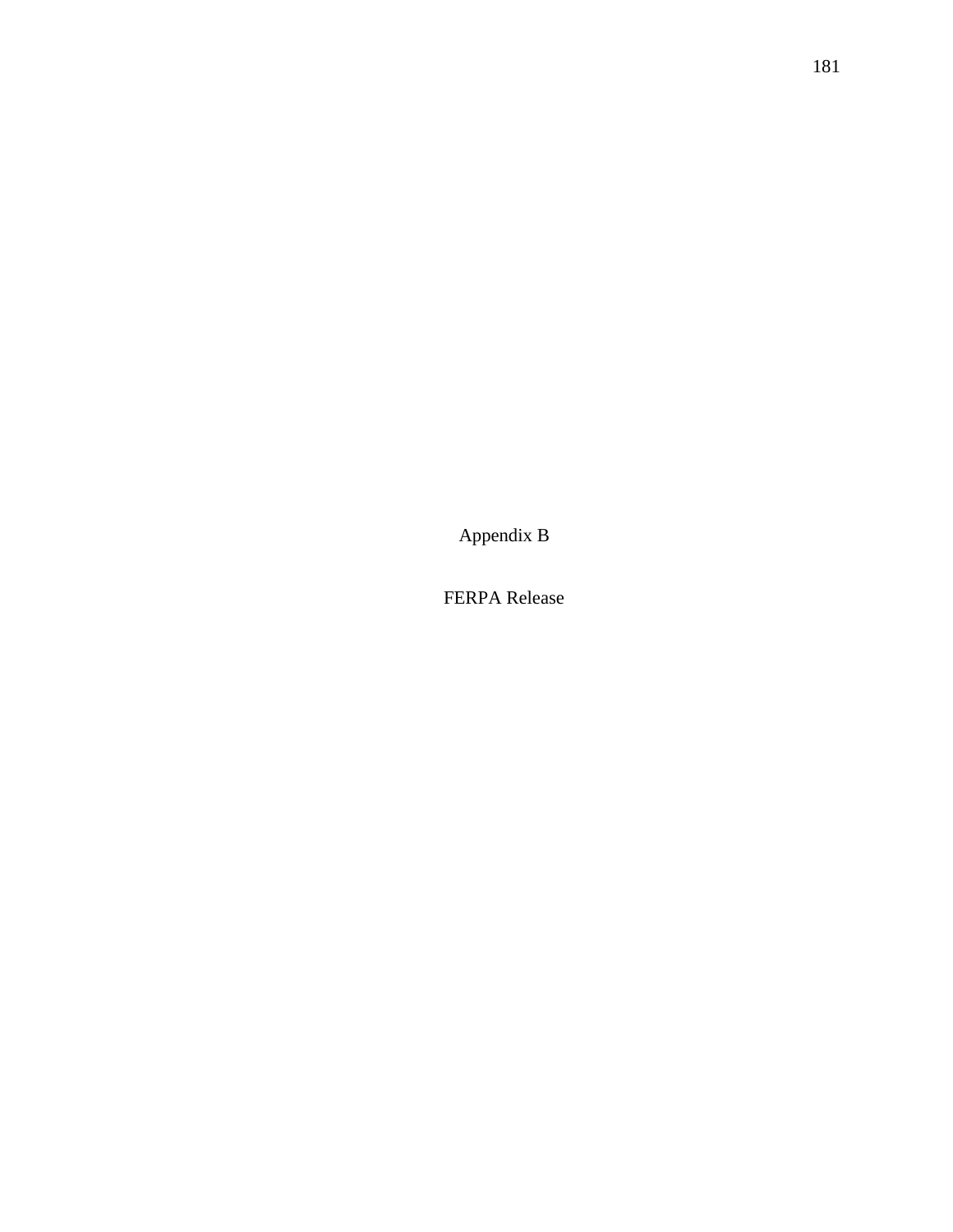# Appendix B

# **FERPA Release**

According to the Family Educational Rights and Privacy Act (FERPA), unless a student has consented to disclosure, directory information such as name and address may be disclosed to the public. However, private information, such as grades, class schedules, attendance, student accounts, and personal information may not be released without express consent from the student. Signing this form provides such consent, according to the information designated for release and to whom it is to be released.

| educational records, upon request to the person listed below for the purpose of             |
|---------------------------------------------------------------------------------------------|
| educational research. _________ All school records and related files                        |
| Person to whom information may be released: James Zabloski, Ed.D. (ABD)                     |
| I acknowledge by my signature that I understand that, although I am not required to         |
| release my records, I am giving my consent to release the designated information to the     |
| above named person. I understand that this release will remain in effect for a period of 15 |
| months from the date of signing below, unless I revoke such consent in writing and the      |
| revocation is sent by me.                                                                   |

| Signature | $\sim$ $\sim$ $\sim$<br>za<br>$\cdots$ |
|-----------|----------------------------------------|
|           |                                        |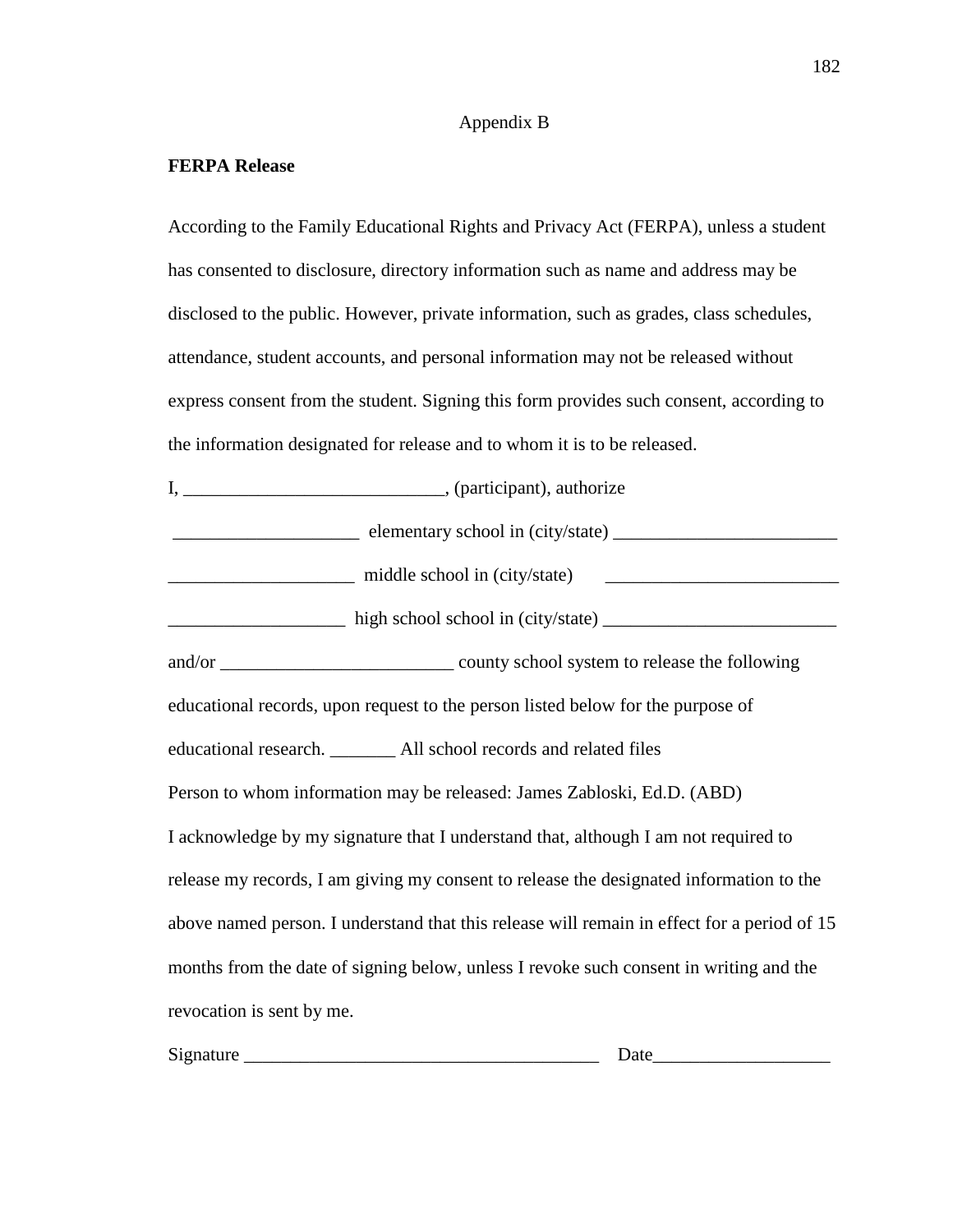Appendix C

Informed Consent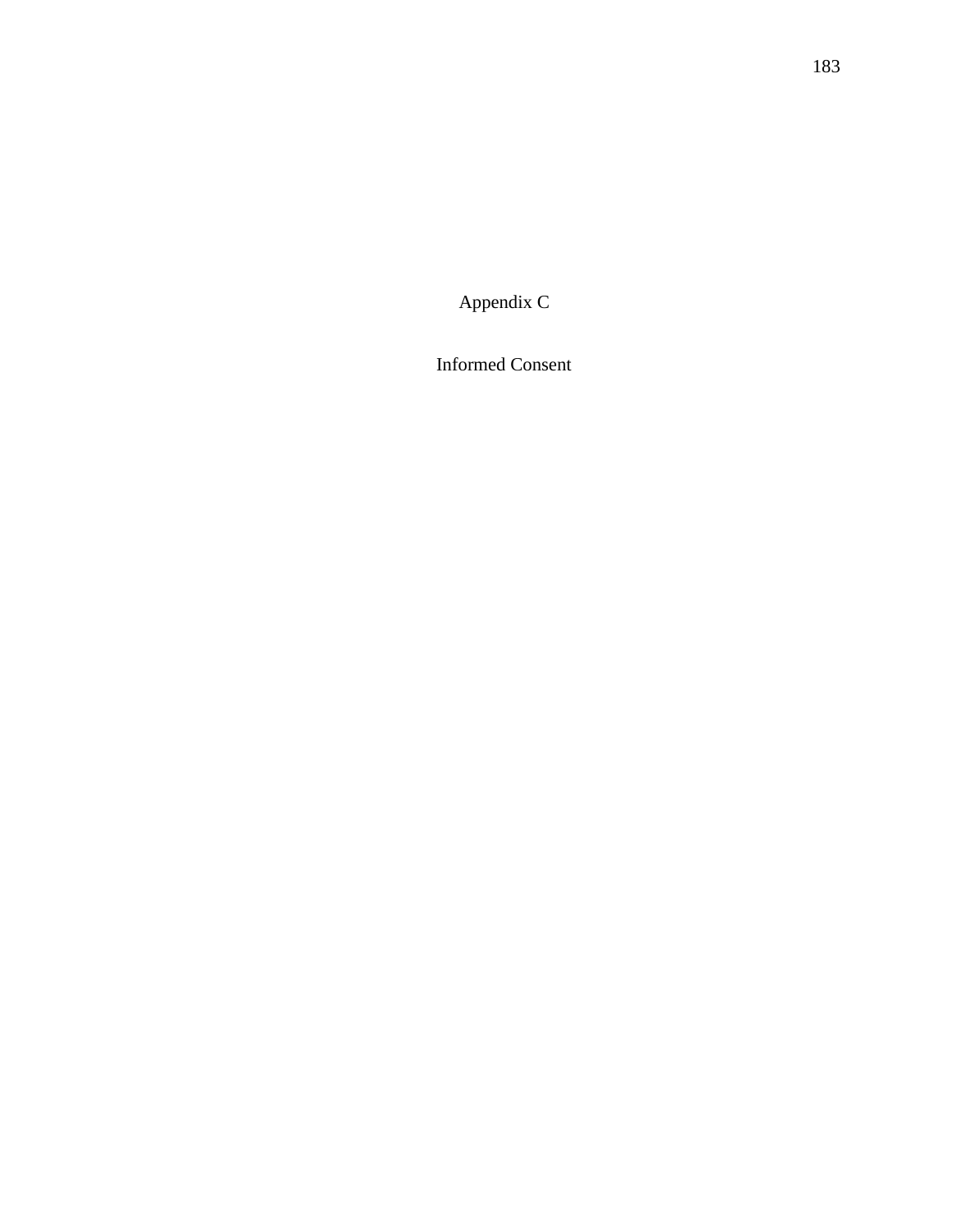## Appendix C

### **Informed Consent**

# Gifted Dropouts: A Phenomenological Study Principal Investigator: James Zabloski Liberty University Education Department

Please read this form and ask any questions you may have before agreeing to be in the study.

I, \_\_\_\_\_\_\_\_\_\_\_\_\_\_\_\_\_\_\_\_\_\_\_\_\_\_\_\_\_, agree to participate in a research study of gifted students who did not finish high school in the traditional way. I understand that I was selected as a possible participant because I had been a participant in a gifted program, and left high school without graduating with my senior class. This study is being conducted by James Zabloski and is authorized by the Education Department of Liberty University.

#### **Purpose**

The purpose of this study is to examine the stories of gifted individuals who felt the need leave the traditional high school setting prior to graduating with their class, and to hear their life experiences to see what led to the decision. The study will compare the stories of individuals with similar backgrounds to compare and contrast them. **Procedures**

By agreeing to be in this study, I understand that I will be interviewed as many as three times: once on audio tape to respond to some open ended questions about my life experiences, once again on audio tape as a possible follow up to the first interview, and a third time in writing to focus on different topics dealing with school life. The latter interview will be questionnaire based and will require that I complete the questionnaire. I understand that I am encouraged to write comments following the questionnaire. The first interview should take one or two hours each. Though the interviews and questionnaire will take no more than 6 hours of my time total, I understand that the study will span a five to six month period to completion.

#### **Risks and Benefits of being in the Study**

The study has several risks, none of which involve anything beyond what I would experience in everyday life. First, although my name and identity will be completely hidden, there is the possibility that despite all precautions taken and pseudonyms used, someone reading the final product may recognize the details of my story. Second, revisiting that time in my life may cause some of emotions to resurface. The benefits to participation are that many individuals find that telling their stories has a cathartic or healing benefit by knowing their story is heard, acknowledged, and valued. Also, my story may help other students currently in a similar situation. Third, my story may help those in leadership understand the phenomenon better and may help them take appropriate action for students considering similar decisions. **Confidentiality**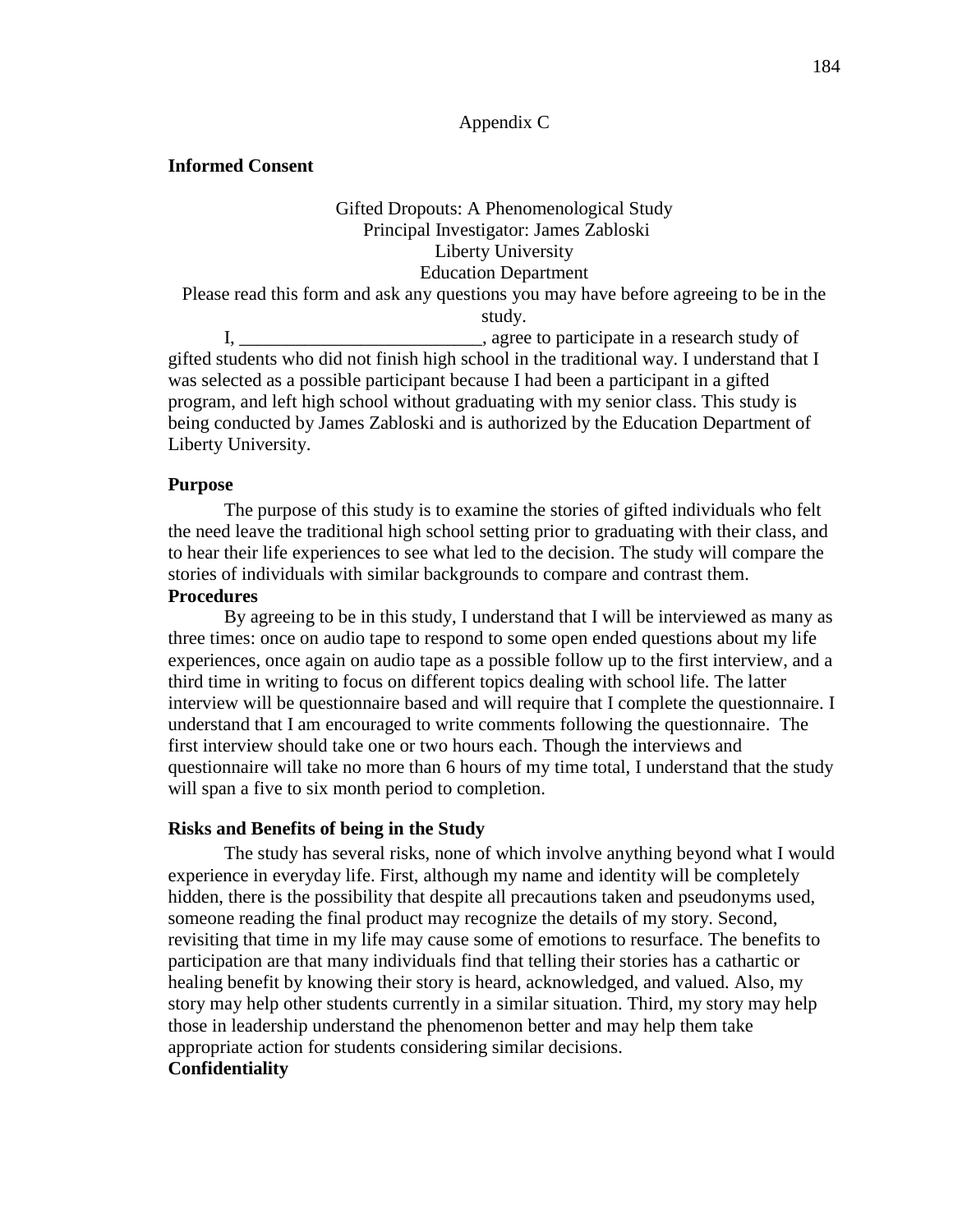The records of this study will be kept confidential. In the final presentation of this study, no information included will make it evident that I was one of the participants. Any references to me will be in pseudonym to protect my identity. The code sheet linking my personal identity with my data will be securely kept in locked files separated from all other data. Research records in print format will be stored securely in locked file cabinets, or in data files with password protection. Only Jim Zabloski and his advisor, Dr. Fred Milacci, will have access to the audio files. Audio recordings of interviews will be transcribed word for word, and both will be securely kept in a locked file, and will be destroyed 12 months after the end of the study.

#### **Voluntary Nature of the Study**

I understand that participation in this study is voluntary. I know I may refuse to continue participating in the study at any time. I also may refuse to answer questions posed during the interviews. My decision whether or not to participate will not affect my current or future relations with the Liberty University.

#### **Contacts and Questions**

The researcher conducting this study is Jim Zabloski. You may ask any questions you have now. If you have questions later, you are encouraged to contact me at Liberty University, 1971 University Blvd, Lynchburg, VA, 24502. Phone is 434-592-3478 and email is [jlzabloski@liberty.edu.](mailto:jlzabloski@liberty.edu)

If you have any questions or concerns regarding this study and would like to talk to someone other than the researcher, you are encouraged to contact the Institutional Review Board, Dr. Fernando Garzon, Chair, 1971 University Blvd, Suite 2400, Lynchburg, VA 24502 or email at fgarzon@liberty.edu.

You will be given a copy of this consent form to keep for your records. **Statement of Consent**

I have read the above information. I have asked questions and have received answers. I consent to participate in the study.

Participant Signature: \_\_\_\_\_\_\_\_\_\_\_\_\_\_\_\_\_\_\_\_\_\_\_\_\_\_\_\_\_\_\_\_\_Date: \_\_\_\_\_\_\_\_\_\_\_\_\_\_\_\_\_\_\_

I have discussed this form with the participant and have answered any questions posed to me.

Signature of Investigator: \_\_\_\_\_\_\_\_\_\_\_\_\_\_\_\_\_\_\_\_\_Date: \_\_\_\_\_\_\_\_\_\_\_\_\_\_\_\_\_\_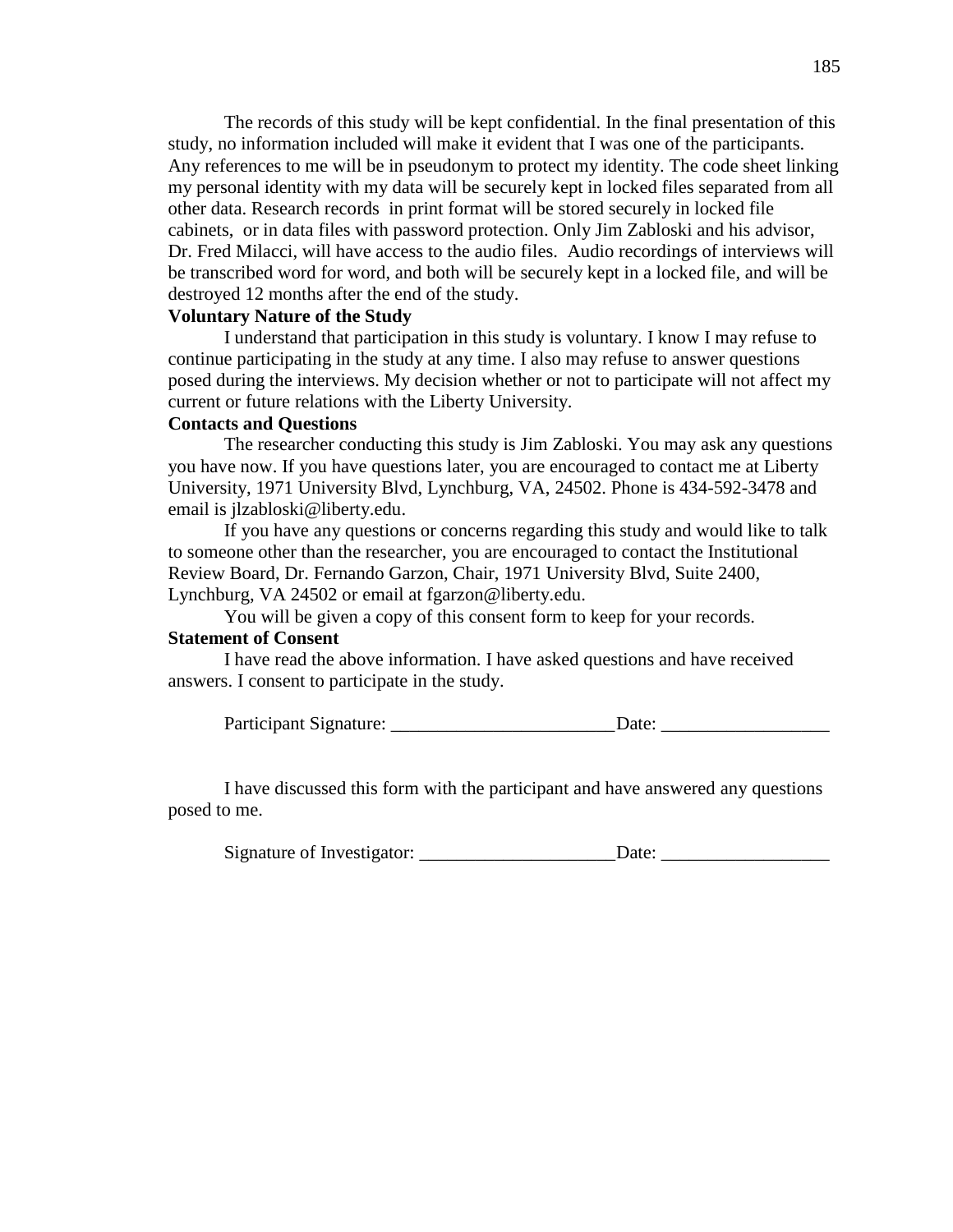Appendix D

IRB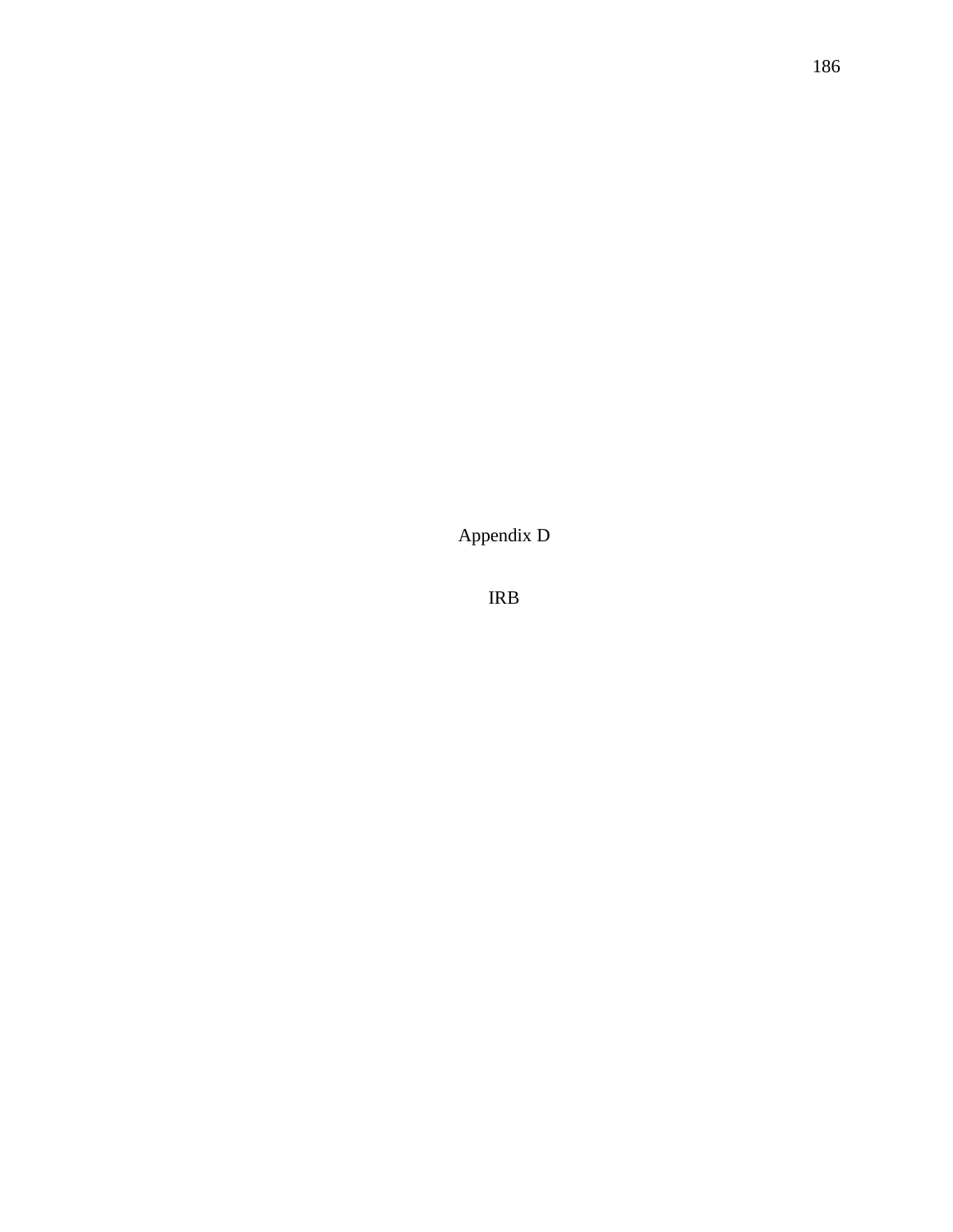# Appendix D

| IRB |                |  |
|-----|----------------|--|
|     | $11/06$ Ref. # |  |

# **APPLICATION TO USE HUMAN RESEARCH SUBJECTS**

# **Liberty University Committee On The Use of Human Research Subjects**

| 1.<br>2. | Project Title: Gifted Dropouts: A Phenomenological Study<br>Expedited Review $\boxtimes$<br><b>Full Review</b>                     |                              |
|----------|------------------------------------------------------------------------------------------------------------------------------------|------------------------------|
| 3.       | Anticipated Funding Source: Self-funded                                                                                            |                              |
| 4.       | Principal Investigator:                                                                                                            |                              |
|          | James L. Zabloski (no title)                                                                                                       | 434-946-7499 /               |
|          | zabloski1@nelsoncable.com                                                                                                          |                              |
|          |                                                                                                                                    | 145 Sweet Hills Dr, Amherst, |
|          | VA 24521                                                                                                                           |                              |
|          | Name and Title                                                                                                                     | Phone, E-mail,               |
|          | correspondence address                                                                                                             |                              |
|          | 5. Faculty Sponsor (if student is PI), also list co-investigators below Faculty Sponsor, and<br>key personnel:<br>Dr. Fred Milacci | fmilacci@liberty.edu         |
|          | Dean of Graduate Studies                                                                                                           |                              |
| 6.       | Non-key personnel:                                                                                                                 |                              |
|          | Name and Title                                                                                                                     | Dept, Phone, E-mail address  |
| 7.       | Consultants:                                                                                                                       |                              |
|          | Dr. Beth Ackerman                                                                                                                  | Education, 434-582-2709      |
|          | Assoc. Dean, Education                                                                                                             | mackerman@liberty.edu        |
|          |                                                                                                                                    |                              |
|          | Dr. Brian Ratliff                                                                                                                  | 434-946-9346                 |
|          | Superintendent of Schools                                                                                                          | bratliff@amherst.k12.va.us   |

8. The principal investigator agrees to carry out the proposed project as stated in the application and to promptly report to the Human Subjects Committee any proposed changes and/or unanticipated problems involving risks to subjects or others participating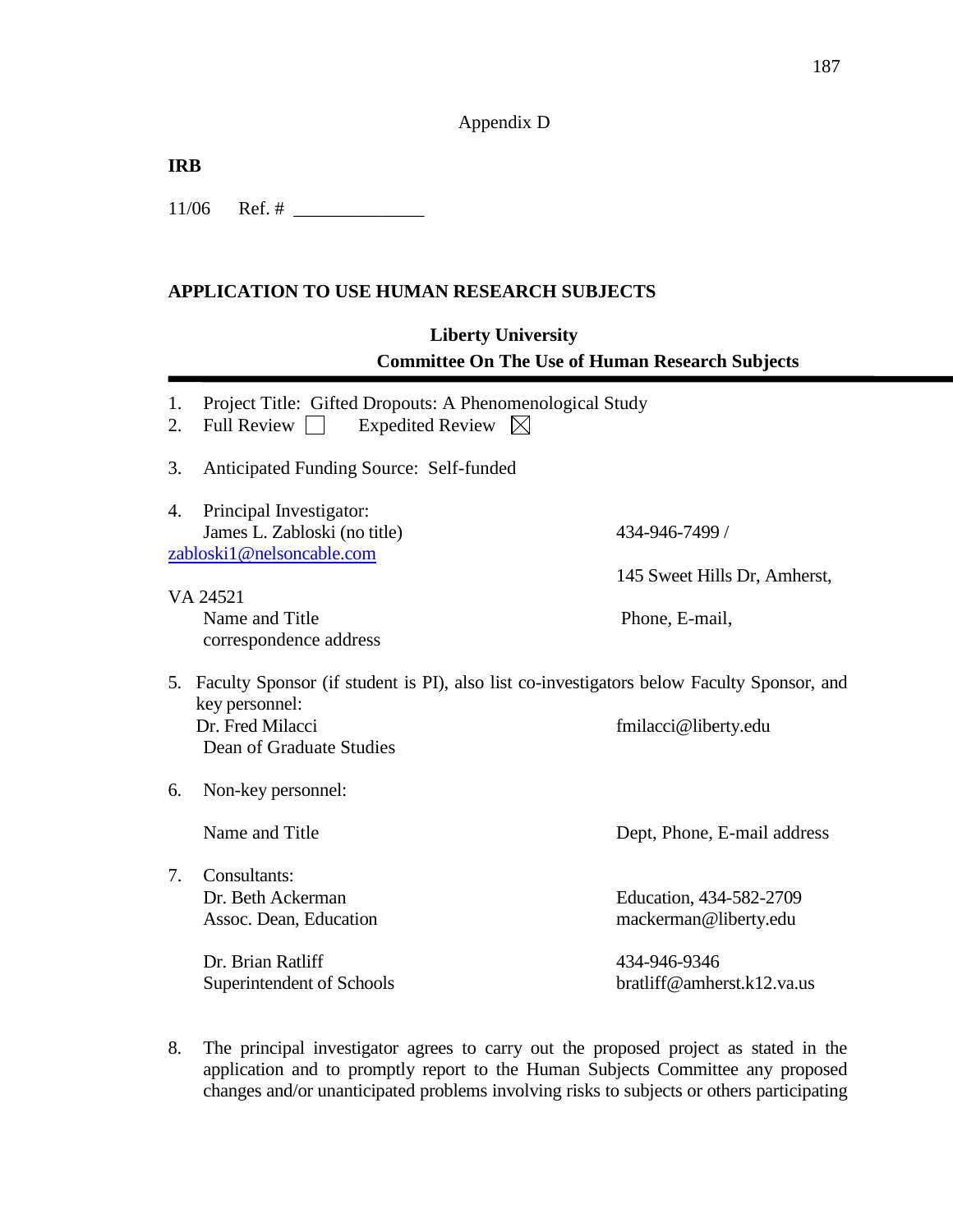in approved project in accordance with the Liberty Way and the Confidentiality Statement. The principal investigator has access to copies of  $\overline{45}$  CFR  $\overline{46}$  and the [Belmont Report.](http://ohrp.osophs.dhhs.gov/humansubjects/guidance/belmont.htm) The principal investigator agrees to inform the Human Subjects Committee and complete all necessary reports should the principal investigator terminate University association. Additionally s/he agrees to maintain records and keep informed consent documents for three years after completion of the project even if the principal investigator terminates association with the University.

| Principal Investigator Signature | Date |
|----------------------------------|------|

Faculty Sponsor (If applicable) Date

\_\_\_\_\_\_\_\_\_\_\_\_\_\_\_\_\_\_\_\_\_\_\_\_\_\_\_\_\_\_\_\_\_\_\_\_\_\_\_\_\_

**Submit the original request to: Human Subjects Office, Liberty University, 1971 University Blvd., IRB Chair, Suite 2400 CN, Lynchburg, VA 24502**

# **APPLICATION TO USE HUMAN RESEARCH SUBJECTS**

| 10.<br>city $&$ state)       | This project will be conducted at the following location(s): (please indicate                         |                                                                             |                                                                           |  |  |  |  |  |  |  |
|------------------------------|-------------------------------------------------------------------------------------------------------|-----------------------------------------------------------------------------|---------------------------------------------------------------------------|--|--|--|--|--|--|--|
|                              | <b>Liberty University Campus</b><br>Other (Specify): Homes of participants if requested for interview |                                                                             |                                                                           |  |  |  |  |  |  |  |
| 11.<br>be studied)           |                                                                                                       | This project will involve the following subject types: (check-mark types to |                                                                           |  |  |  |  |  |  |  |
|                              | Normal Volunteers (Age 18-65)                                                                         |                                                                             | Subjects Incapable Of Giving                                              |  |  |  |  |  |  |  |
| Consent                      | In Patients                                                                                           |                                                                             | Prisoners Or Institutionalized                                            |  |  |  |  |  |  |  |
| Individuals                  |                                                                                                       |                                                                             |                                                                           |  |  |  |  |  |  |  |
|                              | <b>Out Patients</b><br><b>Patient Controls</b><br><b>Fetuses</b>                                      |                                                                             | Minors (Under Age 18)<br>Over Age 65<br><b>University Students (PSYC)</b> |  |  |  |  |  |  |  |
| Dept. subject pool $\qquad)$ |                                                                                                       |                                                                             |                                                                           |  |  |  |  |  |  |  |
|                              | <b>Cognitively Disabled</b>                                                                           |                                                                             | <b>Other Potentially Elevated</b>                                         |  |  |  |  |  |  |  |
| <b>Risk Populations</b>      |                                                                                                       |                                                                             |                                                                           |  |  |  |  |  |  |  |
|                              | <b>Physically Disabled</b>                                                                            |                                                                             |                                                                           |  |  |  |  |  |  |  |
|                              | <b>Pregnant Women</b>                                                                                 |                                                                             |                                                                           |  |  |  |  |  |  |  |

12. Estimated number of subjects to be enrolled in this protocol: \_\_\_\_\_\_\_\_\_\_\_\_\_\_\_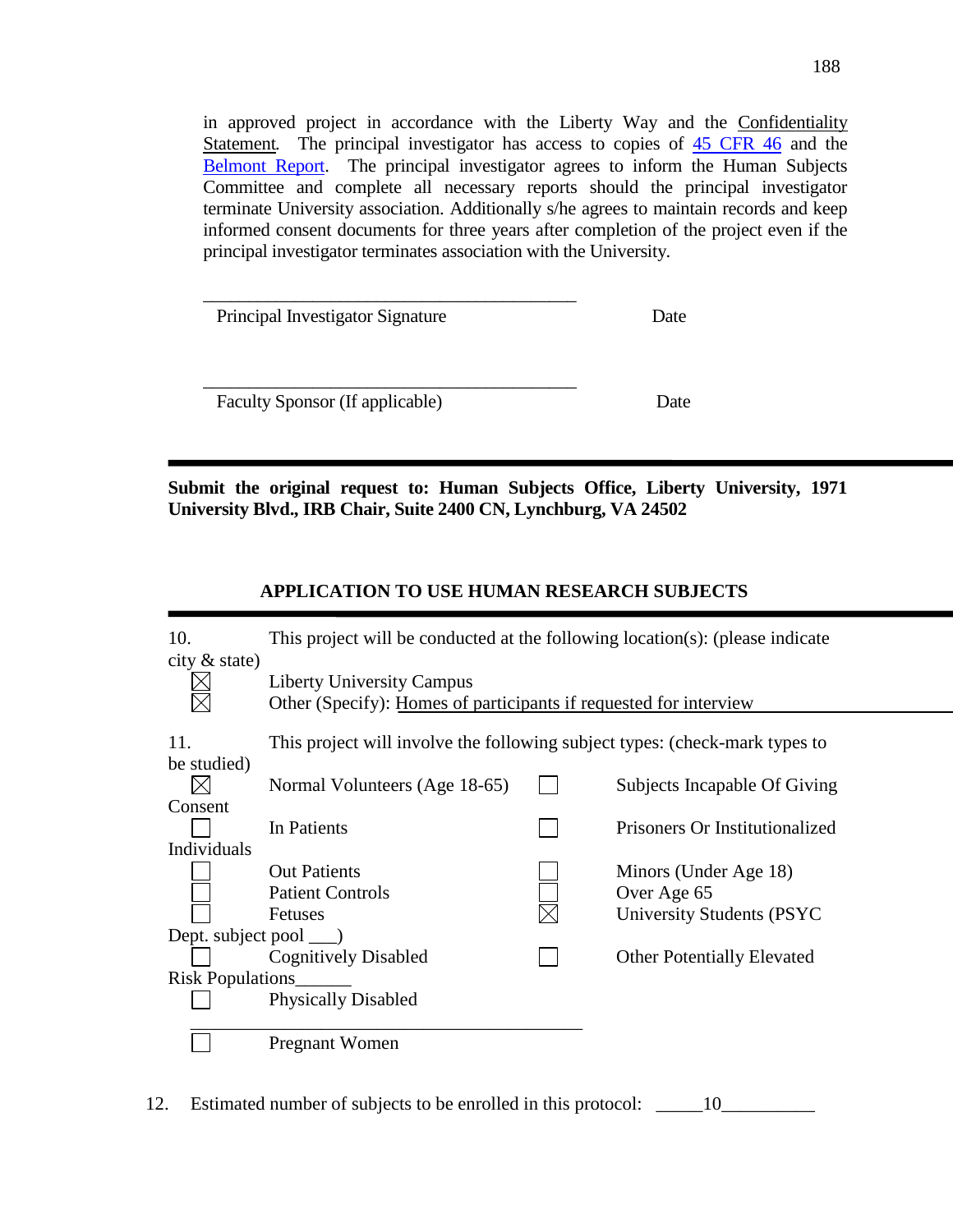| 13.<br>Does this project call for: (check-mark all that apply to this study)             |                              |                     |
|------------------------------------------------------------------------------------------|------------------------------|---------------------|
| Use of Voice, Video, Digital, or Image Recordings?<br>$\boxtimes$                        |                              |                     |
| $\boxtimes$<br>Subject Compensation? Patients \$ _________ Volunteers \$                 |                              |                     |
| <b>Participant Payment Disclosure Form</b>                                               |                              |                     |
| $\boxtimes$<br><b>Advertising For Subjects?</b>                                          |                              | More                |
| Than Minimal Risk?                                                                       |                              |                     |
| More Than Minimal Psychological Stress?                                                  |                              | Alcohol             |
| Consumption?                                                                             |                              |                     |
| Confidential Material (questionnaires, photos, etc.)?<br>$\boxtimes$                     |                              | Waiver of           |
| <b>Informed Consent?</b>                                                                 |                              |                     |
| Extra Costs To The Subjects (tests, hospitalization, etc.)?                              |                              | VO <sub>2</sub> Max |
| Exercise?                                                                                |                              |                     |
| The Exclusion of Pregnant Women?                                                         |                              |                     |
| The Use of Blood?                                                                        | <b>Total Amount of Blood</b> |                     |
|                                                                                          | Over Time Period (days)      |                     |
| The Use of rDNA or Biohazardous materials?                                               |                              |                     |
| The Use of Human Tissue or Cell Lines?                                                   |                              |                     |
| The Use of Other Fluids that Could Mask the Presence of Blood (Including Urine           |                              |                     |
| and Feces)?                                                                              |                              |                     |
| The Use of Protected Health Information (Obtained from Healthcare Practitioners          |                              |                     |
| or Institutions)?                                                                        |                              |                     |
|                                                                                          |                              |                     |
| This project involves the use of an Investigational New Drug (IND) or an Approved<br>14. |                              |                     |
| Drug For An Unapproved Use.                                                              |                              |                     |
| $\boxtimes$ NO<br>  YES                                                                  |                              |                     |
|                                                                                          |                              |                     |
|                                                                                          |                              |                     |
| This project involves the use of an Investigational Medical Device or an Approved<br>15. |                              |                     |
| <b>Medical Device For An Unapproved Use.</b>                                             |                              |                     |
| $\boxtimes$ NO<br><b>YES</b>                                                             |                              |                     |

Device name, IDE number and company:

- 16. The project involves the use of **Radiation or Radioisotopes**:<br>
T YES  $\boxtimes$  NO  $\boxtimes$  NO
- 17. Does investigator or key personnel have a potential conflict of interest in this study?  $\Box$  YES  $\Box$  NO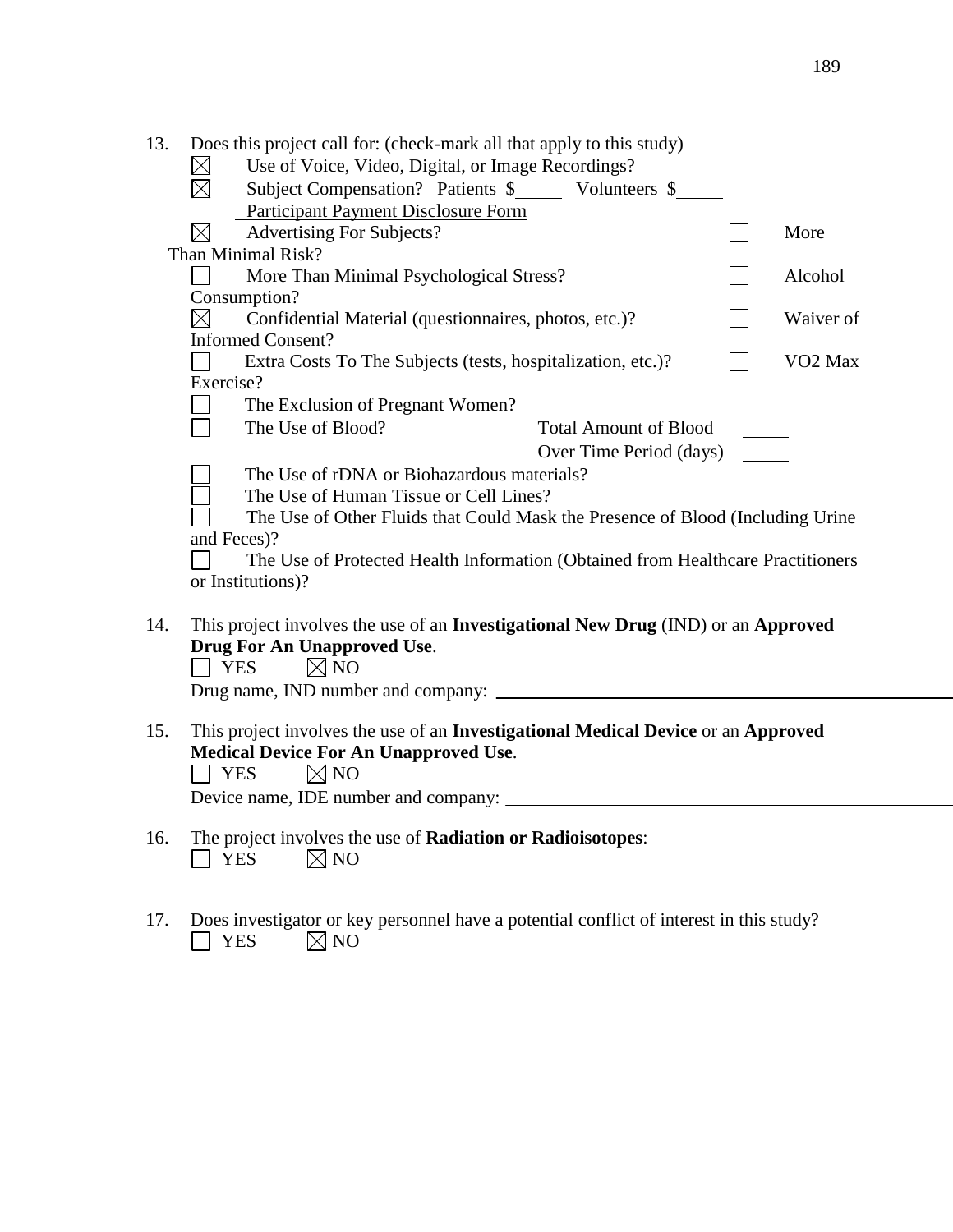### **EXPEDITED/FULL REVIEW APPLICATION NARRATIVE**

### **A. PROPOSED RESEARCH RATIONALE**

The purpose of this research project is to examine the lives of at least ten gifted adults between ages 18 and 40 who made the decision to drop out of school. Information regarding their upbringing, attitudes about their giftedness and about school life, and an exploration into the factors that led to their leaving school are all critical to understanding this phenomenon. These dropouts may share commonalities which might generate further research or for development of dropout intervention programs.

## **B. SPECIFIC PROCEDURES TO BE FOLLOWED**

Potential participants will be informally interviewed in person to determine if they fit the gifted dropout profile. Each candidate will be asked to sign a FERPA release form allowing the researcher to authenticate their claim to have been in a gifted program and to verify from their high school records that they dropped out. Once the gifted dropouts have met the criteria, they will also sign an Informed Consent form to indicate their willingness to participate in the study. The researcher will schedule the first interview appointment with each participant.

The researcher will interview all the participants for one to two hours using audio recordings. If necessary, a second recorded interview will be scheduled with each participant by phone or email. If distance is an issue, the interview will take place by telephone. Where possible, the interview will be face-to-face.

I will email a school life questionnaire to all participants who will rate these constructs according to how they feel about them from no emotional response (1) to having a strong emotional response (10). Participants will email the completed questionnaire back to me.

## **C. SUBJECTS TO BE INCLUDED**

Qualified participants for this study will be those who are not currently attending high school, and either did not graduate with his or her class, earned a GED or other nontraditional diploma, or did not complete their high school education. In addition, they were identified as gifted through school, county or district testing where the student previously attended. Verification of this will be in the student"s permanent school record. Students currently enrolled at Liberty University who entered through a GED instead of a diploma will be targeted because research show many gifted dropouts get their GED as a means of finishing school.

There will be no other specificity in sampling. Participants may be of any gender, ethnic, religious or racial background. They will be between 18 and 40 years of age. These parameters are chosen because they must be a gifted dropout by definition provided in this study, and the age parameter allows for freshness of memory.

The minimum number of participants preferred would be 7 and the maximum 15. It would be challenging to secure broad data from fewer than 7 participants, and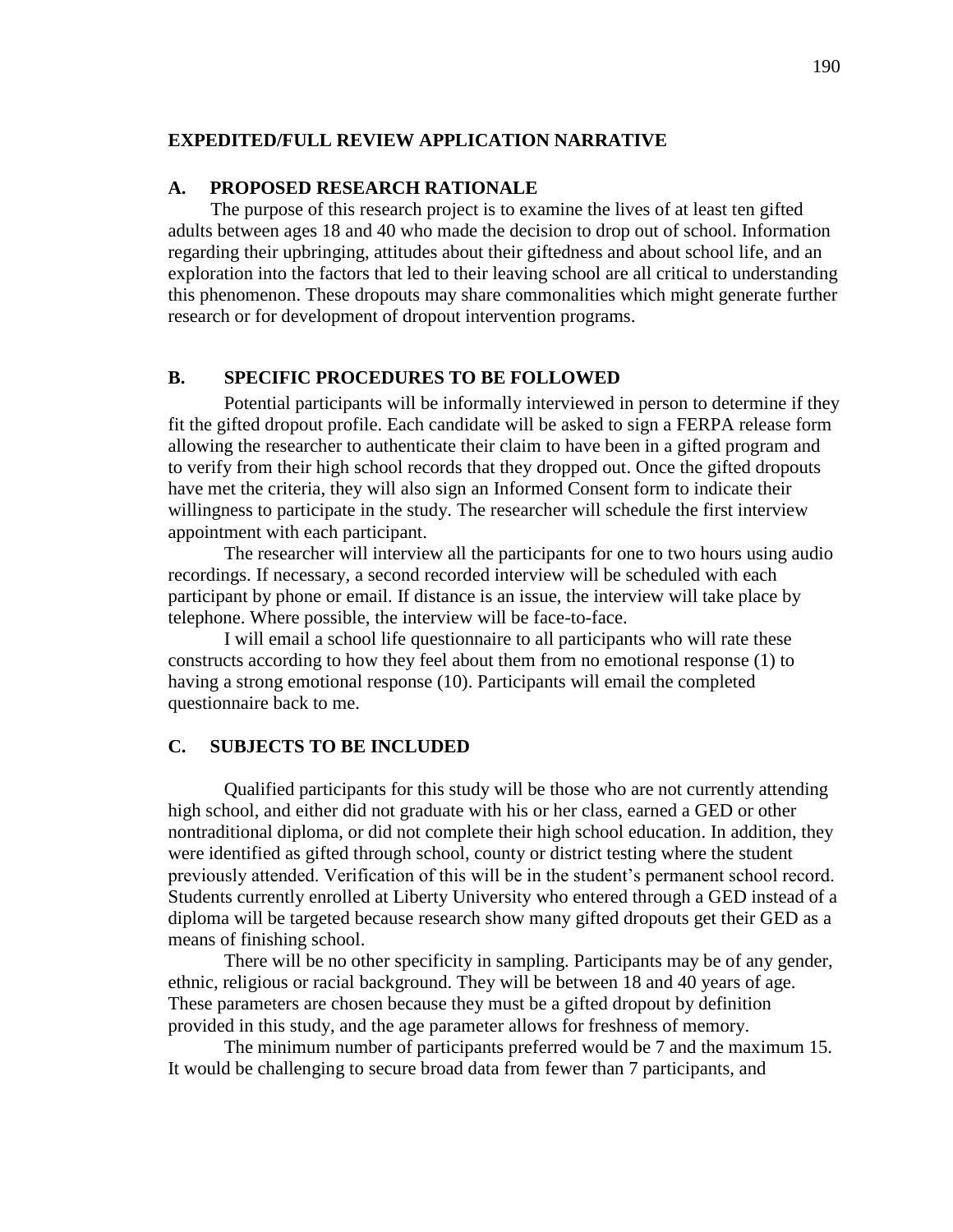saturation is likely to occur before 15 are interviewed according to other researchers. Ten participants are optimal (Creswell, 1998).

# **D. RECRUITMENT OF SUBJECTS AND OBTAINING INFORMED CONSENT**

After receiving written permission from the registrar to run a query, resident students currently enrolled in Liberty University who entered admission through the completion of a GED will be sent an email asking if they would like to participate in a study on giftedness. Using current resident students will allow for optimal face to face interviews. If the replies are insufficient, then the query of potential candidates will expand to include currently enrolled DLP students entered as GED completers. If that query results in too few candidates, then the query will widen a third time to include students who were admitted to the university within the previous 5 years through GED completion. In addition, I will use snowball sampling as a parallel method of recruitment by asking those who show interest if they know of other potential candidates I can contact. Those individuals will be contacted initially either by email and/or by telephone to encourage participation in the study.

All individuals who initially qualify will be interviewed either by phone or in person to determine their interest in and qualifications for the study. This initial interview will serve as a screening process. As outlined in the methodology, in a later stage up to twenty of these individuals may have their permanent school records searched to determine whether they fit the criteria. To achieve this screening process, each will be asked to sign a FERPA release form allowing the researcher to authenticate their claim to have been in a gifted program. This form will be explained at the time of signing. Potential participants will also sign at that time an Informed Consent form to indicate their willingness to voluntarily participate in the study. It will clearly state that no renumeration will be given for their participation. This too will be explained verbally to each participant.

### **E. PROCEDURES FOR PAYMENT OF SUBJECTS**

None of the participants will be compensated financially, nor will they receive gifts.

# **F. CONFIDENTIALITY**

Each participant will sign a consent form which will be kept in a separate file from any data files, and will be kept in a locked file cabinet. I will interview all the qualified participants using audio recordings. Two recording devices will be used during each interview to insure no data is lost. Once the interviews have been transcribed by a paid transcriptionist into Atlas.ti program for analysis, the audio recordings will downloaded to a flash drive and kept in a locked file for a period of one year after the dissertation is bound. After one year, the audio files will be erased. Each audio file will be coded using a pseudonym followed by the interview number of 1,2 or 3 depending on which interview it represents. Each student will be given a pseudonym beginning with a unique letter of the alphabet which will aid in transcription. Any identifiable information of either the participant or participant"s relationships on audio will be given pseudonames in the transcription to ensure security and confidentiality. The pseudonomy and the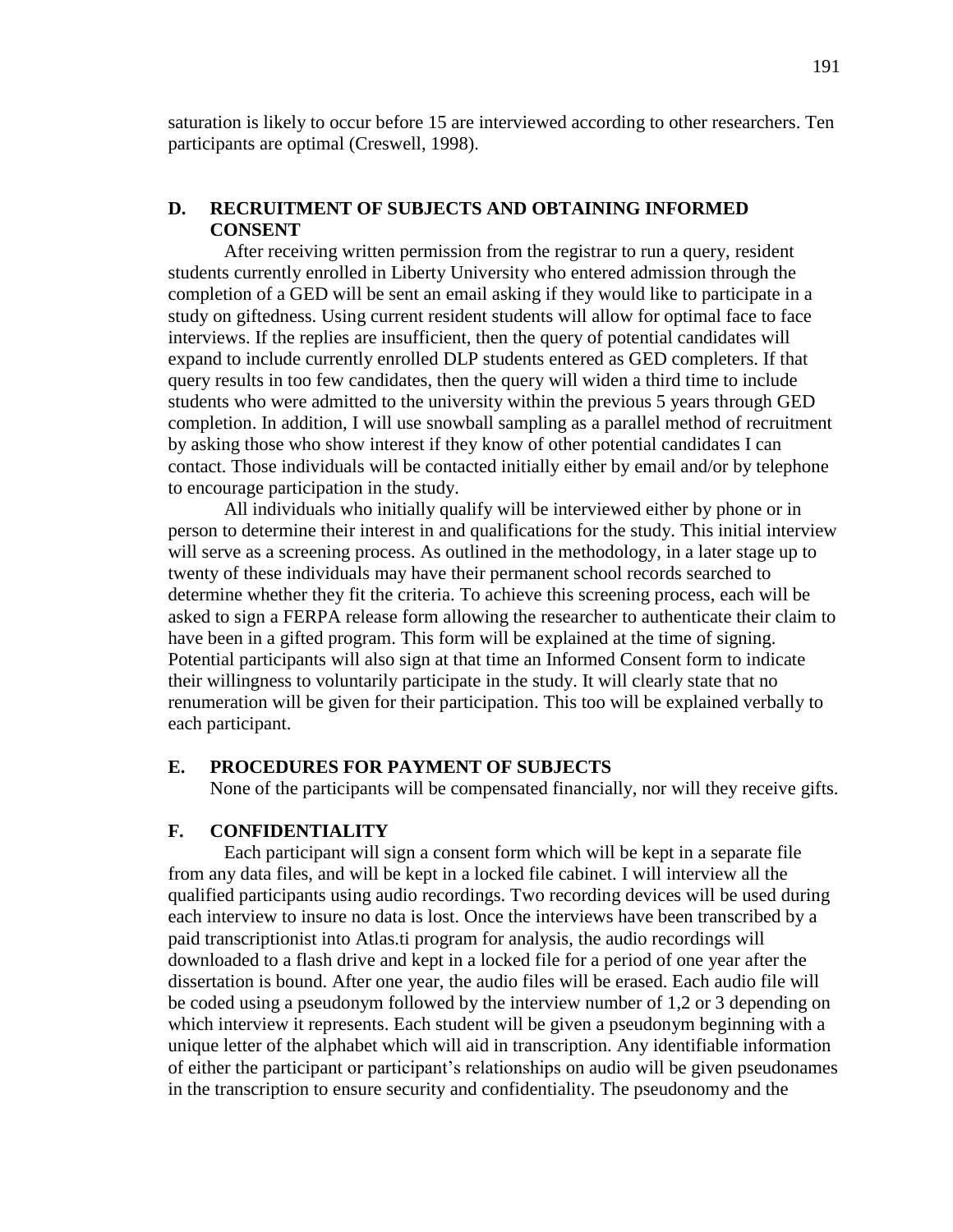participants" true identities will be entered into a notebook which will be kept in a locked drawer separate from the audio file and transcription file. All transcripts and field notes will be printed out, labeled according to the participant pseudonym, dated and locked in a file cabinet. All computerized data files will use password protection; the password will be accessible only to me and my chair. Students will be sent via email a copy of the transcripted interview for review.

A questionnaire will be emailed to each participant as part of the study. The questionnaire will address confidentiality issues by informing students that once questionnaires are returned, the emailed attachments will be coded according to the participant"s pseudonym, saved to a separate flash drive for a period of one year after the dissertation is bound, after which it will be deleted from the researcher"s records. The questionnaire will include a statement from the researcher that no identification or email information will be given out, sold or distributed in any form or fashion. Because the questionnaire will invite additional comments, these comments will be tagged as an addendum to the interview by that participant using the pseudonym, and will be added to the student"s transcription. The completed questionnaire and comments will be printed out and stored in the participant"s pseudonymic file to be destroyed one year after binding of the dissertation.

Since all data will be destroyed after 12 months, and since the informed consent specifies that the participant is involved in this study only, none of the data used in this study will be given for future research purposes.

#### **G. POTENTIAL RISKS TO SUBJECTS**

This research has minimal risk to the participant. However, if the participant feels that the exploration of the phenomenon exposes emotional feelings requiring counseling, then I will remind the participant that the study is entirely voluntary and they may withdraw at any time. I will also make available to the participant the name of a local clergy or professional counselor if requested. If the participant is enrolled as a current student at Liberty University, I will recommend seeking counsel from one of the campus pastors should the participant request further counseling.

## **H. BENEFITS TO BE GAINED BY THE INDIVIDUAL AND/OR SOCIETY**

Two benefits may result from this study. First, the participants will be given the chance to have their stories told and reported. Their action of dropping out of school may have been a private one, and may have been difficult. This study could be cathartic for them. It will encourage them to know that though they were gifted and dropped out, there are others like them and they may find comfort in knowing that others have made similar decisions. Second, society and the educational field will benefit from reading the completed work. Participants in this study will come from different school systems and thus will not implicate any single school or district, therefore educators and administrators may make applications or interventions as needed.

# **I. INVESTIGATOR'S EVALUATION OF THE RISK-BENEFIT RATIO**

In my view the benefits outweigh the risks. Actions, plans, programs and intervention strategies by administrators and policy makers may become more intentional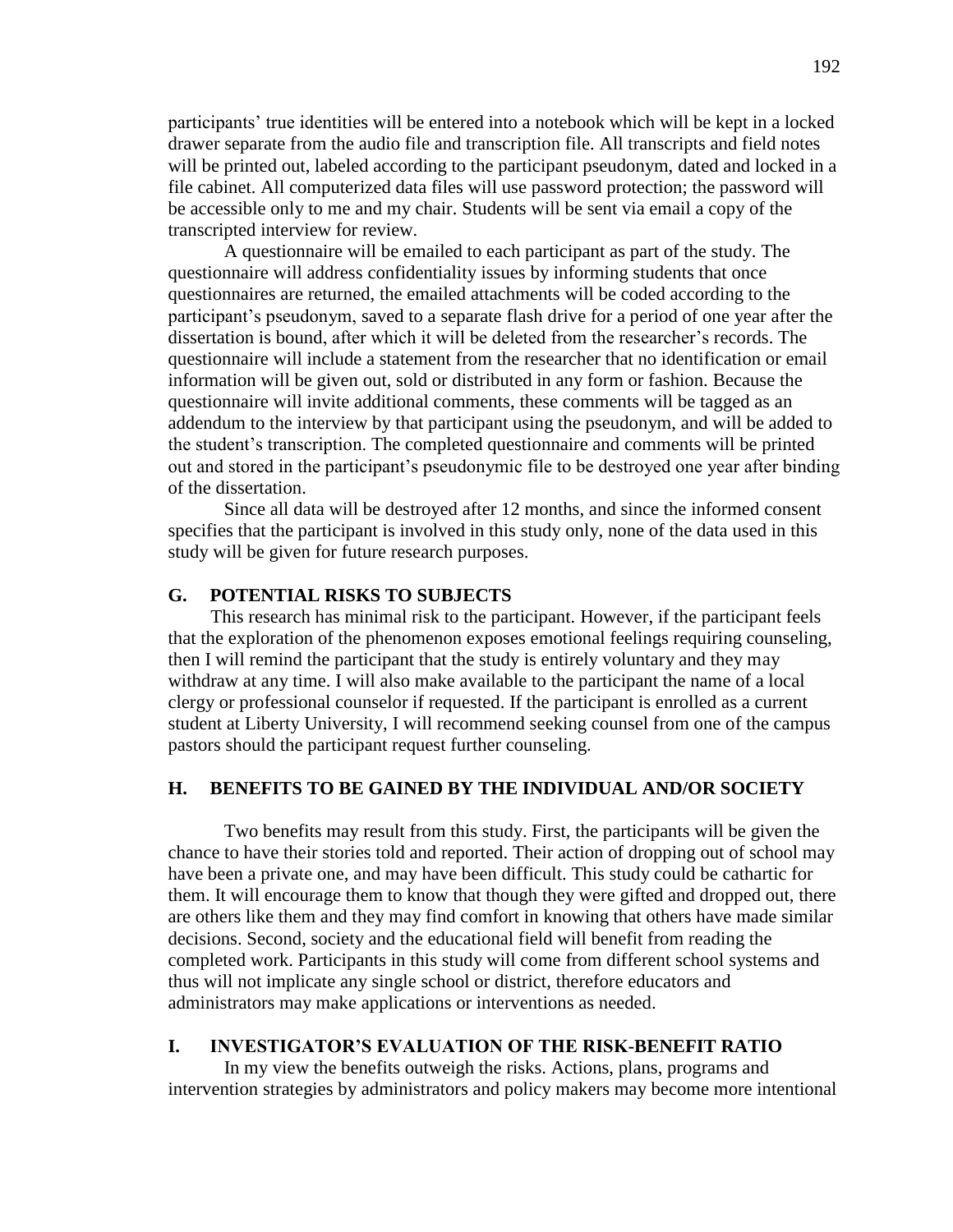as a result of this study. In addition, the benefit to the participants outweighs the risk as this study will give value and meaning to their decision to drop out of school.

**J. WRITTEN INFORMED CONSENT FORM** *(to be attached to the Application Narrative. See Informed Consent IRB materials for assistance in developing an appropriate form. See K below if considering waiving signed consent or informed consent)*

## **K. WAIVER OF INFORMED CONSENT OR SIGNED CONSENT**

Waiver of consent is sometimes used in research involving a deception element. Waiver of signed consent is sometimes used in anonymous surveys or research involving secondary data. See Waiver of Informed Consent information on the IRB website. If requesting either a waiver of consent or a waiver of signed consent, please address the following:

1. For a Waiver of Consent Request, address the following:

a. Does the research pose greater than minimal risk to subjects (greater than everyday activities)?

- b. Will the waiver adversely affect subjects' rights and welfare? Please justify?
- c. Why would the research be impracticable without the waiver?

d. How will subject debriefing occur (i.e., how will pertinent information about the real purposes of the study be reported to subjects, if appropriate, at a later date?)

2. For a Waiver of Signed Consent, address the following:

 a. Does the research pose greater than minimal risk to subjects (greater than everyday activities)?

b. Does a breech of confidentiality constitute the principal risk to subjects?

c. Would the signed consent form be the only record linking the subject and the research?

d. Does the research include any activities that would require signed consent in a non-research context?

e. Will you provide the subjects with a written statement about the research (an information sheet that contains all the elements of the consent form but without the signature lines)?

# **L. SUPPORTING DOCUMENTS** *(to be attached to the Application Narrative***)**

### **M. COPIES:**

For investigators requesting **Expedited Review**, submit the original application (Application Form plus Application Narrative with all supporting documents). An investigator requesting **Full Review** should submit the original application **PLUS** four (4) complete copies.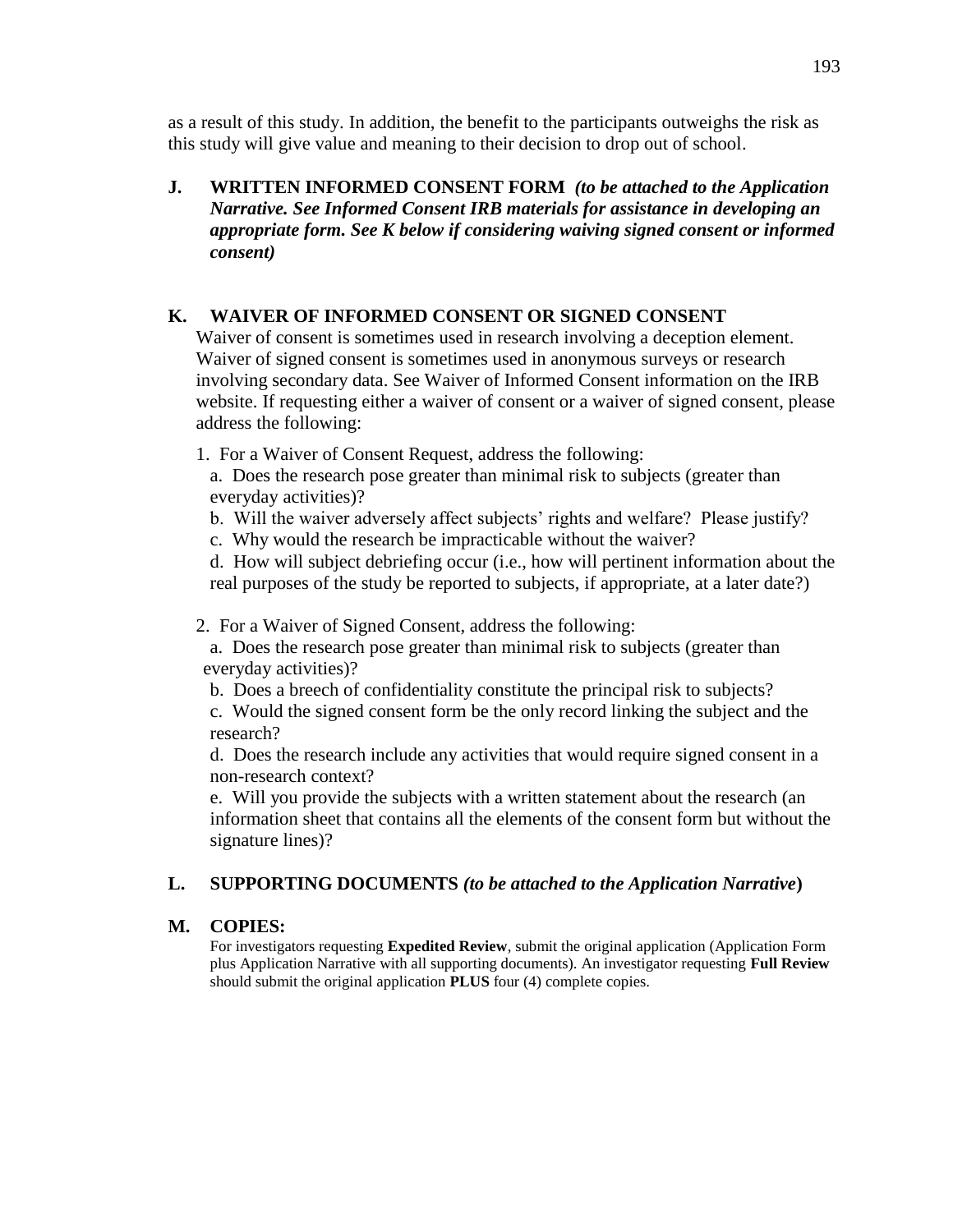Appendix E

Interview Guide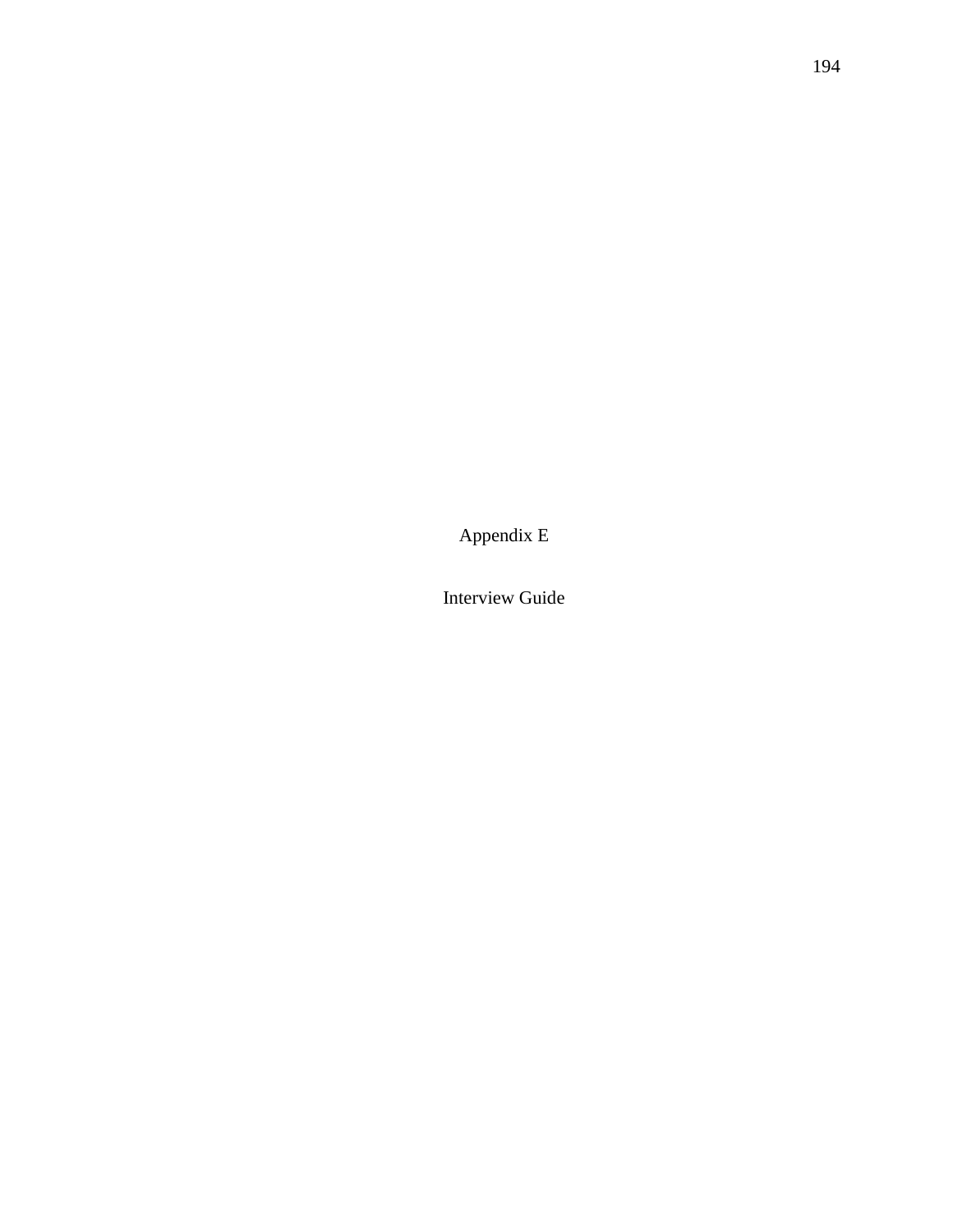#### **Appendix E**

## **Interview Guide**

The following questions used in the interview came from a dissertation published by North Carolina State University (Carper, 2002). What was school like for you? Why were you not able to achieve your potential? What was important to you as a student? What worked and what didn"t work about school? How did family and social culture affect your school performance? What factors influenced you do drop out?

Other questions used included:

1. Tell me about yourself. (Prompts: family background, relationships,

friendships, locations, likes and dislikes, current situation)

2. Tell me about your schooling. (Prompts: elementary, middle, high school memories; most and least favorite teachers in those grades; programs or extra-curricular involvement, awards)

3. Tell me about when you were first identified as gifted.

4. What was school like for you?

5. What was important to you as a student?

6. Did you ever feel pressure/different because you were gifted? Explain.

7. How did family and social culture affect your school performance?

8. In your view, what worked for you and what didn"t in school?

9. Tell me how you feel about learning.

10. Tell me about your experiences in high school. (Prompts: boredom,

homework, attendance, peer pressure, acceptance, rules, support, risk, bully, depression, choice, independence, caring, state tests, counseling, potential, grades, guidance,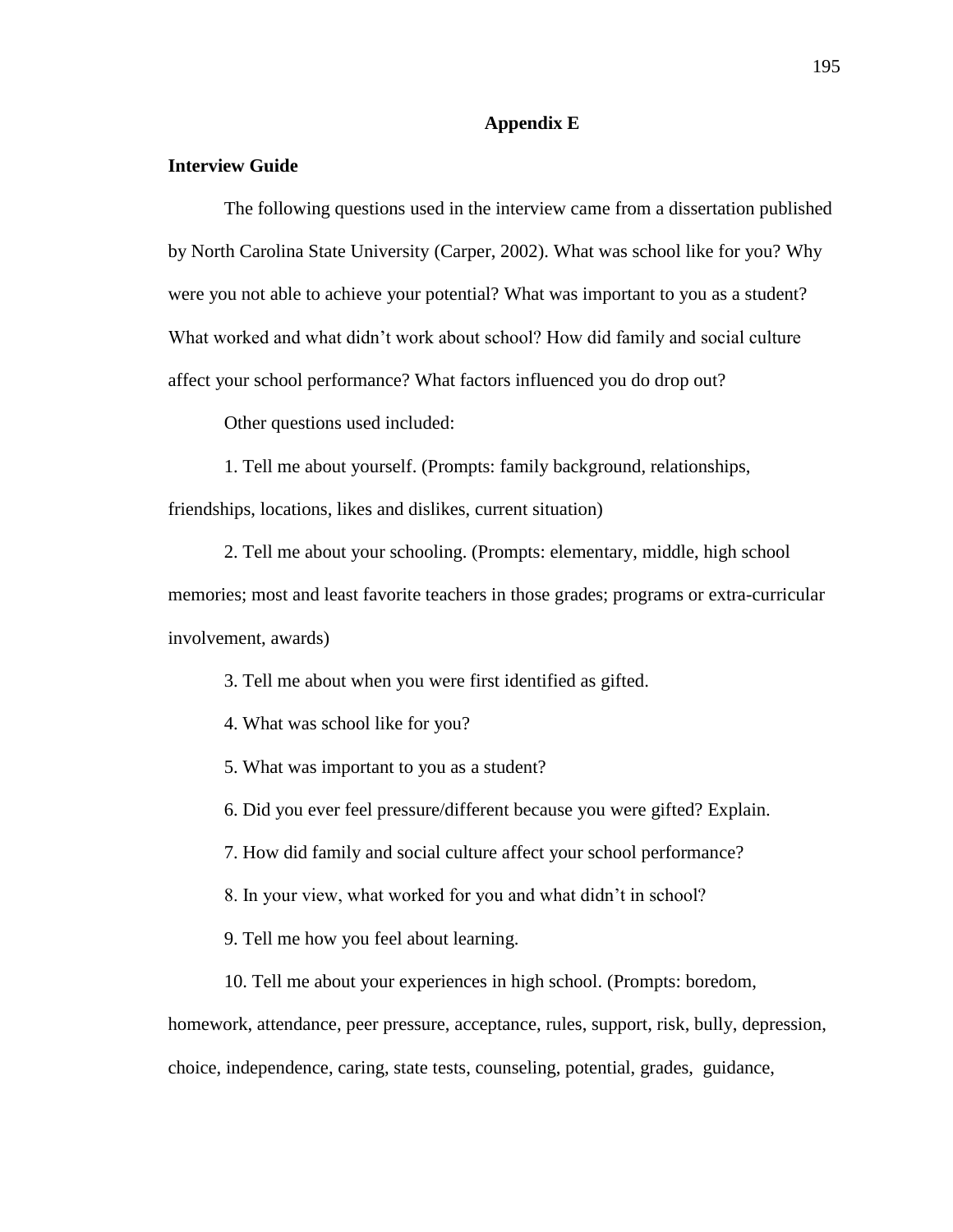challenge, excellence, imagination, perfection, social events, disappointments, advanced programs, administrators, mentors, coaches.)

- 11. What was important to you as a student in high school?
- 12. What factor(s) influenced you do drop out?
- 13. What would have prevented your dropping out?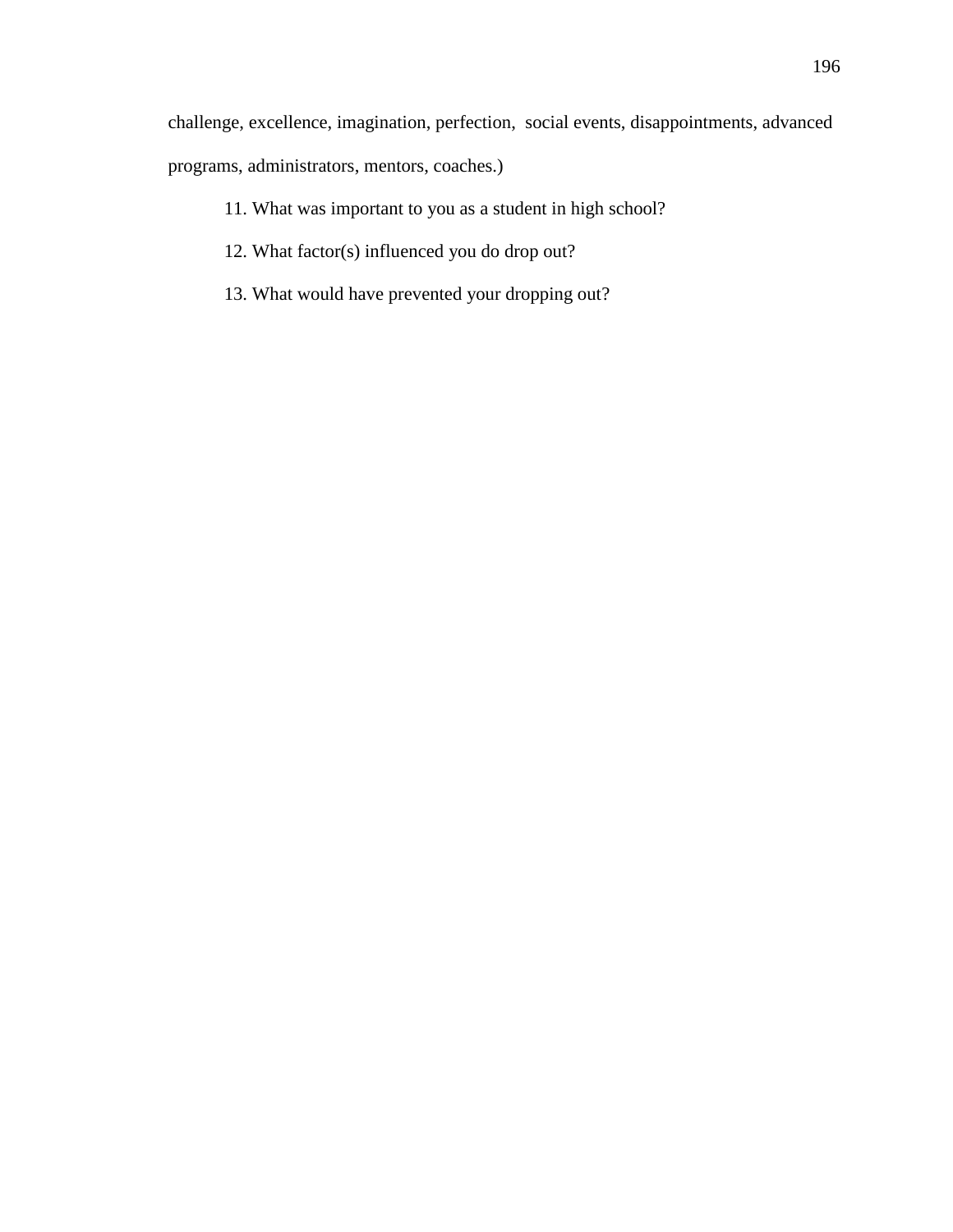Appendix F

School Life Questionnaire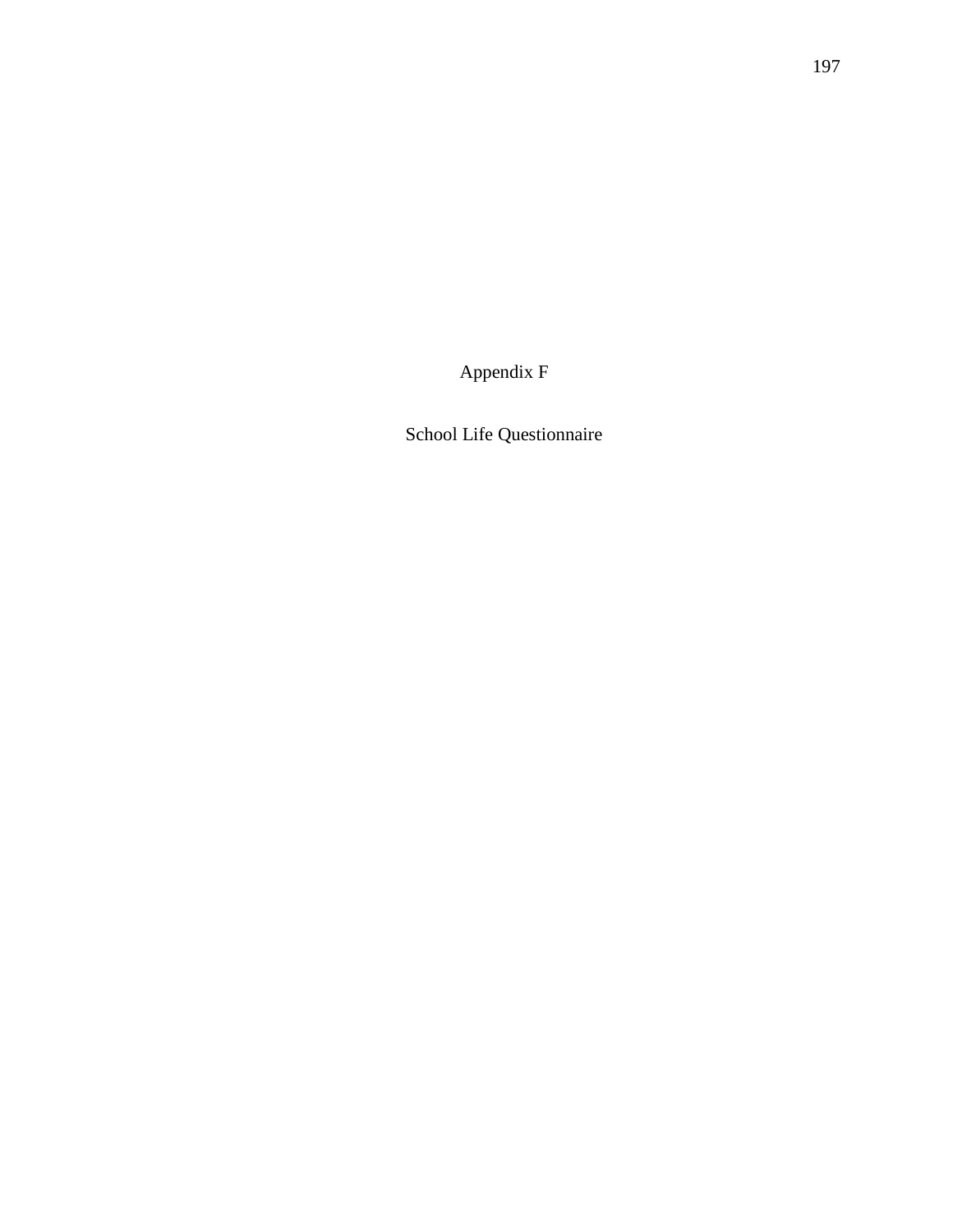#### Appendix F

#### **School Life Questionnaire**

The purpose of the questionnaire is to determine how strongly you feel about certain things related to school life. Remember that once your questionnaire is returned, the email response and any attachments will be saved to a separate external hard drive for a period of one year, after which it will be deleted from the researcher"s computer. No identification or email information will be given out, sold or distributed in any form or fashion.

Please rate the items below based on your initial emotional response. Think about your time in high school. Reflect on how this word influenced your decision to leave school. If it evokes a strong positive or negative emotional response (or if it did when you were in high school), please mark the #10 bubble. If, on the other hand, the word evokes no response positively or negatively, then indicate that on bubble #1. If your emotional response to a word fits somewhere in between, note that. Please only mark one bubble per word or phrase. You are invited to add additional comments on any of the topics at the end of the questionnaire, but especially those you rated 6 or higher.

|              |                 |              |              |                                  |                 | <b>Boredom</b>  |              |              |               |
|--------------|-----------------|--------------|--------------|----------------------------------|-----------------|-----------------|--------------|--------------|---------------|
| $\bigcirc$ 1 | $\overline{Q}2$ | $\bigcirc$ 3 | $\bigcirc$ 4 | $\bigcirc$ 5                     | $\overline{O6}$ | $\overline{O}7$ | $\bigcirc$ 8 | $\bigcirc$ 9 | $\Omega$ 10   |
|              |                 |              |              |                                  |                 | Homework        |              |              |               |
| $\bigcirc$ 1 | $\overline{Q}2$ | $\bigcirc$ 3 | $\bigcirc$ 4 | $\bigcirc$ 5                     | $\overline{O}6$ | $\overline{O}7$ | $\bigcirc$ 8 | $\bigcirc$ 9 | $\Omega$ 10   |
|              |                 |              |              |                                  |                 | Gifted          |              |              |               |
| $\bigcirc$ 1 | $\Omega$        | $\bigcirc$ 3 | $\bigcirc$ 4 | $\overline{\smash{\bigcirc}}\,5$ | $\overline{O}6$ | $\overline{O}7$ | $\bigcirc$ 8 | $\bigcirc$ 9 | 10<br>$\circ$ |

198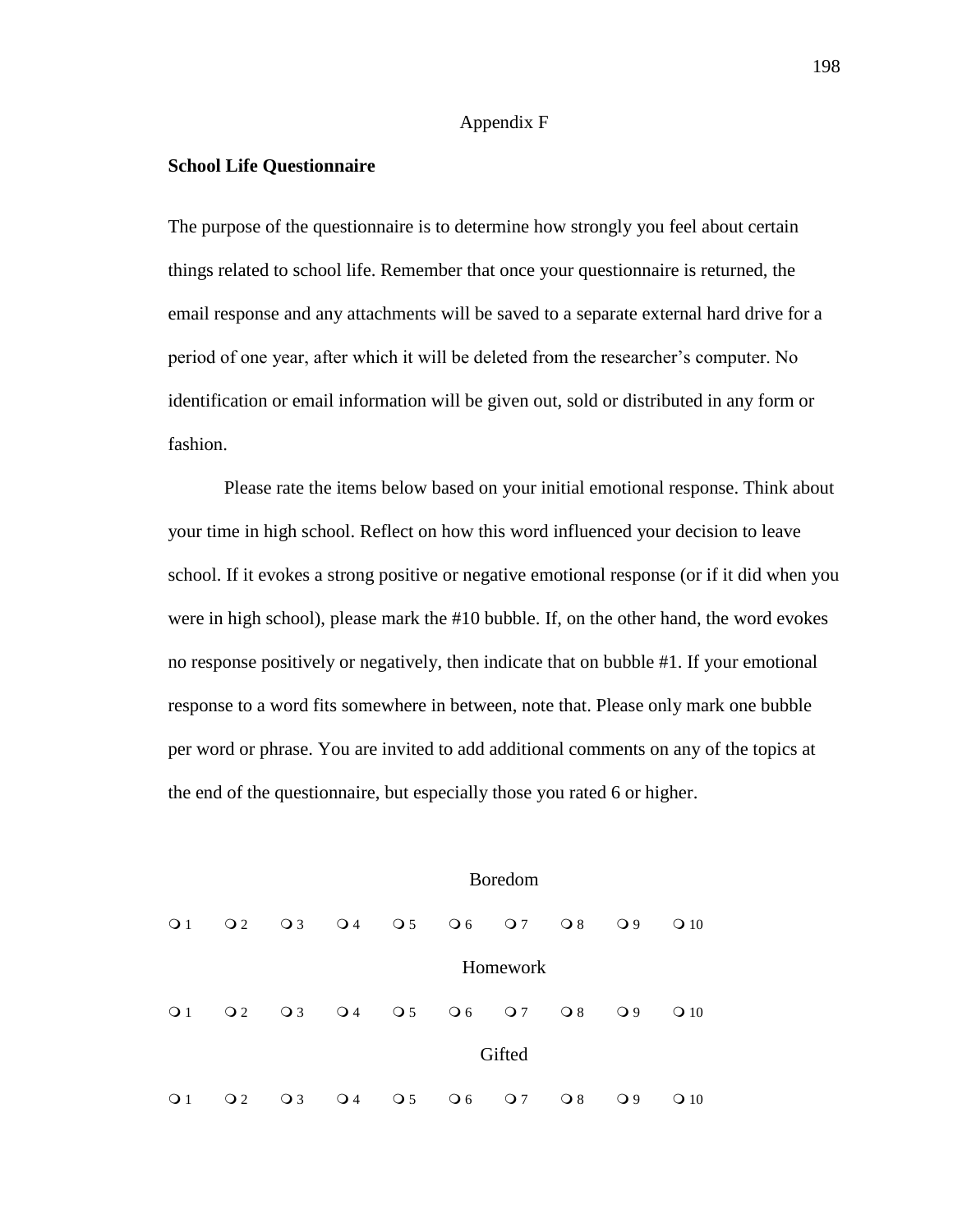# Teachers

| $\overline{O}1$ | $\overline{O}2$ | $\overline{O}3$ | $\overline{O}4$                 | $\overline{O}5$           | $\overline{O}$ 6 | $\overline{O}7$ | $\bigcirc$ 8            | $\overline{O}9$ | $\Omega$ 10     |
|-----------------|-----------------|-----------------|---------------------------------|---------------------------|------------------|-----------------|-------------------------|-----------------|-----------------|
|                 |                 |                 |                                 |                           |                  | Attendance      |                         |                 |                 |
| $\bigcirc$ 1    | $\Omega$        | $\overline{O}3$ | $\overline{O}4$                 | $\overline{\text{O}}$ 5   | $\overline{O}6$  | $\overline{O}7$ | $\bigcirc$ 8            | $\bigcirc$ 9    | $\bigcirc$ 10   |
|                 |                 |                 |                                 |                           |                  | Extracurricular |                         |                 |                 |
| $\bigcirc$ 1    | $\Omega$        | $\bigcirc$ 3    | $\overline{O}4$                 | $\overline{\text{O}}$ 5   | $\overline{O}6$  | $\overline{O}7$ | $\bigcirc$ 8            | $\overline{O}9$ | $\Omega$ 10     |
|                 |                 |                 |                                 |                           |                  | Peer pressure   |                         |                 |                 |
| $\overline{O}1$ | $\overline{O}2$ | $\bigcirc$ 3    | $\bigcirc$ 4                    | $\overline{\text{O}}$ 5   | $\overline{O}6$  | $\overline{O}7$ | $\bigcirc$ 8            | $\bigcirc$ 9    | $Q$ 10          |
|                 |                 |                 |                                 |                           |                  | Acceptance      |                         |                 |                 |
| $\bigcirc$ 1    | $\Omega$        | $\bigcirc$ 3    | $\bigcirc$ 4                    | $\overline{\text{O}}$ 5   | $\overline{O}$ 6 | $\overline{O}7$ | $\overline{O}8$         | $\overline{O}9$ | $\Omega$ 10     |
|                 |                 |                 |                                 |                           |                  | Rules           |                         |                 |                 |
| $\overline{O}1$ | $\overline{O}2$ | $\bigcirc$ 3    | $\overline{\smash{\bigcirc}}$ 4 | $\overline{\text{O}}$ 5   | $\overline{O}6$  | $\overline{O}7$ | $\bigcirc$ 8            | $\bigcirc$ 9    | $\Omega$ 10     |
|                 |                 |                 |                                 |                           |                  | Support         |                         |                 |                 |
| $\bigcirc$ 1    | $\overline{O}2$ | $\bigcirc$ 3    | $\bigcirc$ 4                    | $\overline{\text{O}}$ 5   | $\overline{O}6$  | $\overline{O}7$ | $\bigcirc$ 8            | $\bigcirc$ 9    | $Q$ 10          |
|                 |                 |                 |                                 |                           |                  | <b>Risk</b>     |                         |                 |                 |
| $\bigcirc$ 1    | $\Omega$        | $\bigcirc$ 3    | $\bigcirc$ 4                    | $\overline{\text{O}}$ 5   | $\overline{O}$ 6 | $\overline{O}7$ | $\overline{O}8$         | $\bigcirc$ 9    | $\Omega$ 10     |
|                 |                 |                 |                                 |                           |                  | <b>Bully</b>    |                         |                 |                 |
| $\overline{O}1$ | $\Omega$        | $\bigcirc$ 3    | $\overline{O}4$                 | $\overline{\mathrm{o}}$ 5 | $\overline{O}6$  | $Q$ 7           | $\overline{\text{O }8}$ | $\bigcirc$ 9    | $\mathbf{O}$ 10 |
|                 |                 |                 |                                 |                           |                  | Depression      |                         |                 |                 |
| $\overline{O}1$ | $\Omega$        | $\overline{O}3$ | $\bigcirc$ 4                    | $\overline{\text{O}}$ 5   | $\overline{O}6$  | Q <sub>7</sub>  | $\bigcirc$ 8            | $\bigcirc$ 9    | $\Omega$ 10     |
|                 |                 |                 |                                 |                           |                  | Choice          |                         |                 |                 |
| $\bigcirc$ 1    | $\overline{O}2$ | $\bigcirc$ 3    | $\bigcirc$ 4                    | $\overline{\mathrm{o}}$ 5 | $\bigcirc$ 6     | $Q$ 7           | $\overline{O}8$         | $\overline{O}9$ | $\mathbf{O}$ 10 |
|                 |                 |                 |                                 |                           |                  | Independence    |                         |                 |                 |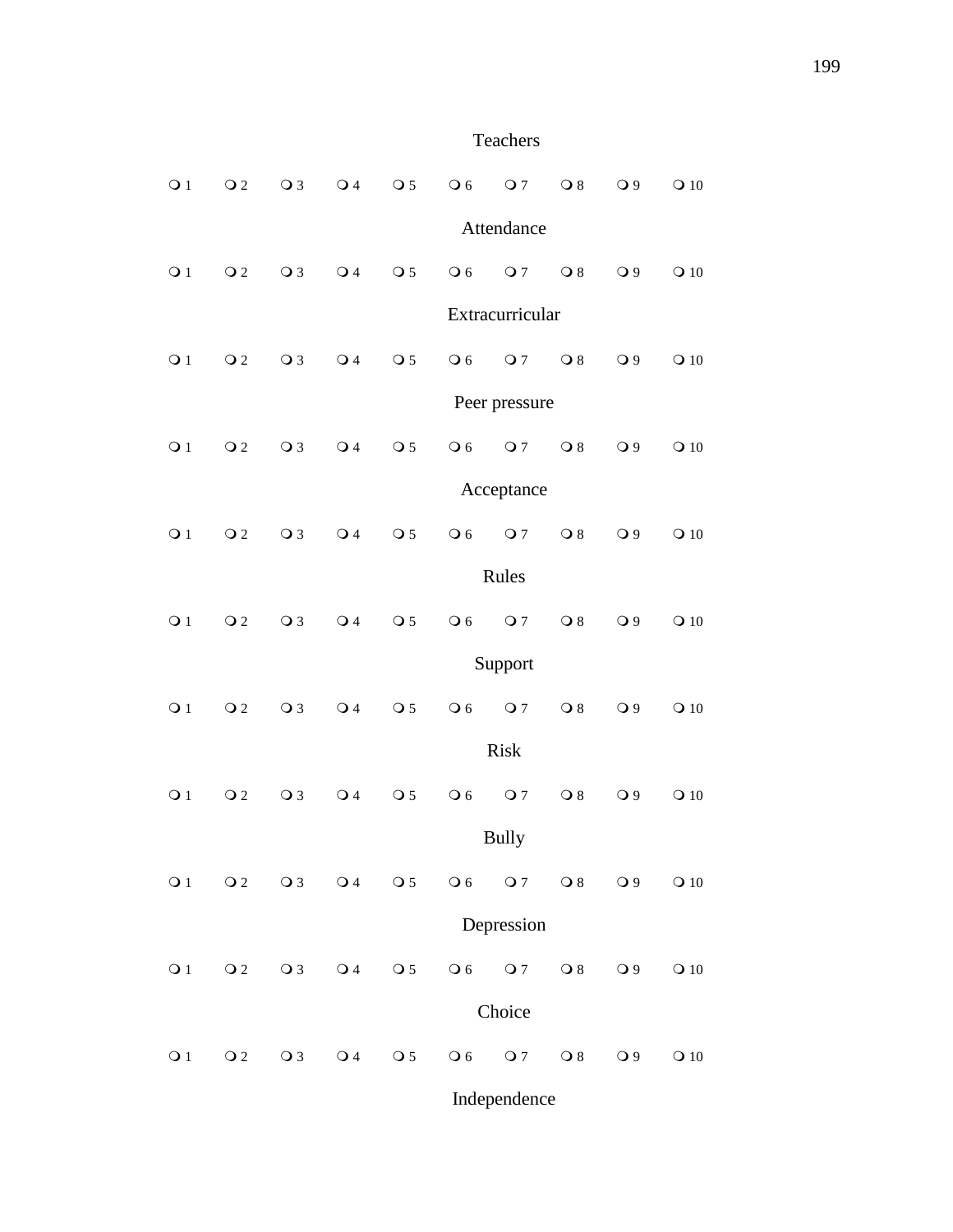| $\overline{O}1$ | $\Omega$        | $\overline{O}3$ | $\overline{O}4$           | $\overline{O}5$                   | $\overline{O}6$         | $\overline{O}7$ | $\overline{O}8$         | $\bigcirc$ 9    | $\Omega$ 10              |
|-----------------|-----------------|-----------------|---------------------------|-----------------------------------|-------------------------|-----------------|-------------------------|-----------------|--------------------------|
|                 |                 |                 |                           |                                   |                         | Caring          |                         |                 |                          |
| $\overline{O}1$ | $\Omega$        | $\overline{O}3$ | $\bigcirc$ 4              | $\overline{\text{O}}$ 5           | $\overline{O}$ 6        | $\overline{O}7$ | $\bigcirc$ 8            | $\bigcirc$ 9    | $Q$ 10                   |
|                 |                 |                 |                           |                                   |                         | <b>SOL</b>      |                         |                 |                          |
| $\bigcirc$ 1    | $\overline{O}2$ | $\bigcirc$ 3    | $\overline{O}4$           | $\overline{\text{O}}$ 5           | $\overline{O}6$         | $\overline{O}7$ | $\bigcirc$ 8            | $\bigcirc$ 9    | $\Omega$ 10              |
|                 |                 |                 |                           |                                   |                         | Counseling      |                         |                 |                          |
| $\bigcirc$ 1    | $\Omega$        | $\bigcirc$ 3    | $\bigcirc$ 4              | $\overline{\text{O}}$ 5           | $\overline{O}$ 6        | $\overline{O}7$ | $\bigcirc$ 8            | $\bigcirc$ 9    | $Q$ 10                   |
|                 |                 |                 |                           |                                   |                         | Dropout         |                         |                 |                          |
| $\overline{O}1$ | $\overline{O}2$ | $\overline{O}3$ | $\overline{O}4$           | $\overline{\text{O}}$ 5           | $\overline{O}$ 6        | $\overline{O}7$ | $\bigcirc$ 8            | O <sub>9</sub>  | $Q$ 10                   |
|                 |                 |                 |                           |                                   |                         | Potential       |                         |                 |                          |
| $\bigcirc$ 1    | $\Omega$        | $\overline{O}3$ | $\overline{\mathsf{Q}}$ 4 | $\overline{O}5$                   | $\overline{O}$ 6        | $\overline{O}7$ | $\bigcirc$ 8            | O <sub>9</sub>  | $\Omega$ 10              |
|                 |                 |                 |                           |                                   |                         | Grades          |                         |                 |                          |
| $\bigcirc$ 1    | $\overline{O}2$ | $\bigcirc$ 3    | $\bigcirc$ 4              | $\overline{\text{O}}$ 5           | $\overline{O}$ 6        | $\overline{O}7$ | $\bigcirc$ 8            | $\bigcirc$ 9    | $Q$ 10                   |
|                 |                 |                 |                           |                                   |                         | Learning        |                         |                 |                          |
| $\bigcirc$ 1    | $\Omega$        | $\overline{O}3$ | $\bigcirc$ 4              | $\overline{\text{O}}$ 5           | $\overline{O}$ 6        | $\overline{O}7$ | $\bigcirc$ 8            | O <sub>9</sub>  | $Q$ 10                   |
|                 |                 |                 |                           |                                   |                         | Guidance        |                         |                 |                          |
| $\overline{O}1$ | $\Omega$        | $\bigcirc$ 3    | $\bigcirc$ 4              | $\overline{\text{O}}$ 5           | $\overline{O}6$         | $\overline{O}7$ | $\bigcirc$ 8            | $\overline{O}9$ | $\Omega$ 10              |
|                 |                 |                 |                           |                                   |                         | Challenge       |                         |                 |                          |
| $\bigcirc$ 1    | $\overline{O}2$ | $\bigcirc$ 3    | $\bigcirc$ 4              | $\overline{\mathrm{o}}$ 5         | $\overline{O}$ 6        | Q <sub>7</sub>  | $\overline{\text{O }8}$ | $\bigcirc$ 9    | $\bigcirc$ 10            |
|                 |                 |                 |                           |                                   |                         | Advanced        |                         |                 |                          |
| $\bigcirc$ 1    | $\Omega$        | $\bigcirc$ 3    | $\bigcirc$ 4              | $\overline{\smash{\bigcirc}}\,$ 5 | $\overline{\text{O }6}$ | Q <sub>7</sub>  | $\overline{O}8$         | $\bigcirc$ 9    | $\bigcirc$ 10            |
|                 |                 |                 |                           |                                   |                         | Excellence      |                         |                 |                          |
| $\mathsf{Q}$ 1  | $\mathsf{O}\,2$ | $\bigcirc$ 3    | $\bigcirc$ 4              | $\overline{\text{O}}$ 5           | $\overline{O}$ 6        | $\overline{O}7$ | $\mathbf{O}8$           | $\bigcirc$ 9    | $\mathbf{\mathsf{O}}$ 10 |

200